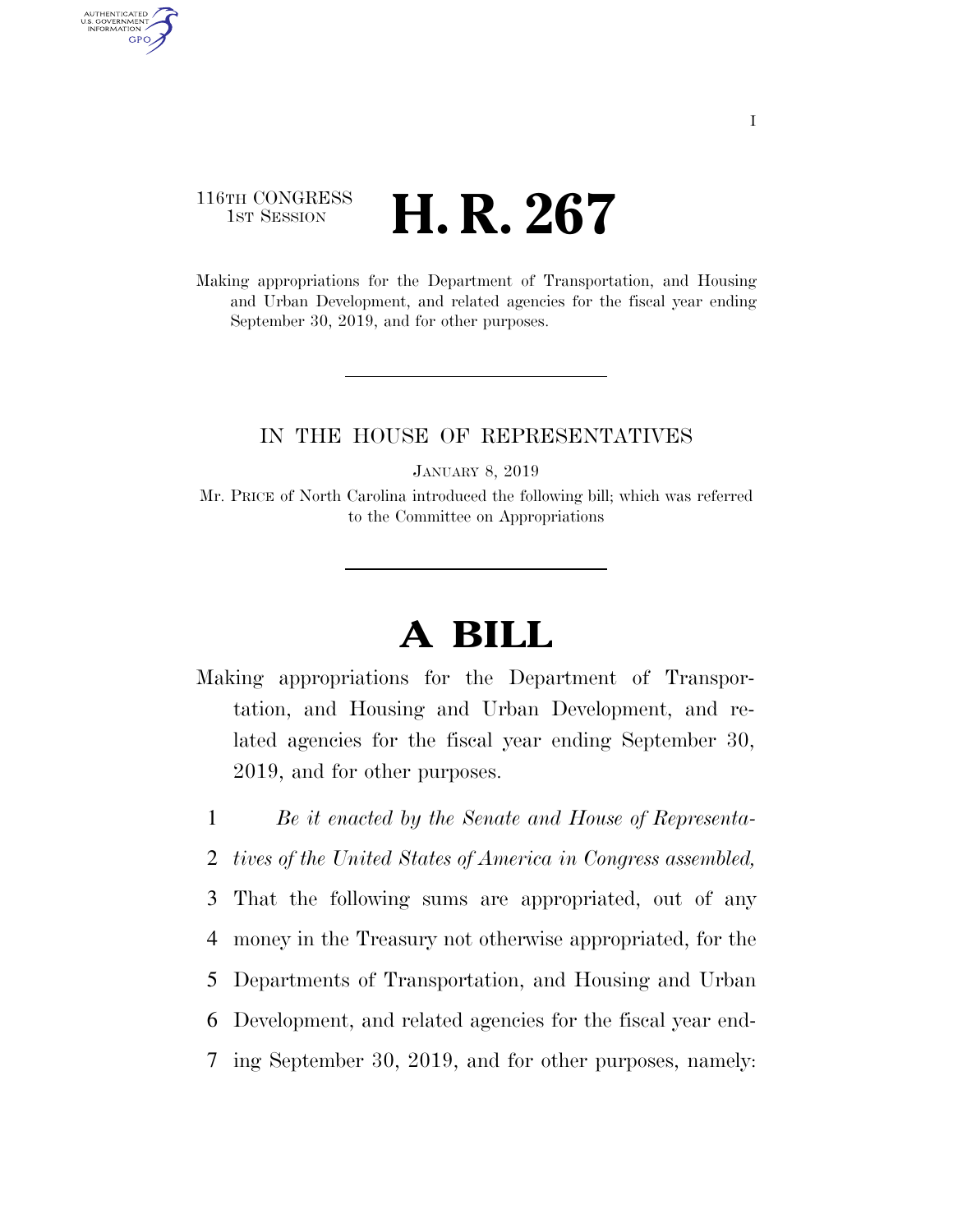# TITLE I—DEPARTMENT OF TRANSPORTATION

- 2 OFFICE OF THE SECRETARY
- SALARIES AND EXPENSES

 For necessary expenses of the Office of the Secretary, \$113,535,000, of which not to exceed \$3,001,000 shall be available for the immediate Office of the Secretary; not to exceed \$1,040,000 shall be available for the immediate Office of the Deputy Secretary; not to exceed \$20,428,000 shall be available for the Office of the General Counsel; not to exceed \$10,265,000 shall be available for the Office of the Under Secretary of Transportation for Policy; not to exceed \$14,019,000 shall be available for the Office of the Assistant Secretary for Budget and Programs; not to exceed \$2,550,000 shall be available for the Office of the Assistant Secretary for Governmental Affairs; not to ex- ceed \$29,244,000 shall be available for the Office of the Assistant Secretary for Administration; not to exceed \$2,142,000 shall be available for the Office of Public Af- fairs; not to exceed \$1,835,000 shall be available for the Office of the Executive Secretariat; not to exceed \$12,325,000 shall be available for the Office of Intel- ligence, Security, and Emergency Response; and not to ex- ceed \$16,686,000 shall be available for the Office of the Chief Information Officer: *Provided*, That the Secretary of Transportation is authorized to transfer funds appro-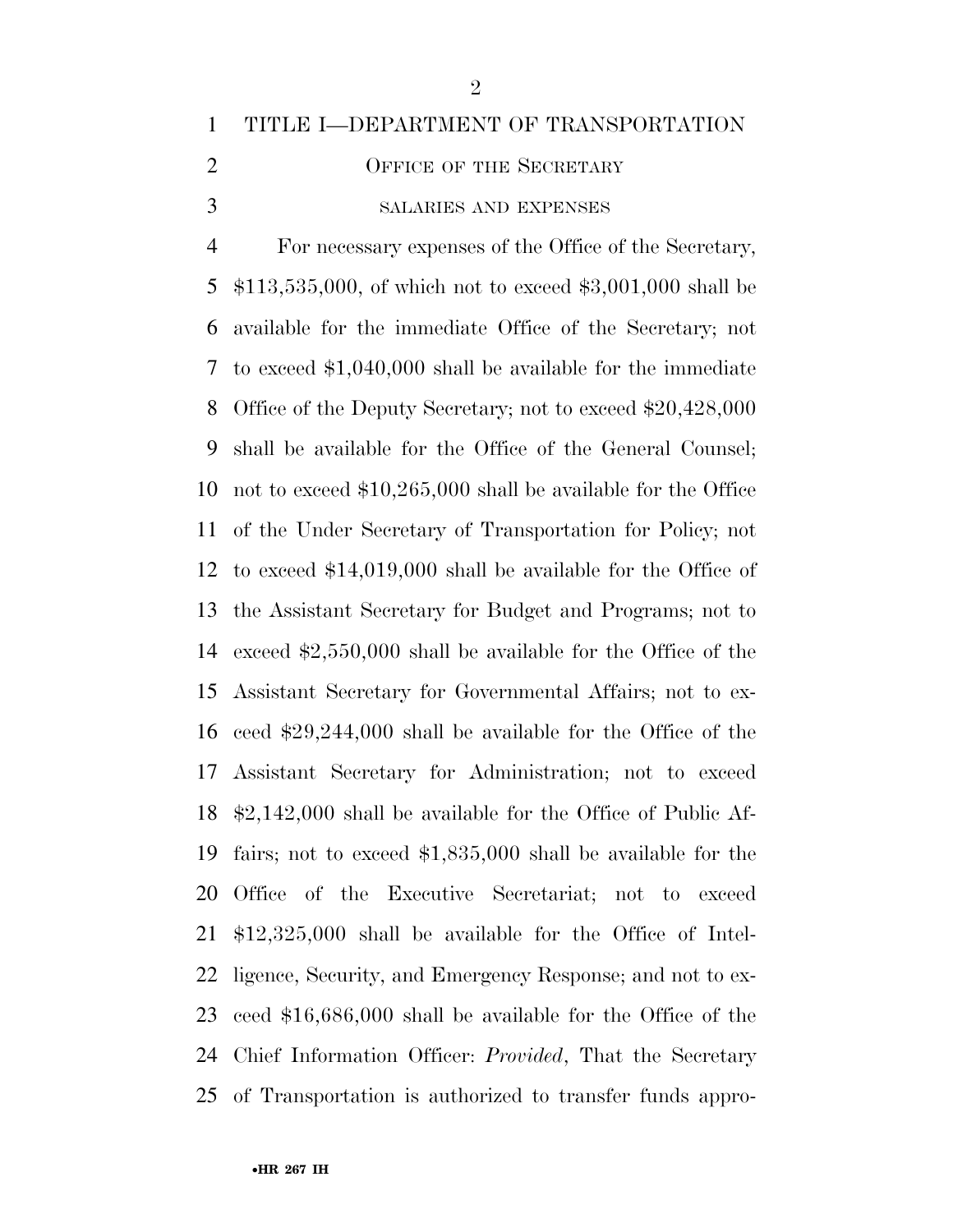priated for any office of the Office of the Secretary to any other office of the Office of the Secretary: *Provided fur- ther*, That no appropriation for any office shall be in- creased or decreased by more than 5 percent by all such transfers: *Provided further*, That notice of any change in funding greater than 5 percent shall be submitted for ap- proval to the House and Senate Committees on Appropria- tions: *Provided further*, That not to exceed \$60,000 shall be for allocation within the Department for official recep- tion and representation expenses as the Secretary may de- termine: *Provided further*, That notwithstanding any other provision of law, excluding fees authorized in Public Law 107–71, there may be credited to this appropriation up to \$2,500,000 in funds received in user fees: *Provided fur- ther*, That none of the funds provided in this Act shall be available for the position of Assistant Secretary for Public Affairs.

#### 18 RESEARCH AND TECHNOLOGY

 For necessary expenses related to the Office of the Assistant Secretary for Research and Technology, \$8,471,000, of which \$2,218,000 shall remain available until September 30, 2021: *Provided*, That there may be credited to this appropriation, to be available until ex- pended, funds received from States, counties, municipali-ties, other public authorities, and private sources for ex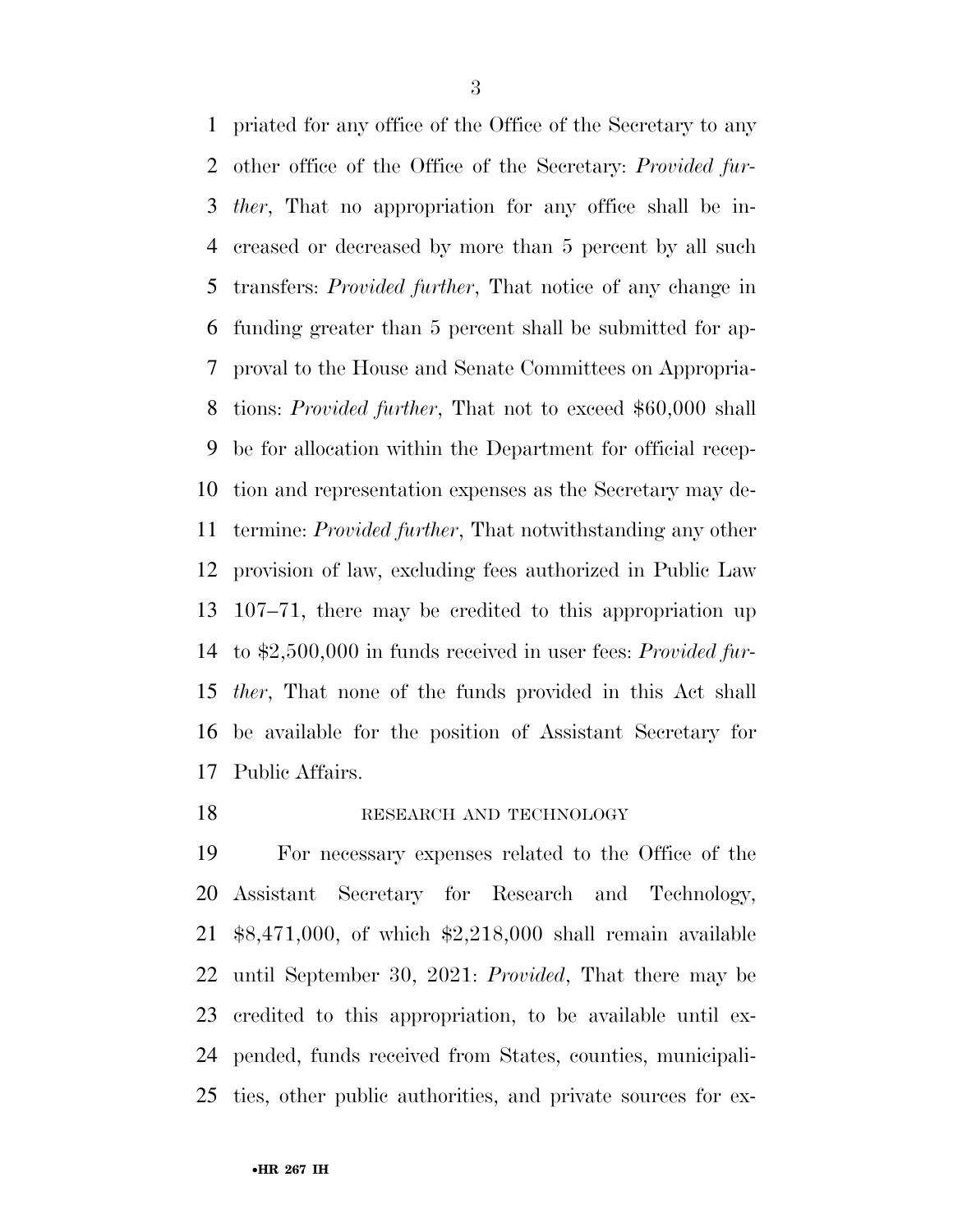penses incurred for training: *Provided further*, That any reference in law, regulation, judicial proceedings, or else- where to the Research and Innovative Technology Admin- istration shall continue to be deemed to be a reference to the Office of the Assistant Secretary for Research and Technology of the Department of Transportation.

# NATIONAL INFRASTRUCTURE INVESTMENTS

 For capital investments in surface transportation in- frastructure, \$1,000,000,000, to remain available through September 30, 2021: *Provided*, That the Secretary of Transportation shall distribute funds provided under this heading as discretionary grants to be awarded to a State, local government, transit agency, port authority, or a col- laboration among such entities on a competitive basis for projects that will have a significant local or regional im- pact: *Provided further*, That projects eligible for funding provided under this heading shall include, but not be lim- ited to, highway or bridge projects eligible under title 23, United States Code; public transportation projects eligible under chapter 53 of title 49, United States Code; pas- senger and freight rail transportation projects; and port infrastructure investments (including inland port infra- structure and land ports of entry): *Provided further*, That of the amount made available under this heading, the Sec-retary may use an amount not to exceed \$15,000,000 for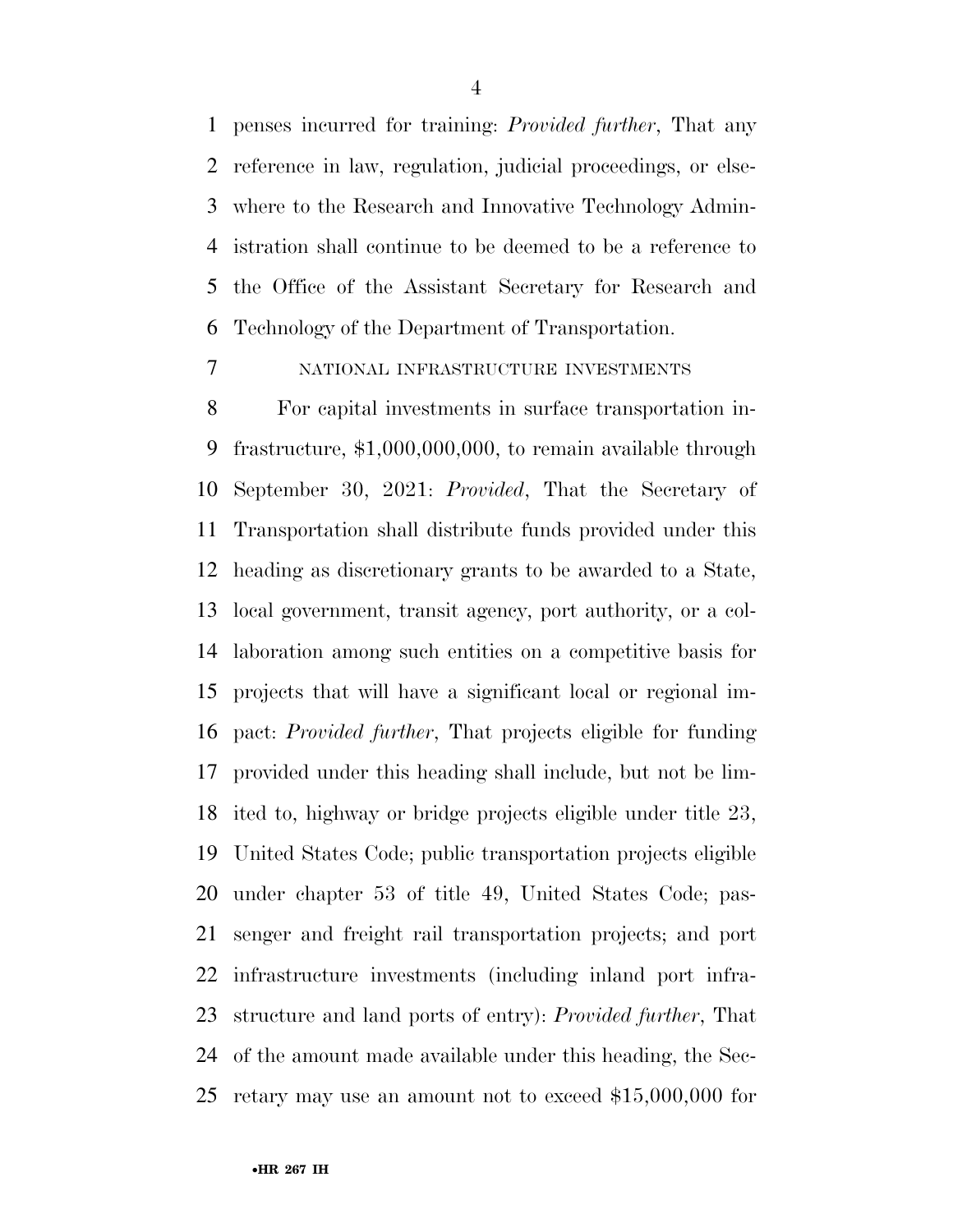the planning, preparation or design of projects eligible for funding under this heading: *Provided further*, That grants awarded under the previous proviso shall not be subject to a minimum grant size: *Provided further*, That the Sec- retary may use up to 20 percent of the funds made avail- able under this heading for the purpose of paying the sub- sidy and administrative costs of projects eligible for Fed- eral credit assistance under chapter 6 of title 23, United States Code, or sections 501 through 504 of the Railroad Revitalization and Regulatory Reform Act of 1976 (Public Law 94–210), as amended, if the Secretary finds that such use of the funds would advance the purposes of this paragraph: *Provided further*, That in distributing funds provided under this heading, the Secretary shall take such measures so as to ensure an equitable geographic distribu- tion of funds, an appropriate balance in addressing the needs of urban and rural areas, and the investment in a variety of transportation modes: *Provided further*, That a grant funded under this heading shall be not less than \$5,000,000 and not greater than \$25,000,000: *Provided further*, That not more than 10 percent of the funds made available under this heading may be awarded to projects in a single State: *Provided further*, That the Federal share of the costs for which an expenditure is made under this heading shall be, at the option of the recipient, up to 80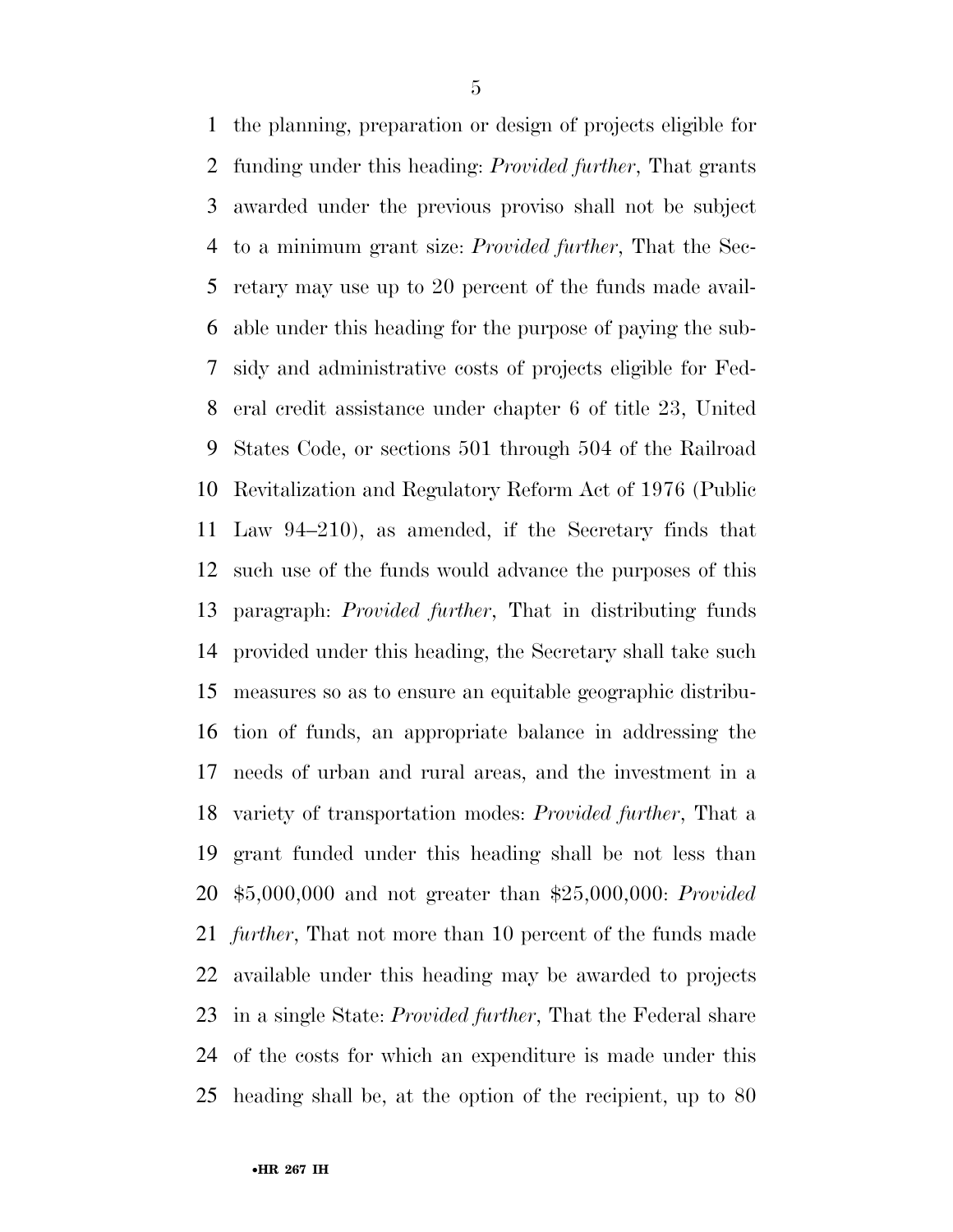percent: *Provided further*, That the Secretary shall give priority to projects that require a contribution of Federal funds in order to complete an overall financing package: *Provided further*, That not less than 30 percent of the funds provided under this heading shall be for projects lo- cated in rural areas: *Provided further*, That for projects located in rural areas, the minimum grant size shall be \$1,000,000 and the Secretary may increase the Federal share of costs above 80 percent: *Provided further*, That projects conducted using funds provided under this head- ing must comply with the requirements of subchapter IV of chapter 31 of title 40, United States Code: *Provided further*, That the Secretary shall conduct a new competi- tion to select the grants and credit assistance awarded under this heading: *Provided further*, That the Secretary may retain up to \$25,000,000 of the funds provided under this heading, and may transfer portions of those funds to the Administrators of the Federal Highway Administra- tion, the Federal Transit Administration, the Federal Railroad Administration, and the Maritime Administra- tion to fund the award and oversight of grants and credit assistance made under the National Infrastructure Invest- ments program: *Provided further*, That none of the funds provided in the previous proviso may be used to hire addi-tional personnel: *Provided further*, That the Secretary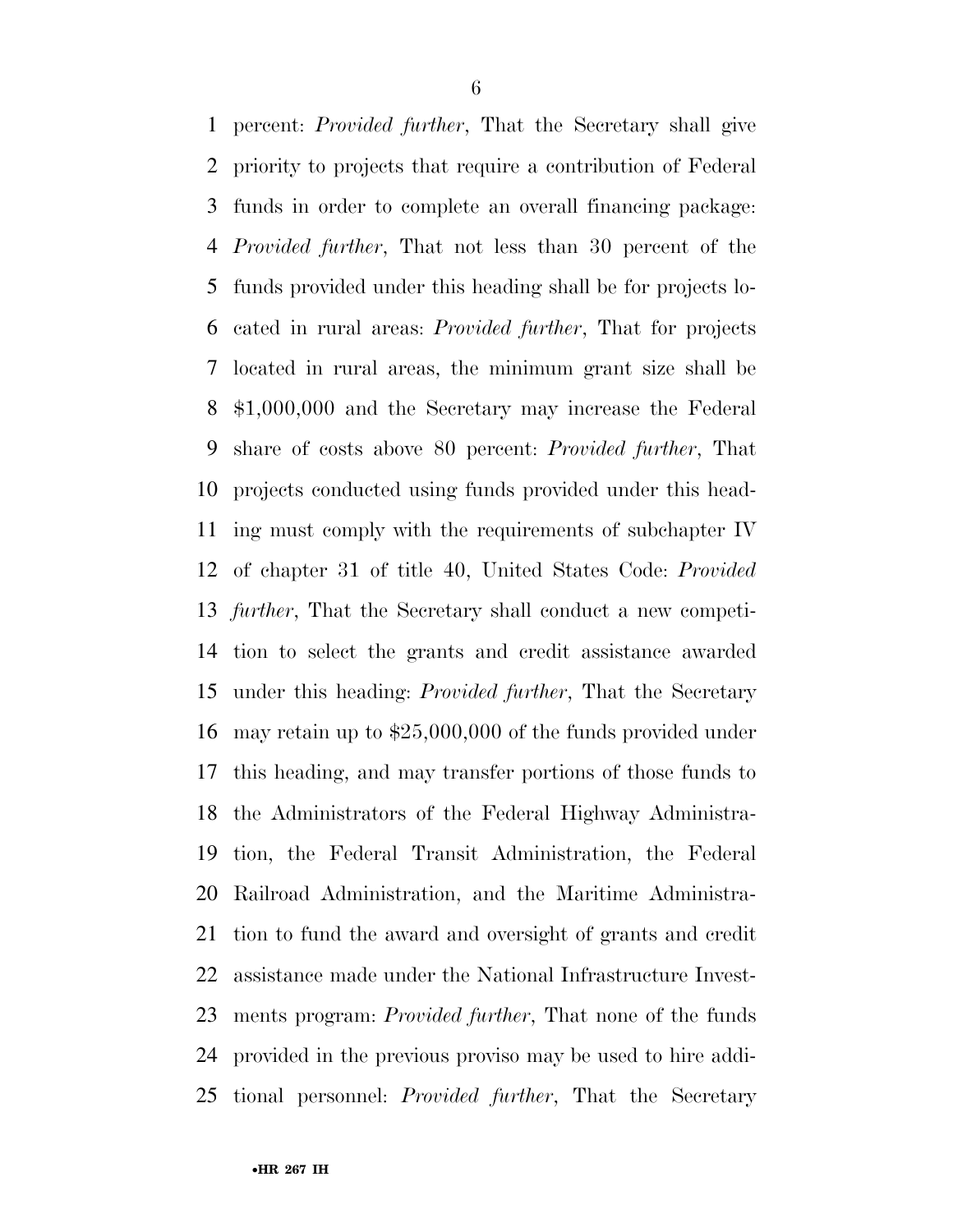shall consider and award projects based solely on the selec- tion criteria from the fiscal year 2016 Notice of Funding Opportunity: *Provided further*, That the Secretary shall not use the Federal share or an applicant's ability to gen- erate non-Federal revenue as a selection criteria in award- ing projects: *Provided further*, That the Secretary shall issue the Notice of Funding Opportunity no later than 60 days after enactment of this Act: *Provided further*, That the Notice of Funding Opportunity shall require applica- tion submissions 90 days after the publishing of such No- tice: *Provided further*, That of the applications submitted under the previous two provisos, the Secretary shall make grants no later than 270 days after enactment of this Act in such amounts that the Secretary determines: *Provided further*, That such sums provided for national infrastruc- ture investments for passenger rail transportation projects under title I of division C of the Consolidated and Further Continuing Appropriations Act, 2012 (Public Law 112– 55; 125 Stat. 641), shall remain available for expenditure through fiscal year 2019 for the liquidation of valid obliga- tions of active grants incurred in fiscal year 2012: *Pro- vided further*, That such sums provided for national infra- structure investments for port infrastructure projects under title VIII of division F of the Consolidated and Fur-ther Continuing Appropriations Act, 2013 (Public Law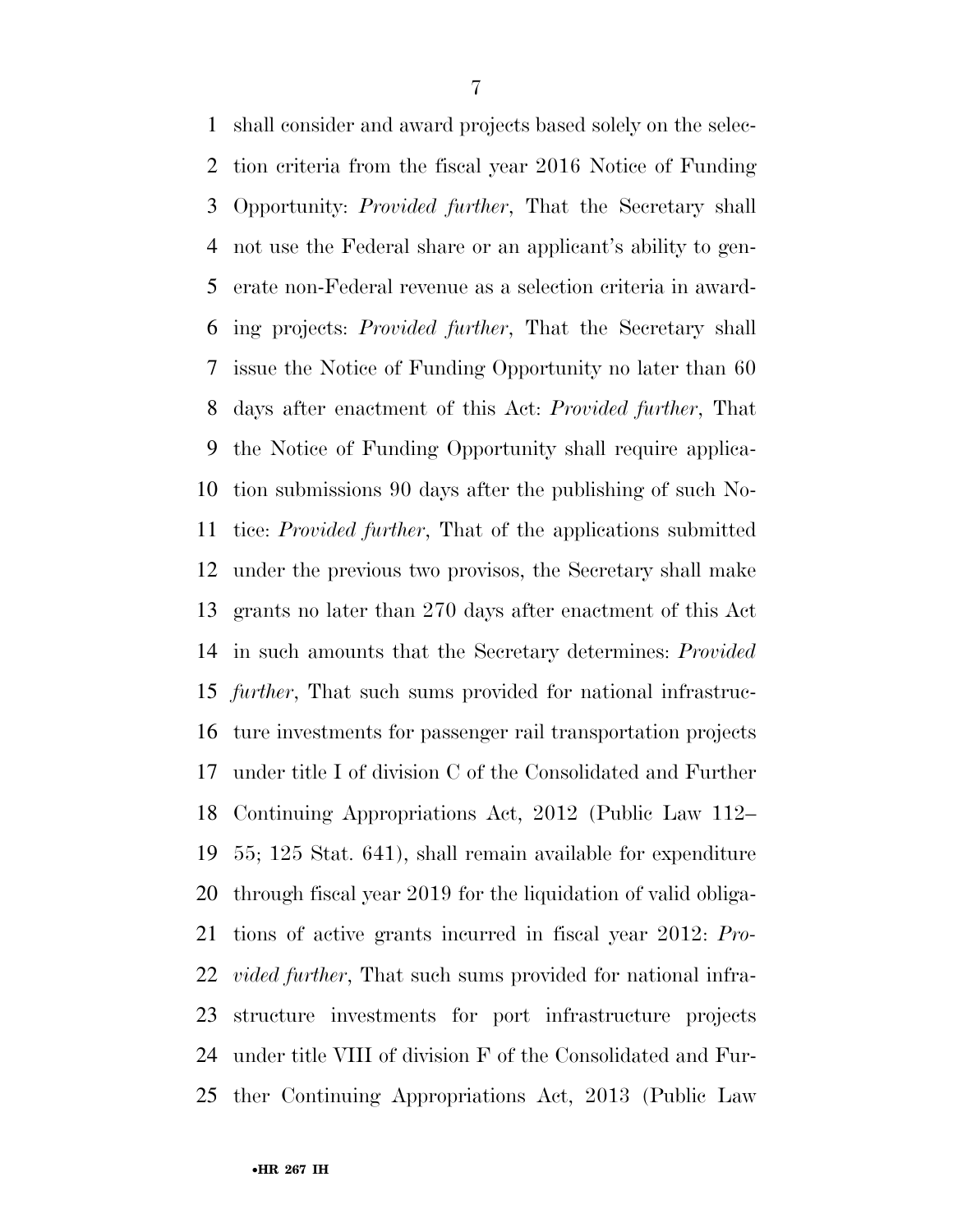113–6; 127 Stat. 432) shall remain available through fis- cal year 2020 for the liquidation of valid obligations of active grants incurred in fiscal year 2013: *Provided fur- ther*, That the 2 preceding provisos shall be applied as if they were in effect on September 30, 2018: *Provided fur- ther*, That after calculating the distribution of obligation limitation for Federal-aid highways for fiscal year 2019 under section 120(a), the obligation limitation shall be re- duced by \$52,000,000 to a total of \$45,216,596,000: *Pro- vided further*, That the reduction in the preceding proviso shall be applied to the obligation limitation determined 12 under section  $120(a)(4)$  for the TIFIA program (as de- fined in section 601(a) of title 23, United States Code). NATIONAL SURFACE TRANSPORTATION AND INNOVATIVE

#### 15 FINANCE BUREAU

 For necessary expenses of the National Surface Transportation and Innovative Finance Bureau as author- ized by 49 U.S.C. 116, \$2,987,000, to remain available until expended.

FINANCIAL MANAGEMENT CAPITAL

 For necessary expenses for upgrading and enhancing the Department of Transportation's financial systems and re-engineering business processes, \$2,000,000, to remain available through September 30, 2020.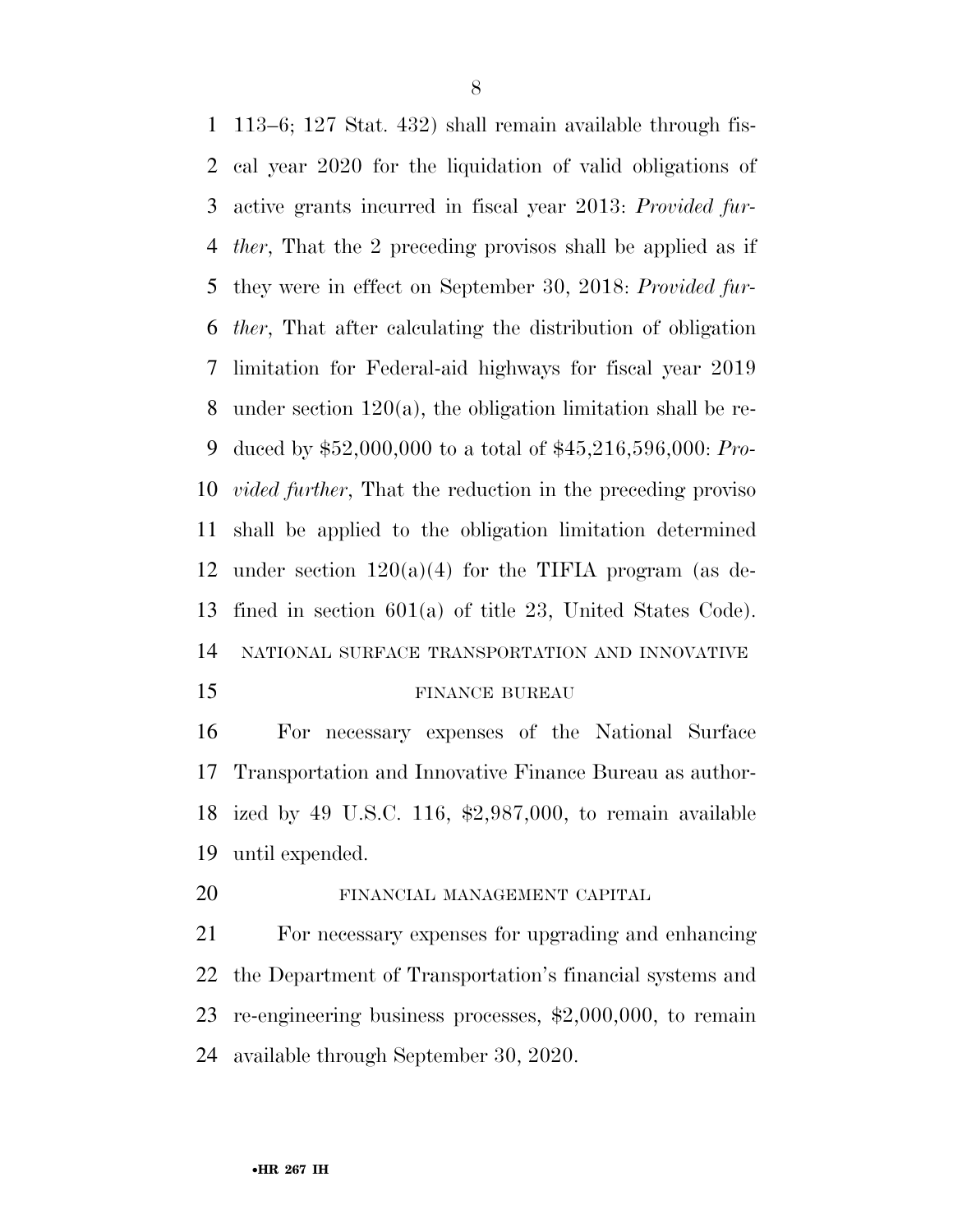#### CYBER SECURITY INITIATIVES

 For necessary expenses for cyber security initiatives, including necessary upgrades to wide area network and information technology infrastructure, improvement of network perimeter controls and identity management, testing and assessment of information technology against business, security, and other requirements, implementa- tion of Federal cyber security initiatives and information infrastructure enhancements, and implementation of en- hanced security controls on network devices, \$15,000,000, to remain available through September 30, 2020. 12 OFFICE OF CIVIL RIGHTS For necessary expenses of the Office of Civil Rights, \$9,470,000. TRANSPORTATION PLANNING, RESEARCH, AND DEVELOPMENT

 For necessary expenses for conducting transportation planning, research, systems development, development ac- tivities, and making grants, \$7,879,000, to remain avail- able until expended: *Provided*, That of such amount, \$1,000,000 shall be for necessary expenses for the Inter- agency Infrastructure Permitting Improvement Center (IIPIC): *Provided further*, That there may be transferred to this appropriation, to remain available until expended, amounts transferred from other Federal agencies for ex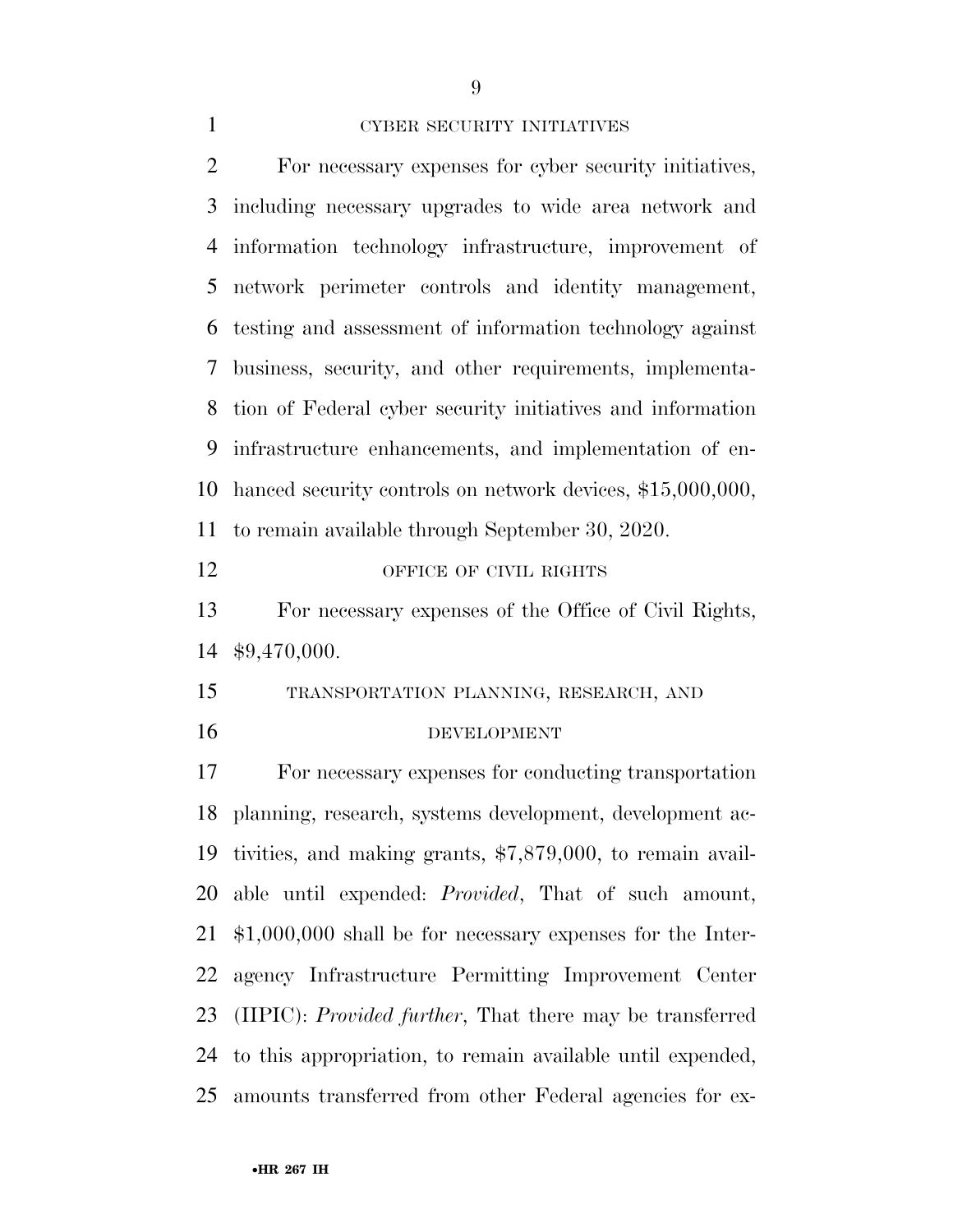penses incurred under this heading for IIPIC activities not related to transportation infrastructure: *Provided further*, That the tools and analysis developed by the IIPIC shall be available to other Federal agencies for the permitting and review of major infrastructure projects not related to transportation only to the extent that other Federal agen- cies provide funding to the Department as provided for under the previous proviso.

# WORKING CAPITAL FUND

 For necessary expenses for operating costs and cap- ital outlays of the Working Capital Fund, not to exceed \$203,883,000, shall be paid from appropriations made available to the Department of Transportation: *Provided*, That such services shall be provided on a competitive basis to entities within the Department of Transportation: *Pro- vided further*, That the above limitation on operating ex- penses shall not apply to non-DOT entities: *Provided fur- ther*, That no funds appropriated in this Act to an agency of the Department shall be transferred to the Working Capital Fund without majority approval of the Working Capital Fund Steering Committee and approval of the Secretary: *Provided further*, That no assessments may be levied against any program, budget activity, subactivity or project funded by this Act unless notice of such assess-ments and the basis therefor are presented to the House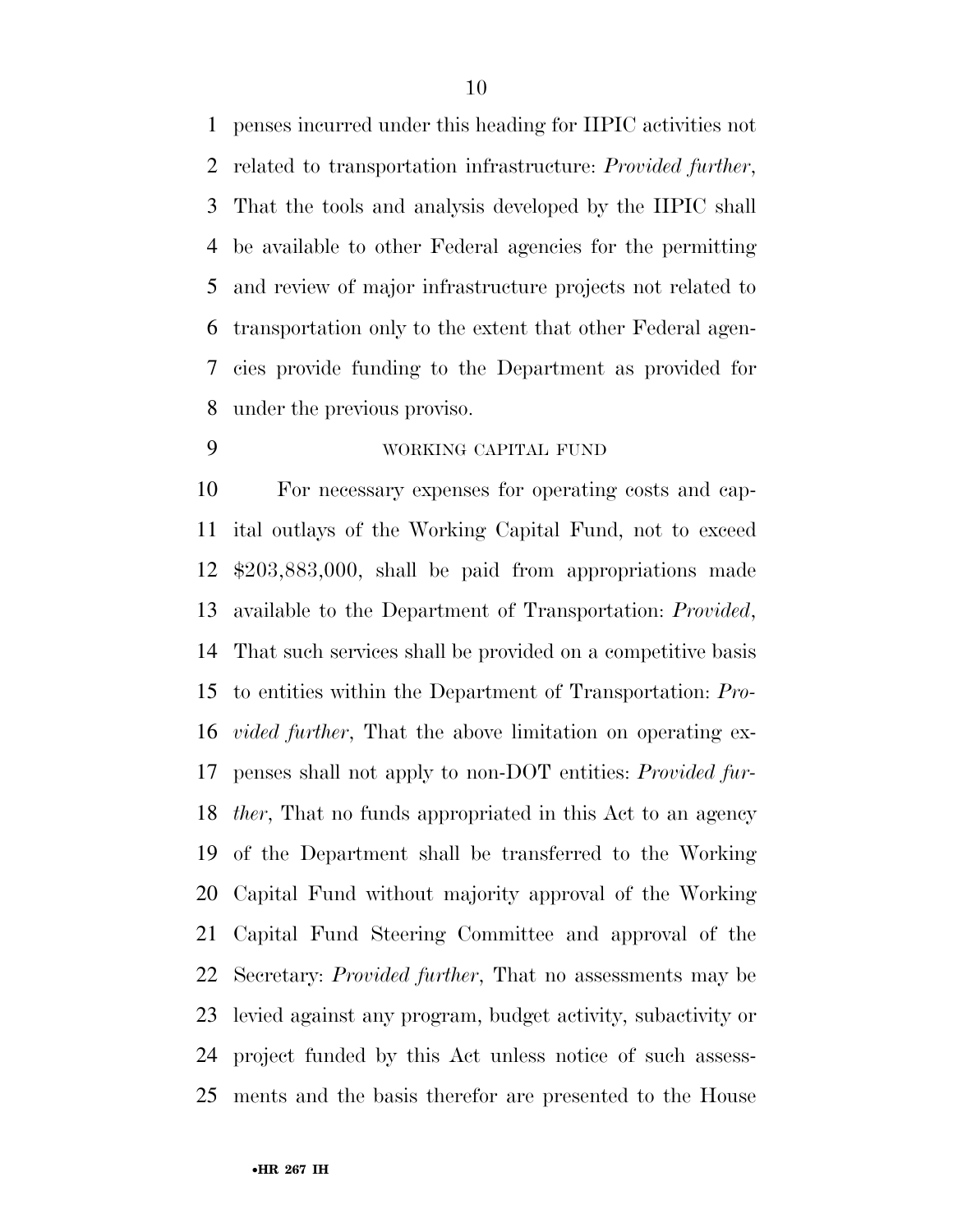and Senate Committees on Appropriations and are ap-proved by such Committees.

MINORITY BUSINESS RESOURCE CENTER PROGRAM

 For necessary expenses of the Minority Business Re- source Center, the provision of financial education out- reach activities to eligible transportation-related small businesses, the monitoring of existing loans in the guaran- teed loan program, and the modification of such loans of the Minority Business Resource Center, \$249,000, as au- thorized by 49 U.S.C. 332: *Provided*, That notwith- standing that section, these funds may be for business op-portunities related to any mode of transportation.

SMALL AND DISADVANTAGED BUSINESS UTILIZATION AND

## OUTREACH

 For necessary expenses for small and disadvantaged business utilization and outreach activities, \$3,488,000, to remain available until September 30, 2020: *Provided*, That notwithstanding 49 U.S.C. 332, these funds may be used for business opportunities related to any mode of transportation.

PAYMENTS TO AIR CARRIERS

(AIRPORT AND AIRWAY TRUST FUND)

 In addition to funds made available from any other source to carry out the essential air service program under 49 U.S.C. 41731 through 41742, \$175,000,000, to be de-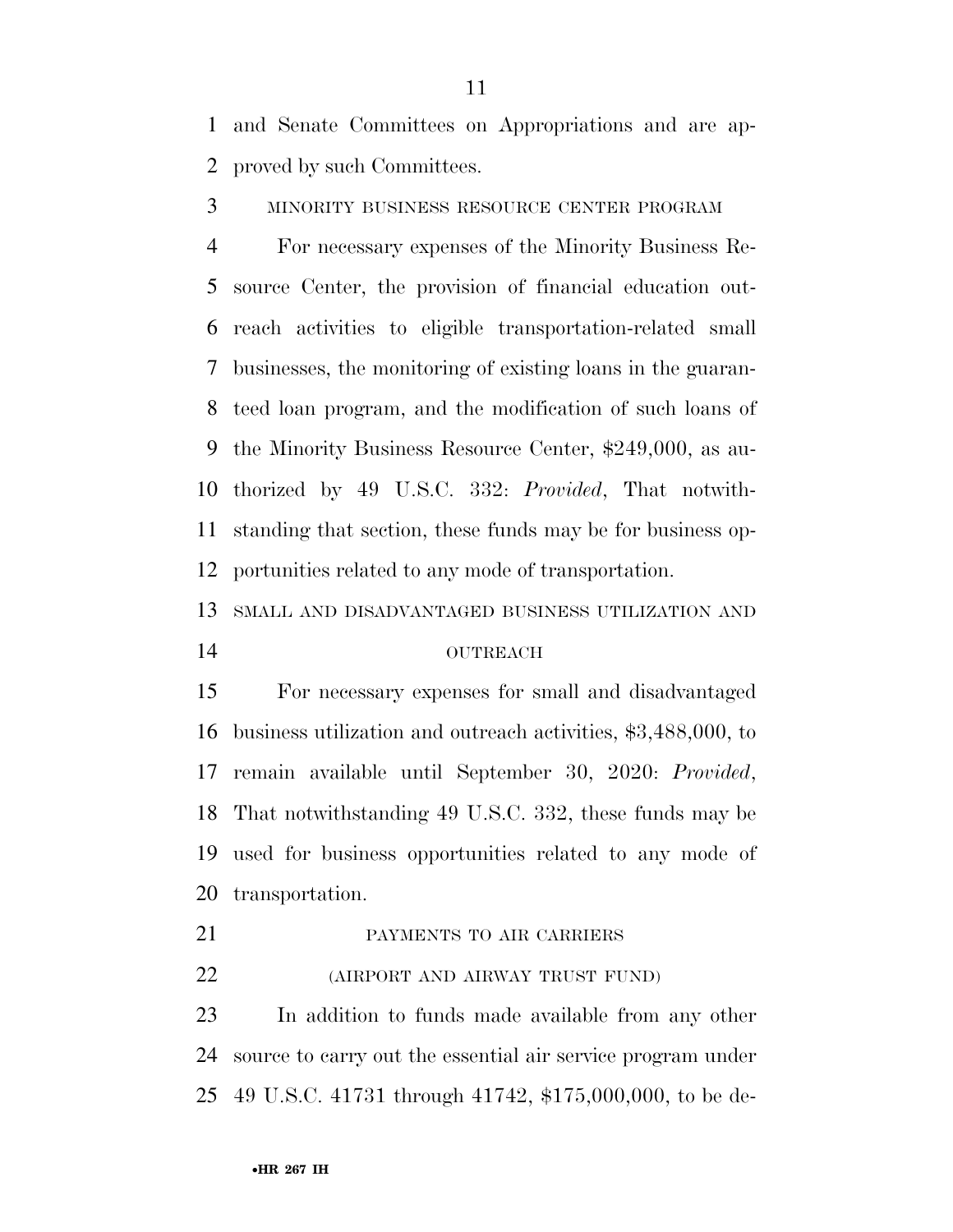rived from the Airport and Airway Trust Fund, to remain available until expended: *Provided*, That in determining between or among carriers competing to provide service to a community, the Secretary may consider the relative subsidy requirements of the carriers: *Provided further*, That basic essential air service minimum requirements shall not include the 15-passenger capacity requirement under subsection 41732(b)(3) of title 49, United States Code: *Provided further*, That none of the funds in this Act or any other Act shall be used to enter into a new contract with a community located less than 40 miles from the nearest small hub airport before the Secretary has nego- tiated with the community over a local cost share: *Pro- vided further*, That amounts authorized to be distributed for the essential air service program under subsection 41742(b) of title 49, United States Code, shall be made available immediately from amounts otherwise provided to the Administrator of the Federal Aviation Administration: *Provided further*, That the Administrator may reimburse such amounts from fees credited to the account estab- lished under section 45303 of title 49, United States Code. ADMINISTRATIVE PROVISIONS—OFFICE OF THE 23 SECRETARY OF TRANSPORTATION

 SEC. 101. None of the funds made available in this Act to the Department of Transportation may be obligated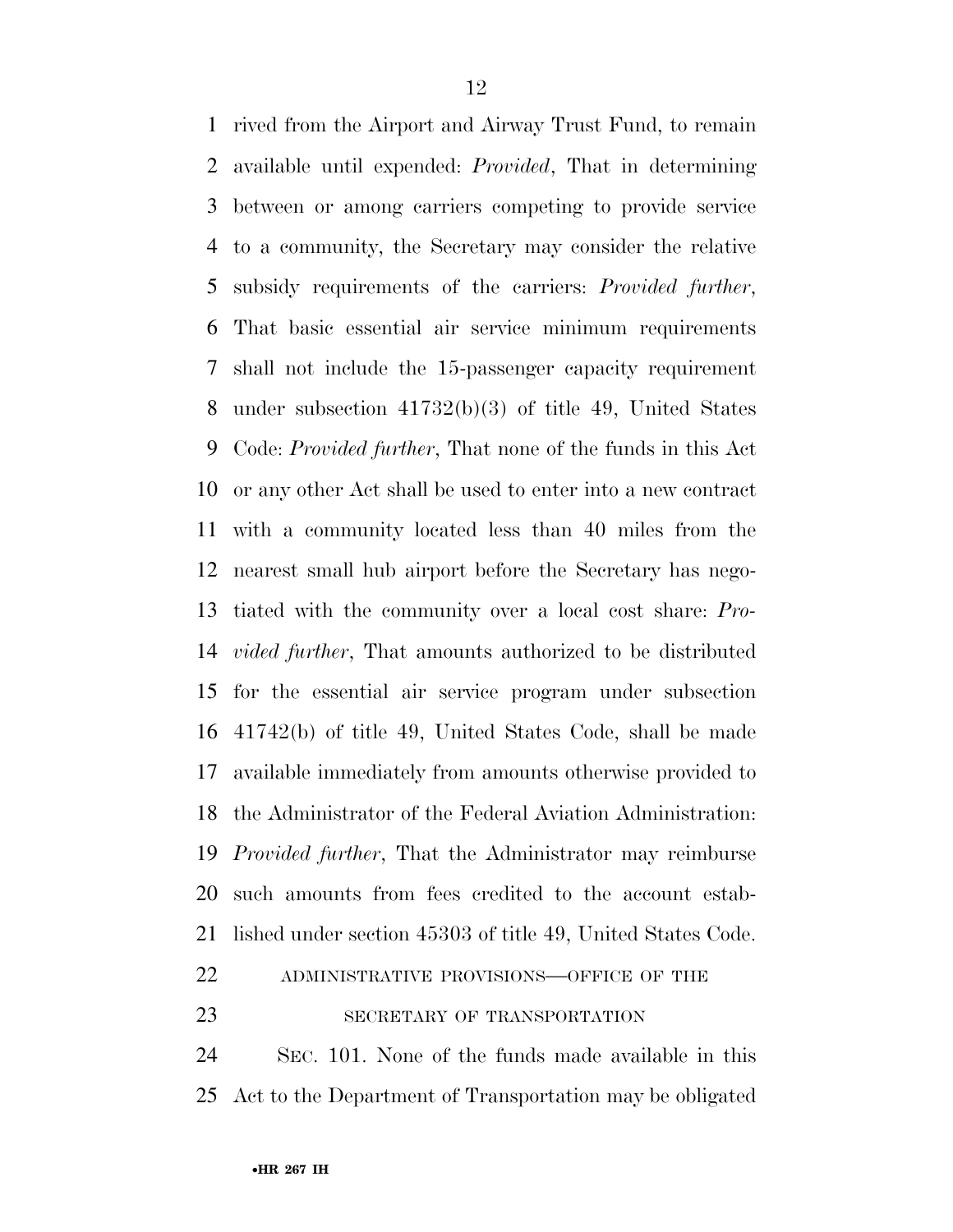for the Office of the Secretary of Transportation to ap- prove assessments or reimbursable agreements pertaining to funds appropriated to the modal administrations in this Act, except for activities underway on the date of enact- ment of this Act, unless such assessments or agreements have completed the normal reprogramming process for Congressional notification.

 SEC. 102. The Secretary shall post on the Web site of the Department of Transportation a schedule of all meetings of the Council on Credit and Finance, including the agenda for each meeting, and require the Council on Credit and Finance to record the decisions and actions of each meeting.

 SEC. 103. In addition to authority provided by section 327 of title 49, United States Code, the Department's Working Capital Fund is hereby authorized to provide partial or full payments in advance and accept subsequent reimbursements from all Federal agencies from available funds for transit benefit distribution services that are nec- essary to carry out the Federal transit pass transportation fringe benefit program under Executive Order No. 13150 and section 3049 of Public Law 109–59: *Provided*, That the Department shall maintain a reasonable operating re- serve in the Working Capital Fund, to be expended in ad-vance to provide uninterrupted transit benefits to Govern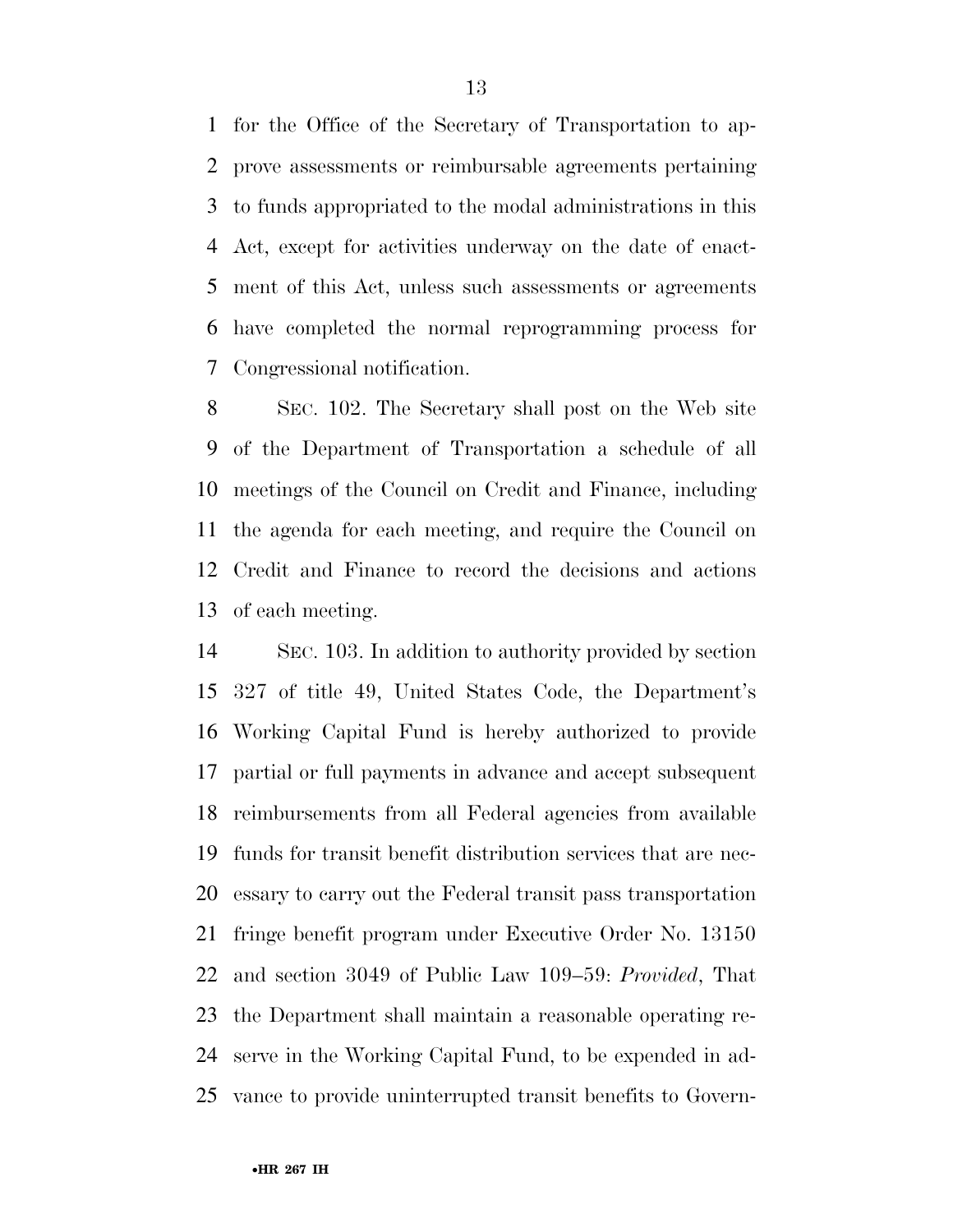ment employees: *Provided further*, That such reserve will not exceed one month of benefits payable and may be used only for the purpose of providing for the continuation of transit benefits: *Provided further*, That the Working Cap- ital Fund will be fully reimbursed by each customer agen- cy from available funds for the actual cost of the transit benefit.

 FEDERAL AVIATION ADMINISTRATION OPERATIONS

(AIRPORT AND AIRWAY TRUST FUND)

 For necessary expenses of the Federal Aviation Ad- ministration, not otherwise provided for, including oper- ations and research activities related to commercial space transportation, administrative expenses for research and development, establishment of air navigation facilities, the operation (including leasing) and maintenance of aircraft, subsidizing the cost of aeronautical charts and maps sold to the public, the lease or purchase of passenger motor vehicles for replacement only, in addition to amounts made available by Public Law 112–95, \$10,410,758,000, to re- main available until September 30, 2020, of which \$9,833,400,000 shall be derived from the Airport and Air- way Trust Fund, of which not to exceed \$7,843,427,000 shall be available for air traffic organization activities; not to exceed \$1,334,377,000 shall be available for aviation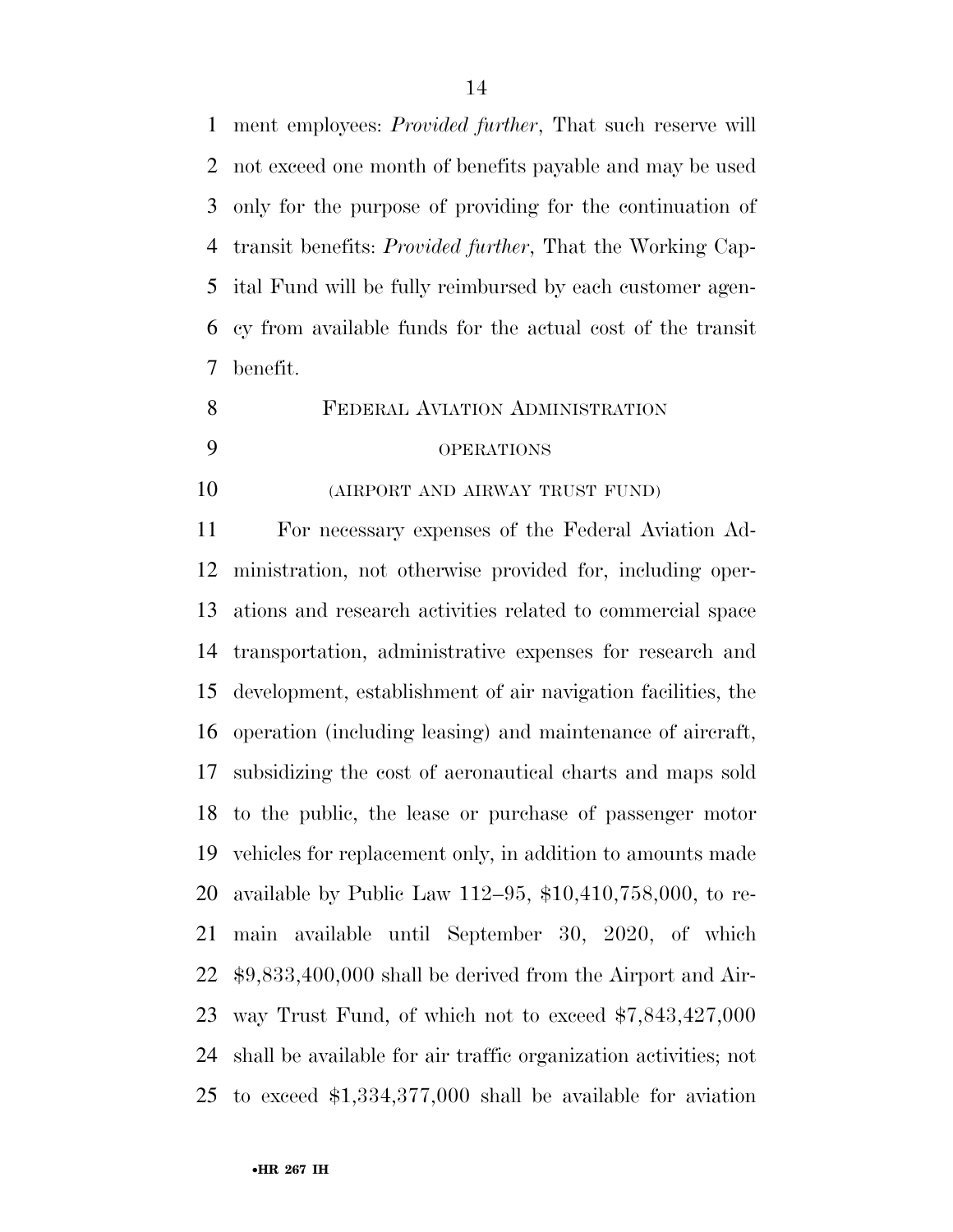safety activities; not to exceed \$24,981,000 shall be avail- able for commercial space transportation activities; not to exceed \$816,562,000 shall be available for finance and management activities; not to exceed \$61,796,000 shall be available for NextGen and operations planning activities; not to exceed \$114,312,000 shall be available for security and hazardous materials safety; and not to exceed \$215,303,000 shall be available for staff offices: *Provided*, That not to exceed 5 percent of any budget activity, except for aviation safety budget activity, may be transferred to any budget activity under this heading: *Provided further*, That no transfer may increase or decrease any appropria- tion by more than 5 percent: *Provided further*, That any transfer in excess of 5 percent shall be treated as a re- programming of funds under section 405 of this Act and shall not be available for obligation or expenditure except in compliance with the procedures set forth in that section: *Provided further*, That not later than March 31 of each fiscal year hereafter, the Administrator of the Federal Aviation Administration shall transmit to Congress an an- nual update to the report submitted to Congress in De- cember 2004 pursuant to section 221 of Public Law 108– 176: *Provided further*, That the amount herein appro- priated shall be reduced by \$100,000 for each day after March 31 that such report has not been submitted to the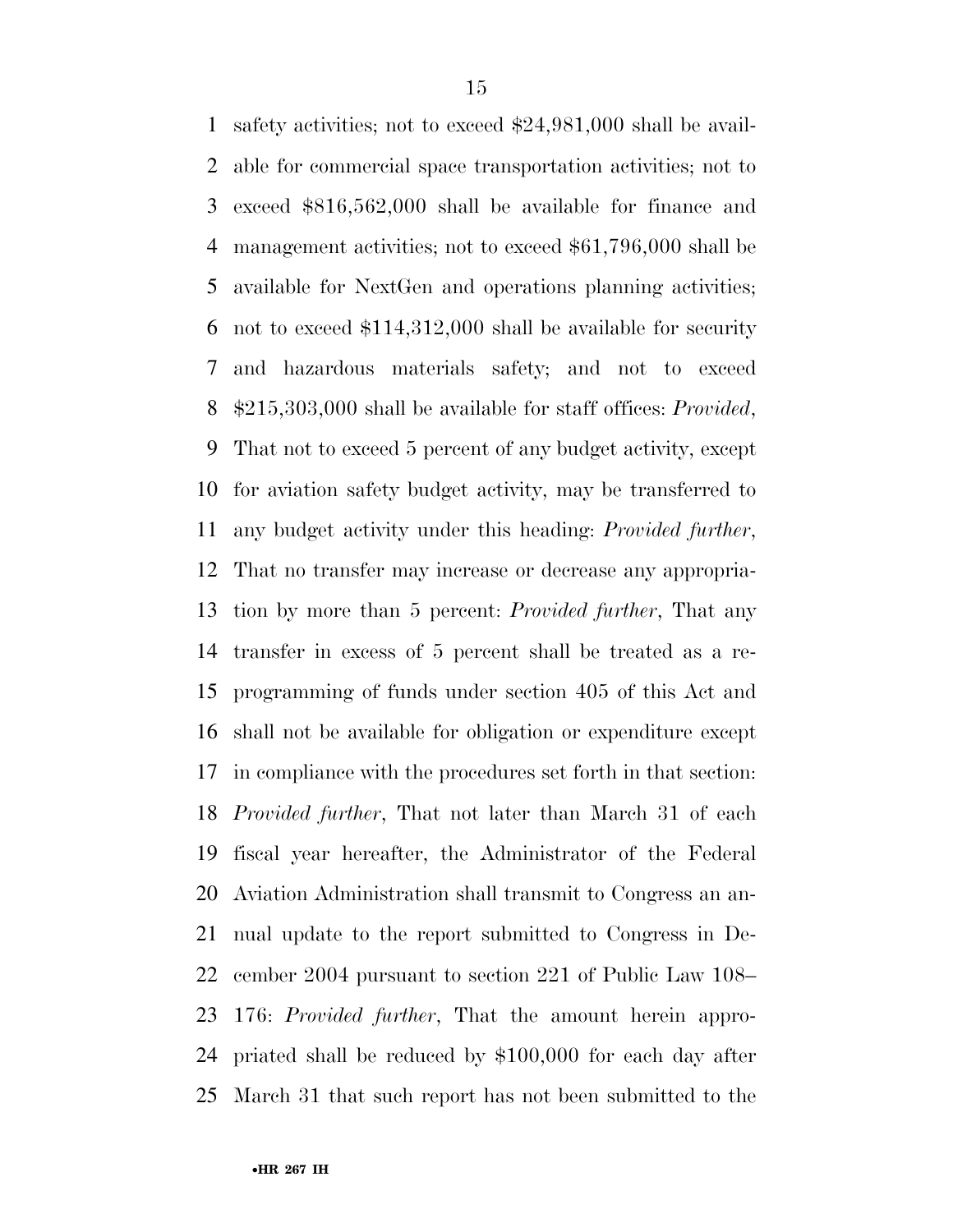Congress: *Provided further*, That not later than March 31 of each fiscal year hereafter, the Administrator shall transmit to Congress a companion report that describes a comprehensive strategy for staffing, hiring, and training flight standards and aircraft certification staff in a format similar to the one utilized for the controller staffing plan, including stated attrition estimates and numerical hiring goals by fiscal year: *Provided further*, That the amount herein appropriated shall be reduced by \$100,000 per day for each day after March 31 that such report has not been submitted to Congress: *Provided further*, That funds may be used to enter into a grant agreement with a nonprofit standard-setting organization to assist in the development of aviation safety standards: *Provided further*, That none of the funds in this Act shall be available for new appli- cants for the second career training program: *Provided further*, That none of the funds in this Act shall be avail- able for the Federal Aviation Administration to finalize or implement any regulation that would promulgate new aviation user fees not specifically authorized by law after the date of the enactment of this Act: *Provided further*, That there may be credited to this appropriation, as off- setting collections, funds received from States, counties, municipalities, foreign authorities, other public authori-ties, and private sources for expenses incurred in the pro-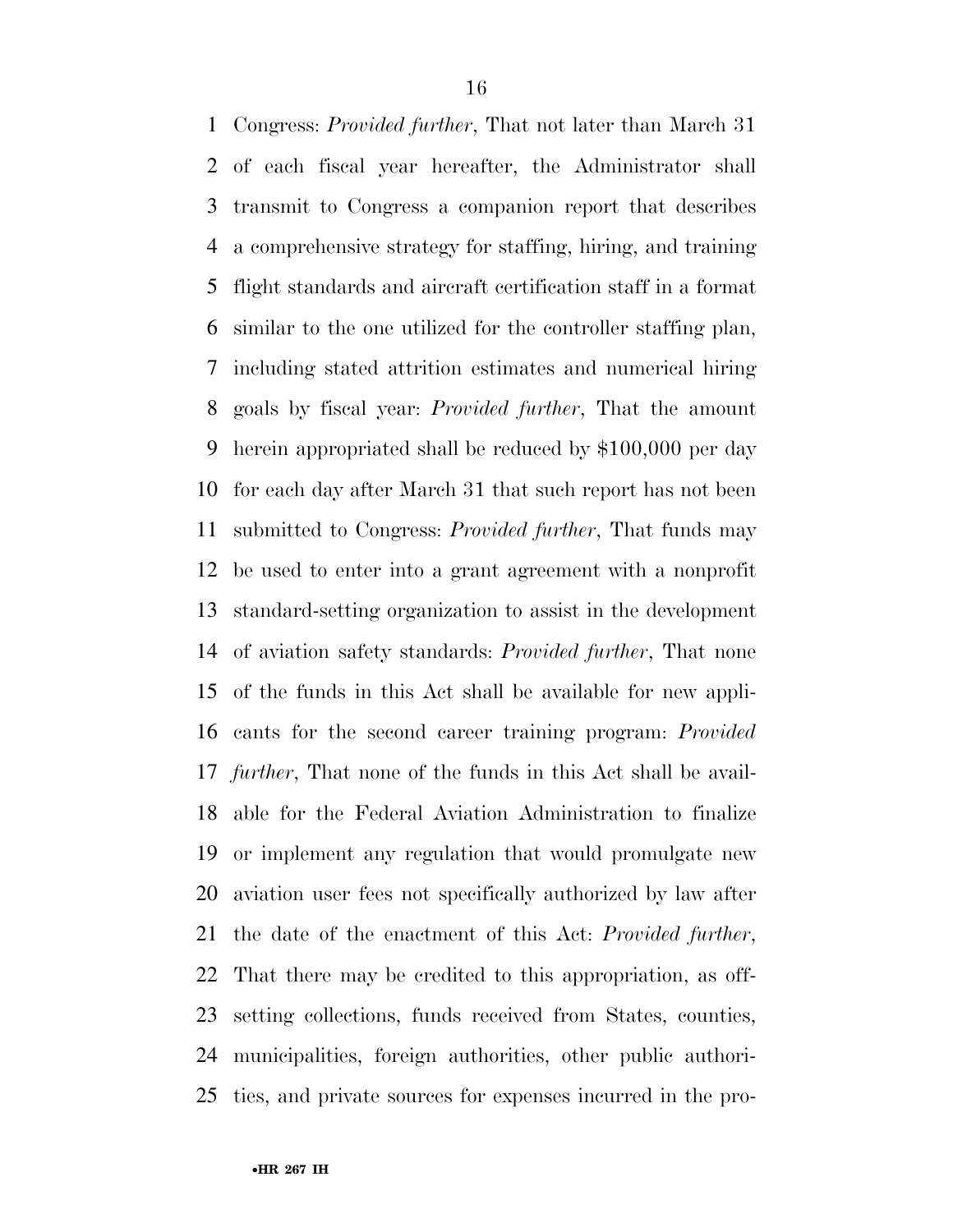vision of agency services, including receipts for the mainte- nance and operation of air navigation facilities, and for issuance, renewal or modification of certificates, including airman, aircraft, and repair station certificates, or for tests related thereto, or for processing major repair or al- teration forms: *Provided further*, That of the funds appro- priated under this heading, not less than \$168,000,000 shall be used to fund direct operations of the current 254 air traffic control towers in the contract tower program, including the contract tower cost share program, and any airport that is currently qualified or that will qualify for the program during the fiscal year: *Provided further*, That none of the funds in this Act for aeronautical charting and cartography are available for activities conducted by, or coordinated through, the Working Capital Fund: *Pro- vided further*, That none of the funds appropriated or oth- erwise made available by this Act or any other Act may be used to eliminate the Contract Weather Observers pro- gram at any airport: *Provided further*, That of the amount appropriated under this heading, up to \$6,000,000 shall be used for providing matching funds to qualified commer- cial entities seeking to demonstrate or validate tech- nologies that the Federal Aviation Administration con- siders essential to the safe integration of unmanned air-craft systems (UAS) in the National Airspace System at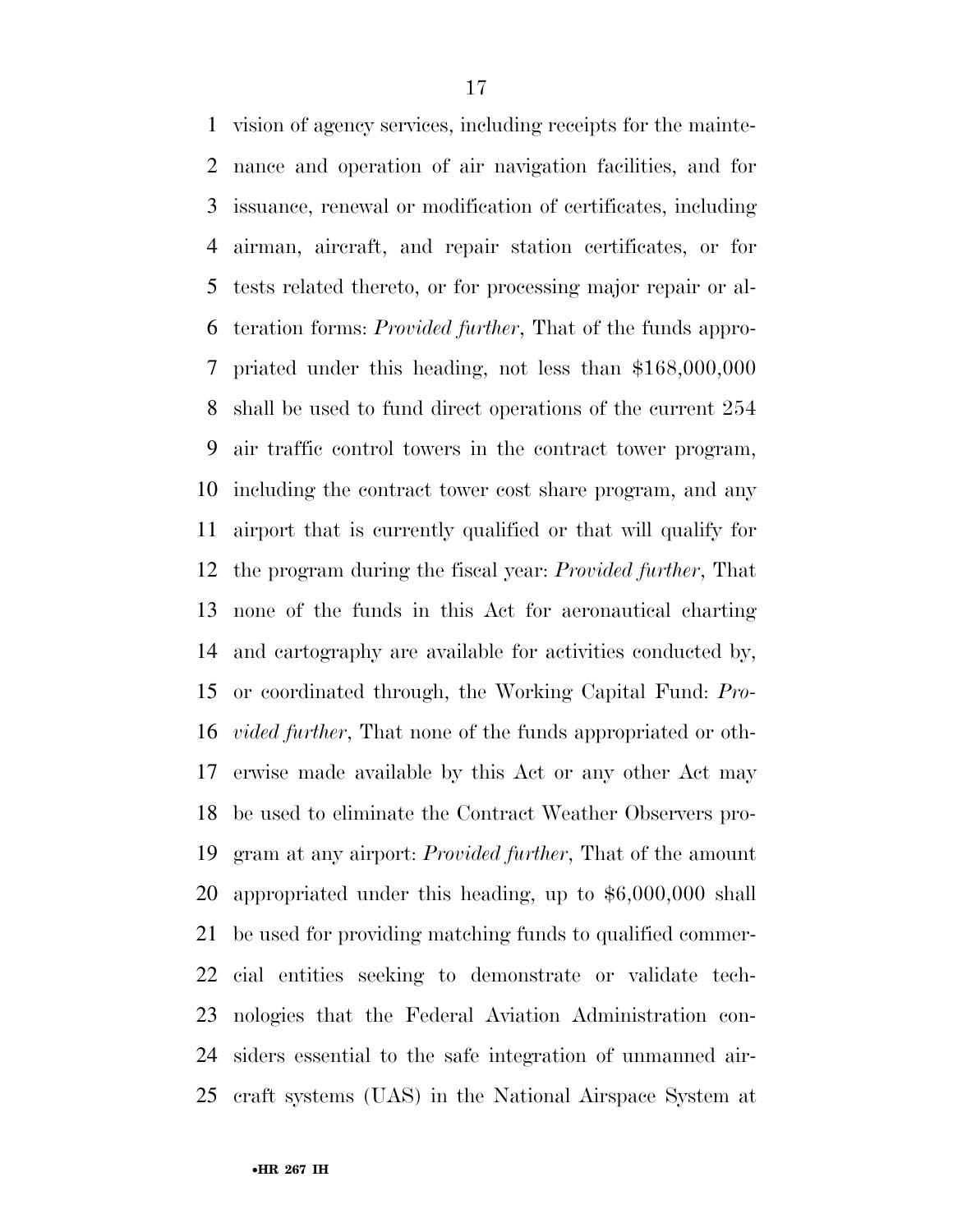Federal Aviation Administration designated UAS test sites: *Provided further*, That not later than 60 days after the date of enactment of this Act, the Administrator of the Federal Aviation Administration shall identify essen- tial integration technologies that could be demonstrated or validated at test sites designated in accordance with the preceding proviso.

- FACILITIES AND EQUIPMENT
- 

# (AIRPORT AND AIRWAY TRUST FUND)

 For necessary expenses, not otherwise provided for, for acquisition, establishment, technical support services, improvement by contract or purchase, and hire of national airspace systems and experimental facilities and equip- ment, as authorized under part A of subtitle VII of title 49, United States Code, including initial acquisition of necessary sites by lease or grant; engineering and service testing, including construction of test facilities and acqui- sition of necessary sites by lease or grant; construction and furnishing of quarters and related accommodations for officers and employees of the Federal Aviation Admin- istration stationed at remote localities where such accom- modations are not available; and the purchase, lease, or transfer of aircraft from funds available under this head- ing, including aircraft for aviation regulation and certifi-cation; to be derived from the Airport and Airway Trust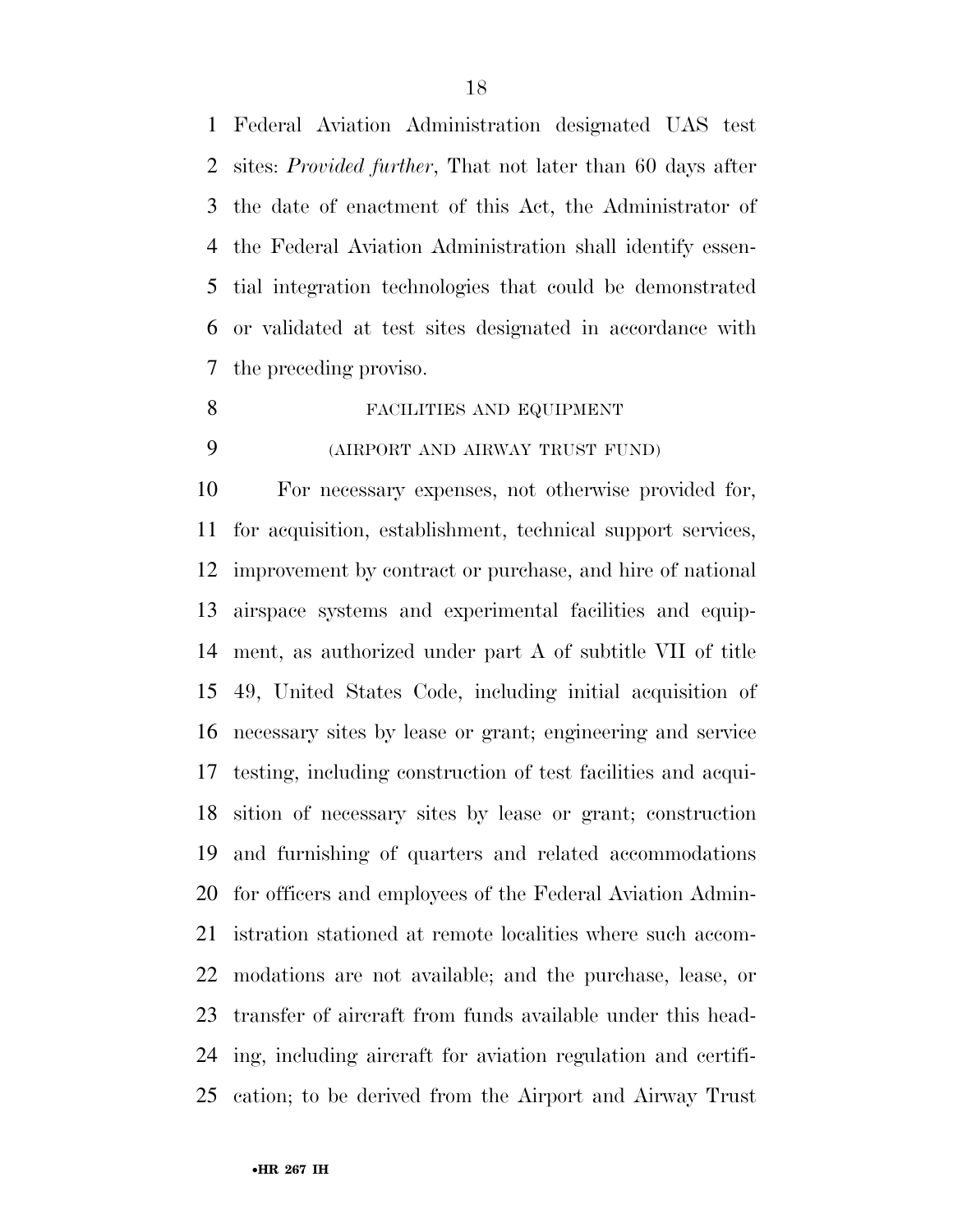Fund, \$3,000,000,000, of which \$512,823,000 shall re- main available until September 30, 2020, \$2,362,977,000 shall remain available until September 30, 2021, and \$124,200,000 shall remain available until expended: *Pro- vided*, That there may be credited to this appropriation funds received from States, counties, municipalities, other public authorities, and private sources, for expenses in- curred in the establishment, improvement, and moderniza- tion of national airspace systems: *Provided further*, That no later than March 31, the Secretary of Transportation shall transmit to the Congress an investment plan for the Federal Aviation Administration which includes funding for each budget line item for fiscal years 2020 through 2024, with total funding for each year of the plan con- strained to the funding targets for those years as esti- mated and approved by the Office of Management and Budget.

# RESEARCH, ENGINEERING, AND DEVELOPMENT

(AIRPORT AND AIRWAY TRUST FUND)

 For necessary expenses, not otherwise provided for, for research, engineering, and development, as authorized under part A of subtitle VII of title 49, United States Code, including construction of experimental facilities and acquisition of necessary sites by lease or grant, \$191,000,000, to be derived from the Airport and Airway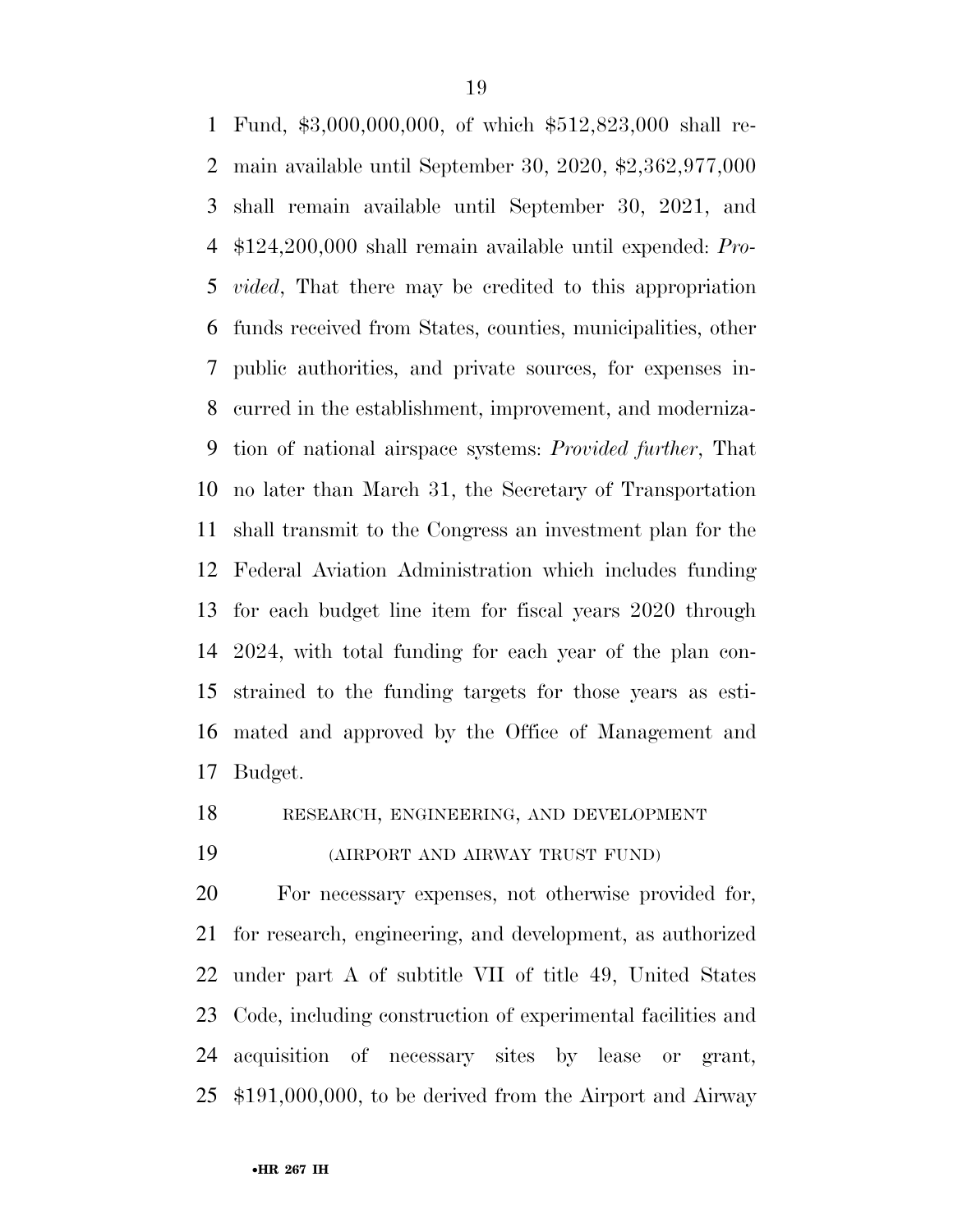| $\mathbf{1}$ | Trust Fund and to remain available until September 30,            |
|--------------|-------------------------------------------------------------------|
| 2            | 2021: <i>Provided</i> , That there may be credited to this appro- |
| 3            | priation as offsetting collections, funds received from           |
| 4            | States, counties, municipalities, other public authorities,       |
| 5            | and private sources, which shall be available for expenses        |
| 6            | incurred for research, engineering, and development.              |
| 7            | GRANTS-IN-AID FOR AIRPORTS                                        |
| 8            | (LIQUIDATION OF CONTRACT AUTHORIZATION)                           |
| 9            | (LIMITATION ON OBLIGATIONS)                                       |
| 10           | (AIRPORT AND AIRWAY TRUST FUND)                                   |
| 11           | (INCLUDING TRANSFER OF FUNDS)                                     |
| 12           | For liquidation of obligations incurred for grants-in-            |
| 13           | aid for airport planning and development, and noise com-          |
| 14           | patibility planning and programs as authorized under sub-         |
| 15           | chapter I of chapter $471$ and subchapter I of chapter $475$      |
| 16           | of title 49, United States Code, and under other law au-          |
| 17           | thorizing such obligations; for procurement, installation,        |
|              | 18 and commissioning of runway incursion prevention devices       |
| 19           | and systems at airports of such title; for grants authorized      |
| 20           | under section 41743 of title 49, United States Code; and          |
| 21           | for inspection activities and administration of airport safe-     |
| 22           | ty programs, including those related to airport operating         |
| 23           | certificates under section 44706 of title 49, United States       |
| 24           | Code, $$3,000,000,000$ , to be derived from the Airport and       |
| 25           | Airway Trust Fund and to remain available until ex-               |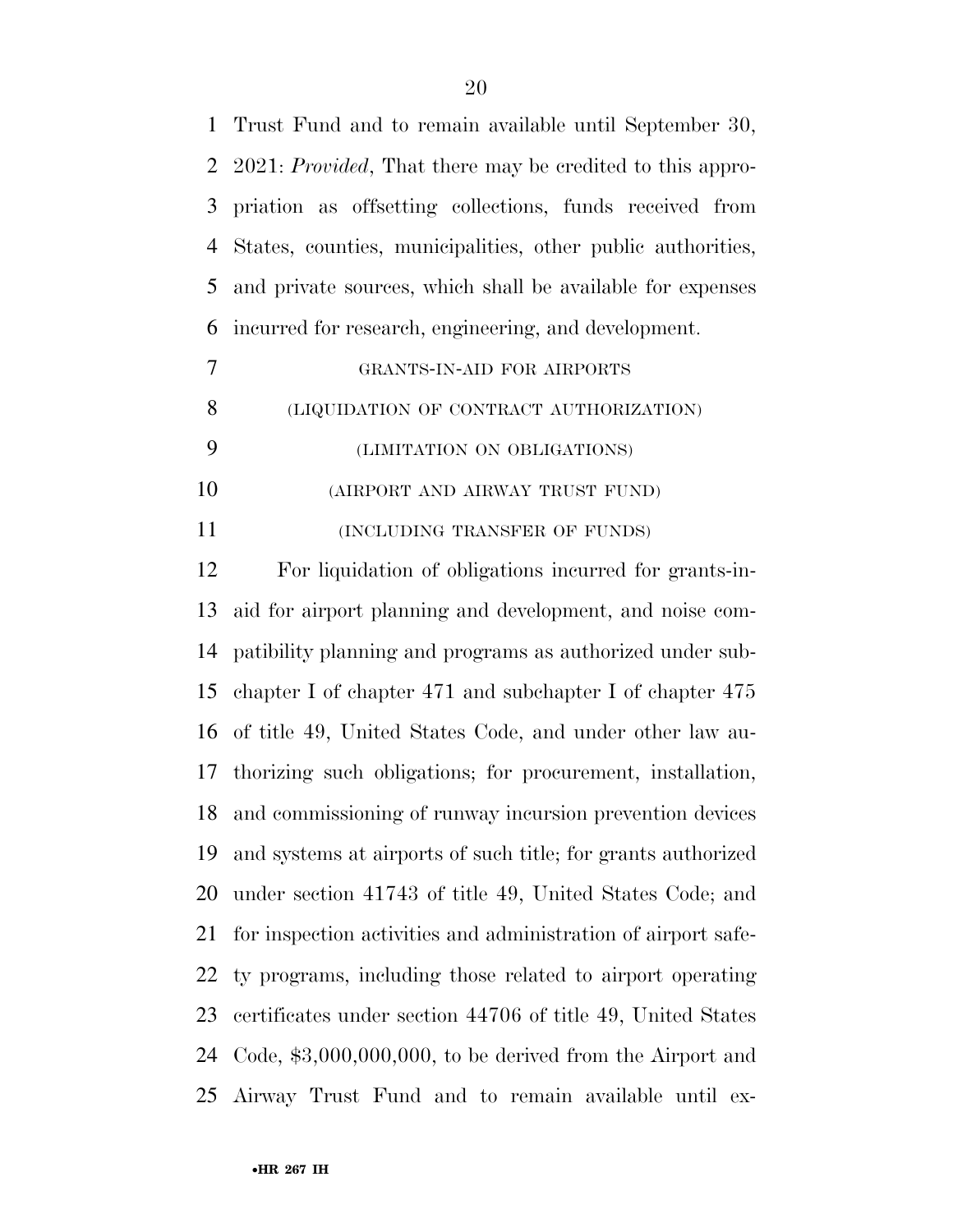pended: *Provided*, That none of the funds under this head- ing shall be available for the planning or execution of pro- grams the obligations for which are in excess of \$3,350,000,000 in fiscal year 2019, notwithstanding sec- tion 47117(g) of title 49, United States Code: *Provided further*, That none of the funds under this heading shall be available for the replacement of baggage conveyor sys- tems, reconfiguration of terminal baggage areas, or other airport improvements that are necessary to install bulk ex- plosive detection systems: *Provided further*, That notwith- standing section 47109(a) of title 49, United States Code, the Government's share of allowable project costs under paragraph (2) for subgrants or paragraph (3) of that sec- tion shall be 95 percent for a project at other than a large or medium hub airport that is a successive phase of a multi-phased construction project for which the project sponsor received a grant in fiscal year 2011 for the con- struction project: *Provided further*, That notwithstanding any other provision of law, of funds limited under this heading, not more than \$112,600,000 shall be available for administration, not less than \$15,000,000 shall be available for the Airport Cooperative Research Program, not less than \$33,210,000 shall be available for Airport Technology Research, and \$10,000,000, to remain avail-able until expended, shall be available and transferred to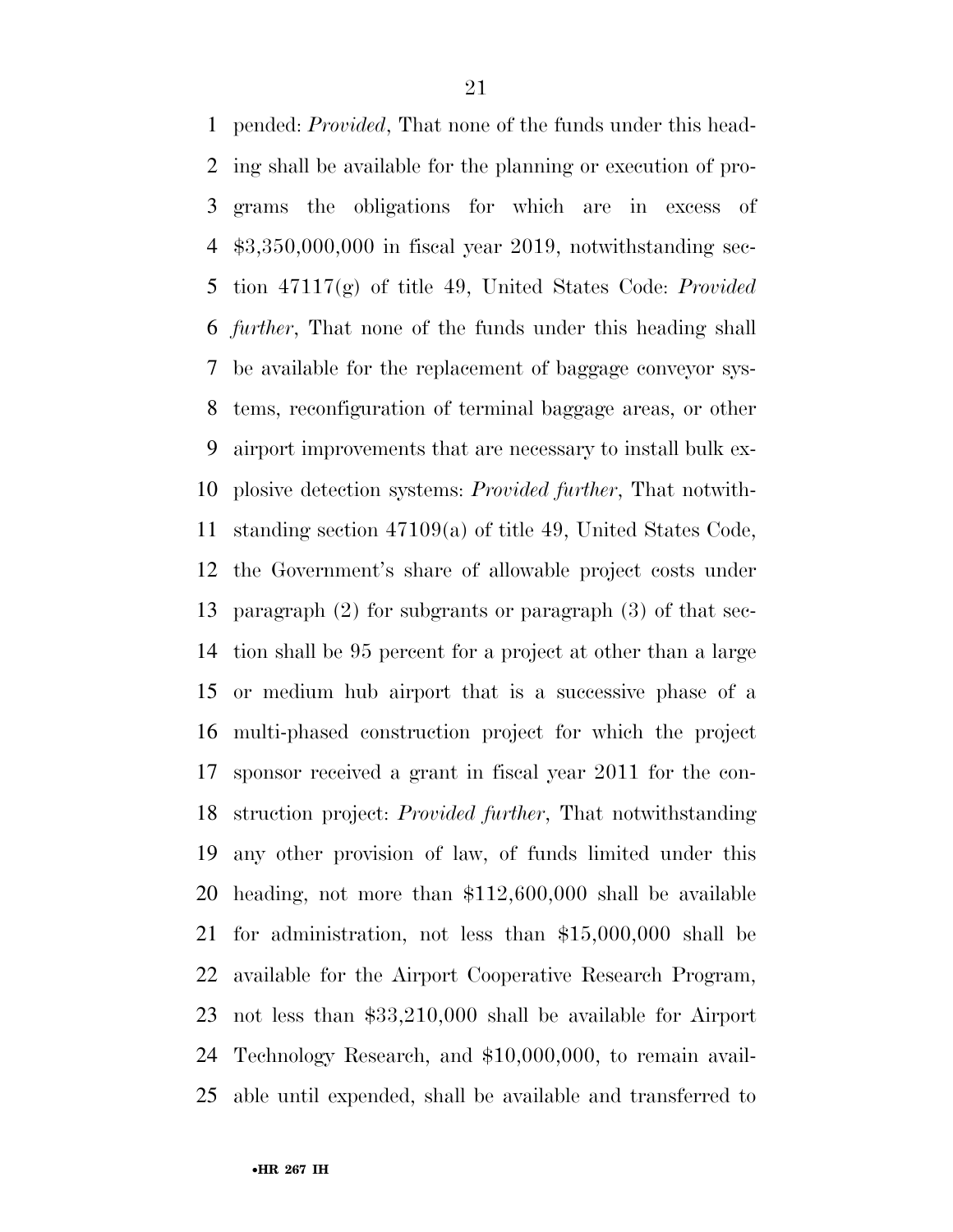''Office of the Secretary, Salaries and Expenses'' to carry out the Small Community Air Service Development Pro- gram: *Provided further*, That in addition to airports eligi- ble under section 41743 of title 49, United States Code, such program may include the participation of an airport that serves a community or consortium that is not larger than a small hub airport, according to FAA hub classifica- tions effective at the time the Office of the Secretary issues a request for proposals.

GRANTS-IN-AID FOR AIRPORTS

 For an additional amount for ''Grants-In-Aid for Air- ports'', to enable the Secretary of Transportation to make grants for projects as authorized by subchapter 1 of chap- ter 471 and subchapter 1 of chapter 475 of title 49, United States Code, \$750,000,000, to remain available through September 30, 2021: *Provided*, That amounts made available under this heading shall be derived from the general fund, and such funds shall not be subject to apportionment formulas, special apportionment categories, or minimum percentages under chapter 471: *Provided fur- ther*, That the Secretary shall distribute funds provided under this heading as discretionary grants to airports: *Provided further*, That the amount made available under this heading shall not be subject to any limitation on obli-gations for the Grants-in-Aid for Airports program set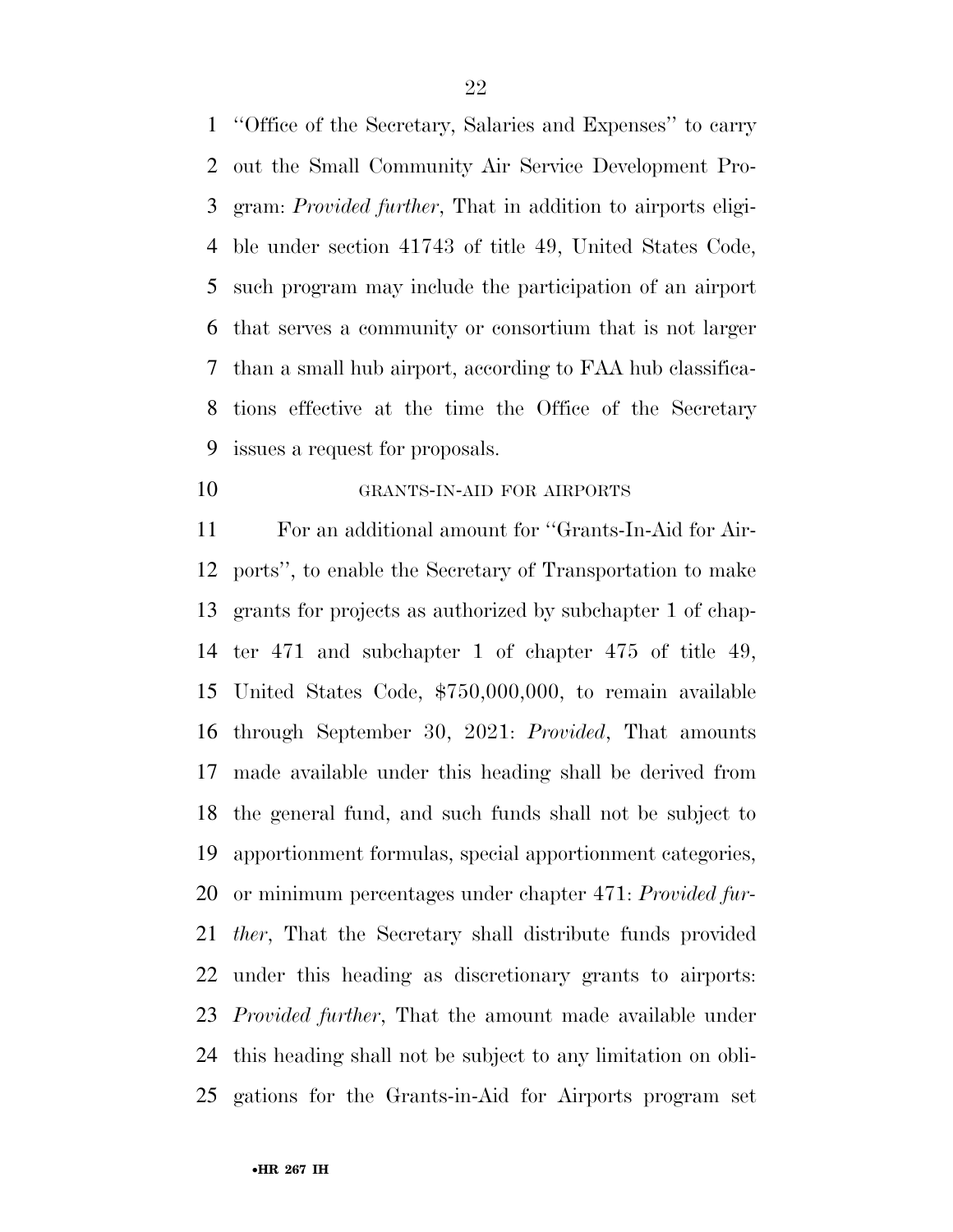forth in any Act: *Provided further*, That the Administrator of the Federal Aviation Administration may retain up to 0.5 percent of the funds provided under this heading to fund the award and oversight by the Administrator of grants made under this heading.

# ADMINISTRATIVE PROVISIONS—FEDERAL AVIATION ADMINISTRATION

 SEC. 110. None of the funds in this Act may be used to compensate in excess of 600 technical staff-years under the federally funded research and development center con- tract between the Federal Aviation Administration and the Center for Advanced Aviation Systems Development dur-ing fiscal year 2019.

 SEC. 111. None of the funds in this Act shall be used to pursue or adopt guidelines or regulations requiring air- port sponsors to provide to the Federal Aviation Adminis- tration without cost building construction, maintenance, utilities and expenses, or space in airport sponsor-owned buildings for services relating to air traffic control, air navigation, or weather reporting: *Provided*, That the pro- hibition of funds in this section does not apply to negotia- tions between the agency and airport sponsors to achieve agreement on ''below-market'' rates for these items or to grant assurances that require airport sponsors to provide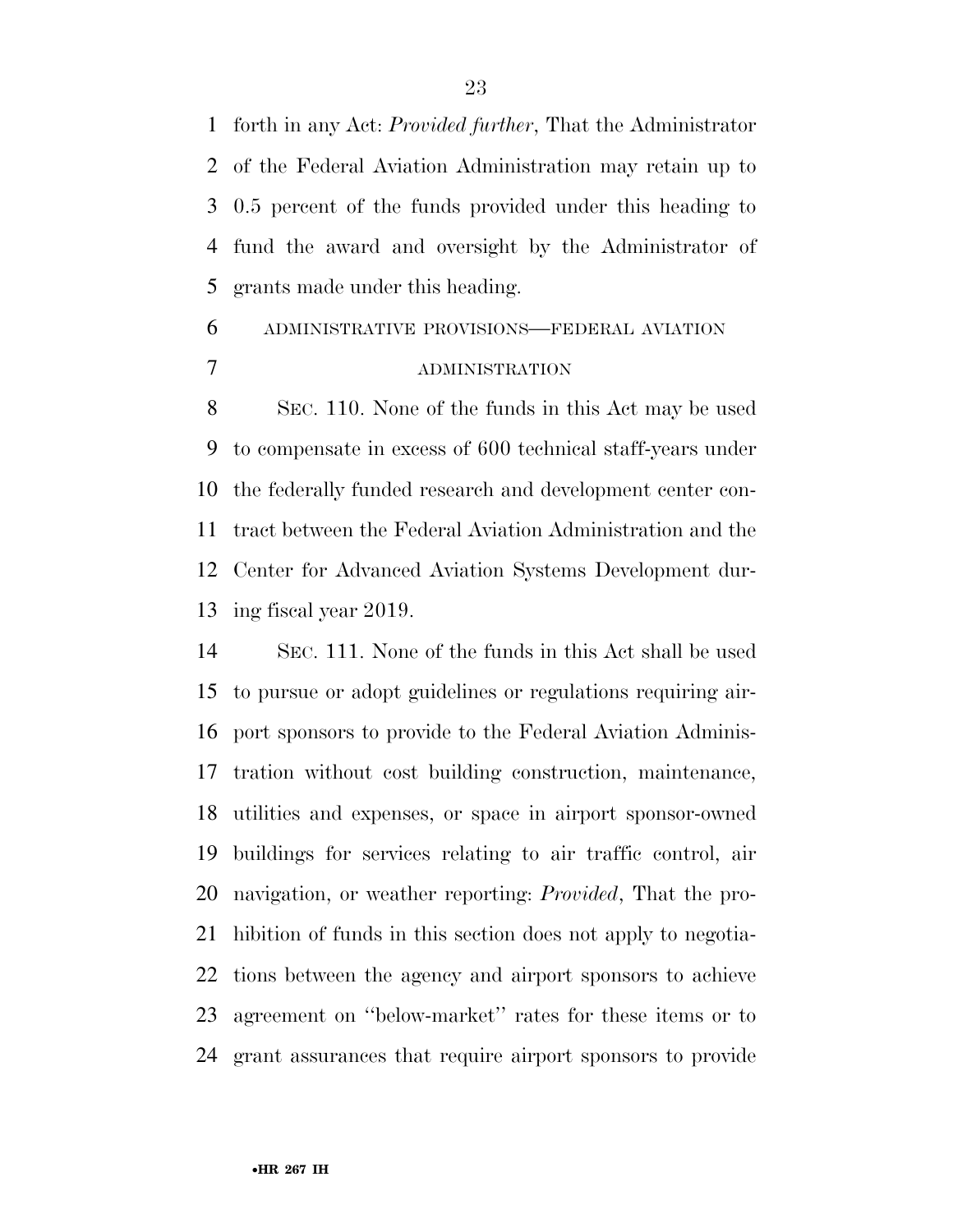land without cost to the Federal Aviation Administration for air traffic control facilities.

 SEC. 112. The Administrator of the Federal Aviation Administration may reimburse amounts made available to satisfy 49 U.S.C. 41742(a)(1) from fees credited under 49 U.S.C. 45303 and any amount remaining in such ac- count at the close of that fiscal year may be made available 8 to satisfy section  $41742(a)(1)$  for the subsequent fiscal year.

 SEC. 113. Amounts collected under section 40113(e) of title 49, United States Code, shall be credited to the appropriation current at the time of collection, to be merged with and available for the same purposes of such appropriation.

 SEC. 114. None of the funds in this Act shall be avail- able for paying premium pay under subsection 5546(a) of title 5, United States Code, to any Federal Aviation Ad- ministration employee unless such employee actually per- formed work during the time corresponding to such pre-mium pay.

 SEC. 115. None of the funds in this Act may be obli- gated or expended for an employee of the Federal Aviation Administration to purchase a store gift card or gift certifi-cate through use of a Government-issued credit card.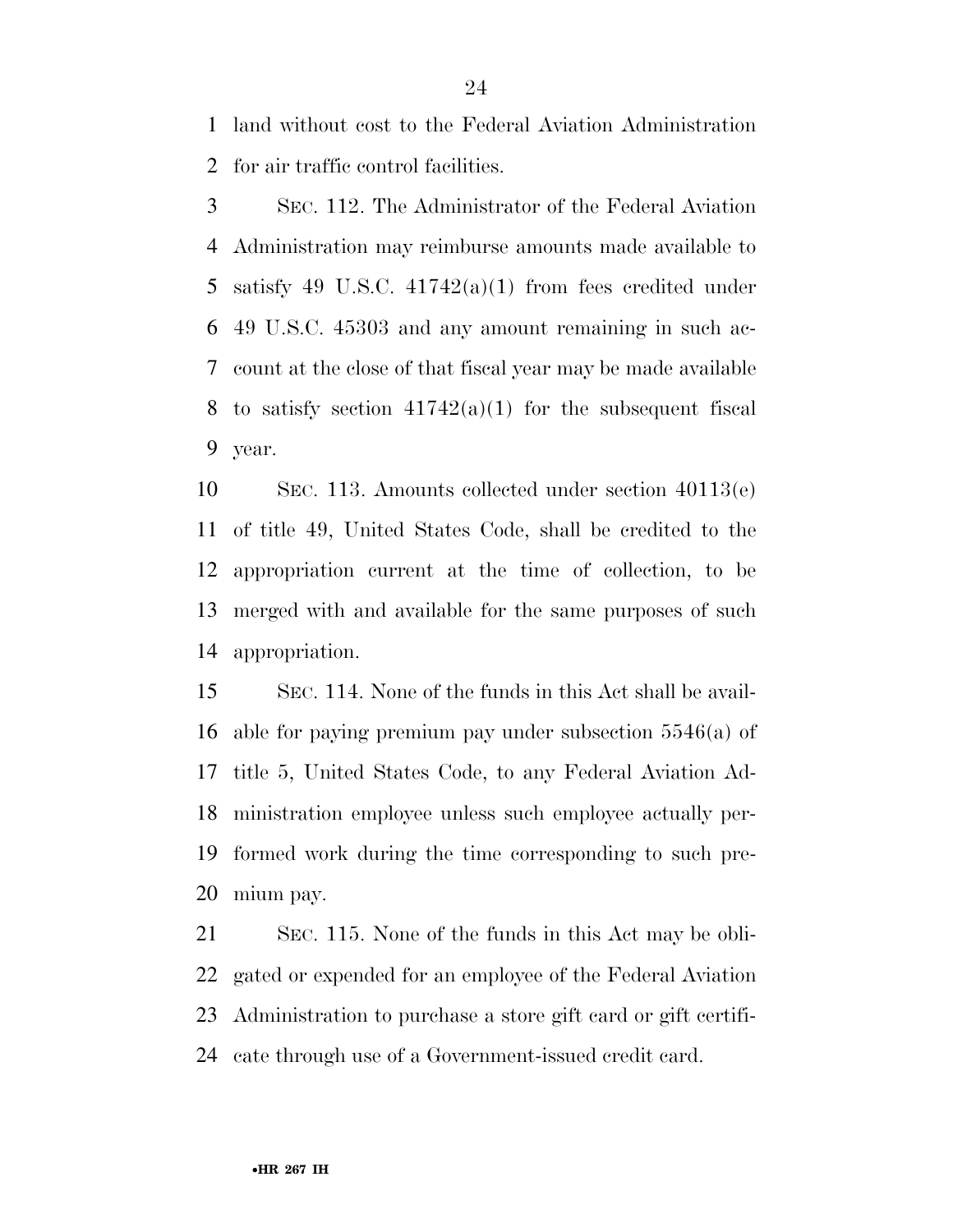SEC. 116. None of the funds in this Act may be obli- gated or expended for retention bonuses for an employee of the Federal Aviation Administration without the prior written approval of the Assistant Secretary for Adminis-tration of the Department of Transportation.

 SEC. 117. Notwithstanding any other provision of law, none of the funds made available under this Act or any prior Act may be used to implement or to continue to implement any limitation on the ability of any owner or operator of a private aircraft to obtain, upon a request to the Administrator of the Federal Aviation Administra- tion, a blocking of that owner's or operator's aircraft reg- istration number from any display of the Federal Aviation Administration's Aircraft Situational Display to Industry data that is made available to the public, except data made available to a Government agency, for the noncommercial flights of that owner or operator.

 SEC. 118. None of the funds in this Act shall be avail- able for salaries and expenses of more than eight political and Presidential appointees in the Federal Aviation Ad-ministration.

 SEC. 119. None of the funds made available under this Act may be used to increase fees pursuant to section 44721 of title 49, United States Code, until the Federal Aviation Administration provides to the House and Senate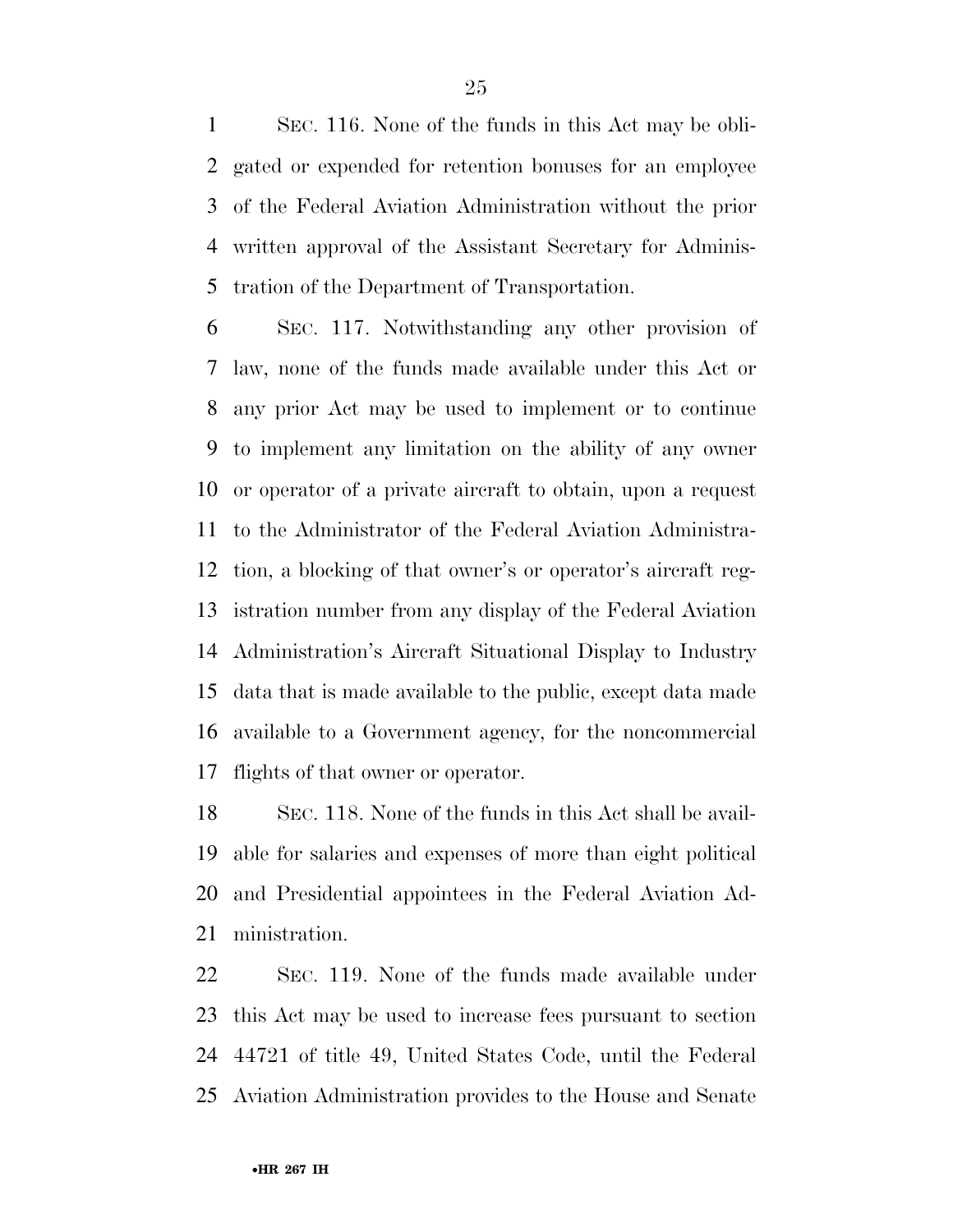Committees on Appropriations a report that justifies all fees related to aeronautical navigation products and ex- plains how such fees are consistent with Executive Order 13642.

 SEC. 119A. None of the funds in this Act may be used to close a regional operations center of the Federal Aviation Administration or reduce its services unless the Administrator notifies the House and Senate Committees on Appropriations not less than 90 full business days in advance.

 SEC. 119B. None of the funds appropriated or lim- ited by this Act may be used to change weight restrictions or prior permission rules at Teterboro airport in Teterboro, New Jersey.

 SEC. 119C. None of the funds provided under this Act may be used by the Administrator of the Federal Avia- tion Administration to withhold from consideration and approval any new application for participation in the Con- tract Tower Program, or for reevaluation of Cost-share Program participants, as long as the Federal Aviation Ad- ministration has received an application from the airport, and as long as the Administrator determines such tower is eligible using the factors set forth in the Federal Avia-tion Administration report, Establishment and Dis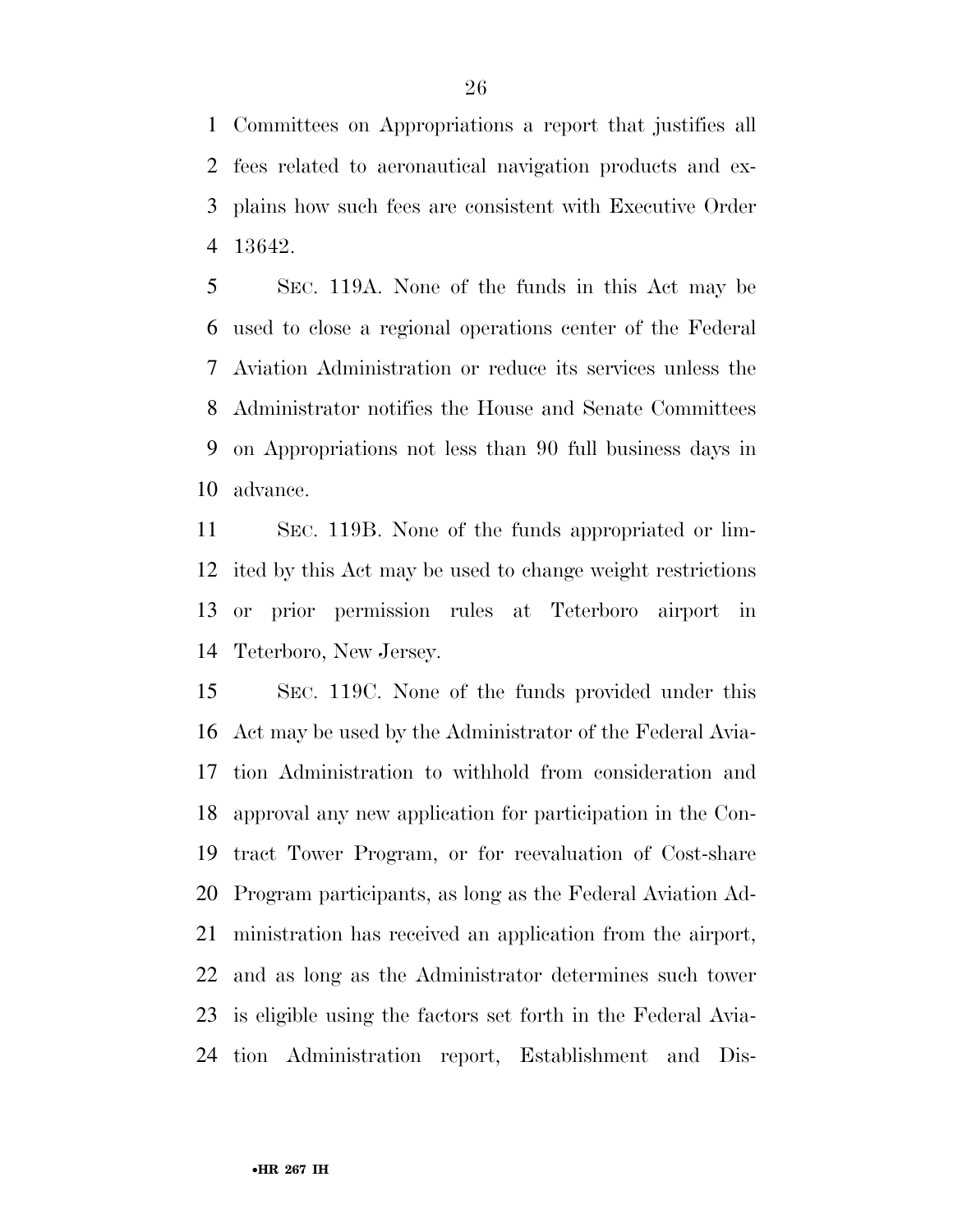continuance Criteria for Airport Traffic Control Towers (FAA–APO–90–7 as of August, 1990).

 SEC. 119D. Notwithstanding any other provision of law, none of the funds made available in this Act may be obligated or expended to limit the use of an Organization Designation Authorization's (ODA) delegated functions documented in its procedures manual on a type certifi- cation project unless the Administrator documents a sys- temic airworthiness noncompliance performance issue as a result of inspection or oversight that the safety of air commerce requires a limitation with regard to a specific authorization or where an ODA's capability has not been previously established in terms of a new compliance meth- od or design feature: *Provided*, That in such cases the Federal Aviation Administration shall work with the ODA holder if requested to develop the capability to execute that function safely, efficiently and effectively.

 SEC. 119E. (a) TERMINAL AERODROME FORE- CAST.—The Administrator shall permit an air carrier op- eration under part 121 of title 14, Code of Federal Regu- lations, to operate to a destination determined to be under visual flight rules without a Terminal Aerodrome Forecast or Meteorological Aerodrome Report if a current Area Forecast, supplemented by other local weather observa-tions or reports, is available, and an alternate airport that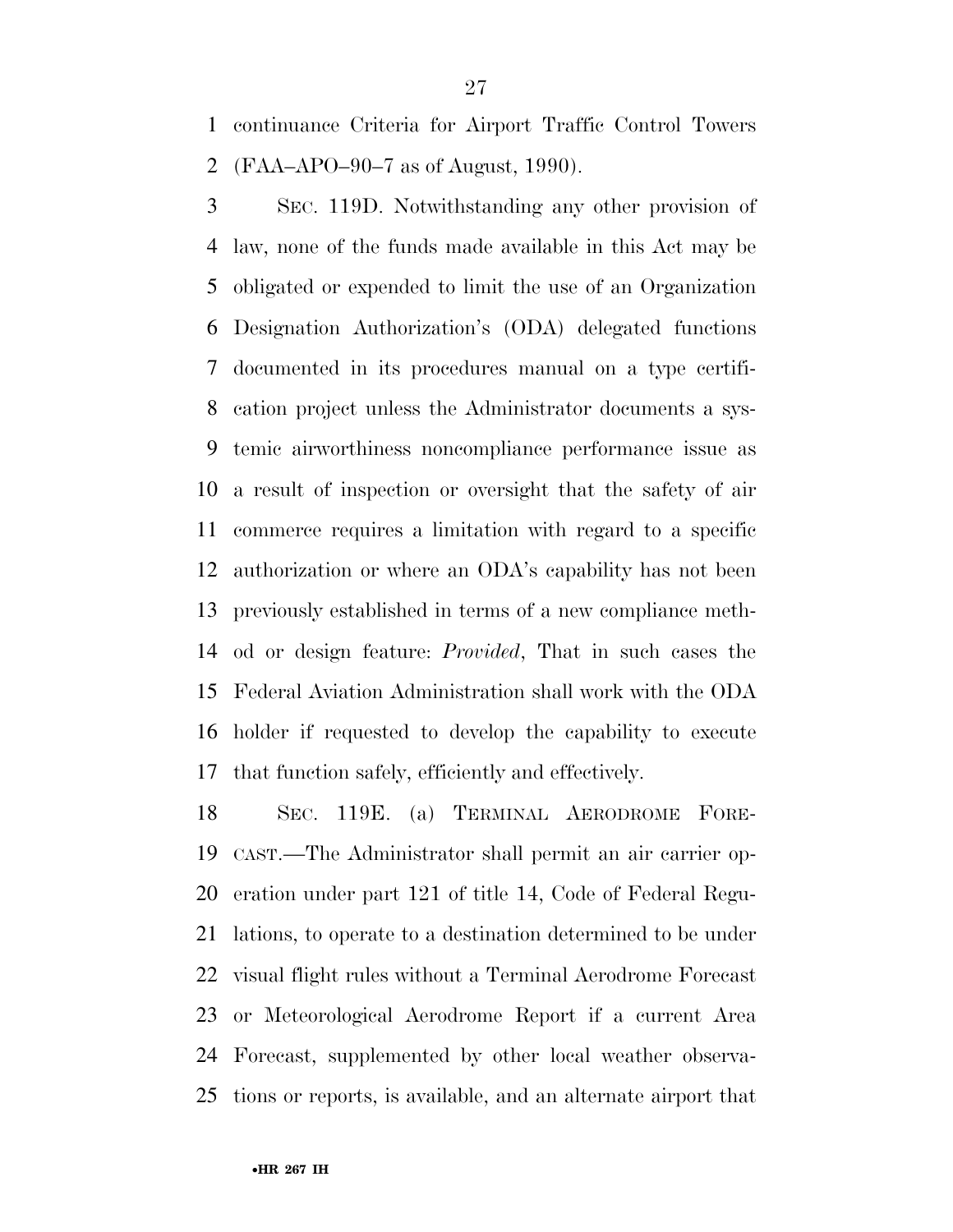has an available Terminal Aerodrome Forecast and weath- er report is specified. The air carrier shall have approved procedures for dispatch and en route weather evaluation and shall operate under instrument flight rules en route to the destination.

 (b) LIMITATION.—Without a written finding of neces- sity, based on objective and historical evidence of immi- nent threat to safety, the Administrator shall not promul- gate any operation specification, policy, or guidance docu- ment that is more restrictive than, or requires procedures that are not expressly stated in, the regulations.

 SEC. 119F. Of the funds provided under the heading ''Grants-in-aid for Airports'', up to \$3,500,000 shall be for necessary expenses, including an independent verification regime, to provide reimbursement to airport sponsors that do not provide gateway operations and pro- viders of general aviation ground support services located at those airports closed during a temporary flight restric- tion (TFR) for any residence of the President that is des- ignated or identified to be secured by the United States Secret Service, and for direct and incremental financial losses incurred while such airports are closed solely due to the actions of the Federal Government: *Provided*, That no funds shall be obligated or distributed to airport spon-sors that do not provide gateway operations and providers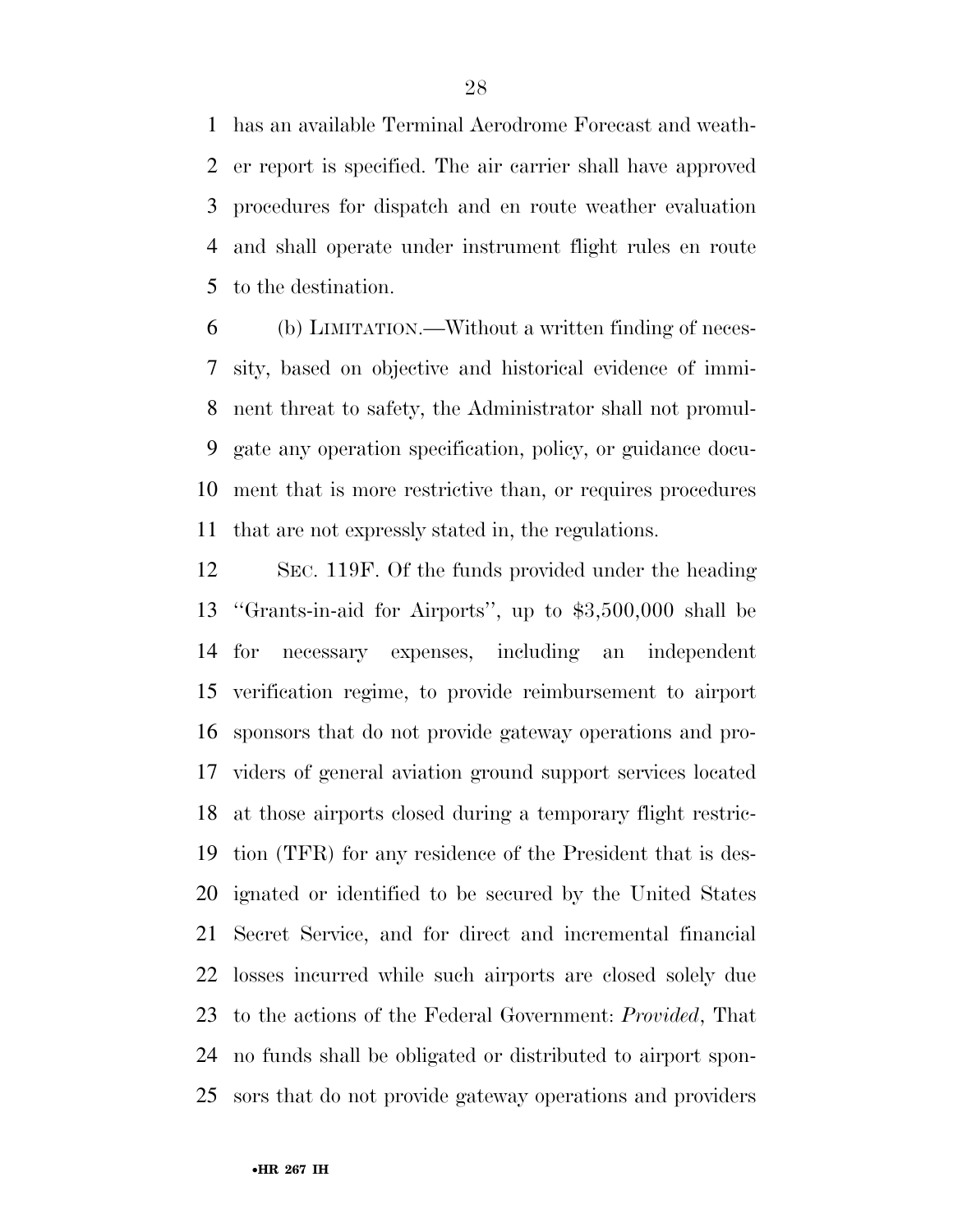of general aviation ground support services until an inde- pendent audit is completed: *Provided further*, That losses incurred as a result of violations of law, or through fault or negligence, of such operators and service providers or of third parties (including airports) are not eligible for re- imbursements: *Provided further*, That obligation and ex- penditure of funds are conditional upon full release of the United States Government for all claims for financial losses resulting from such actions.

10 REPORT ON NEXTGEN IMPLEMENTATION

 SEC. 119G. (a) IN GENERAL.—Not later than 1 year after the date of enactment of this Act, the Administrator shall submit to Congress a report on the implementation of NextGen at commercial service airports in the United States.

 (b) ELEMENTS.—The report required by subsection (a) shall include the following:

 (1) The number and percentage of commercial service airports in the United States that have fully implemented NextGen.

 (2) The percentage completion of NextGen im- plementation at each commercial service airport in 23 the United States.

 (c) DEVELOPMENT OF STANDARD TO DETERMINE PERCENTAGE IMPLEMENTATION OF NEXTGEN.—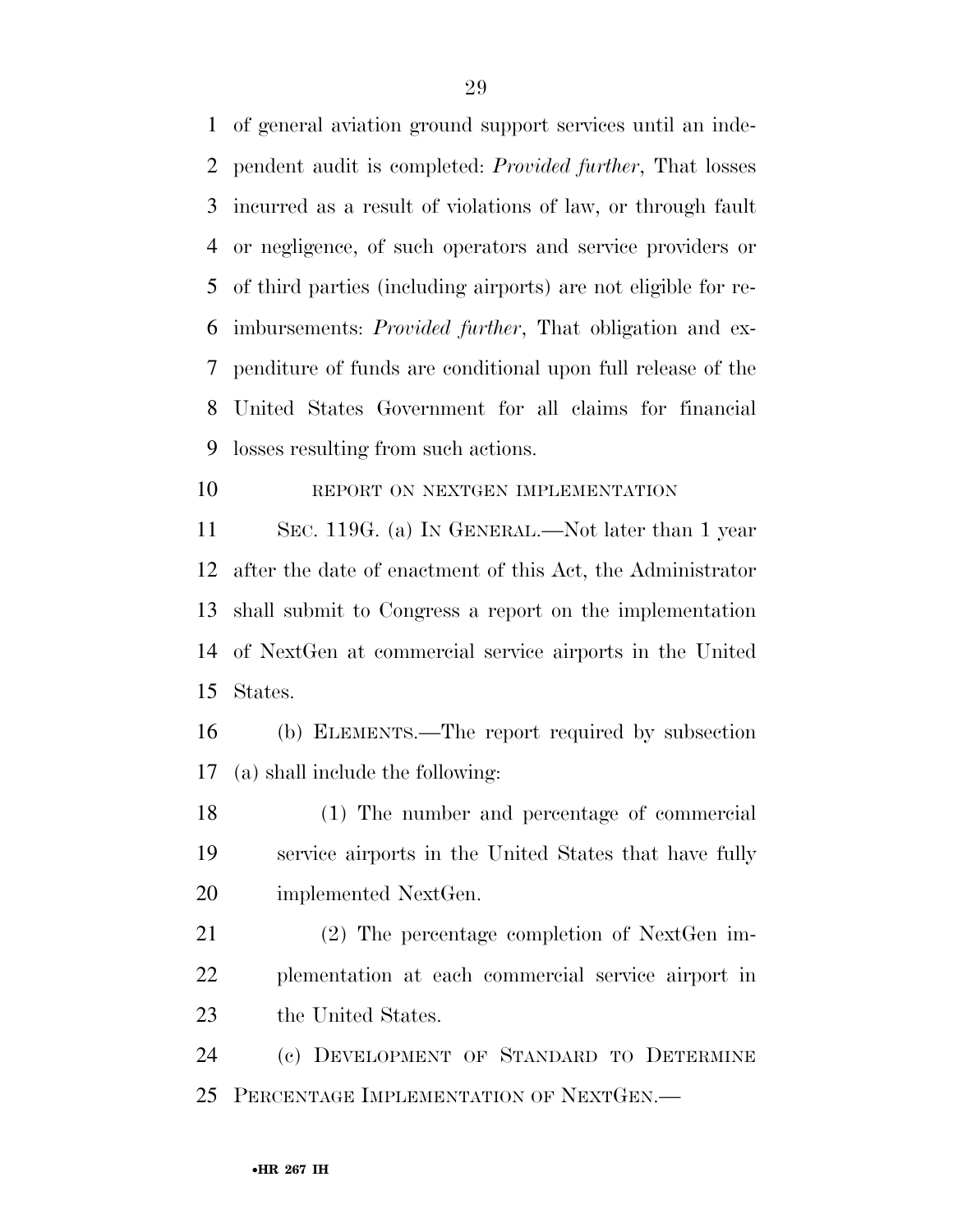| $\mathbf{1}$   | (1) IN GENERAL.—The Administrator shall de-                 |
|----------------|-------------------------------------------------------------|
| $\overline{2}$ | velop a standard for determining under subsection           |
| 3              | $(b)(2)$ the percentage completion of NextGen imple-        |
| $\overline{4}$ | mentation at commercial service airports in the             |
| 5              | United States based on factors that may include an          |
| 6              | accounting of efficiency benefits achieved, the degree      |
| $\overline{7}$ | of NextGen technology and infrastructure installed,         |
| 8              | and the extent of controller training on NextGen.           |
| 9              | (2) INCLUSION IN REPORT.—The Administrator                  |
| 10             | shall include in the report submitted under sub-            |
| 11             | section (a) the standard developed under paragraph          |
| 12             | (1).                                                        |
| 13             | (d) DEFINITIONS.—In this section:                           |
| 14             | (1) ADMINISTRATOR.—The term "Adminis-                       |
| 15             | trator" means the Administrator of the Federal              |
| 16             | Aviation Administration.                                    |
| 17             | (2) NEXTGEN.—The term "NextGen"<br>means                    |
| 18             | the Next Generation Air Transportation System.              |
| 19             | FEDERAL HIGHWAY ADMINISTRATION                              |
| 20             | LIMITATION ON ADMINISTRATIVE EXPENSES                       |
| 21             | (HIGHWAY TRUST FUND)                                        |
| 22             | (INCLUDING TRANSFER OF FUNDS)                               |
| 23             | Not to exceed \$446,444,304, together with advances         |
| 24             | and reimbursements received by the Federal Highway Ad-      |
| 25             | ministration, shall be obligated for necessary expenses for |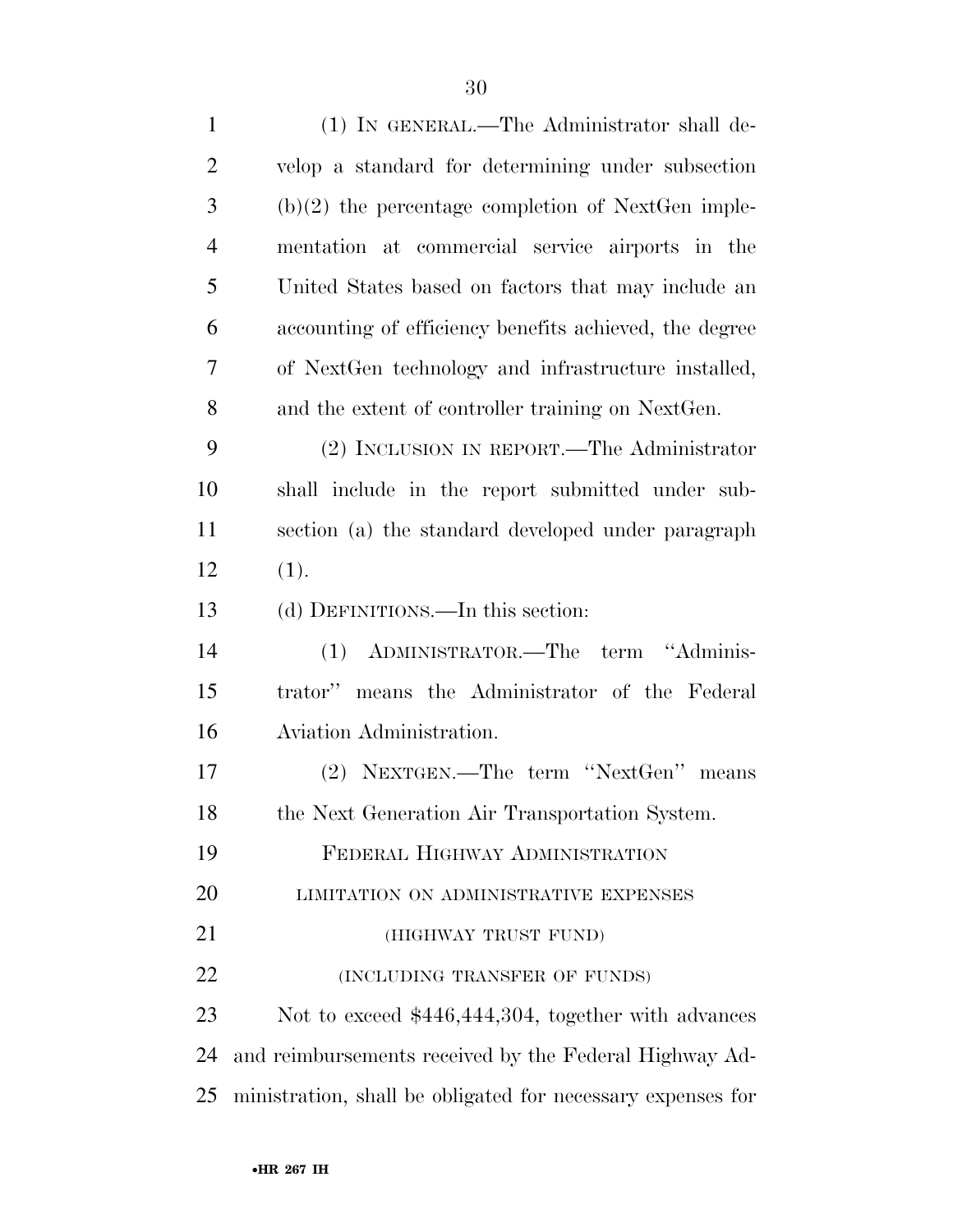administration and operation of the Federal Highway Ad- ministration. In addition, \$3,248,000 shall be transferred to the Appalachian Regional Commission in accordance with section 104(a) of title 23, United States Code.

- FEDERAL-AID HIGHWAYS
- (LIMITATION ON OBLIGATIONS)
- (HIGHWAY TRUST FUND)

 Funds available for the implementation or execution of Federal-aid highway and highway safety construction programs authorized under titles 23 and 49, United States Code, and the provisions of the Fixing America's Surface Transportation Act shall not exceed total obligations of \$45,268,596,000 for fiscal year 2019: *Provided*, That the Secretary may collect and spend fees, as authorized by title 23, United States Code, to cover the costs of services of expert firms, including counsel, in the field of municipal and project finance to assist in the underwriting and serv- icing of Federal credit instruments and all or a portion of the costs to the Federal Government of servicing such credit instruments: *Provided further*, That such fees are available until expended to pay for such costs: *Provided further*, That such amounts are in addition to administra- tive expenses that are also available for such purpose, and are not subject to any obligation limitation or the limita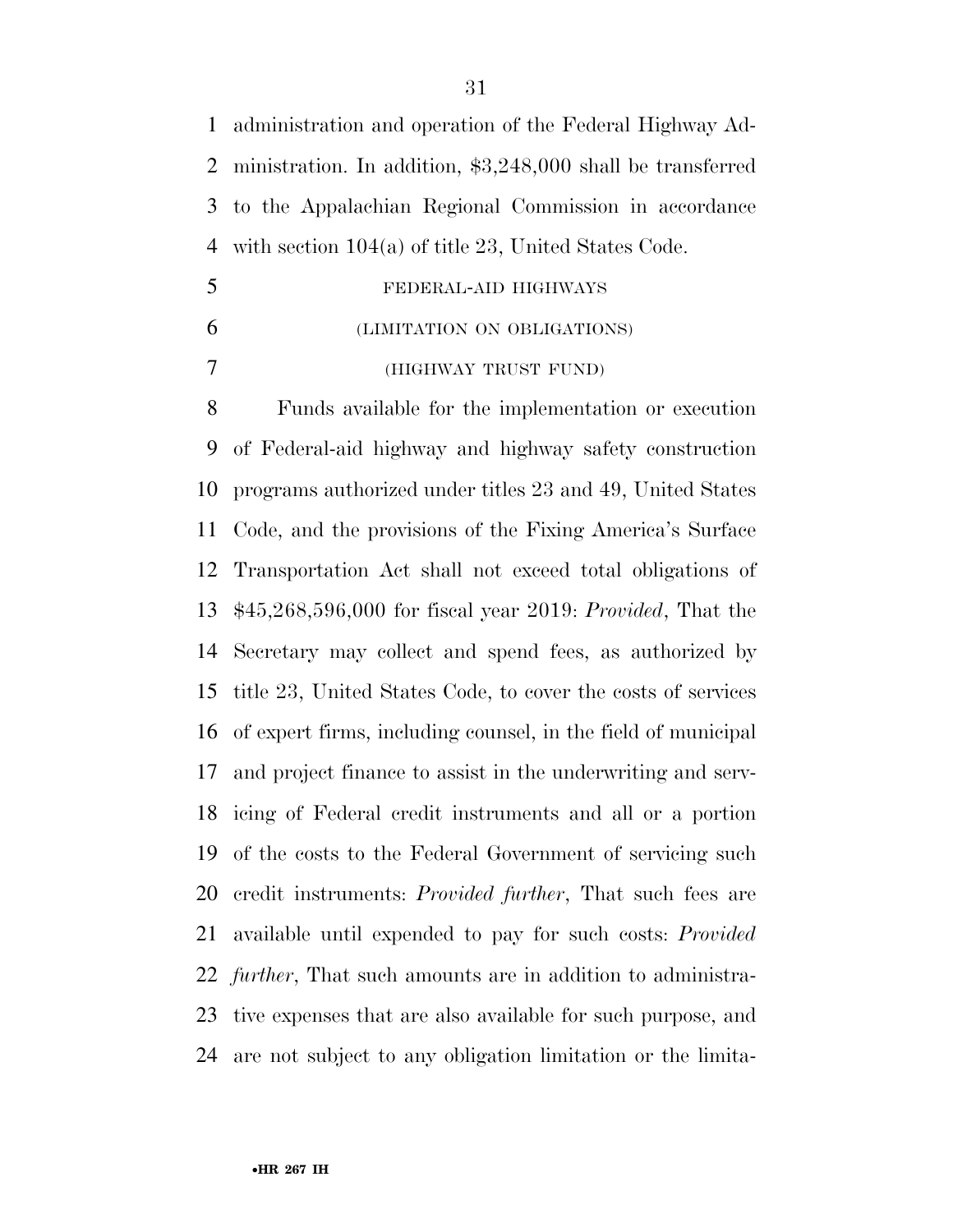tion on administrative expenses under section 608 of title 23, United States Code.

 (LIQUIDATION OF CONTRACT AUTHORIZATION) (HIGHWAY TRUST FUND)

 For the payment of obligations incurred in carrying out Federal-aid highway and highway safety construction programs authorized under title 23, United States Code, \$46,007,596,000 derived from the Highway Trust Fund (other than the Mass Transit Account), to remain avail-able until expended.

## **HIGHWAY INFRASTRUCTURE PROGRAMS**

 There is hereby appropriated to the Secretary of Transportation \$3,300,000,000: *Provided*, That the amounts made available under this heading shall be de- rived from the general fund, shall be in addition to any funds provided for fiscal year 2019 in this or any other Act for ''Federal-aid Highways'' under chapter 1 of title 23, United States Code, and shall not affect the distribu- tion or amount of funds provided in any other Act: *Pro- vided further*, That section 1101(b) of Public Law 114– 94 shall apply to funds made available under this heading: *Provided further*, That of the funds made available under this heading, \$2,389,200,000 shall be set aside for activi-24 ties eligible under section  $133(b)(1)(A)$  of title 23, United States Code, \$15,800,000 shall be set aside for activities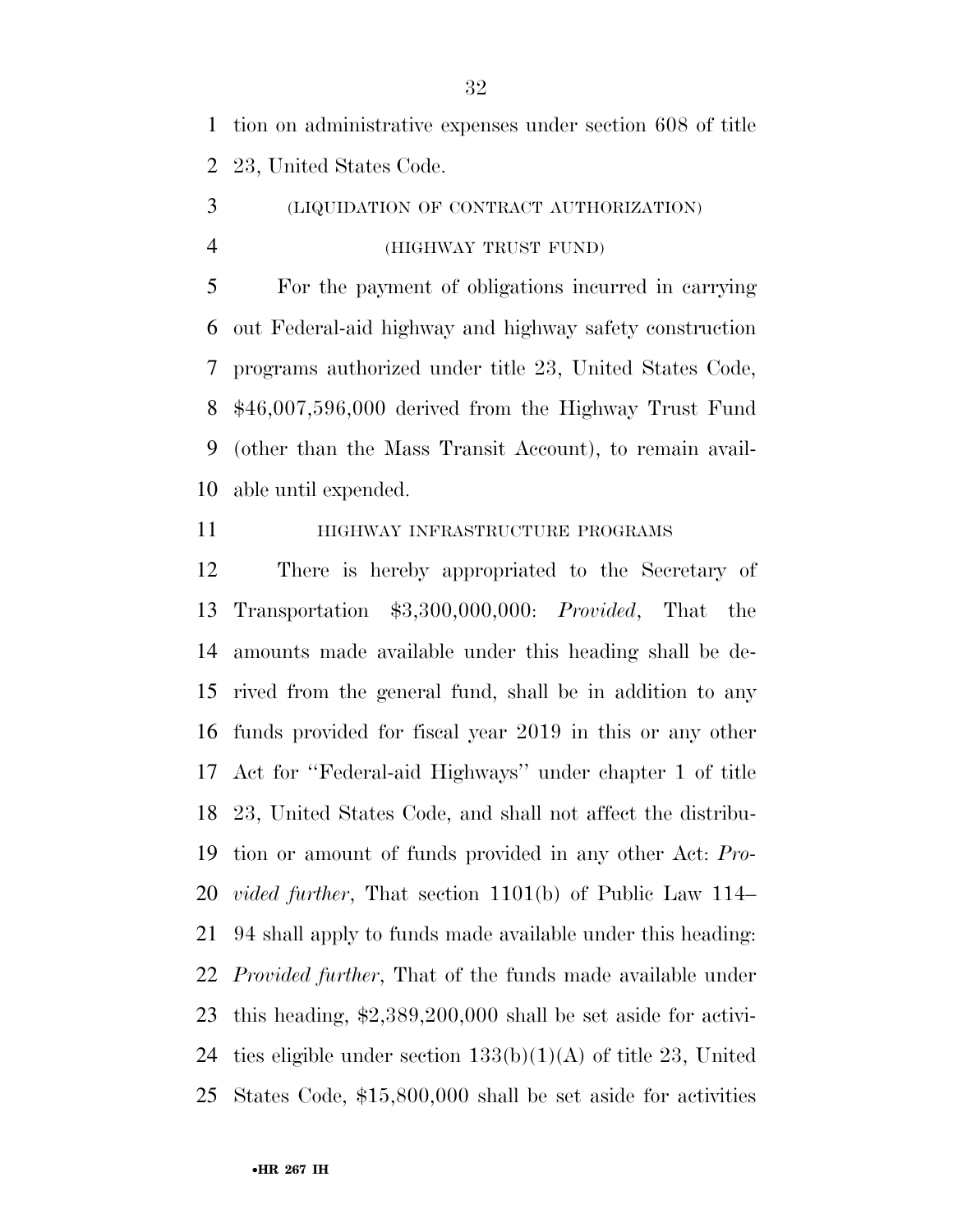eligible under the Puerto Rico Highway Program as de-2 scribed in section  $165(b)(2)(C)$  of such title, \$5,000,000 shall be set aside for activities eligible under the Terri-4 torial Highway Program, as described in section  $165(e)(6)$  of such title, \$90,000,000 shall be set aside for the elimi- nation of hazards and installation of protective devices at railway-highway crossings, as described in section 8 130(e)(1)(A) of such title, and  $$800,000,000$  shall be set aside for a bridge replacement and rehabilitation program for States: *Provided further*, That for purposes of this heading, the term ''State'' means any of the 50 States or the District of Columbia: *Provided further*, That the funds made available under this heading for activities eli-14 gible under section  $133(b)(1)(A)$  of title 23, United States Code, shall be suballocated in the manner described in sec- tion 133(d) of such title, except that the set-aside de- scribed in section 133(h) of such title shall not apply to funds made available under this heading: *Provided further*, That the funds made available under this heading for (1) 20 activities eligible under section  $133(b)(1)(A)$  of such title (2) the elimination of hazards and installation of protec- tive devices at railway-highway crossings, and (3) a bridge replacement and rehabilitation program shall be adminis- tered as if apportioned under chapter 1 of such title and shall remain available through September 30, 2022: *Pro-*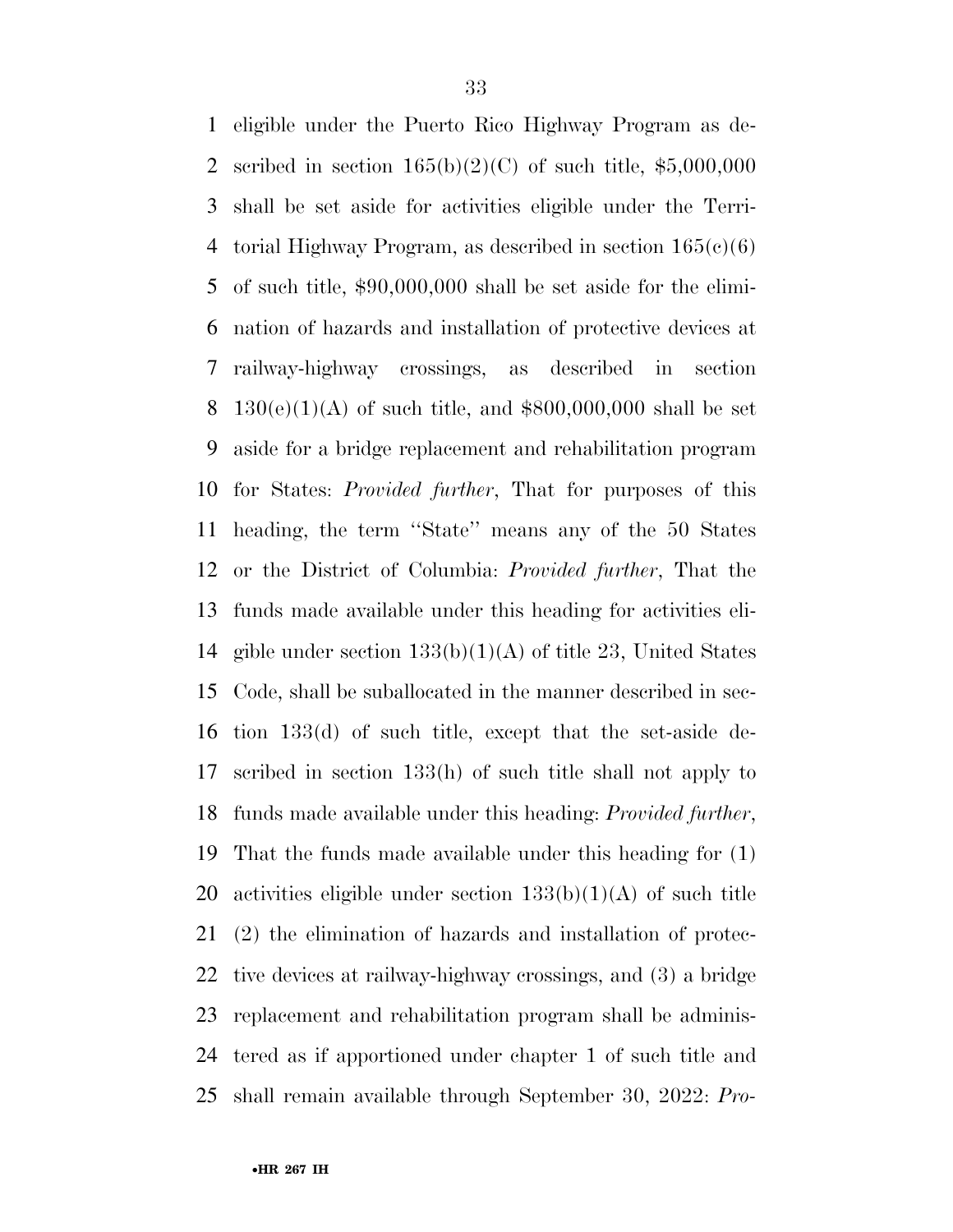*vided further*, That the funds made available under this 2 heading for activities eligible under section  $133(b)(1)(A)$  of title 23, United States Code, shall be apportioned to the States in the same ratio as the obligation limitation for fiscal year 2019 is distributed among the States in section 120(a)(5) of this Act: *Provided further*, That, ex- cept as provided in the following proviso, the funds made available under this heading for activities eligible under the Puerto Rico Highway Program and activities eligible under the Territorial Highway Program shall be adminis-11 tered as if allocated under sections  $165(b)$  and  $165(c)$ , re- spectively, of such title and shall remain available through September 30, 2022: *Provided further*, That the funds made available under this heading for activities eligible under the Puerto Rico Highway Program shall not be sub-16 ject to the requirements of sections  $165(b)(2)(A)$  or 165(b)(2)(B) of such title: *Provided further*, That the funds made available under this heading for the elimi- nation of hazards and installation of protective devices at railway-highway crossings shall be apportioned to the 21 States as described in sections  $130(f)(1)$  and  $(f)(2)$  of such title: *Provided further*, That at least one-half of the funds made available to a State under this heading for the elimi- nation of hazards and installation of protective devices at railway-highway crossings shall be available for the instal-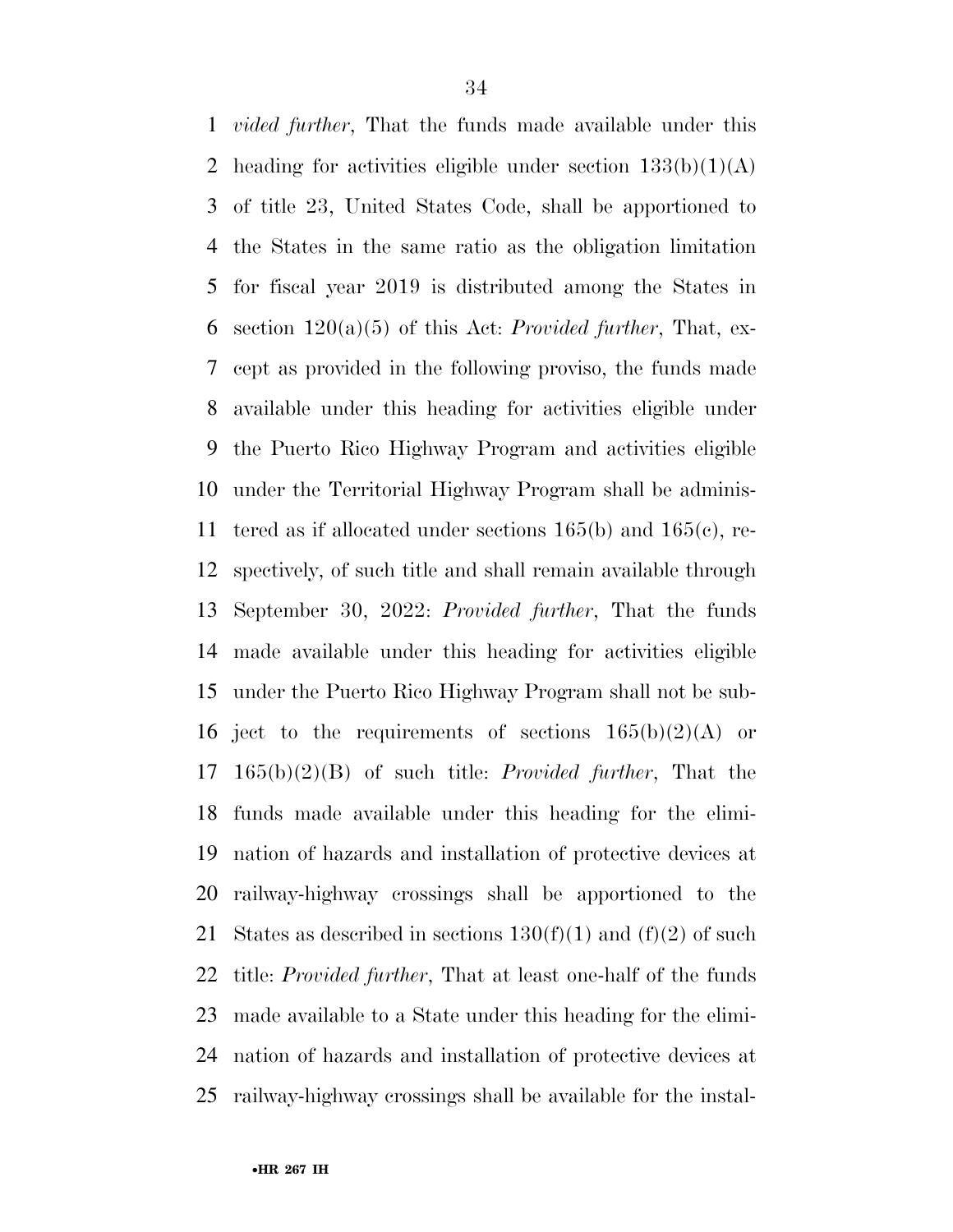lation of protective devices at railway-highway crossings: *Provided further*, That the funds made available under this heading for the elimination of hazards and installation of protective devices at railway-highway crossings shall be 5 subject to the special rule described in section  $130(e)(2)$  of such title: *Provided further*, That projects carried out with funds made available under this heading for the elimination of hazards and installation of protective de- vices at railway-highway crossings shall be (1) subject to 10 sections 130(b), (c), and (j) of such title,  $(2)$  included in 11 the annual report described in section  $130(g)$  of such title, and (3) subject to the Federal share requirement de- scribed in section 130(f)(3) of such title: *Provided further*, That the funds made available under this heading for the elimination of hazards and installation of protective de- vices at railway-highway crossings shall be (1) available for matching, as described in section 130(h) of such title, subject to the requirements of such section, (2) available for incentive payments, as described in section 130(i) of such title, subject to the requirements of such section, and 21 (3) subject to the limitation in section  $130(k)$  of such title: *Provided further*, That the funds made available under this heading for a bridge replacement and rehabilitation pro- gram shall be used for highway bridge replacement or re-habilitation projects on public roads: *Provided further*,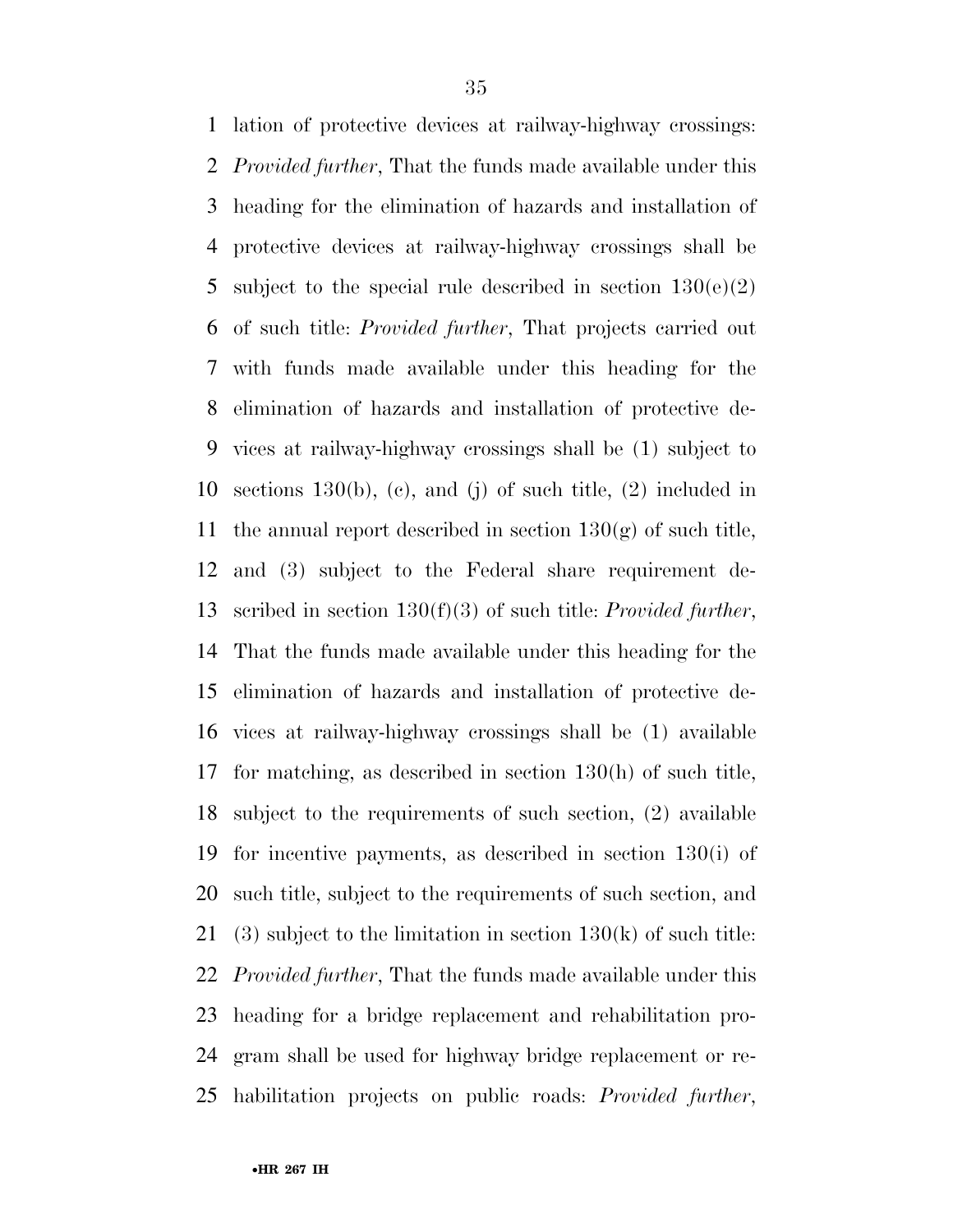That except as provided in the following proviso the funds made available under this heading for a bridge replace- ment and rehabilitation program shall be used in areas of a State that have a population of 200,000 or fewer indi- viduals: *Provided further*, That if a State has no bridges located in areas with a population of 200,000 or fewer individuals, or if a State has no bridge replacement or re- habilitation needs in areas of the State with a population of 200,000 or fewer individuals, the funds made available under this heading for a bridge replacement and rehabili- tation program may be used for highway bridge replace- ment or rehabilitation projects on public roads in any area of the State: *Provided further*, That the Secretary shall distribute funds made available under this heading for the bridge replacement and rehabilitation program to each State by the proportion that the percentage of total deck area of bridges classified as in poor condition in each State bears to the sum of the percentages of total deck area of bridges classified as in poor condition in all States: *Pro- vided further*, That for purposes of this heading for the bridge replacement and rehabilitation program, the Sec- retary shall (1) calculate population based on the latest available data from the decennial census conducted under section 141(a) of title 13, United States Code, and (2) calculate the percentages of total deck area of bridges clas-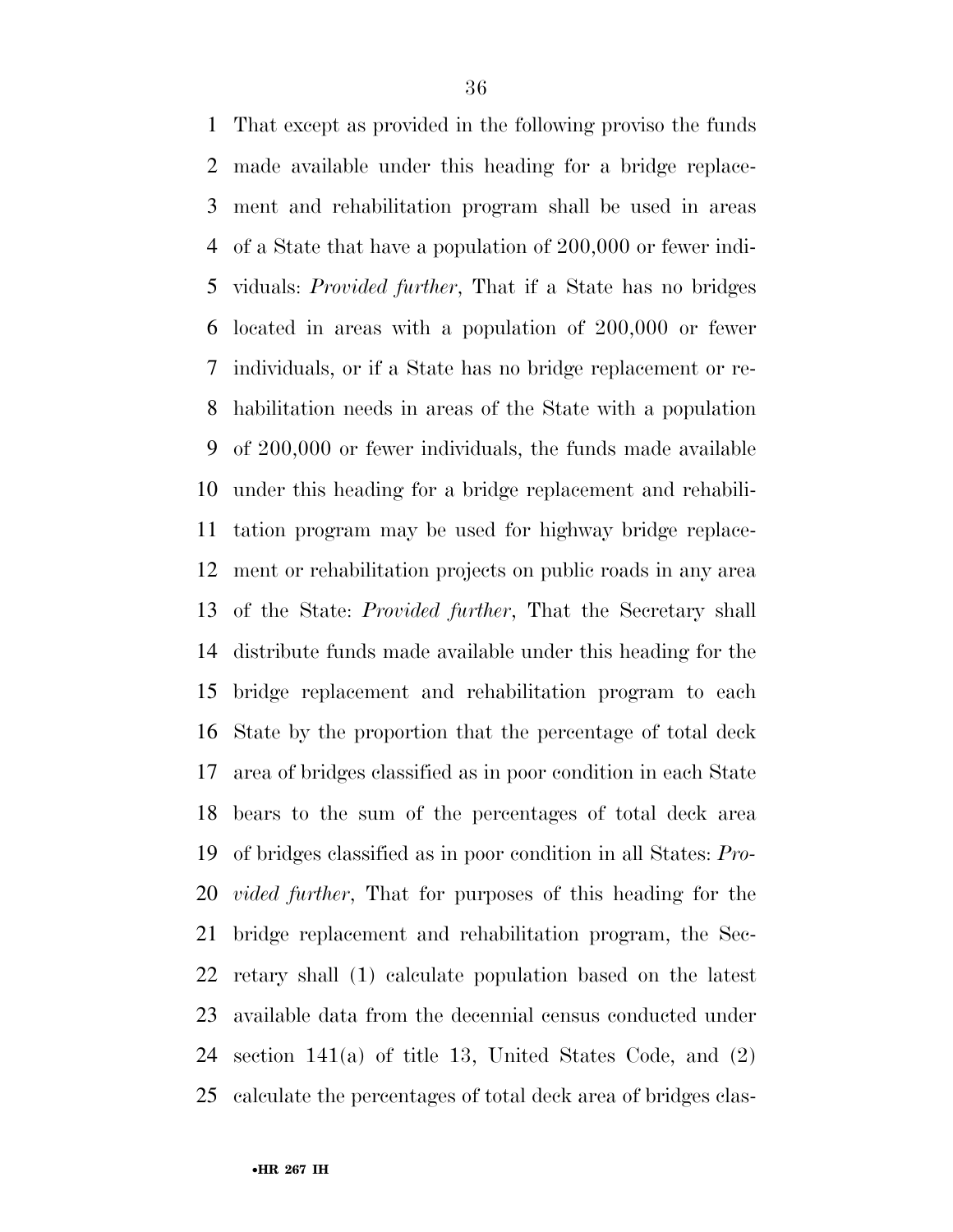| $\mathbf{1}$   | sified as in poor condition based on the National Bridge |
|----------------|----------------------------------------------------------|
| $\overline{2}$ | Inventory as of December 31, 2017.                       |
| 3              | ADMINISTRATIVE PROVISIONS-FEDERAL HIGHWAY                |
| $\overline{4}$ | ADMINISTRATION                                           |
| 5              | SEC. 120. (a) For fiscal year 2019, the Secretary of     |
| 6              | Transportation shall—                                    |
| 7              | (1) not distribute from the obligation limitation        |
| 8              | for Federal-aid highways—                                |
| 9              | (A) amounts authorized for administrative                |
| 10             | expenses and programs by section $104(a)$ of             |
| 11             | title 23, United States Code; and                        |
| 12             | (B) amounts authorized for the Bureau of                 |
| 13             | Transportation Statistics;                               |
| 14             | (2) not distribute an amount from the obliga-            |
| 15             | tion limitation for Federal-aid highways that is equal   |
| 16             | to the unobligated balance of amounts—                   |
| 17             | made available from the Highway<br>(A)                   |
| 18             | Trust Fund (other than the Mass Transit Ac-              |
| 19             | count) for Federal-aid highway and highway               |
| 20             | safety construction programs for previous fiscal         |
| 21             | years the funds for which are allocated by the           |
| 22             | Secretary (or apportioned by the Secretary               |
| 23             | under sections $202$ or $204$ of title $23$ , United     |
| 24             | States Code); and                                        |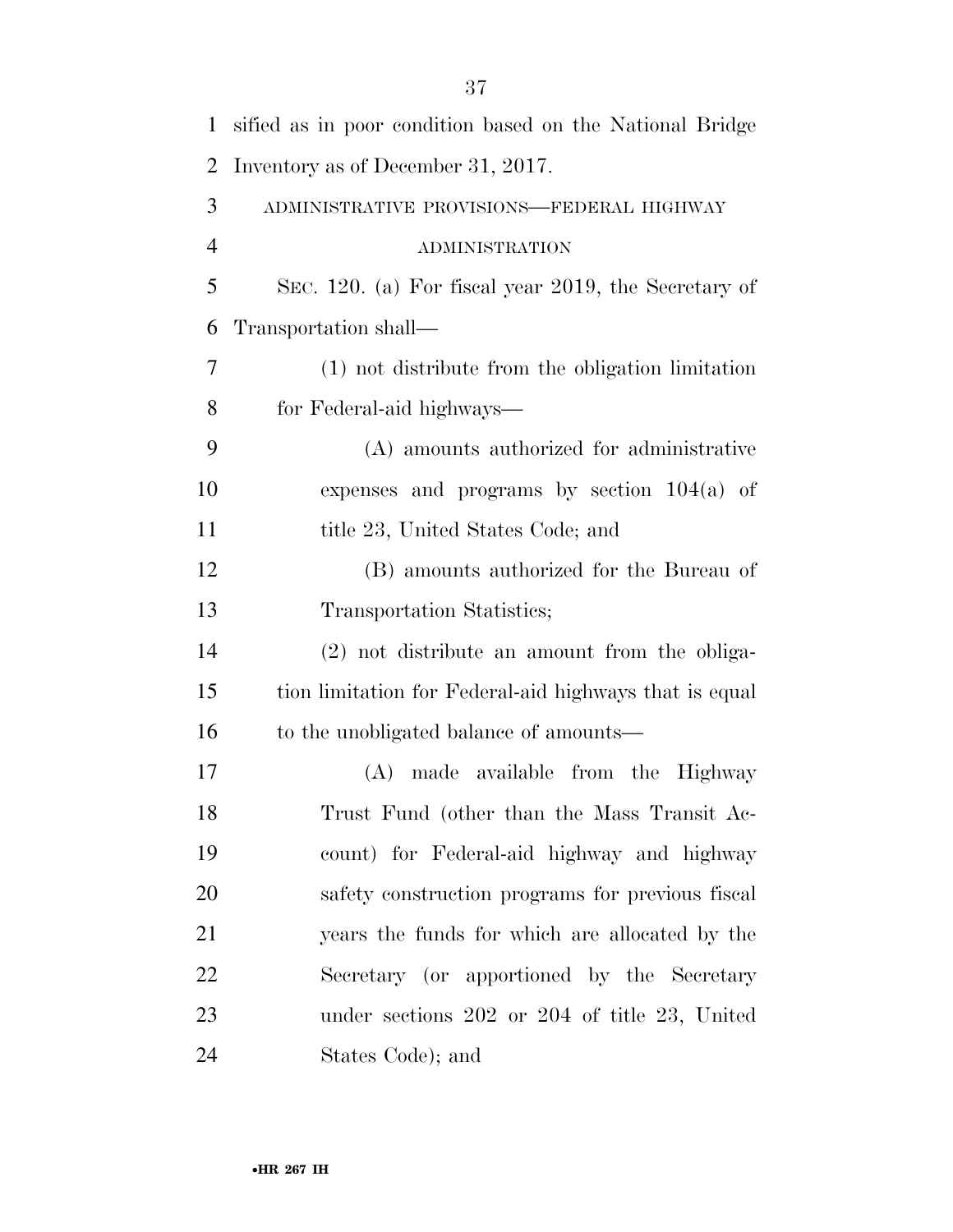| $\mathbf{1}$   | (B) for which obligation limitation was                 |
|----------------|---------------------------------------------------------|
| $\overline{2}$ | provided in a previous fiscal year;                     |
| 3              | $(3)$ determine the proportion that—                    |
| $\overline{4}$ | (A) the obligation limitation for Federal-              |
| 5              | aid highways, less the aggregate of amounts not         |
| 6              | distributed under paragraphs $(1)$ and $(2)$ of         |
| 7              | this subsection; bears to                               |
| 8              | (B) the total of the sums authorized to be              |
| 9              | appropriated for the Federal-aid highway and            |
| 10             | highway safety construction programs (other             |
| 11             | than sums authorized to be appropriated for             |
| 12             | provisions of law described in paragraphs (1)           |
| 13             | through $(11)$ of subsection $(b)$ and sums au-         |
| 14             | thorized to be appropriated for section 119 of          |
| 15             | title 23, United States Code, equal to the              |
| 16             | amount referred to in subsection $(b)(12)$ for          |
| 17             | such fiscal year), less the aggregate of the            |
| 18             | amounts not distributed under paragraphs (1)            |
| 19             | and $(2)$ of this subsection;                           |
| 20             | (4) distribute the obligation limitation for Fed-       |
| 21             | eral-aid highways, less the aggregate amounts not       |
| 22             | distributed under paragraphs $(1)$ and $(2)$ , for each |
| 23             | of the programs (other than programs to which           |
| 24             | paragraph (1) applies) that are allocated by the Sec-   |
| 25             | retary under the Fixing America's Surface Trans-        |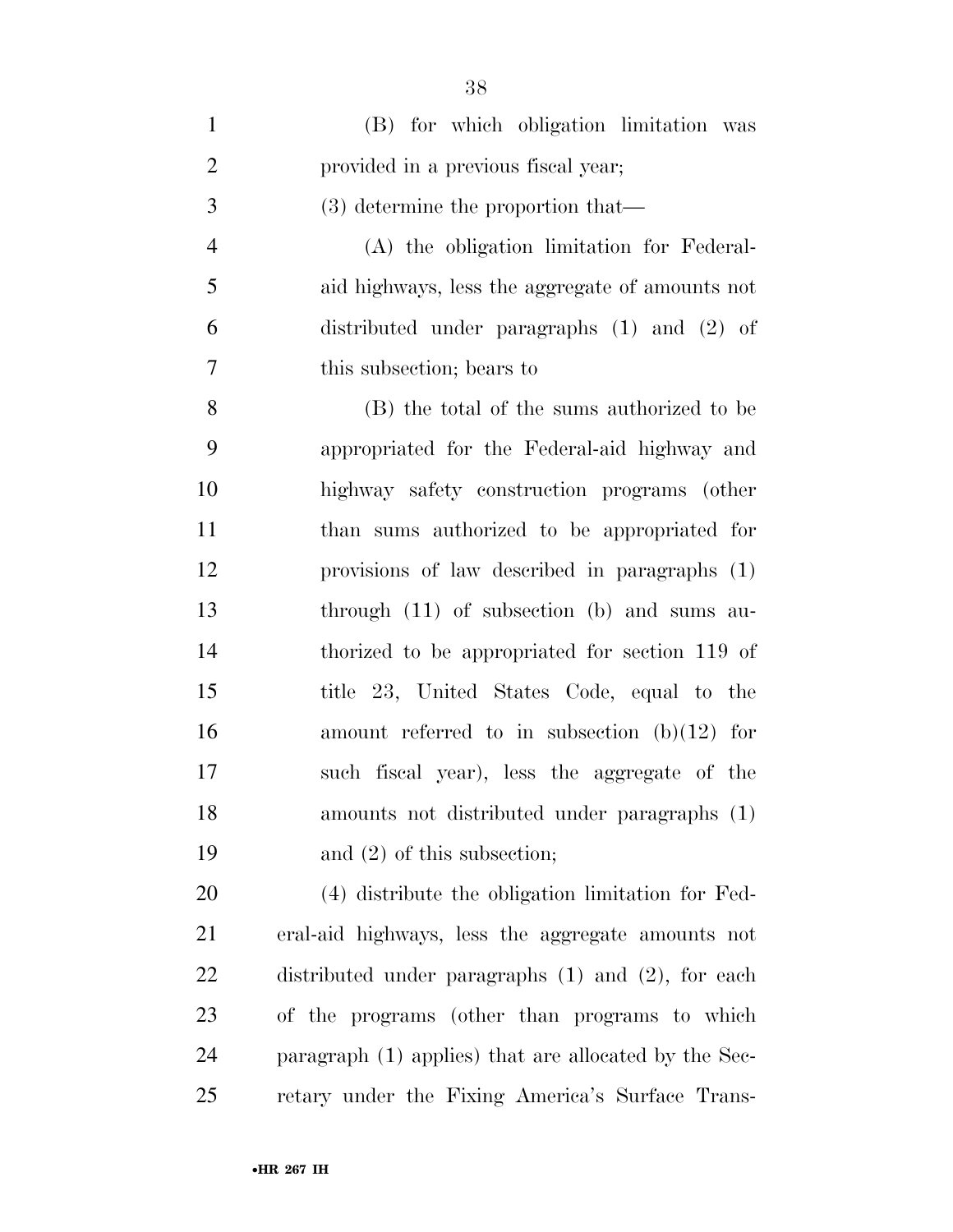| $\mathbf{1}$   | portation Act and title 23, United States Code, or   |
|----------------|------------------------------------------------------|
| $\overline{2}$ | apportioned by the Secretary under sections 202 or   |
| 3              | 204 of that title, by multiplying—                   |
| $\overline{4}$ | (A) the proportion determined under para-            |
| 5              | graph $(3)$ ; by                                     |
| 6              | (B) the amounts authorized to be appro-              |
| 7              | priated for each such program for such fiscal        |
| 8              | year; and                                            |
| 9              | (5) distribute the obligation limitation for Fed-    |
| 10             | eral-aid highways, less the aggregate amounts not    |
| 11             | distributed under paragraphs $(1)$ and $(2)$ and the |
| 12             | amounts distributed under paragraph (4), for Fed-    |
| 13             | eral-aid highway and highway safety construction     |
| 14             | programs that are apportioned by the Secretary       |
| 15             | under title 23, United States Code, (other than the  |
| 16             | amounts apportioned for the National Highway Per-    |
| 17             | formance Program in section 119 of title 23, United  |
| 18             | States Code, that are exempt from the limitation     |
| 19             | under subsection $(b)(12)$ and the amounts appor-    |
| 20             | tioned under sections 202 and 204 of that title) in  |
| 21             | the proportion that—                                 |
| 22             | (A) amounts authorized to be appropriated            |
| 23             | for the programs that are apportioned under          |
| 24             | title 23, United States Code, to each State for      |
| 25             | such fiscal year; bears to                           |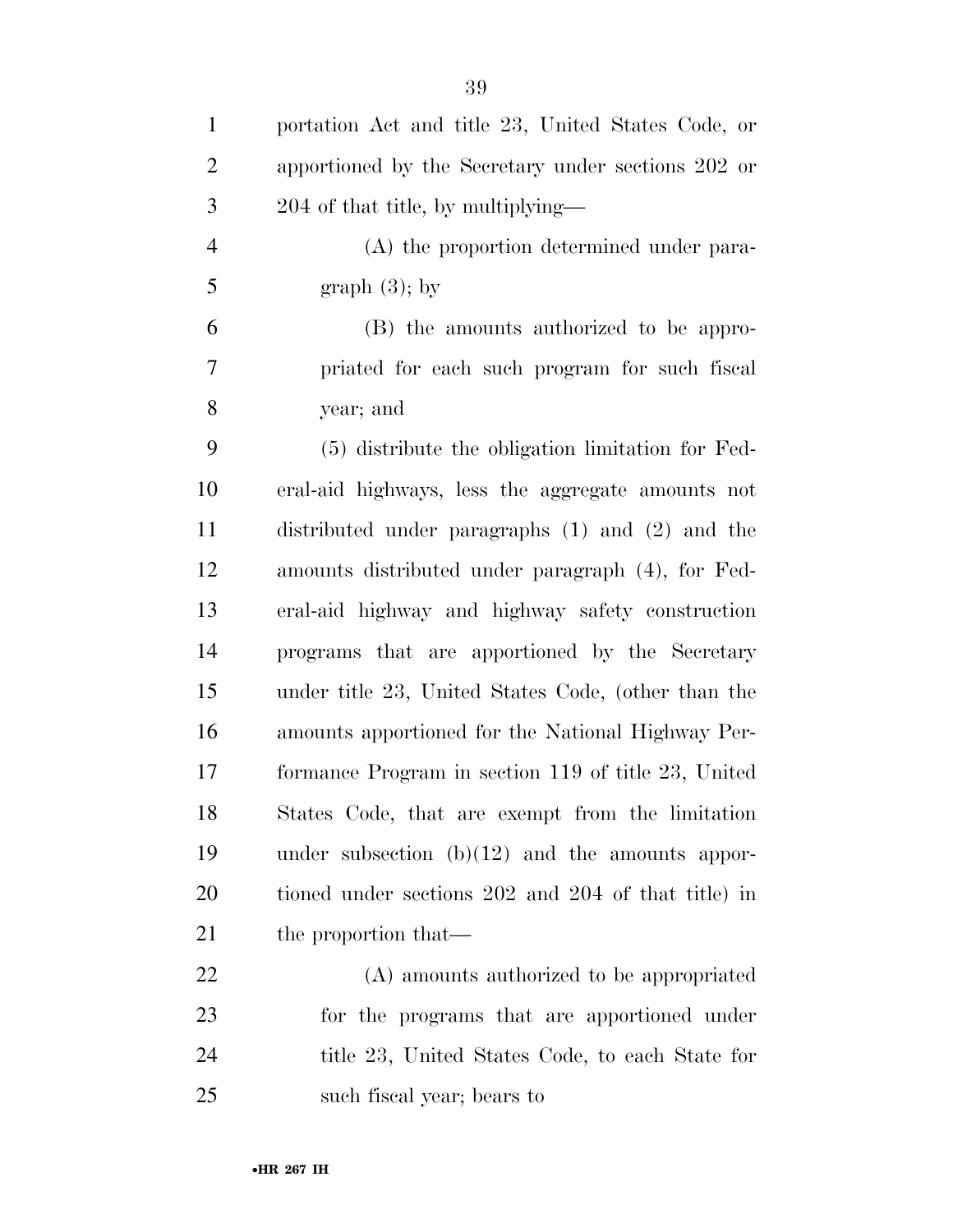| $\mathbf{1}$   | (B) the total of the amounts authorized to               |
|----------------|----------------------------------------------------------|
| $\overline{2}$ | be appropriated for the programs that are ap-            |
| 3              | portioned under title 23, United States Code, to         |
| $\overline{4}$ | all States for such fiscal year.                         |
| 5              | (b) EXCEPTIONS FROM OBLIGATION LIMITATION.—              |
| 6              | The obligation limitation for Federal-aid highways shall |
| 7              | not apply to obligations under or for—                   |
| 8              | $(1)$ section 125 of title 23, United States Code;       |
| 9              | $(2)$ section 147 of the Surface Transportation          |
| 10             | Assistance Act of 1978 (23 U.S.C. 144 note; 92           |
| 11             | Stat. 2714);                                             |
| 12             | (3) section 9 of the Federal-Aid Highway Act             |
| 13             | of 1981 (95 Stat. 1701);                                 |
| 14             | $(4)$ subsections (b) and (j) of section 131 of the      |
| 15             | Surface Transportation Assistance Act of 1982 (96        |
| 16             | Stat. 2119);                                             |
| 17             | $(5)$ subsections (b) and (c) of section 149 of the      |
| 18             | Surface Transportation and Uniform Relocation As-        |
| 19             | sistance Act of 1987 (101 Stat. 198);                    |
| 20             | $(6)$ sections 1103 through 1108 of the Inter-           |
| 21             | modal Surface Transportation Efficiency Act of           |
| 22             | 1991 (105 Stat. 2027);                                   |
| 23             | $(7)$ section 157 of title 23, United States Code        |
| 24             | (as in effect on June 8, 1998);                          |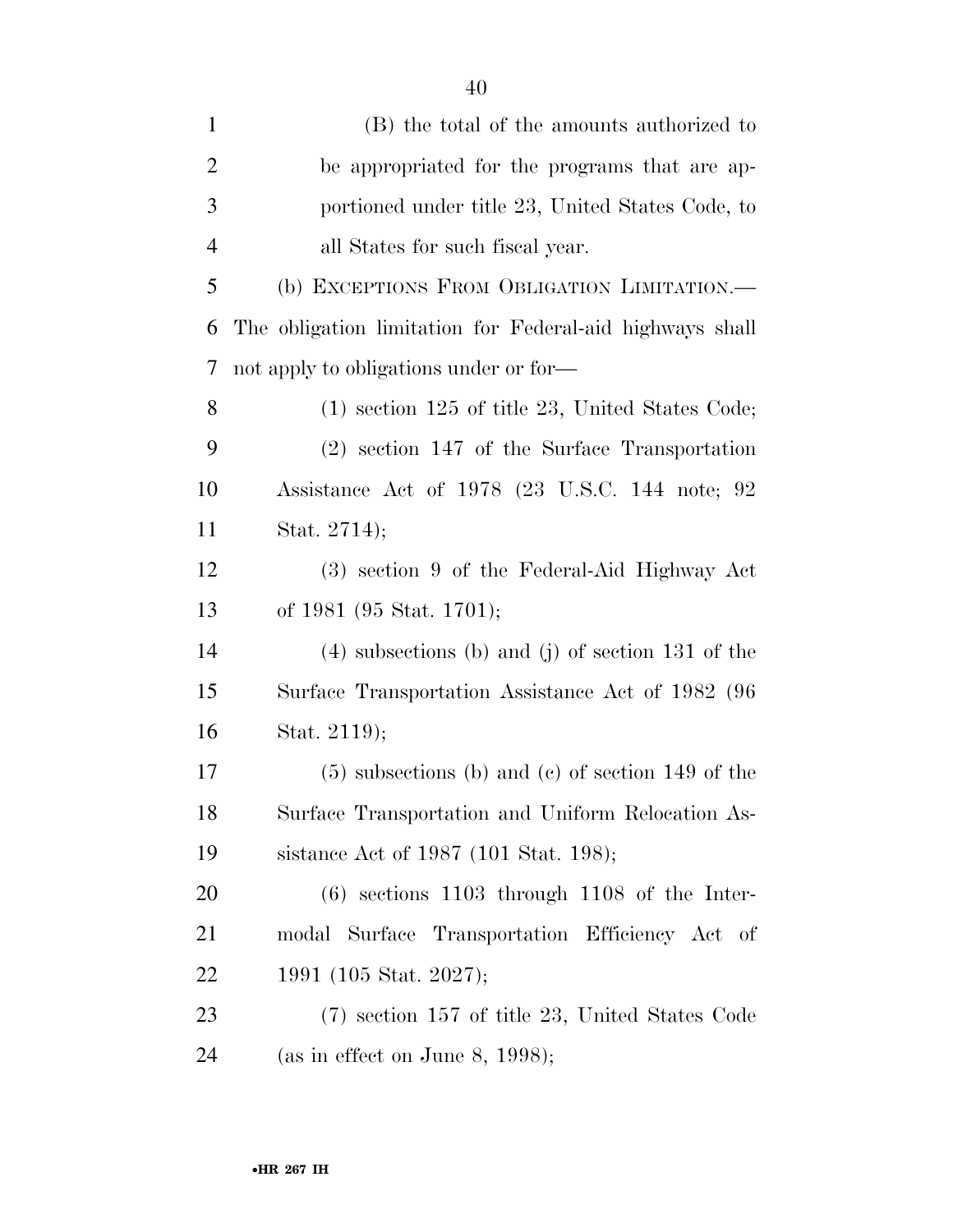(8) section 105 of title 23, United States Code (as in effect for fiscal years 1998 through 2004, but only in an amount equal to \$639,000,000 for each of those fiscal years);

 (9) Federal-aid highway programs for which ob- ligation authority was made available under the Transportation Equity Act for the 21st Century (112 Stat. 107) or subsequent Acts for multiple years or to remain available until expended, but only to the extent that the obligation authority has not 11 lapsed or been used;

 (10) section 105 of title 23, United States Code (as in effect for fiscal years 2005 through 2012, but only in an amount equal to \$639,000,000 for each of those fiscal years);

 (11) section 1603 of SAFETEA–LU (23 U.S.C. 118 note; 119 Stat. 1248), to the extent that funds obligated in accordance with that section were not subject to a limitation on obligations at the time at which the funds were initially made available for obligation; and

 (12) section 119 of title 23, United States Code (but, for each of fiscal years 2013 through 2019, only in an amount equal to \$639,000,000).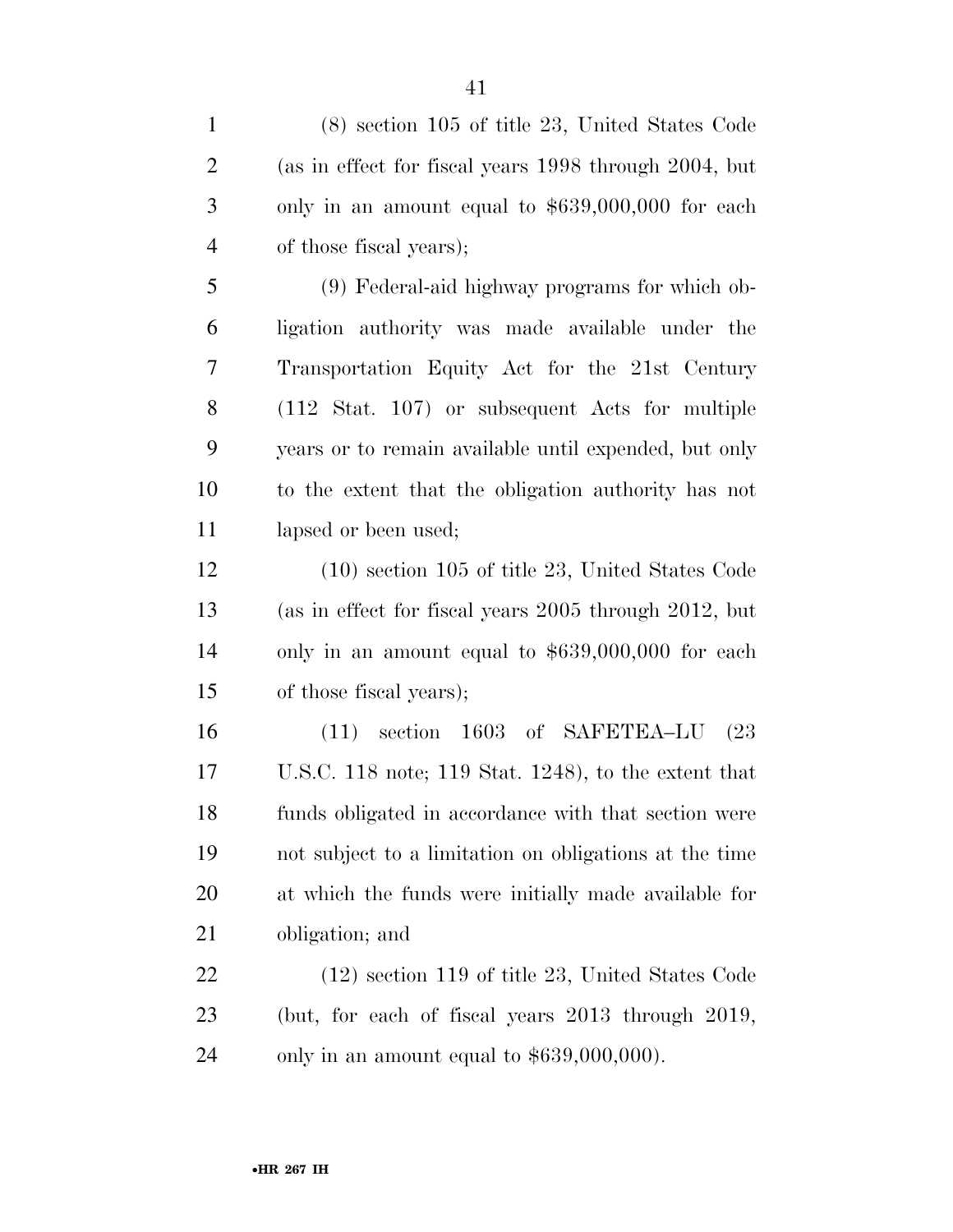(c) REDISTRIBUTION OF UNUSED OBLIGATION AU- THORITY.—Notwithstanding subsection (a), the Secretary shall, after August 1 of such fiscal year—

 (1) revise a distribution of the obligation limita- tion made available under subsection (a) if an amount distributed cannot be obligated during that fiscal year; and

 (2) redistribute sufficient amounts to those States able to obligate amounts in addition to those previously distributed during that fiscal year, giving priority to those States having large unobligated bal- ances of funds apportioned under sections 144 (as in effect on the day before the date of enactment of Public Law 112–141) and 104 of title 23, United States Code.

 (d) APPLICABILITY OF OBLIGATION LIMITATIONS TO TRANSPORTATION RESEARCH PROGRAMS.—

 (1) IN GENERAL.—Except as provided in para- graph (2), the obligation limitation for Federal-aid highways shall apply to contract authority for trans-21 portation research programs carried out under—

 (A) chapter 5 of title 23, United States Code; and

 (B) title VI of the Fixing America's Sur-face Transportation Act.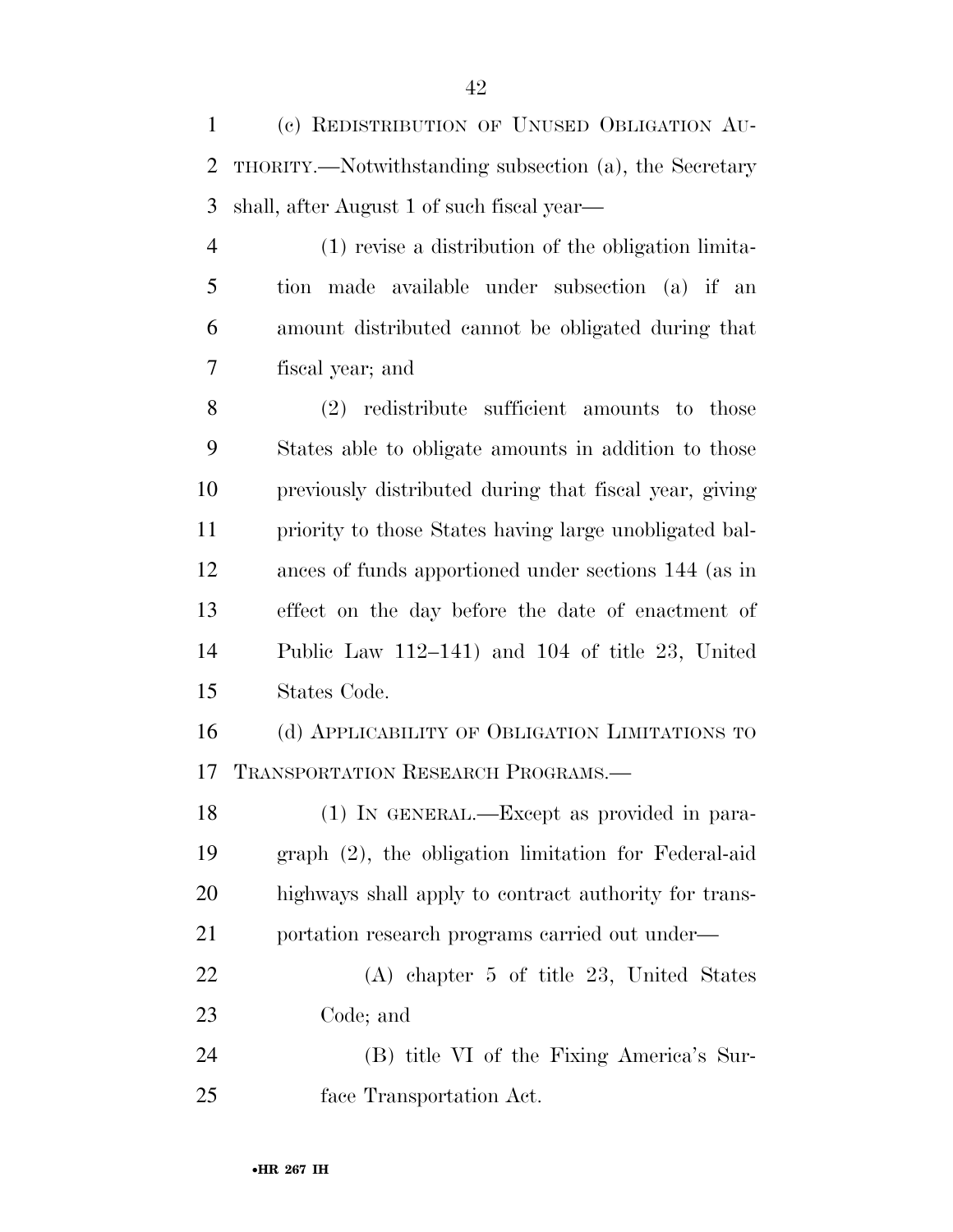| $\mathbf{1}$   | (2) EXCEPTION.—Obligation authority made             |
|----------------|------------------------------------------------------|
| $\overline{2}$ | available under paragraph (1) shall—                 |
| 3              | $(A)$ remain available for a period of 4 fis-        |
| $\overline{4}$ | cal years; and                                       |
| 5              | (B) be in addition to the amount of any              |
| 6              | limitation imposed on obligations for Federal-       |
| 7              | aid highway and highway safety construction          |
| 8              | programs for future fiscal years.                    |
| 9              | REDISTRIBUTION OF CERTAIN AUTHORIZED<br>(e)          |
| 10             | FUNDS.—                                              |
| 11             | (1) IN GENERAL.—Not later than 30 days after         |
| 12             | date of distribution of obligation limitation<br>the |
| 13             | under subsection (a), the Secretary shall distribute |
| 14             | to the States any funds (excluding funds authorized) |
| 15             | for the program under section $202$ of title $23$ ,  |
| 16             | United States Code) that—                            |
| 17             | (A) are authorized to be appropriated for            |
| 18             | such fiscal year for Federal-aid highway pro-        |
| 19             | grams; and                                           |
| 20             | (B) the Secretary determines will not be             |
| 21             | allocated to the States (or will not be appor-       |
| 22             | tioned to the States under section 204 of title      |
| 23             | 23, United States Code), and will not be avail-      |
| 24             | able for obligation, for such fiscal year because    |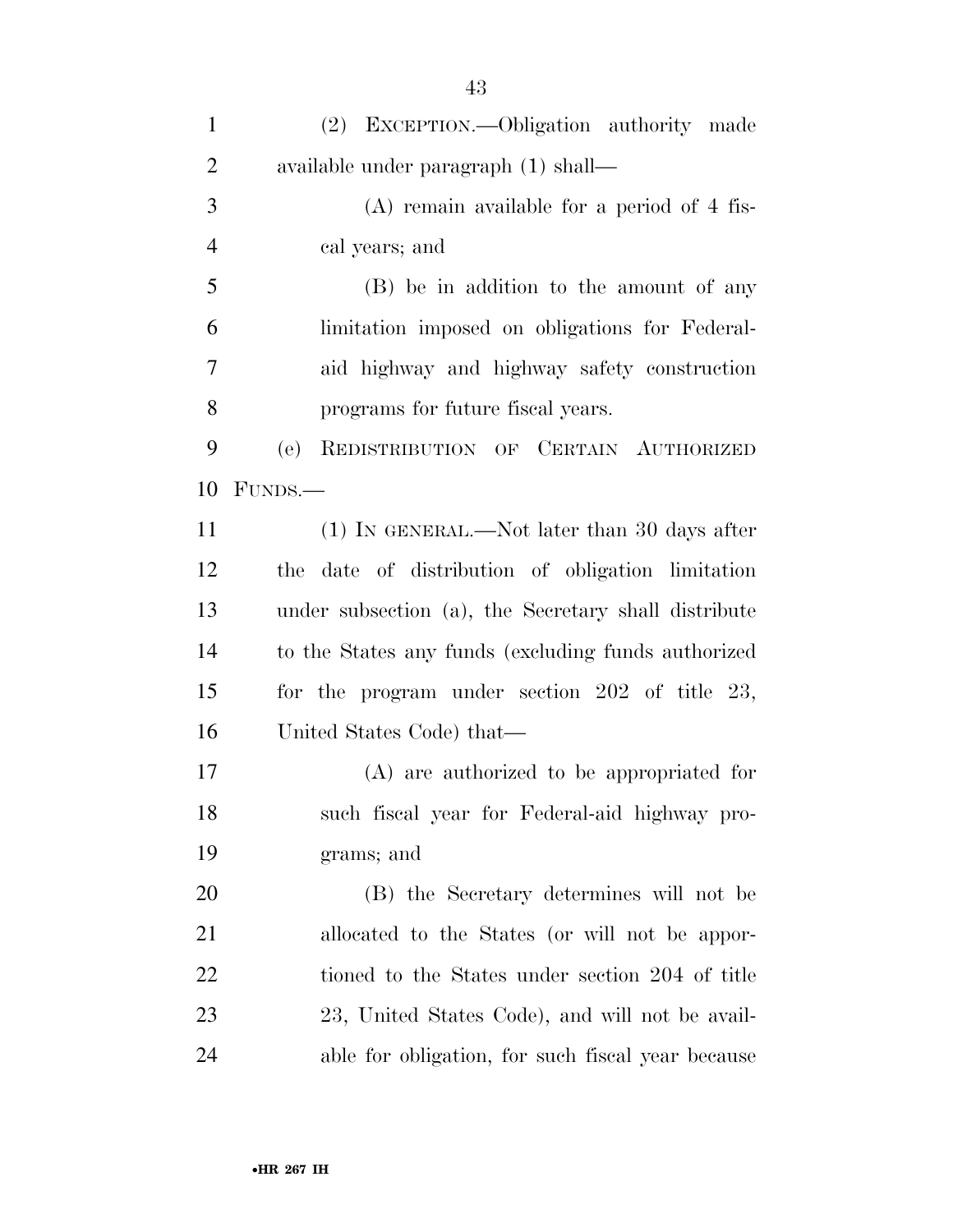(2) RATIO.—Funds shall be distributed under paragraph (1) in the same proportion as the dis- tribution of obligation authority under subsection 6 (a)(5).

 (3) AVAILABILITY.—Funds distributed to each State under paragraph (1) shall be available for any purpose described in section 133(b) of title 23, United States Code.

 SEC. 121. Notwithstanding 31 U.S.C. 3302, funds re- ceived by the Bureau of Transportation Statistics from the sale of data products, for necessary expenses incurred pur- suant to chapter 63 of title 49, United States Code, may be credited to the Federal-aid highways account for the purpose of reimbursing the Bureau for such expenses: *Provided*, That such funds shall be subject to the obliga- tion limitation for Federal-aid highway and highway safety construction programs.

 SEC. 122. Not less than 15 days prior to waiving, under his or her statutory authority, any Buy America re- quirement for Federal-aid highways projects, the Sec- retary of Transportation shall make an informal public no- tice and comment opportunity on the intent to issue such waiver and the reasons therefor: *Provided*, That the Sec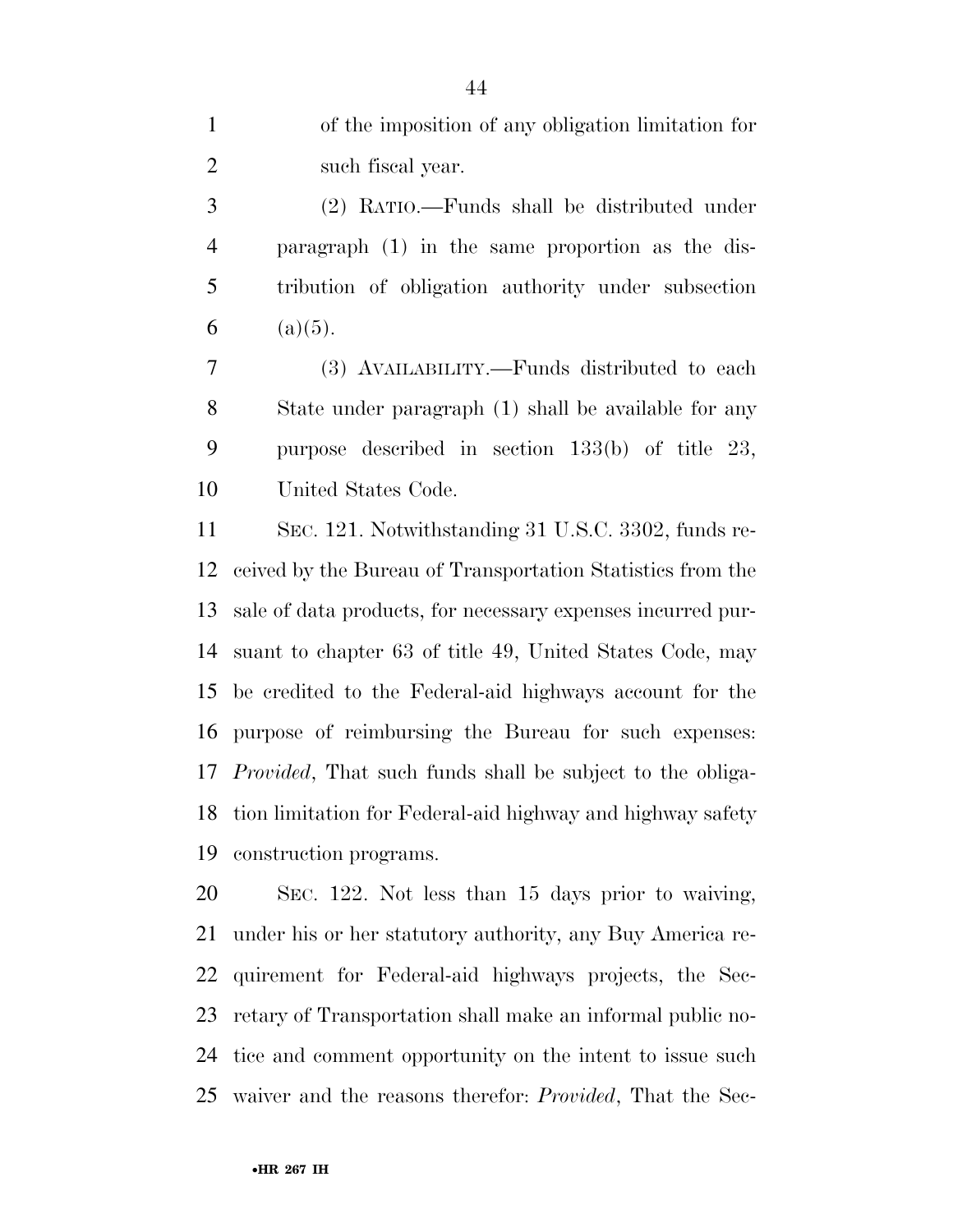retary shall provide an annual report to the House and Senate Committees on Appropriations on any waivers granted under the Buy America requirements.

 SEC. 123. None of the funds provided in this Act to the Department of Transportation may be used to provide credit assistance unless not less than 3 days before any application approval to provide credit assistance under sections 603 and 604 of title 23, United States Code, the Secretary of Transportation provides notification in writ- ing to the following committees: the House and Senate Committees on Appropriations; the Committee on Envi- ronment and Public Works and the Committee on Bank- ing, Housing and Urban Affairs of the Senate; and the Committee on Transportation and Infrastructure of the House of Representatives: *Provided*, That such notifica- tion shall include, but not be limited to, the name of the project sponsor; a description of the project; whether cred- it assistance will be provided as a direct loan, loan guar- antee, or line of credit; and the amount of credit assist-ance.

 SEC. 124. None of the funds in this Act may be used to make a grant for a project under section 117 of title 23, United States Code, unless the Secretary, at least 60 days before making a grant under that section, provides written notification to the House and Senate Committees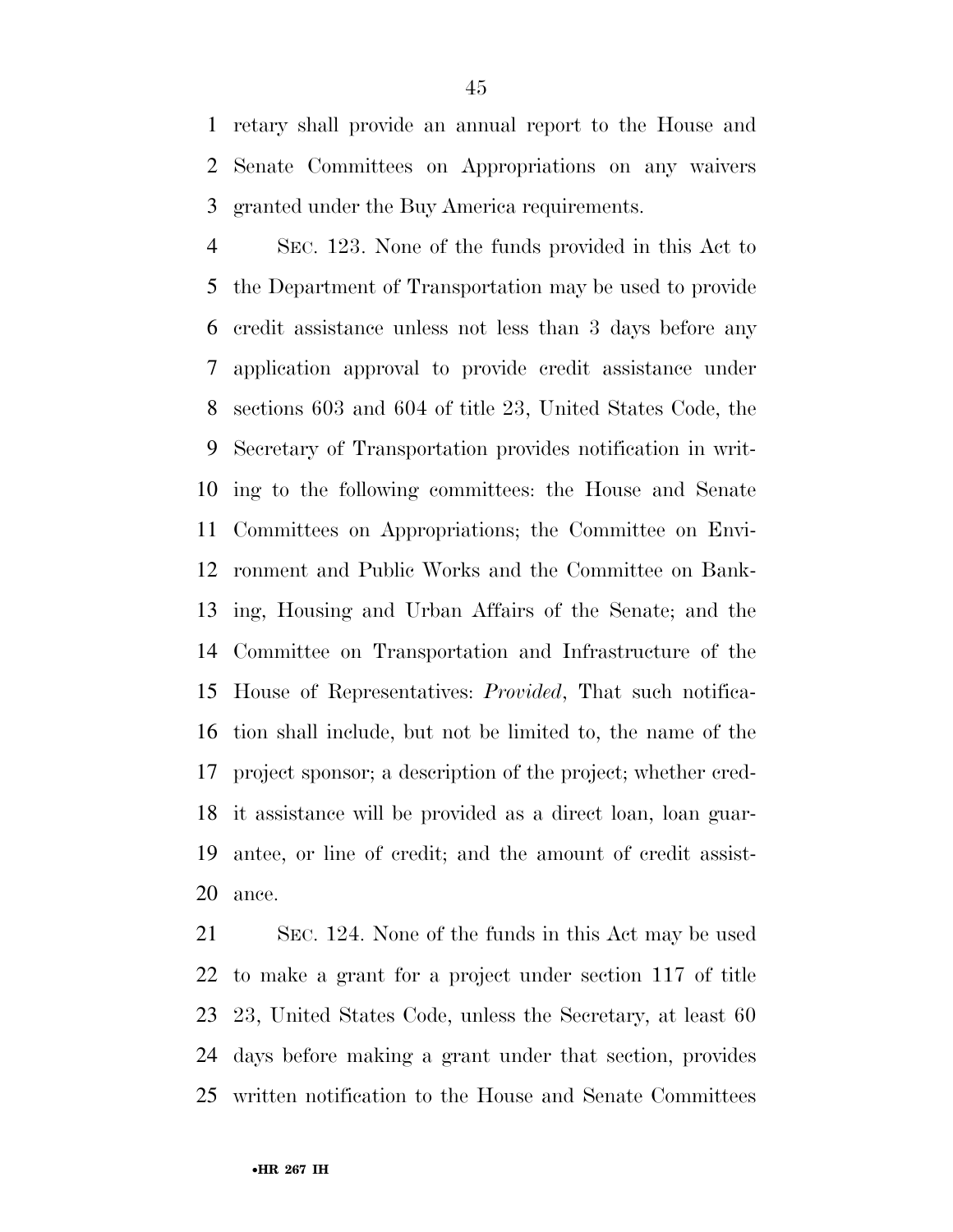on Appropriations of the proposed grant, including an evaluation and justification for the project and the amount of the proposed grant award: *Provided*, That the written notification required in the previous proviso shall be made no later than 180 days after enactment of this Act.

 SEC. 125. (a) A State or territory, as defined in sec- tion 165 of title 23, United States Code, may use for any project eligible under section 133(b) of title 23 or section 165 of title 23 and located within the boundary of the State or territory any earmarked amount, and any associ- ated obligation limitation: *Provided*, That the Department of Transportation for the State or territory for which the earmarked amount was originally designated or directed notifies the Secretary of Transportation of its intent to use its authority under this section and submits a quar- terly report to the Secretary identifying the projects to which the funding would be applied. Notwithstanding the original period of availability of funds to be obligated under this section, such funds and associated obligation limitation shall remain available for obligation for a period of 3 fiscal years after the fiscal year in which the Sec- retary of Transportation is notified. The Federal share of the cost of a project carried out with funds made available under this section shall be the same as associated with the earmark.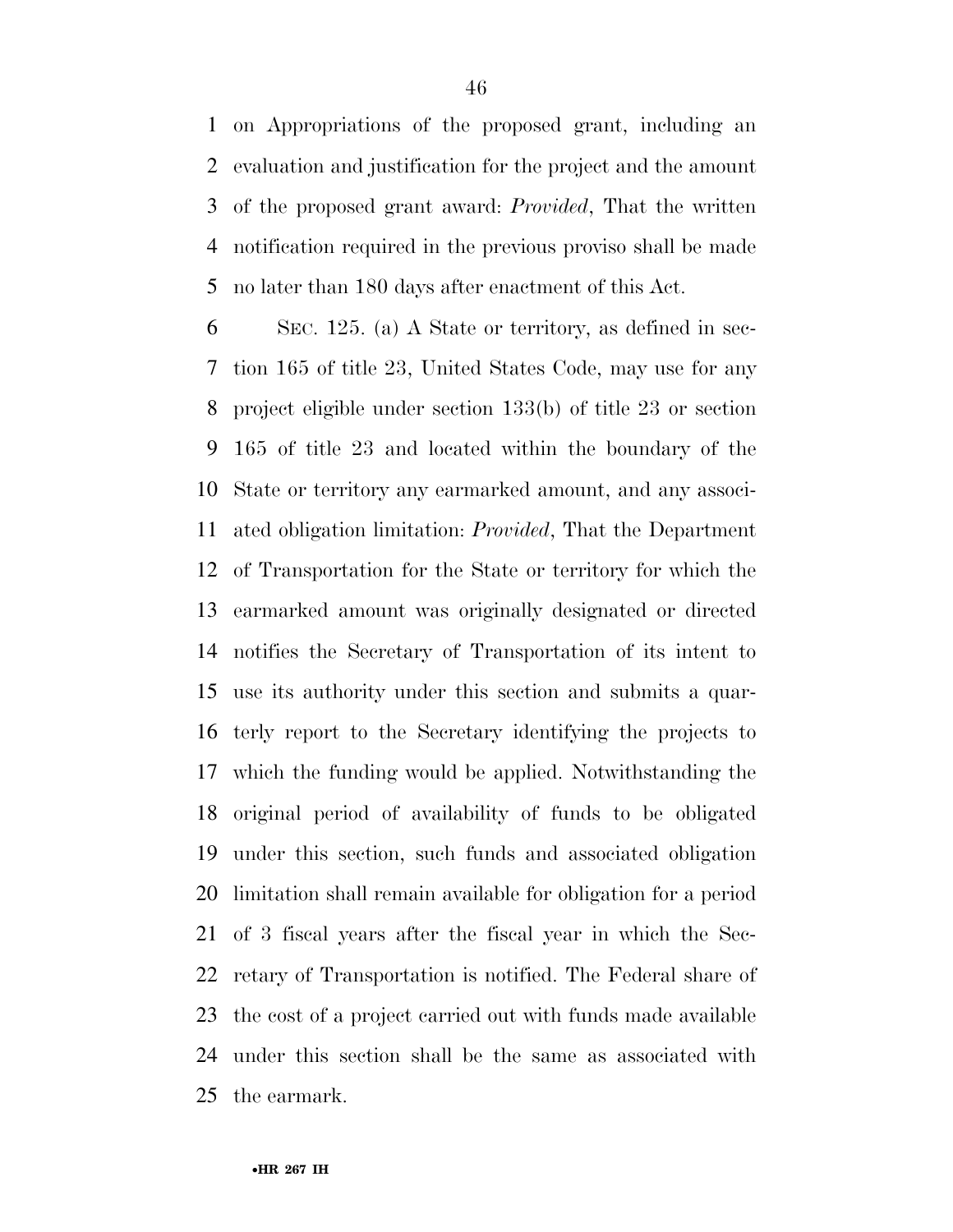(b) In this section, the term ''earmarked amount'' means—

 (1) congressionally directed spending, as de- fined in rule XLIV of the Standing Rules of the Senate, identified in a prior law, report, or joint ex- planatory statement, which was authorized to be ap- propriated or appropriated more than 10 fiscal years prior to the current fiscal year, and administered by the Federal Highway Administration; or

 (2) a congressional earmark, as defined in rule XXI of the Rules of the House of Representatives identified in a prior law, report, or joint explanatory statement, which was authorized to be appropriated or appropriated more than 10 fiscal years prior to the current fiscal year, and administered by the Fed-eral Highway Administration.

 (c) The authority under subsection (a) may be exer- cised only for those projects or activities that have obli- gated less than 10 percent of the amount made available for obligation as of October 1 of the current fiscal year, and shall be applied to projects within the same general geographic area within 50 miles for which the funding was designated, except that a State or territory may apply such authority to unexpended balances of funds from projects or activities the State or territory certifies have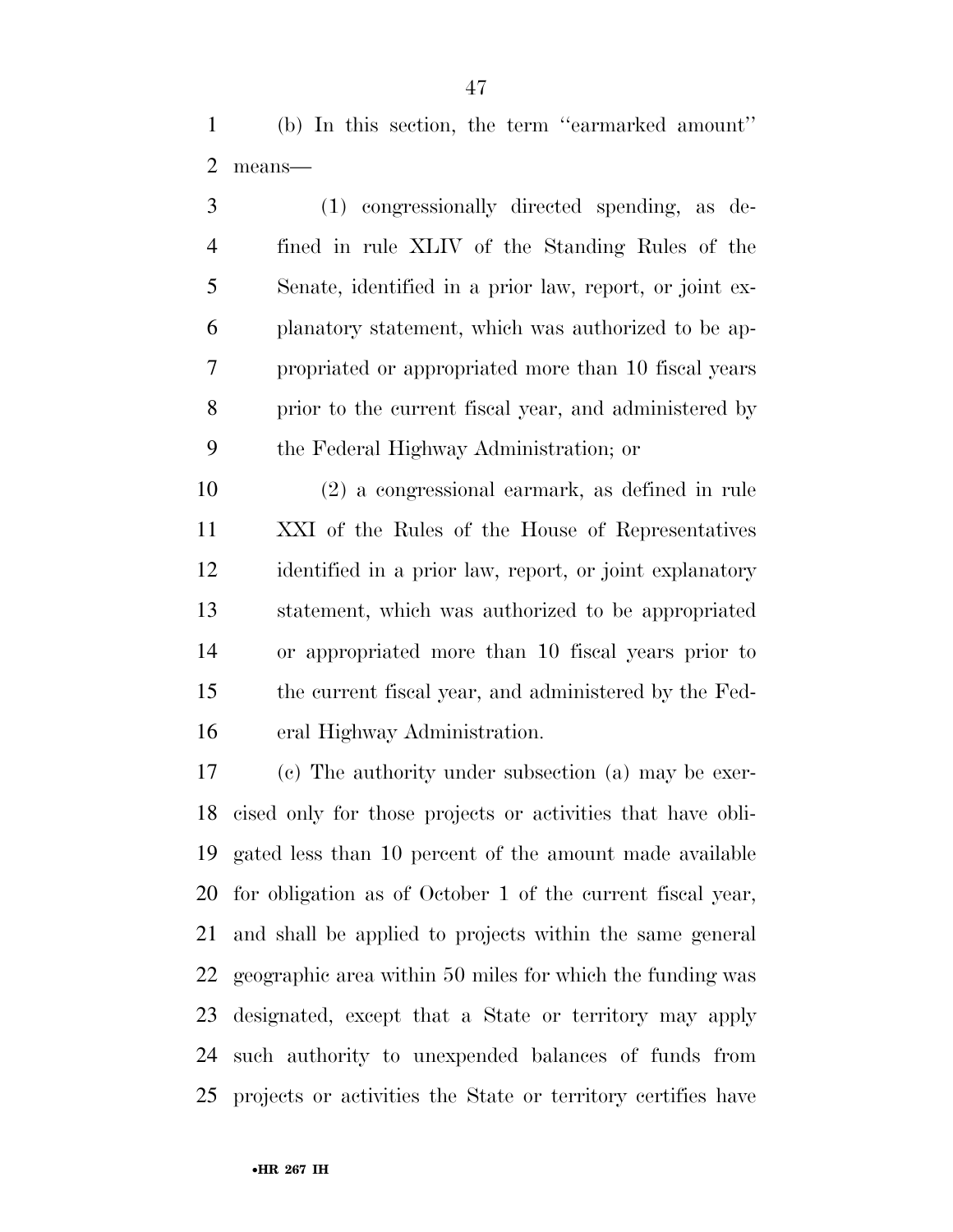been closed and for which payments have been made under a final voucher.

 (d) The Secretary shall submit consolidated reports of the information provided by the States and territories each quarter to the House and Senate Committees on Ap-propriations.

 FEDERAL MOTOR CARRIER SAFETY ADMINISTRATION MOTOR CARRIER SAFETY OPERATIONS AND PROGRAMS (LIQUIDATION OF CONTRACT AUTHORIZATION)

- (LIMITATION ON OBLIGATIONS)
- (HIGHWAY TRUST FUND)

 For payment of obligations incurred in the implemen- tation, execution and administration of motor carrier safe- ty operations and programs pursuant to section 31110 of title 49, United States Code, as amended by the Fixing America's Surface Transportation Act, \$284,000,000, to be derived from the Highway Trust Fund (other than the Mass Transit Account), together with advances and reim- bursements received by the Federal Motor Carrier Safety Administration, the sum of which shall remain available until expended: *Provided*, That funds available for imple- mentation, execution or administration of motor carrier safety operations and programs authorized under title 49, United States Code, shall not exceed total obligations of \$284,000,000 for ''Motor Carrier Safety Operations and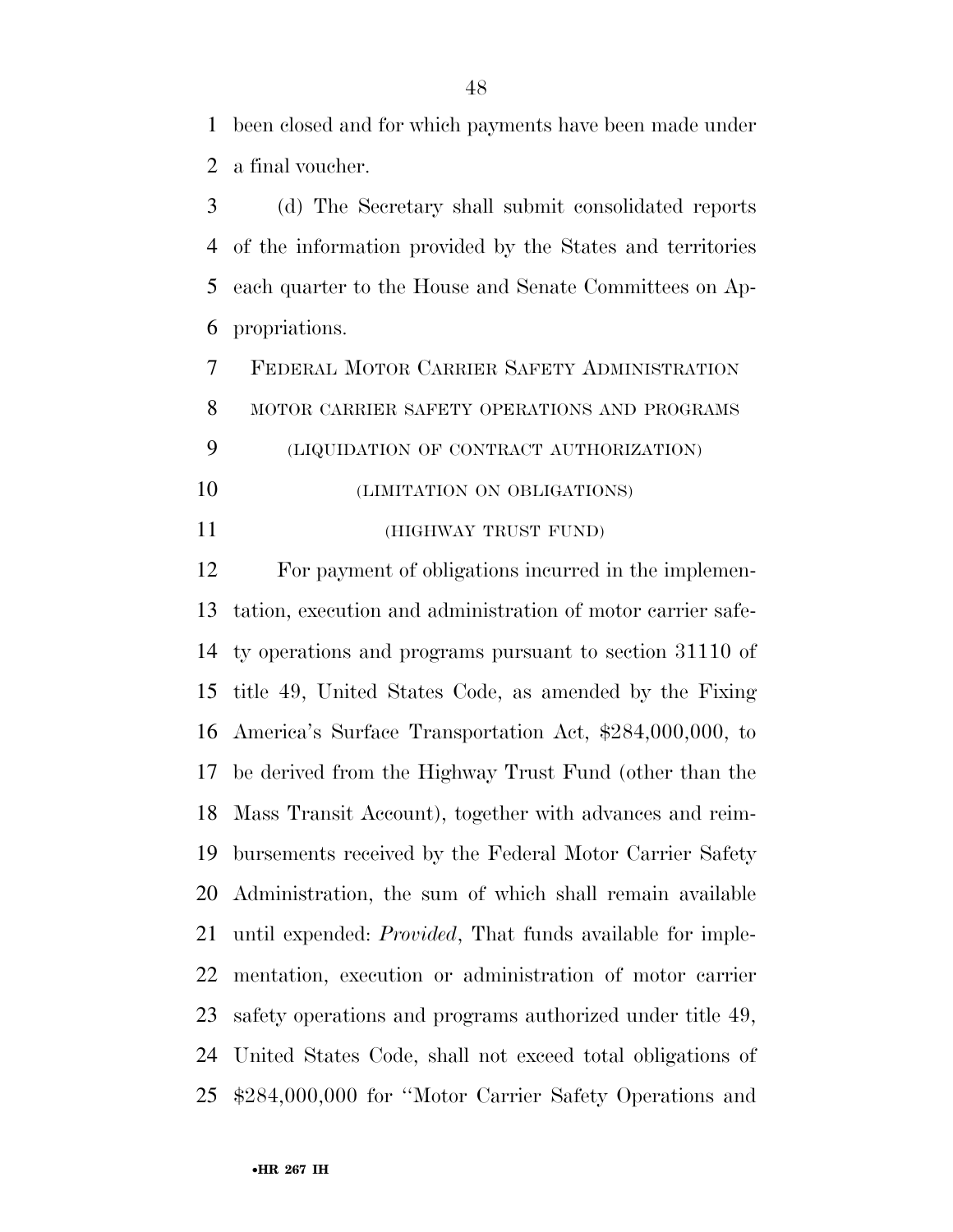| $\mathbf{1}$ | Programs" for fiscal year 2019, of which $$9,073,000$ , to            |
|--------------|-----------------------------------------------------------------------|
| 2            | remain available for obligation until September 30, 2021,             |
| 3            | is for the research and technology program, and of which              |
| 4            | $$34,824,000$ , to remain available for obligation until Sep-         |
| 5            | tember 30, $2021$ , is for information management.                    |
| 6            | MOTOR CARRIER SAFETY GRANTS                                           |
| 7            | (LIQUIDATION OF CONTRACT AUTHORIZATION)                               |
| 8            | (LIMITATION ON OBLIGATIONS)                                           |
| 9            | (HIGHWAY TRUST FUND)                                                  |
| 10           | (INCLUDING TRANSFER OF FUNDS)                                         |
| 11           | For payment of obligations incurred in carrying out                   |
| 12           | sections 31102, 31103, 31104, and 31313 of title 49,                  |
| 13           | United States Code, as amended by the Fixing America's                |
| 14           | Surface Transportation Act, \$382,800,000, to be derived              |
| 15           | from the Highway Trust Fund (other than the Mass Tran-                |
| 16           | sit Account) and to remain available until expended: Pro-             |
|              | 17 <i>vided</i> , That funds available for the implementation or exe- |
| 18           | cution of motor carrier safety programs shall not exceed              |
| 19           | total obligations of $$382,800,000$ in fiscal year 2019 for           |
| 20           | "Motor Carrier Safety Grants"; of which \$304,300,000                 |
| 21           | shall be available for the motor carrier safety assistance            |
| 22           | program, $$32,500,000$ shall be available for the commer-             |
| 23           | cial driver's license program implementation program,                 |
| 24           | $$44,000,000$ shall be available for the high priority activi-        |
| 25           | ties program, and $$2,000,000$ shall be made available for            |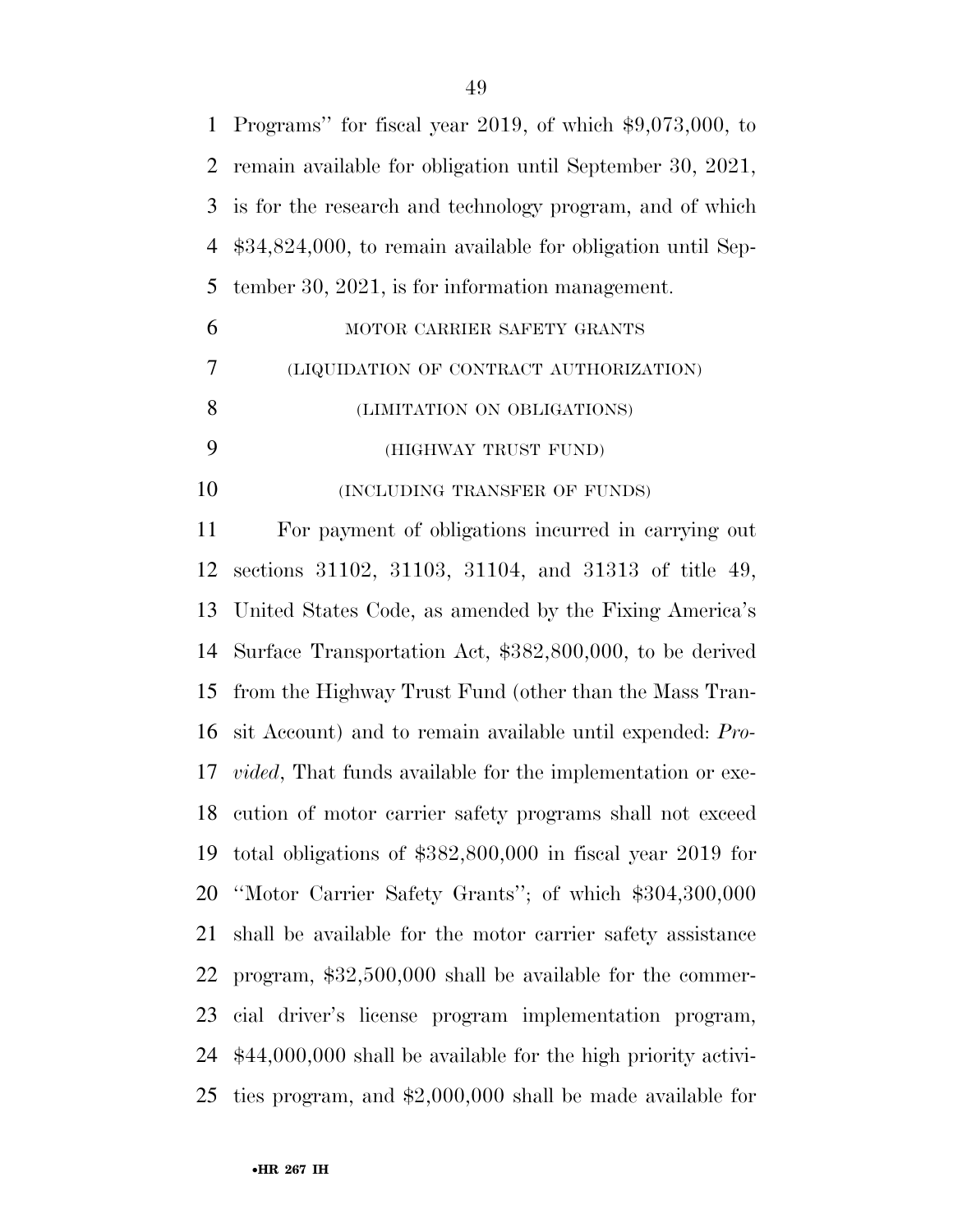commercial motor vehicle operators grants, of which \$1,000,000 is to be made available from prior year unobli- gated contract authority provided for Motor Carrier Safe- ty grants in the Transportation Equity Act for the 21st Century (Public Law 105–178), SAFETEA–LU (Public Law 109–59), or other appropriations or authorization acts.

ADMINISTRATIVE PROVISIONS—FEDERAL MOTOR

# CARRIER SAFETY ADMINISTRATION

 SEC. 130. Funds appropriated or limited in this Act shall be subject to the terms and conditions stipulated in section 350 of Public Law 107–87 and section 6901 of Public Law 110–28.

 SEC. 131. The Federal Motor Carrier Safety Admin- istration shall send notice of 49 CFR section 385.308 vio- lations by certified mail, registered mail, or another man- ner of delivery, which records the receipt of the notice by the persons responsible for the violations.

 SEC. 132. To the maximum extent practicable, the Federal Motor Carrier Safety Administration shall ensure the safe and timely completion of the flexible sleeper berth pilot program of the Administration.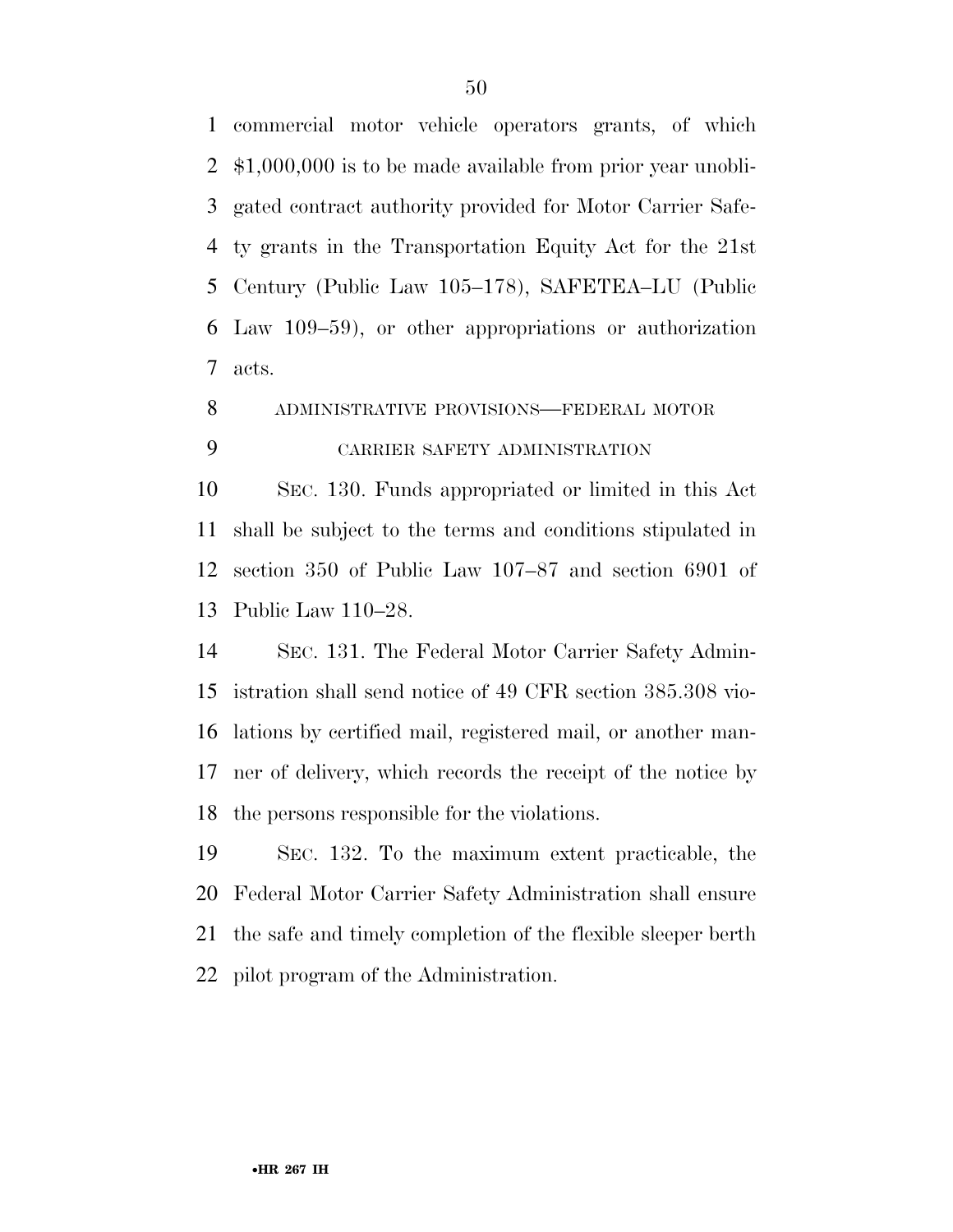| $\mathbf{1}$   | NATIONAL HIGHWAY TRAFFIC SAFETY ADMINISTRATION                       |
|----------------|----------------------------------------------------------------------|
| $\overline{2}$ | OPERATIONS AND RESEARCH                                              |
| 3              | For expenses necessary to discharge the functions of                 |
| 4              | the Secretary, with respect to traffic and highway safety            |
| 5              | authorized under chapter 301 and part C of subtitle VI               |
| 6              | of title 49, United States Code, $$190,000,000$ , of which           |
| $\overline{7}$ | \$40,000,000 shall remain available through September                |
| 8              | 30, 2020.                                                            |
| 9              | OPERATIONS AND RESEARCH                                              |
| 10             | (LIQUIDATION OF CONTRACT AUTHORIZATION)                              |
| 11             | (LIMITATION ON OBLIGATIONS)                                          |
| 12             | (HIGHWAY TRUST FUND)                                                 |
| 13             | For payment of obligations incurred in carrying out                  |
| 14             | the provisions of $23\,$ U.S.C. $403$ , section $4011\,$ of the      |
| 15             | FAST Act (Public Law 114–94), and chapter 303 of title               |
| 16             | 49, United States Code, $$152,100,000$ , to be derived from          |
|                | 17 the Highway Trust Fund (other than the Mass Transit               |
|                | 18 Account) and to remain available until expended: Pro-             |
| 19             | <i>vided</i> , That none of the funds in this Act shall be available |
| 20             | for the planning or execution of programs the total obliga-          |
| 21             | tions for which, in fiscal year 2019, are in excess of               |
| 22             | $$152,100,000$ , of which $$146,700,000$ shall be for pro-           |
| 23             | grams authorized under 23 U.S.C. $403$ and $$5,400,000$              |
| 24             | shall be for the National Driver Register authorized under           |
| 25             | chapter 303 of title 49, United States Code: Provided fur-           |
|                |                                                                      |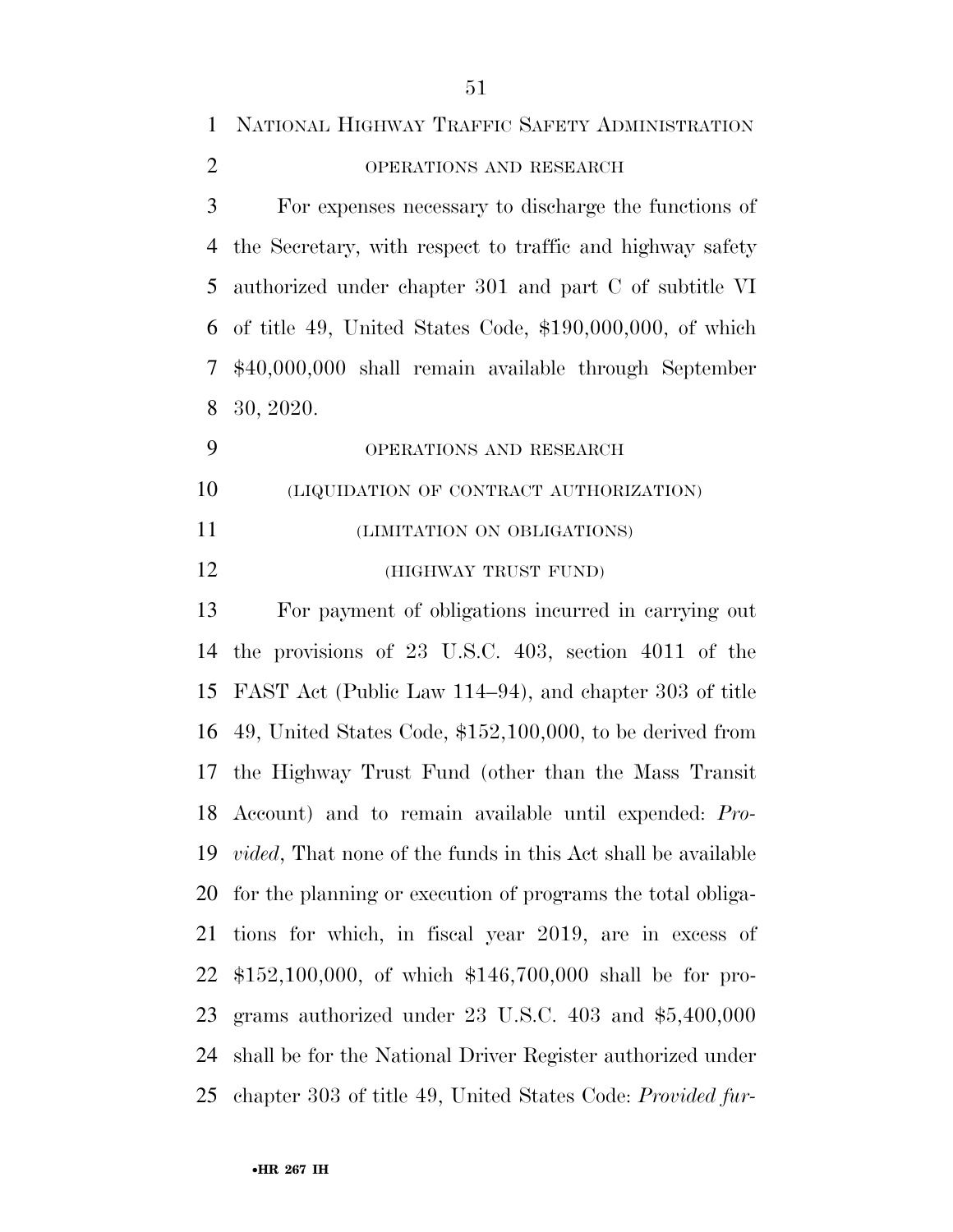*ther*, That within the \$152,100,000 obligation limitation for operations and research, \$20,000,000 shall remain available until September 30, 2020, and shall be in addi- tion to the amount of any limitation imposed on obliga-tions for future years.

 HIGHWAY TRAFFIC SAFETY GRANTS (LIQUIDATION OF CONTRACT AUTHORIZATION) (LIMITATION ON OBLIGATIONS) (HIGHWAY TRUST FUND)

 For payment of obligations incurred in carrying out provisions of 23 U.S.C. 402, 404, and 405, and section 4001(a)(6) of the Fixing America's Surface Transpor- tation Act, to remain available until expended, \$610,208,000, to be derived from the Highway Trust Fund (other than the Mass Transit Account): *Provided*, That none of the funds in this Act shall be available for the planning or execution of programs the total obligations for which, in fiscal year 2019, are in excess of \$610,208,000 for programs authorized under 23 U.S.C. 20 402, 404, and 405, and section  $4001(a)(6)$  of the Fixing America's Surface Transportation Act, of which \$270,400,000 shall be for ''Highway Safety Programs'' under 23 U.S.C. 402; \$283,000,000 shall be for ''National Priority Safety Programs'' under 23 U.S.C. 405; \$30,200,000 shall be for ''High Visibility Enforcement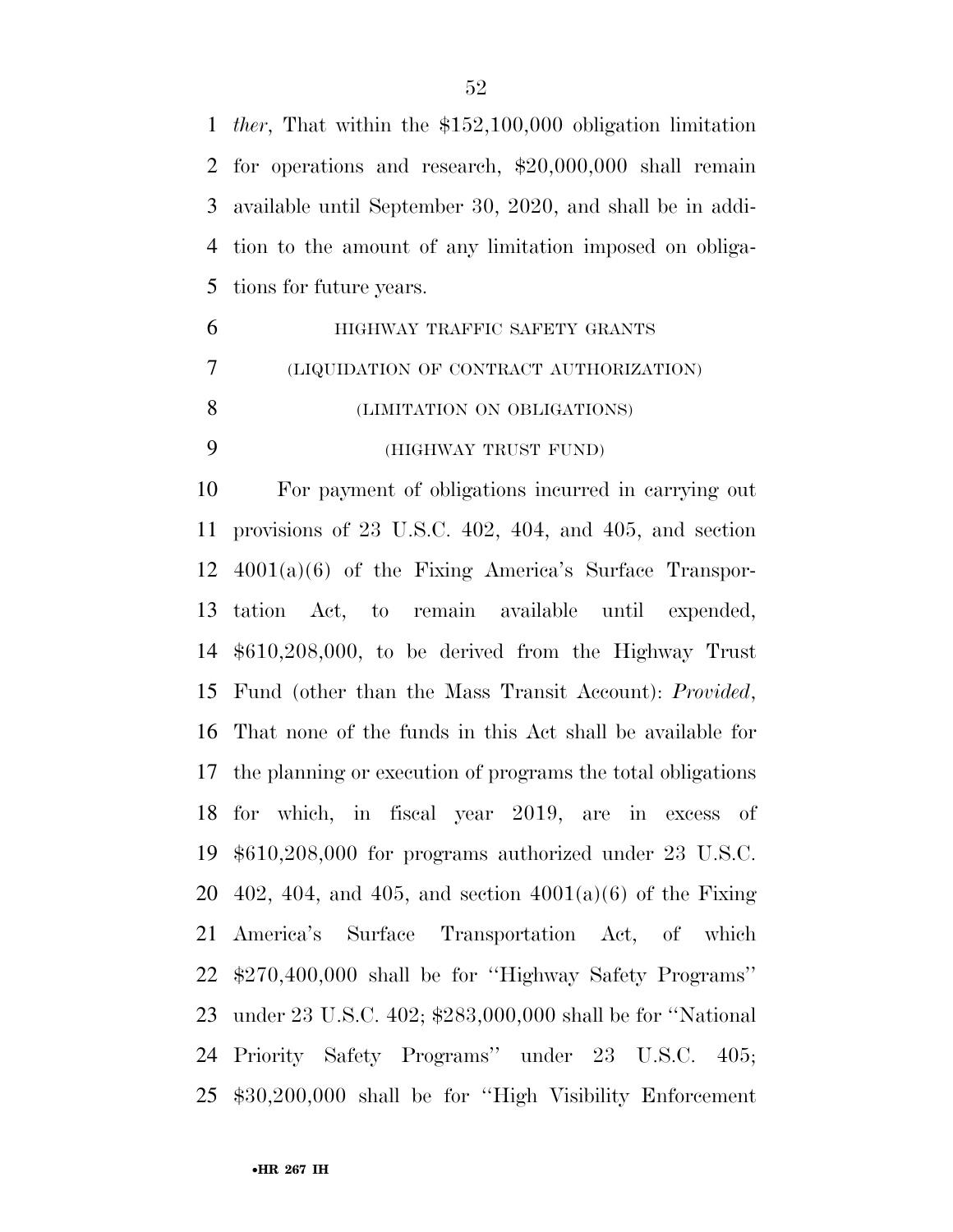Program'' under 23 U.S.C. 404; and \$26,608,000 shall be for ''Administrative Expenses'' under section 4001(a)(6) of the Fixing America's Surface Transpor- tation Act: *Provided further*, That none of these funds shall be used for construction, rehabilitation, or remod- eling costs, or for office furnishings and fixtures for State, local or private buildings or structures: *Provided further*, That not to exceed \$500,000 of the funds made available for ''National Priority Safety Programs'' under 23 U.S.C. 405 for ''Impaired Driving Countermeasures'' (as de- scribed in subsection (d) of that section) shall be available for technical assistance to the States: *Provided further*, That with respect to the ''Transfers'' provision under 23 U.S.C. 405(a)(8), any amounts transferred to increase the amounts made available under section 402 shall include the obligation authority for such amounts: *Provided fur- ther*, That the Administrator shall notify the House and Senate Committees on Appropriations of any exercise of the authority granted under the previous proviso or under 23 U.S.C. 405(a)(8) within 5 days.

ADMINISTRATIVE PROVISIONS—NATIONAL HIGHWAY

22 TRAFFIC SAFETY ADMINISTRATION

 SEC. 140. An additional \$130,000 shall be made available to the National Highway Traffic Safety Adminis-tration, out of the amount limited for section 402 of title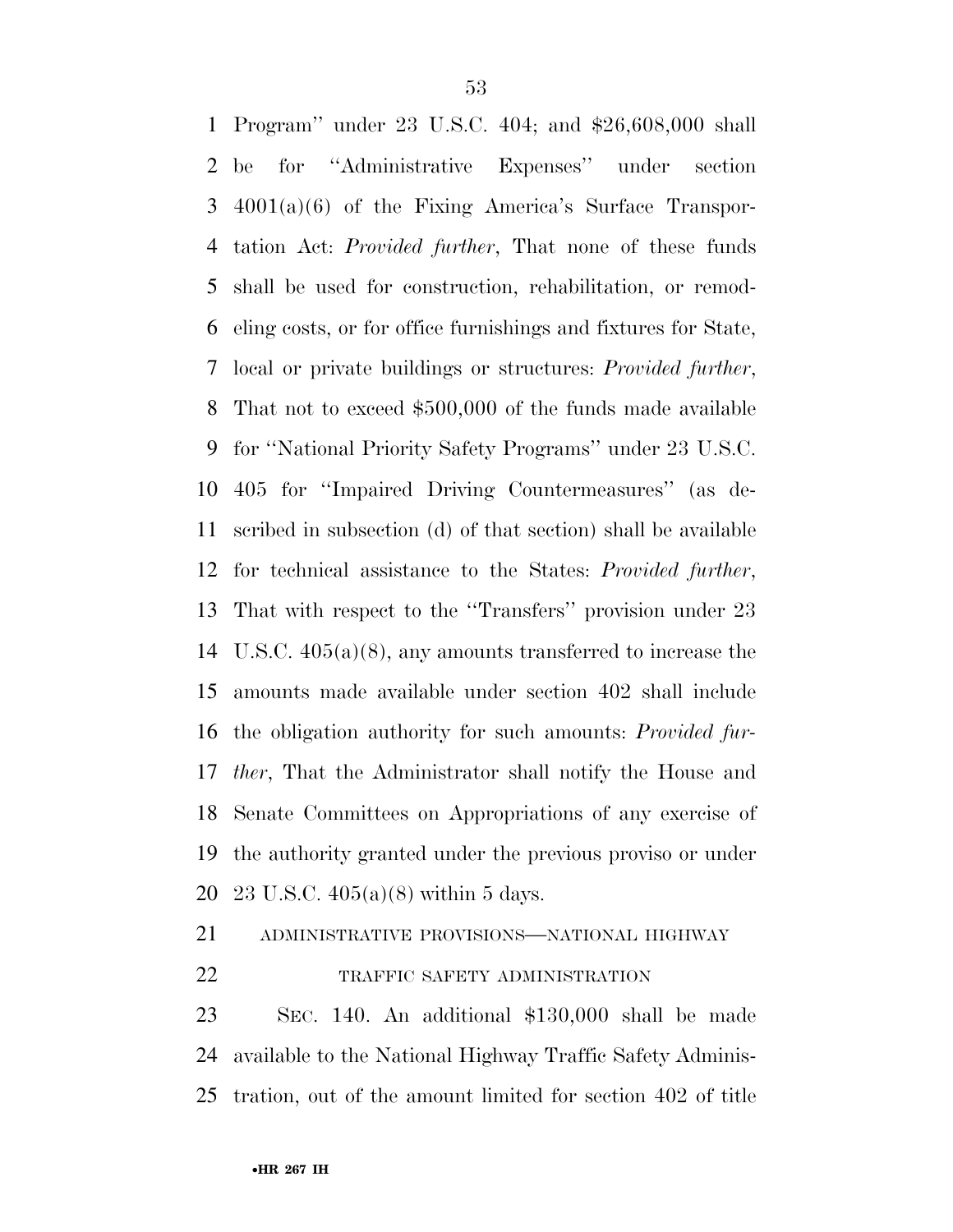23, United States Code, to pay for travel and related ex- penses for State management reviews and to pay for core competency development training and related expenses for highway safety staff.

 SEC. 141. The limitations on obligations for the pro- grams of the National Highway Traffic Safety Adminis- tration set in this Act shall not apply to obligations for which obligation authority was made available in previous public laws but only to the extent that the obligation au-thority has not lapsed or been used.

 SEC. 142. In addition to the amounts made available under the heading, ''Operations and Research (Liquida- tion of Contract Authorization) (Limitation on Obliga- tions) (Highway Trust Fund)'' for carrying out the provi- sions of section 403 of title 23, United States Code, \$4,000,000 shall be available to continue a high visibility enforcement paid-media campaign regarding highway-rail grade crossing safety in collaboration with the Federal Railroad Administration.

# FEDERAL RAILROAD ADMINISTRATION

21 SAFETY AND OPERATIONS

 For necessary expenses of the Federal Railroad Ad- ministration, not otherwise provided for, \$221,698,000, of which \$15,900,000 shall remain available until expended.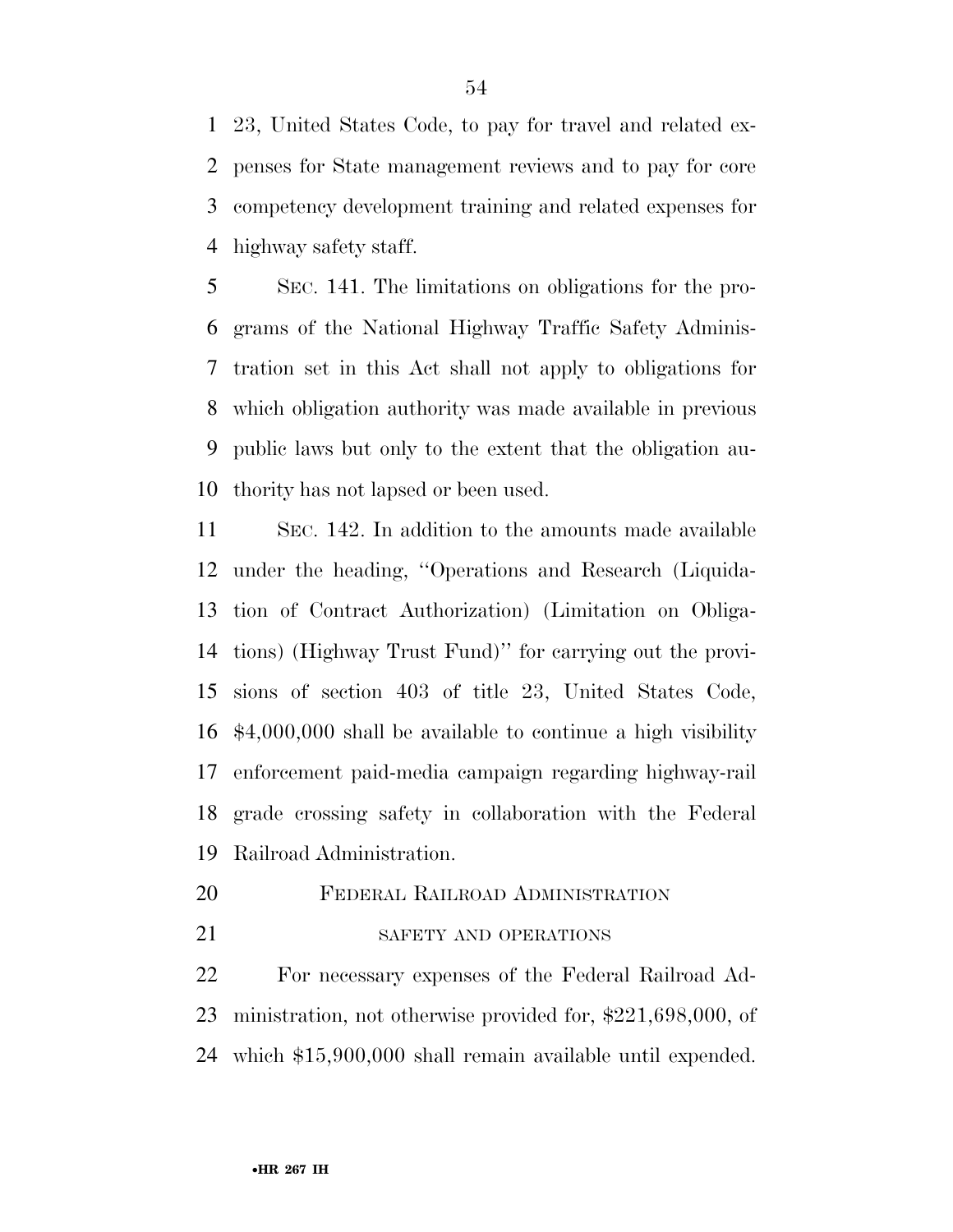RAILROAD RESEARCH AND DEVELOPMENT For necessary expenses for railroad research and de- velopment, \$40,600,000, to remain available until ex-pended.

- RAILROAD REHABILITATION AND IMPROVEMENT
- 

#### FINANCING PROGRAM

 The Secretary of Transportation is authorized to issue direct loans and loan guarantees pursuant to sec- tions 501 through 504 of the Railroad Revitalization and Regulatory Reform Act of 1976 (Public Law 94–210), as amended, such authority shall exist as long as any such direct loan or loan guarantee is outstanding.

FEDERAL-STATE PARTNERSHIP FOR STATE OF GOOD

### REPAIR

 For necessary expenses related to Federal-State Partnership for State of Good Repair Grants as author- ized by section 24911 of title 49, United States Code, \$300,000,000, to remain available until expended: *Pro- vided*, That the Secretary may withhold up to one percent of the amount provided under this heading for the costs of award and project management oversight of grants car- ried out under section 24911 of title 49, United States Code: *Provided further*, That the Secretary shall issue the Notice of Funding Opportunity that encompasses funds provided under this heading in this Act and previously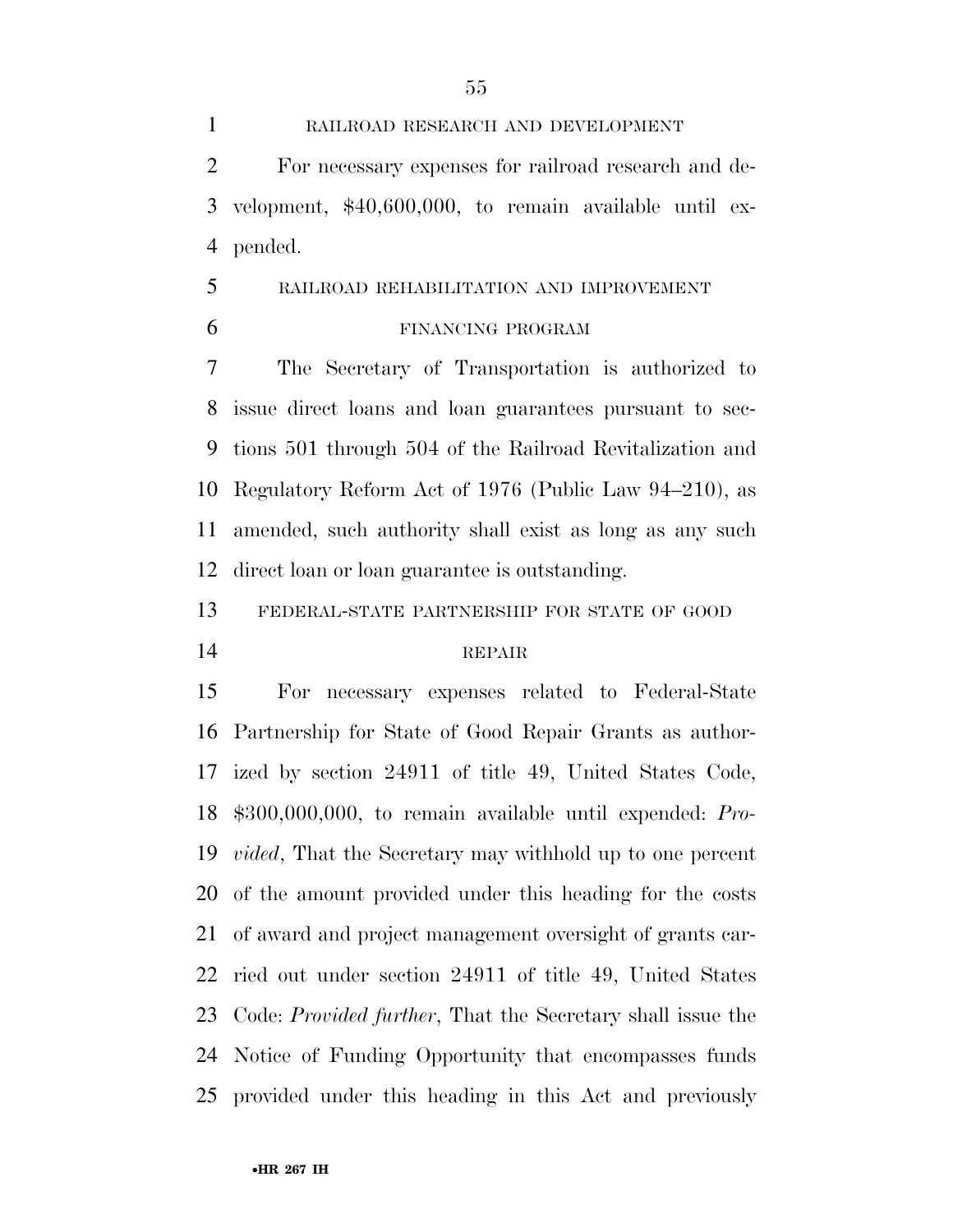unawarded funds provided under this heading in fiscal year 2017 by Public Law 115–31 and fiscal year 2018 by Public Law 115–141, no later than 30 days after enact- ment of this Act: *Provided further*, That the Secretary shall announce the selection of projects to receive awards for the funds in the previous proviso no later than 180 days after enactment of this Act.

#### CONSOLIDATED RAIL INFRASTRUCTURE AND SAFETY

# IMPROVEMENTS

 For necessary expenses related to Consolidated Rail Infrastructure and Safety Improvements Grants, as au- thorized by section 24407 of title 49, United States Code, \$255,000,000, to remain available until expended: *Pro- vided*, That section 24405(f) of title 49, United States Code, shall not apply to projects for the implementation of positive train control systems otherwise eligible under section 24407(c)(1) of title 49, United States Code: *Pro- vided further*, That amounts available under this heading for projects selected for commuter rail passenger transpor- tation may be transferred by the Secretary, after selection, to the appropriate agencies to be administered in accord- ance with chapter 53 of title 49, United States Code: *Pro- vided further*, That the Secretary shall not limit eligible projects from consideration for funding for planning, engi-neering, environmental, construction, and design elements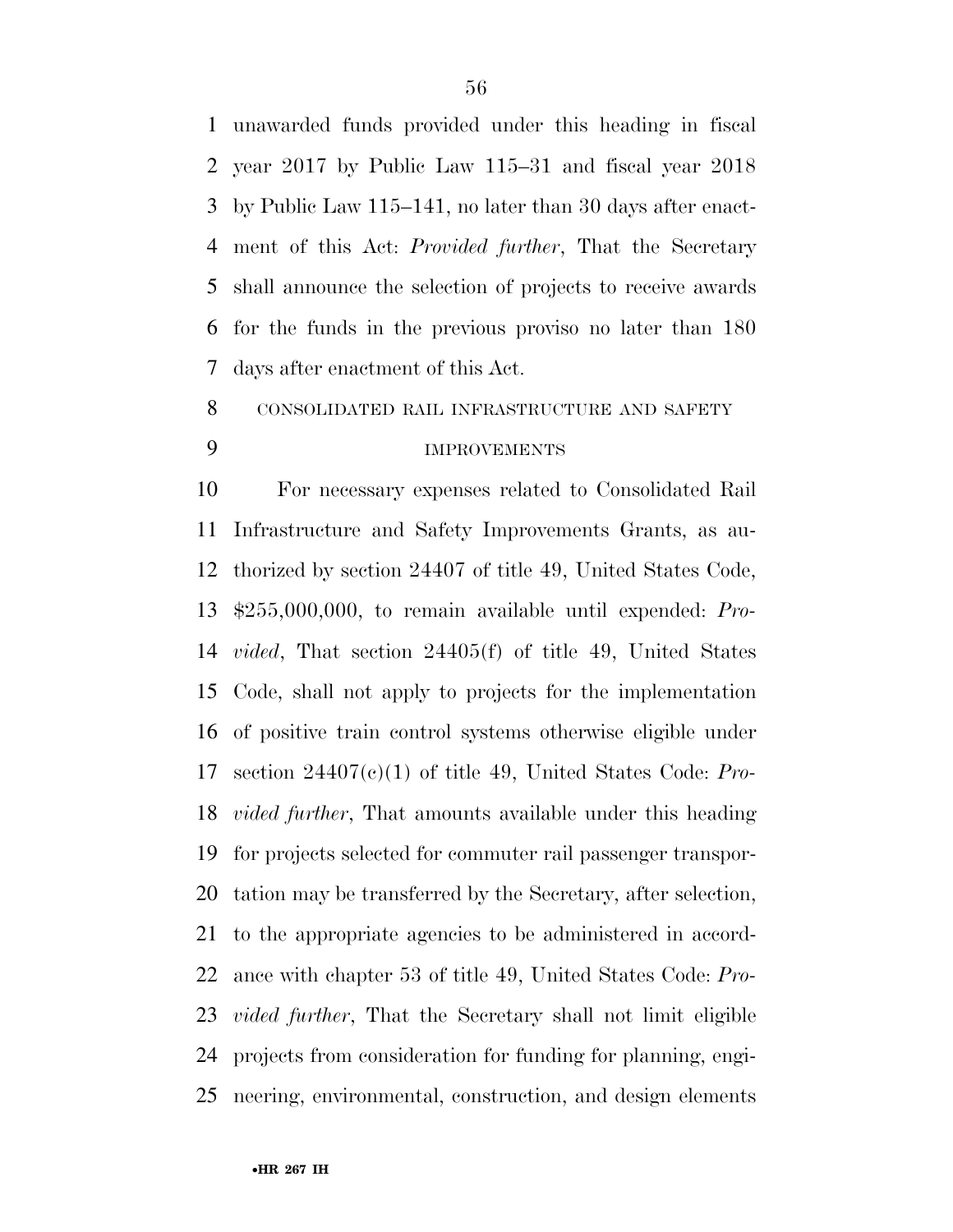of the same project in the same application: *Provided fur- ther*, That unobligated balances remaining after 4 years from the date of enactment may be used for any eligible project under section 24407(c) of title 49, United States Code: *Provided further*, That the Secretary may withhold up to one percent of the amount provided under this head- ing for the costs of award and project management over- sight of grants carried out under section 24407 of title 49, United States Code: *Provided further*, That the Sec- retary shall issue the Notice of Funding Opportunity that encompasses previously unawarded funds provided under this heading in fiscal year 2018 by Public Law 115–141 and funds provided under this heading in this Act no later than 30 days after enactment of this Act: *Provided further*, That the Secretary shall announce the selection of projects to receive awards for the funds in the previous proviso no later than 120 days after enactment of this Act.

#### 18 RESTORATION AND ENHANCEMENT

 For necessary expenses related to Restoration and Enhancement Grants, as authorized by section 24408 of title 49, United States Code, \$10,000,000, to remain available until expended: *Provided*, That the Secretary may withhold up to one percent of the funds provided under this heading to fund the costs of award and project management and oversight: *Provided further*, That the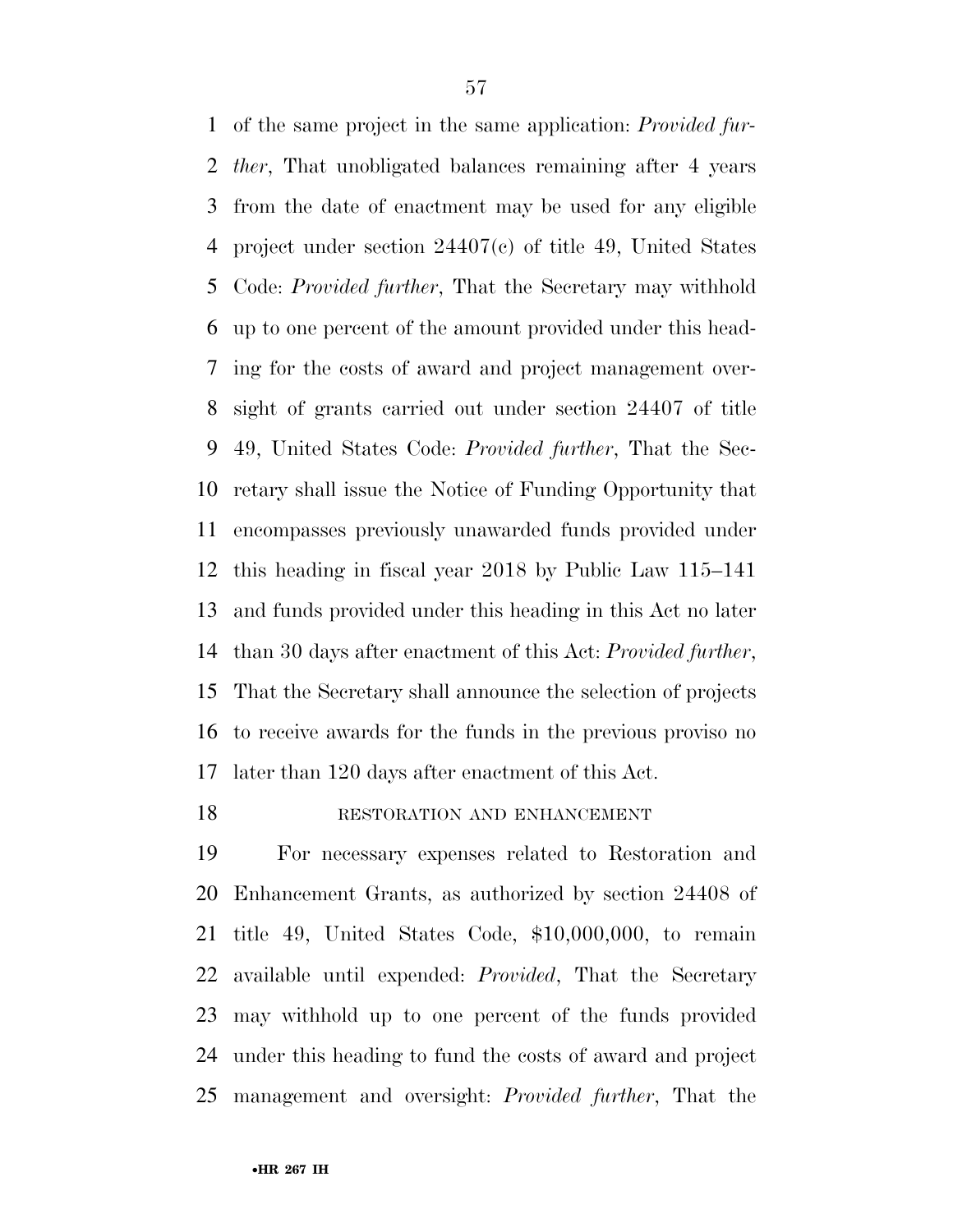Secretary shall issue the Notice of Funding Opportunity for funds provided under this heading no later than 30 days after enactment of this Act: *Provided further*, That the Secretary shall announce the selection of projects to receive awards for the funds in the previous proviso no later than 120 days after enactment of this Act.

NORTHEAST CORRIDOR GRANTS TO THE NATIONAL

# 8 RAILROAD PASSENGER CORPORATION

 To enable the Secretary of Transportation to make grants to the National Railroad Passenger Corporation for activities associated with the Northeast Corridor as au- thorized by section 11101(a) of the Fixing America's Sur- face Transportation Act (division A of Public Law 114– 94), \$650,000,000, to remain available until expended: *Provided*, That the Secretary may retain up to one-half of 1 percent of the funds provided under both this heading and the ''National Network Grants to the National Rail- road Passenger Corporation'' heading to fund the costs of project management and oversight of activities author- ized by section 11101(c) of division A of Public Law 114– 94: *Provided further*, That in addition to the project man- agement oversight funds authorized under section 23 11101 $(c)$  of division A of Public Law 114–94, the Sec- retary may retain up to an additional \$5,000,000 of the funds provided under this heading to fund expenses associ-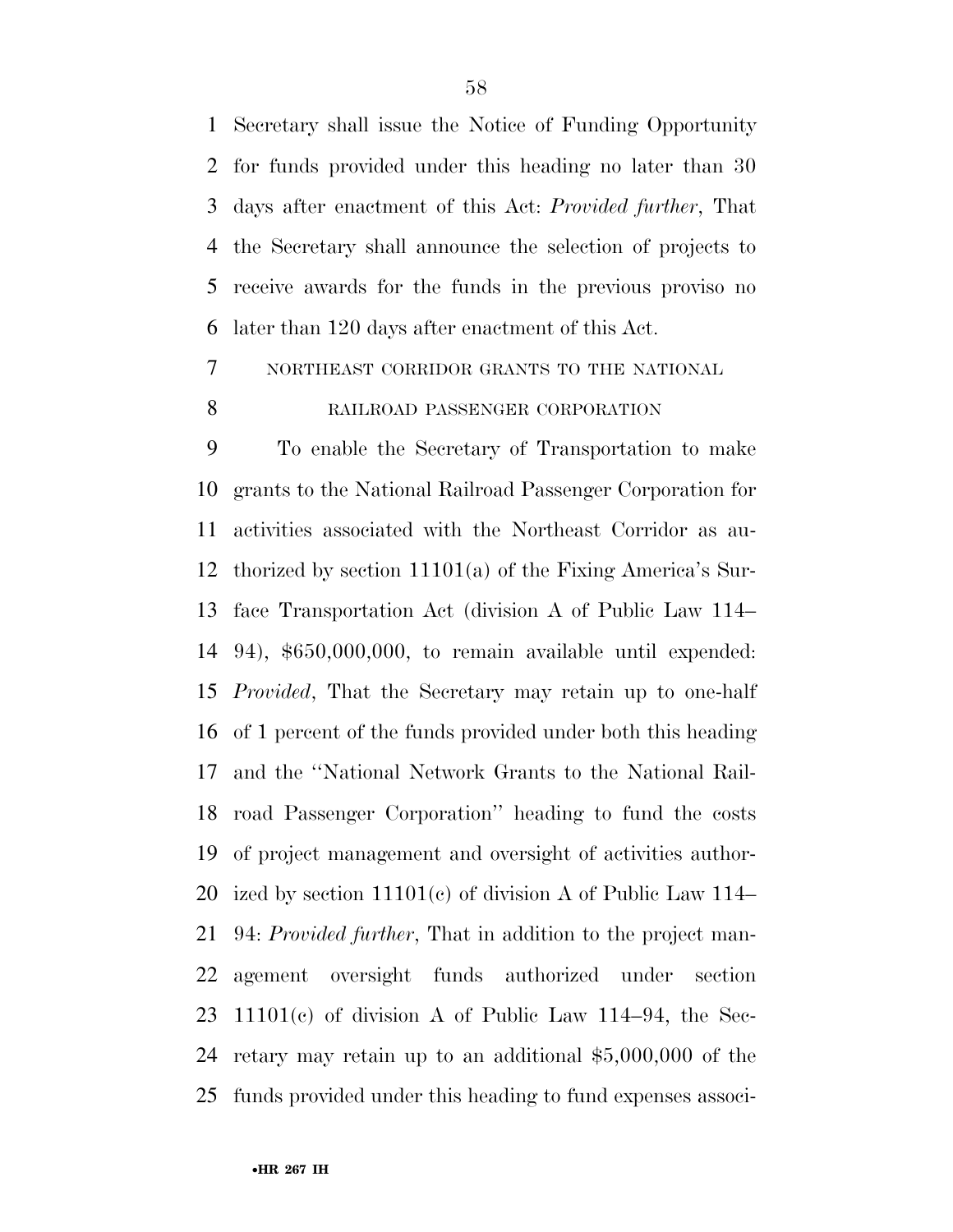ated with the Northeast Corridor Commission established under section 24905 of title 49, United States Code: *Pro- vided further*, That of the amounts made available under this heading and the ''National Network Grants to the Na- tional Railroad Passenger Corporation'' heading, not less than \$50,000,000 shall be made available to bring Am- trak-served facilities and stations into compliance with the Americans with Disabilities Act: *Provided further*, That of the amounts made available under this heading and the heading ''National Network Grants to the National Rail- road Passenger Corporation'', not more than \$500,000 may be made available to provide a discount of not less than 15 percent on passenger fares to veterans (as defined in section 101 of title 38, United States Code).

### NATIONAL NETWORK GRANTS TO THE NATIONAL

#### RAILROAD PASSENGER CORPORATION

 To enable the Secretary of Transportation to make grants to the National Railroad Passenger Corporation for activities associated with the National Network as author- ized by section 11101(b) of the Fixing America's Surface Transportation Act (division A of Public Law 114–94), \$1,291,600,000, to remain available until expended: *Pro- vided*, That the Secretary may retain up to an additional \$2,000,000 of the funds provided under this heading to fund expenses associated with the State-Supported Route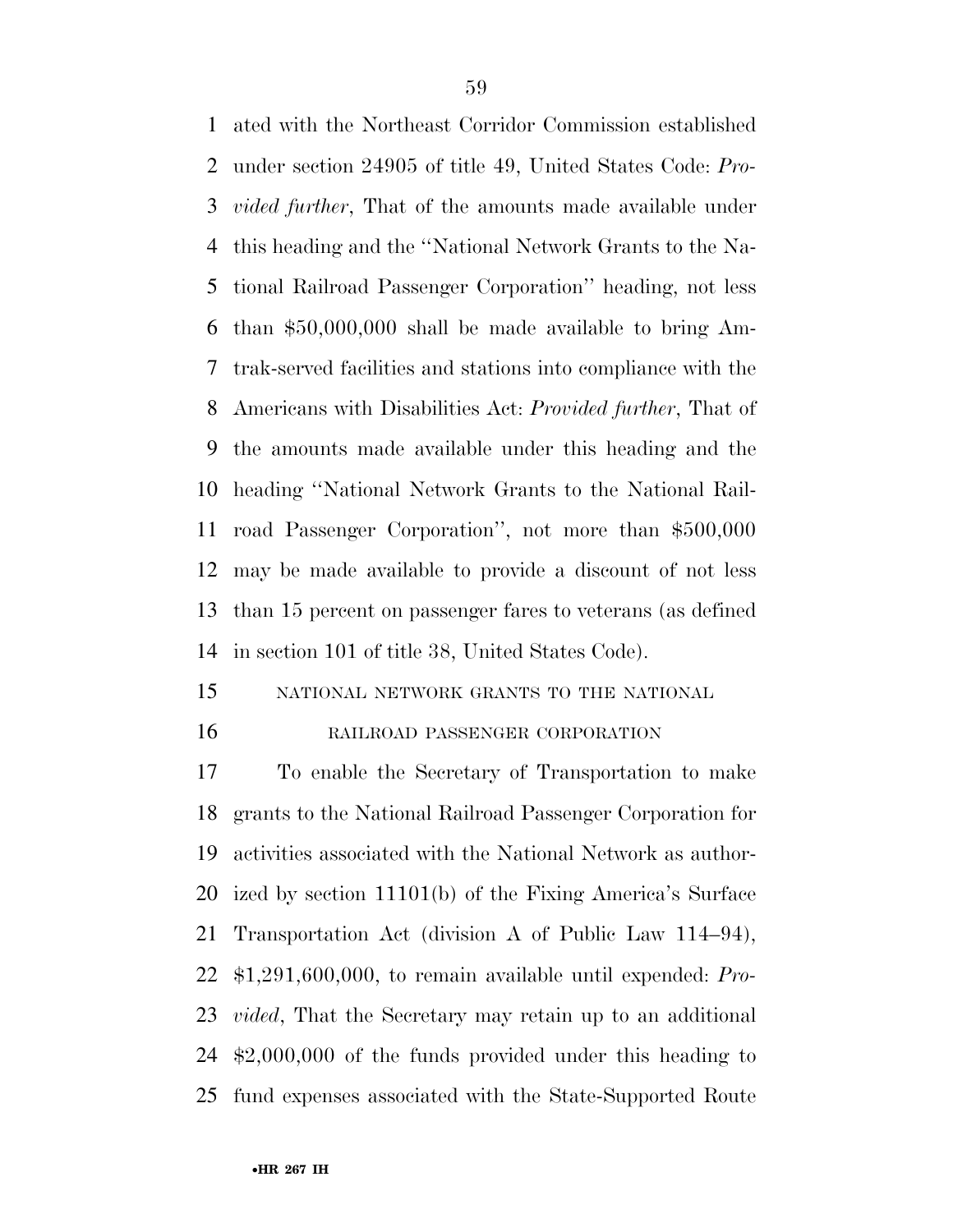Committee established under section 24712 of title 49, United States Code: *Provided further*, That at least \$50,000,000 of the amount provided under this heading shall be available for the development, installation and op- eration of railroad safety technology, including the imple- mentation of a positive train control system, on State-sup- ported routes as defined under section 24102(13) of title 49, United States Code, on which positive train control systems are not required by law or regulation: *Provided further*, That not less than \$50,000,000 of the amount provided under this heading shall be for capital expenses related to safety improvements, maintenance, and the non- Federal match for discretionary Federal grant programs to enable continued passenger rail operations on long-dis- tance routes (as defined in section 24102 of title 49, United States Code) on which Amtrak is the sole tenant of the host railroad and positive train control systems are not required by law (including regulations): *Provided fur- ther*, That none of the funds provided under this heading shall be used by Amtrak to give notice under subsection (a) or (b) of section 24706 of title 49, United States Code, with respect to long-distance routes (as defined in section 24102 of title 49, United States Code) on which Amtrak is the sole tenant of the host railroad and positive train control systems are not required by law (including regula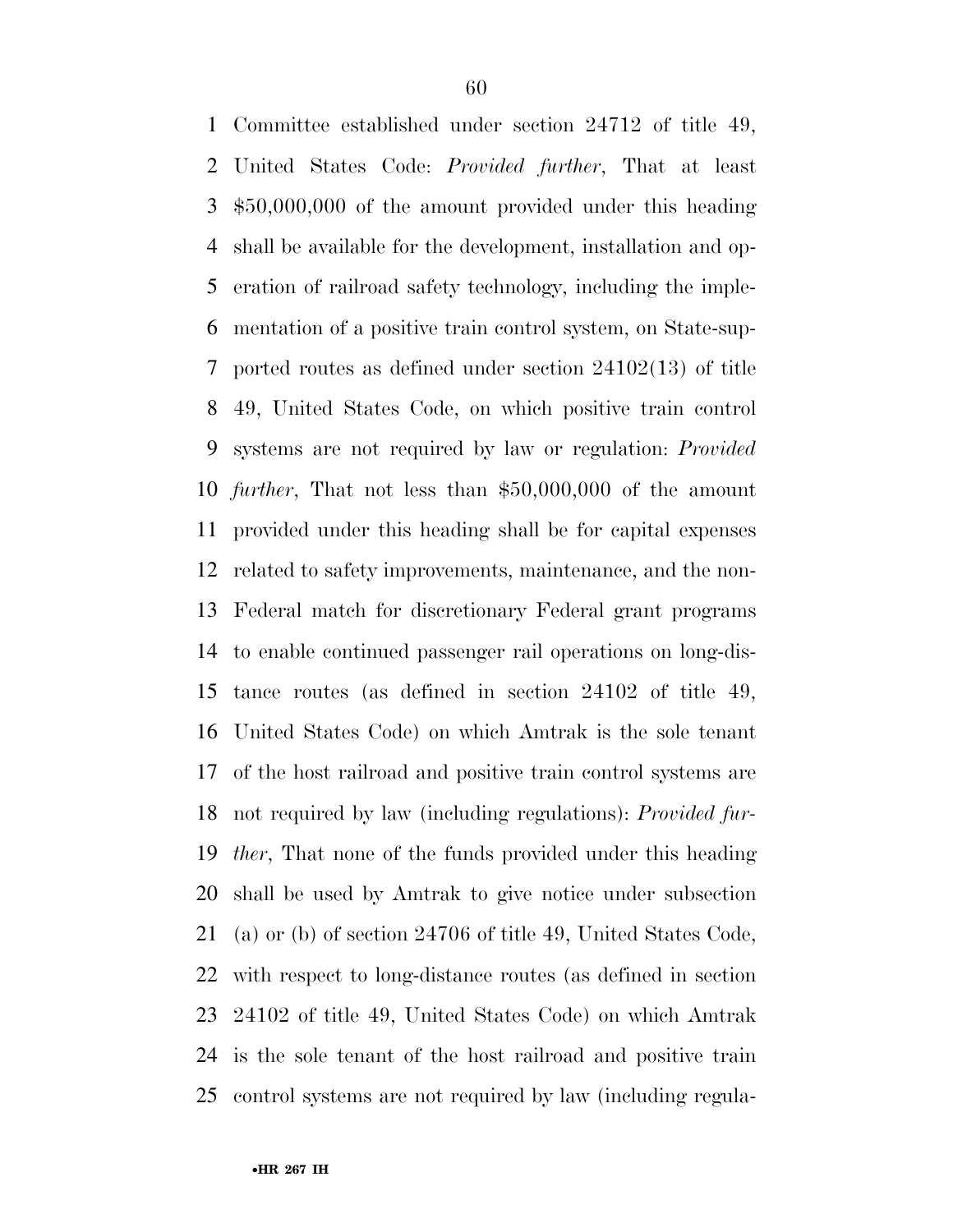tions), or otherwise initiate discontinuance of, reduce the frequency of, suspend, or substantially alter the schedule or route of rail service on any portion of such route oper- ated in fiscal year 2018, including implementation of serv-5 ice permitted by section  $24305(a)(3)(A)$  of title 49, United States Code, in lieu of rail service.

# ADMINISTRATIVE PROVISIONS—FEDERAL RAILROAD 8 ADMINISTRATION

 SEC. 150. None of the funds provided to the National Railroad Passenger Corporation may be used to fund any overtime costs in excess of \$35,000 for any individual em- ployee: *Provided*, That the President of Amtrak may waive the cap set in the previous proviso for specific employees when the President of Amtrak determines such a cap poses a risk to the safety and operational efficiency of the system: *Provided further*, That the President of Amtrak shall report to the House and Senate Committees on Ap- propriations within 60 days of enactment of this Act, a summary of all overtime payments incurred by the Cor- poration for 2018 and the three prior calendar years: *Pro- vided further*, That such summary shall include the total number of employees that received waivers and the total overtime payments the Corporation paid to those employ- ees receiving waivers for each month for 2018 and for the three prior calendar years.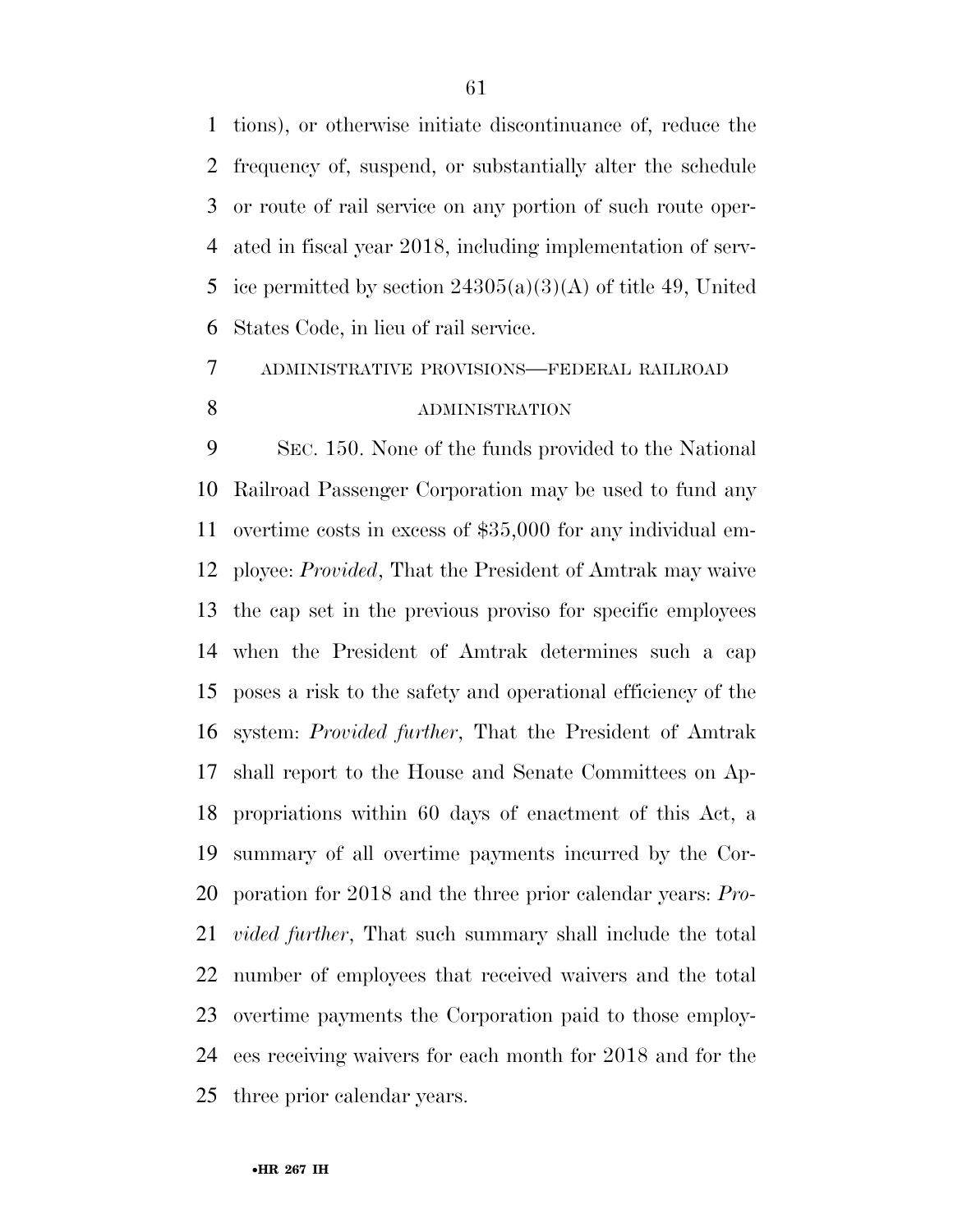| $\mathbf{1}$   | SEC. 151. It is the sense of Congress that—                       |
|----------------|-------------------------------------------------------------------|
| $\mathfrak{2}$ | (1) long-distance passenger rail routes provide                   |
| 3              | much-needed transportation access for 4,700,000                   |
| $\overline{4}$ | riders in 325 communities in 40 States and are par-               |
| 5              | ticularly important in rural areas; and                           |
| 6              | (2) long-distance passenger rail routes<br>and                    |
| 7              | services should be sustained to ensure connectivity               |
| 8              | throughout the National Network (as defined in sec-               |
| 9              | tion 24102 of title 49, United States Code).                      |
| 10             | FEDERAL TRANSIT ADMINISTRATION                                    |
| 11             | ADMINISTRATIVE EXPENSES                                           |
| 12             | For necessary administrative expenses of the Federal              |
| 13             | Transit Administration's programs authorized by chapter           |
| 14             | 53 of title 49, United States Code, $$113,165,000$ : Pro-         |
| 15             | <i>vided</i> , That none of the funds provided or limited in this |
|                | 16 Act may be used to create a permanent office of transit        |
| 17             | security under this heading: <i>Provided further</i> , That upon  |
|                | 18 submission to the Congress of the fiscal year 2020 Presi-      |
| 19             | dent's budget, the Secretary of Transportation shall trans-       |
| 20             | mit to Congress the annual report on New Starts, includ-          |
| 21             | ing proposed allocations for fiscal year 2020.                    |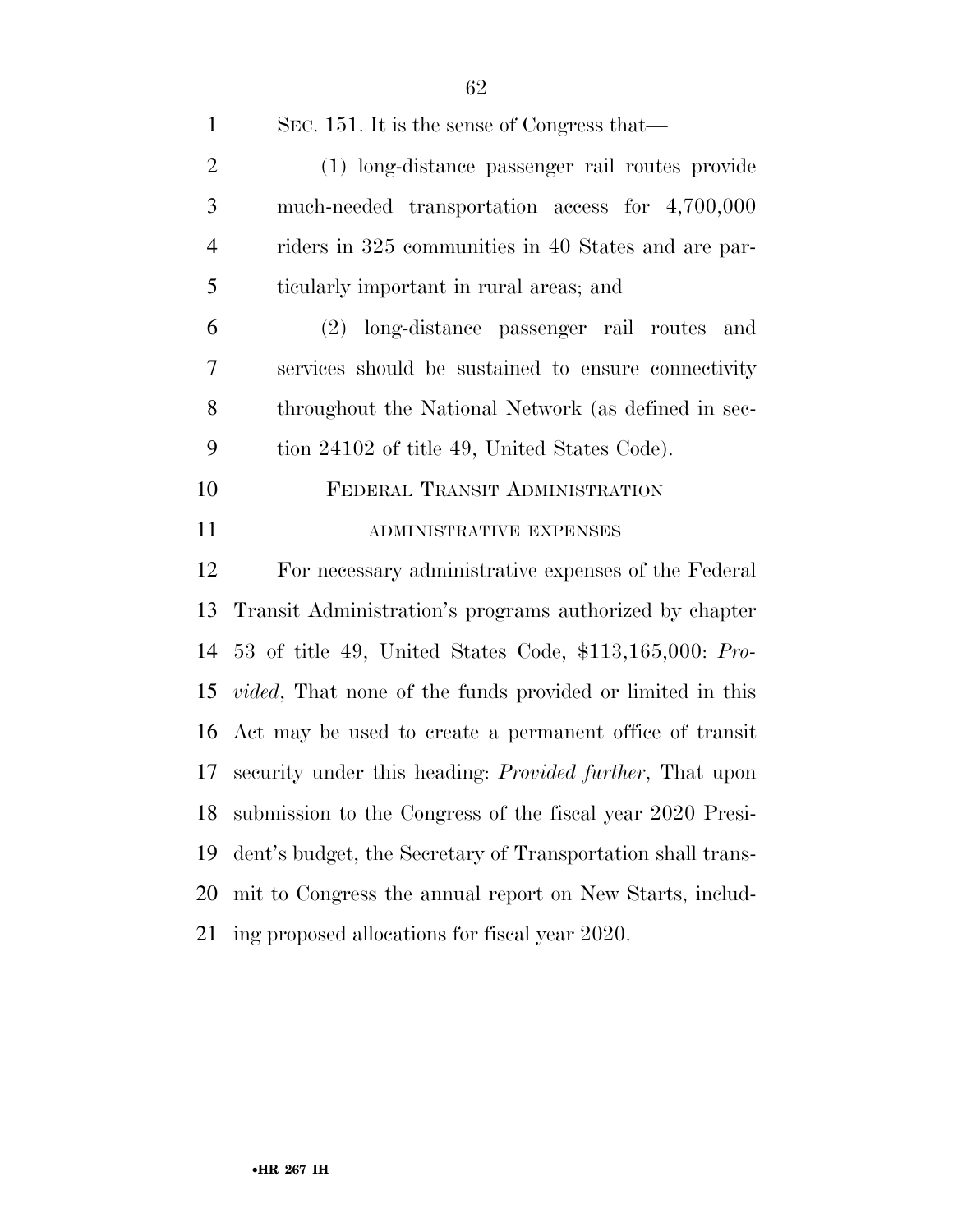| $\mathbf{1}$   | TRANSIT FORMULA GRANTS                                         |
|----------------|----------------------------------------------------------------|
| $\overline{2}$ | (LIQUIDATION OF CONTRACT AUTHORIZATION)                        |
| 3              | (LIMITATION ON OBLIGATIONS)                                    |
| $\overline{4}$ | (HIGHWAY TRUST FUND)                                           |
| 5              | For payment of obligations incurred in the Federal             |
| 6              | Public Transportation Assistance Program in this ac-           |
| 7              | count, and for payment of obligations incurred in carrying     |
| 8              | out the provisions of 49 U.S.C. 5305, 5307, 5310, 5311,        |
| 9              | $5312, 5314, 5318, 5329(e)(6), 5335, 5337, 5339,$ and          |
| 10             | 5340, as amended by the Fixing America's Surface Trans-        |
| 11             | portation Act, section $20005(b)$ of Public Law 112–141,       |
| 12             | and section 3006(b) of the Fixing America's Surface            |
| 13             | Transportation Act, $$9,900,000,000$ , to be derived from      |
| 14             | the Mass Transit Account of the Highway Trust Fund             |
| 15             | and to remain available until expended: <i>Provided</i> , That |
| 16             | funds available for the implementation or execution of pro-    |
| 17             | grams authorized under $49\,$ U.S.C. $5305, 5307, 5310,$       |
|                | 18 5311, 5312, 5314, 5318, 5329(e)(6), 5335, 5337, 5339,       |
| 19             | and 5340, as amended by the Fixing America's Surface           |
| 20             | Transportation Act, section 20005(b) of Public Law 112–        |
| 21             | 141, and section 3006(b) of the Fixing America's Surface       |
| <u>22</u>      | Transportation Act, shall not exceed total obligations of      |
| 23             | $$9,939,380,030$ in fiscal year 2019: Provided further, That   |
| 24             | the Federal share of the cost of activities carried out under  |
| 25             | 49 U.S.C. section 5312 shall not exceed 80 percent, except     |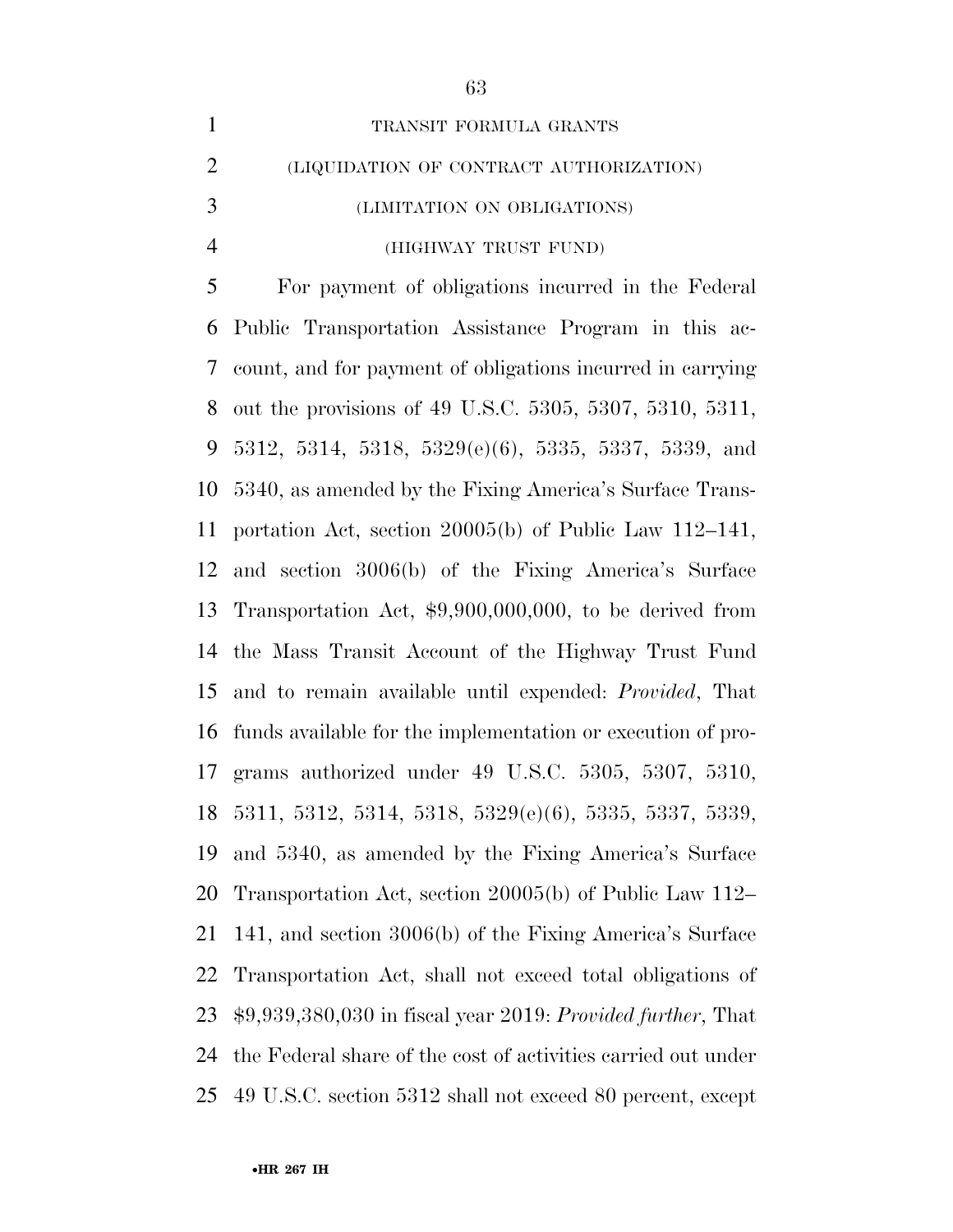that if there is substantial public interest or benefit, the Secretary may approve a greater Federal share.

TRANSIT INFRASTRUCTURE GRANTS

 For an additional amount for buses and bus facilities grants under section 5339 of title 49, United States Code, state of good repair grants under section 5337 of such title, high density state apportionments under section 5340(d) of such title, and the bus testing facilities under sections 5312 and 5318 of such title, \$800,000,000 to re- main available until expended: *Provided*, That \$400,000,000 shall be available for grants as authorized under section 5339 of such title, of which \$209,104,000 shall be available for the buses and bus facilities formula grants as authorized under section 5339(a) of such title, \$161,446,000 shall be available for the buses and bus fa- cilities competitive grants as authorized under section 5339(b) of such title, and \$29,450,000 shall be available for the low or no emission grants as authorized under sec- tion 5339(c) of such title: *Provided further*, That \$362,000,000 shall be available for the state of good re- pair grants as authorized under section 5337 of such title: *Provided further*, That \$30,000,000 shall be available for the high density state apportionments as authorized under section 5340(d) of such title: *Provided further*, That \$2,000,000 shall be available for the bus testing facility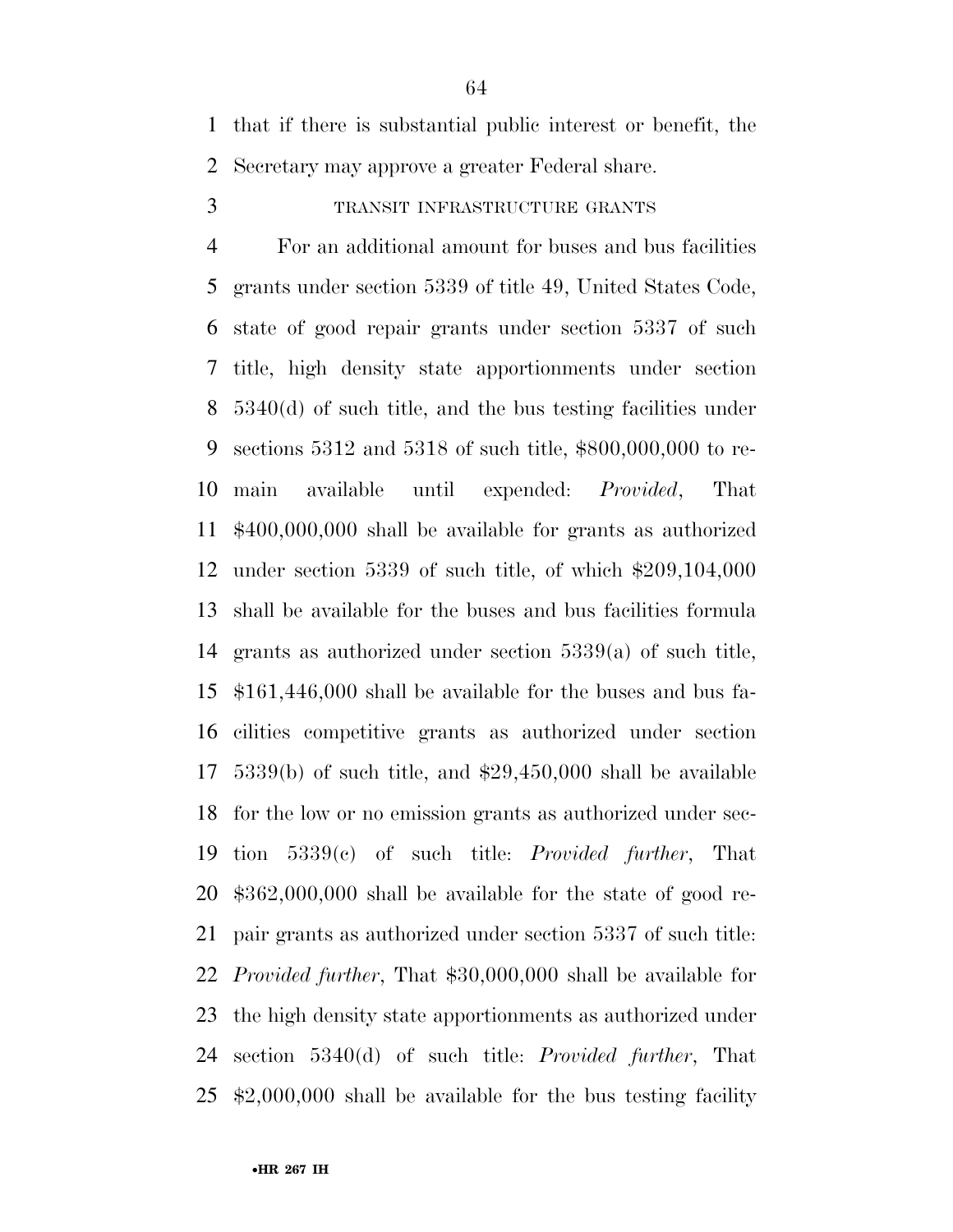as authorized under section 5318 of such title: *Provided further*, That notwithstanding section 5318(a) of such title, \$6,000,000 shall be available for the operation and maintenance of bus testing facilities by institutions of higher education selected pursuant to section 5312(h) of such title: *Provided further*, That the Secretary shall enter into a contract or cooperative agreement with, or make a grant to, each institution of higher education selected pursuant to section 5312(h) of such title, to operate and maintain a facility to conduct the testing of low or no emission vehicle new bus models using the standards es- tablished pursuant to section 5318(e)(2) of such title: *Pro- vided further*, That the term ''low or no emission vehicle'' 14 has the meaning given the term in section  $5312(e)(6)$  of such title: *Provided further*, That the Secretary shall pay 80 percent of the cost of testing a low or no emission vehi- cle new bus model at each selected institution of higher education: *Provided further*, That the entity having the ve- hicle tested shall pay 20 percent of the cost of testing: *Provided further*, That a low or no emission vehicle new bus model tested that receives a passing aggregate test score in accordance with the standards established under section 5318(e)(2) of such title, shall be deemed to be in compliance with the requirements of section 5318(e) of such title: *Provided further*, That amounts made available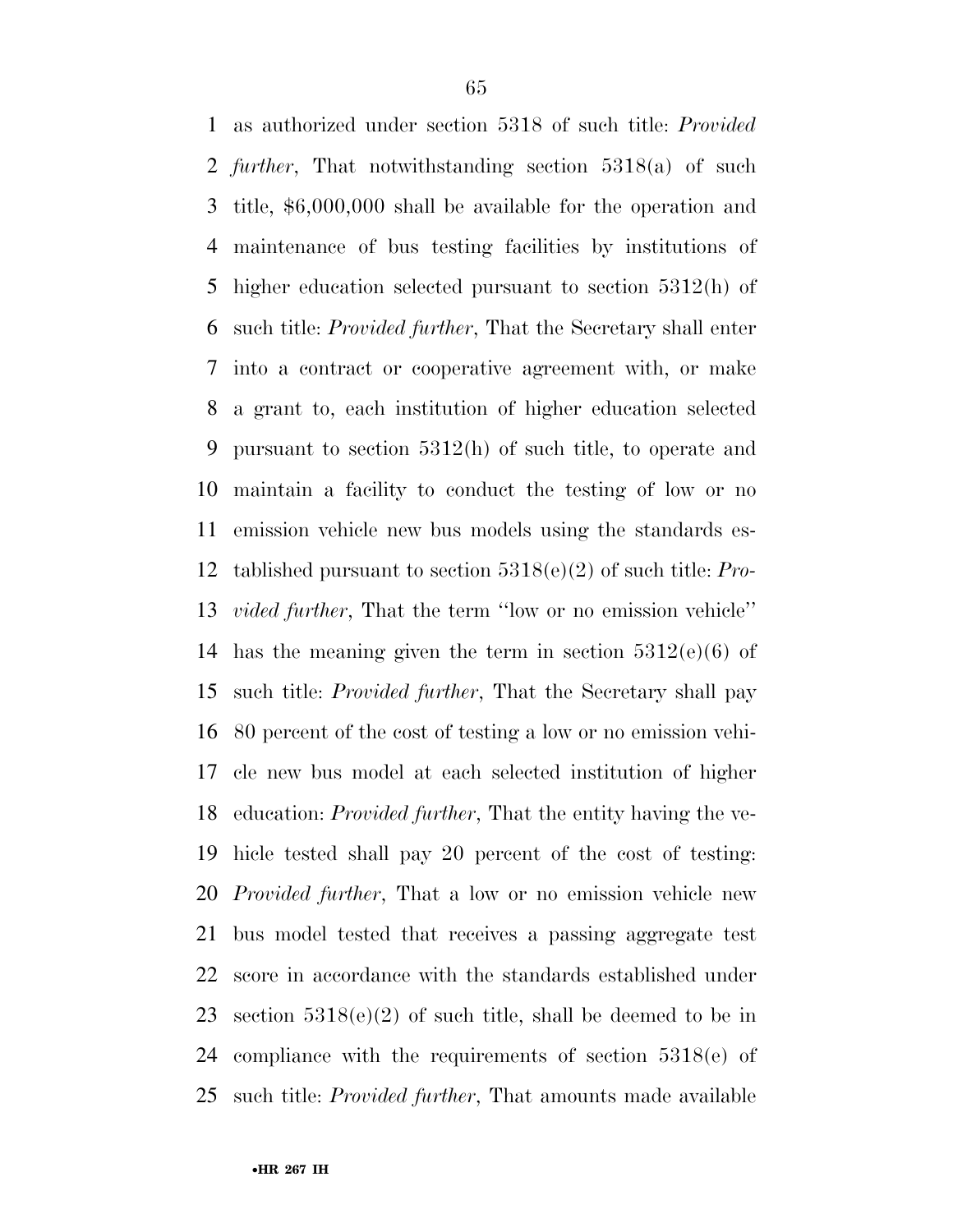by this heading shall be derived from the general fund: *Provided further*, That the amounts made available under this heading shall not be subject to any limitation on obli-gations for transit programs set forth in any Act.

#### TECHNICAL ASSISTANCE AND TRAINING

 For necessary expenses to carry out 49 U.S.C. 5314, \$5,000,000, of which up to \$1,500,000 shall be for a coop- erative agreement through which the Federal Transit Ad- ministration assists small-urban, rural and tribal public transit recipients and planning organizations with applied innovation and capacity-building: *Provided*, That the as- sistance provided under this heading not duplicate the ac-tivities of 49 U.S.C. 5311(b) or 49 U.S.C. 5312.

# CAPITAL INVESTMENT GRANTS

 For necessary expenses to carry out fixed guideway capital investment grants under section 5309 of title 49, United States Code, and section 3005(b) of the Fixing America's Surface Transportation Act, \$2,552,687,000, to remain available until September 30, 2022: *Provided*, That of the amounts made available under this heading, \$1,315,670,000 shall be available for projects authorized under section 5309(d) of title 49, United States Code, \$543,500,000 shall be available for projects authorized under section 5309(e) of title 49, United States Code, \$568,000,000 shall be available for projects authorized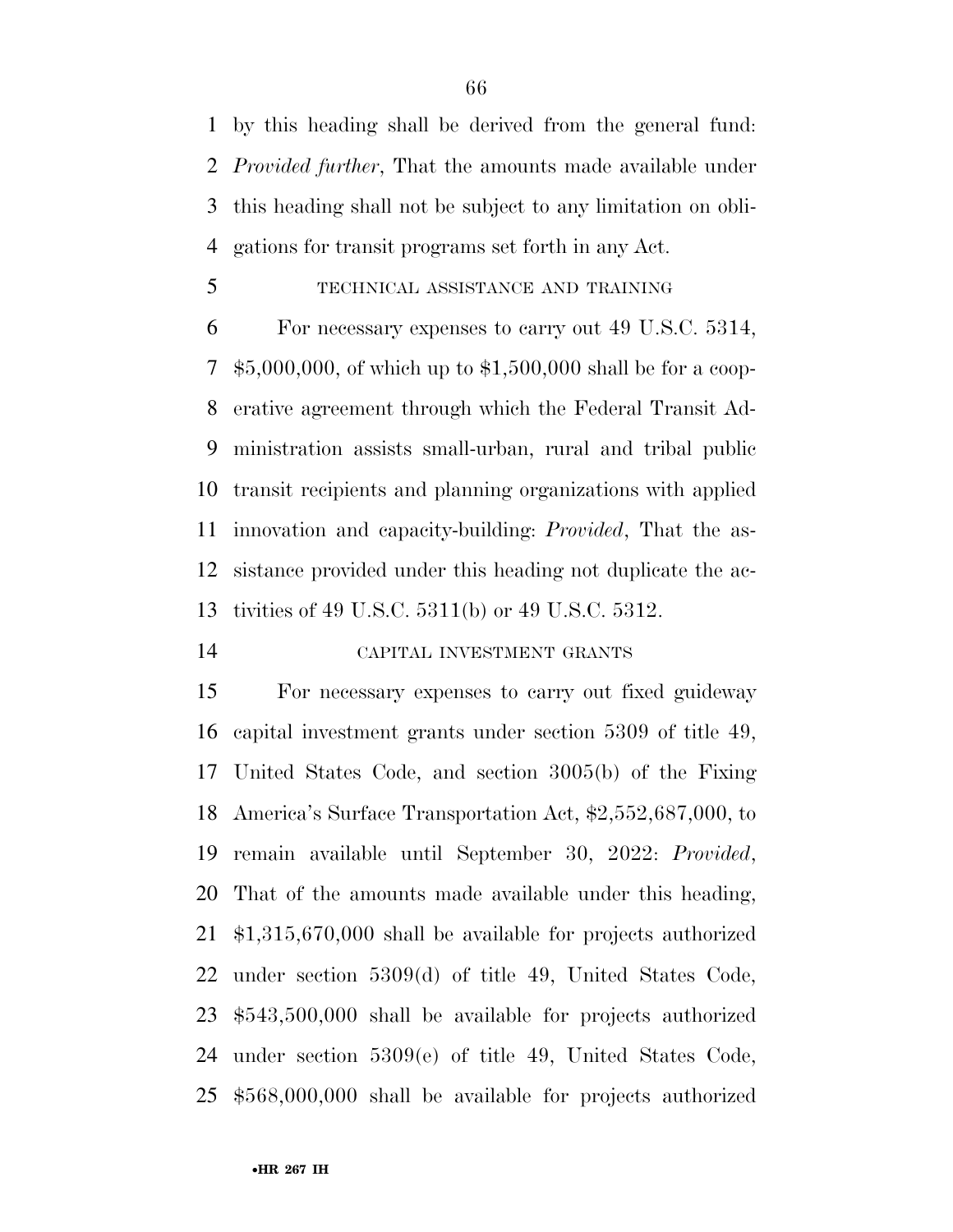under section 5309(h) of title 49, United States Code, and \$100,000,000 shall be available for projects authorized under section 3005(b) of the Fixing America's Surface Transportation Act: *Provided further*, That the Secretary shall continue to administer the capital investment grants program in accordance with the procedural and sub- stantive requirements of section 5309 of title 49, United States Code, and of section 3005(b) of the Fixing Amer-ica's Surface Transportation Act.

 GRANTS TO THE WASHINGTON METROPOLITAN AREA 11 TRANSIT AUTHORITY

 For grants to the Washington Metropolitan Area Transit Authority as authorized under section 601 of divi- sion B of Public Law 110–432, \$150,000,000, to remain available until expended: *Provided*, That the Secretary of Transportation shall approve grants for capital and pre- ventive maintenance expenditures for the Washington Metropolitan Area Transit Authority only after receiving and reviewing a request for each specific project: *Provided further*, That prior to approving such grants, the Secretary shall certify that the Washington Metropolitan Area Tran- sit Authority is making progress to improve its safety management system in response to the Federal Transit Administration's 2015 safety management inspection: *Provided further*, That the Secretary shall determine that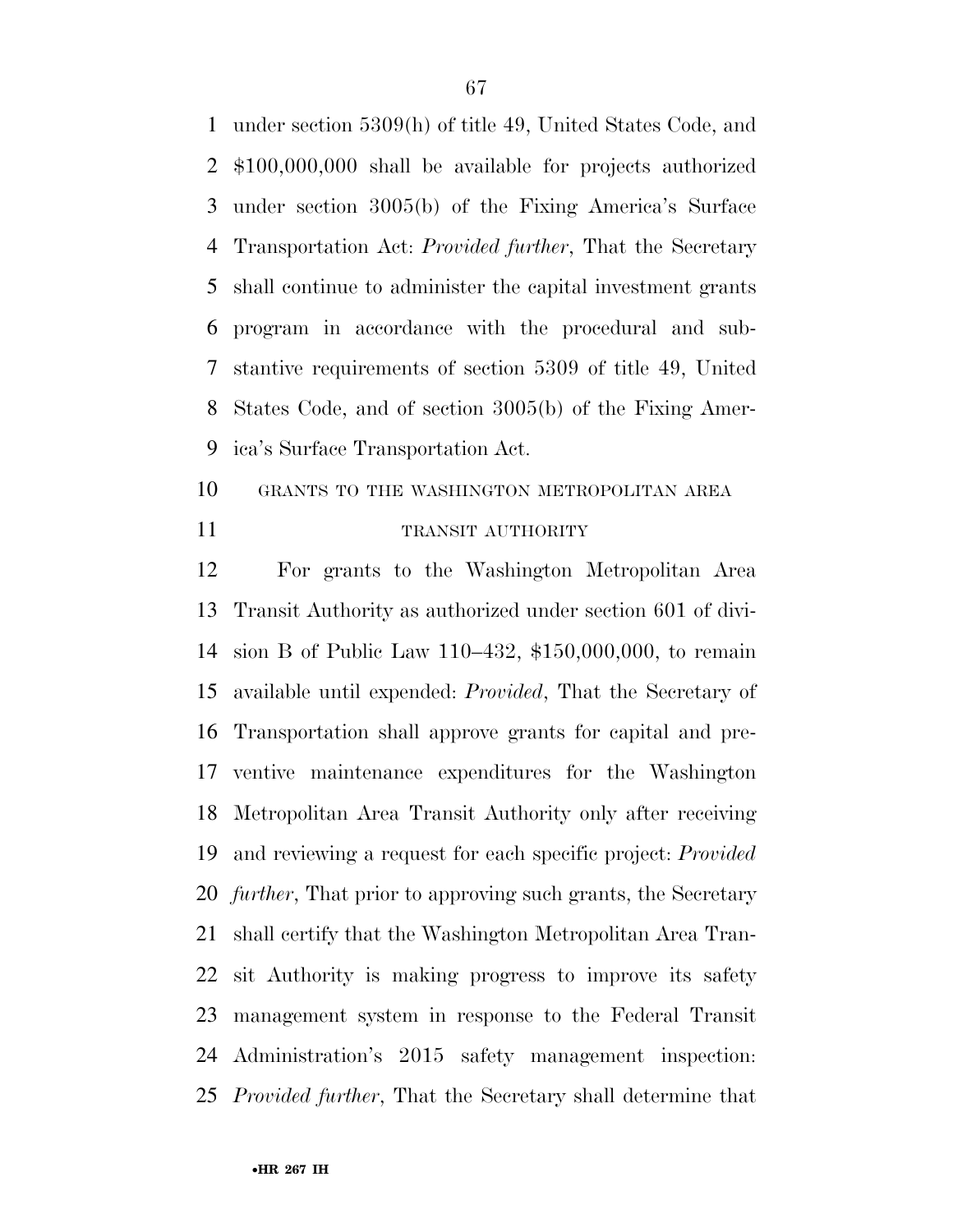the Washington Metropolitan Area Transit Authority has placed the highest priority on those investments that will improve the safety of the system before approving such grants: *Provided further*, That the Secretary, in order to ensure safety throughout the rail system, may waive the requirements of section 601(e)(1) of division B of Public Law 110–432.

 ADMINISTRATIVE PROVISIONS—FEDERAL TRANSIT ADMINISTRATION

(INCLUDING RESCISSION)

 SEC. 160. The limitations on obligations for the pro- grams of the Federal Transit Administration shall not apply to any authority under 49 U.S.C. 5338, previously made available for obligation, or to any other authority previously made available for obligation.

 SEC. 161. Notwithstanding any other provision of law, any funds appropriated before October 1, 2018, under any section of chapter 53 of title 49, United States Code, that remain available for expenditure, may be transferred to and administered under the most recent appropriation heading for any such section.

 SEC. 162. Of the unobligated amounts made available for fiscal years 2005 or prior fiscal years to ''Transit For- mula Grants'', a total of \$46,560,000 is hereby perma-nently rescinded.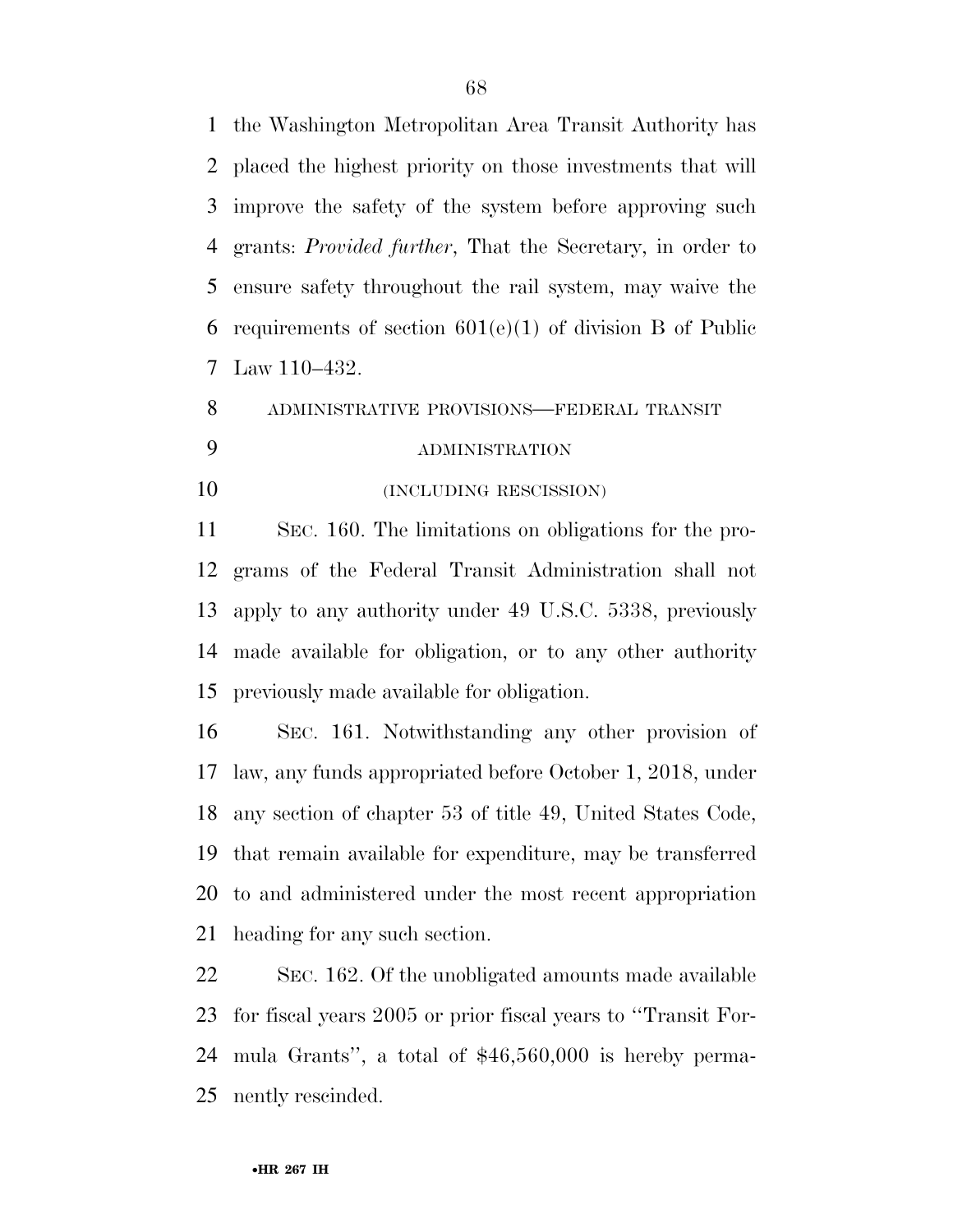SEC. 163. None of the funds made available under this Act may be used for the implementation or further- ance of new policies detailed in the ''Dear Colleague'' let- ter distributed by the Federal Transit Administration to capital investment grant program project sponsors on June 29, 2018.

# SAINT LAWRENCE SEAWAY DEVELOPMENT CORPORATION

 The Saint Lawrence Seaway Development Corpora- tion is hereby authorized to make such expenditures, with- in the limits of funds and borrowing authority available to the Corporation, and in accord with law, and to make such contracts and commitments without regard to fiscal year limitations, as provided by section 104 of the Govern- ment Corporation Control Act, as amended, as may be necessary in carrying out the programs set forth in the Corporation's budget for the current fiscal year.

18 OPERATIONS AND MAINTENANCE

(HARBOR MAINTENANCE TRUST FUND)

 For necessary expenses to conduct the operations, maintenance, and capital asset renewal activities on those portions of the Saint Lawrence Seaway owned, operated, and maintained by the Saint Lawrence Seaway Develop- ment Corporation, \$36,000,000, to be derived from the Harbor Maintenance Trust Fund, pursuant to Public Law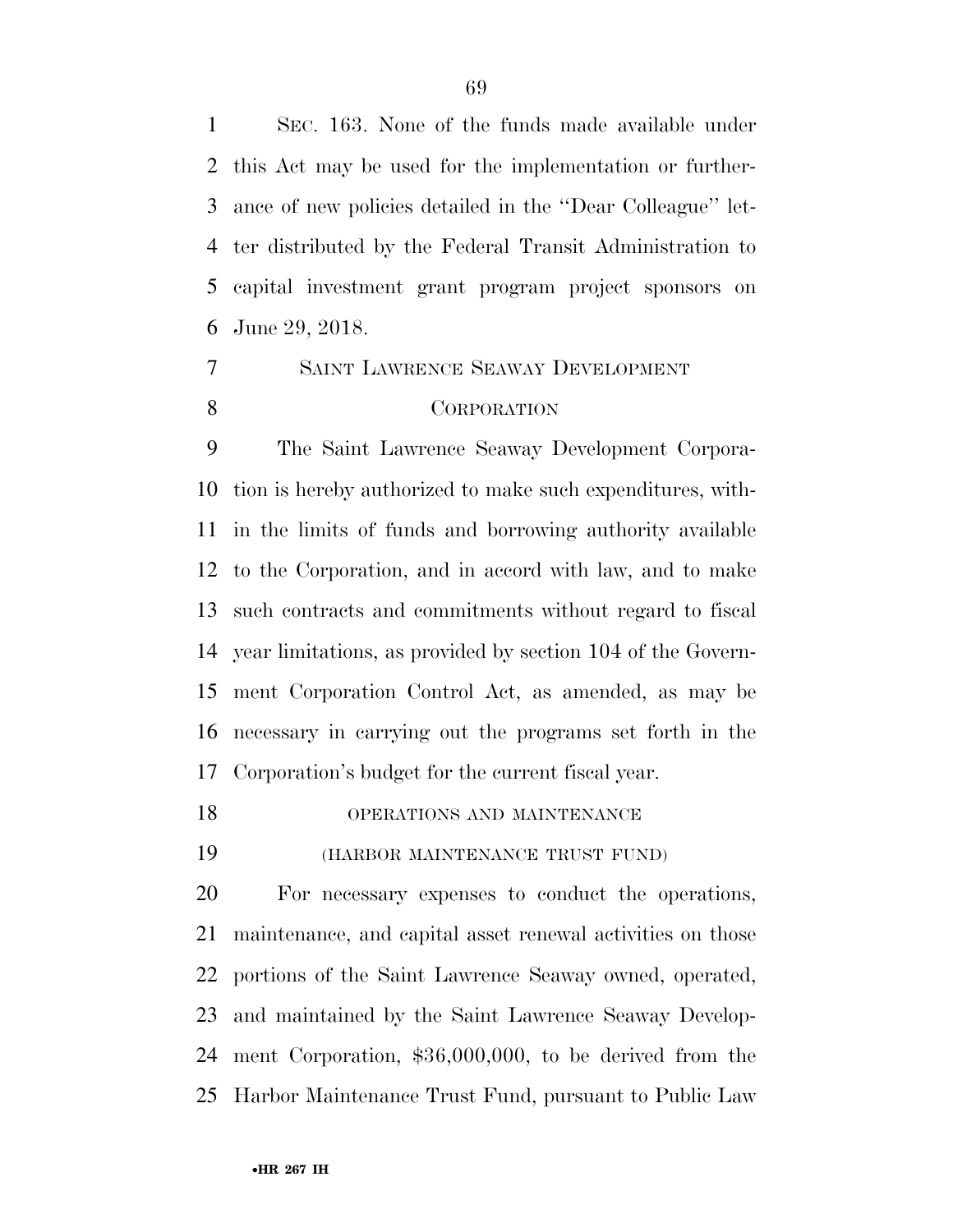99–662: *Provided*, That of the amounts made available under this heading, not less than \$16,000,000 shall be used on capital asset renewal activities.

 MARITIME ADMINISTRATION MARITIME SECURITY PROGRAM

 For necessary expenses to maintain and preserve a U.S.-flag merchant fleet to serve the national security needs of the United States, \$300,000,000, to remain avail-able until expended.

10 OPERATIONS AND TRAINING

**INCLUDING TRANSFER OF FUNDS**)

 For necessary expenses of operations and training ac- tivities authorized by law, \$149,442,000, to remain avail- able until September 30, 2020, of which \$71,000,000 shall be for the operations of the United States Merchant Ma- rine Academy, and of which \$18,000,000 shall remain available until expended for the maintenance and repair, equipment, and capital improvements at the United States Merchant Marine Academy: *Provided*, That not later than January 12, 2020, the Administrator of the Maritime Ad- ministration shall transmit to the House and Senate Com- mittees on Appropriations the annual report on sexual as- sault and sexual harassment at the United States Mer- chant Marine Academy as required pursuant to section 3507 of Public Law 110–417: *Provided further*, That of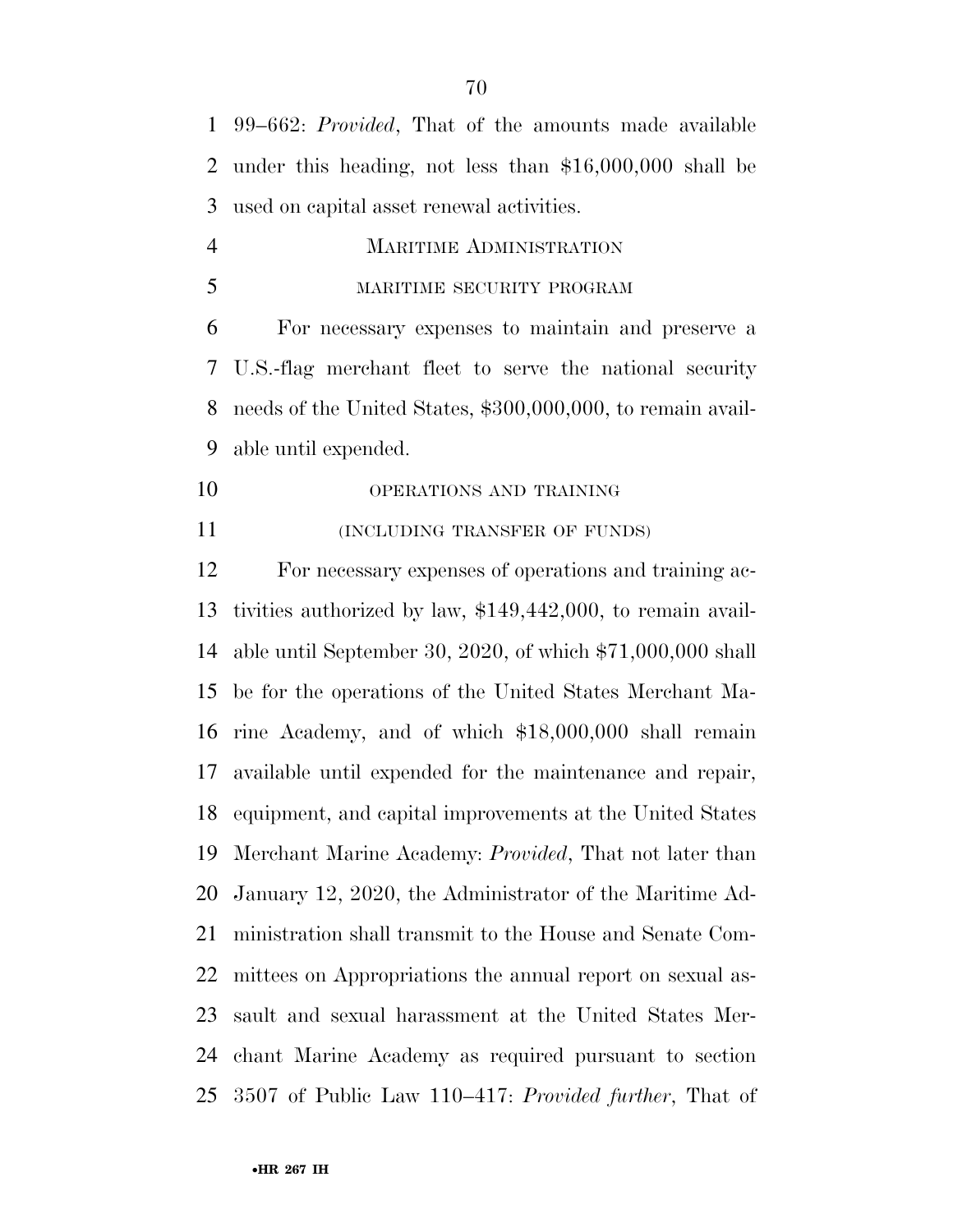the amounts made available under this heading, \$3,000,000 shall be for the Maritime Environment and Technology Assistance program authorized under section 50307 of title 46, United States Code: *Provided further*, That of the amounts made available under this heading, \$7,000,000, shall remain available until expended for the Short Sea Transportation Program (America's Marine Highways) to make grants for the purposes authorized under sections 55601(b)(1) and (3) of title 46, United States Code: *Provided further*, That available balances under this heading for the Short Sea Transportation Pro- gram (America's Marine Highways) from prior year recov- eries shall be available to carry out activities authorized under sections 55601(b)(1) and (3) of title 46, United States Code: *Provided further*, That from funds provided under the previous two provisos, the Secretary of Trans- portation shall make grants no later than 180 days after enactment of this Act in such amounts as the Secretary determines: *Provided further*, That any unobligated bal- ances available from previous appropriations for programs and activities supporting State Maritime Academies shall be transferred to and merged with the appropriations for ''Maritime Administration, State Maritime Academy Op- erations'' and shall be made available for the same pur-poses.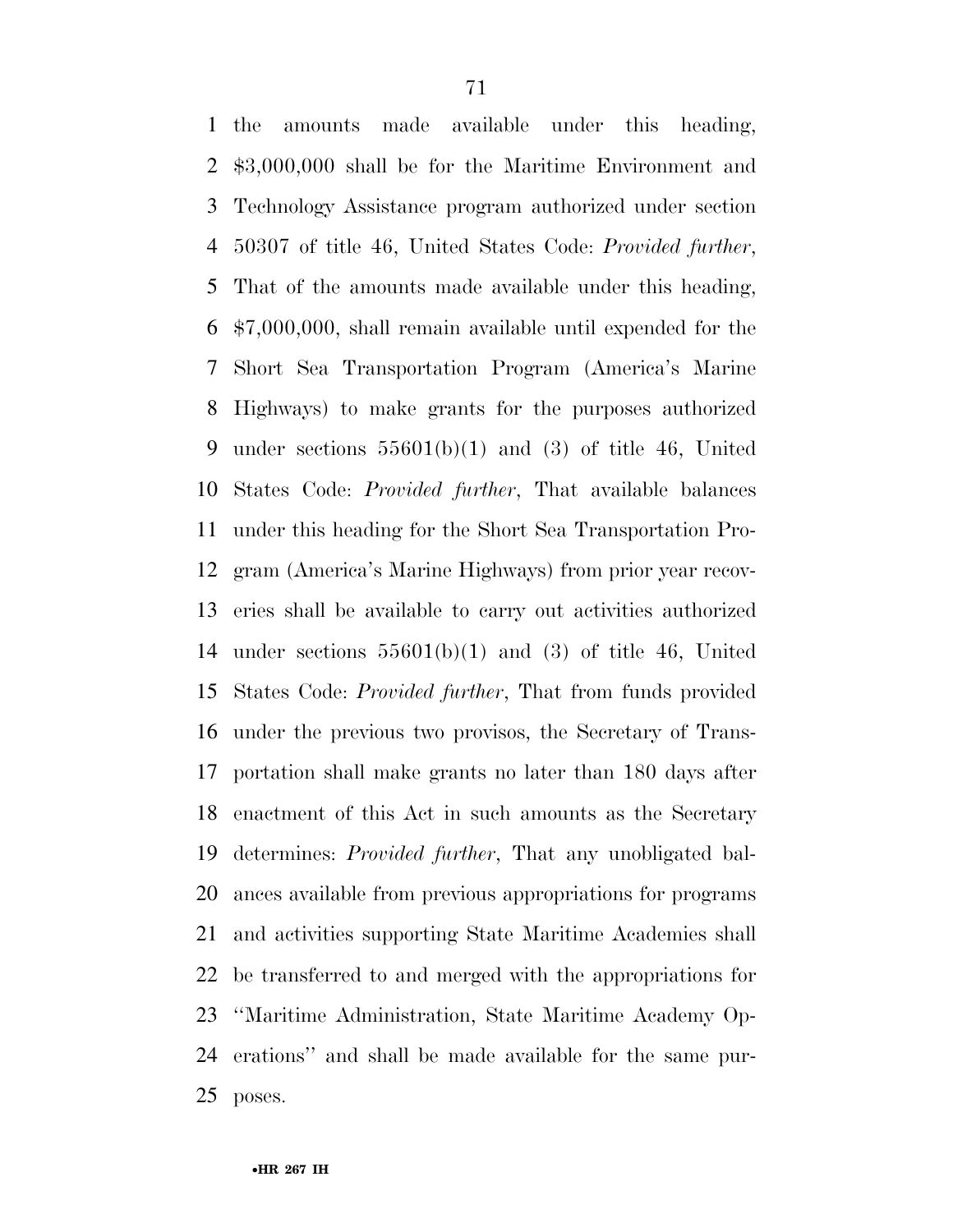#### STATE MARITIME ACADEMY OPERATIONS

 For necessary expenses of operations, support and training activities for State Maritime Academies, \$340,200,000, of which \$30,000,000, to remain available until expended, shall be for maintenance, repair, life exten- sion, and capacity improvement of National Defense Re- serve Fleet training ships in support of State Maritime Academies, as well as other expenses related to training mariners, as determined by the Secretary, of which \$300,000,000, to remain available until expended shall be for the National Security Multi-Mission Vessel Program, including funds for construction, planning, administration, and design of school ships, of which \$2,400,000 shall re- main available through September 30, 2020, for the Stu- dent Incentive Program, of which \$1,800,000 shall remain available until expended for training ship fuel assistance, and of which \$6,000,000 shall remain available until Sep- tember 30, 2020, for direct payments for State Maritime Academies.

## ASSISTANCE TO SMALL SHIPYARDS

 To make grants to qualified shipyards as authorized under section 54101 of title 46, United States Code, as amended by Public Law 113–281, \$20,000,000, to remain available until expended.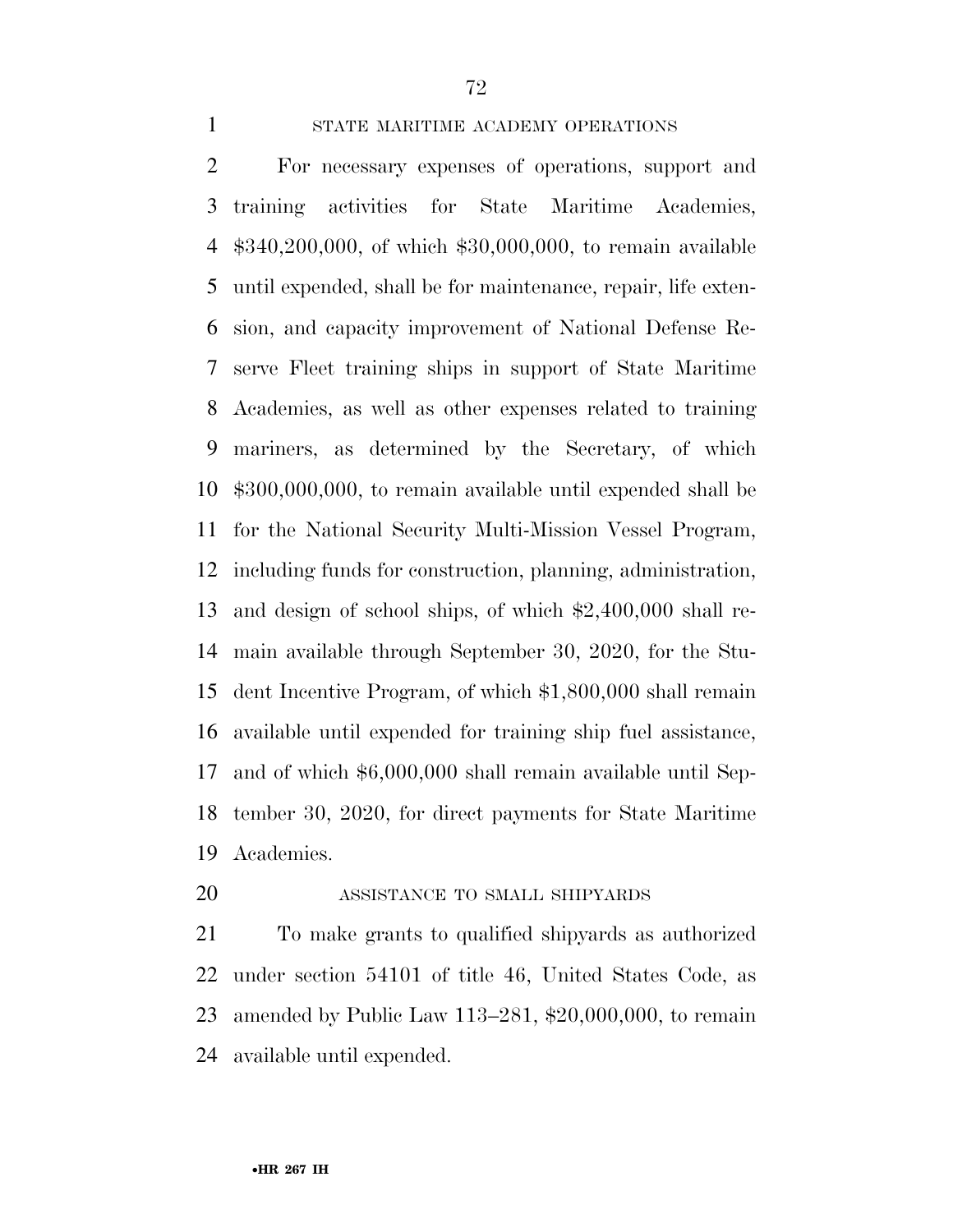For necessary expenses related to the disposal of ob- solete vessels in the National Defense Reserve Fleet of the Maritime Administration, \$5,000,000, to remain available until expended. MARITIME GUARANTEED LOAN (TITLE XI) PROGRAM ACCOUNT 8 (INCLUDING TRANSFER OF FUNDS) For administrative expenses to carry out the guaran- teed loan program, \$3,000,000, which shall be transferred to and merged with the appropriations for ''Operations and Training'', Maritime Administration. ADMINISTRATIVE PROVISIONS—MARITIME ADMINISTRATION SEC. 170. Notwithstanding any other provision of this Act, in addition to any existing authority, the Mari- time Administration is authorized to furnish utilities and services and make necessary repairs in connection with any lease, contract, or occupancy involving Government property under control of the Maritime Administration: *Provided*, That payments received therefor shall be cred- ited to the appropriation charged with the cost thereof and shall remain available until expended: *Provided further*, That rental payments under any such lease, contract, or occupancy for items other than such utilities, services, or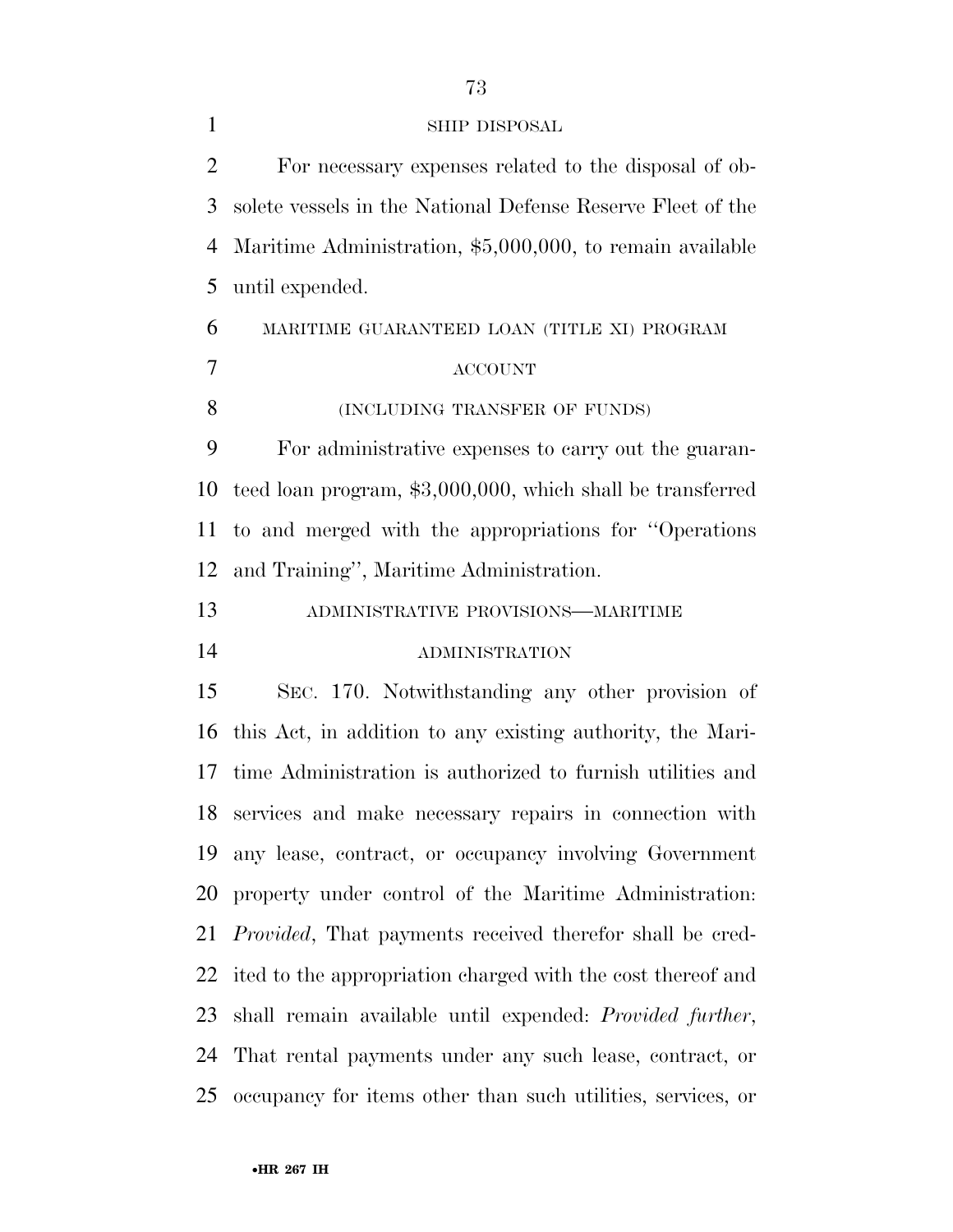repairs shall be covered into the Treasury as miscellaneous receipts.

PIPELINE AND HAZARDOUS MATERIALS SAFETY

## ADMINISTRATION

OPERATIONAL EXPENSES

 For necessary operational expenses of the Pipeline and Hazardous Materials Safety Administration, \$23,710,000: *Provided*, That the Secretary of Transpor- tation shall issue a final rule to expand the applicability of comprehensive oil spill response plans within 45 days of enactment of this Act: *Provided further*, That the amounts appropriated under this heading shall be reduced by \$100,000 per day for each day that such rule has not been issued following the expiration of the period set forth in the previous proviso.

#### **HAZARDOUS MATERIALS SAFETY**

 For expenses necessary to discharge the hazardous materials safety functions of the Pipeline and Hazardous Materials Safety Administration, \$58,000,000, of which \$7,570,000 shall remain available until September 30, 2021: *Provided*, That up to \$800,000 in fees collected under 49 U.S.C. 5108(g) shall be deposited in the general fund of the Treasury as offsetting receipts: *Provided fur- ther*, That there may be credited to this appropriation, to remain available until expended, funds received from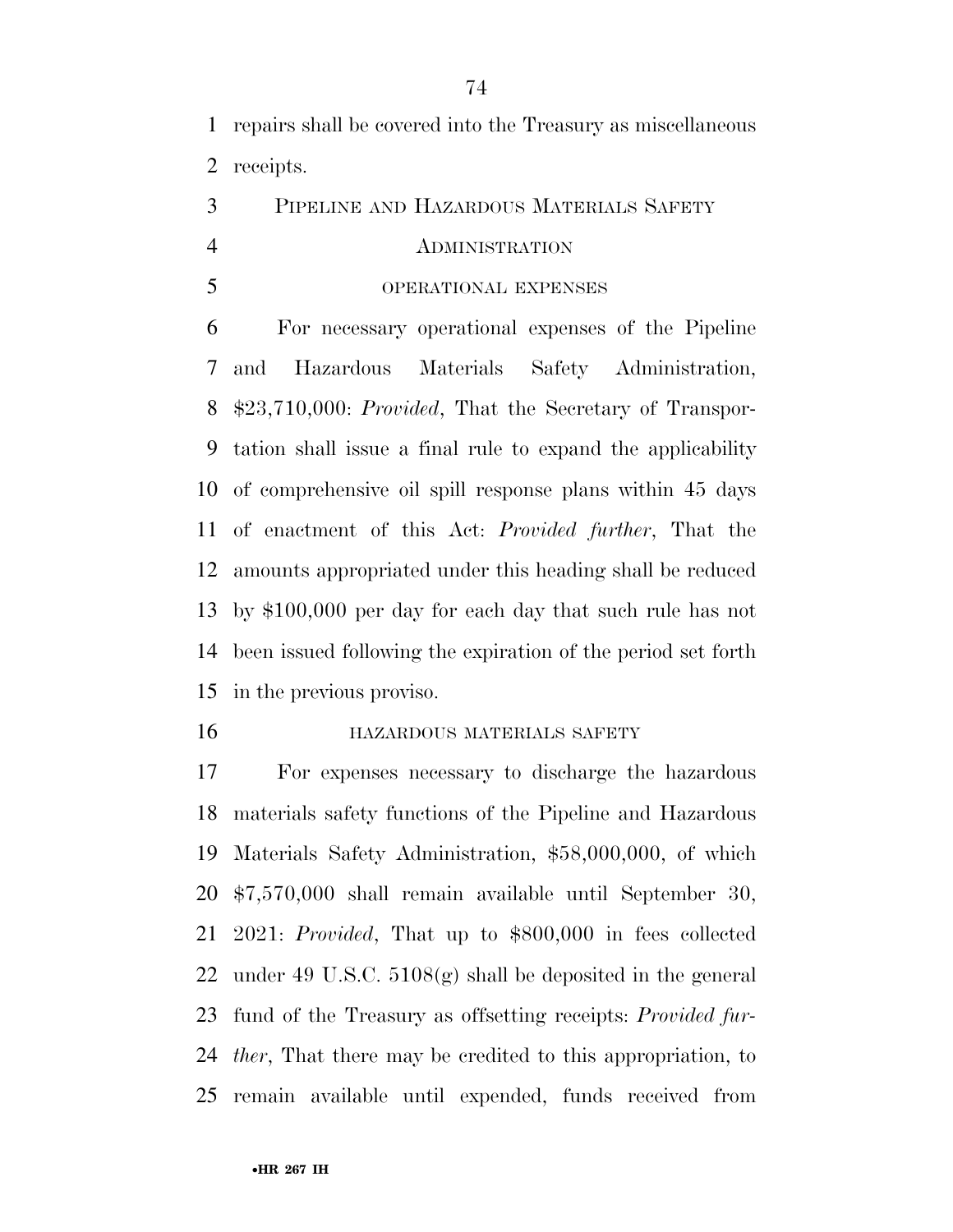States, counties, municipalities, other public authorities, and private sources for expenses incurred for training, for reports publication and dissemination, and for travel ex- penses incurred in the performance of hazardous materials exemptions and approvals functions.

| 6 | PIPELINE SAFETY                  |
|---|----------------------------------|
|   | (PIPELINE SAFETY FUND)           |
|   | (OIL SPILL LIABILITY TRUST FUND) |

 For expenses necessary to conduct the functions of the pipeline safety program, for grants-in-aid to carry out a pipeline safety program, as authorized by 49 U.S.C. 60107, and to discharge the pipeline program responsibil- ities of the Oil Pollution Act of 1990, \$165,000,000, to remain available until September 30, 2021, of which \$23,000,000 shall be derived from the Oil Spill Liability Trust Fund; of which \$134,000,000 shall be derived from the Pipeline Safety Fund; and of which \$8,000,000 shall be derived from fees collected under 49 U.S.C. 60302 and deposited in the Underground Natural Gas Storage Facil- ity Safety Account for the purpose of carrying out 49 U.S.C. 60141: *Provided*, That not less than \$1,058,000 of the funds provided under this heading shall be for the one-call state grant program.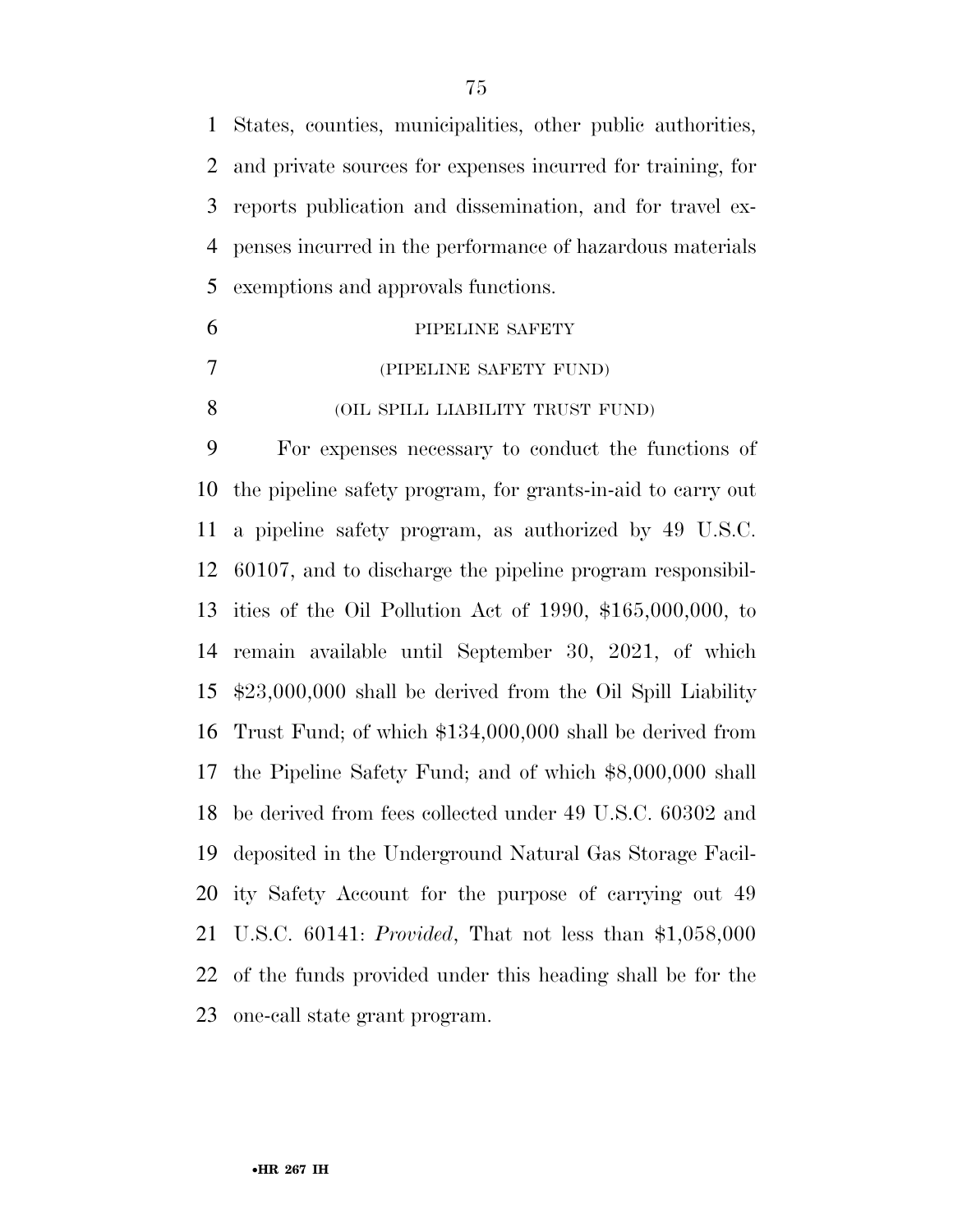# EMERGENCY PREPAREDNESS GRANTS

## (EMERGENCY PREPAREDNESS FUND)

 Notwithstanding the fiscal year limitation specified in 49 U.S.C. 5116, not more than \$28,318,000 shall remain available until September 30, 2021, from amounts made available by 49 U.S.C. 5116(h), 5128(b), and 5128(c): *Provided*, That notwithstanding 49 U.S.C. 5116(h)(4), not more than 4 percent of the amounts made available from this account shall be available to pay administrative costs: *Provided further*, That none of the funds made available by 49 U.S.C. 5116(h), 5128(b), or 5128(c) shall be made available for obligation by individuals other than the Sec-retary of Transportation, or his or her designee.

- OFFICE OF INSPECTOR GENERAL
- 

## SALARIES AND EXPENSES

 For necessary expenses of the Office of the Inspector General to carry out the provisions of the Inspector Gen- eral Act of 1978, as amended, \$92,600,000: *Provided*, That the Inspector General shall have all necessary au- thority, in carrying out the duties specified in the Inspec- tor General Act, as amended (5 U.S.C. App. 3), to inves- tigate allegations of fraud, including false statements to the government (18 U.S.C. 1001), by any person or entity that is subject to regulation by the Department of Trans-portation: *Provided further*, That the funds made available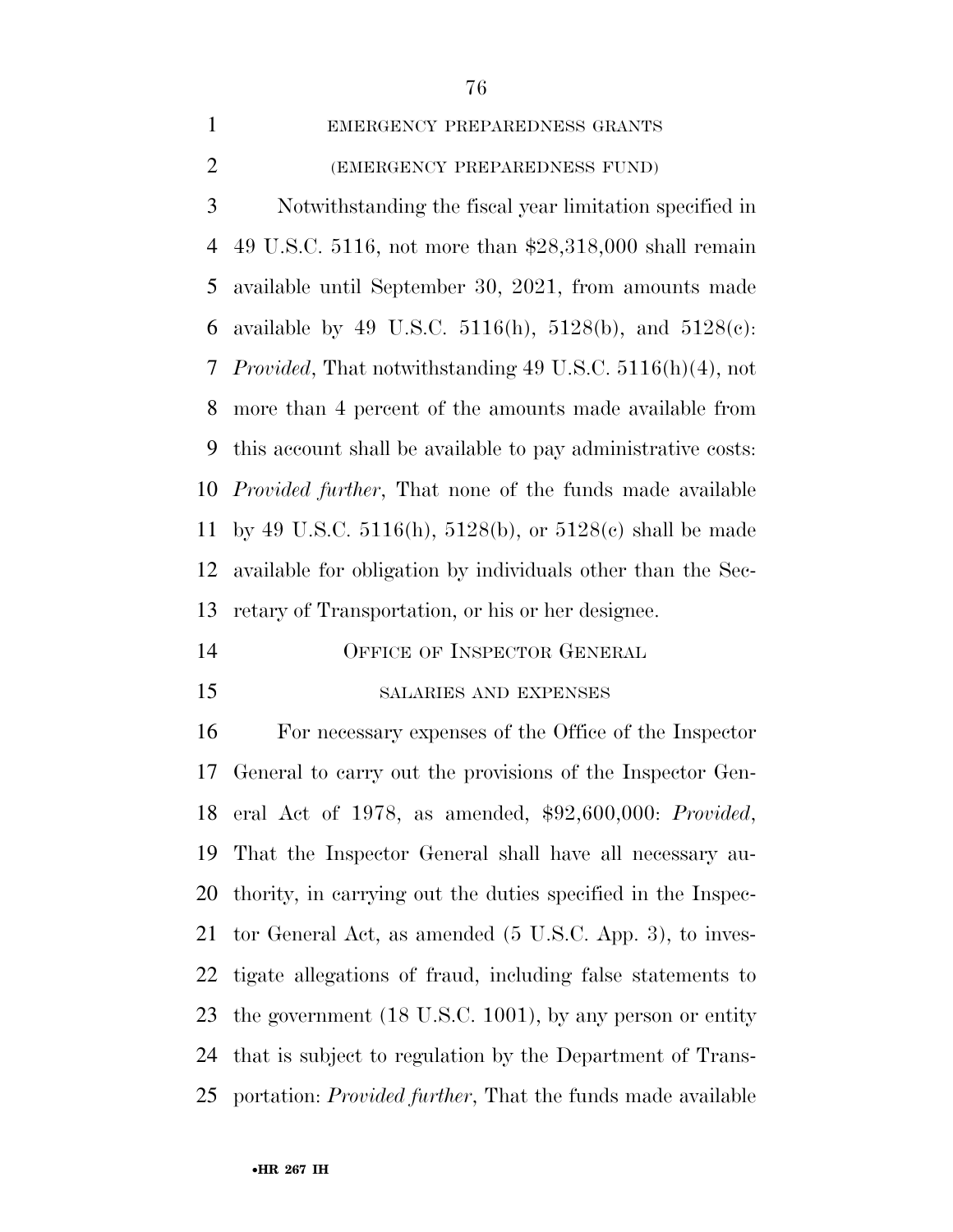under this heading may be used to investigate, pursuant to section 41712 of title 49, United States Code: (1) un- fair or deceptive practices and unfair methods of competi- tion by domestic and foreign air carriers and ticket agents; and (2) the compliance of domestic and foreign air carriers with respect to item (1) of this proviso.

# GENERAL PROVISIONS—DEPARTMENT OF 8 TRANSPORTATION

 SEC. 180. (a) During the current fiscal year, applica- ble appropriations to the Department of Transportation shall be available for maintenance and operation of air- craft; hire of passenger motor vehicles and aircraft; pur- chase of liability insurance for motor vehicles operating in foreign countries on official department business; and uniforms or allowances therefor, as authorized by law (5 U.S.C. 5901–5902).

 (b) During the current fiscal year, applicable appro- priations to the Department and its operating administra- tions shall be available for the purchase, maintenance, op- eration, and deployment of unmanned aircraft systems that advance the Department's, or its operating adminis-trations', missions.

 (c) Any unmanned aircraft system purchased or pro- cured by the Department prior to the enactment of this Act shall be deemed authorized.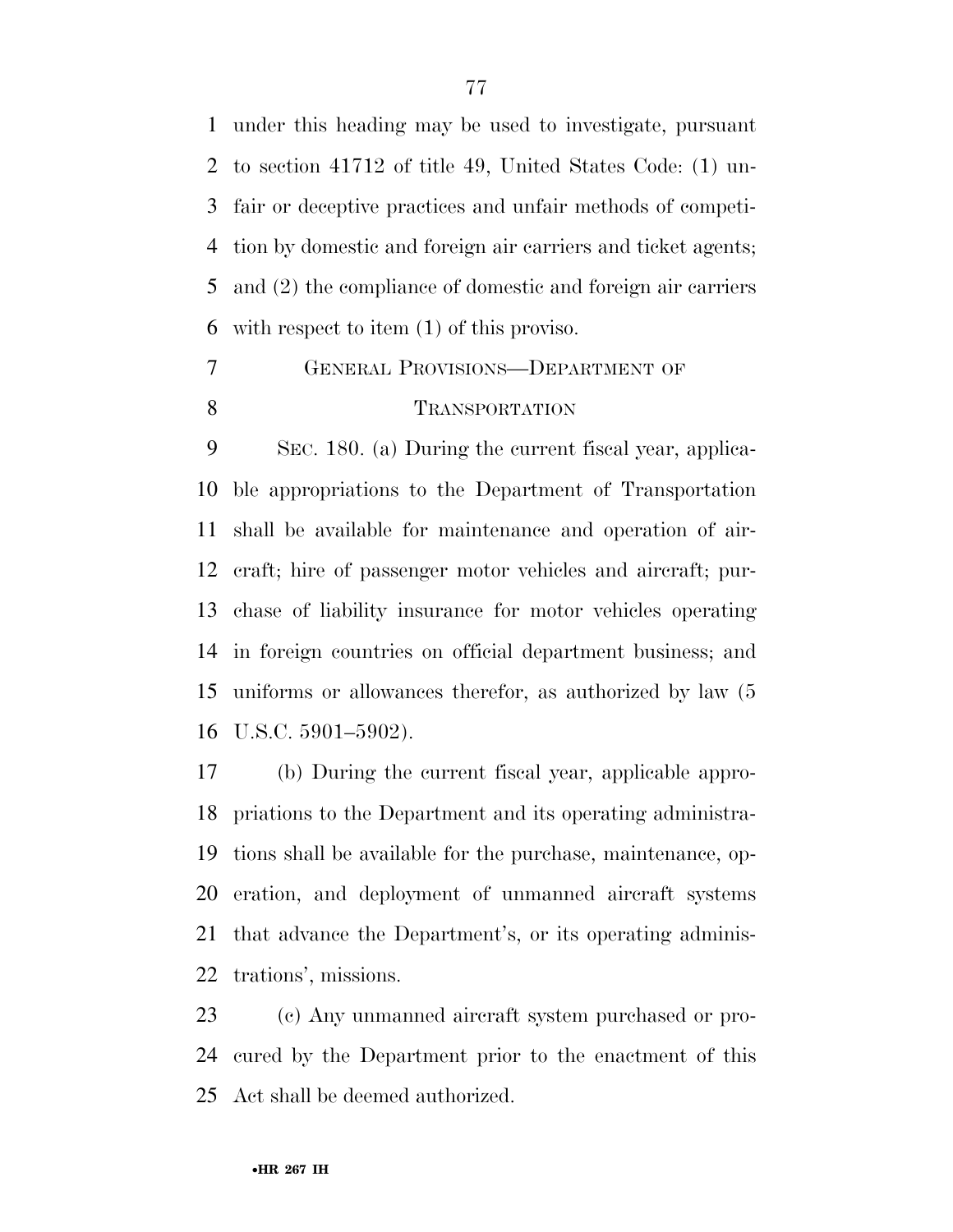SEC. 181. Appropriations contained in this Act for the Department of Transportation shall be available for services as authorized by 5 U.S.C. 3109, but at rates for individuals not to exceed the per diem rate equivalent to the rate for an Executive Level IV.

 SEC. 182. (a) No recipient of funds made available in this Act shall disseminate personal information (as de- fined in 18 U.S.C. 2725(3)) obtained by a State depart- ment of motor vehicles in connection with a motor vehicle record as defined in 18 U.S.C. 2725(1), except as provided in 18 U.S.C. 2721 for a use permitted under 18 U.S.C. 2721.

 (b) Notwithstanding subsection (a), the Secretary shall not withhold funds provided in this Act for any grantee if a State is in noncompliance with this provision. SEC. 183. None of the funds in this Act shall be avail- able for salaries and expenses of more than 110 political and Presidential appointees in the Department of Trans- portation: *Provided*, That none of the personnel covered by this provision may be assigned on temporary detail out-side the Department of Transportation.

 SEC. 184. Funds received by the Federal Highway Administration and Federal Railroad Administration from States, counties, municipalities, other public authorities, and private sources for expenses incurred for training may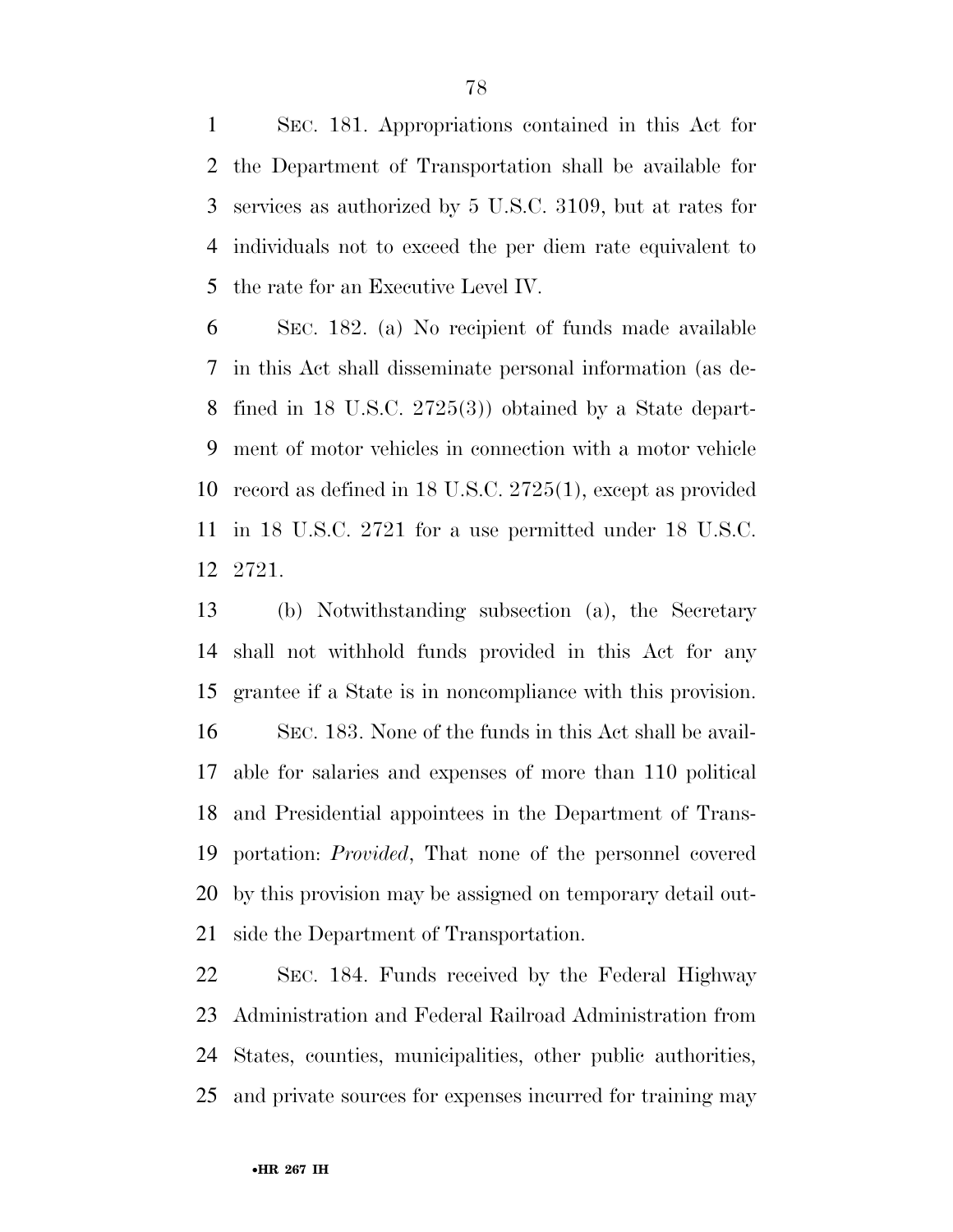be credited respectively to the Federal Highway Adminis- tration's ''Federal-Aid Highways'' account and to the Fed- eral Railroad Administration's ''Safety and Operations'' account, except for State rail safety inspectors partici-pating in training pursuant to 49 U.S.C. 20105.

 SEC. 185. (a) None of the funds provided in this Act to the Department of Transportation may be used to make a loan, loan guarantee, line of credit, or discretionary grant unless the Secretary of Transportation notifies the House and Senate Committees on Appropriations not less than 3 full business days before any project competitively selected to receive any discretionary grant award, letter of intent, loan commitment, loan guarantee commitment, line of credit commitment, or full funding grant agreement is announced by the Department or its modal administra- tions: *Provided*, That the Secretary gives concurrent noti- fication to the House and Senate Committees on Appro- priations for any ''quick release'' of funds from the emer- gency relief program: *Provided further*, That no notifica- tion shall involve funds that are not available for obliga-tion.

 (b) In addition to the notification required in sub- section (a), none of the funds made available in this Act to the Department of Transportation may be used to make a loan, loan guarantee, line of credit, cooperative agree-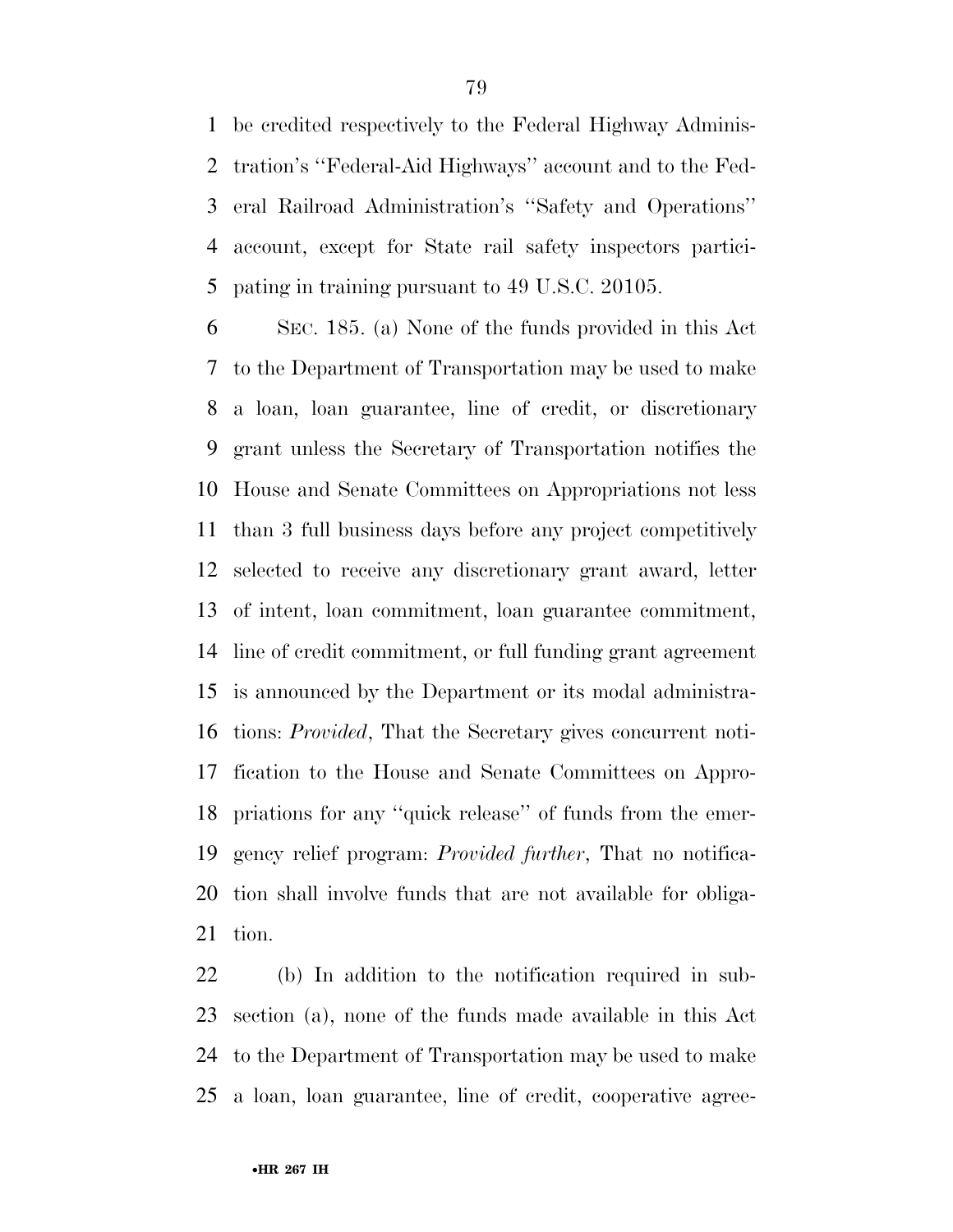ment or discretionary grant unless the Secretary of Trans- portation provides the House and Senate Committees on Appropriations a comprehensive list of all such loans, loan guarantees, lines of credit, cooperative agreement or dis- cretionary grants that will be announced not less the 3 full business days before such announcement: *Provided*, That the requirement to provide a list in this subsection does not apply to any ''quick release'' of funds from the emergency relief program: *Provided further*, That no list shall involve funds that are not available for obligation. SEC. 186. Rebates, refunds, incentive payments, minor fees and other funds received by the Department of Transportation from travel management centers, charge card programs, the subleasing of building space, and miscellaneous sources are to be credited to appropria- tions of the Department of Transportation and allocated to elements of the Department of Transportation using fair and equitable criteria and such funds shall be avail-able until expended.

 SEC. 187. Amounts made available in this or any prior Act that the Secretary determines represent im- proper payments by the Department of Transportation to a third-party contractor under a financial assistance award, which are recovered pursuant to law, shall be avail-able—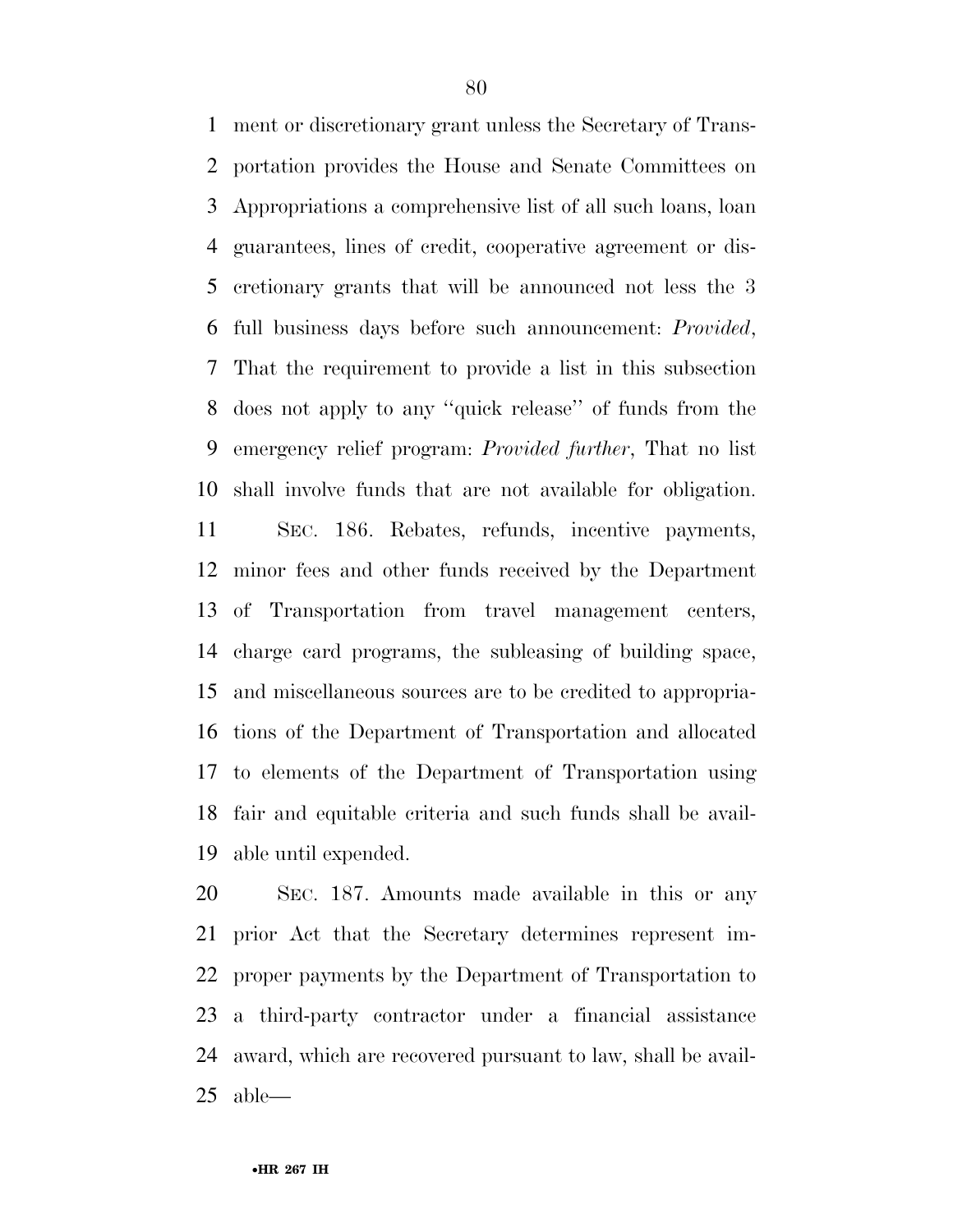| $\mathbf{1}$   | (1) to reimburse the actual expenses incurred             |
|----------------|-----------------------------------------------------------|
| $\overline{2}$ | by the Department of Transportation in recovering         |
| 3              | improper payments: <i>Provided</i> , That amounts made    |
| $\overline{4}$ | available in this Act shall be available until ex-        |
| 5              | pended; and                                               |
| 6              | (2) to pay contractors for services provided in           |
| 7              | recovering improper payments or contractor support        |
| 8              | in the implementation of the Improper Payments In-        |
| 9              | formation Act of 2002: <i>Provided</i> , That amounts in  |
| 10             | excess of that required for paragraphs $(1)$ and $(2)$ —  |
| 11             | (A) shall be credited to and merged with                  |
| 12             | the appropriation from which the improper pay-            |
| 13             | ments were made, and shall be available for the           |
| 14             | purposes and period for which such appropria-             |
| 15             | are available: <i>Provided further</i> , That<br>tions    |
| 16             | where specific project or accounting information          |
| 17             | associated with the improper payment or pay-              |
| 18             | ments is not readily available, the Secretary             |
| 19             | may credit an appropriate account, which shall            |
| 20             | be available for the purposes and period associ-          |
| 21             | ated with the account so credited; or                     |
| 22             | (B) if no such appropriation remains avail-               |
| 23             | able, shall be deposited in the Treasury as mis-          |
| 24             | cellaneous receipts: <i>Provided further</i> , That prior |
| 25             | to the transfer of any such recovery to an ap-            |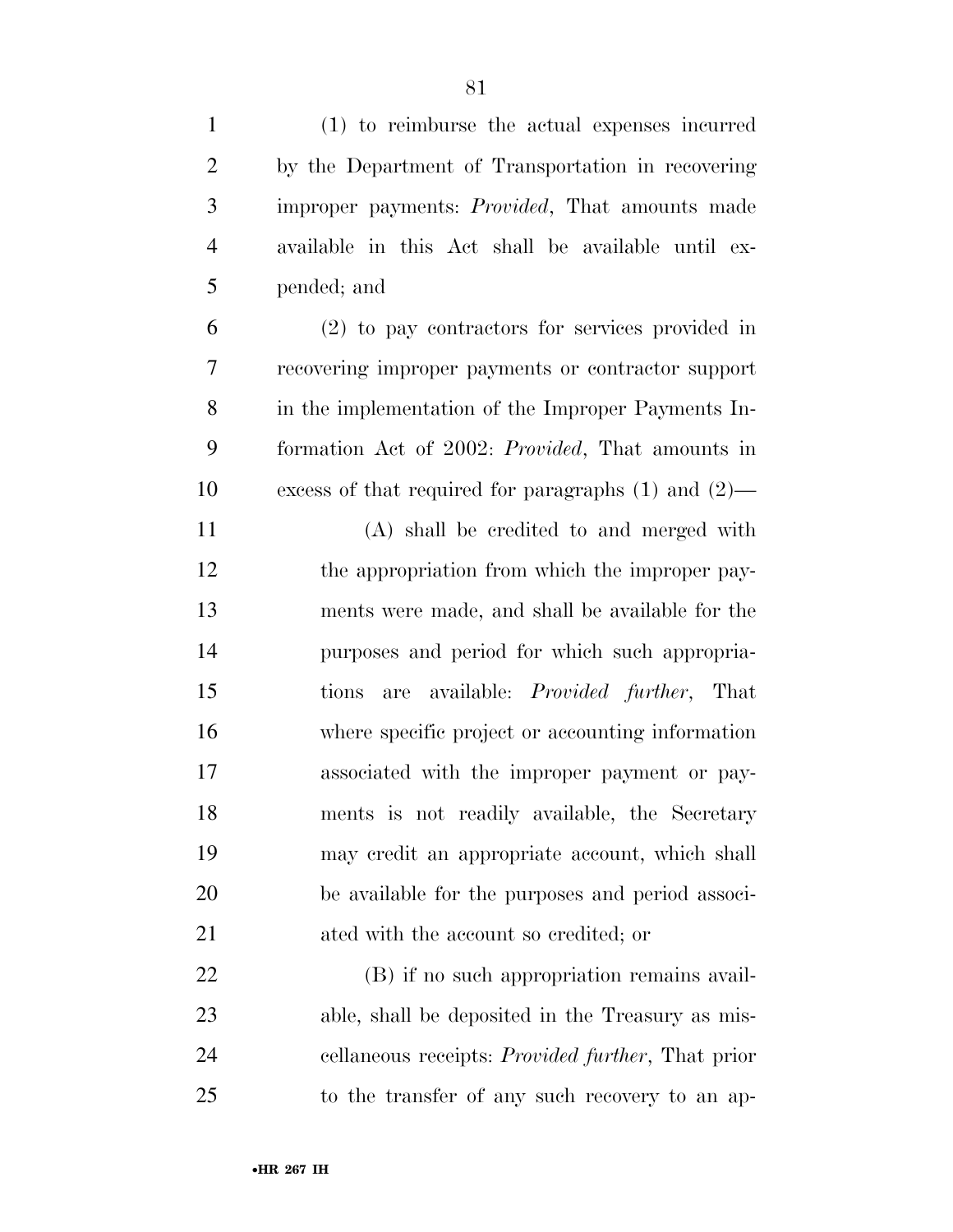propriations account, the Secretary shall notify the House and Senate Committees on Appro- priations of the amount and reasons for such transfer: *Provided further*, That for purposes of this section, the term ''improper payments'' has the same meaning as that provided in section 7 2(d)(2) of Public Law 107-300.

 SEC. 188. Notwithstanding any other provision of law, if any funds provided in or limited by this Act are subject to a reprogramming action that requires notice to be provided to the House and Senate Committees on Ap- propriations, transmission of said reprogramming notice shall be provided solely to the House and Senate Commit- tees on Appropriations, and said reprogramming action shall be approved or denied solely by the House and Sen- ate Committees on Appropriations: *Provided*, That the Secretary of Transportation may provide notice to other congressional committees of the action of the House and Senate Committees on Appropriations on such reprogram- ming but not sooner than 30 days following the date on which the reprogramming action has been approved or de- nied by the House and Senate Committees on Appropria-tions.

 SEC. 189. Funds appropriated in this Act to the modal administrations may be obligated for the Office of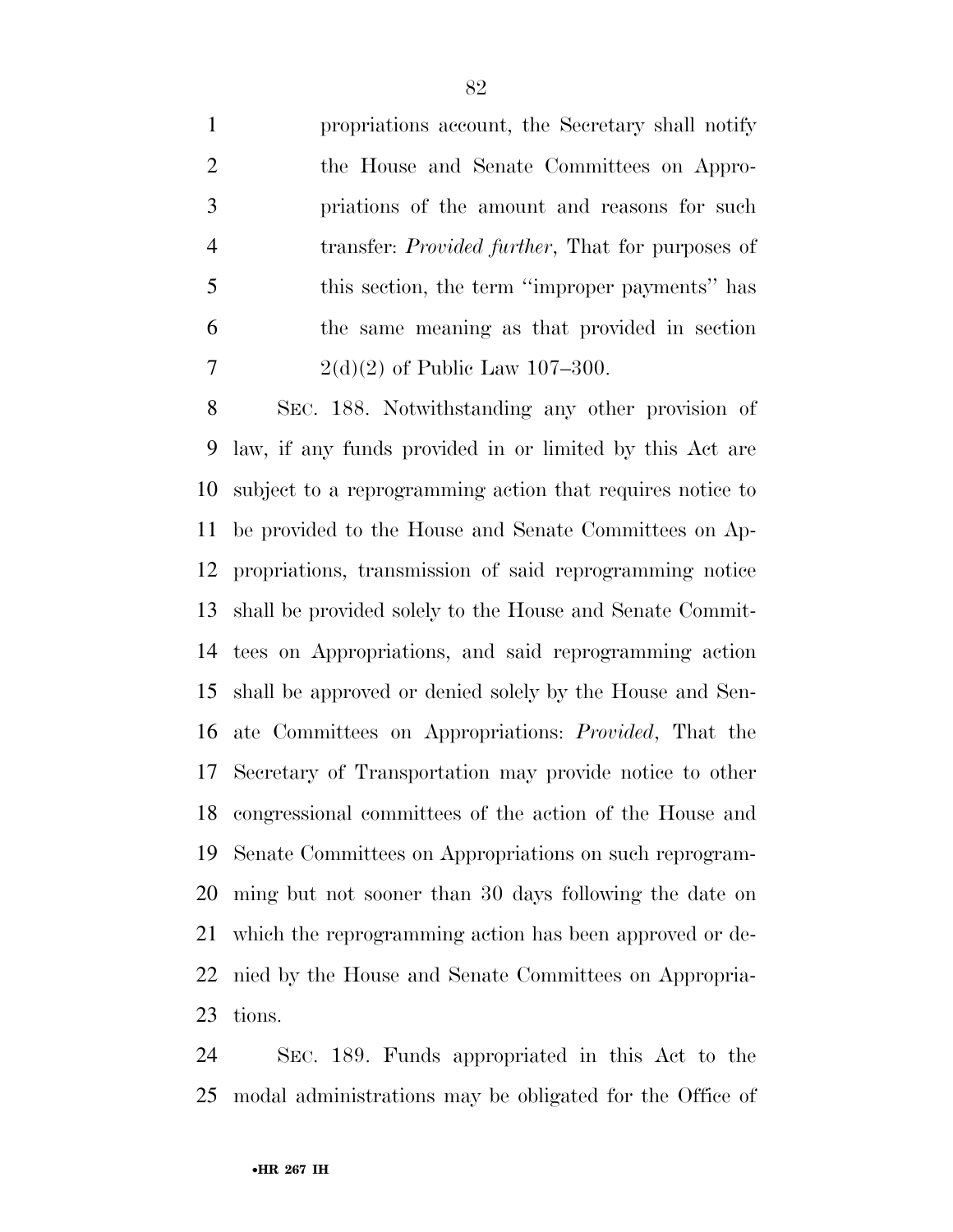the Secretary for the costs related to assessments or reim- bursable agreements only when such amounts are for the costs of goods and services that are purchased to provide a direct benefit to the applicable modal administration or administrations.

 SEC. 190. The Secretary of Transportation is author- ized to carry out a program that establishes uniform standards for developing and supporting agency transit pass and transit benefits authorized under section 7905 of title 5, United States Code, including distribution of transit benefits by various paper and electronic media.

 SEC. 191. The Department of Transportation may use funds provided by this Act, or any other Act, to assist a contract under title 49 U.S.C. or title 23 U.S.C. utilizing geographic, economic, or any other hiring preference not otherwise authorized by law, or to amend a rule, regula- tion, policy or other measure that forbids a recipient of a Federal Highway Administration or Federal Transit Ad- ministration grant from imposing such hiring preference on a contract or construction project with which the De- partment of Transportation is assisting, only if the grant recipient certifies the following:

 (1) that except with respect to apprentices or trainees, a pool of readily available but unemployed individuals possessing the knowledge, skill, and abil-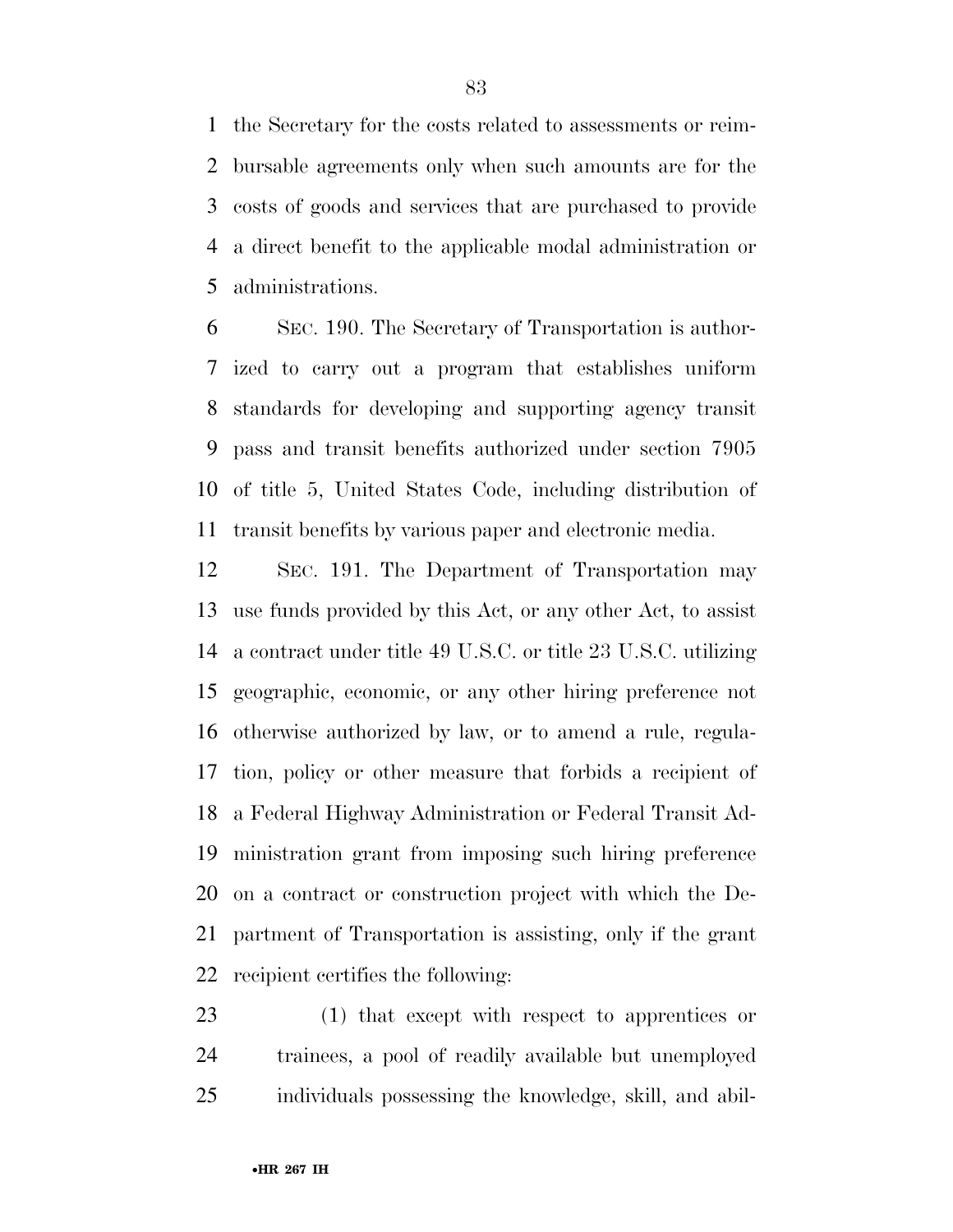| ity to perform the work that the contract requires |
|----------------------------------------------------|
| resides in the jurisdiction;                       |

 (2) that the grant recipient will include appro- priate provisions in its bid document ensuring that the contractor does not displace any of its existing employees in order to satisfy such hiring preference; and

 (3) that any increase in the cost of labor, train- ing, or delays resulting from the use of such hiring preference does not delay or displace any transpor- tation project in the applicable Statewide Transpor- tation Improvement Program or Transportation Im-provement Program.

 SEC. 192. Not later than 90 days after the date of enactment of this Act, the Secretary of Transportation shall submit to the Committees on Appropriations and Commerce, Science, and Transportation of the Senate and the Committees on Appropriations and Transportation and Infrastructure of the House of Representatives a re- port on efforts by the Department of Transportation to engage with local communities, metropolitan planning or- ganizations, and regional transportation commissions on advancing data and intelligent transportation systems technologies and other smart cities solutions.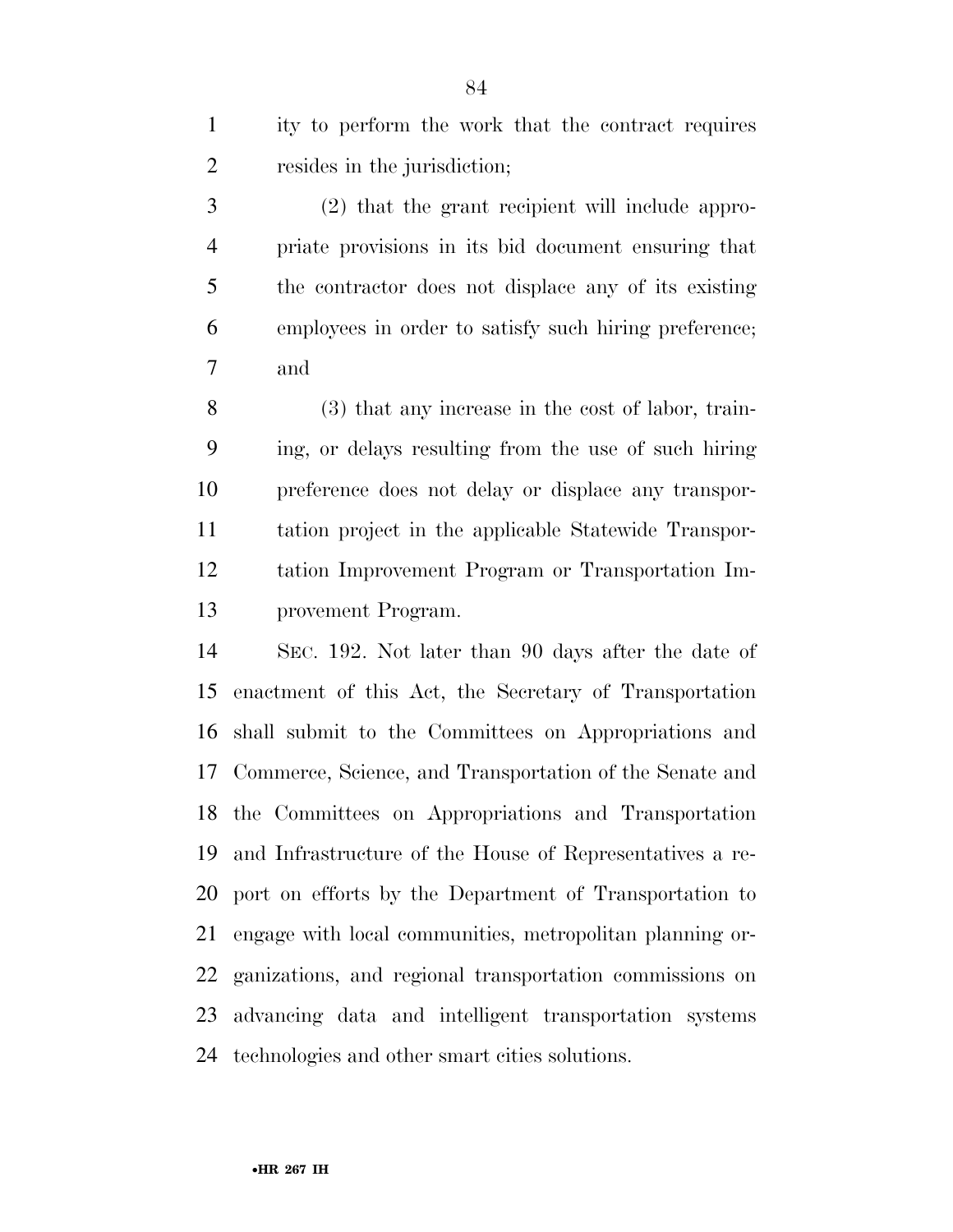SEC. 193. The Secretary of Transportation shall con- sult with the Assistant Secretary of the Army for Civil Works to identify any existing authorities and any addi- tional authorities that may be needed to leverage funds from Department of Transportation programs for pur-poses of inland waterway project costs.

 SEC. 194. (a) Subject to subsections (c) and (d), none of the funds appropriated or otherwise made available to the Department of Transportation by this or any other Act may be obligated or expended to enforce or require the enforcement of section 127(a) of title 23, United States Code, with respect to a segment described in para- graph (1) or (2) of subsection (b) if the segment is des-ignated as a route of the Interstate System.

 (b) The segments referred to in subsection (a) are the following:

 (1) The William H. Natcher Parkway (to be designated as a spur of Interstate Route 65) from Interstate Route 65 in Bowling Green, Kentucky, to United States Route 60 in Owensboro, Kentucky.

 (2) The Julian M. Carroll (Purchase) Parkway (to be designated as Interstate Route 69) in the State of Kentucky from the Tennessee State line to the interchange with Interstate Route 24, near Cal-vert City, Kentucky.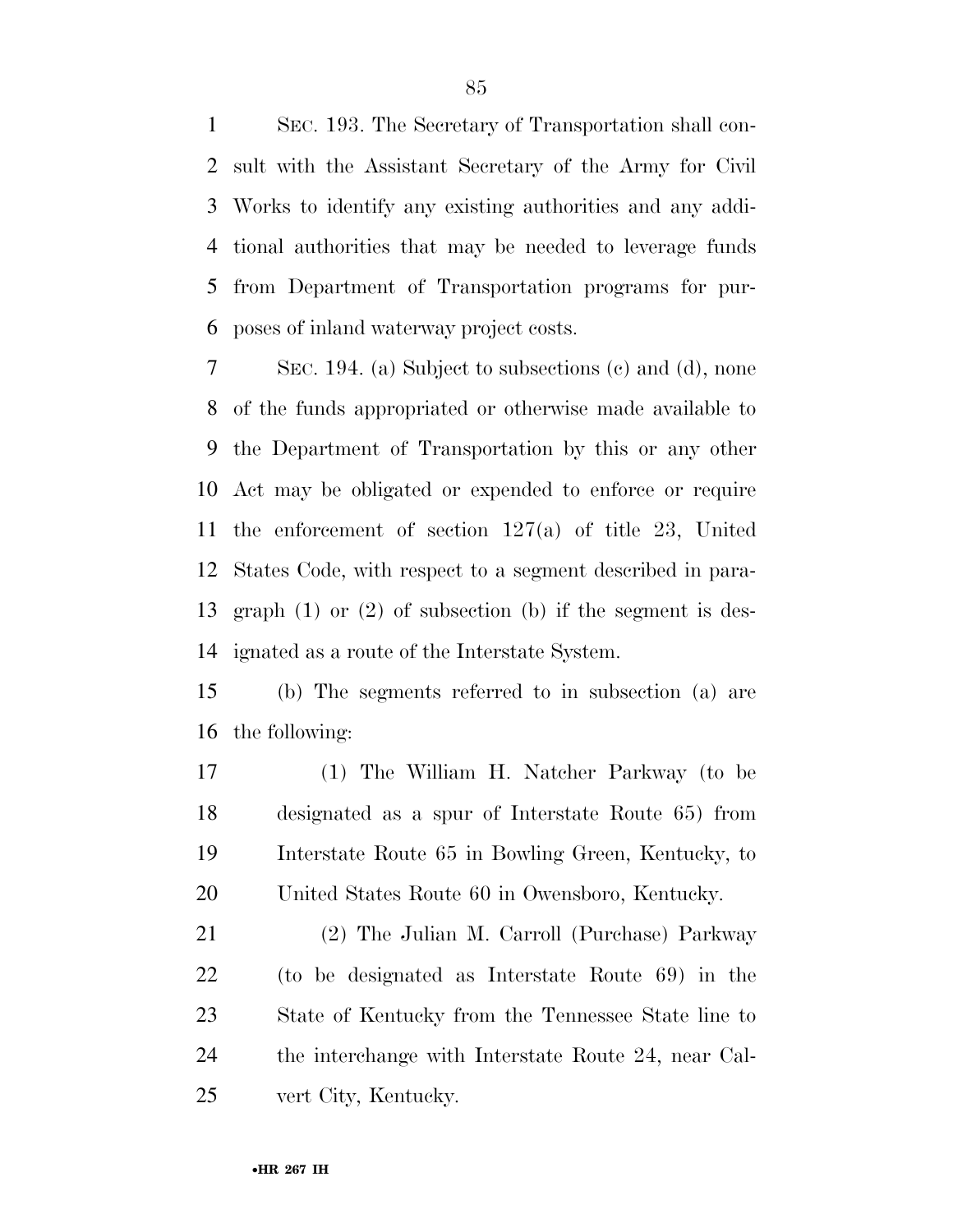(c) Only a vehicle that could operate legally on a seg- ment described in paragraph (1) or (2) of subsection (b) before the date of designation of the segment as a route of the Interstate System may continue to operate on that segment, subject to the condition that, except as provided in subsection (d), the gross vehicle weight of such a vehicle shall not exceed 120,000 pounds.

 (d) Nothing in this section prohibits a State from issuing a permit for a nondivisible load or vehicle with a gross vehicle weight that exceeds 120,000 pounds.

 SEC. 195. None of the funds appropriated or other- wise made available to the Department of Transportation may be obligated or expended to implement, administer, or enforce the requirements of section 31137 of title 49, United States Code, or any regulation issued by the Sec- retary pursuant to such section, with respect to the use of electronic logging devices by operators of commercial motor vehicles, as defined in section 31132(1) of such title, transporting livestock, as defined in section 602 of the Emergency Livestock Feed Assistance Act of 1988 (7 U.S.C. 1471) or insects.

 SEC. 196. (a) None of the funds appropriated or oth- erwise made available to the Federal Transit Administra- tion under this title to carry out sections 5307, 5311, 5337, and 5339 of title 49, United States Code, may be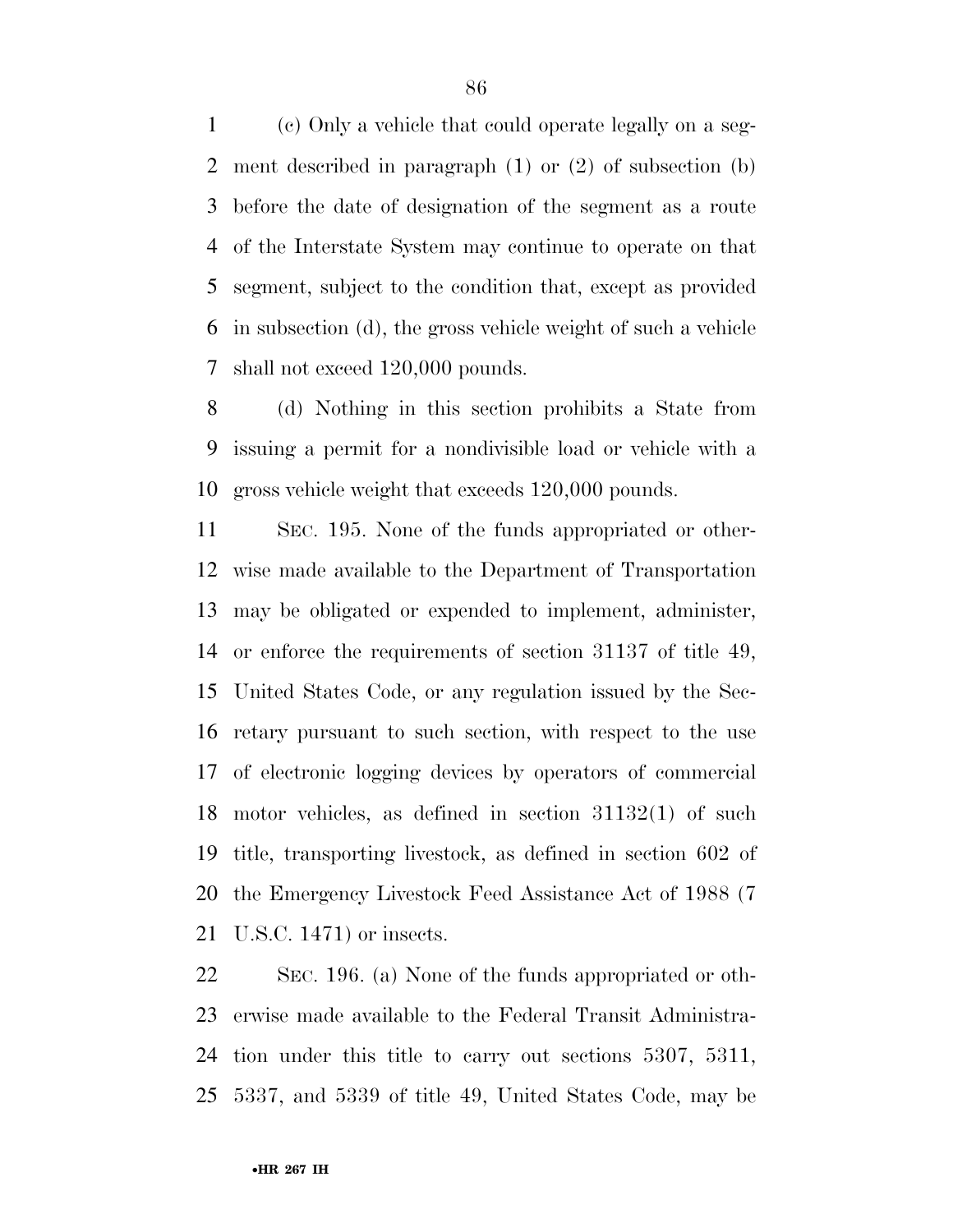| $\mathbf{1}$ | used in awarding a contract or subcontract to an entity     |
|--------------|-------------------------------------------------------------|
| 2            | on or after the date of enactment of this Act for the pro-  |
| 3            | curement of rolling stock for use in public transportation  |
| 4            | if the manufacturer of the rolling stock is incorporated    |
| 5            | in or has manufacturing facilities in the United States and |
| 6            | receives support from the government of a country that—     |
| 7            | (1) is identified as a nonmarket economy coun-              |
| 8            | try (as defined in section $771(18)$ of the Tariff Act      |
| 9            | of 1930 (19 U.S.C. 1677(18))) as of the date of en-         |
| 10           | actment of this Act;                                        |
| 11           | (2) was identified by the United States Trade               |
| 12           | Representative in the most recent report required by        |
| 13           | section 182 of the Trade Act of 1974 (19 U.S.C.             |
| 14           | 2242) as a priority foreign country under subsection        |
| 15           | $(a)(2)$ of that section; and                               |
| 16           | (3) is subject to monitoring by the Trade Rep-              |
| 17           | resentative under section 306 of the Trade Act of           |
| 18           | 1974 (19 U.S.C. 2416).                                      |
| 19           | (b) This section shall be applied in a manner con-          |
| 20           | sistent with the obligations of the United States under     |
| 21           | international agreements.                                   |
| 22           | $(e)(1)$ This section shall not apply to the award of       |
| 23           | a contract or subcontract made by a public transportation   |
| 24           | agency with a rail rolling stock manufacturer described in  |

subsection (a) if the manufacturer produces rail rolling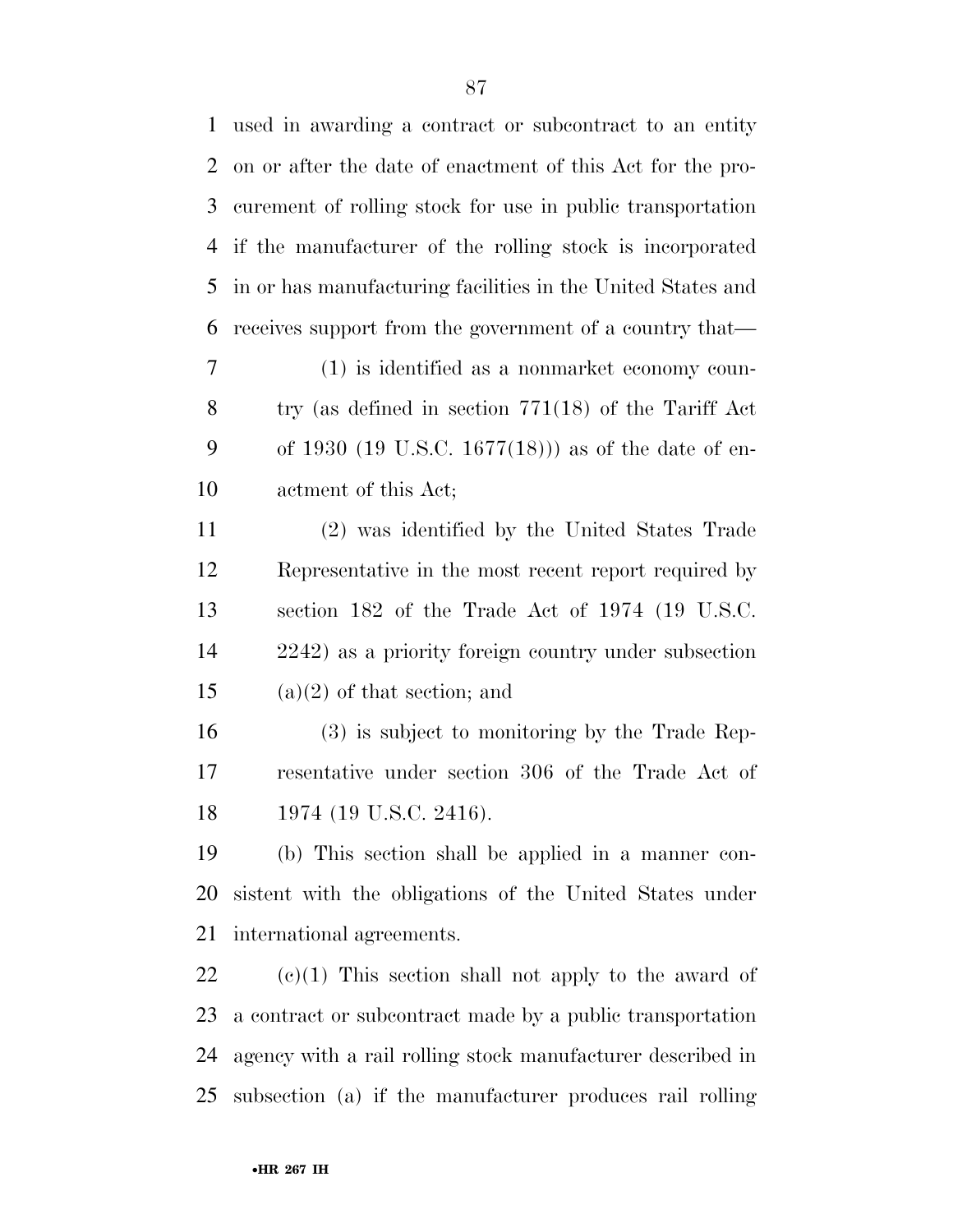stock for an eligible public transportation agency through a contract executed prior to the date of enactment of this Act.

 (2) A rail rolling stock manufacturer described in subsection (a) may not use funds provided under a con- tract or subcontract described in paragraph (1) to expand the manufacturer's production of rail rolling stock within the United States to an amount of rolling stock vehicles or railcars that is greater than the amount required under contractual obligations of the manufacturer as of the date of enactment of this Act including all options for addi-tional rolling stock.

 (d) Nothing in this section shall be construed to apply to funds that are not appropriated or otherwise made available to the Federal Transit Administration under this title.

 This title may be cited as the ''Department of Trans-portation Appropriations Act, 2019''.

| 19 | TITIR II                                                      |
|----|---------------------------------------------------------------|
| 20 | DEPARTMENT OF HOUSING AND URBAN                               |
| 21 | DEVELOPMENT                                                   |
| 22 | <b>MANAGEMENT AND ADMINISTRATION</b>                          |
| 23 | <b>EXECUTIVE OFFICES</b>                                      |
| 24 | For necessary salaries and expenses for Executive Of-         |
|    | 25 fices, which shall be comprised of the offices of the Sec- |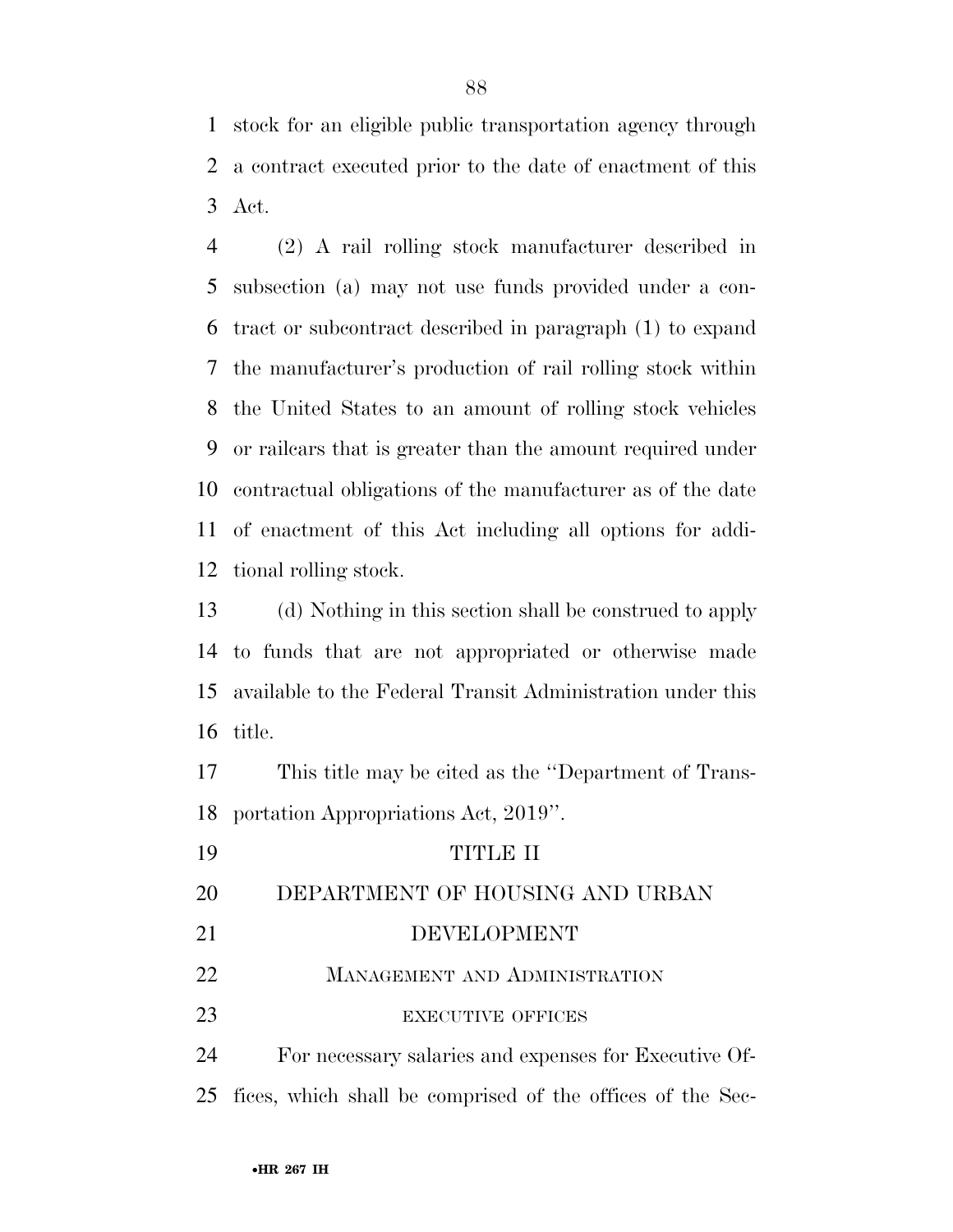retary, Deputy Secretary, Adjudicatory Services, Congres- sional and Intergovernmental Relations, Public Affairs, Small and Disadvantaged Business Utilization, and the Center for Faith-Based and Neighborhood Partnerships, \$14,898,000: *Provided*, That not to exceed \$25,000 of the amount made available under this heading shall be avail- able to the Secretary for official reception and representa-tion expenses as the Secretary may determine.

# ADMINISTRATIVE SUPPORT OFFICES

 For necessary salaries and expenses for Administra- tive Support Offices, \$556,000,000, of which \$76,600,000 shall be available for the Office of the Chief Financial Offi- cer, (and of which \$25,000,000, to remain available until September 30, 2021, shall be for the financial trans- formation initiative); \$98,000,000 shall be available for the Office of the General Counsel, of which not less than \$15,000,000 shall be for the Departmental Enforcement Center; \$213,300,000 shall be available for the Office of Administration; \$40,200,000 shall be available for the Of- fice of the Chief Human Capital Officer; \$54,000,000 shall be available for the Office of Field Policy and Man- agement; \$20,000,000 shall be available for the Office of the Chief Procurement Officer; \$3,600,000 shall be avail- able for the Office of Departmental Equal Employment Opportunity; \$4,300,000 shall be available for the Office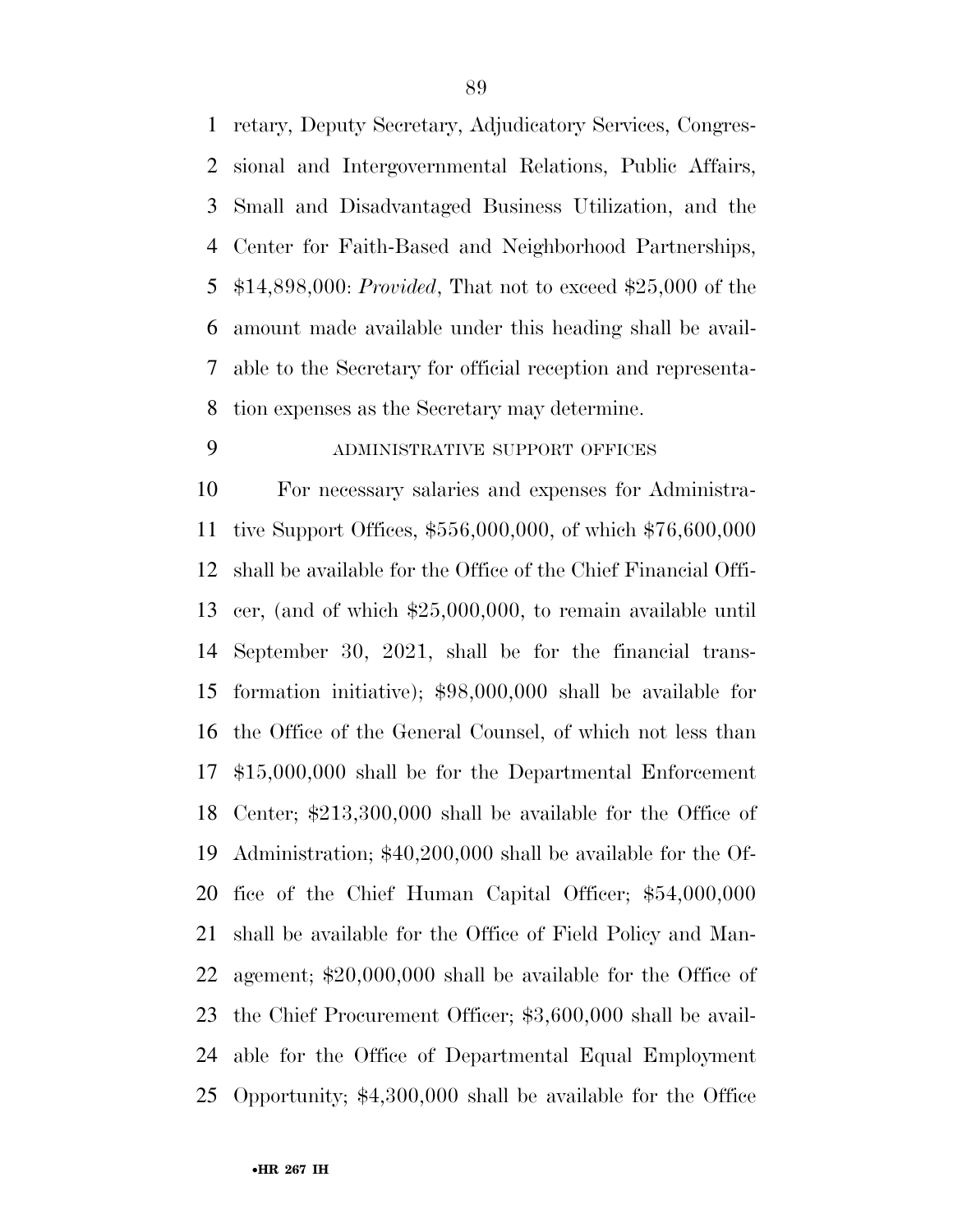of Business Transformation; and \$46,00,000 shall be available for the Office of the Chief Information Officer: *Provided*, That funds provided under this heading may be used for necessary administrative and non-administrative expenses of the Department of Housing and Urban Devel- opment, not otherwise provided for, including purchase of uniforms, or allowances therefor, as authorized by 5 U.S.C. 5901–5902; hire of passenger motor vehicles; and services as authorized by 5 U.S.C. 3109: *Provided further*, That notwithstanding any other provision of law, funds appropriated under this heading may be used for adver- tising and promotional activities that directly support pro- gram activities funded in this title: *Provided further*, That the Secretary shall provide the House and Senate Commit- tees on Appropriations quarterly written notification re- garding the status of pending congressional reports: *Pro- vided further*, That the Secretary shall provide in elec- tronic form all signed reports required by Congress: *Pro- vided further*, That not more than 10 percent of the funds made available under this heading for the Office of Chief Financial Officer for the financial transformation initia- tive may be obligated until the Secretary submits to the House and Senate Committees on Appropriations, for ap- proval, a plan for expenditure that includes the financial and internal control capabilities to be delivered and the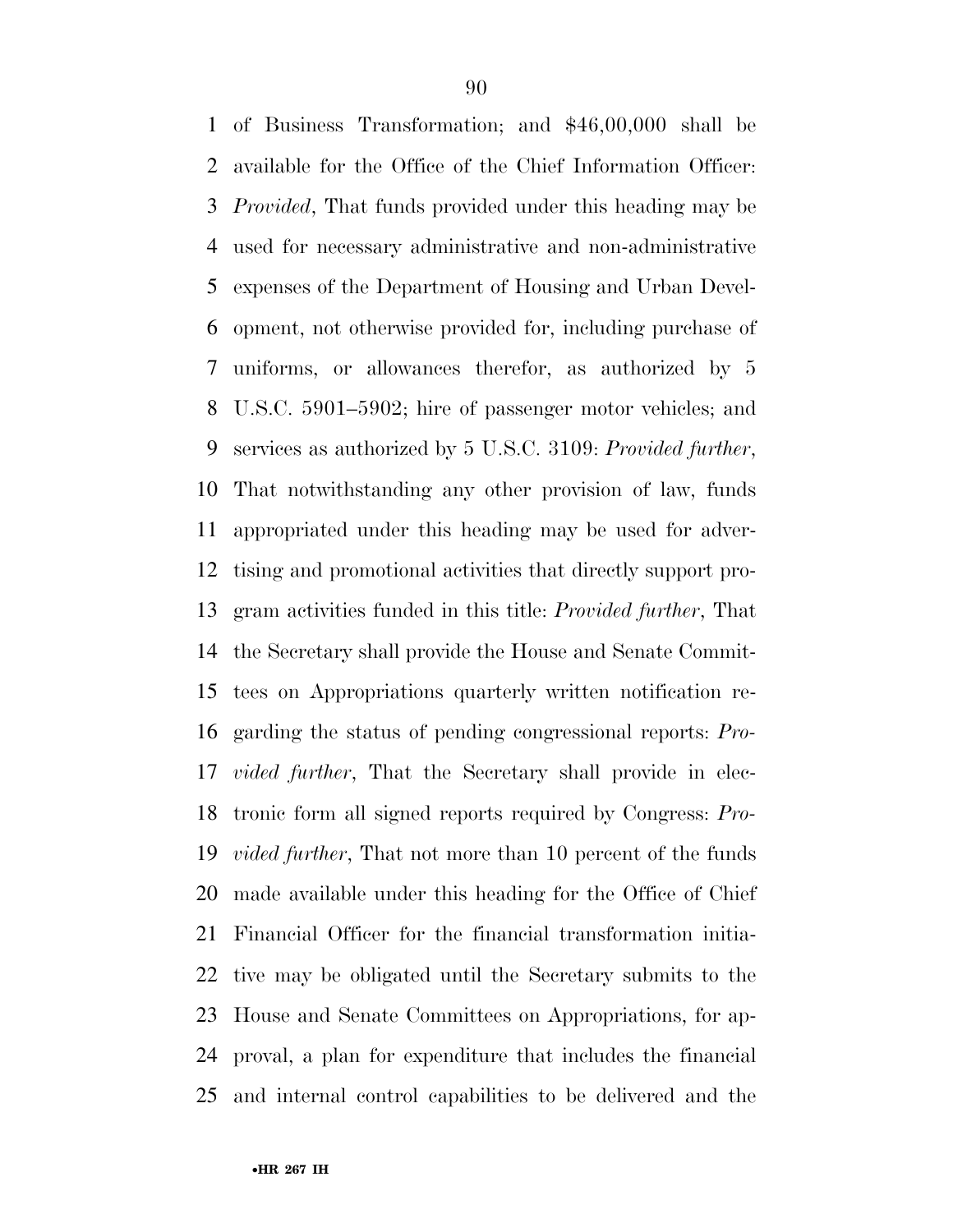| $\mathbf{1}$ | mission benefits to be realized, key milestones to be met, |
|--------------|------------------------------------------------------------|
| 2            | and the relationship between the proposed use of funds     |
| 3            | made available under this heading and the projected total  |
| 4            | cost and scope of the initiative.                          |
| 5            | PROGRAM OFFICE SALARIES AND EXPENSES                       |
| 6            | PUBLIC AND INDIAN HOUSING                                  |
| 7            | For necessary salaries and expenses of the Office of       |
| 8            | Public and Indian Housing, \$222,000,000.                  |
| 9            | COMMUNITY PLANNING AND DEVELOPMENT                         |
| 10           | For necessary salaries and expenses of the Office of       |
| 11           | Community Planning and Development, \$110,000,000.         |
| 12           | <b>HOUSING</b>                                             |
| 13           | For necessary salaries and expenses of the Office of       |
| 14           | Housing, $$390,000,000$ , of which not less<br>than        |
| 15           | \$12,500,000 shall be for the Office of Recapitalization.  |
| 16           | POLICY DEVELOPMENT AND RESEARCH                            |
| 17           | For necessary salaries and expenses of the Office of       |
|              | 18 Policy Development and Research, \$26,000,000.          |
| 19           | FAIR HOUSING AND EQUAL OPPORTUNITY                         |
| 20           | For necessary salaries and expenses of the Office of       |
| 21           | Fair Housing and Equal Opportunity, \$71,500,000.          |
| 22           | OFFICE OF LEAD HAZARD CONTROL AND HEALTHY                  |
| 23           | <b>HOMES</b>                                               |
| 24           | For necessary salaries and expenses of the Office of       |
| 25           | Lead Hazard Control and Healthy Homes, \$7,800,000.        |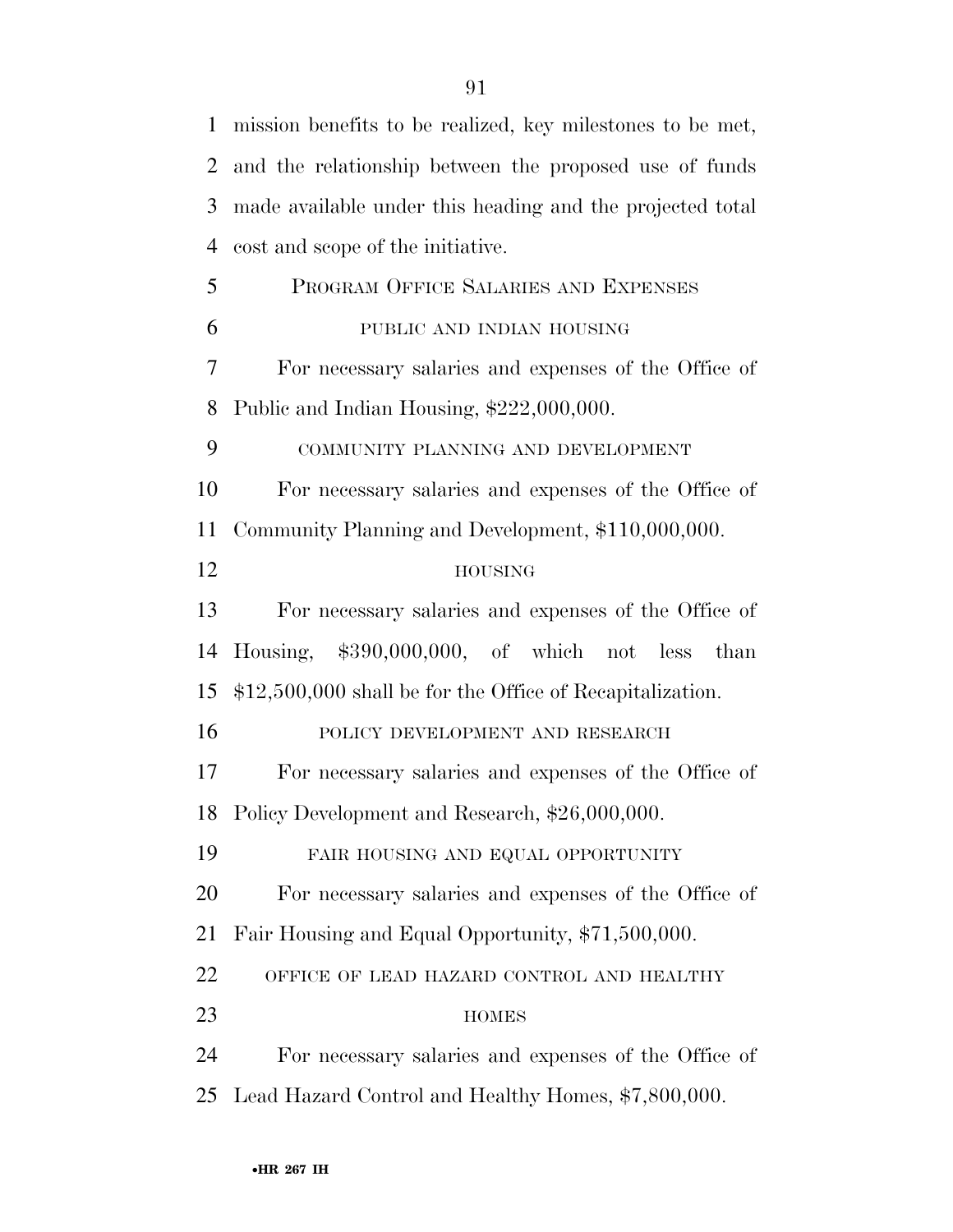### WORKING CAPITAL FUND

### (INCLUDING TRANSFER OF FUNDS)

 For the working capital fund for the Department of Housing and Urban Development (referred to in this para- graph as the ''Fund''), pursuant, in part, to section 7(f) of the Department of Housing and Urban Development Act (42 U.S.C. 3535(f)), amounts transferred, including reimbursements pursuant to section 7(f), to the Fund under this heading shall be available for Federal shared services used by offices and agencies of the Department, and for such portion of any office or agency's printing, records management, space renovation, furniture, or sup- ply services as the Secretary determines shall be derived from centralized sources made available by the Depart- ment to all offices and agencies and funded through the Fund: *Provided*, That of the amounts made available in this title for salaries and expenses under the headings ''Executive Offices'', ''Administrative Support Offices'', ''Program Office Salaries and Expenses'', and ''Govern- ment National Mortgage Association'', the Secretary shall transfer to the Fund such amounts, to remain available until expended, as are necessary to fund services, specified in the matter preceding the first proviso, for which the appropriation would otherwise have been available, and may transfer not to exceed an additional \$5,000,000, in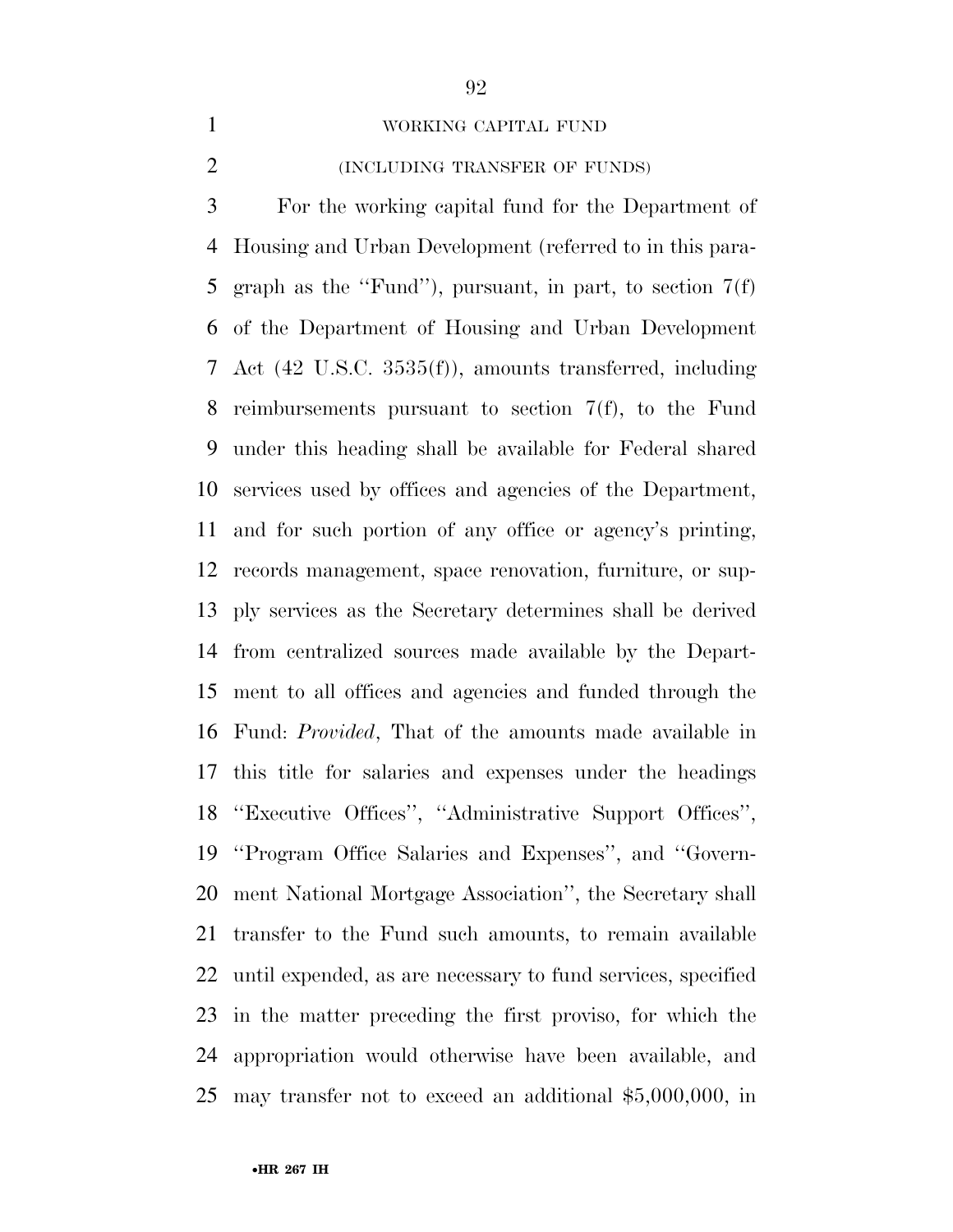aggregate, from all such appropriations, to be merged with the Fund and to remain available until expended for any purpose under this heading: *Provided further*, That amounts in the Fund shall be the only amounts available to each office or agency of the Department for the serv- ices, or portion of services, specified in the matter pre- ceding the first proviso: *Provided further*, That with re- spect to the Fund, the authorities and conditions under this heading shall supplement the authorities and condi-tions provided under section 7(f).

 PUBLIC AND INDIAN HOUSING TENANT-BASED RENTAL ASSISTANCE

 For activities and assistance for the provision of ten- ant-based rental assistance authorized under the United States Housing Act of 1937, as amended (42 U.S.C. 1437 et seq.) (''the Act'' herein), not otherwise provided for, \$18,780,987,000, to remain available until expended, shall be available on October 1, 2018 (in addition to the \$4,000,000,000 previously appropriated under this head- ing that shall be available on October 1, 2018), and \$4,000,000,000, to remain available until expended, shall be available on October 1, 2019: *Provided*, That the amounts made available under this heading are provided as follows: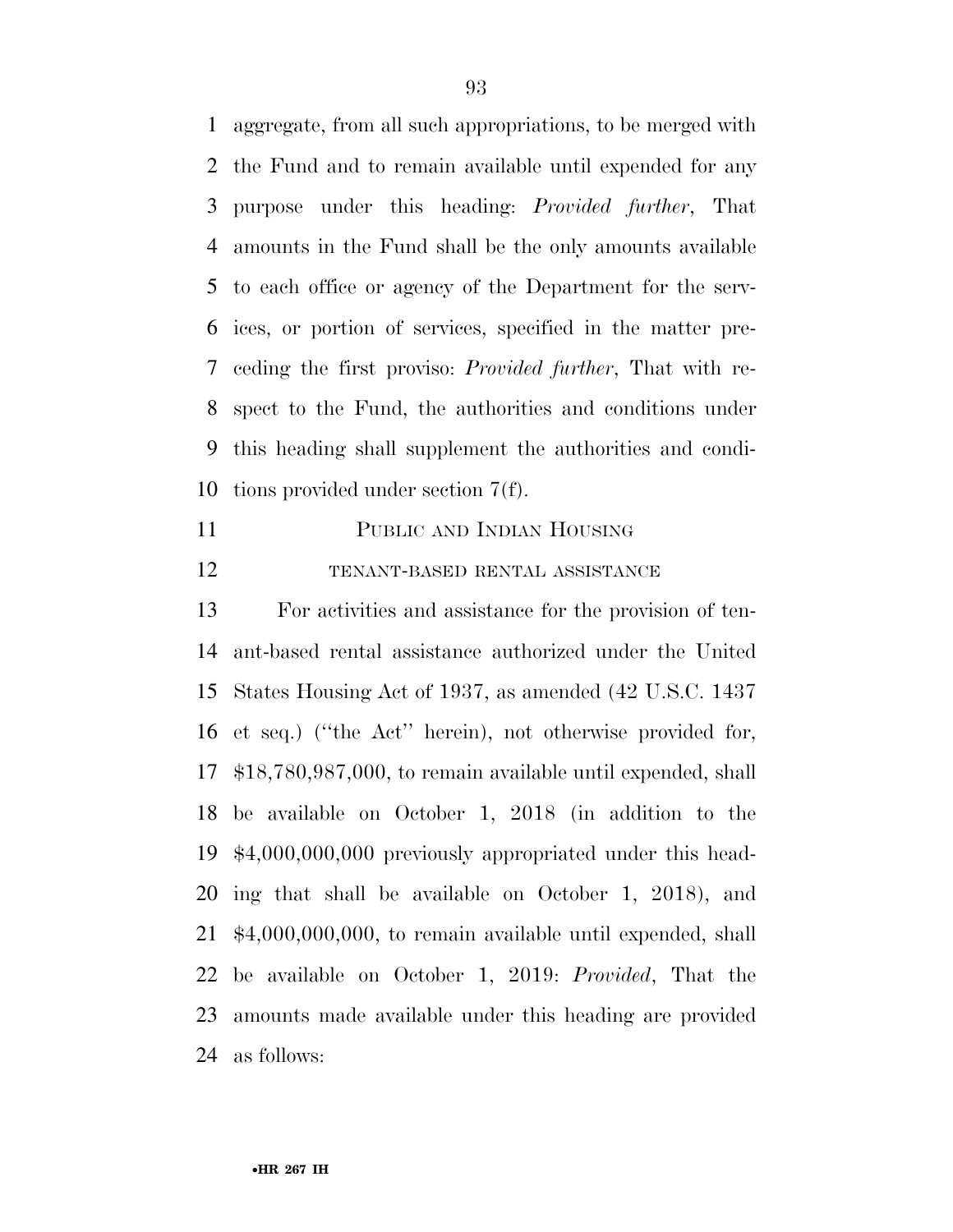(1) \$20,520,000,000 shall be available for re- newals of expiring section 8 tenant-based annual contributions contracts (including renewals of en- hanced vouchers under any provision of law author- izing such assistance under section 8(t) of the Act) and including renewal of other special purpose incre- mental vouchers: *Provided*, That notwithstanding any other provision of law, from amounts provided under this paragraph and any carryover, the Sec- retary for the calendar year 2019 funding cycle shall provide renewal funding for each public housing agency based on validated voucher management sys- tem (VMS) leasing and cost data for the prior cal- endar year and by applying an inflation factor as es- tablished by the Secretary, by notice published in the Federal Register, and by making any necessary adjustments for the costs associated with the first- time renewal of vouchers under this paragraph in- cluding tenant protection and Choice Neighborhoods vouchers: *Provided further*, That none of the funds provided under this paragraph may be used to fund a total number of unit months under lease which ex- ceeds a public housing agency's authorized level of units under contract, except for public housing agen-cies participating in the MTW demonstration, which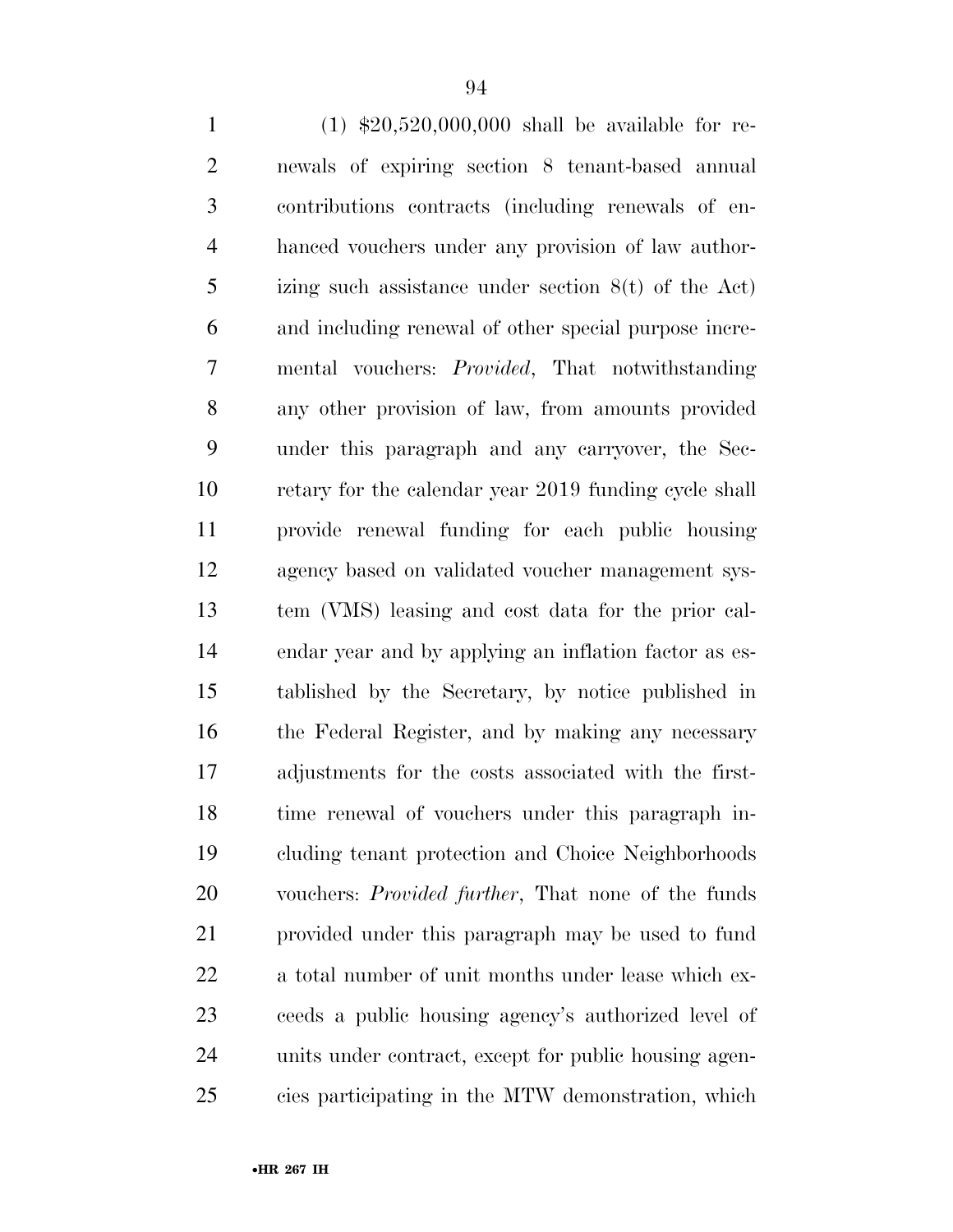are instead governed by the terms and conditions of their MTW agreements: *Provided further*, That the Secretary shall, to the extent necessary to stay with- in the amount specified under this paragraph (ex- cept as otherwise modified under this paragraph), prorate each public housing agency's allocation oth- erwise established pursuant to this paragraph: *Pro- vided further*, That except as provided in the fol- lowing provisos, the entire amount specified under this paragraph (except as otherwise modified under this paragraph) shall be obligated to the public hous- ing agencies based on the allocation and pro rata method described above, and the Secretary shall no- tify public housing agencies of their annual budget by the latter of 60 days after enactment of this Act or March 1, 2019: *Provided further*, That the Sec- retary may extend the notification period with the prior written approval of the House and Senate Committees on Appropriations: *Provided further*, That public housing agencies participating in the MTW demonstration shall be funded pursuant to their MTW agreements and shall be subject to the same pro rata adjustments under the previous pro- visos: *Provided further*, That the Secretary may off-set public housing agencies' calendar year 2019 allo-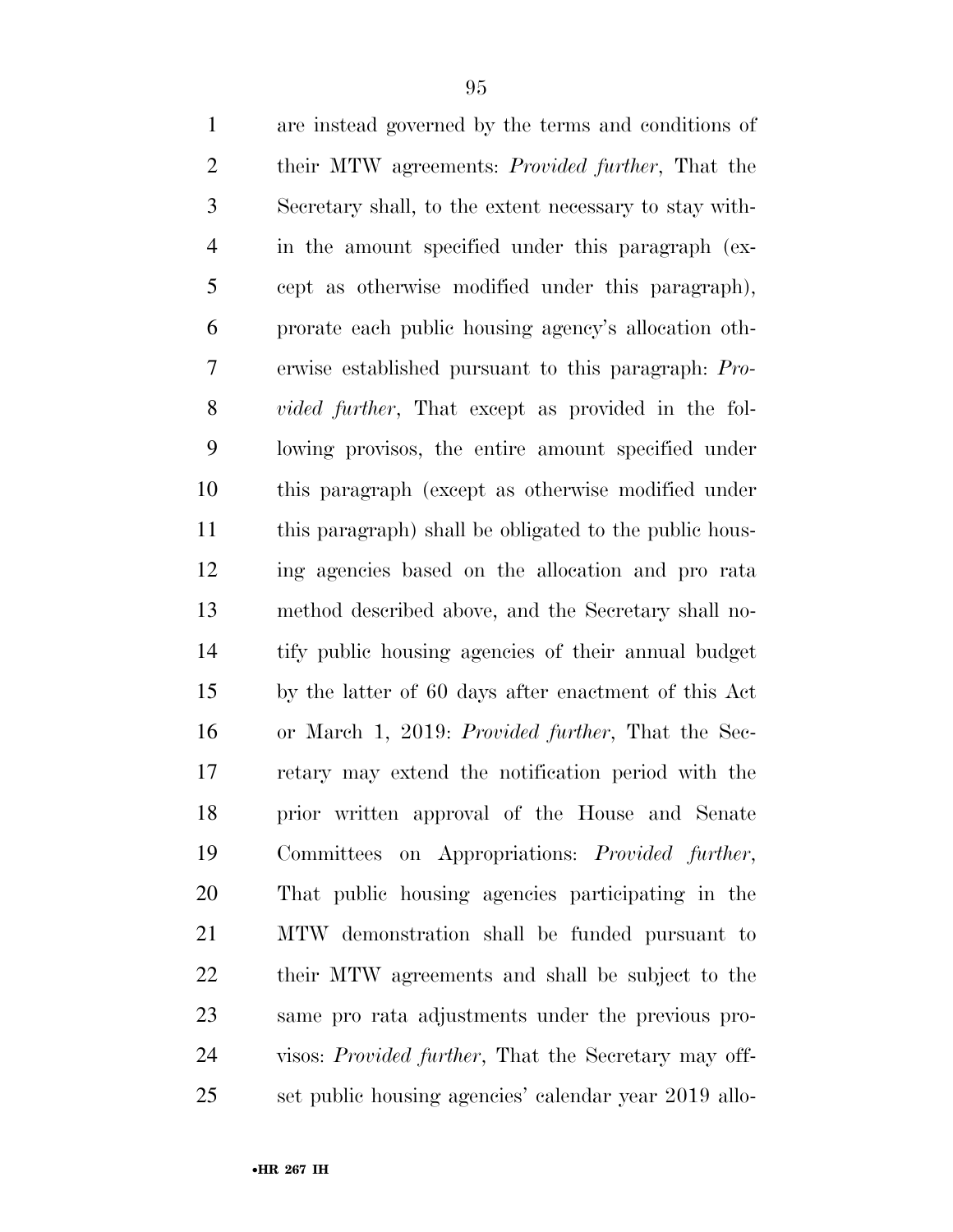| $\mathbf{1}$   | cations based on the excess amounts of public hous-          |
|----------------|--------------------------------------------------------------|
| $\overline{2}$ | ing agencies' net restricted assets accounts, includ-        |
| 3              | ing HUD-held programmatic reserves (in accordance            |
| $\overline{4}$ | with VMS data in calendar year 2018 that is                  |
| 5              | verifiable and complete), as determined by the Sec-          |
| 6              | retary: <i>Provided further</i> , That public housing agen-  |
| 7              | cies participating in the MTW demonstration shall            |
| 8              | also be subject to the offset, as determined by the          |
| 9              | Secretary, excluding amounts subject to the single           |
| 10             | fund budget authority provisions of their MTW                |
| 11             | agreements, from the agencies' calendar year 2019            |
| 12             | MTW funding allocation: <i>Provided further</i> , That the   |
| 13             | Secretary shall use any offset referred to in the pre-       |
| 14             | vious two provisos throughout the calendar year to           |
| 15             | prevent the termination of rental assistance for fam-        |
| 16             | ilies as the result of insufficient funding, as deter-       |
| 17             | mined by the Secretary, and to avoid or reduce the           |
| 18             | proration of renewal funding allocations: Provided           |
| 19             | <i>further</i> , That up to \$100,000,000 shall be available |
| 20             | only: $(1)$ for adjustments in the allocations for public    |
| 21             | housing agencies, after application for an adjust-           |
| 22             | ment by a public housing agency that experienced a           |
| 23             | significant increase, as determined by the Secretary,        |
| 24             | in renewal costs of vouchers resulting from unfore-          |
| 25             | seen circumstances or from portability under section         |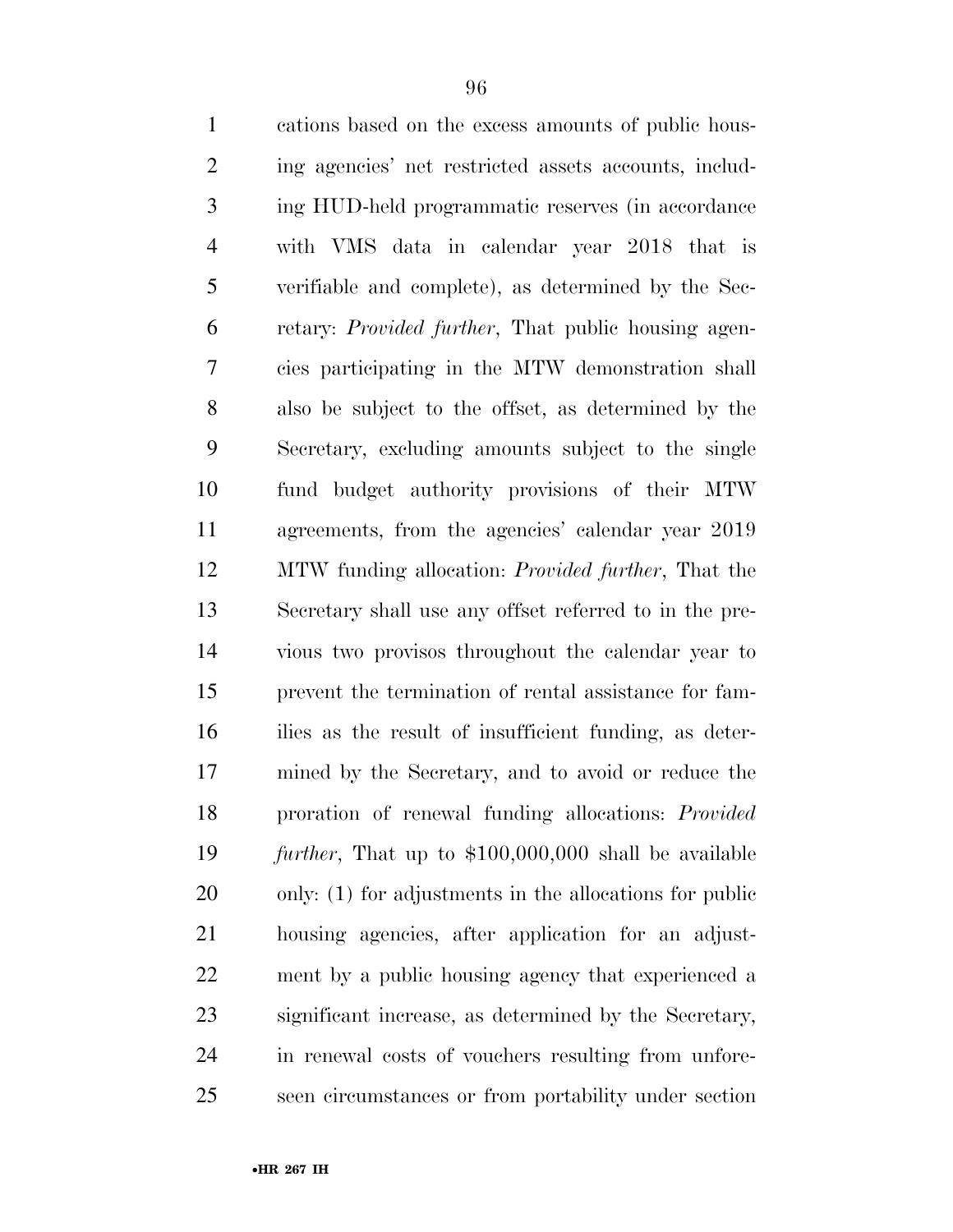8(r) of the Act; (2) for vouchers that were not in use during the previous 12-month period in order to be available to meet a commitment pursuant to section  $4 \qquad 8(0)(13)$  of the Act; (3) for adjustments for costs as- sociated with HUD–Veterans Affairs Supportive Housing (HUD–VASH) vouchers; and (4) for public housing agencies that despite taking reasonable cost savings measures, as determined by the Secretary, would otherwise be required to terminate rental as- sistance for families as a result of insufficient fund- ing: *Provided further*, That the Secretary shall allo- cate amounts under the previous proviso based on need, as determined by the Secretary;

 (2) \$85,000,000 shall be for section 8 rental as- sistance for relocation and replacement of housing units that are demolished or disposed of pursuant to section 18 of the Act, conversion of section 23 projects to assistance under section 8, the family unification program under section 8(x) of the Act, relocation of witnesses in connection with efforts to combat crime in public and assisted housing pursu- ant to a request from a law enforcement or prosecu- tion agency, enhanced vouchers under any provision of law authorizing such assistance under section 8(t) of the Act, Choice Neighborhood vouchers, manda-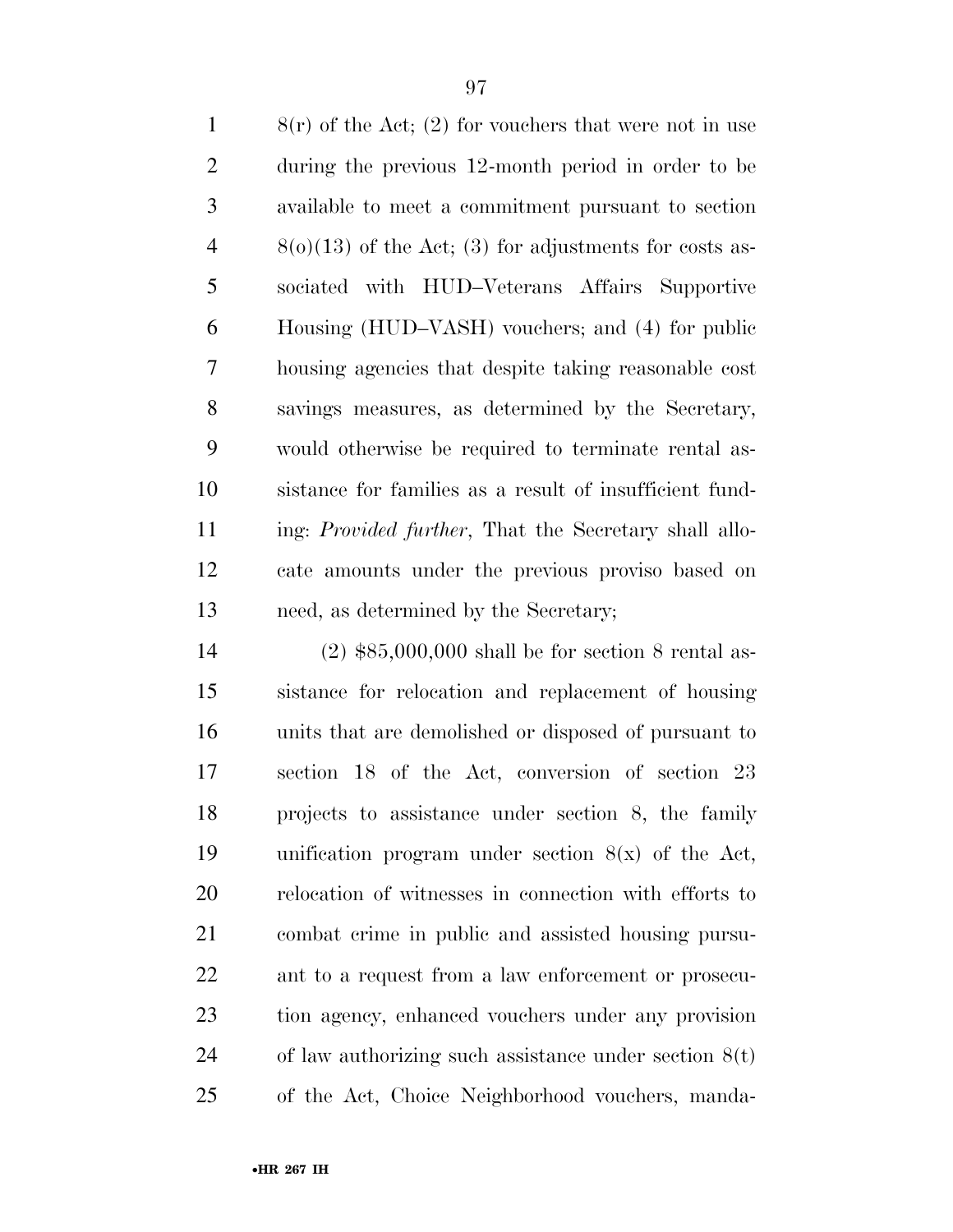| $\mathbf{1}$   | tory and voluntary conversions, and tenant protec-           |
|----------------|--------------------------------------------------------------|
| $\overline{2}$ | tion assistance including replacement and relocation         |
| 3              | assistance or for project-based assistance to prevent        |
| $\overline{4}$ | the displacement of unassisted elderly tenants cur-          |
| 5              | rently residing in section 202 properties financed be-       |
| 6              | tween 1959 and 1974 that are refinanced pursuant             |
| 7              | to Public Law 106–569, as amended, or under the              |
| 8              | authority as provided under this Act: <i>Provided</i> , That |
| 9              | when a public housing development is submitted for           |
| 10             | demolition or disposition under section 18 of the            |
| 11             | Act, the Secretary may provide section 8 rental as-          |
| 12             | sistance when the units pose an imminent health              |
| 13             | and safety risk to residents: <i>Provided further</i> , That |
| 14             | the Secretary may only provide replacement vouch-            |
| 15             | ers for units that were occupied within the previous         |
| 16             | 24 months that cease to be available as assisted             |
| 17             | housing, subject only to the availability of funds:          |
| 18             | <i>Provided further</i> , That of the amounts made avail-    |
| 19             | able under this paragraph, $$5,000,000$ may be avail-        |
| 20             | able to provide tenant protection assistance, not oth-       |
| 21             | erwise provided under this paragraph, to residents           |
| 22             | residing in low vacancy areas and who may have to            |
| 23             | pay rents greater than 30 percent of household in-           |
| 24             | come, as the result of: $(A)$ the maturity of a HUD-         |
| 25             | insured, HUD-held or section 202 loan that requires          |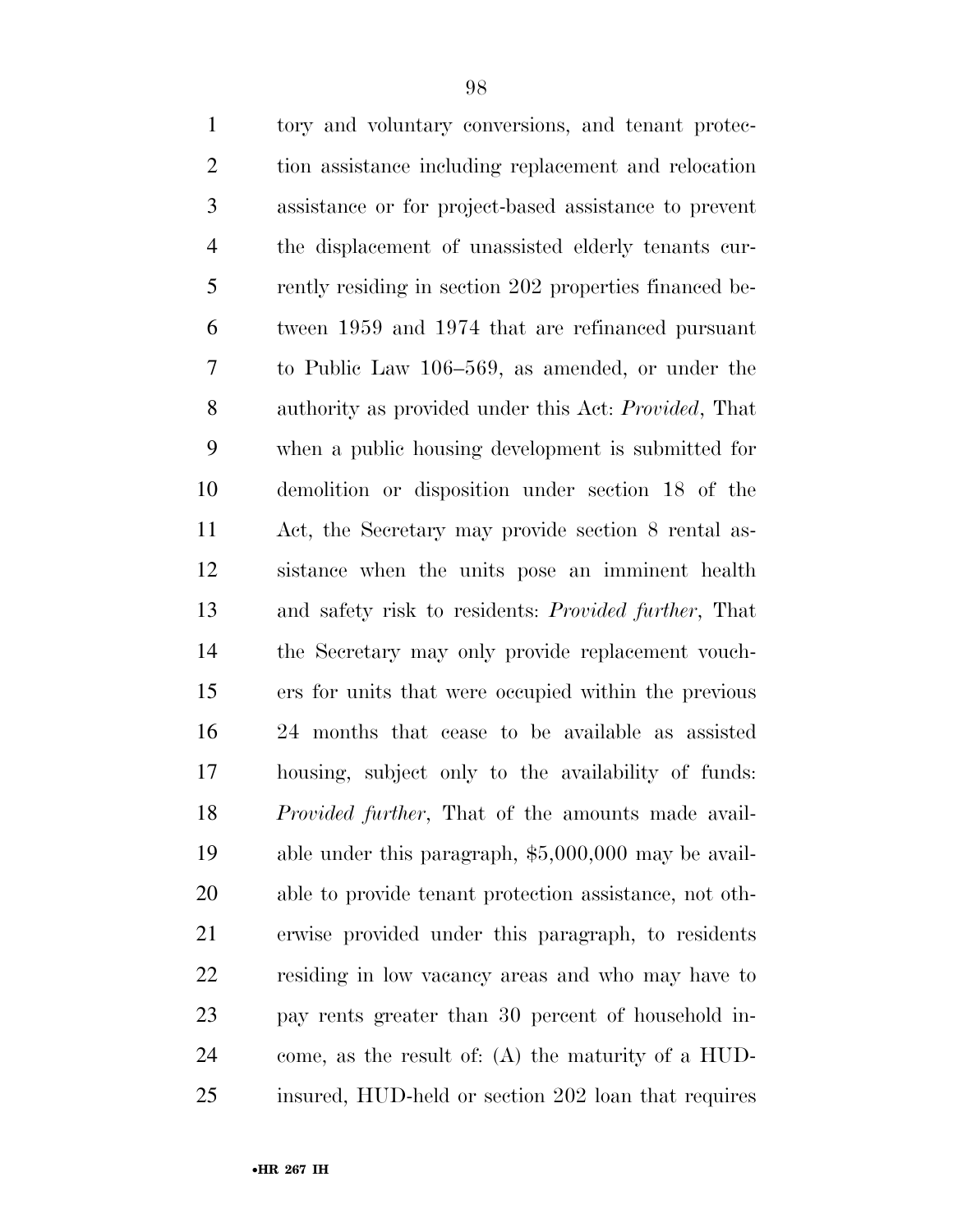| $\mathbf{1}$   | the permission of the Secretary prior to loan prepay-         |
|----------------|---------------------------------------------------------------|
| $\mathbf{2}$   | ment; (B) the expiration of a rental assistance con-          |
| $\mathfrak{Z}$ | tract for which the tenants are not eligible for en-          |
| $\overline{4}$ | hanced voucher or tenant protection assistance                |
| 5              | under existing law; or $(C)$ the expiration of afford-        |
| 6              | ability restrictions accompanying a mortgage<br>or            |
| $\tau$         | preservation program administered by the Secretary:           |
| 8              | <i>Provided further</i> , That such tenant protection assist- |
| 9              | ance made available under the previous proviso may            |
| 10             | be provided under the authority of section $8(t)$ or          |
| 11             | section $8(0)(13)$ of the United States Housing Act           |
| 12             | of 1937 (42 U.S.C. 1437f(t)): Provided further, That          |
| 13             | the Secretary shall issue guidance to implement the           |
| 14             | previous provisos, including, but not limited to, re-         |
| 15             | quirements for defining eligible at-risk households           |
| 16             | within 60 days of the enactment of this Act: Pro-             |
| 17             | <i>vided further</i> , That any tenant protection voucher     |
| 18             | made available from amounts under this paragraph              |
| 19             | shall not be reissued by any public housing agency,           |
| 20             | except the replacement vouchers as defined by the             |
| 21             | Secretary by notice, when the initial family that re-         |
| 22             | ceived any such voucher no longer receives such               |
| 23             | voucher, and the authority for any public housing             |
| 24             | agency to issue any such voucher shall cease to exist.        |
| 25             | <i>Provided further</i> , That the Secretary may provide      |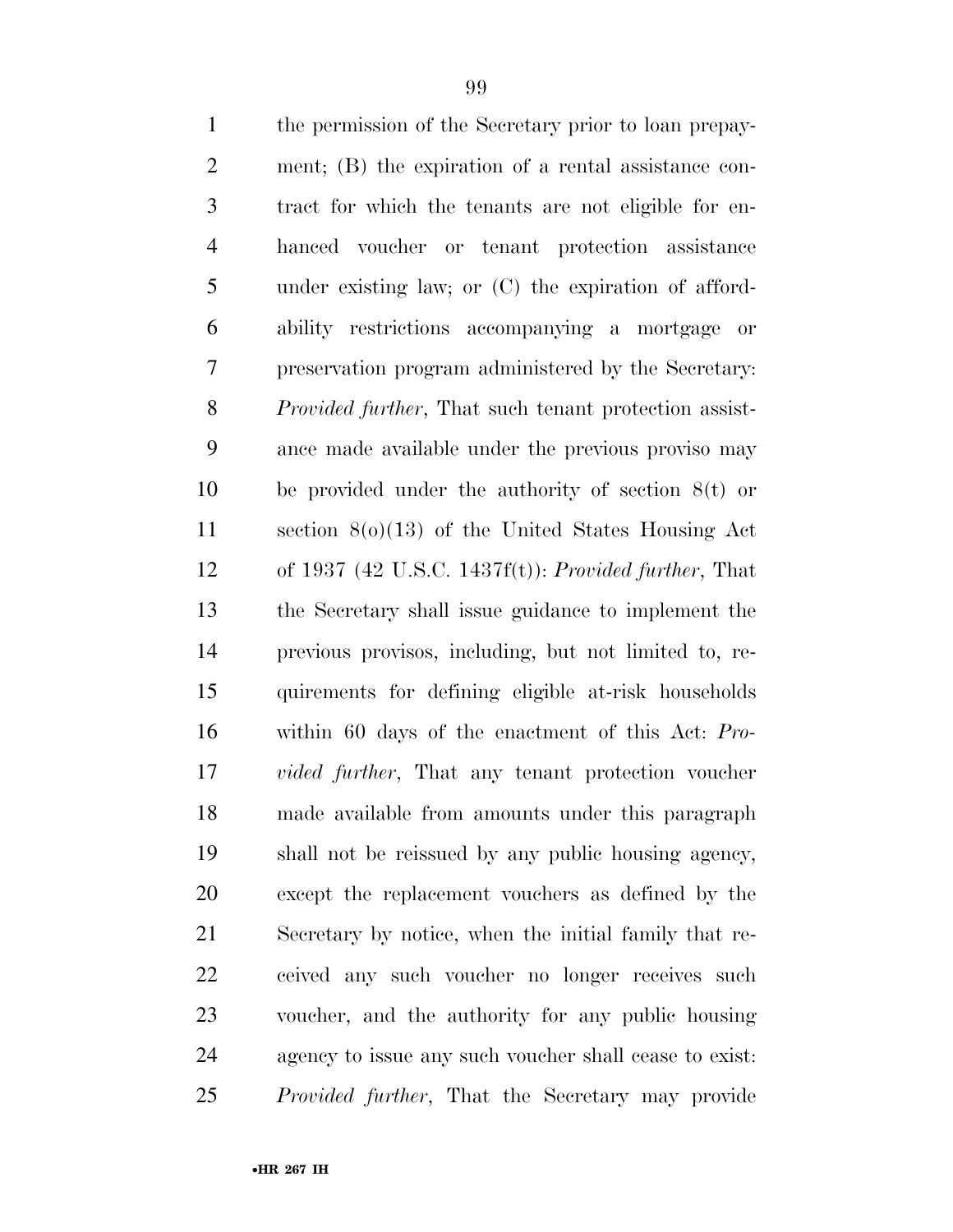section 8 rental assistance from amounts made available under this paragraph for units assisted under a project-based subsidy contract funded under the ''Project-Based Rental Assistance'' heading under this title where the owner has received a No- tice of Default and the units pose an imminent health and safety risk to residents: *Provided further*, That to the extent that the Secretary determines that such units are not feasible for continued rental assistance payments or transfer of the subsidy con- tract associated with such units to another project or projects and owner or owners, any remaining amounts associated with such units under such con- tract shall be recaptured and used to reimburse amounts used under this paragraph for rental assist-ance under the preceding proviso;

 (3) \$1,956,987,000 shall be for administrative and other expenses of public housing agencies in ad- ministering the section 8 tenant-based rental assist- ance program, of which up to \$30,000,000 shall be available to the Secretary to allocate to public hous- ing agencies that need additional funds to admin- ister their section 8 programs, including fees associ- ated with section 8 tenant protection rental assist-ance, the administration of disaster related vouchers,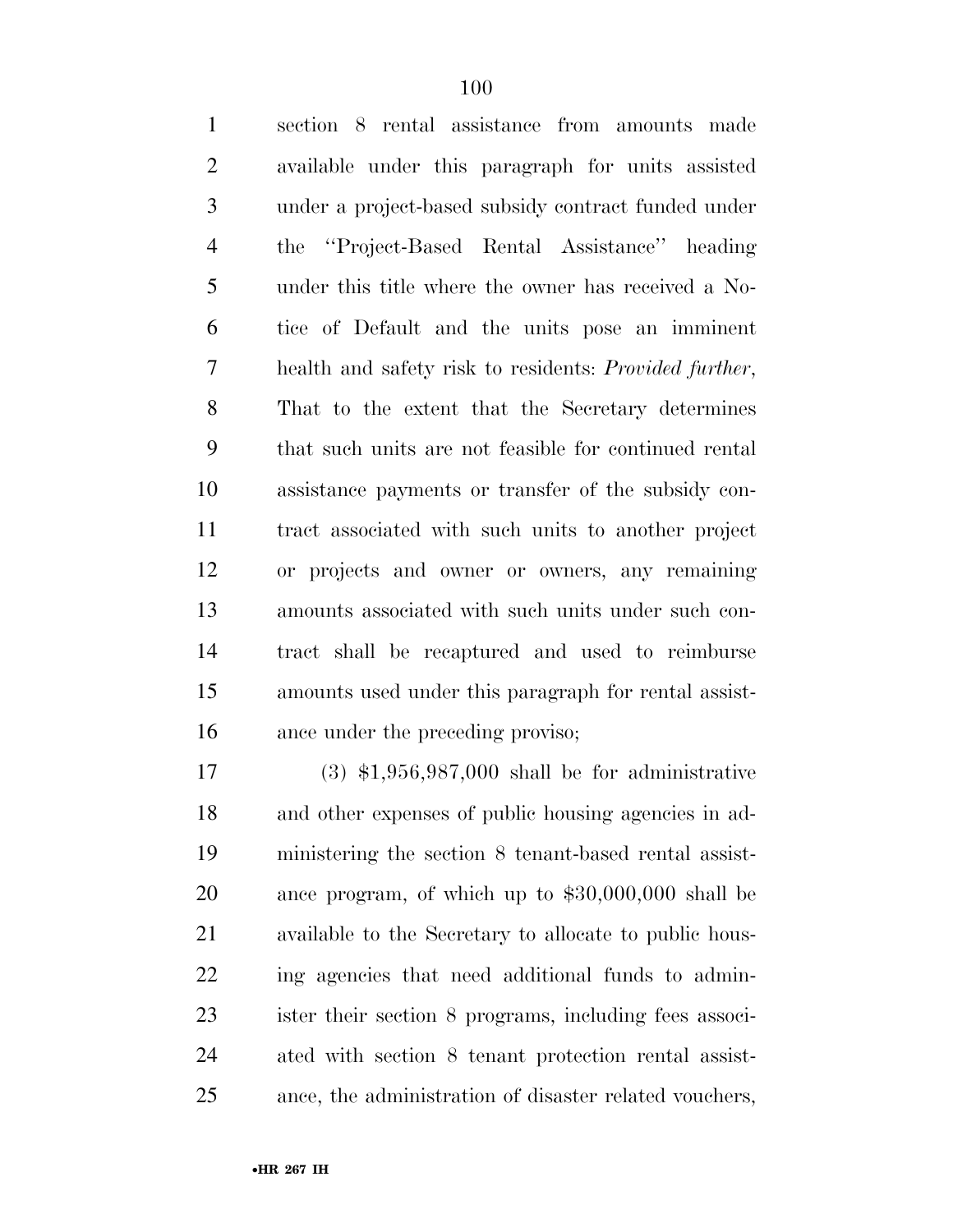| $\mathbf{1}$   | HUD-VASH vouchers, and other special purpose in-           |
|----------------|------------------------------------------------------------|
| $\mathbf{2}$   | cremental vouchers: Provided, That no less than            |
| 3              | $$1,926,987,000$ of the amount provided in this para-      |
| $\overline{4}$ | graph shall be allocated to public housing agencies        |
| 5              | for the calendar year 2019 funding cycle based on          |
| 6              | section $8(q)$ of the Act (and related Appropriation       |
| 7              | Act provisions) as in effect immediately before the        |
| 8              | enactment of the Quality Housing and Work Re-              |
| 9              | sponsibility Act of 1998 (Public Law $105-276$ ): Pro-     |
| 10             | <i>vided further</i> , That if the amounts made available  |
| 11             | under this paragraph are insufficient to pay the           |
| 12             | amounts determined under the previous proviso, the         |
| 13             | Secretary may decrease the amounts allocated to            |
| 14             | agencies by a uniform percentage applicable to all         |
| 15             | agencies receiving funding under this paragraph or         |
| 16             | may, to the extent necessary to provide full payment       |
| 17             | of amounts determined under the previous proviso,          |
| 18             | utilize unobligated balances, including recaptures         |
| 19             | and carryovers, remaining from funds appropriated          |
| 20             | to the Department of Housing and Urban Develop-            |
| 21             | ment under this heading from prior fiscal years, ex-       |
| 22             | cluding special purpose vouchers, notwithstanding          |
| 23             | the purposes for which such amounts were appro-            |
| 24             | priated: <i>Provided further</i> , That all public housing |
| 25             | agencies participating in the MTW demonstration            |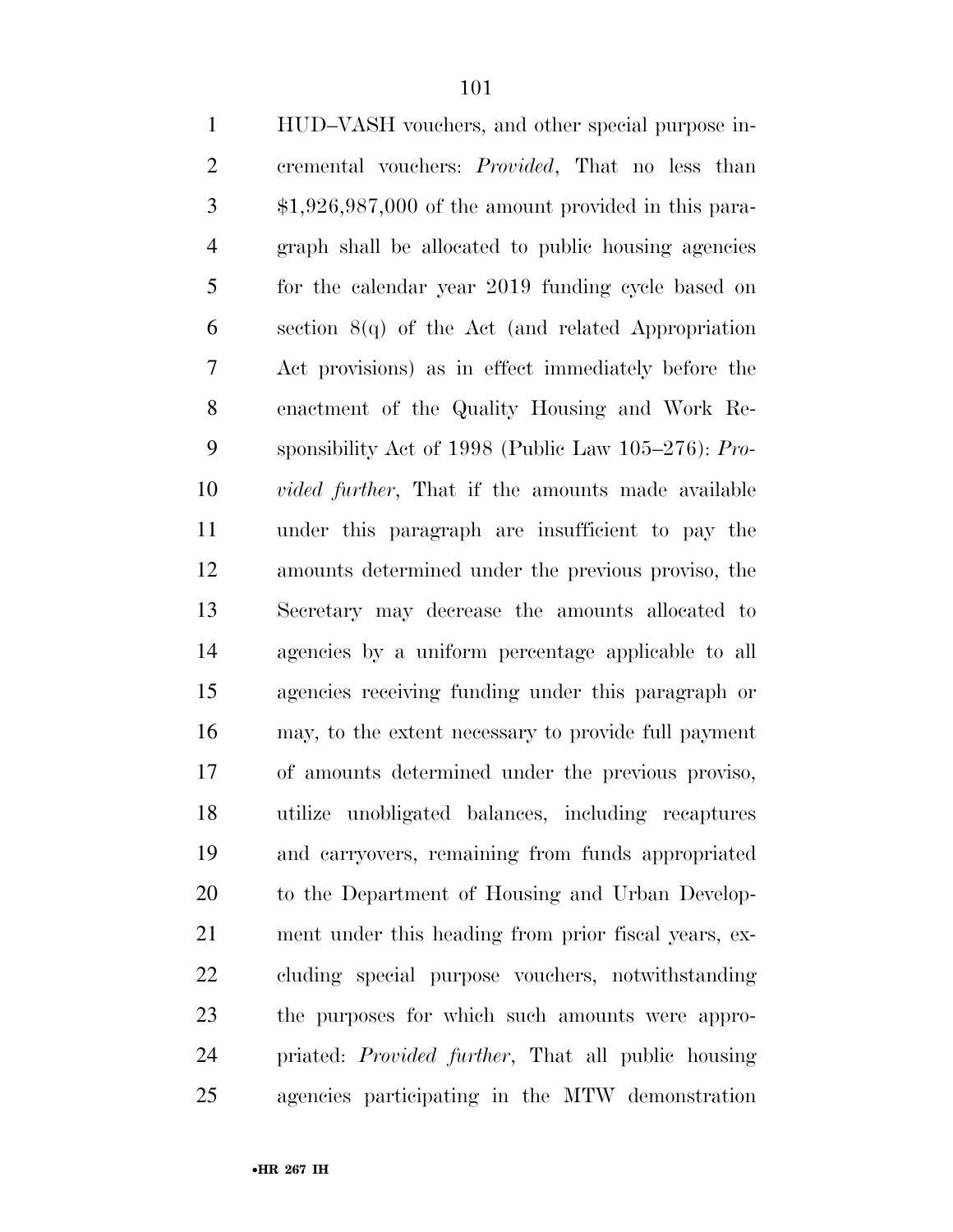| $\mathbf{1}$   | shall be funded pursuant to their MTW agreements,            |
|----------------|--------------------------------------------------------------|
| $\overline{2}$ | and shall be subject to the same uniform percentage          |
| 3              | decrease as under the previous proviso: <i>Provided fur-</i> |
| $\overline{4}$ | <i>ther</i> , That amounts provided under this paragraph     |
| 5              | shall be only for activities related to the provision of     |
| 6              | tenant-based rental assistance authorized under sec-         |
| 7              | tion 8, including related development activities;            |
| 8              | $(4)$ \$154,000,000 for the renewal of tenant-               |
| 9              | based assistance contracts under section 811 of the          |
| 10             | Cranston-Gonzalez National Affordable Housing Act            |
| 11             | (42 U.S.C. 8013), including necessary administra-            |
| 12             | expenses: <i>Provided</i> , That administrative and<br>tive  |
| 13             | other expenses of public housing agencies in admin-          |
| 14             | istering the special purpose vouchers in this para-          |
| 15             | graph shall be funded under the same terms and be            |
| 16             | subject to the same pro rata reduction as the per-           |
| 17             | cent decrease for administrative and other expenses          |
| 18             | to public housing agencies under paragraph (3) of            |
| 19             | this heading: <i>Provided further</i> , That any amounts     |
| 20             | provided under this paragraph in this Act or prior           |
| 21             | Acts, remaining available after funding renewals and         |
| 22             | administrative expenses under this paragraph, shall          |
| 23             | be available for incremental tenant-based assistance         |
| 24             | contracts under such section 811, including nec-             |
| 25             | essary administrative expenses;                              |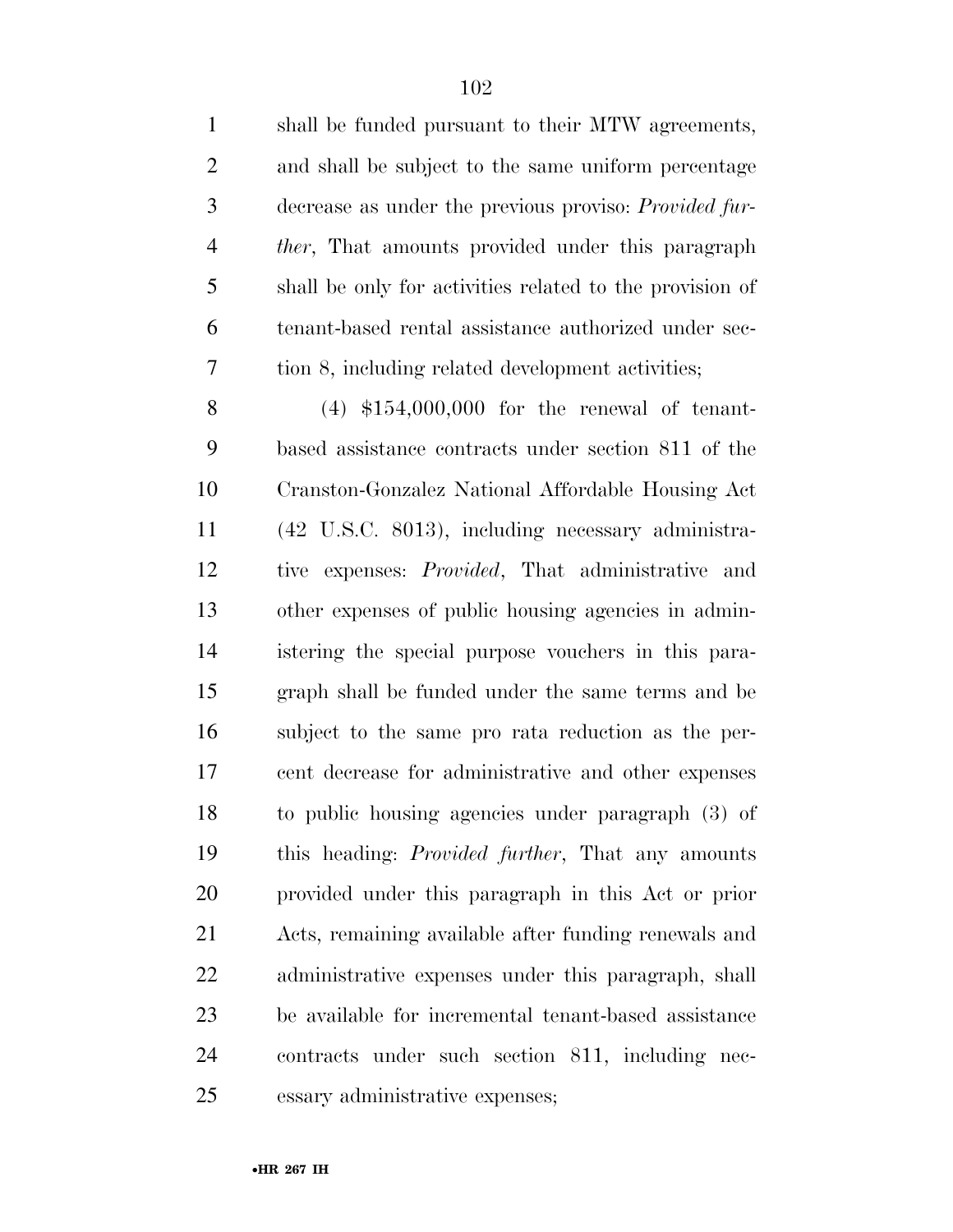(5) \$5,000,000 shall be for rental assistance and associated administrative fees for Tribal HUD– VASH to serve Native American veterans that are homeless or at-risk of homelessness living on or near a reservation or other Indian areas: *Provided*, That such amount shall be made available for renewal grants to recipients that received assistance under prior Acts under the Tribal HUD–VASH program: *Provided further*, That the Secretary shall be author- ized to specify criteria for renewal grants, including data on the utilization of assistance reported by grant recipients: *Provided further*, That such assist- ance shall be administered in accordance with pro- gram requirements under the Native American Housing Assistance and Self-Determination Act of 1996 and modeled after the HUD–VASH program: *Provided further*, That the Secretary shall be author- ized to waive, or specify alternative requirements for any provision of any statute or regulation that the Secretary administers in connection with the use of funds made available under this paragraph (except for requirements related to fair housing, non- discrimination, labor standards, and the environ- ment), upon a finding by the Secretary that any such waivers or alternative requirements are nec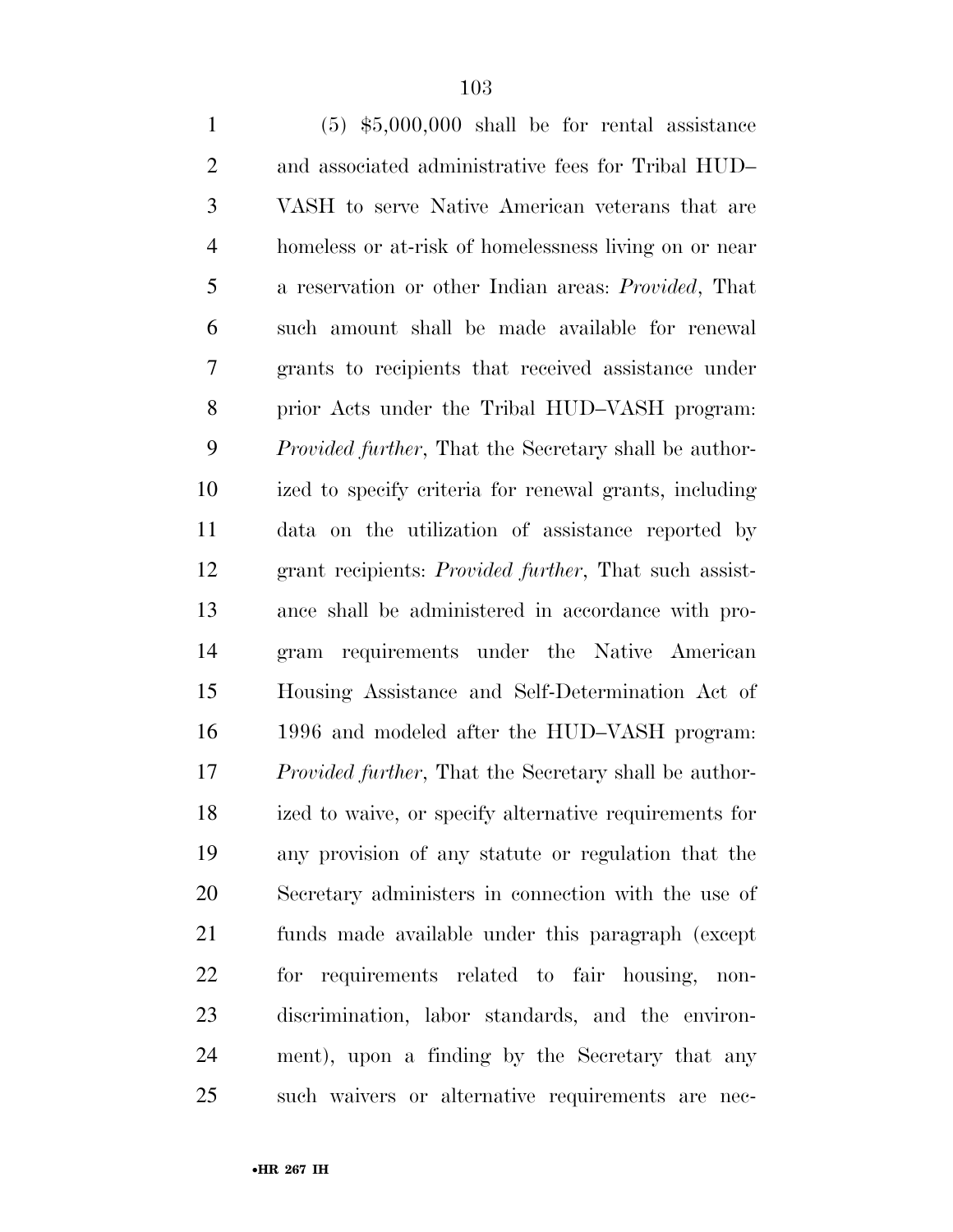essary for the effective delivery and administration of such assistance: *Provided further*, That grant re- cipients shall report to the Secretary on utilization of such rental assistance and other program data, as prescribed by the Secretary: *Provided further*, That the Secretary may reallocate, as determined by the Secretary, amounts returned or recaptured from awards under prior acts; (6) \$40,000,000 for incremental rental voucher

 assistance for use through a supported housing pro- gram administered in conjunction with the Depart- ment of Veterans Affairs as authorized under section 8(o)(19) of the United States Housing Act of 1937: *Provided*, That the Secretary of Housing and Urban Development shall make such funding available, not- withstanding section 203 (competition provision) of this title, to public housing agencies that partner with eligible VA Medical Centers or other entities as designated by the Secretary of the Department of Veterans Affairs, based on geographical need for 21 such assistance as identified by the Secretary of the Department of Veterans Affairs, public housing agency administrative performance, and other fac- tors as specified by the Secretary of Housing and Urban Development in consultation with the Sec-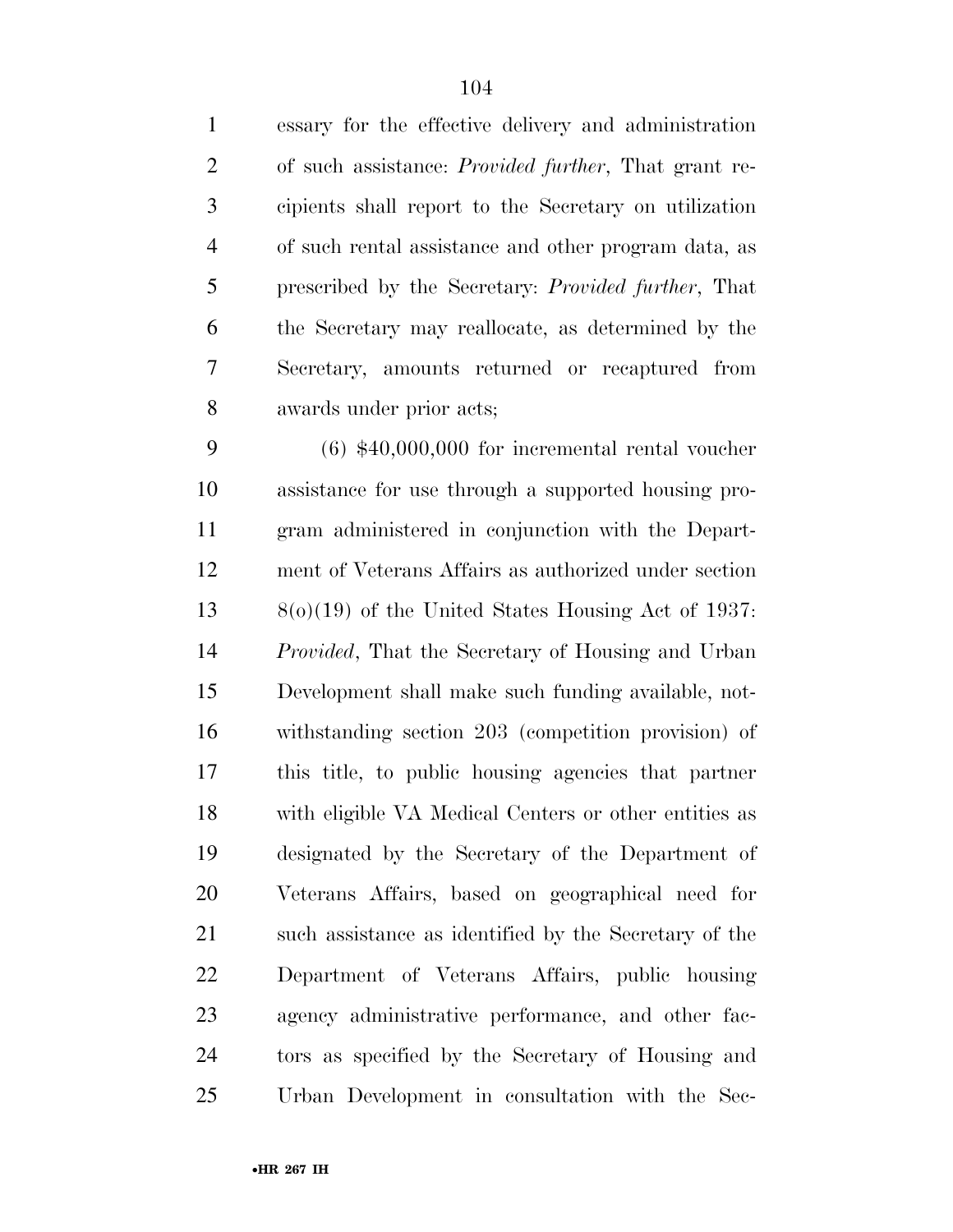retary of the Department of Veterans Affairs: *Pro- vided further*, That the Secretary of Housing and Urban Development may waive, or specify alter- native requirements for (in consultation with the Secretary of the Department of Veterans Affairs), any provision of any statute or regulation that the Secretary of Housing and Urban Development ad- ministers in connection with the use of funds made available under this paragraph (except for require- ments related to fair housing, nondiscrimination, labor standards, and the environment), upon a find- ing by the Secretary that any such waivers or alter- native requirements are necessary for the effective delivery and administration of such voucher assist- ance: *Provided further*, That assistance made avail- able under this paragraph shall continue to remain available for homeless veterans upon turn-over;

 (7) \$20,000,000 shall be made available for new incremental voucher assistance through the family unification program as authorized by section 8(x) of the Act: *Provided*, That the assistance made available under this paragraph shall continue to re- main available for family unification upon turnover: *Provided further*, That for any public housing agency administering voucher assistance appropriated in a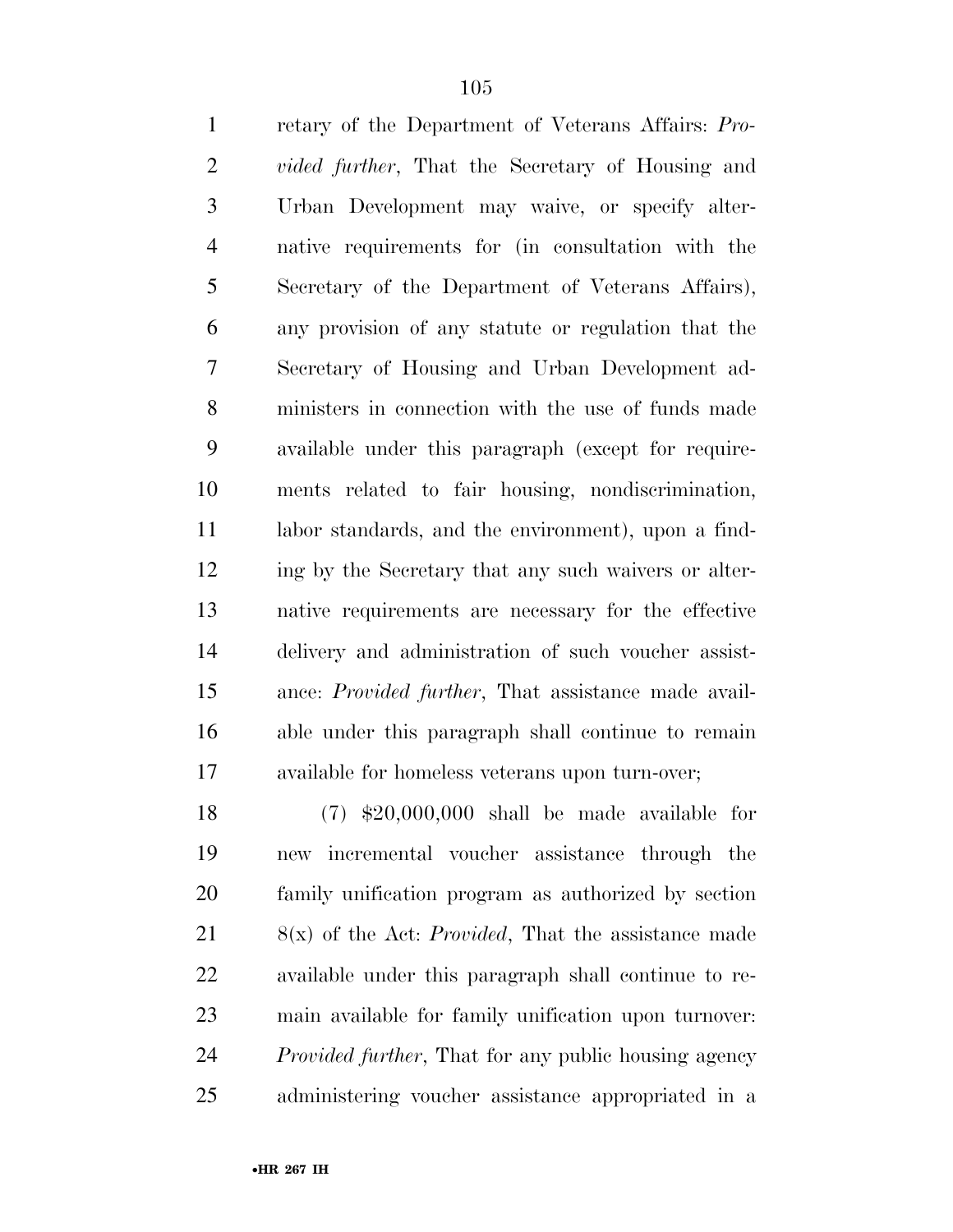| $\mathbf{1}$   | prior Act under the family unification program that                |
|----------------|--------------------------------------------------------------------|
| $\overline{2}$ | determines that it no longer has an identified need                |
| 3              | for such assistance upon turnover, such agency shall               |
| $\overline{4}$ | notify the Secretary, and the Secretary shall recap-               |
| 5              | ture such assistance from the agency and reallocate                |
| 6              | it to any other public housing agency or agencies                  |
| 7              | based on need for voucher assistance in connection                 |
| 8              | with such program; and                                             |
| 9              | (8) the Secretary shall separately track all spe-                  |
| 10             | cial purpose vouchers funded under this heading.                   |
| 11             | HOUSING CERTIFICATE FUND                                           |
| 12             | (INCLUDING RESCISSIONS)                                            |
| 13             | Unobligated balances, including recaptures and car-                |
| 14             | ryover, remaining from funds appropriated to the Depart-           |
| 15             | ment of Housing and Urban Development under this                   |
| 16             | heading, the heading "Annual Contributions for Assisted            |
| 17             | Housing" and the heading "Project-Based Rental Assist-             |
|                | 18 ance", for fiscal year 2019 and prior years may be used         |
| 19             | for renewal of or amendments to section 8 project-based            |
| 20             | contracts and for performance-based contract administra-           |
| 21             | tors, notwithstanding the purposes for which such funds            |
| 22             | were appropriated: <i>Provided</i> , That any obligated balances   |
| 23             | of contract authority from fiscal year 1974 and prior that         |
| 24             | have been terminated shall be rescinded: <i>Provided further</i> , |
| 25             | That amounts heretofore recaptured, or recaptured during           |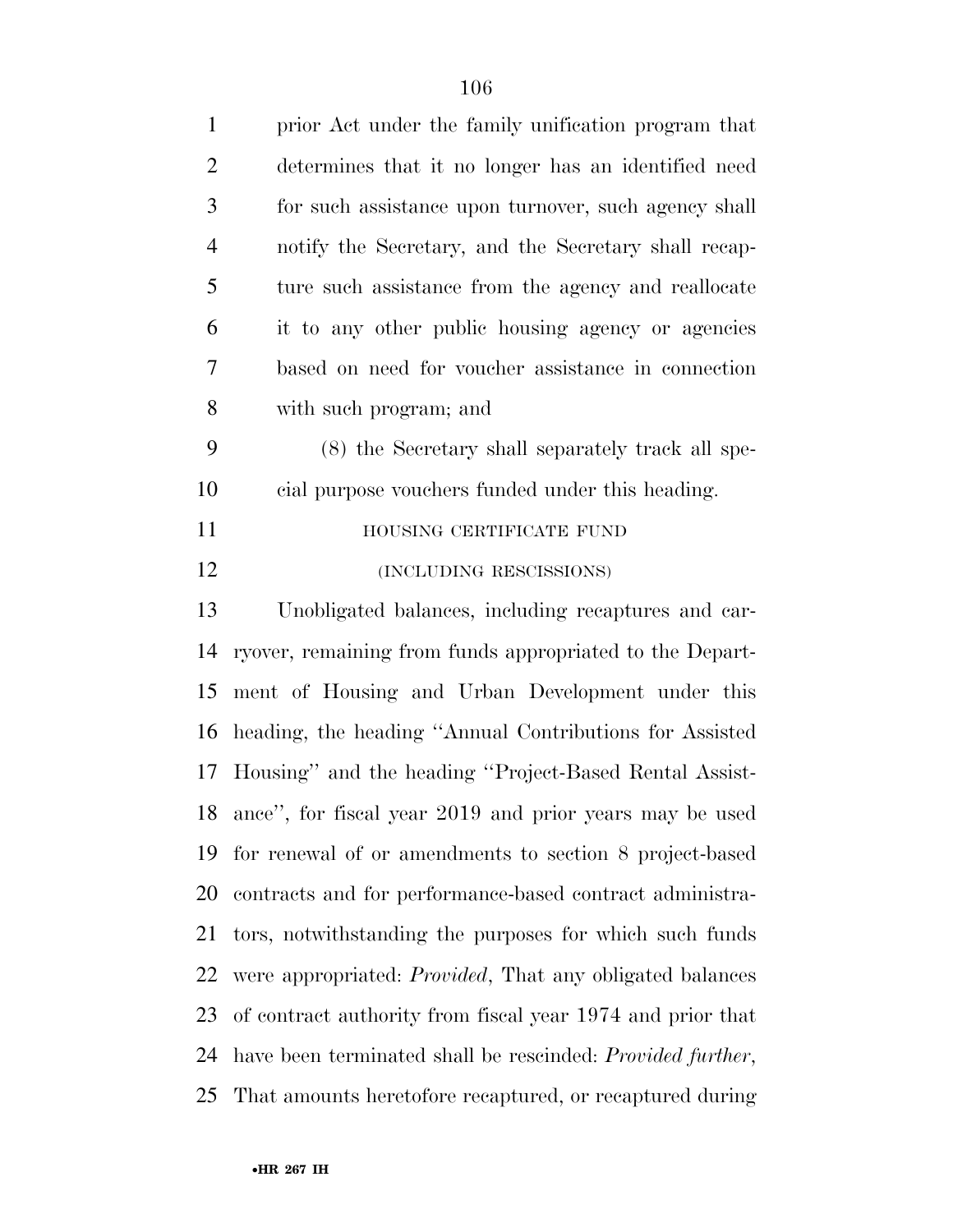the current fiscal year, from section 8 project-based con- tracts from source years fiscal year 1975 through fiscal year 1987 are hereby rescinded, and an amount of addi- tional new budget authority, equivalent to the amount re- scinded is hereby appropriated, to remain available until expended, for the purposes set forth under this heading, in addition to amounts otherwise available.

## PUBLIC HOUSING CAPITAL FUND

 For the Public Housing Capital Fund Program to carry out capital and management activities for public housing agencies, as authorized under section 9 of the United States Housing Act of 1937 (42 U.S.C. 1437g) (the ''Act'') \$2,775,000,000, to remain available until September 30, 2022: *Provided*, That notwithstanding any other provision of law or regulation, during fiscal year 2019, the Secretary of Housing and Urban Development may not delegate to any Department official other than the Deputy Secretary and the Assistant Secretary for Public and Indian Housing any authority under paragraph (2) of section 9(j) regarding the extension of the time peri- ods under such section: *Provided further*, That for pur-22 poses of such section  $9(j)$ , the term "obligate" means, with respect to amounts, that the amounts are subject to a binding agreement that will result in outlays, immediately or in the future: *Provided further*, That up to \$14,000,000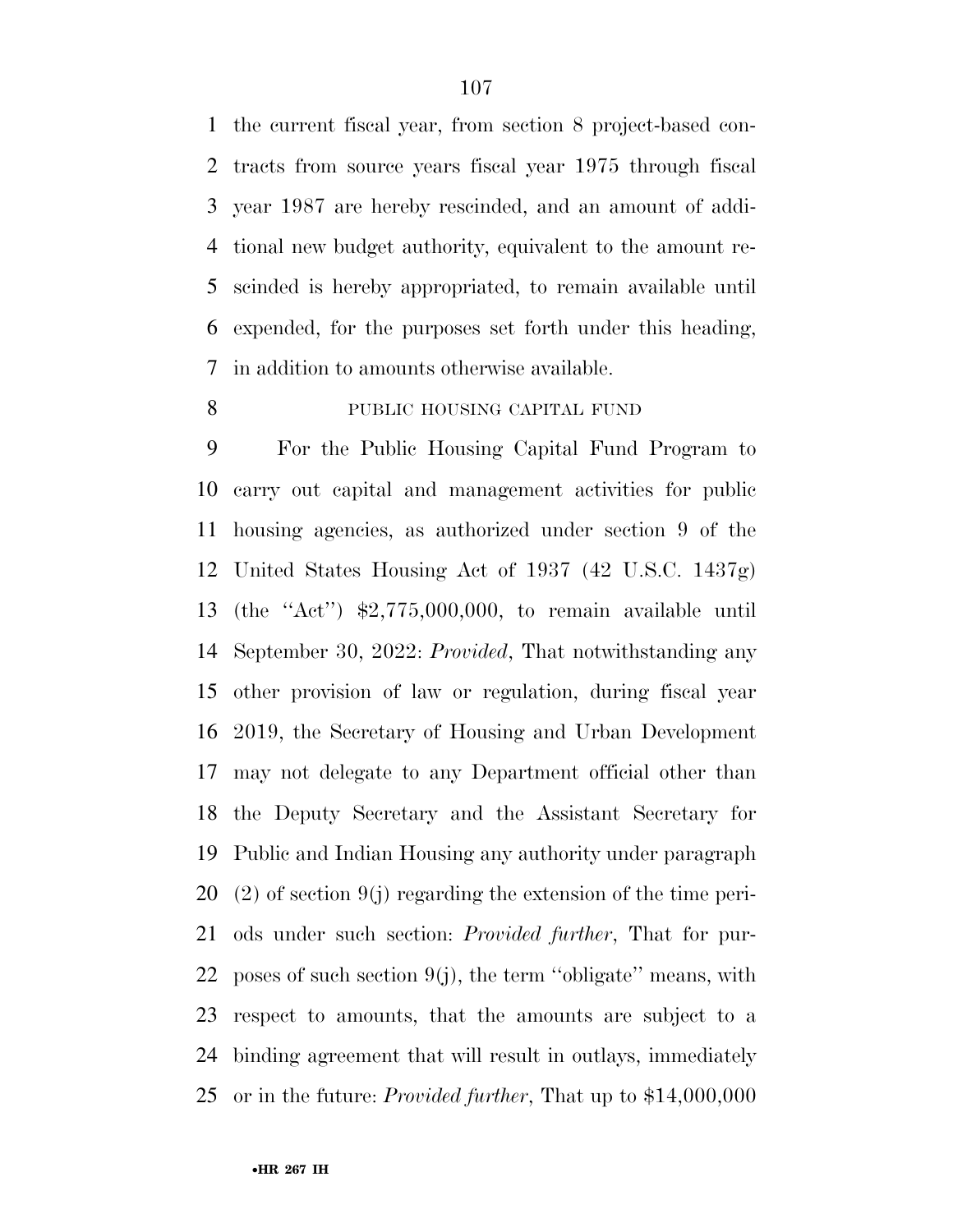shall be to support ongoing public housing financial and physical assessment activities: *Provided further*, That up to \$1,000,000 shall be to support the costs of administra- tive and judicial receiverships: *Provided further*, That of the total amount provided under this heading, not to ex- ceed \$25,000,000 shall be available for the Secretary to make grants, notwithstanding section 203 of this Act, to public housing agencies for emergency capital needs in- cluding safety and security measures necessary to address crime and drug-related activity as well as needs resulting from unforeseen or unpreventable emergencies and nat- ural disasters excluding Presidentially declared emer- gencies and natural disasters under the Robert T. Stafford Disaster Relief and Emergency Act (42 U.S.C. 5121 et seq.) occurring in fiscal year 2019: *Provided further*, That of the amount made available under the previous proviso, not less than \$5,000,000 shall be for safety and security measures: *Provided further*, That in addition to the amount in the previous proviso for such safety and secu- rity measures, any amounts that remain available, after all applications received on or before September 30, 2020, for emergency capital needs have been processed, shall be allocated to public housing agencies for such safety and security measures: *Provided further*, That of the total amount provided under this heading, up to \$35,000,000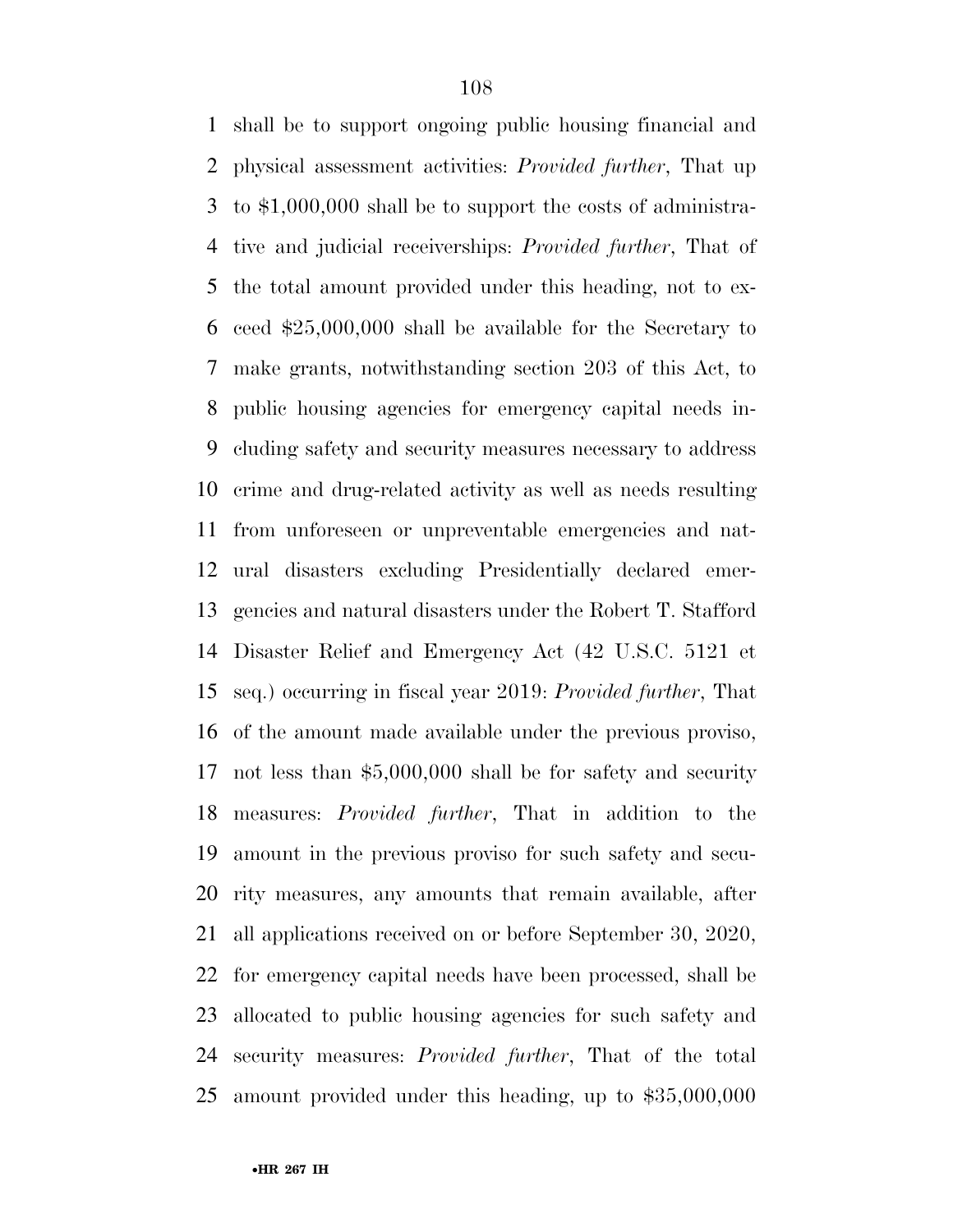shall be for supportive services, service coordinators and congregate services as authorized by section 34 of the Act (42 U.S.C. 1437z–6) and the Native American Housing Assistance and Self-Determination Act of 1996 (25 U.S.C. 4101 et seq.): *Provided further*, That of the total amount made available under this heading, \$15,000,000 shall be for a Jobs-Plus initiative modeled after the Jobs-Plus demonstration: *Provided further*, That funding provided under the previous proviso shall be available for competi- tive grants to partnerships between public housing au- thorities, local workforce investment boards established under section 107 of the Workforce Innovation and Oppor- tunity Act of 2014 (29 U.S.C. 3122), and other agencies and organizations that provide support to help public housing residents obtain employment and increase earn- ings: *Provided further*, That applicants must demonstrate the ability to provide services to residents, partner with workforce investment boards, and leverage service dollars: *Provided further*, That the Secretary may allow public housing agencies to request exemptions from rent and in- come limitation requirements under sections 3 and 6 of the United States Housing Act of 1937 (42 U.S.C. 1437a and 1437d), as necessary to implement the Jobs-Plus pro- gram, on such terms and conditions as the Secretary may approve upon a finding by the Secretary that any such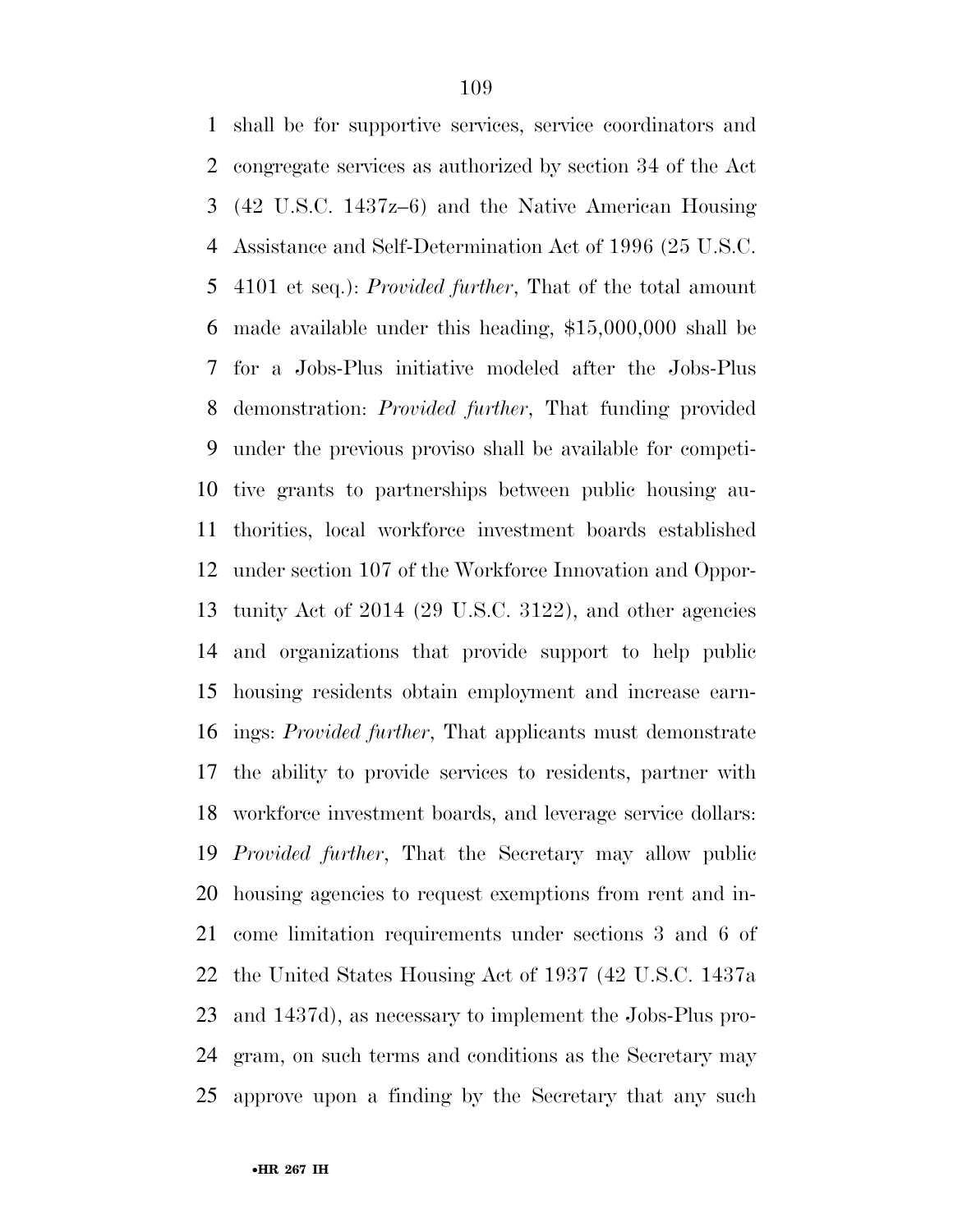waivers or alternative requirements are necessary for the effective implementation of the Jobs-Plus initiative as a voluntary program for residents: *Provided further*, That the Secretary shall publish by notice in the Federal Reg- ister any waivers or alternative requirements pursuant to the preceding proviso no later than 10 days before the ef- fective date of such notice: *Provided further*, That for funds provided under this heading, the limitation in sec- tion 9(g)(1) of the Act shall be 25 percent: *Provided fur- ther*, That the Secretary may waive the limitation in the previous proviso to allow public housing agencies to fund 12 activities authorized under section  $9(e)(1)(C)$  of the Act: *Provided further*, That the Secretary shall notify public housing agencies requesting waivers under the previous proviso if the request is approved or denied within 14 days of submitting the request: *Provided further*, That from the funds made available under this heading, the Secretary shall provide bonus awards in fiscal year 2019 to public housing agencies that are designated high performers: *Provided further*, That the Department shall notify public housing agencies of their formula allocation within 60 days of enactment of this Act: *Provided further*, That of the total amount provided under this heading, \$25,000,000 shall be available for competitive grants to public housing agencies to evaluate and reduce lead-based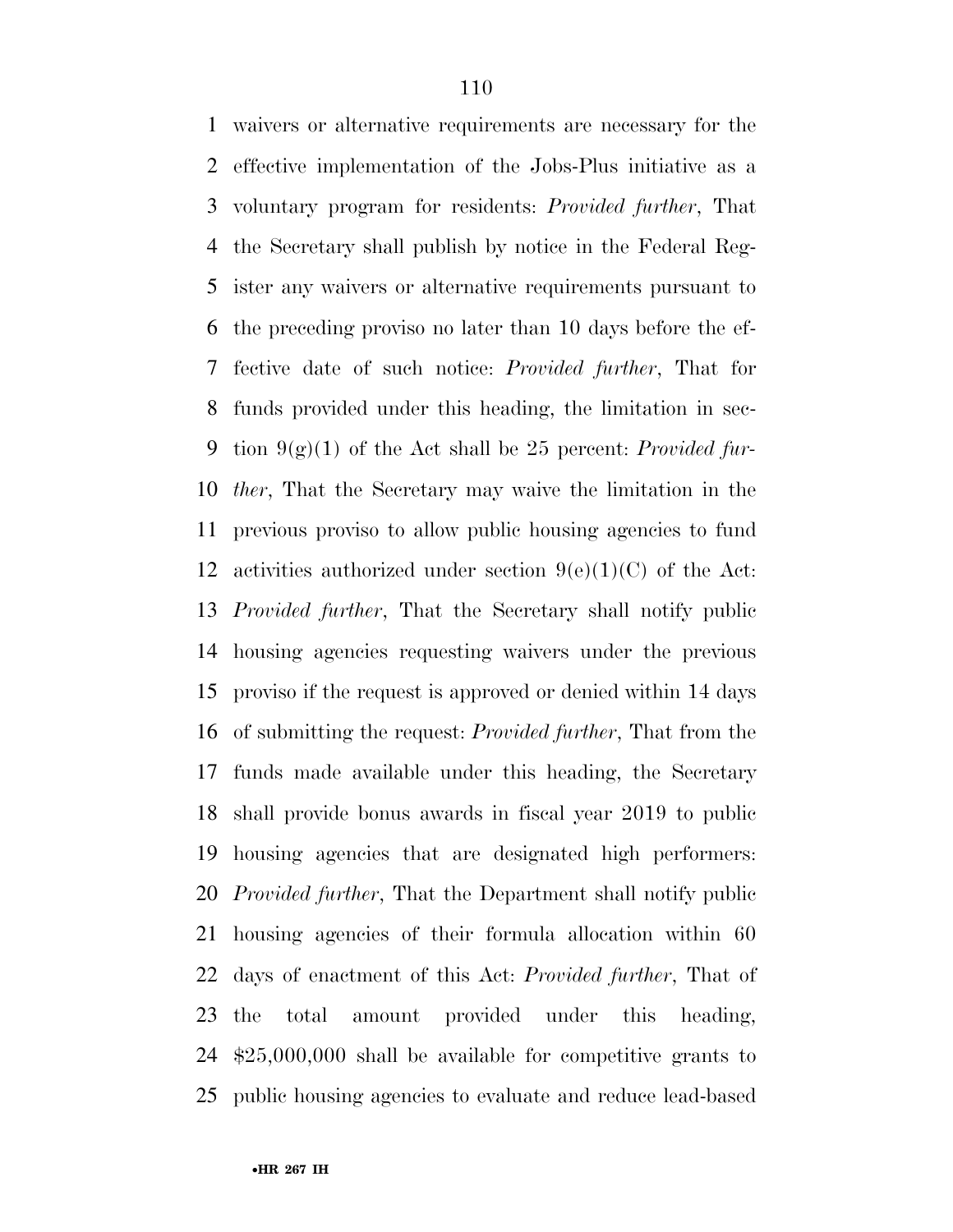paint hazards in public housing by carrying out the activi- ties of risk assessments, abatement, and interim controls (as those terms are defined in section 1004 of the Residen- tial Lead-Based Paint Hazard Reduction Act of 1992 (42 U.S.C. 4851b)): *Provided further*, That for purposes of en- vironmental review, a grant under the previous proviso shall be considered funds for projects or activities under title I of the United States Housing Act of 1937 (42 U.S.C. 1437 et seq.) for purposes of section 26 of such Act (42 U.S.C. 1437x) and shall be subject to the regula-tions implementing such section.

### 12 PUBLIC HOUSING OPERATING FUND

 For 2019 payments to public housing agencies for the operation and management of public housing, as author- ized by section 9(e) of the United States Housing Act of 1937 (42 U.S.C. 1437g(e)), \$4,756,000,000, to remain available until September 30, 2020.

CHOICE NEIGHBORHOODS INITIATIVE

 For competitive grants under the Choice Neighbor- hoods Initiative (subject to section 24 of the United States Housing Act of 1937 (42 U.S.C. 1437v), unless otherwise specified under this heading), for transformation, rehabili- tation, and replacement housing needs of both public and HUD-assisted housing and to transform neighborhoods of poverty into functioning, sustainable mixed income neigh-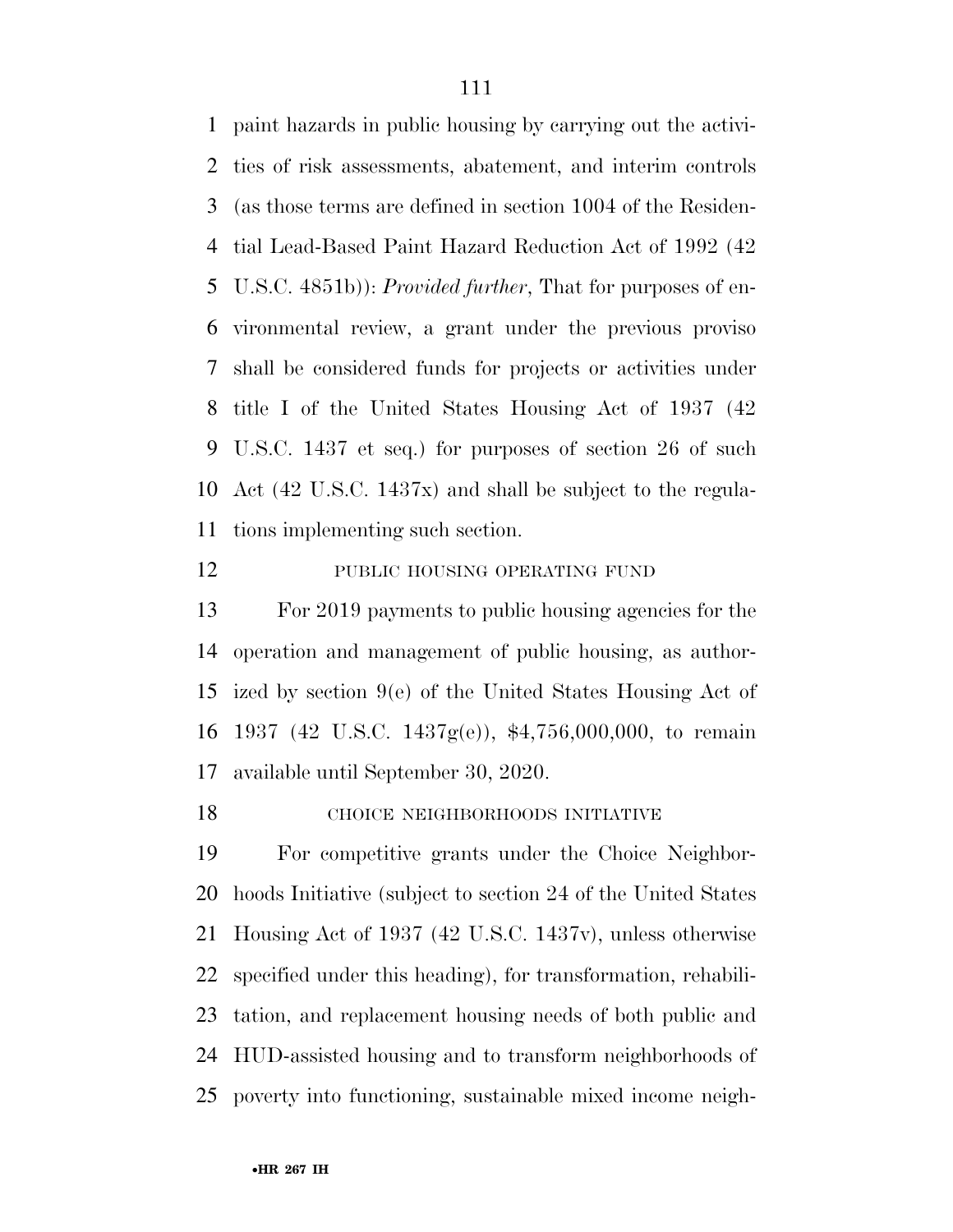borhoods with appropriate services, schools, public assets, transportation and access to jobs, \$100,000,000, to re- main available until September 30, 2021: *Provided*, That grant funds may be used for resident and community serv- ices, community development, and affordable housing needs in the community, and for conversion of vacant or foreclosed properties to affordable housing: *Provided fur- ther*, That the use of funds made available under this heading shall not be deemed to be public housing notwith- standing section 3(b)(1) of such Act: *Provided further*, That grantees shall commit to an additional period of af- fordability determined by the Secretary of not fewer than 20 years: *Provided further*, That grantees shall provide a match in State, local, other Federal or private funds: *Pro- vided further*, That grantees may include local govern- ments, tribal entities, public housing authorities, and non- profits: *Provided further*, That for-profit developers may apply jointly with a public entity: *Provided further*, That for purposes of environmental review, a grantee shall be treated as a public housing agency under section 26 of the United States Housing Act of 1937 (42 U.S.C. 1437x), and grants under this heading shall be subject to the regulations issued by the Secretary to implement such section: *Provided further*, That of the amount pro-vided, not less than \$50,000,000 shall be awarded to pub-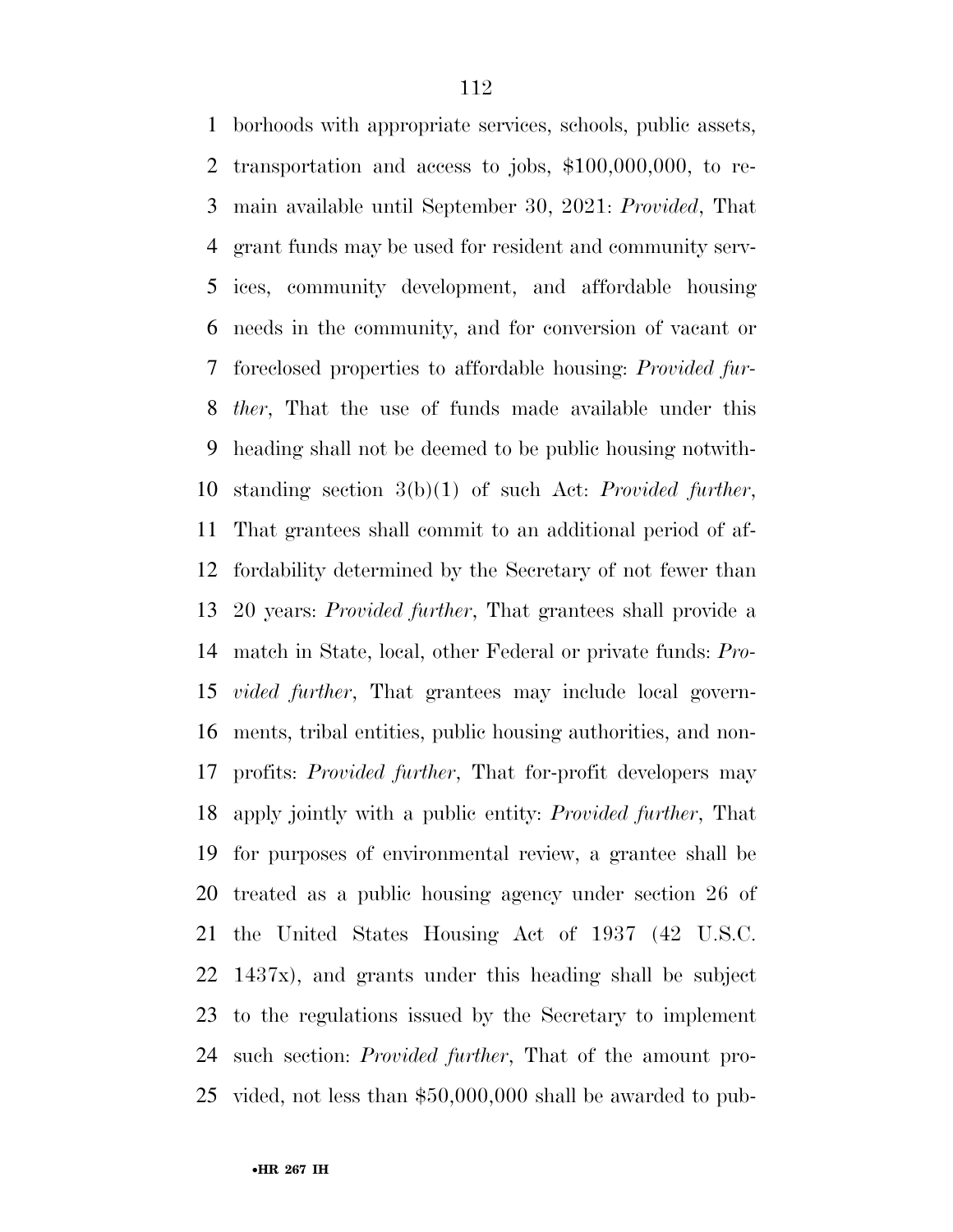lic housing agencies: *Provided further*, That such grantees shall create partnerships with other local organizations in- cluding assisted housing owners, service agencies, and resident organizations: *Provided further*, That the Sec- retary shall consult with the Secretaries of Education, Labor, Transportation, Health and Human Services, Agri- culture, and Commerce, the Attorney General, and the Ad- ministrator of the Environmental Protection Agency to co- ordinate and leverage other appropriate Federal resources: *Provided further*, That no more than \$5,000,000 of funds made available under this heading may be provided as grants to undertake comprehensive local planning with input from residents and the community: *Provided further*, That unobligated balances, including recaptures, remain- ing from funds appropriated under the heading ''Revital- ization of Severely Distressed Public Housing (HOPE VI)'' in fiscal year 2011 and prior fiscal years may be used for purposes under this heading, notwithstanding the pur- poses for which such amounts were appropriated: *Provided further*, That the Secretary shall issue the Notice of Fund- ing Availability for funds made available under this head- ing no later than 60 days after enactment of this Act: *Pro- vided further*, That the Secretary shall make grant awards no later than one year from the date of enactment of this Act in such amounts that the Secretary determines: *Pro-*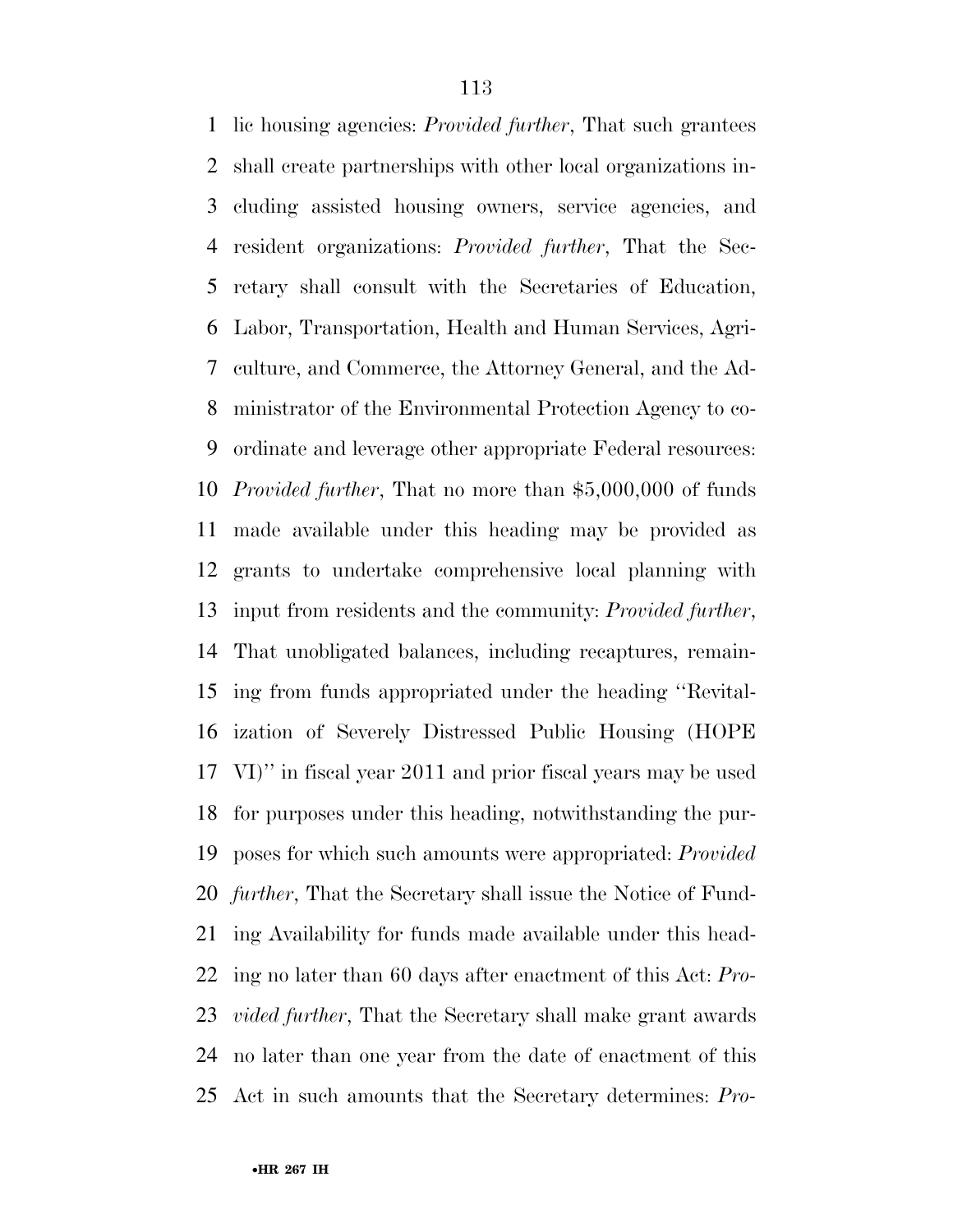*vided further*, That notwithstanding section 24(o) of the 2 United States Housing Act of 1937 (42 U.S.C.  $1437v(0)$ ), the Secretary may, until September 30, 2019, obligate any available unobligated balances made available under this heading in this, or any prior Act.

## FAMILY SELF-SUFFICIENCY

 For the Family Self-Sufficiency program to support family self-sufficiency coordinators under section 23 of the United States Housing Act of 1937, to promote the devel- opment of local strategies to coordinate the use of assist- ance under sections 8(o) and 9 of such Act with public and private resources, and enable eligible families to achieve economic independence and self-sufficiency, \$80,000,000, to remain available until September 30, 2020: *Provided*, That the Secretary may, by Federal Reg- ister notice, waive or specify alternative requirements 17 under subsections  $b(3)$ ,  $b(4)$ ,  $b(5)$ , or  $c(1)$  of section 23 of such Act in order to facilitate the operation of a unified self-sufficiency program for individuals receiving assist- ance under different provisions of the Act, as determined by the Secretary: *Provided further*, That owners of a pri- vately owned multifamily property with a section 8 con- tract may voluntarily make a Family Self-Sufficiency pro- gram available to the assisted tenants of such property in accordance with procedures established by the Sec-

•**HR 267 IH**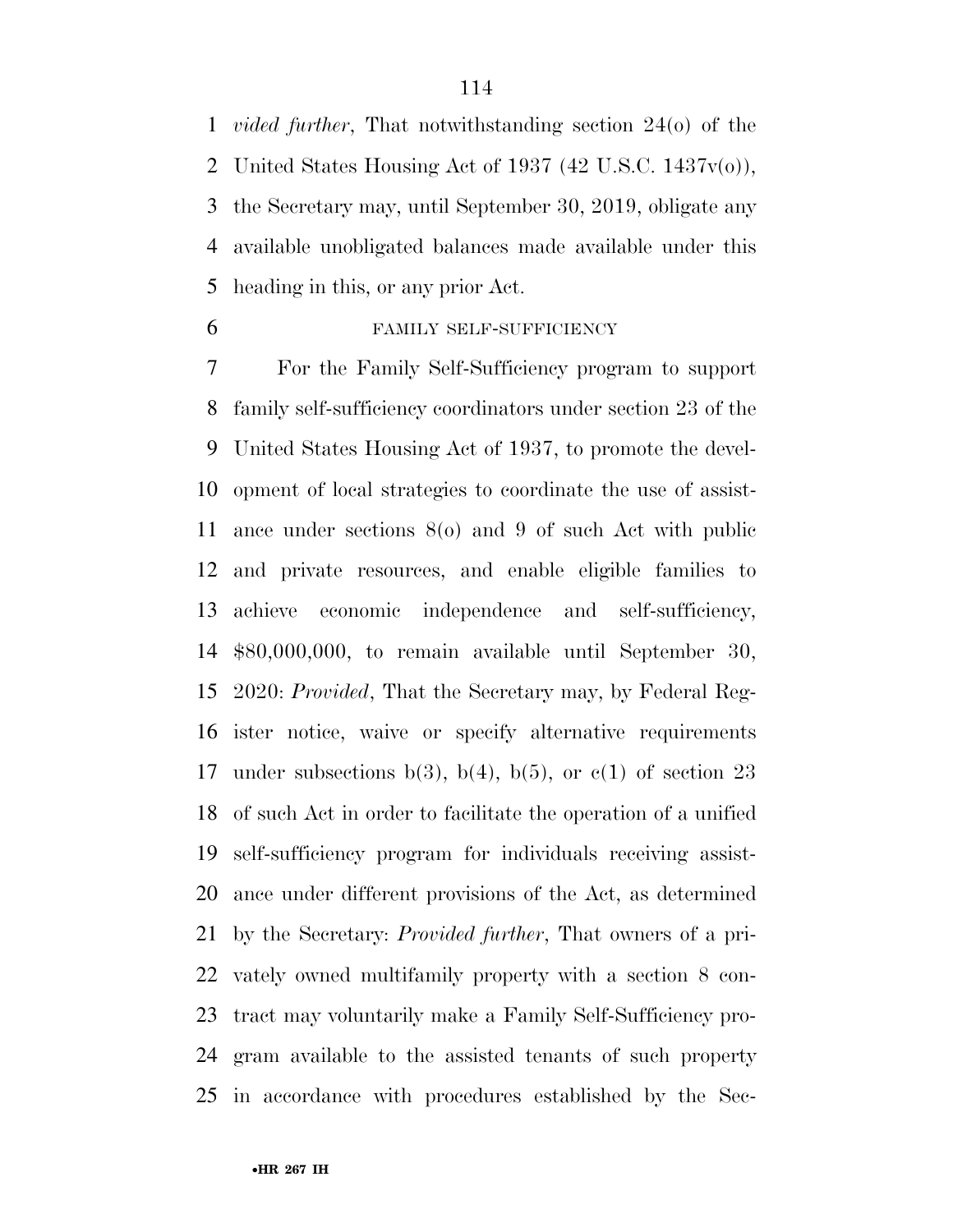retary: *Provided further*, That such procedures established pursuant to the previous proviso shall permit participating tenants to accrue escrow funds in accordance with section 23(d)(2) and shall allow owners to use funding from resid- ual receipt accounts to hire coordinators for their own Family Self-Sufficiency program.

NATIVE AMERICAN HOUSING BLOCK GRANTS

# **(INCLUDING TRANSFER OF FUNDS)**

 For the Native American Housing Block Grants pro- gram, as authorized under title I of the Native American Housing Assistance and Self-Determination Act of 1996 (NAHASDA) (25 U.S.C. 4111 et seq.), \$655,000,000, to remain available until September 30, 2023: *Provided*, That, notwithstanding NAHASDA, to determine the amount of the allocation under title I of such Act for each Indian tribe, the Secretary shall apply the formula under section 302 of such Act with the need component based on single-race census data and with the need component based on multi-race census data, and the amount of the allocation for each Indian tribe shall be the greater of the two resulting allocation amounts: *Provided further*, That of the amounts made available under this heading, \$7,000,000 shall be for providing training and technical assistance to Indian housing authorities and tribally des-ignated housing entities, to support the inspection of In-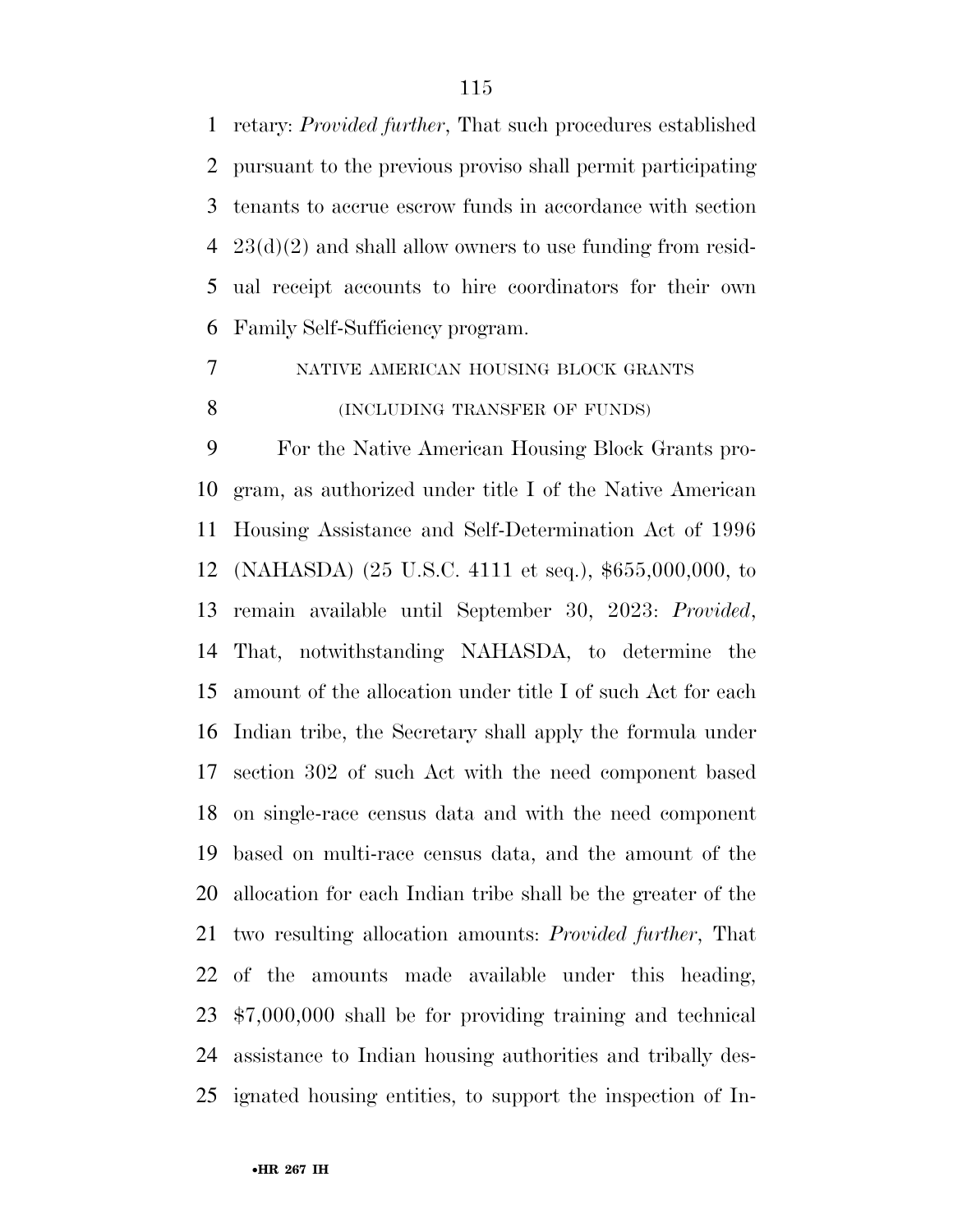dian housing units, contract expertise, and for training and technical assistance related to funding provided under this heading and other headings under this Act for the needs of Native American families and Indian country: *Provided further*, That amounts made available under the previous proviso may be used, contracted, or competed as determined by the Secretary: *Provided further*, That of the amount provided under this heading, \$2,000,000 shall be made available for the cost of guaranteed notes and other obligations, as authorized by title VI of NAHASDA: *Pro- vided further*, That such costs, including the costs of modi- fying such notes and other obligations, shall be as defined in section 502 of the Congressional Budget Act of 1974, as amended: *Provided further*, That these funds are avail- able to subsidize the total principal amount of any notes and other obligations, any part of which is to be guaran- teed, not to exceed \$17,761,989: *Provided further*, That the Department will notify grantees of their formula allo- cation within 60 days of the date of enactment of this Act: *Provided further*, That for an additional amount for the Native American Housing Block Grants program, as au- thorized under title I of NAHASDA, \$100,000,000 to re- main available until September 30, 2023: *Provided further*, That the Secretary shall obligate this additional amount for competitive grants to eligible recipients authorized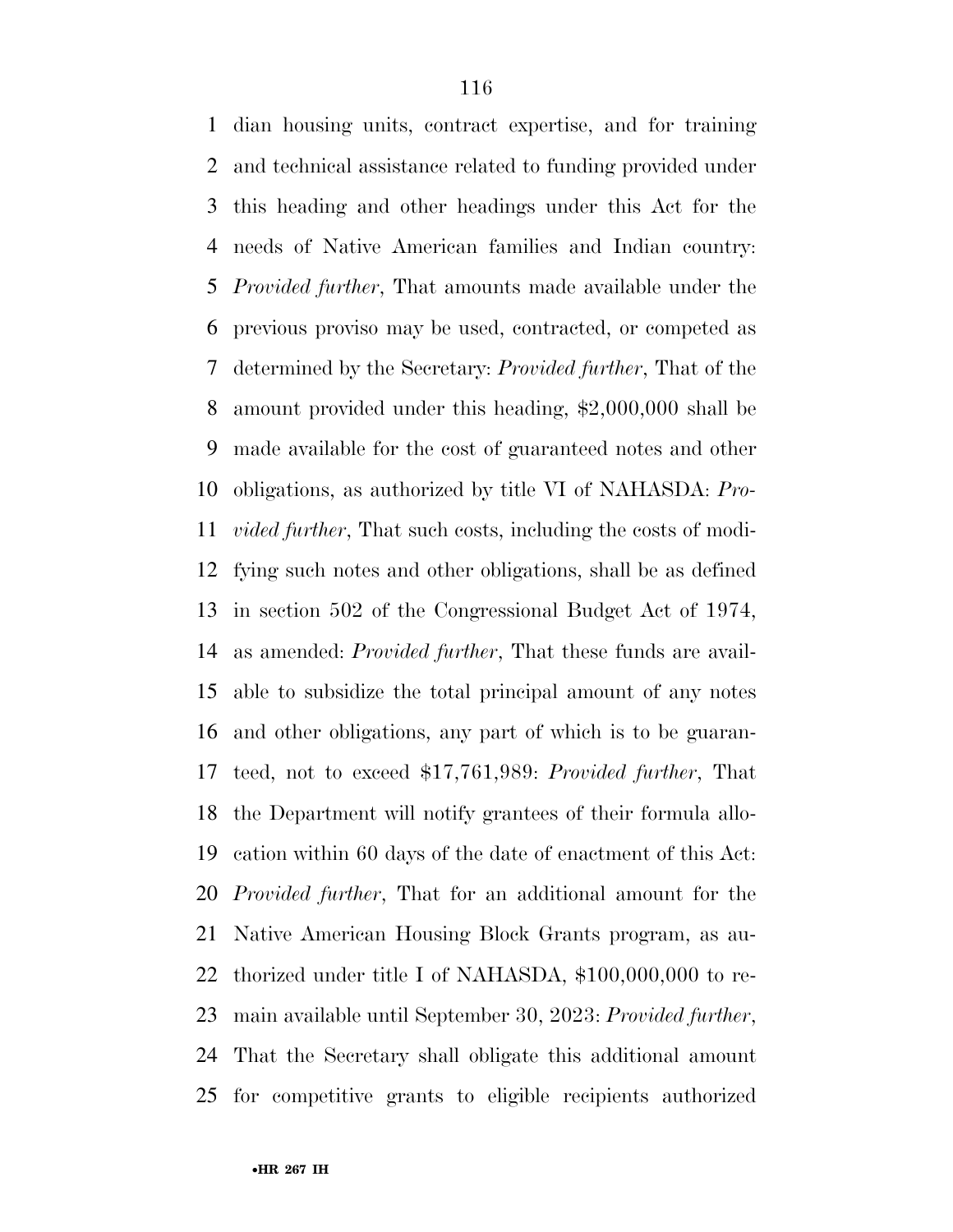under NAHASDA that apply for funds: *Provided further*, That in awarding this additional amount, the Secretary shall consider need and administrative capacity, and shall give priority to projects that will spur construction and rehabilitation: *Provided further*, That up to 1 percent of this additional amount may be transferred, in aggregate, to ''Program Office Salaries and Expenses—Public and Indian Housing'' for necessary costs of administering and overseeing the obligation and expenditure of this addi- tional amount: *Provided further*, That any funds trans- ferred pursuant to the previous proviso shall remain avail-able until September 30, 2024.

INDIAN HOUSING LOAN GUARANTEE FUND PROGRAM

### ACCOUNT

 For the cost of guaranteed loans, as authorized by section 184 of the Housing and Community Development Act of 1992 (12 U.S.C. 1715z–13a), \$1,440,000, to re- main available until expended: *Provided*, That such costs, including the costs of modifying such loans, shall be as defined in section 502 of the Congressional Budget Act of 1974: *Provided further*, That these funds are available to subsidize total loan principal, any part of which is to be guaranteed, up to \$553,846,154, to remain available until expended: *Provided further*, That up to \$750,000 of this amount may be for administrative contract expenses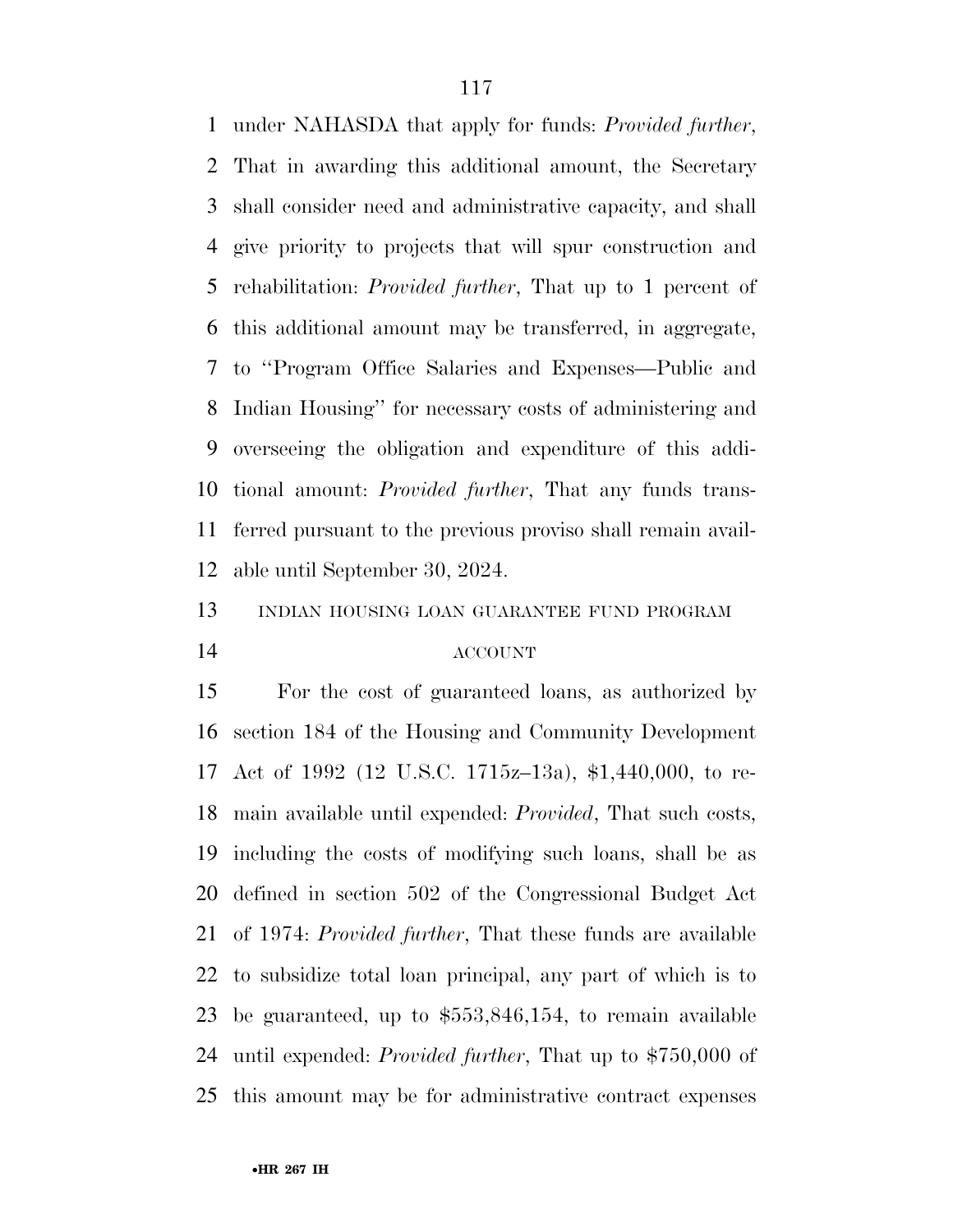including management processes and systems to carry out the loan guarantee program.

NATIVE HAWAIIAN HOUSING BLOCK GRANT

 For the Native Hawaiian Housing Block Grant pro- gram, as authorized under title VIII of the Native Amer- ican Housing Assistance and Self-Determination Act of 1996 (25 U.S.C. 4111 et seq.), \$2,000,000, to remain available until September 30, 2023: *Provided*, That not- withstanding section 812(b) of such Act, the Department of Hawaiian Home Lands may not invest grant amounts provided under this heading in investment securities and other obligations: *Provided further*, That amounts made available under this heading in this and prior fiscal years may be used to provide rental assistance to eligible Native Hawaiian families both on and off the Hawaiian Home Lands, notwithstanding any other provision of law.

COMMUNITY PLANNING AND DEVELOPMENT

HOUSING OPPORTUNITIES FOR PERSONS WITH AIDS

 For carrying out the Housing Opportunities for Per- sons with AIDS program, as authorized by the AIDS Housing Opportunity Act (42 U.S.C. 12901 et seq.), \$375,000,000, to remain available until September 30, 2020, except that amounts allocated pursuant to section 854(c)(5) of such Act shall remain available until Sep-tember 30, 2021: *Provided*, That the Secretary shall renew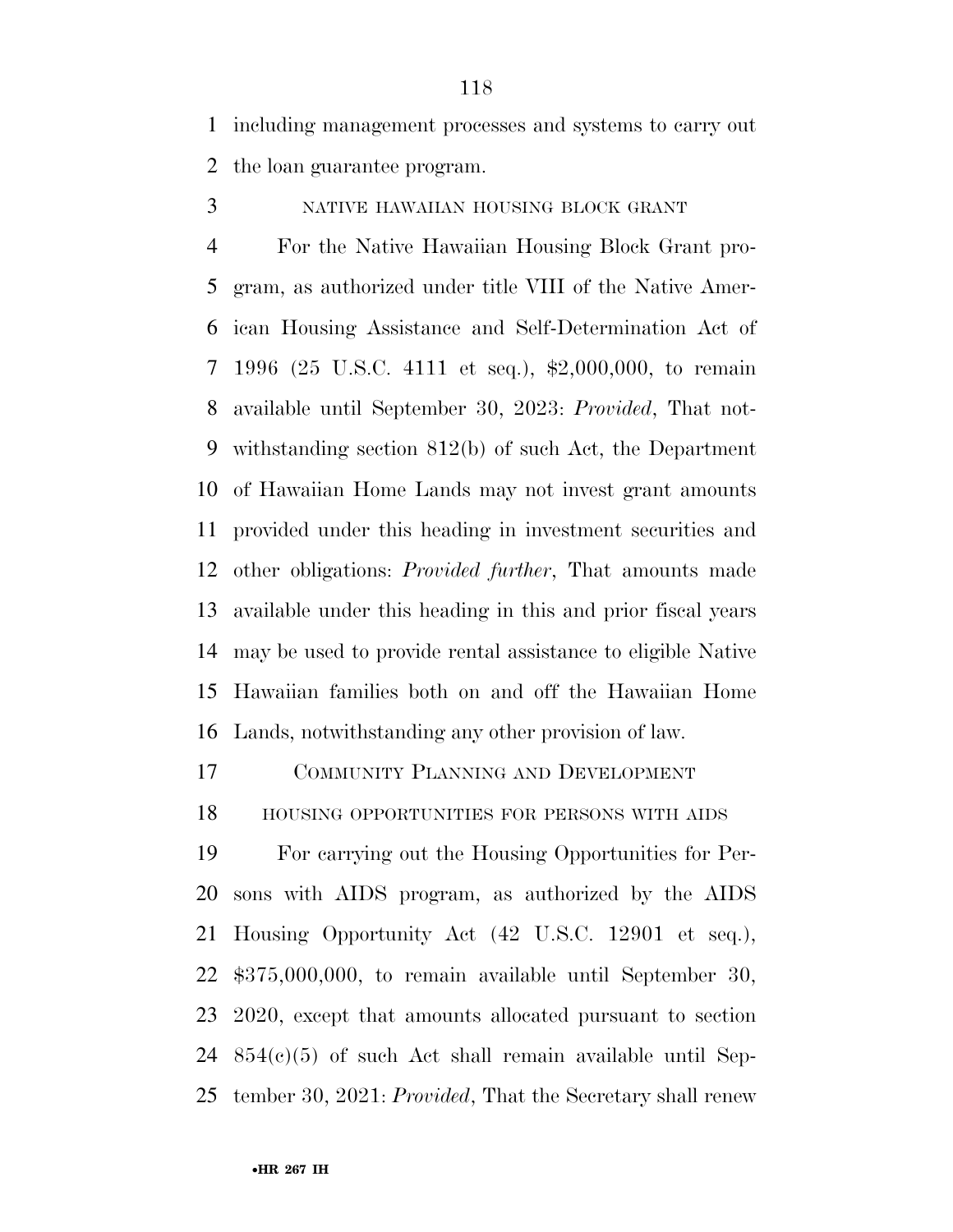all expiring contracts for permanent supportive housing 2 that initially were funded under section  $854(c)(5)$  of such Act from funds made available under this heading in fiscal year 2010 and prior fiscal years that meet all program requirements before awarding funds for new contracts under such section: *Provided further*, That the Depart- ment shall notify grantees of their formula allocation with-in 60 days of enactment of this Act.

# COMMUNITY DEVELOPMENT FUND

 For assistance to units of State and local govern- ment, and to other entities, for economic and community development activities, and for other purposes, \$3,365,000,000, to remain available until September 30, 2021, unless otherwise specified: *Provided*, That of the total amount provided, \$3,300,000,000 is for carrying out the community development block grant program under title I of the Housing and Community Development Act of 1974, as amended (''the Act'' herein) (42 U.S.C. 5301 et seq.): *Provided further*, That unless explicitly provided for under this heading, not to exceed 20 percent of any grant made with funds appropriated under this heading shall be expended for planning and management develop- ment and administration: *Provided further*, That a metro- politan city, urban county, unit of general local govern-ment, Indian tribe, or insular area that directly or indi-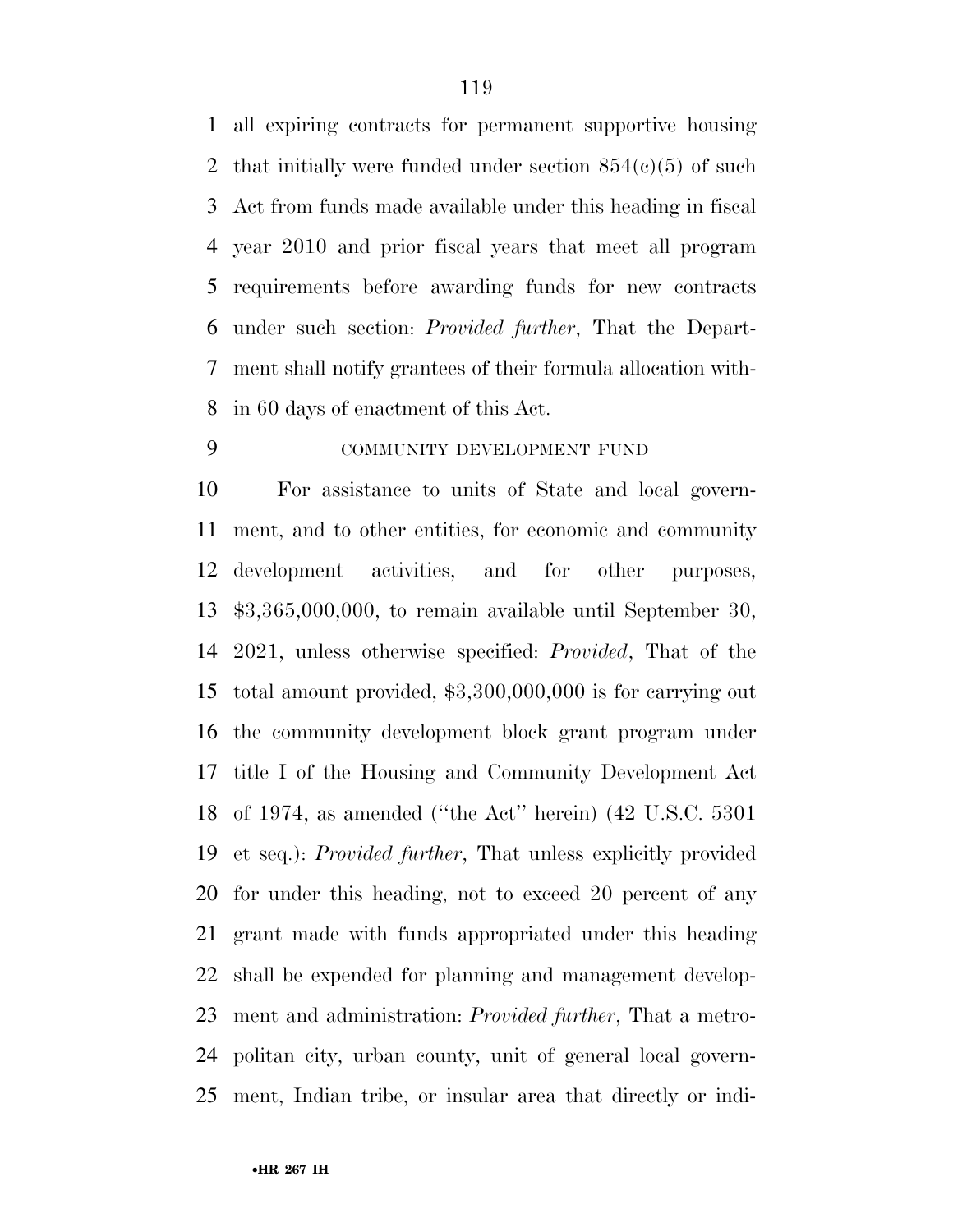rectly receives funds under this heading may not sell, trade, or otherwise transfer all or any portion of such funds to another such entity in exchange for any other funds, credits or non-Federal considerations, but must use such funds for activities eligible under title I of the Act: *Provided further*, That notwithstanding section 105(e)(1) of the Act, no funds provided under this heading may be provided to a for-profit entity for an economic develop- ment project under section 105(a)(17) unless such project has been evaluated and selected in accordance with guide- lines required under subsection (e)(2): *Provided further*, That the Department shall notify grantees of their for- mula allocation within 60 days of enactment of this Act: *Provided further*, That of the total amount provided under this heading, \$65,000,000 shall be for grants to Indian 16 tribes notwithstanding section  $106(a)(1)$  of such Act, of which, notwithstanding any other provision of law (includ- ing section 203 of this Act), up to \$4,000,000 may be used for emergencies that constitute imminent threats to health and safety.

21 COMMUNITY DEVELOPMENT LOAN GUARANTEES

# 22 PROGRAM ACCOUNT

 Subject to section 502 of the Congressional Budget Act of 1974, during fiscal year 2019, commitments to guarantee loans under section 108 of the Housing and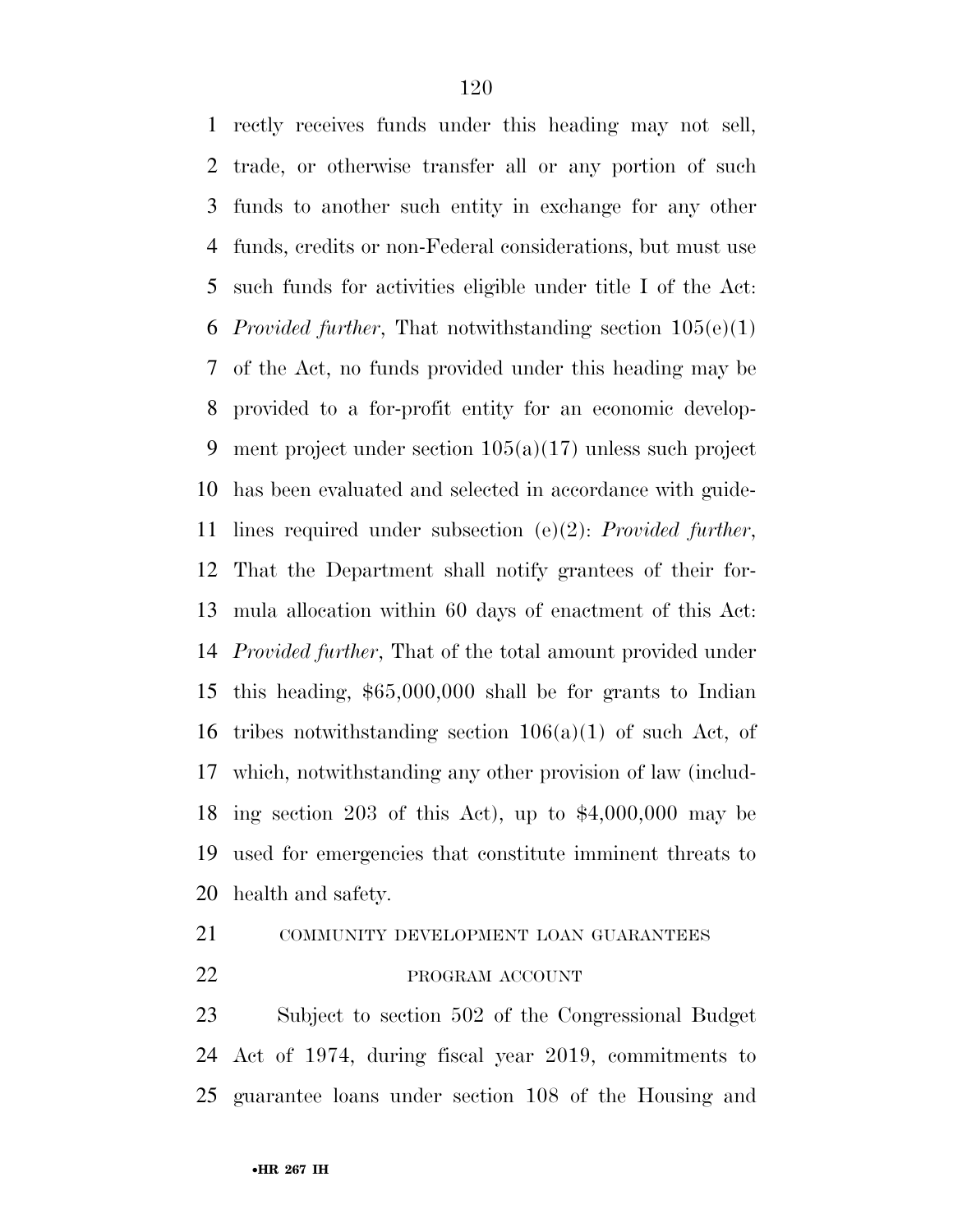Community Development Act of 1974 (42 U.S.C. 5308), any part of which is guaranteed, shall not exceed a total principal amount of \$300,000,000, notwithstanding any aggregate limitation on outstanding obligations guaran- teed in subsection (k) of such section 108: *Provided*, That the Secretary shall collect fees from borrowers, notwith- standing subsection (m) of such section 108, to result in a credit subsidy cost of zero for guaranteeing such loans, and any such fees shall be collected in accordance with section 502(7) of the Congressional Budget Act of 1974.

HOME INVESTMENT PARTNERSHIPS PROGRAM

 For the HOME Investment Partnerships program, as authorized under title II of the Cranston-Gonzalez Na- tional Affordable Housing Act, as amended, \$1,362,000,000, to remain available until September 30, 2022: *Provided*, That notwithstanding the amount made available under this heading, the threshold reduction re- quirements in sections 216(10) and 217(b)(4) of such Act shall not apply to allocations of such amount: *Provided further*, That the Department shall notify grantees of their formula allocation within 60 days of enactment of this Act. SELF-HELP AND ASSISTED HOMEOWNERSHIP

#### OPPORTUNITY PROGRAM

 For the Self-Help and Assisted Homeownership Op-portunity Program, as authorized under section 11 of the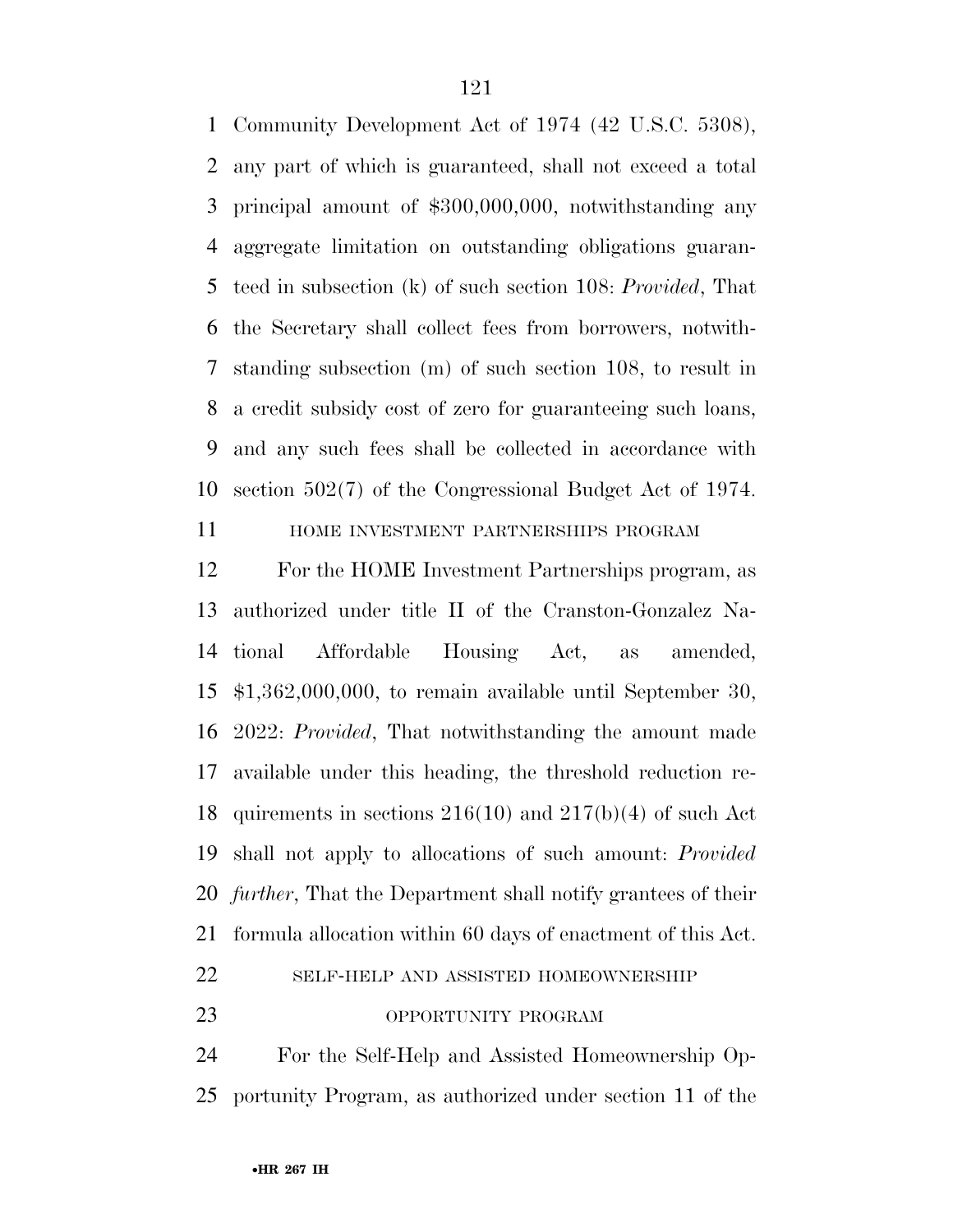Housing Opportunity Program Extension Act of 1996, as amended, \$54,000,000, to remain available until Sep- tember 30, 2021: *Provided*, That of the total amount pro- vided under this heading, \$10,000,000 shall be made available to the Self-Help Homeownership Opportunity Program as authorized under section 11 of the Housing Opportunity Program Extension Act of 1996, as amended: *Provided further*, That of the total amount provided under this heading, \$35,000,000 shall be made available for the second, third, and fourth capacity building activities au- thorized under section 4(a) of the HUD Demonstration Act of 1993 (42 U.S.C. 9816 note), of which not less than \$5,000,000 shall be made available for rural capacity building activities: *Provided further*, That of the total amount provided under this heading, \$5,000,000 shall be made available for capacity building by national rural housing organizations with experience assessing national rural conditions and providing financing, training, tech- nical assistance, information, and research to local non- profits, local governments, and Indian Tribes serving high need rural communities: *Provided further*, That of the total amount provided under this heading, \$4,000,000, shall be made available for a program to rehabilitate and modify the homes of disabled or low-income veterans, as authorized under section 1079 of Public Law 113–291: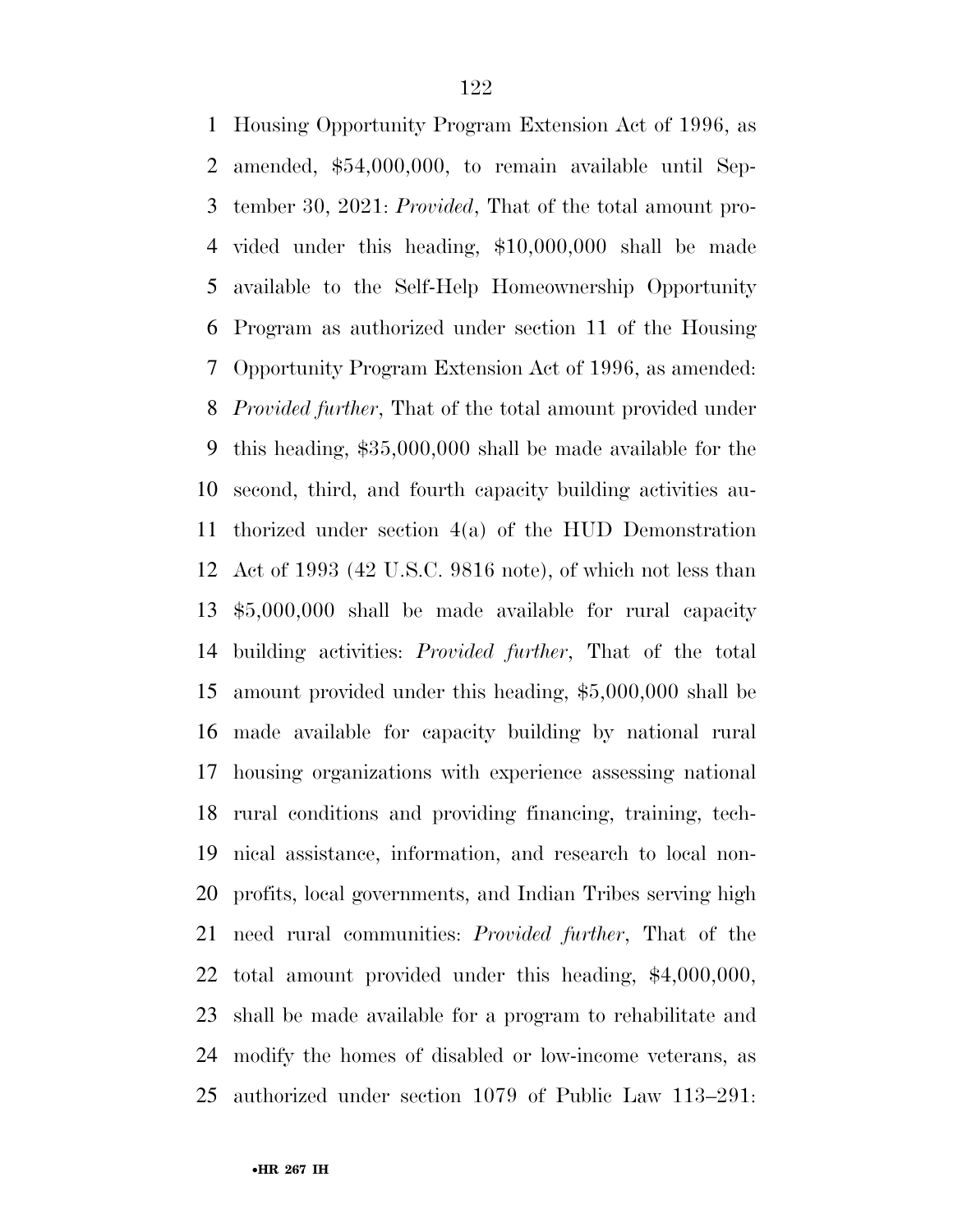*Provided further*, That funds provided under the previous proviso shall be awarded within 180 days of enactment of this Act: *Provided further*, That funds provided for such program in fiscal years 2016, 2017, and 2018 shall be awarded within 60 days of enactment of this Act.

# HOMELESS ASSISTANCE GRANTS

 For the Emergency Solutions Grants program as au- thorized under subtitle B of title IV of the McKinney- Vento Homeless Assistance Act, as amended; the Con- tinuum of Care program as authorized under subtitle C of title IV of such Act; and the Rural Housing Stability Assistance program as authorized under subtitle D of title IV of such Act, \$2,612,000,000, to remain available until September 30, 2021: *Provided*, That any rental assistance amounts that are recaptured under such Continuum of Care program shall remain available until expended: *Pro- vided further*, That not less than \$270,000,000 of the funds appropriated under this heading shall be available for such Emergency Solutions Grants program: *Provided further*, That not less than \$2,205,000,000 of the funds appropriated under this heading shall be available for such Continuum of Care and Rural Housing Stability Assist- ance programs: *Provided further*, That of the amounts made available under this heading, up to \$50,000,000 shall be made available for grants for rapid re-housing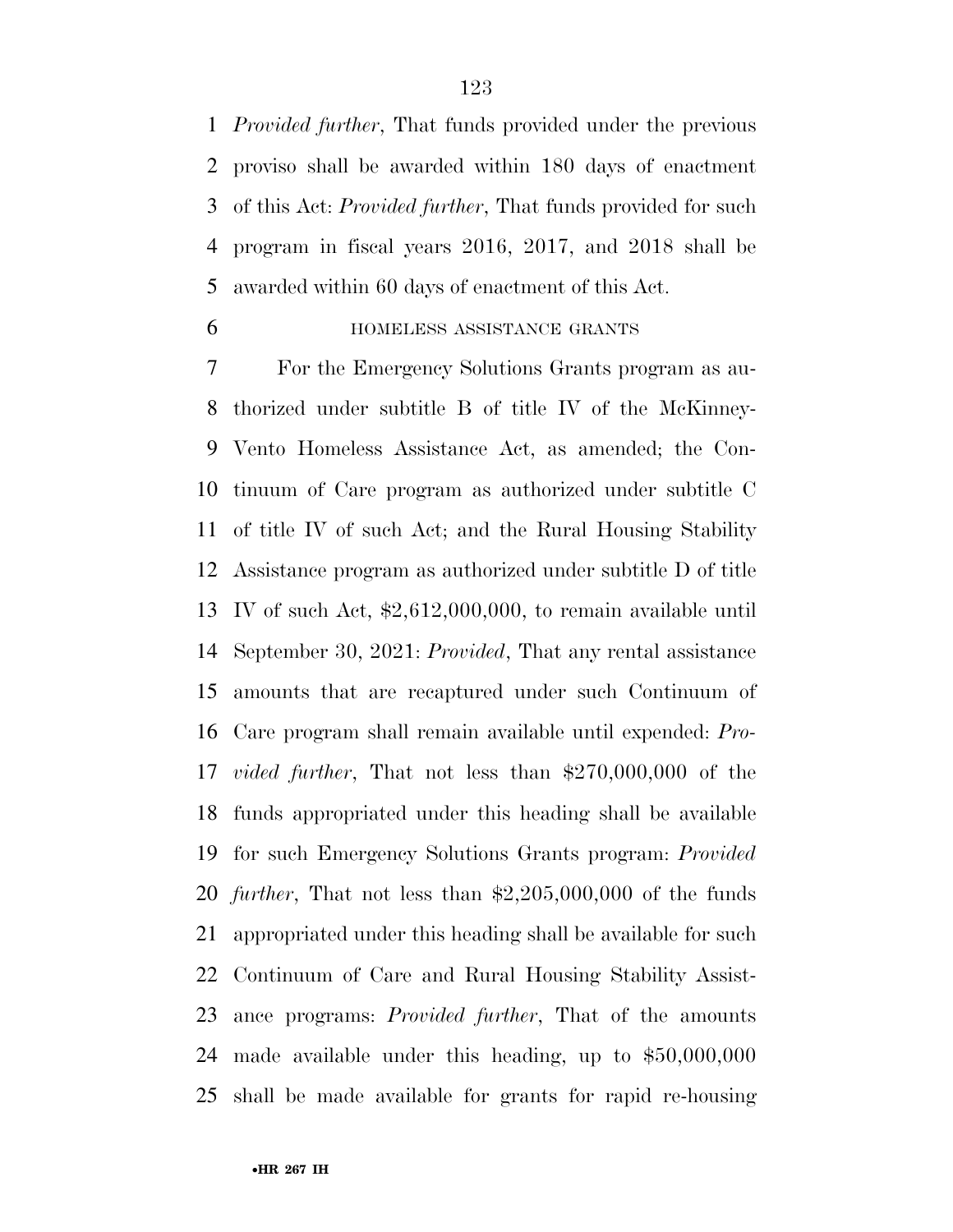projects and supportive service projects providing coordi- nated entry, and for eligible activities the Secretary deter- mines to be critical in order to assist survivors of domestic violence, dating violence, and stalking: *Provided further*, That such projects shall be eligible for renewal under the continuum of care program subject to the same terms and conditions as other renewal applicants: *Provided further*, That up to \$7,000,000 of the funds appropriated under this heading shall be available for the national homeless data analysis project: *Provided further*, That all funds awarded for supportive services under the Continuum of Care program and the Rural Housing Stability Assistance program shall be matched by not less than 25 percent in cash or in kind by each grantee: *Provided further*, That for all match requirements applicable to funds made avail- able under this heading for this fiscal year and prior fiscal years, a grantee may use (or could have used) as a source of match funds other funds administered by the Secretary and other Federal agencies unless there is (or was) a spe- cific statutory prohibition on any such use of any such funds: *Provided further*, That the Secretary shall collect system performance measures for each continuum of care, and that relative to fiscal year 2015, under the Continuum of Care competition with respect to funds made available under this heading, the Secretary shall base an increasing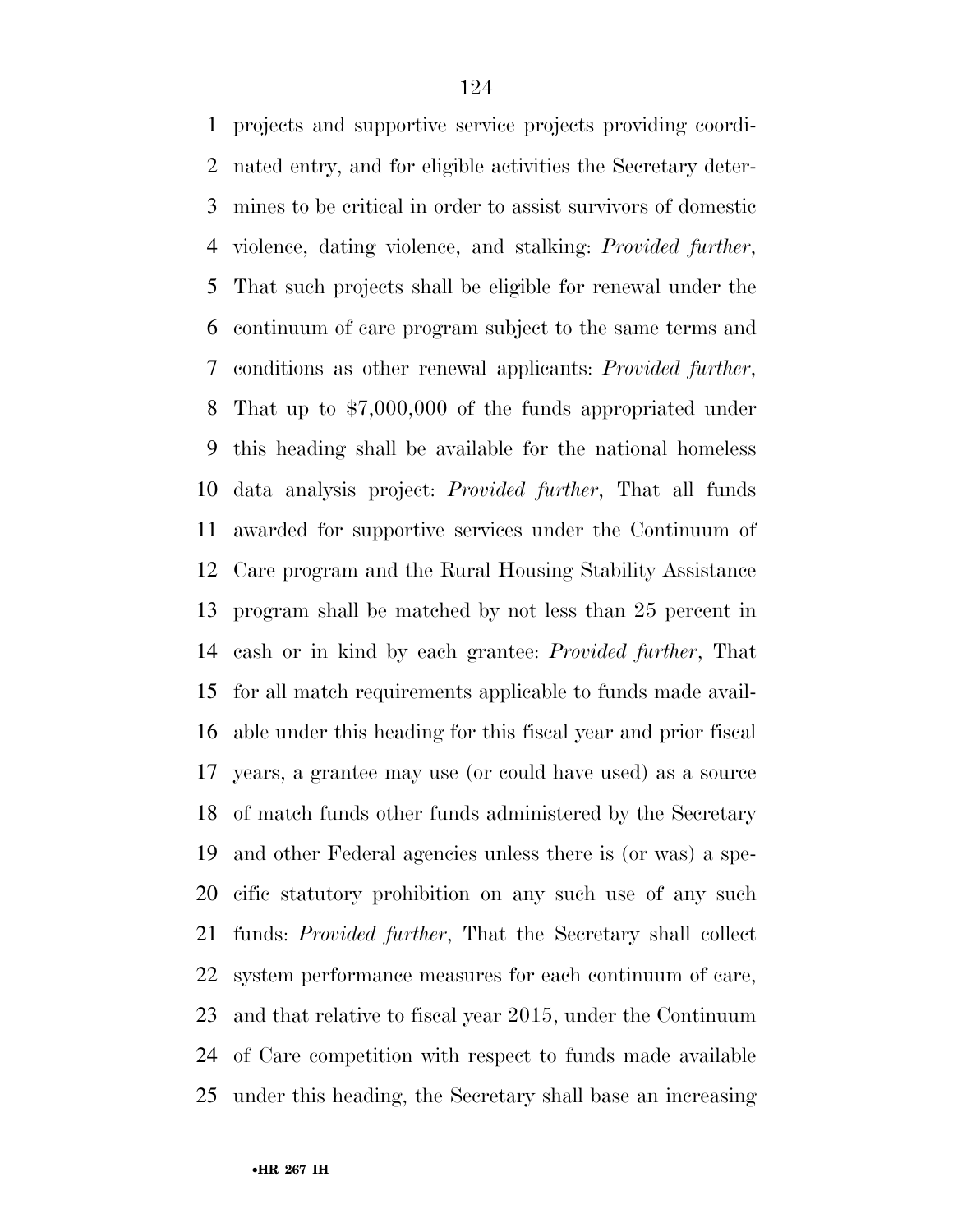share of the score on performance criteria: *Provided fur- ther*, That none of the funds provided under this heading shall be available to provide funding for new projects, ex- cept for projects created through reallocation, unless the Secretary determines that the continuum of care has dem- onstrated that projects are evaluated and ranked based on the degree to which they improve the continuum of care's system performance: *Provided further*, That the Secretary shall prioritize funding under the Continuum of Care program to continuums of care that have dem- onstrated a capacity to reallocate funding from lower per- forming projects to higher performing projects: *Provided further*, That all awards of assistance under this heading shall be required to coordinate and integrate homeless pro- grams with other mainstream health, social services, and employment programs for which homeless populations may be eligible: *Provided further*, That any unobligated amounts remaining from funds appropriated under this heading in fiscal year 2012 and prior years for project- based rental assistance for rehabilitation projects with 10- year grant terms may be used for purposes under this heading, notwithstanding the purposes for which such funds were appropriated: *Provided further*, That all bal- ances for Shelter Plus Care renewals previously funded from the Shelter Plus Care Renewal account and trans-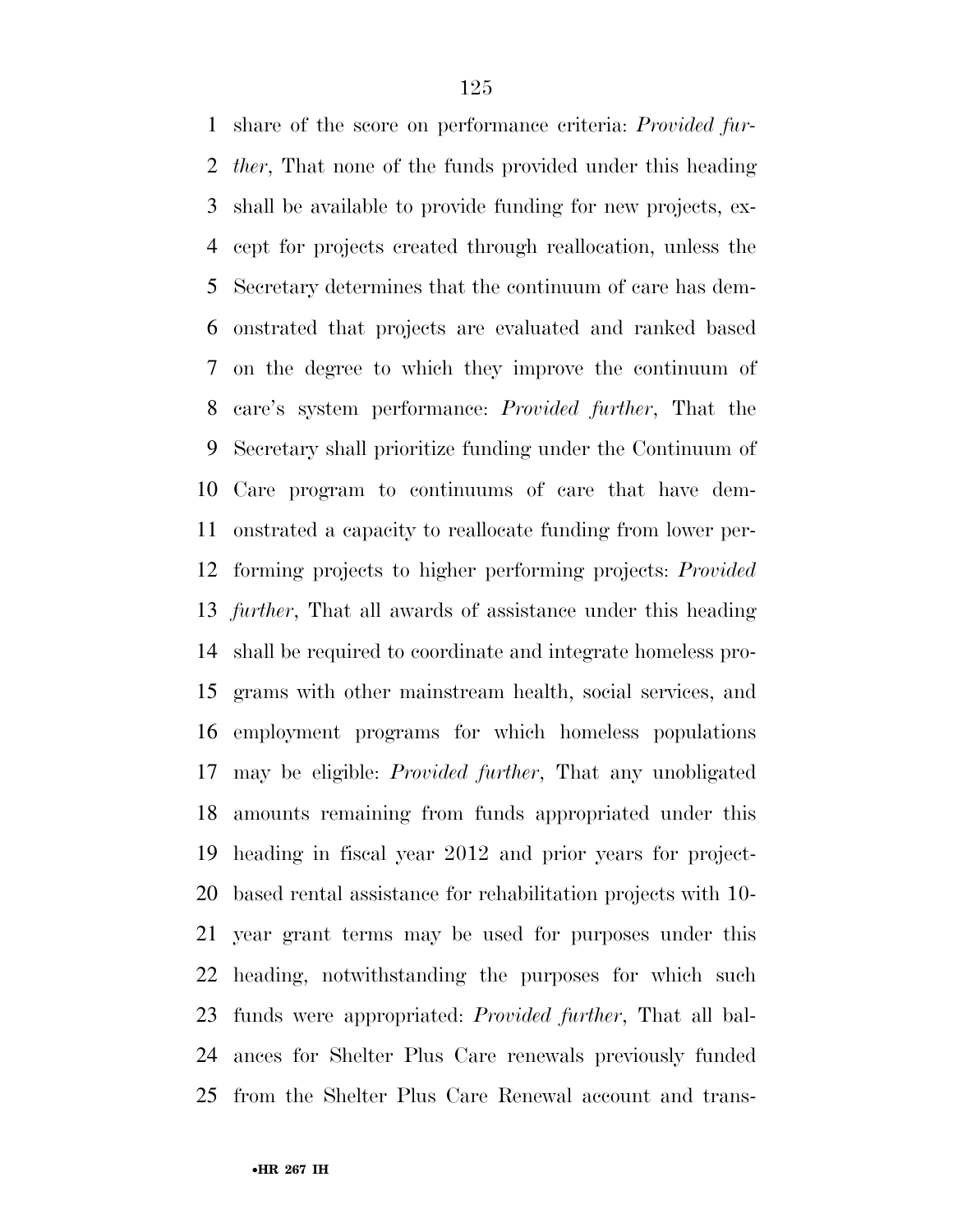ferred to this account shall be available, if recaptured, for Continuum of Care renewals in fiscal year 2019: *Provided further*, That the Department shall notify grantees of their formula allocation from amounts allocated (which may represent initial or final amounts allocated) for the Emer- gency Solutions Grant program within 60 days of enact- ment of this Act: *Provided further,* That up to \$80,000,000 of the funds appropriated under this heading shall be to implement projects to demonstrate how a com- prehensive approach to serving homeless youth, age 24 and under, in up to 25 communities, including at least five communities with substantial rural populations, can dramatically reduce youth homelessness: *Provided further*, That of the amount made available under the previous proviso, up to \$5,000,000 shall be available to provide technical assistance on youth homelessness, and collection, analysis, and reporting of data and performance measures under the comprehensive approaches to serve homeless youth, in addition to and in coordination with other tech- nical assistance funds provided under this title: *Provided further,* That such projects shall be eligible for renewal under the continuum of care program subject to the same terms and conditions as other renewal applicants: *Pro- vided further*, That youth aged 24 and under seeking as-sistance under this heading shall not be required to pro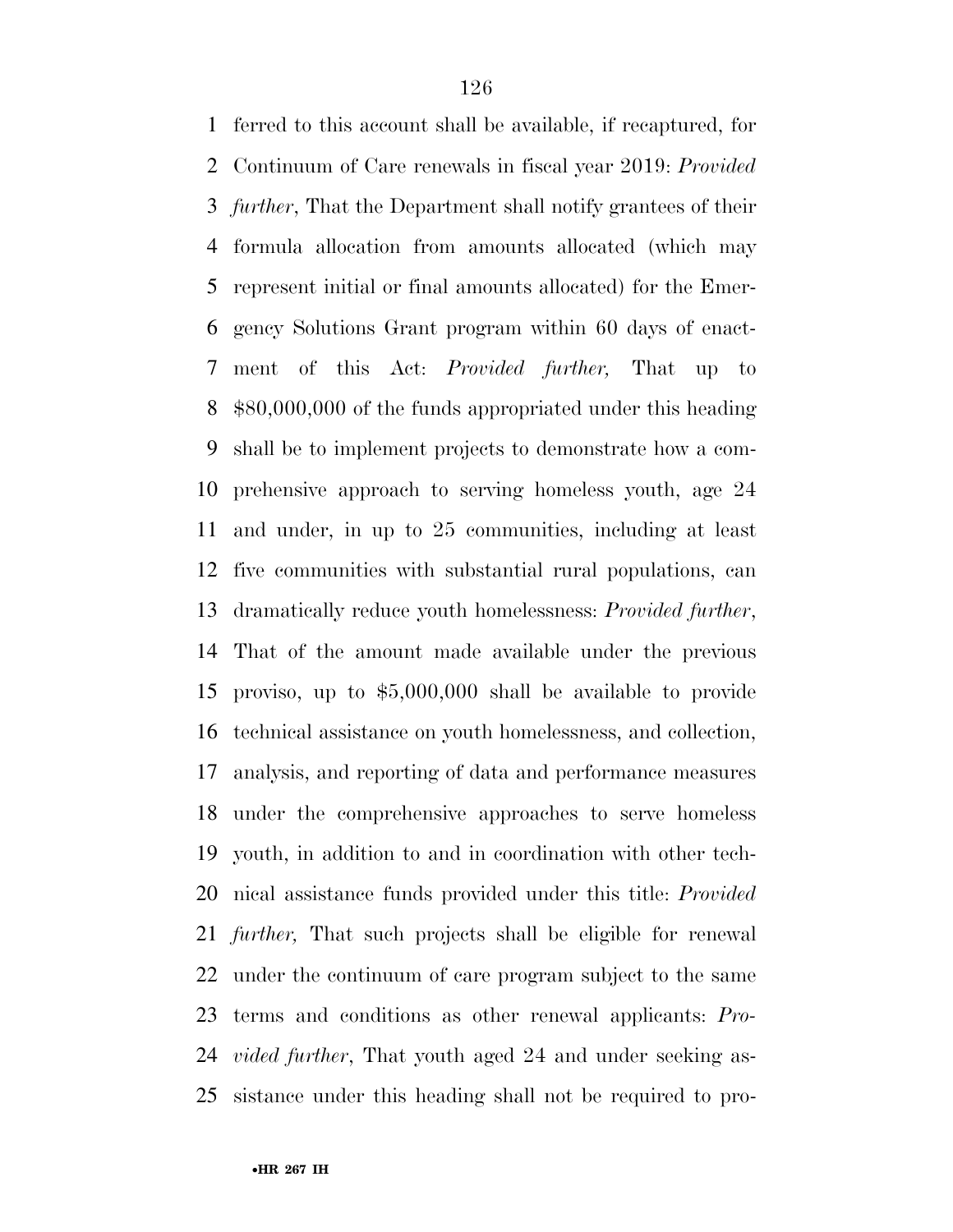vide third party documentation to establish their eligibility under 42 U.S.C. 11302(a) or (b) to receive services: *Pro- vided further*, That unaccompanied youth aged 24 and under or families headed by youth aged 24 and under who are living in unsafe situations may be served by youth-serving providers funded under this heading.

# HOUSING PROGRAMS

8 PROJECT-BASED RENTAL ASSISTANCE

 For activities and assistance for the provision of project-based subsidy contracts under the United States Housing Act of 1937 (42 U.S.C. 1437 et seq.) (''the Act''), not otherwise provided for, \$11,347,000,000, to re- main available until expended, shall be available on Octo- ber 1, 2018 (in addition to the \$400,000,000 previously appropriated under this heading that became available Oc- tober 1, 2018), and \$400,000,000, to remain available until expended, shall be available on October 1, 2019: *Pro- vided*, That the amounts made available under this head- ing shall be available for expiring or terminating section 8 project-based subsidy contracts (including section 8 moderate rehabilitation contracts), for amendments to sec- tion 8 project-based subsidy contracts (including section 8 moderate rehabilitation contracts), for contracts entered into pursuant to section 441 of the McKinney-Vento Homeless Assistance Act (42 U.S.C. 11401), for renewal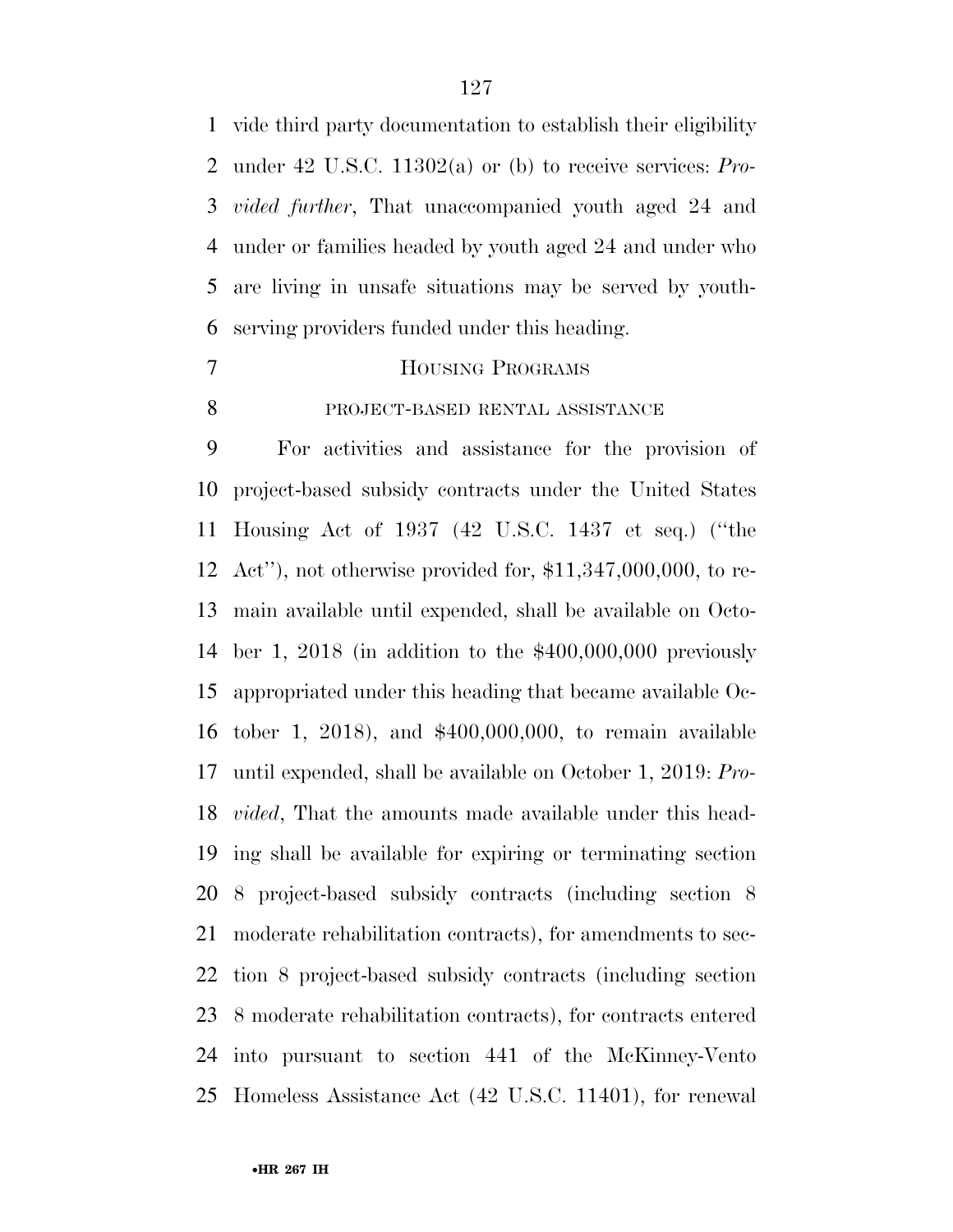of section 8 contracts for units in projects that are subject to approved plans of action under the Emergency Low In- come Housing Preservation Act of 1987 or the Low-In- come Housing Preservation and Resident Homeownership Act of 1990, and for administrative and other expenses associated with project-based activities and assistance funded under this paragraph: *Provided further*, That of the total amounts provided under this heading, not to ex- ceed \$245,000,000 shall be available for performance- based contract administrators for section 8 project-based assistance, for carrying out 42 U.S.C. 1437(f): *Provided further*, That the Secretary may also use such amounts in the previous proviso for performance-based contract ad- ministrators for the administration of: interest reduction payments pursuant to section 236(a) of the National 16 Housing Act  $(12 \text{ U.S.C. } 1715z-1(a))$ ; rent supplement payments pursuant to section 101 of the Housing and Urban Development Act of 1965 (12 U.S.C. 1701s); sec- tion 236(f)(2) rental assistance payments (12 U.S.C. 20 1715 $z-1(f)(2)$ ; project rental assistance contracts for the 21 elderly under section  $202(c)(2)$  of the Housing Act of 1959 (12 U.S.C. 1701q); project rental assistance con- tracts for supportive housing for persons with disabilities under section 811(d)(2) of the Cranston-Gonzalez Na-25 tional Affordable Housing Act  $(42 \text{ U.S.C. } 8013(d)(2));$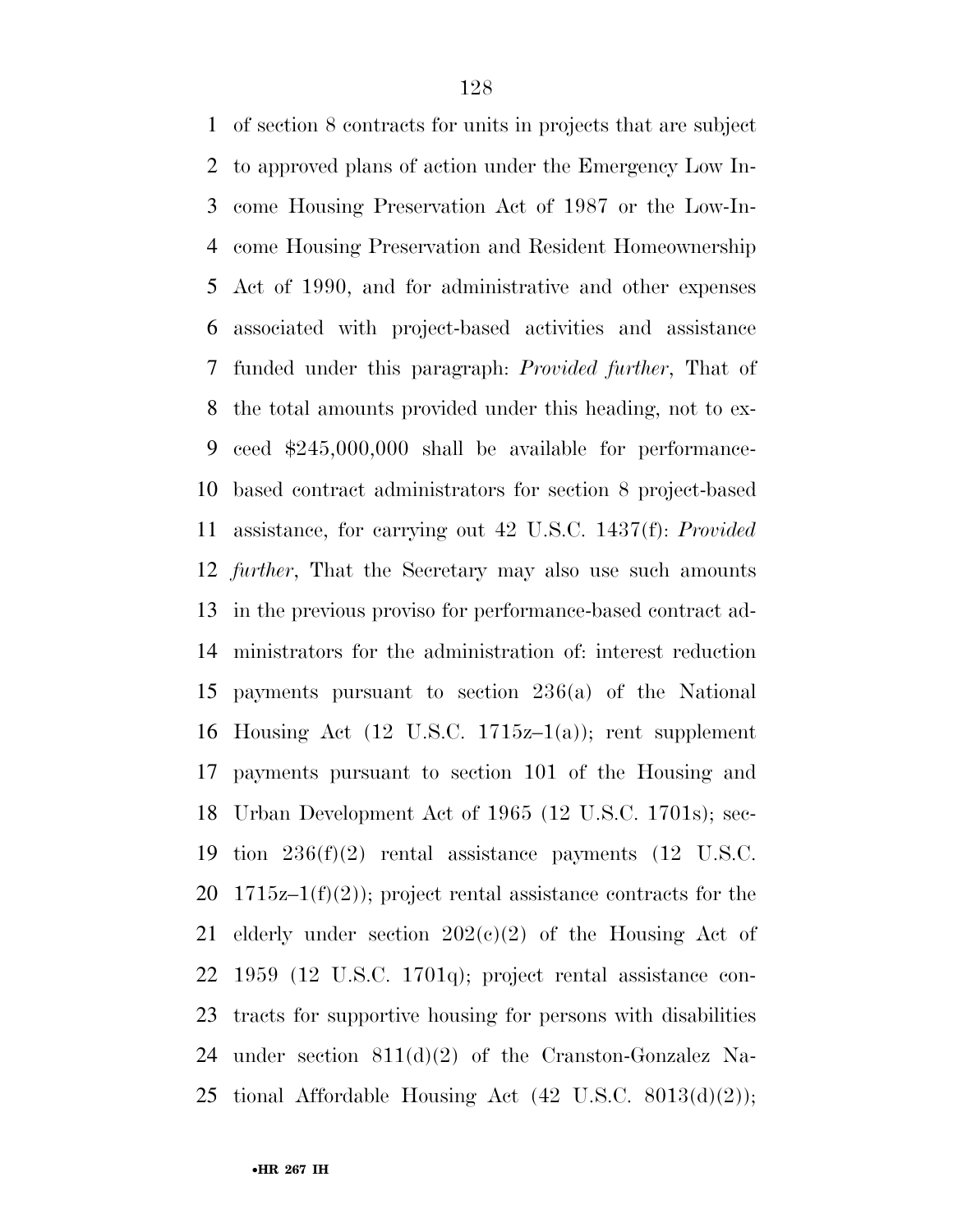project assistance contracts pursuant to section 202(h) of the Housing Act of 1959 (Public Law 86–372; 73 Stat. 667); and loans under section 202 of the Housing Act of 1959 (Public Law 86–372; 73 Stat. 667): *Provided fur- ther*, That amounts recaptured under this heading, the heading ''Annual Contributions for Assisted Housing'', or the heading ''Housing Certificate Fund'', may be used for renewals of or amendments to section 8 project-based con- tracts or for performance-based contract administrators, notwithstanding the purposes for which such amounts were appropriated: *Provided further*, That, notwith- standing any other provision of law, upon the request of the Secretary, project funds that are held in residual re- ceipts accounts for any project subject to a section 8 project-based Housing Assistance Payments contract that authorizes HUD or a Housing Finance Agency to require that surplus project funds be deposited in an interest- bearing residual receipts account and that are in excess of an amount to be determined by the Secretary, shall be remitted to the Department and deposited in this account, to be available until expended: *Provided further*, That amounts deposited pursuant to the previous proviso shall be available in addition to the amount otherwise provided by this heading for uses authorized under this heading.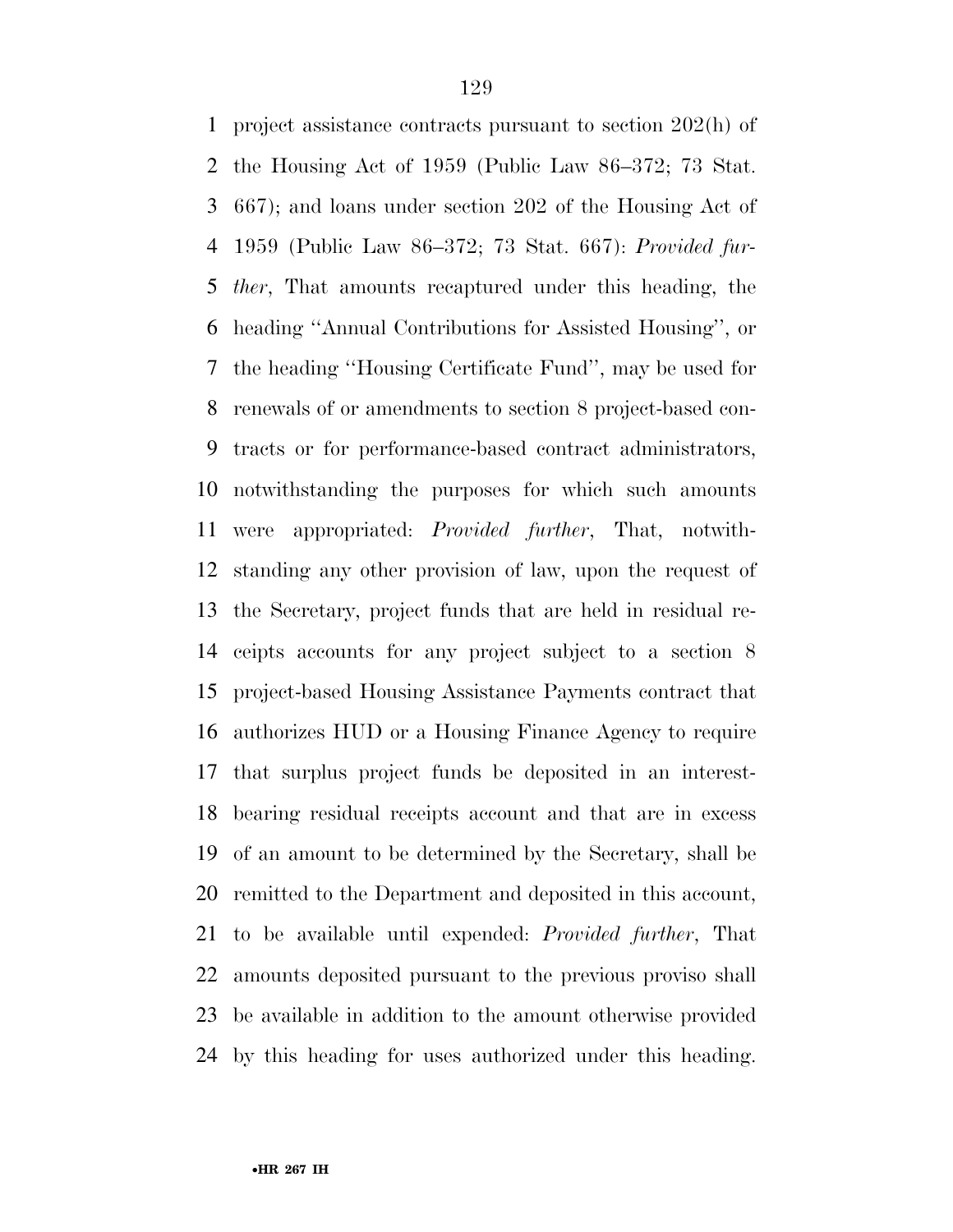#### **HOUSING FOR THE ELDERLY**

 For capital advances, including amendments to cap- ital advance contracts, for housing for the elderly, as au- thorized by section 202 of the Housing Act of 1959, as amended, for project rental assistance for the elderly 6 under section  $202(c)(2)$  of such Act, including amend- ments to contracts for such assistance and renewal of ex- piring contracts for such assistance for up to a 1-year term, for senior preservation rental assistance contracts, including renewals, as authorized by section 811(e) of the American Housing and Economic Opportunity Act of 2000, as amended, and for supportive services associated with the housing, \$678,000,000, to remain available until September 30, 2022: *Provided*, That of the amount pro- vided under this heading, up to \$90,000,000 shall be for service coordinators and the continuation of existing con- gregate service grants for residents of assisted housing projects: *Provided further*, That amounts under this head- ing shall be available for Real Estate Assessment Center inspections and inspection-related activities associated with section 202 projects: *Provided further*, That the Sec- retary may waive the provisions of section 202 governing the terms and conditions of project rental assistance, ex- cept that the initial contract term for such assistance shall not exceed 5 years in duration: *Provided further*, That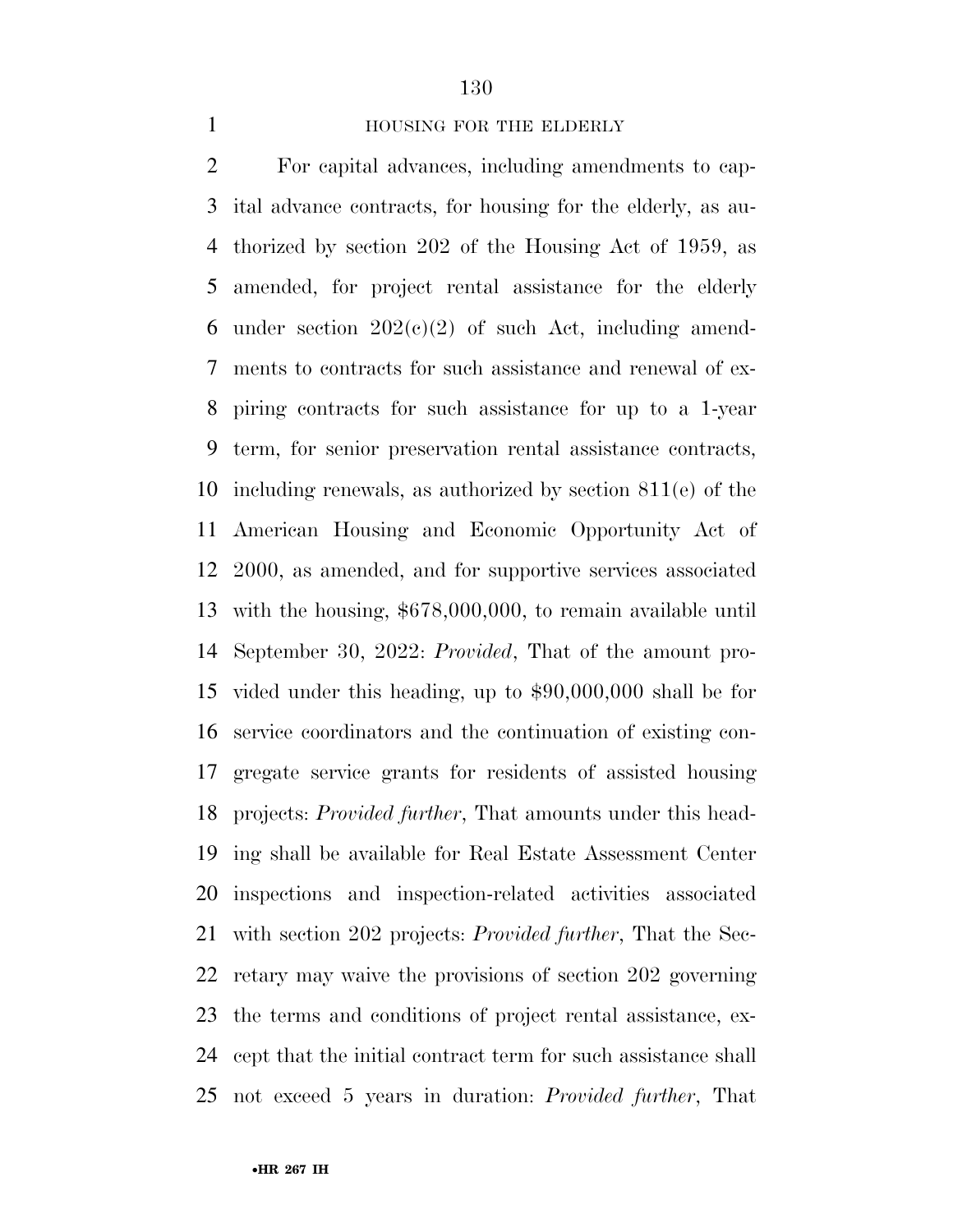upon request of the Secretary, project funds which are held in residual receipts accounts for any project subject to a section 202 project rental assistance contract and, upon termination of such contract, are in excess of an amount to be determined by the Secretary shall be remit- ted to the Department and deposited in this account, to remain available until September 30, 2022: *Provided fur- ther*, That amounts deposited in this account pursuant to the previous proviso shall be available, in addition to the amounts otherwise provided by this heading, for amend- ments and renewals: *Provided further*, That unobligated balances, including recaptures and carryover, remaining from funds transferred to or appropriated under this heading shall be available for amendments and renewals notwithstanding the purposes for which such funds origi- nally were appropriated: *Provided further*, That of the total amount provided under this heading, \$10,000,000, shall be for a program to be established by the Secretary to make grants to experienced non-profit organizations, States, local governments, or public housing agencies for safety and functional home modification repairs to meet the needs of low-income elderly persons to enable them to remain in their primary residence: *Provided further*, That of the total amount made available under the pre-vious proviso, no less than \$5,000,000 shall be available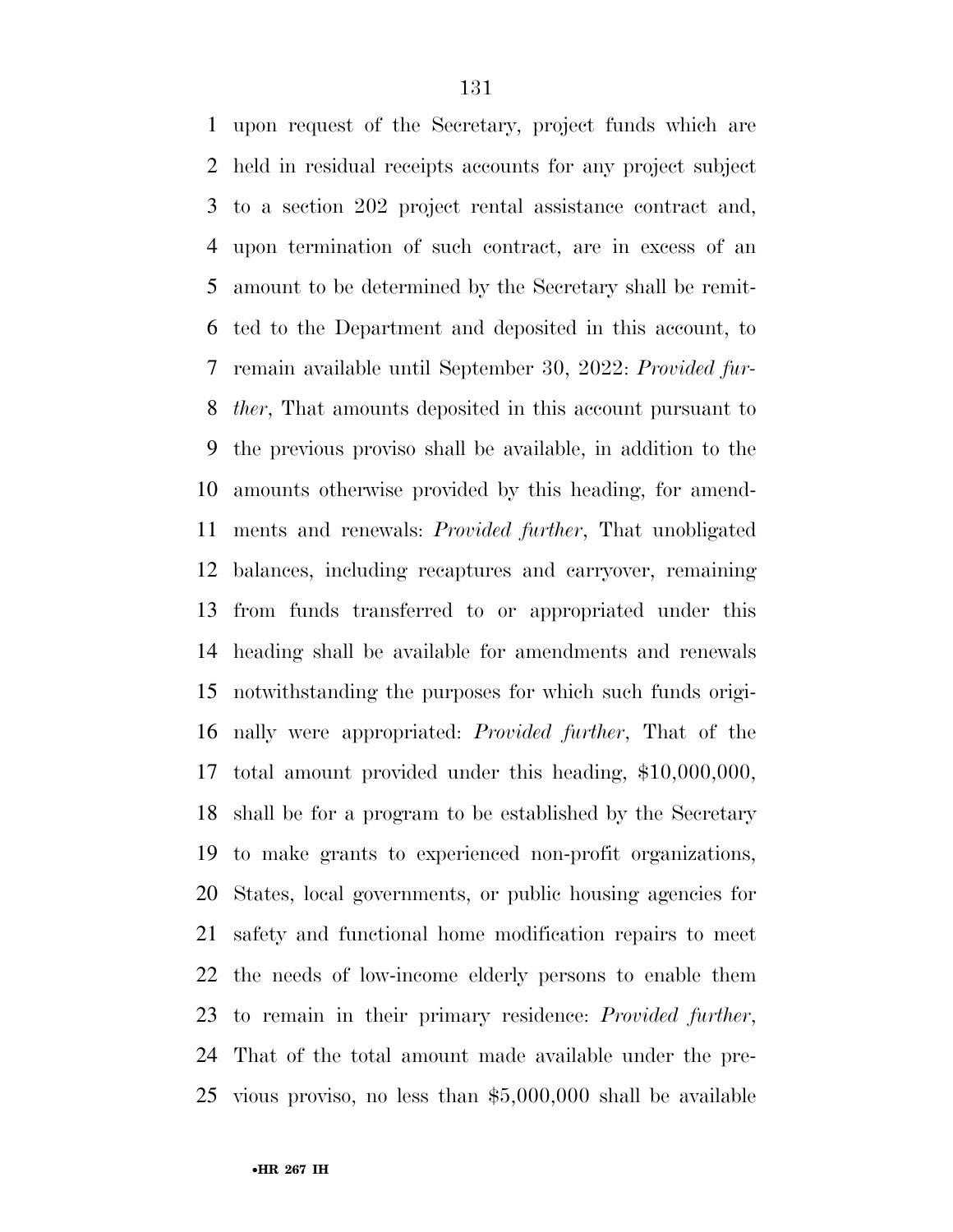to meet such needs in communities with substantial rural populations.

HOUSING FOR PERSONS WITH DISABILITIES

 For amendments to capital advance contracts, for supportive housing for persons with disabilities, as author- ized by section 811 of the Cranston-Gonzalez National Af- fordable Housing Act (42 U.S.C. 8013), as amended, for project rental assistance for supportive housing for per-9 sons with disabilities under section  $811(d)(2)$  of such Act, for project assistance contracts pursuant to section 202(h) of the Housing Act of 1959 (Public Law 86–372; 73 Stat. 667), including amendments to contracts for such assist- ance and renewal of expiring contracts for such assistance for up to a 1-year term, for project rental assistance to State housing finance agencies and other appropriate enti- ties as authorized under section 811(b)(3) of the Cran- ston-Gonzalez National Housing Act, and for supportive services associated with the housing for persons with dis- abilities as authorized by section 811(b)(1) of such Act, \$154,000,000, to remain available until September 30, 2022: *Provided*, That amounts made available under this heading shall be available for Real Estate Assessment Center inspections and inspection-related activities associ- ated with section 811 projects: *Provided further*, That, upon the request of the Secretary, project funds which are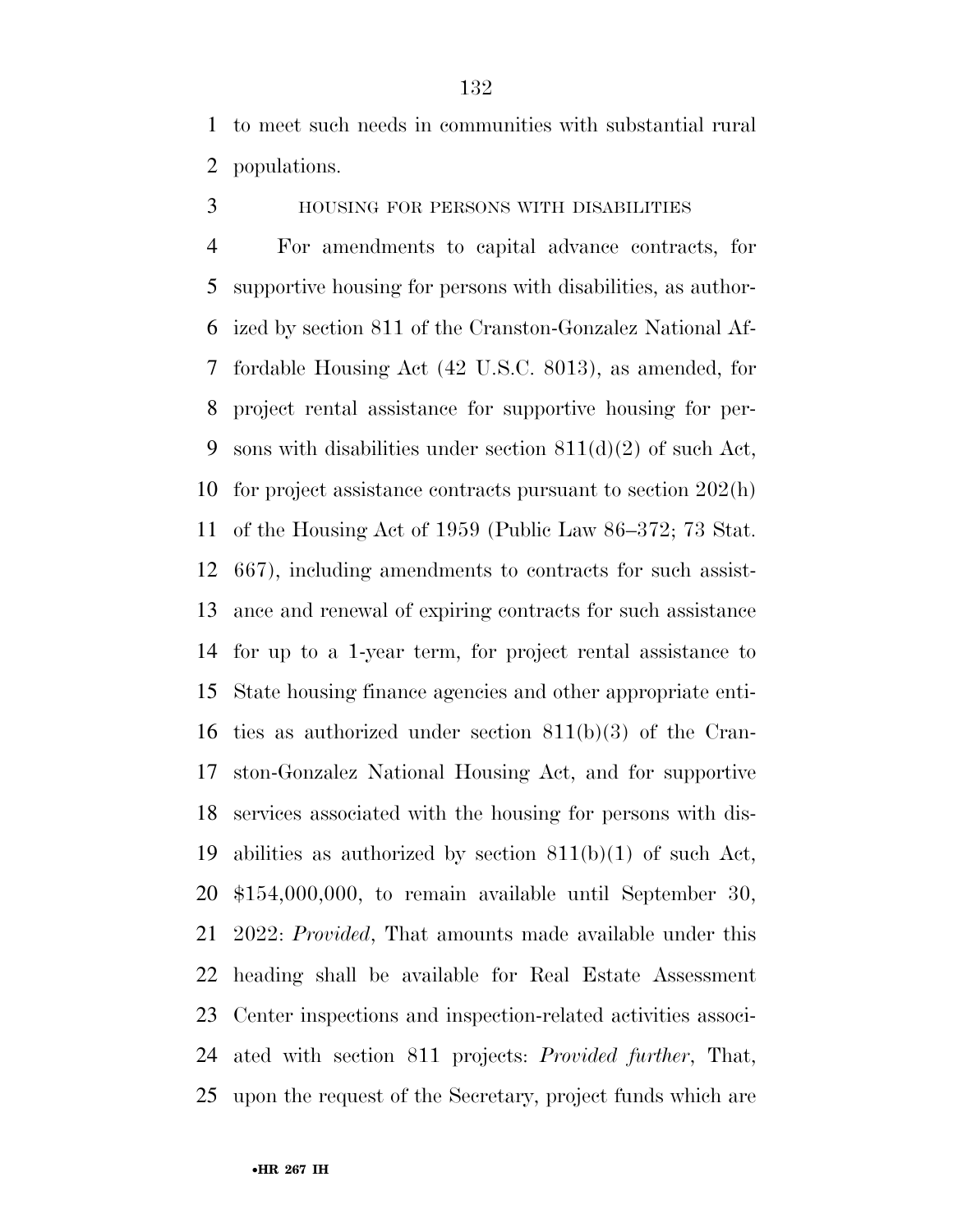held in residual receipts accounts for any project subject to a section 811 project rental assistance contract and, upon termination of such contract, are in excess of an amount to be determined by the Secretary shall be remit- ted to the Department and deposited in this account, to remain available until September 30, 2022: *Provided fur- ther*, That amounts deposited in this account pursuant to the previous proviso shall be available in addition to the amounts otherwise provided by this heading for amend- ments and renewals: *Provided further*, That unobligated balances, including recaptures and carryover, remaining from funds transferred to or appropriated under this heading shall be used for amendments and renewals not- withstanding the purposes for which such funds originally were appropriated.

#### **HOUSING COUNSELING ASSISTANCE**

 For contracts, grants, and other assistance excluding loans, as authorized under section 106 of the Housing and Urban Development Act of 1968, as amended, \$45,000,000, to remain available until September 30, 2020, including up to \$4,500,000 for administrative con- tract services: *Provided*, That grants made available from amounts provided under this heading shall be awarded within 180 days of enactment of this Act: *Provided further*, That funds shall be used for providing counseling and ad-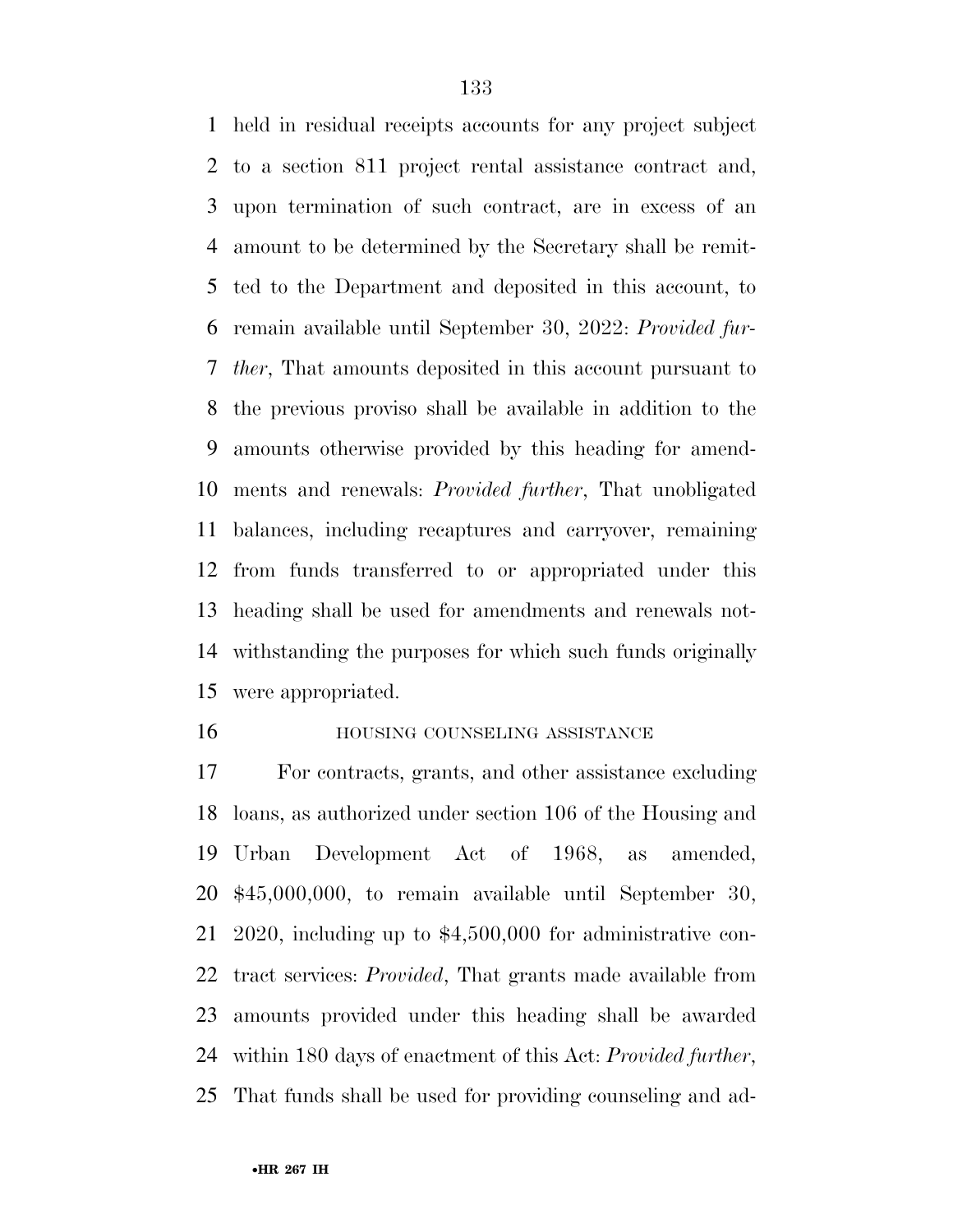vice to tenants and homeowners, both current and pro- spective, with respect to property maintenance, financial management or literacy, and such other matters as may be appropriate to assist them in improving their housing conditions, meeting their financial needs, and fulfilling the responsibilities of tenancy or homeownership; for program administration; and for housing counselor training: *Pro- vided further*, That for purposes of providing such grants from amounts provided under this heading, the Secretary may enter into multiyear agreements, as appropriate, sub-ject to the availability of annual appropriations.

# 12 RENTAL HOUSING ASSISTANCE

 For amendments to contracts under section 101 of the Housing and Urban Development Act of 1965 (12 U.S.C. 1701s) and section 236(f)(2) of the National Housing Act (12 U.S.C. 1715z–1) in State-aided, non- insured rental housing projects, \$5,000,000, to remain available until expended: *Provided*, That such amount, to- gether with unobligated balances from recaptured amounts appropriated prior to fiscal year 2006 from ter- minated contracts under such sections of law, and any un- obligated balances, including recaptures and carryover, re- maining from funds appropriated under this heading after fiscal year 2005, shall also be available for extensions of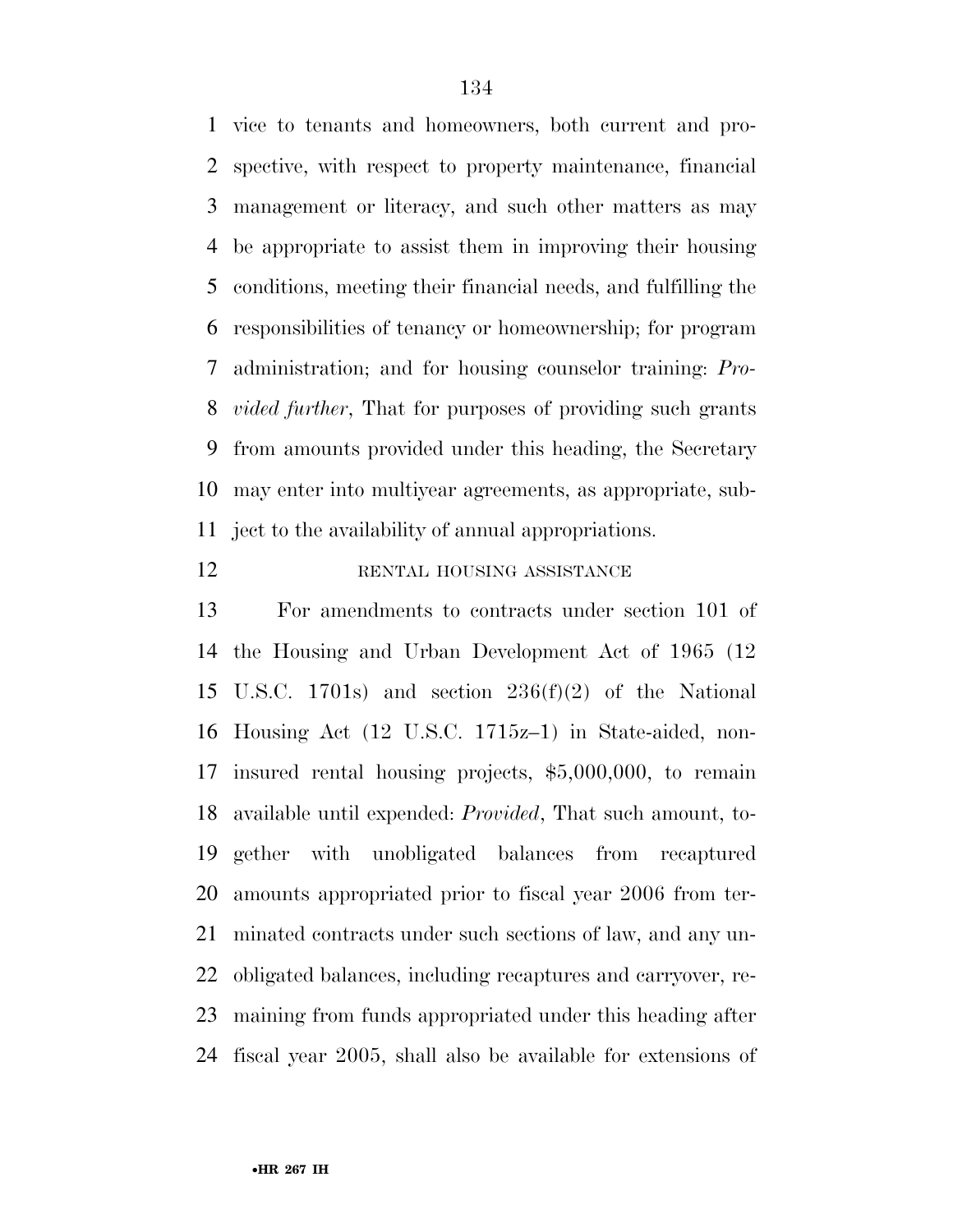up to one year for expiring contracts under such sections of law.

PAYMENT TO MANUFACTURED HOUSING FEES TRUST

#### FUND

 For necessary expenses as authorized by the National Manufactured Housing Construction and Safety Stand- ards Act of 1974 (42 U.S.C. 5401 et seq.), up to \$12,000,000, to remain available until expended, of which \$12,000,000 is to be derived from the Manufactured Housing Fees Trust Fund: *Provided*, That not to exceed the total amount appropriated under this heading shall be available from the general fund of the Treasury to the ex- tent necessary to incur obligations and make expenditures pending the receipt of collections to the Fund pursuant to section 620 of such Act: *Provided further*, That the amount made available under this heading from the gen- eral fund shall be reduced as such collections are received during fiscal year 2019 so as to result in a final fiscal year 2019 appropriation from the general fund estimated at zero, and fees pursuant to section 620 of such Act shall be modified as necessary to ensure such a final fiscal year 2019 appropriation: *Provided further*, That for the dispute resolution and installation programs, the Secretary may assess and collect fees from any program participant: *Pro-vided further*, That such collections shall be deposited into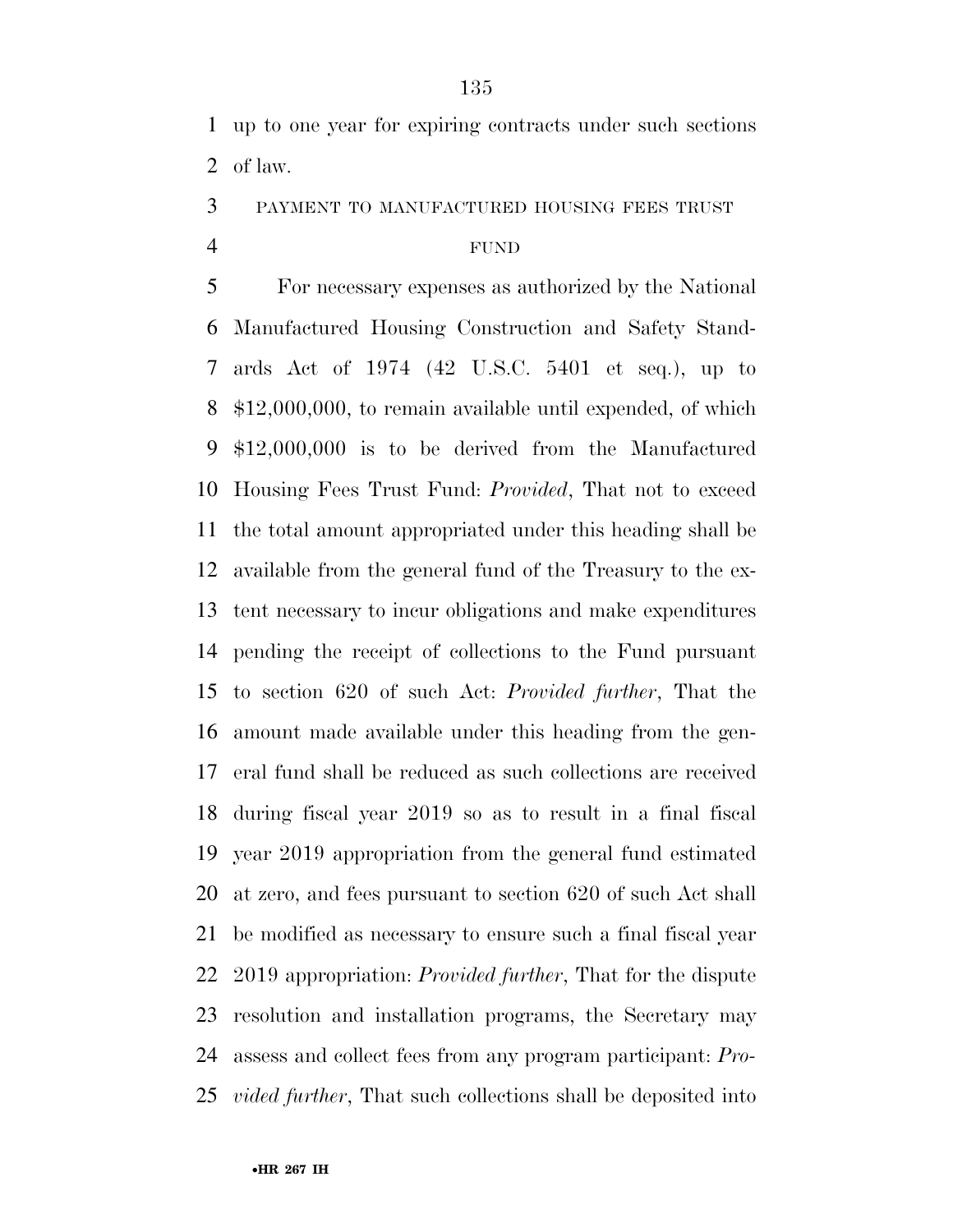the Fund, and the Secretary, as provided herein, may use such collections, as well as fees collected under section 620 of such Act, for necessary expenses of such Act: *Provided further*, That, notwithstanding the requirements of section 620 of such Act, the Secretary may carry out responsibil- ities of the Secretary under such Act through the use of approved service providers that are paid directly by the recipients of their services.

# FEDERAL HOUSING ADMINISTRATION

# MUTUAL MORTGAGE INSURANCE PROGRAM ACCOUNT

 New commitments to guarantee single family loans insured under the Mutual Mortgage Insurance Fund shall not exceed \$400,000,000,000, to remain available until September 30, 2020: *Provided*, That during fiscal year 2019, obligations to make direct loans to carry out the 16 purposes of section  $204(g)$  of the National Housing Act, as amended, shall not exceed \$1,000,000: *Provided fur- ther*, That the foregoing amount in the previous proviso shall be for loans to nonprofit and governmental entities in connection with sales of single family real properties owned by the Secretary and formerly insured under the Mutual Mortgage Insurance Fund: *Provided further*, That for administrative contract expenses of the Federal Hous- ing Administration, \$130,000,000, to remain available until September 30, 2020: *Provided further*, That to the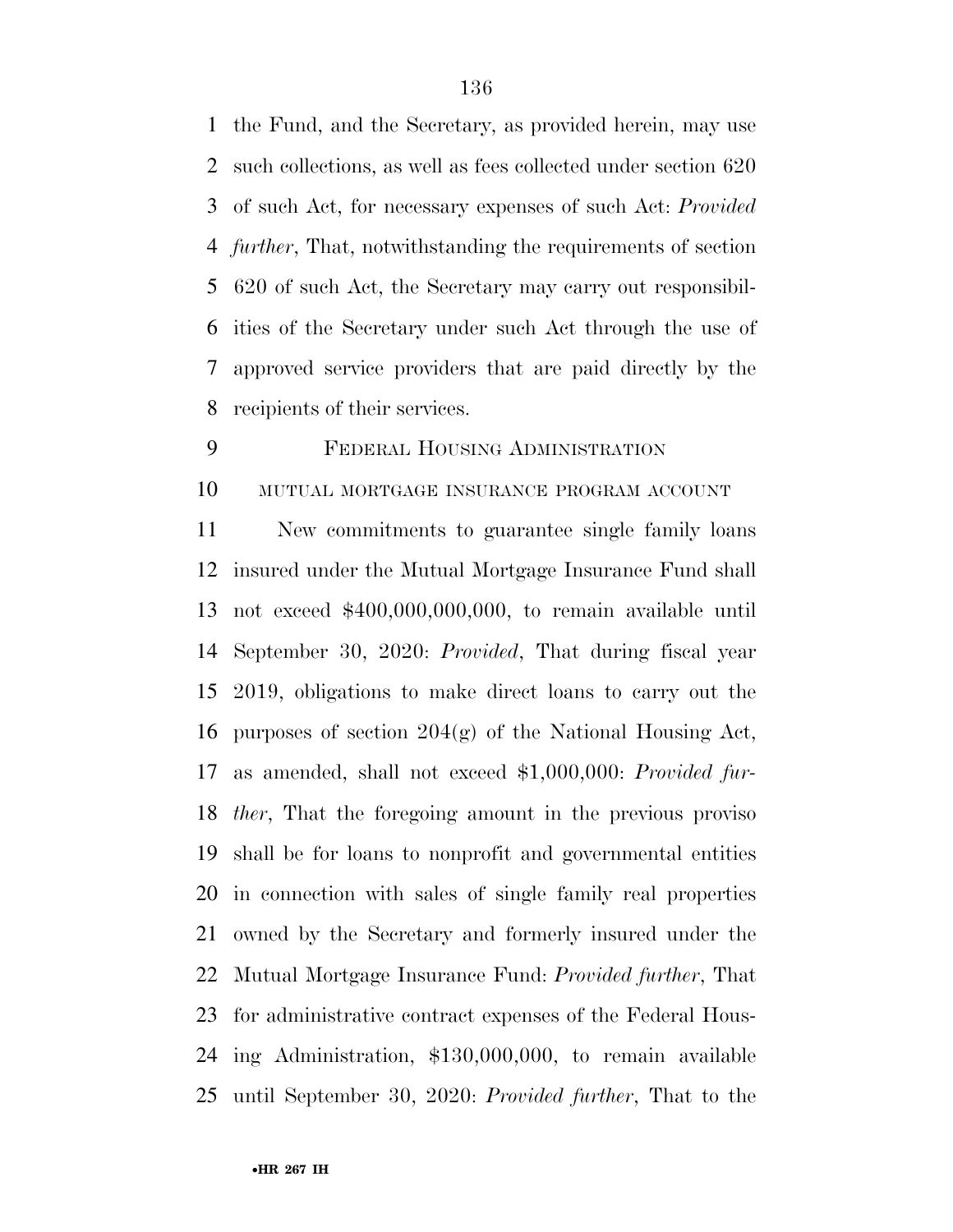extent guaranteed loan commitments exceed \$200,000,000,000 on or before April 1, 2019, an addi- tional \$1,400 for administrative contract expenses shall be available for each \$1,000,000 in additional guaranteed loan commitments (including a pro rata amount for any amount below \$1,000,000), but in no case shall funds made available by this proviso exceed \$30,000,000: *Pro- vided further*, That notwithstanding the limitation in the first sentence of section 255(g) of the National Housing Act (12 U.S.C. 1715z–20(g)), during fiscal year 2019 the Secretary may insure and enter into new commitments to insure mortgages under section 255 of the National Hous- ing Act only to the extent that the net credit subsidy cost for such insurance does not exceed zero: *Provided further*, That for fiscal year 2019, the Secretary shall not take any action against a lender solely on the basis of compare ra- tios that have been adversely affected by defaults on mort- gages secured by properties in areas where a major dis- aster was declared in 2017 or 2018 pursuant to the Rob- ert T. Stafford Disaster Relief and Emergency Assistance Act (42 U.S.C. 5121 et seq.).

GENERAL AND SPECIAL RISK PROGRAM ACCOUNT

 New commitments to guarantee loans insured under the General and Special Risk Insurance Funds, as author-ized by sections 238 and 519 of the National Housing Act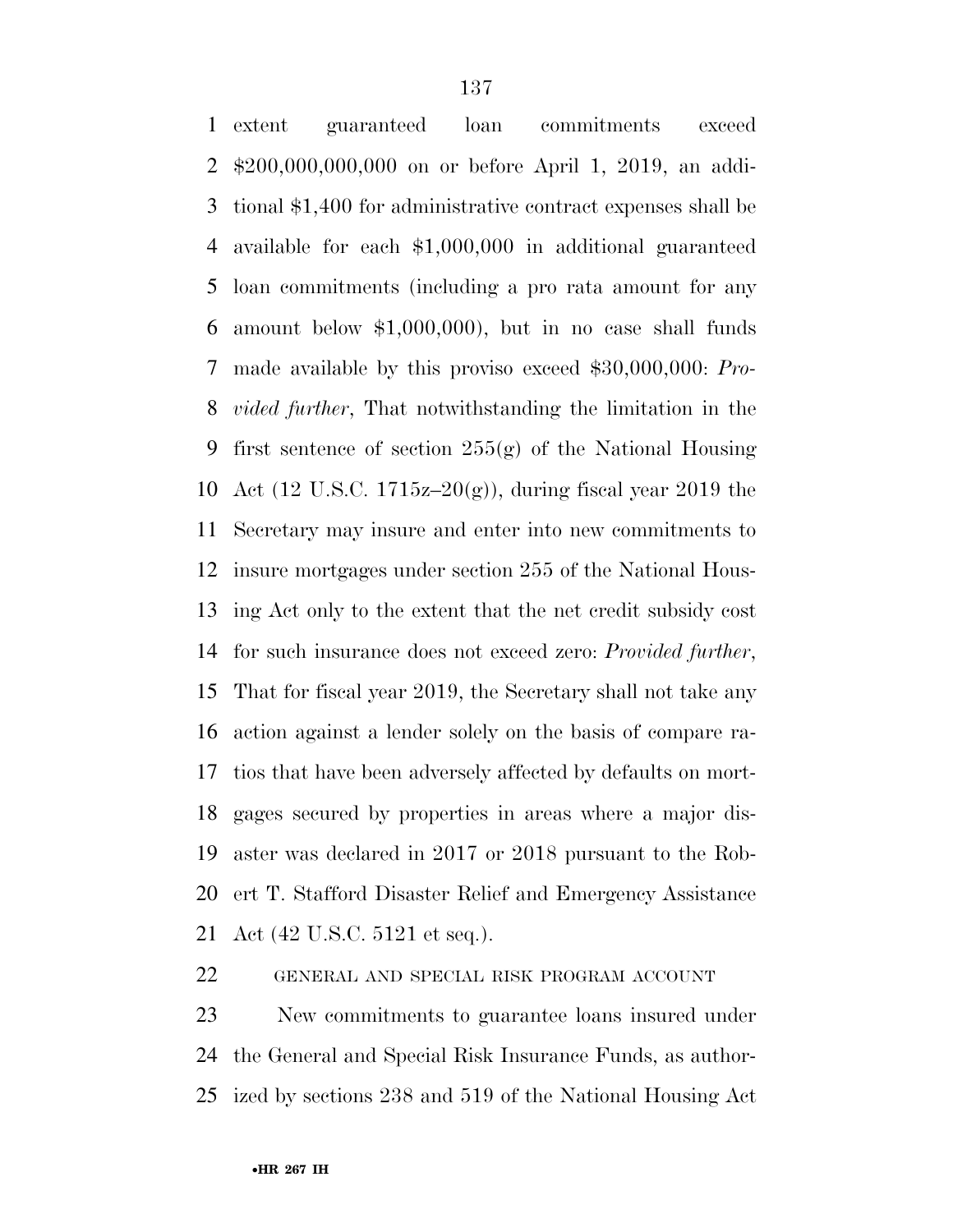(12 U.S.C. 1715z–3 and 1735c), shall not exceed \$30,000,000,000 in total loan principal, any part of which is to be guaranteed, to remain available until September 30, 2020: *Provided*, That during fiscal year 2019, gross obligations for the principal amount of direct loans, as au-6 thorized by sections  $204(g)$ ,  $207(l)$ ,  $238$ , and  $519(a)$  of the National Housing Act, shall not exceed \$1,000,000, which shall be for loans to nonprofit and governmental en- tities in connection with the sale of single family real prop- erties owned by the Secretary and formerly insured under such Act.

 GOVERNMENT NATIONAL MORTGAGE ASSOCIATION GUARANTEES OF MORTGAGE-BACKED SECURITIES LOAN

# GUARANTEE PROGRAM ACCOUNT

 New commitments to issue guarantees to carry out the purposes of section 306 of the National Housing Act, 17 as amended  $(12 \text{ U.S.C. } 1721(g))$ , shall not exceed \$550,000,000,000, to remain available until September 30, 2020: *Provided*, That \$27,000,000 shall be available for necessary salaries and expenses of the Office of Gov- ernment National Mortgage Association: *Provided further*, That to the extent that guaranteed loan commitments ex- ceed \$155,000,000,000 on or before April 1, 2019, an ad- ditional \$100 for necessary salaries and expenses shall be available until expended for each \$1,000,000 in additional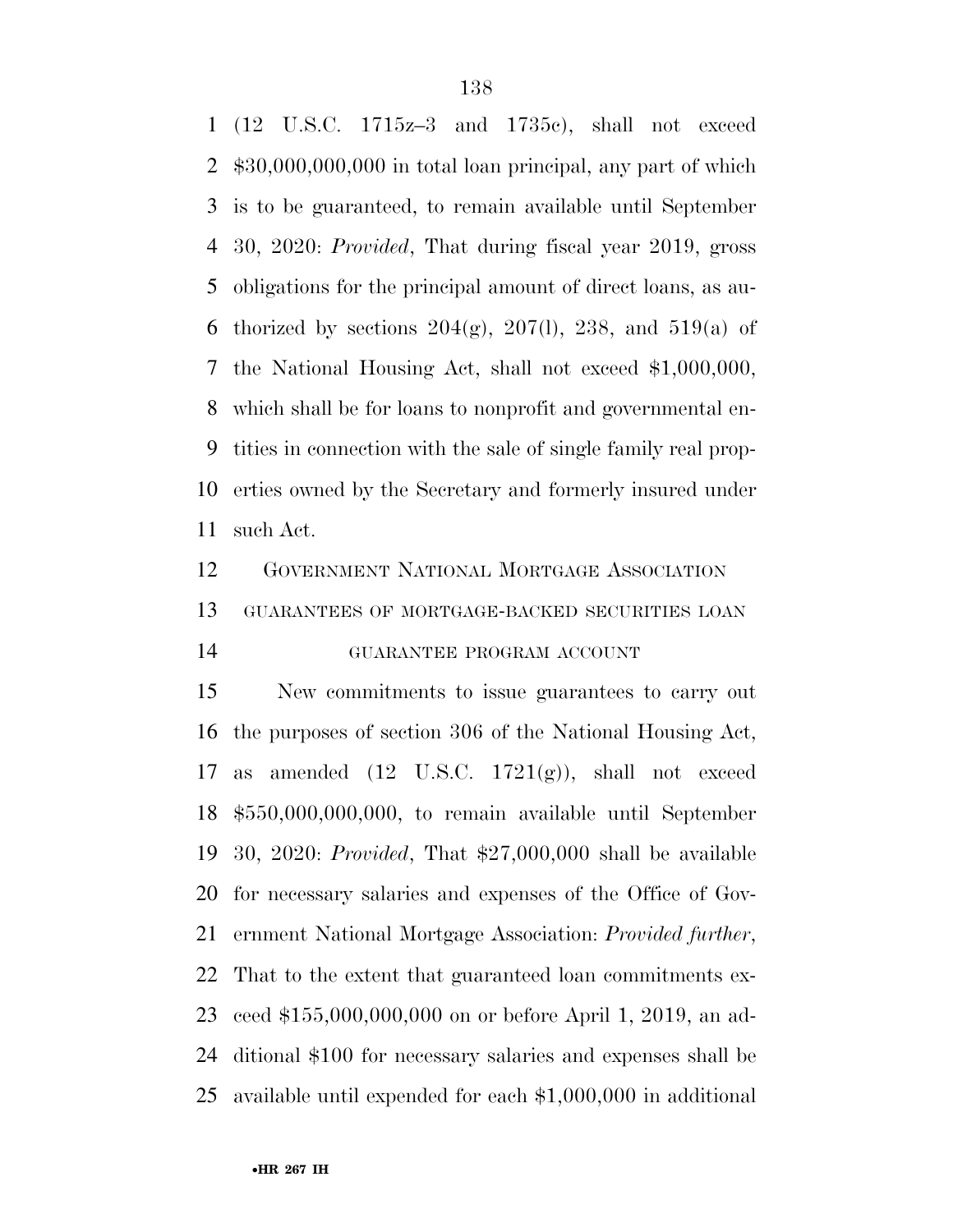guaranteed loan commitments (including a pro rata amount for any amount below \$1,000,000), but in no case shall funds made available by this proviso exceed \$3,000,000: *Provided further*, That receipts from Commit- ment and Multiclass fees collected pursuant to title III of the National Housing Act, as amended, shall be credited as offsetting collections to this account.

8 POLICY DEVELOPMENT AND RESEARCH RESEARCH AND TECHNOLOGY

 For contracts, grants, and necessary expenses of pro- grams of research and studies relating to housing and urban problems, not otherwise provided for, as authorized by title V of the Housing and Urban Development Act of 1970 (12 U.S.C. 1701z–1 et seq.), including carrying out the functions of the Secretary of Housing and Urban 16 Development under section  $1(a)(1)(i)$  of Reorganization Plan No. 2 of 1968, and for technical assistance, \$100,000,000, to remain available until September 30, 2020: *Provided*, That with respect to amounts made avail- able under this heading, notwithstanding section 203 of this title, the Secretary may enter into cooperative agree- ments with philanthropic entities, other Federal agencies, State or local governments and their agencies, or colleges or universities for research projects: *Provided further*, That with respect to the previous proviso, such partners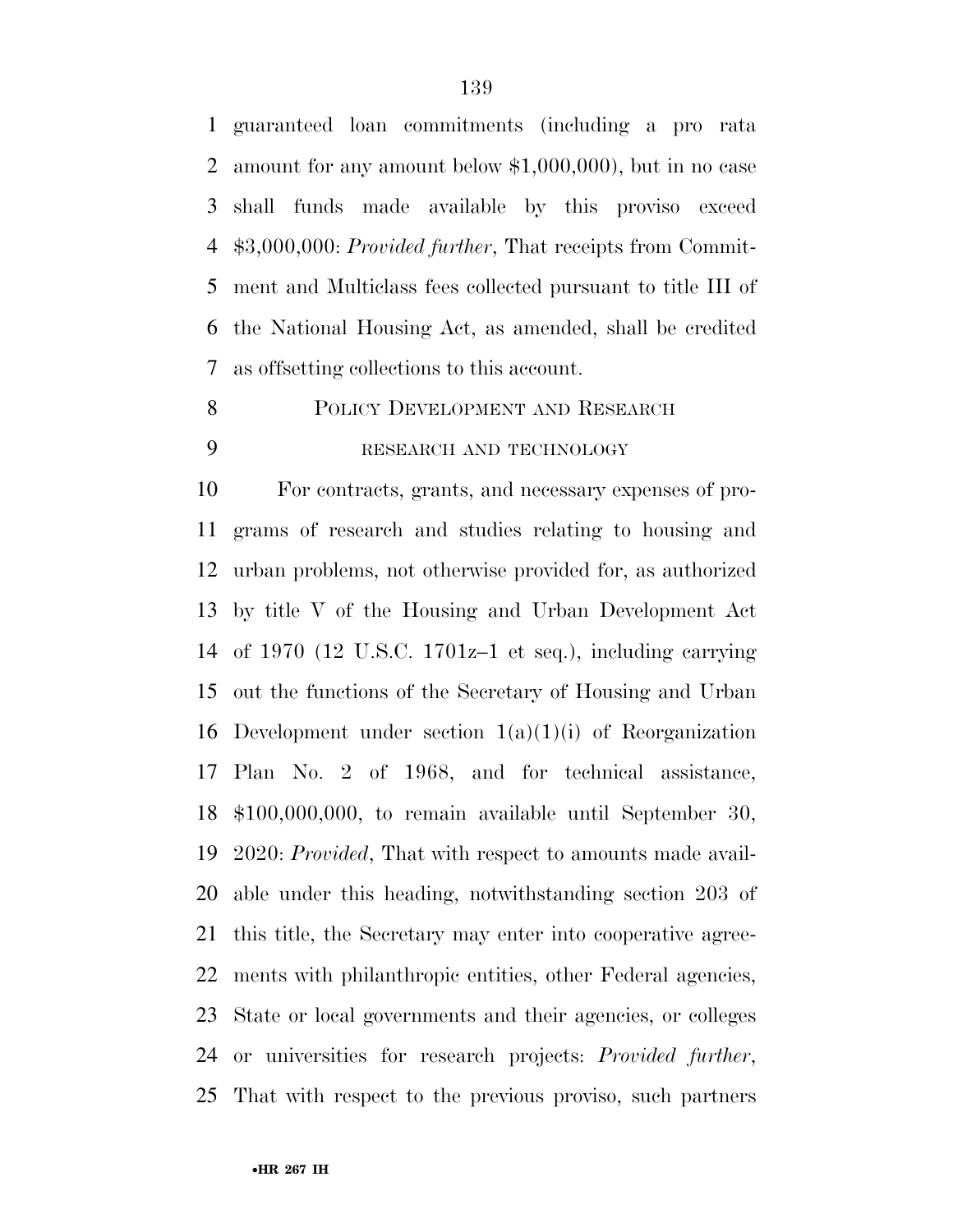to the cooperative agreements must contribute at least a 50 percent match toward the cost of the project: *Provided further*, That for non-competitive agreements entered into in accordance with the previous two provisos, the Sec- retary of Housing and Urban Development shall comply with section 2(b) of the Federal Funding Accountability and Transparency Act of 2006 (Public Law 109–282, 31 U.S.C. note) in lieu of compliance with section  $102(a)(4)(C)$  with respect to documentation of award deci- sions: *Provided further*, That prior to obligation of tech- nical assistance funding, the Secretary shall submit a plan, for approval, to the House and Senate Committees on Appropriations on how it will allocate funding for this activity: *Provided further*, That none of the funds provided under this heading may be available for the doctoral dis-sertation research grant program.

- FAIR HOUSING AND EQUAL OPPORTUNITY
- 

#### 18 FAIR HOUSING ACTIVITIES

 For contracts, grants, and other assistance, not oth- erwise provided for, as authorized by title VIII of the Civil Rights Act of 1968, as amended by the Fair Housing Amendments Act of 1988, and section 561 of the Housing and Community Development Act of 1987, as amended, \$65,300,000, to remain available until September 30, 2020: *Provided*, That notwithstanding 31 U.S.C. 3302,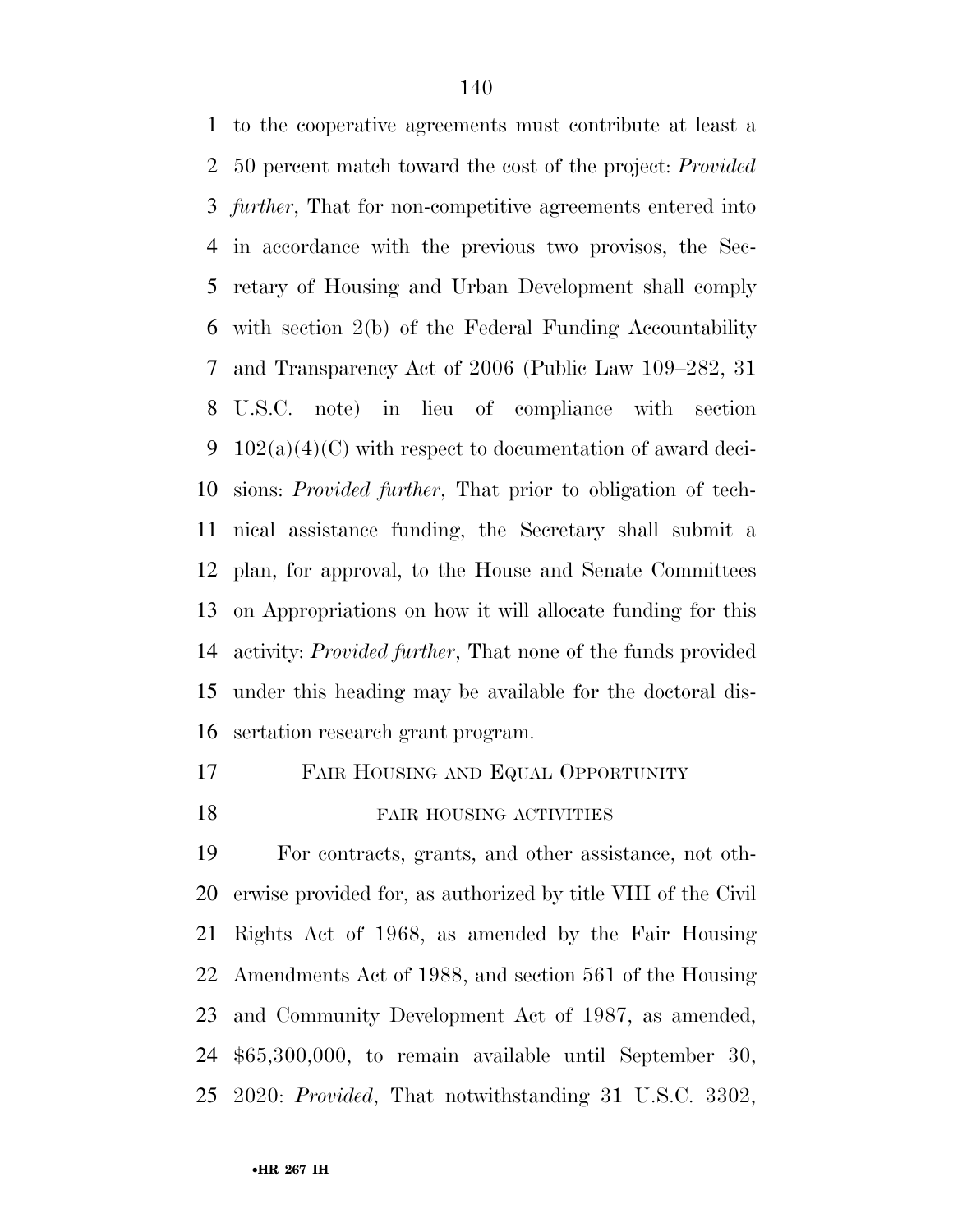the Secretary may assess and collect fees to cover the costs of the Fair Housing Training Academy, and may use such funds to provide such training: *Provided further*, That no funds made available under this heading shall be used to lobby the executive or legislative branches of the Federal Government in connection with a specific contract, grant, or loan: *Provided further*, That of the funds made available under this heading, \$300,000 shall be available to the Sec- retary of Housing and Urban Development for the cre- ation and promotion of translated materials and other pro- grams that support the assistance of persons with limited English proficiency in utilizing the services provided by the Department of Housing and Urban Development.

OFFICE OF LEAD HAZARD CONTROL AND HEALTHY

#### HOMES

**LEAD HAZARD REDUCTION** 

 For the Lead Hazard Reduction Program, as author- ized by section 1011 of the Residential Lead-Based Paint Hazard Reduction Act of 1992, \$260,000,000, to remain available until September 30, 2020, of which \$45,000,000 shall be for the Healthy Homes Initiative, pursuant to sec- tions 501 and 502 of the Housing and Urban Develop- ment Act of 1970, which shall include research, studies, testing, and demonstration efforts, including education and outreach concerning lead-based paint poisoning and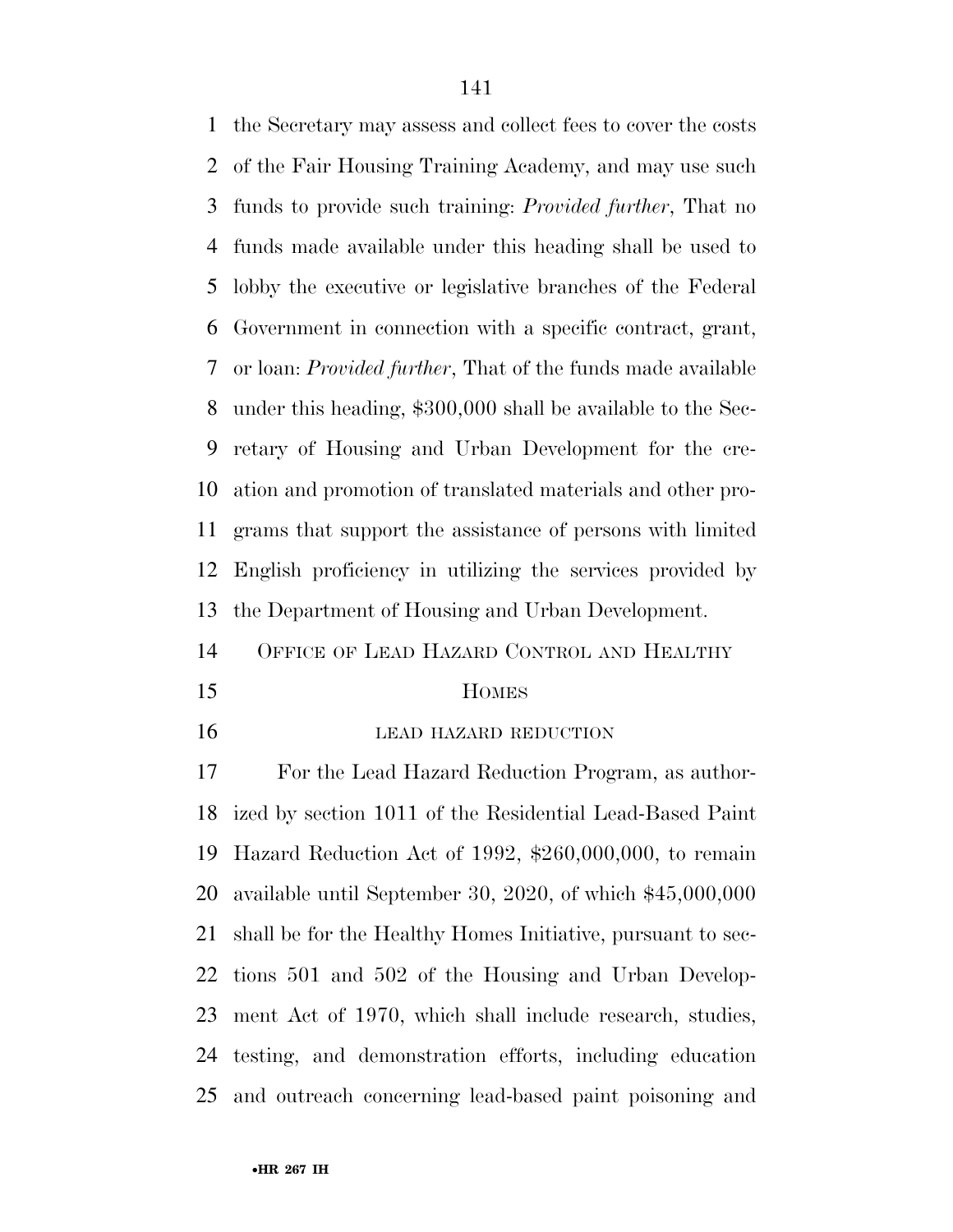other housing-related diseases and hazards: *Provided*, That for purposes of environmental review, pursuant to the National Environmental Policy Act of 1969 (42 U.S.C. 4321 et seq.) and other provisions of law that further the purposes of such Act, a grant under the Healthy Homes Initiative, or the Lead Technical Studies program under this heading or under prior appropriations Acts for such purposes under this heading, shall be considered to be funds for a special project for purposes of section 305(c) of the Multifamily Housing Property Disposition Reform Act of 1994: *Provided further*, That not less than \$95,000,000 of the amounts made available under this heading for the award of grants pursuant to section 1011 of the Residential Lead-Based Paint Hazard Reduction Act of 1992 shall be provided to areas with the highest lead-based paint abatement needs: *Provided further*, That \$45,000,000 of the funds appropriated under this heading shall be for the implementation of projects to demonstrate how intensive, extended multi-year interventions can dra- matically reduce the presence of lead-based paint hazards in communities containing high concentrations of both pre-1940 housing and low-income families by achieving economies of scale that substantially reduce the cost of lead-based paint remediation activities and administrative costs for grantees: *Provided further*, That such projects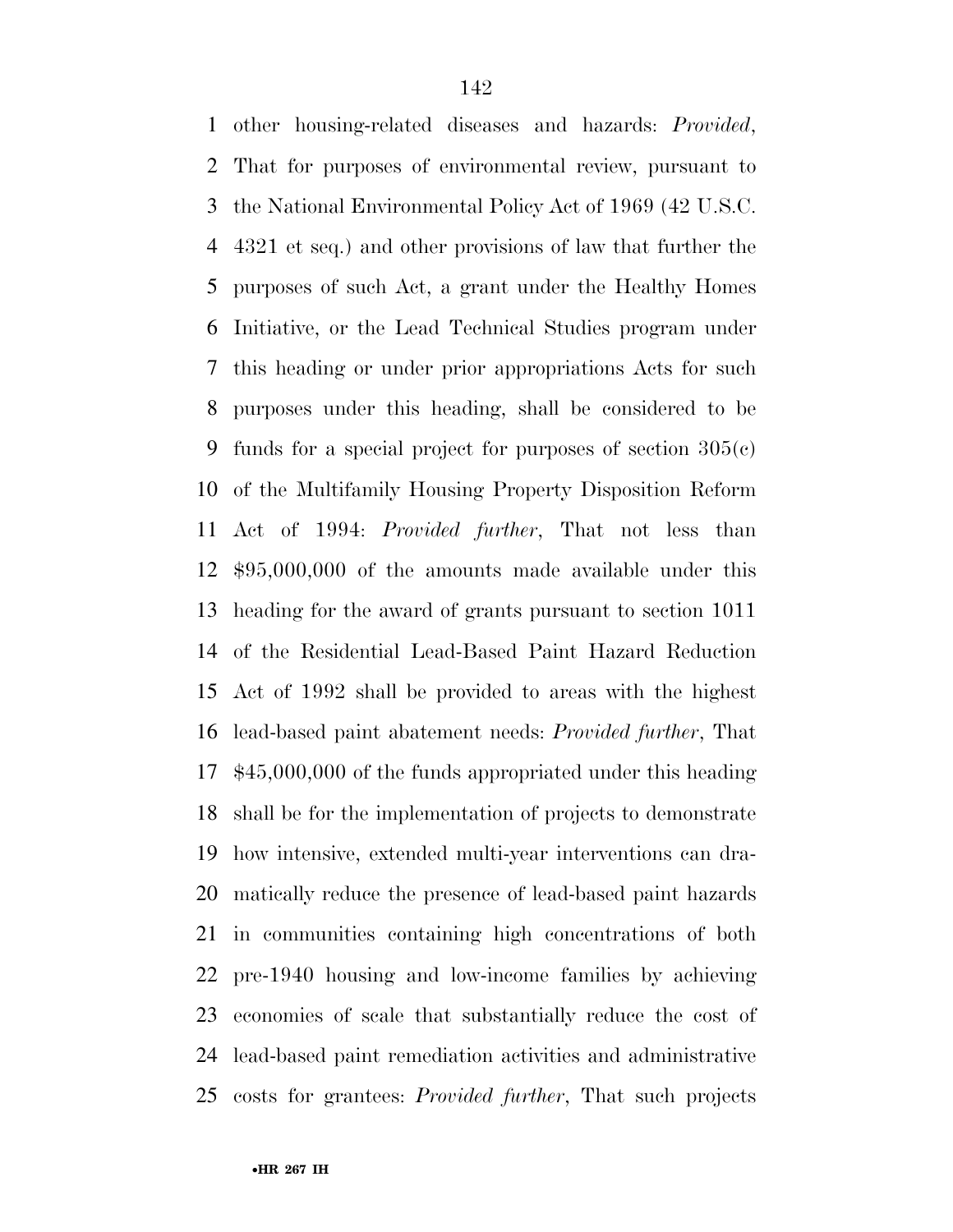in each of five communities shall be for five years and serve no more than four contiguous census tracts in which there are high concentrations of housing stock built before 1940, in which low-income families with children make up a significantly higher proportion of the population as com- pared to the State average, and that are located in juris- dictions in which instances of elevated blood lead levels reported to the State are significantly higher than the State average: *Provided further*, That funding awarded for such projects shall be made available for draw down con- tingent upon the grantee meeting cost-savings, produc- tivity, and grant compliance benchmarks established by the Secretary: *Provided further*, That each recipent of funds for such projects shall contribute an amount not less than 10 percent of the total award, and that the Secretary shall give priority to applicants that secure commitments for additional contributions from public and private sources: *Provided further*, That grantees currently receiv- ing grants made under this heading shall be eligible to apply for such projects, provided that they are deemed to be in compliance with program requirements established by the Secretary: *Provided further*, That each applicant shall certify adequate capacity that is acceptable to the Secretary to carry out the proposed use of funds pursuant to a notice of funding availability: *Provided further*, That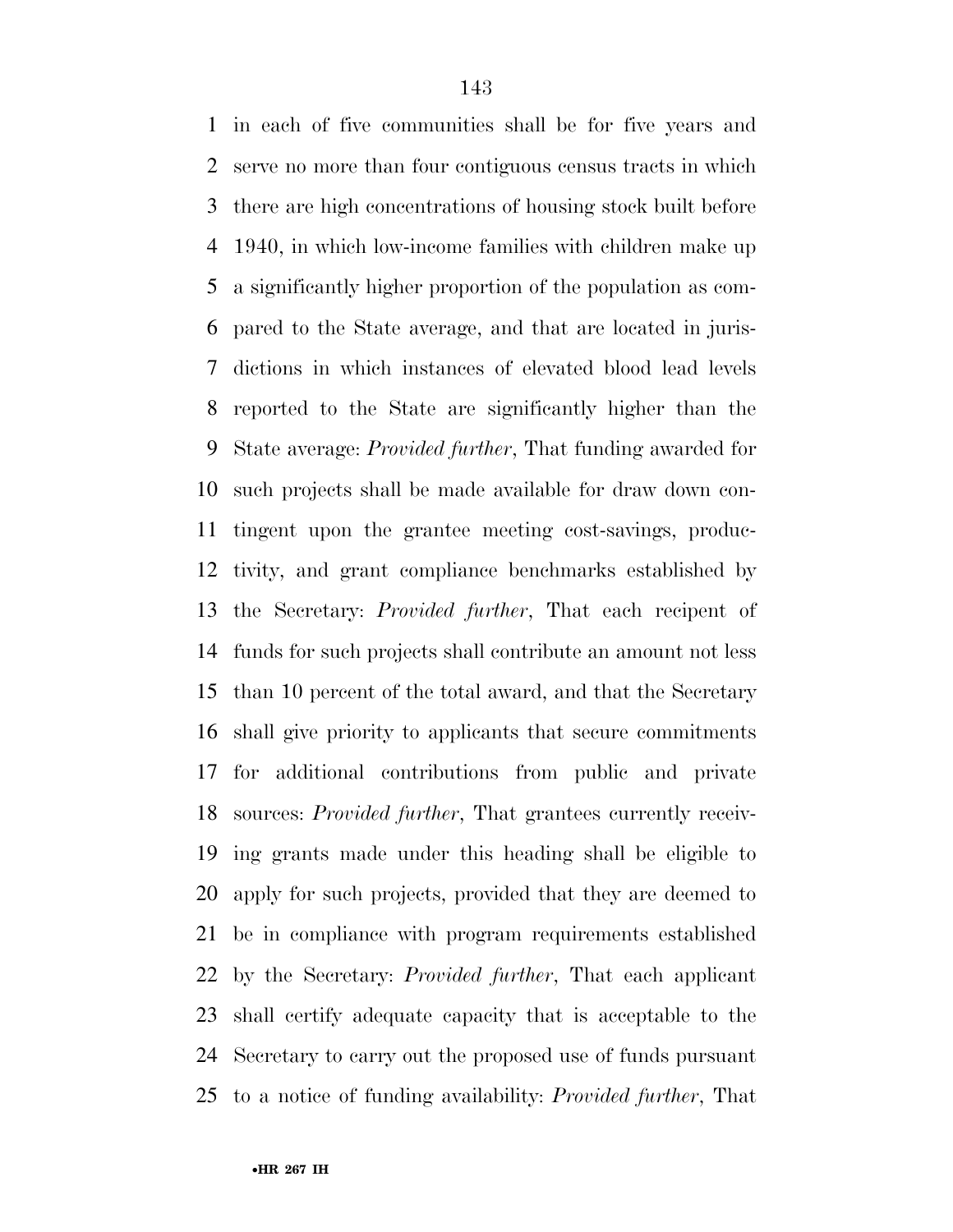amounts made available under this heading in this or prior appropriations Acts, still remaining available, may be used for any purpose under this heading notwithstanding the purpose for which such amounts were appropriated if a program competition is undersubscribed and there are other program competitions under this heading that are oversubscribed.

#### 8 INFORMATION TECHNOLOGY FUND

 For the development, modernization, and enhance- ment of, modifications to, and infrastructure for Depart- ment-wide and program-specific information technology systems, for the continuing operation and maintenance of both Department-wide and program-specific information systems, and for program-related maintenance activities, \$280,000,000, of which \$260,000,000 shall remain avail- able until September 30, 2020, and of which \$20,000,000 shall remain available until September 30, 2021: *Provided*, That any amounts transferred to this Fund under this Act shall remain available until expended: *Provided further*, That any amounts transferred to this Fund from amounts appropriated by previously enacted appropriations Acts may be used for the purposes specified under this Fund, in addition to any other information technology purposes for which such amounts were appropriated: *Provided fur-ther*, That not more than 10 percent of the funds made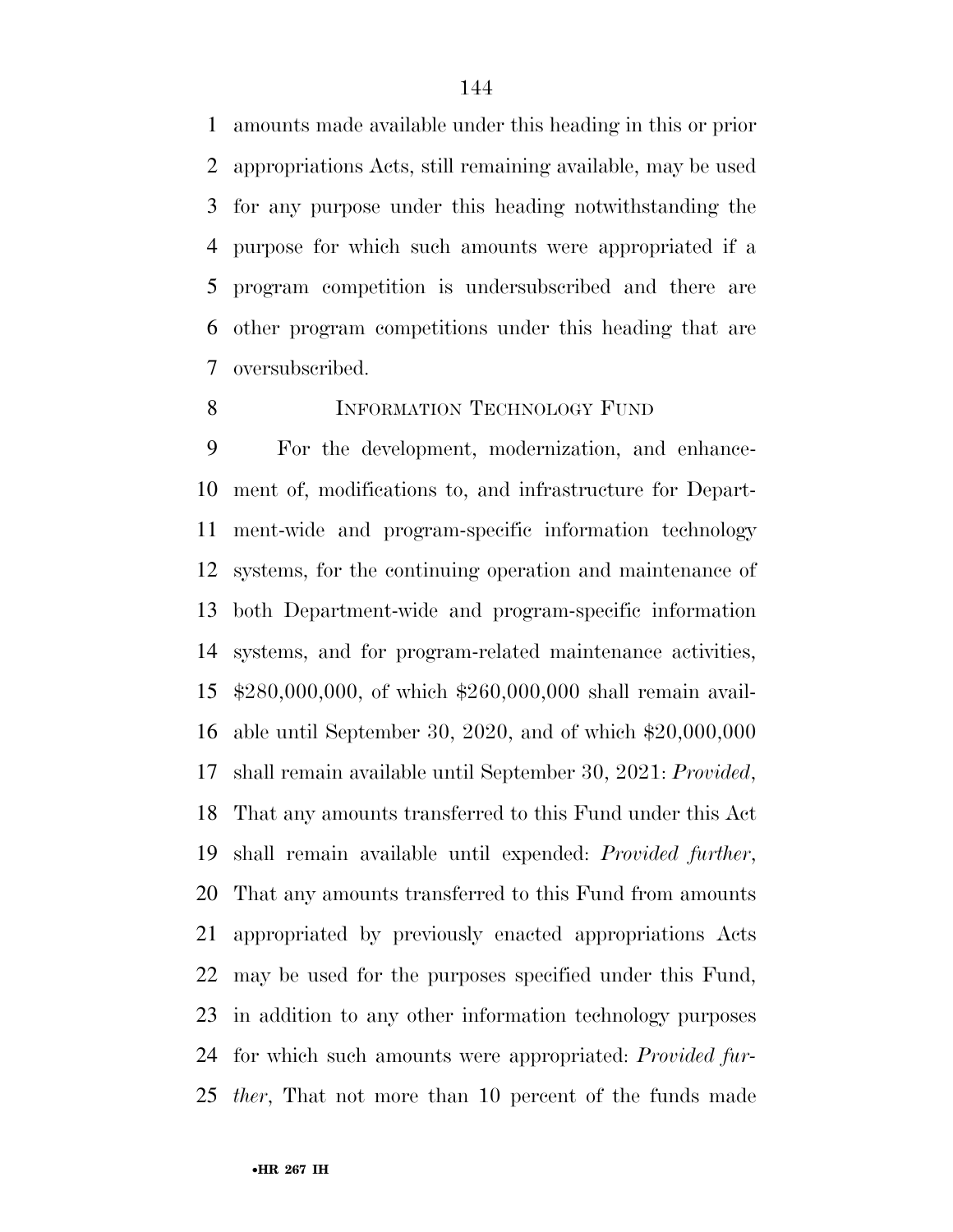available under this heading for development, moderniza- tion and enhancement may be obligated until the Sec- retary submits to the House and Senate Committees on Appropriations, for approval, a plan for expenditure that—(A) identifies for each modernization project: (i) the functional and performance capabilities to be delivered and the mission benefits to be realized, (ii) the estimated life-cycle cost, and (iii) key milestones to be met; and (B) demonstrates that each modernization project is: (i) com- pliant with the Department's enterprise architecture, (ii) being managed in accordance with applicable life-cycle management policies and guidance, (iii) subject to the De- partment's capital planning and investment control re- quirements, and (iv) supported by an adequately staffed project office.

#### 16 OFFICE OF INSPECTOR GENERAL

 For necessary salaries and expenses of the Office of Inspector General in carrying out the Inspector General Act of 1978, as amended, \$128,082,000: *Provided*, That the Inspector General shall have independent authority over all personnel issues within this office.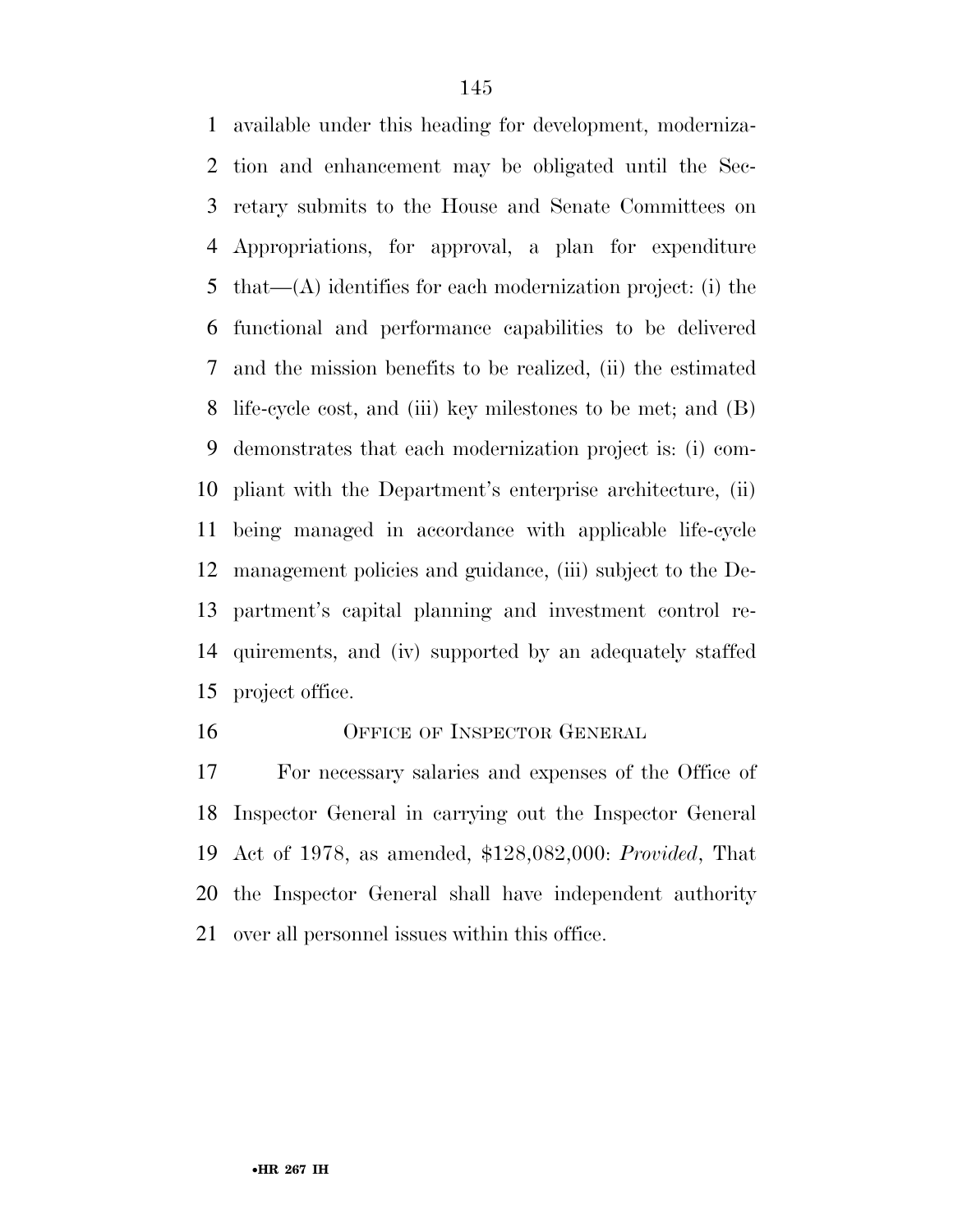| $\mathbf{1}$   | GENERAL PROVISIONS-DEPARTMENT OF HOUSING AND                |
|----------------|-------------------------------------------------------------|
| $\overline{2}$ | <b>URBAN DEVELOPMENT</b>                                    |
| 3              | (INCLUDING TRANSFER OF FUNDS)                               |
| $\overline{4}$ | (INCLUDING RESCISSION)                                      |
| 5              | SEC. 201. Fifty percent of the amounts of budget au-        |
| 6              | thority, or in lieu thereof 50 percent of the cash amounts  |
| 7              | associated with such budget authority, that are recaptured  |
| 8              | from projects described in section $1012(a)$ of the Stewart |
| 9              | B. McKinney Homeless Assistance Amendments Act of           |
| 10             | 1988 (42 U.S.C. 1437f note) shall be rescinded or in the    |
| 11             | case of cash, shall be remitted to the Treasury, and such   |
| 12             | amounts of budget authority or cash recaptured and not      |
| 13             | rescinded or remitted to the Treasury shall be used by      |
| 14             | State housing finance agencies or local governments or      |
| 15             | local housing agencies with projects approved by the Sec-   |
| 16             | retary of Housing and Urban Development for which set-      |
| 17             | tlement occurred after January 1, 1992, in accordance       |
| 18             | with such section. Notwithstanding the previous sentence,   |
| 19             | the Secretary may award up to 15 percent of the budget      |
| 20             | authority or cash recaptured and not rescinded or remitted  |
| 21             | to the Treasury to provide project owners with incentives   |
|                | 22 to refinance their project at a lower interest rate.     |
|                |                                                             |

 SEC. 202. None of the amounts made available under this Act may be used during fiscal year 2019 to investigate or prosecute under the Fair Housing Act any otherwise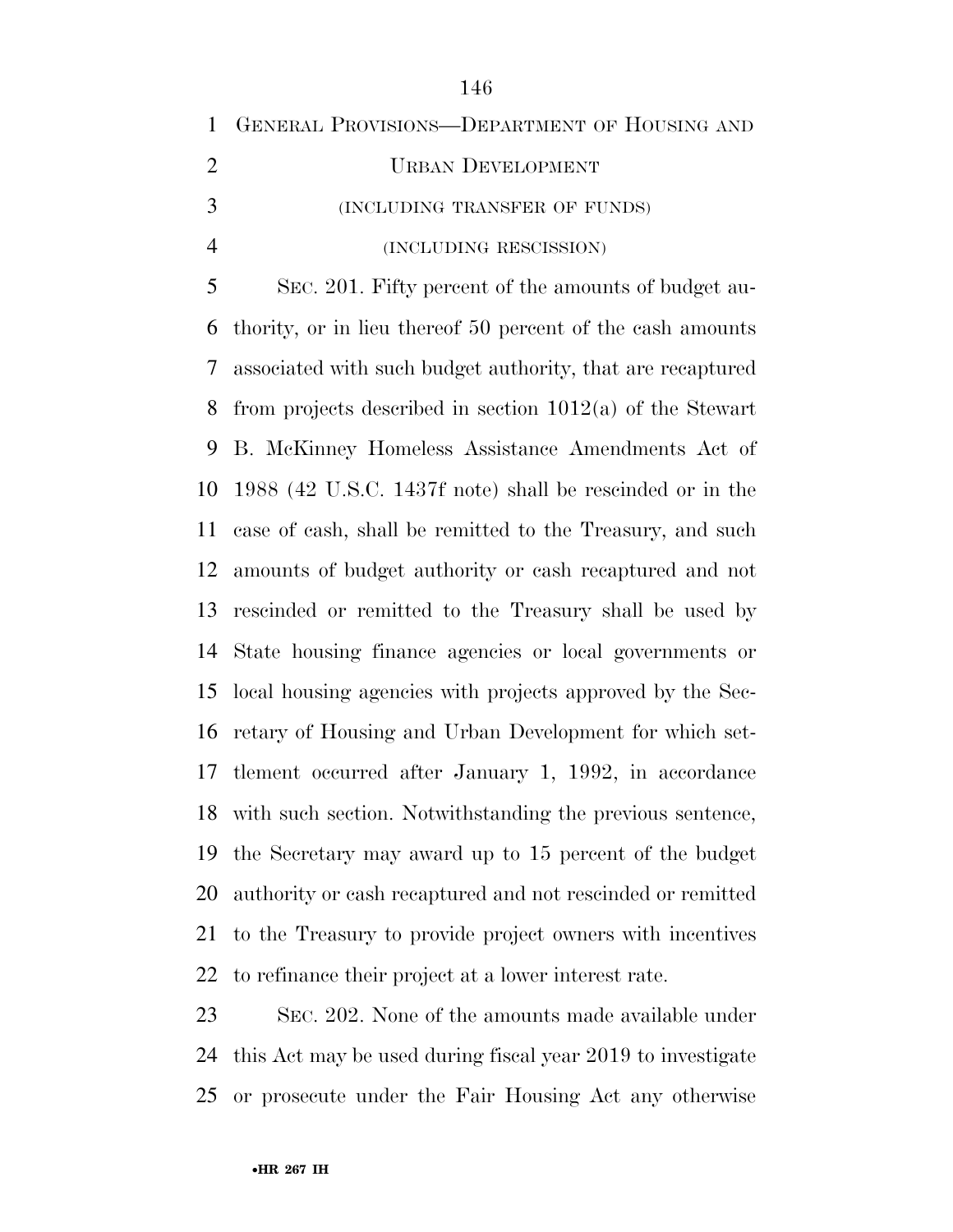lawful activity engaged in by one or more persons, includ- ing the filing or maintaining of a nonfrivolous legal action, that is engaged in solely for the purpose of achieving or preventing action by a Government official or entity, or a court of competent jurisdiction.

 SEC. 203. Except as explicitly provided in law, any grant, cooperative agreement or other assistance made pursuant to title II of this Act shall be made on a competi- tive basis and in accordance with section 102 of the De- partment of Housing and Urban Development Reform Act of 1989 (42 U.S.C. 3545).

 SEC. 204. Funds of the Department of Housing and Urban Development subject to the Government Corpora- tion Control Act or section 402 of the Housing Act of 1950 shall be available, without regard to the limitations on administrative expenses, for legal services on a contract or fee basis, and for utilizing and making payment for services and facilities of the Federal National Mortgage Association, Government National Mortgage Association, Federal Home Loan Mortgage Corporation, Federal Fi- nancing Bank, Federal Reserve banks or any member thereof, Federal Home Loan banks, and any insured bank within the meaning of the Federal Deposit Insurance Cor-poration Act, as amended (12 U.S.C. 1811–1).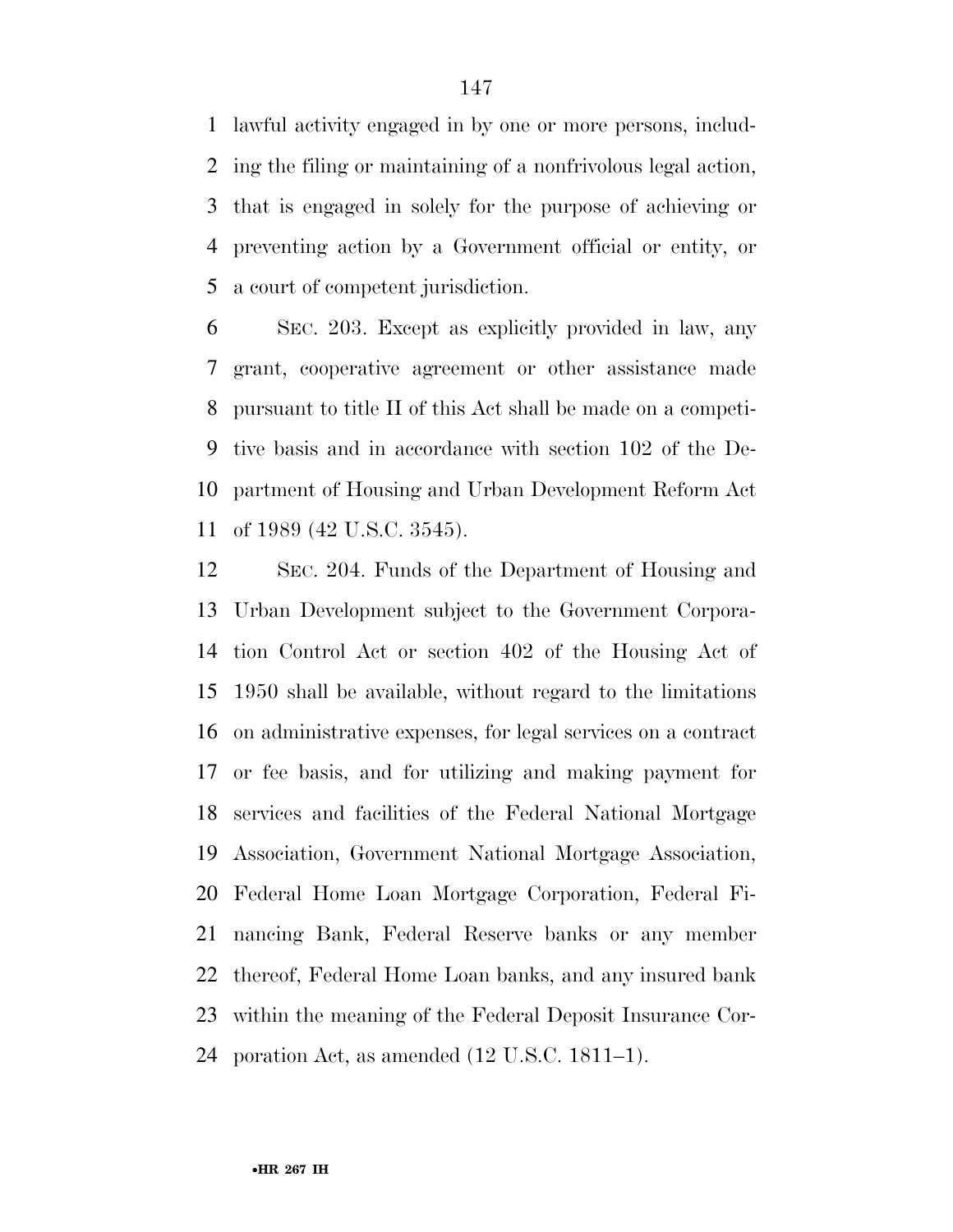SEC. 205. Unless otherwise provided for in this Act or through a reprogramming of funds, no part of any ap- propriation for the Department of Housing and Urban Development shall be available for any program, project or activity in excess of amounts set forth in the budget estimates submitted to Congress.

 SEC. 206. Corporations and agencies of the Depart- ment of Housing and Urban Development which are sub- ject to the Government Corporation Control Act are here- by authorized to make such expenditures, within the limits of funds and borrowing authority available to each such corporation or agency and in accordance with law, and to make such contracts and commitments without regard to fiscal year limitations as provided by section 104 of such Act as may be necessary in carrying out the programs set forth in the budget for 2019 for such corporation or agen- cy except as hereinafter provided: *Provided*, That collec- tions of these corporations and agencies may be used for new loan or mortgage purchase commitments only to the extent expressly provided for in this Act (unless such loans are in support of other forms of assistance provided for in this or prior appropriations Acts), except that this pro- viso shall not apply to the mortgage insurance or guaranty operations of these corporations, or where loans or mort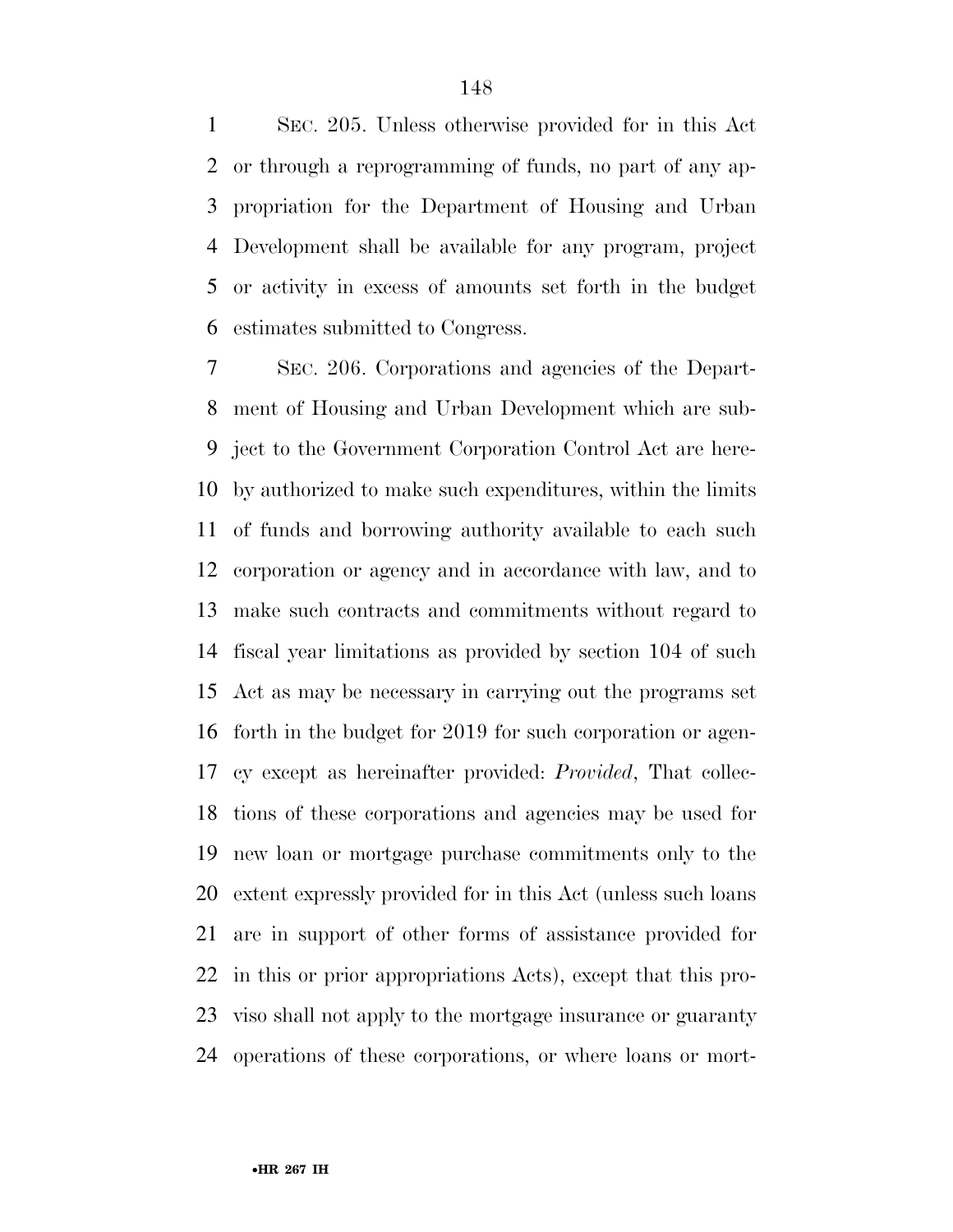gage purchases are necessary to protect the financial in-terest of the United States Government.

 SEC. 207. The Secretary of Housing and Urban De- velopment shall provide quarterly reports to the House and Senate Committees on Appropriations regarding all uncommitted, unobligated, recaptured and excess funds in each program and activity within the jurisdiction of the Department and shall submit additional, updated budget information to these Committees upon request.

 SEC. 208. The President's formal budget request for fiscal year 2020, as well as the Department of Housing and Urban Development's congressional budget justifica- tions to be submitted to the Committees on Appropriations of the House of Representatives and the Senate, shall use the identical account and sub-account structure provided under this Act.

 SEC. 209. No funds provided under this title may be used for an audit of the Government National Mortgage Association that makes applicable requirements under the Federal Credit Reform Act of 1990 (2 U.S.C. 661 et seq.).

 SEC. 210. (a) Notwithstanding any other provision of law, subject to the conditions listed under this section, for fiscal years 2019 and 2020, the Secretary of Housing and Urban Development may authorize the transfer of some or all project-based assistance, debt held or insured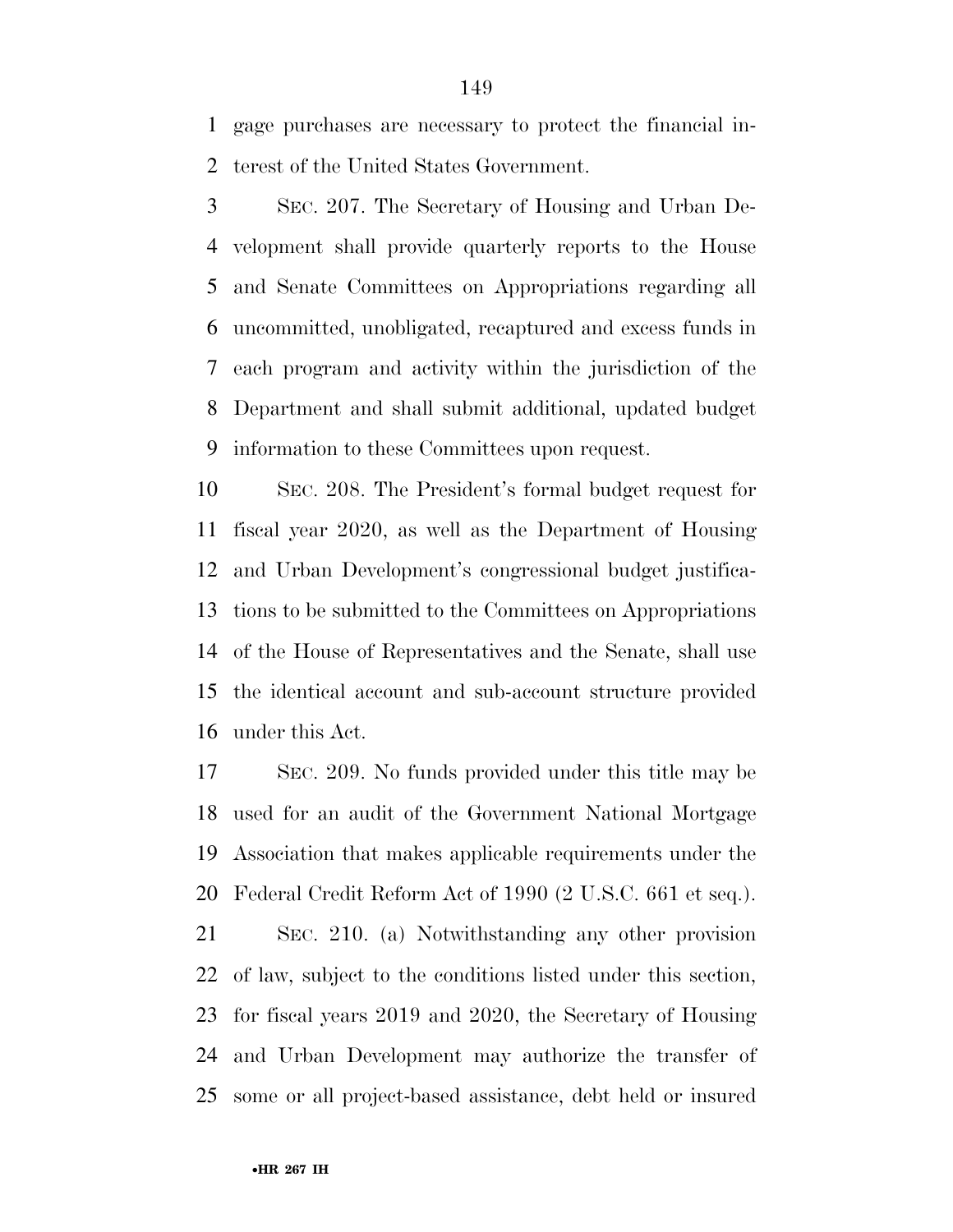by the Secretary and statutorily required low-income and very low-income use restrictions if any, associated with one or more multifamily housing project or projects to another multifamily housing project or projects.

 (b) PHASED TRANSFERS.—Transfers of project- based assistance under this section may be done in phases to accommodate the financing and other requirements re- lated to rehabilitating or constructing the project or projects to which the assistance is transferred, to ensure that such project or projects meet the standards under subsection (c).

 (c) The transfer authorized in subsection (a) is sub-ject to the following conditions:

 (1) NUMBER AND BEDROOM SIZE OF UNITS.— (A) For occupied units in the transferring project: The number of low-income and very low-income units and the configuration (i.e., bedroom size) provided by the transferring project shall be no less than when transferred to the receiving project or projects and the net dollar amount of Federal assistance provided to 22 the transferring project shall remain the same in the receiving project or projects.

 (B) For unoccupied units in the transfer-ring project: The Secretary may authorize a re-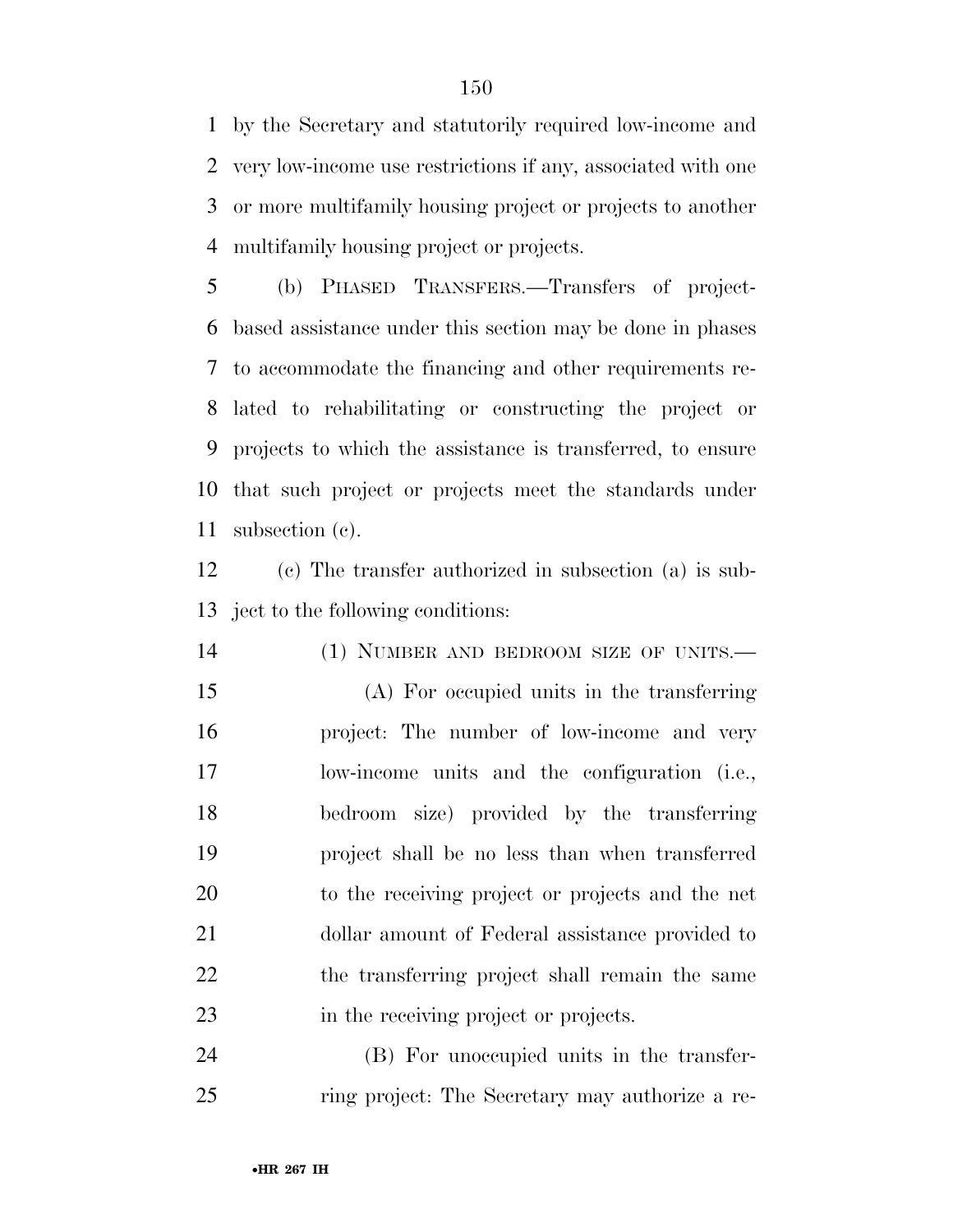| $\mathbf{1}$   | duction in the number of dwelling units in the          |
|----------------|---------------------------------------------------------|
| $\overline{2}$ | receiving project or projects to allow for a re-        |
| 3              | configuration of bedroom sizes to meet current          |
| $\overline{4}$ | market demands, as determined by the Sec-               |
| 5              | retary and provided there is no increase in the         |
| 6              | project-based assistance budget authority.              |
| 7              | (2) The transferring project shall, as deter-           |
| 8              | mined by the Secretary, be either physically obsolete   |
| 9              | or economically nonviable.                              |
| 10             | (3) The receiving project or projects shall meet        |
| 11             | or exceed applicable physical standards established     |
| 12             | by the Secretary.                                       |
| 13             | (4) The owner or mortgagor of the transferring          |
| 14             | project shall notify and consult with the tenants re-   |
| 15             | siding in the transferring project and provide a cer-   |
| 16             | tification of approval by all appropriate local govern- |
| 17             | mental officials.                                       |
| 18             | (5) The tenants of the transferring project who         |
| 19             | remain eligible for assistance to be provided by the    |
| 20             | receiving project or projects shall not be required to  |
| 21             | vacate their units in the transferring project or       |
| 22             | projects until new units in the receiving project are   |
| 23             | available for occupancy.                                |
| 24             | (6) The Secretary determines that this transfer         |
| 25             | is in the best interest of the tenants.                 |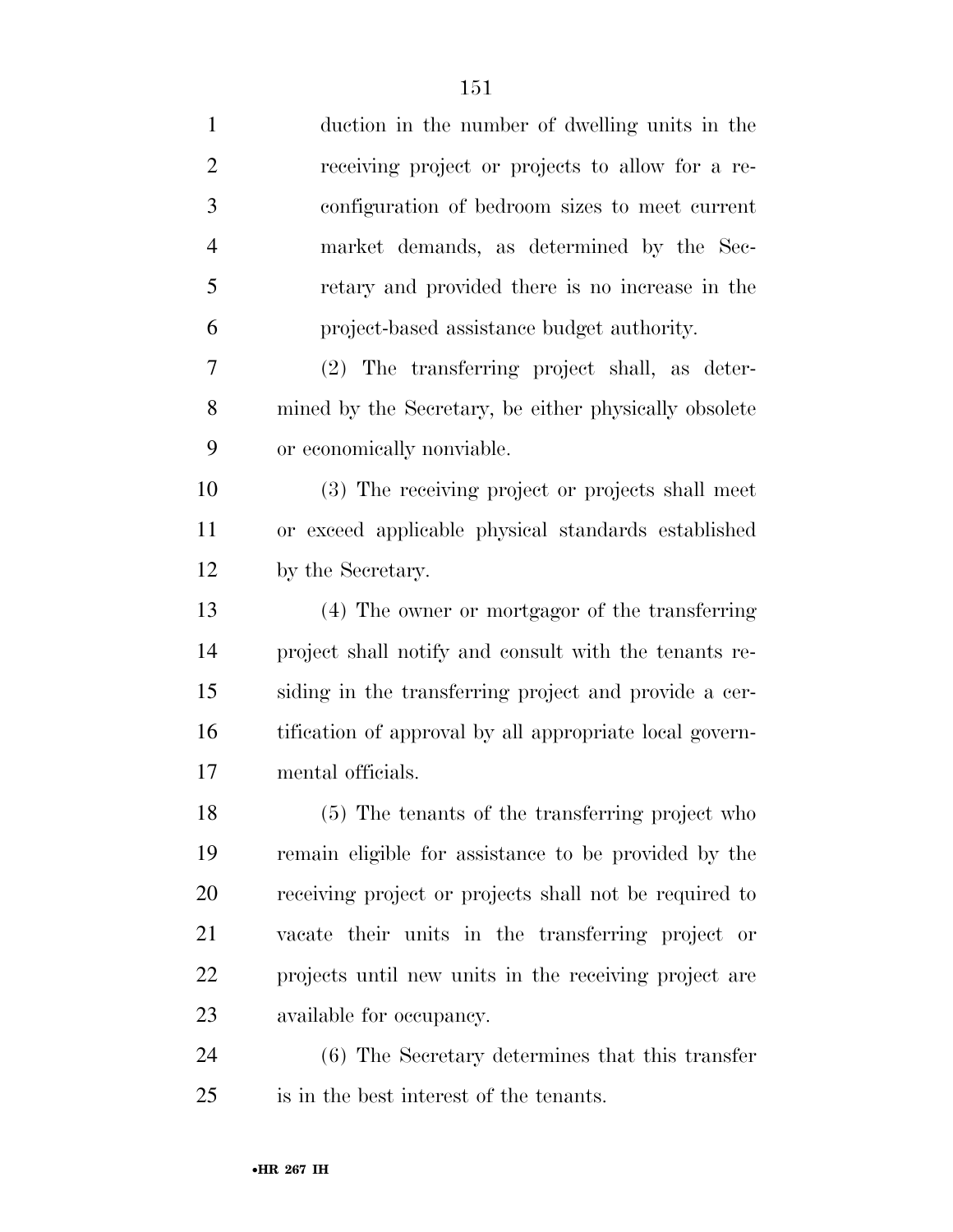(7) If either the transferring project or the re- ceiving project or projects meets the condition speci-3 fied in subsection  $(d)(2)(A)$ , any lien on the receiv- ing project resulting from additional financing ob- tained by the owner shall be subordinate to any FHA-insured mortgage lien transferred to, or placed on, such project by the Secretary, except that the Secretary may waive this requirement upon deter- mination that such a waiver is necessary to facilitate the financing of acquisition, construction, and/or re-habilitation of the receiving project or projects.

 (8) If the transferring project meets the re-13 quirements of subsection  $(d)(2)$ , the owner or mort- gagor of the receiving project or projects shall exe- cute and record either a continuation of the existing use agreement or a new use agreement for the project where, in either case, any use restrictions in such agreement are of no lesser duration than the existing use restrictions.

 (9) The transfer does not increase the cost (as defined in section 502 of the Congressional Budget Act of 1974, as amended) of any FHA-insured mortgage, except to the extent that appropriations are provided in advance for the amount of any such increased cost.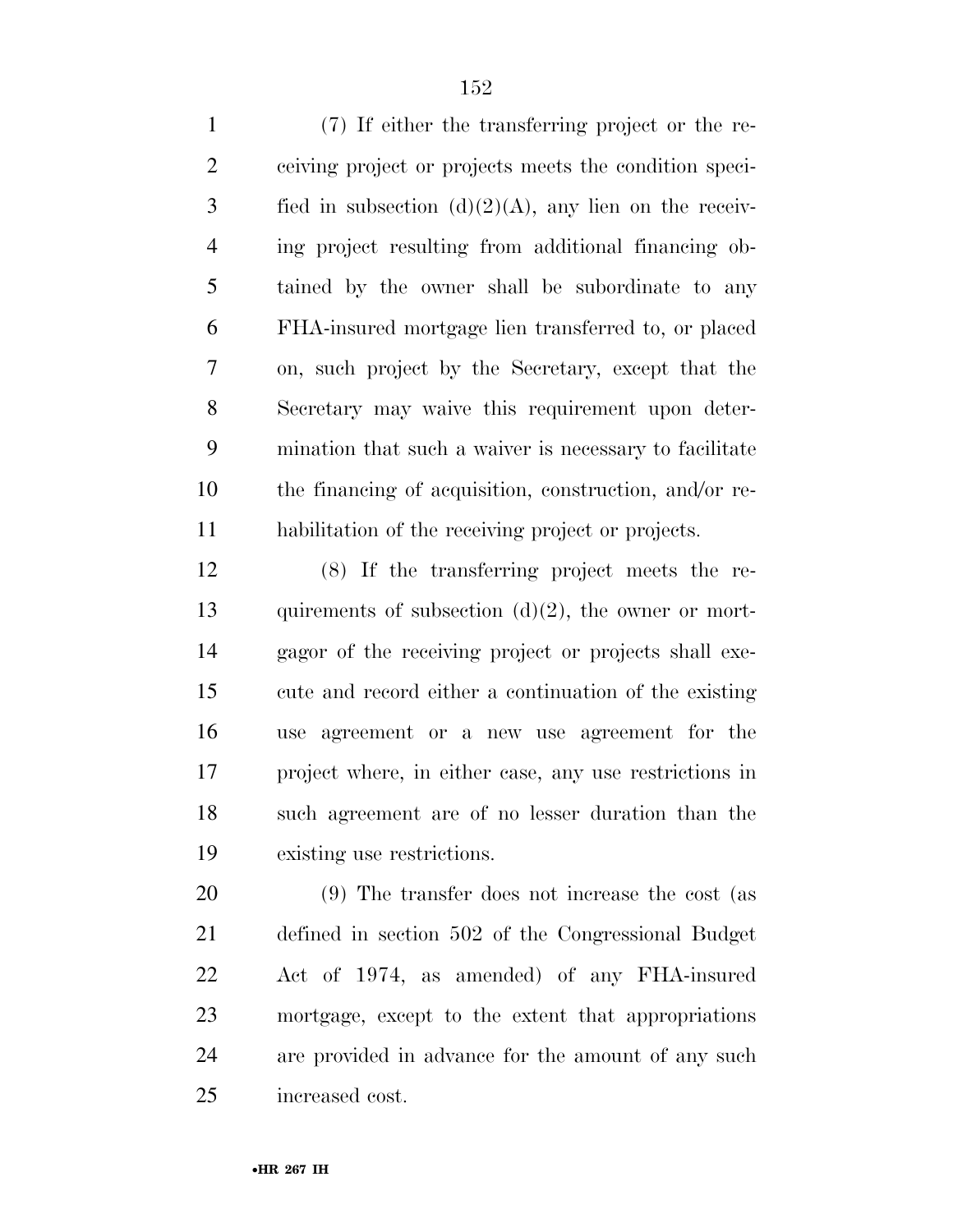| $\mathbf{1}$   | (d) For purposes of this section—                   |
|----------------|-----------------------------------------------------|
| $\overline{2}$ | $(1)$ the terms "low-income" and "very low-in-      |
| 3              | come" shall have the meanings provided by the stat- |
| $\overline{4}$ | ute and/or regulations governing the program under  |
| 5              | which the project is insured or assisted;           |
| 6              | (2) the term "multifamily housing project"          |
| 7              | means housing that meets one of the following con-  |
| 8              | ditions—                                            |
| 9              | (A) housing that is subject to a mortgage           |
| 10             | insured under the National Housing Act;             |
| 11             | (B) housing that has project-based assist-          |
| 12             | ance attached to the structure including            |
| 13             | projects undergoing mark to market debt re-         |
| 14             | structuring under the Multifamily Assisted          |
| 15             | Housing Reform and Affordability Housing Act;       |
| 16             | (C) housing that is assisted under section          |
| 17             | 202 of the Housing Act of 1959, as amended          |
| 18             | by section 801 of the Cranston-Gonzales Na-         |
| 19             | tional Affordable Housing Act;                      |
| <b>20</b>      | (D) housing that is assisted under section          |
| 21             | 202 of the Housing Act of 1959, as such sec-        |
| 22             | tion existed before the enactment of the Cran-      |
| 23             | ston-Gonzales National Affordable Housing Act;      |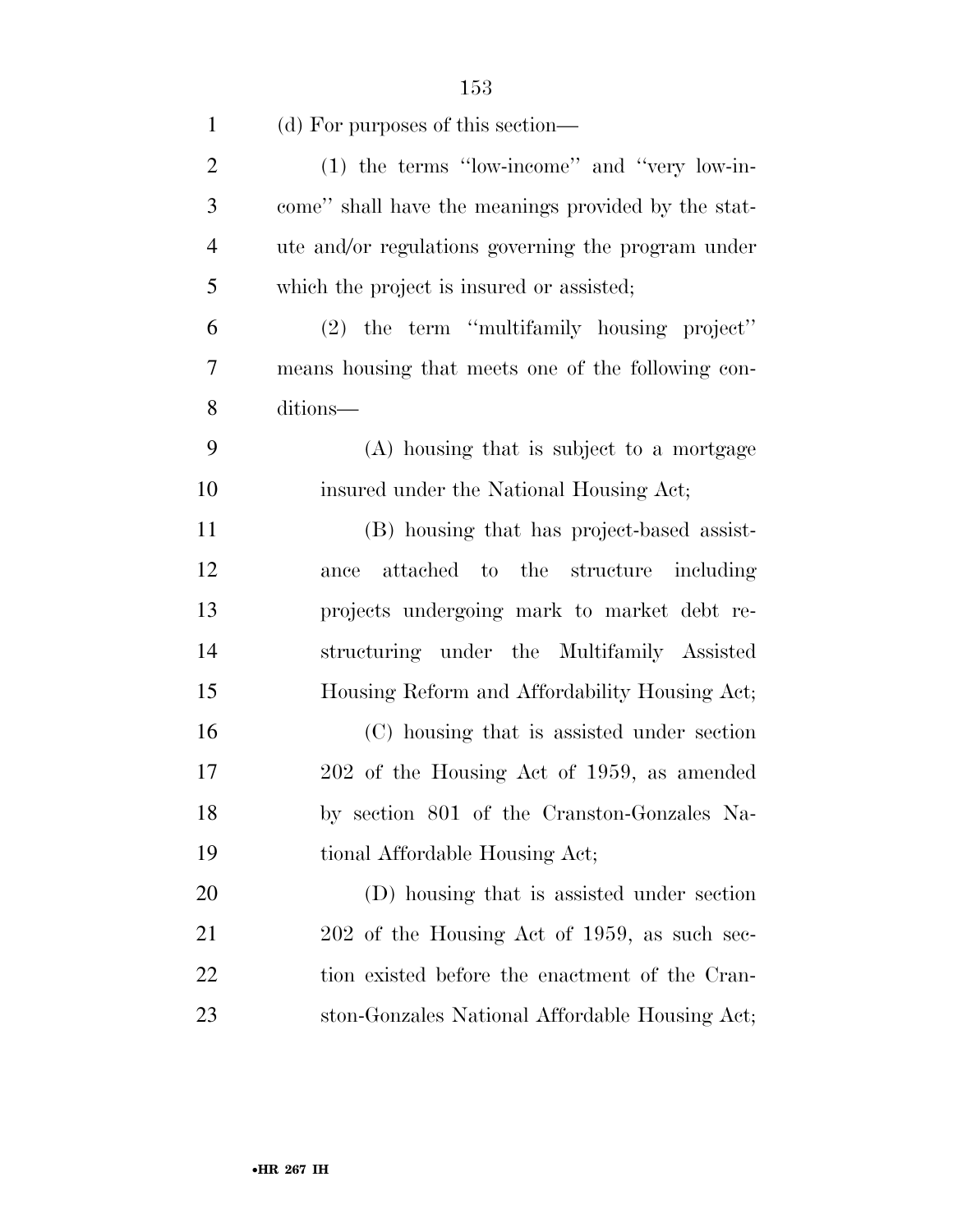| $\mathbf{1}$   | (E) housing that is assisted under section           |
|----------------|------------------------------------------------------|
| $\overline{2}$ | 811 of the Cranston-Gonzales National Afford-        |
| 3              | able Housing Act; or                                 |
| $\overline{4}$ | (F) housing or vacant land that is subject           |
| 5              | to a use agreement;                                  |
| 6              | term "project-based assistance"<br>the<br><b>(3)</b> |
| 7              | $means$ —                                            |
| 8              | $(A)$ assistance provided under section $8(b)$       |
| 9              | of the United States Housing Act of 1937;            |
| 10             | (B) assistance for housing constructed or            |
| 11             | substantially rehabilitated pursuant to assist-      |
| 12             | ance provided under section $8(b)(2)$ of such Act    |
| 13             | (as such section existed immediately before Oc-      |
| 14             | tober 1, 1983);                                      |
| 15             | (C) rent supplement payments under sec-              |
| 16             | tion 101 of the Housing and Urban Develop-           |
| 17             | ment Act of 1965;                                    |
| 18             | (D) interest reduction payments under sec-           |
| 19             | tion 236 and/or additional assistance payments       |
| 20             | under section $236(f)(2)$ of the National Hous-      |
| 21             | ing Act;                                             |
| 22             | (E) assistance payments made under sec-              |
| 23             | tion $202(e)(2)$ of the Housing Act of 1959; and     |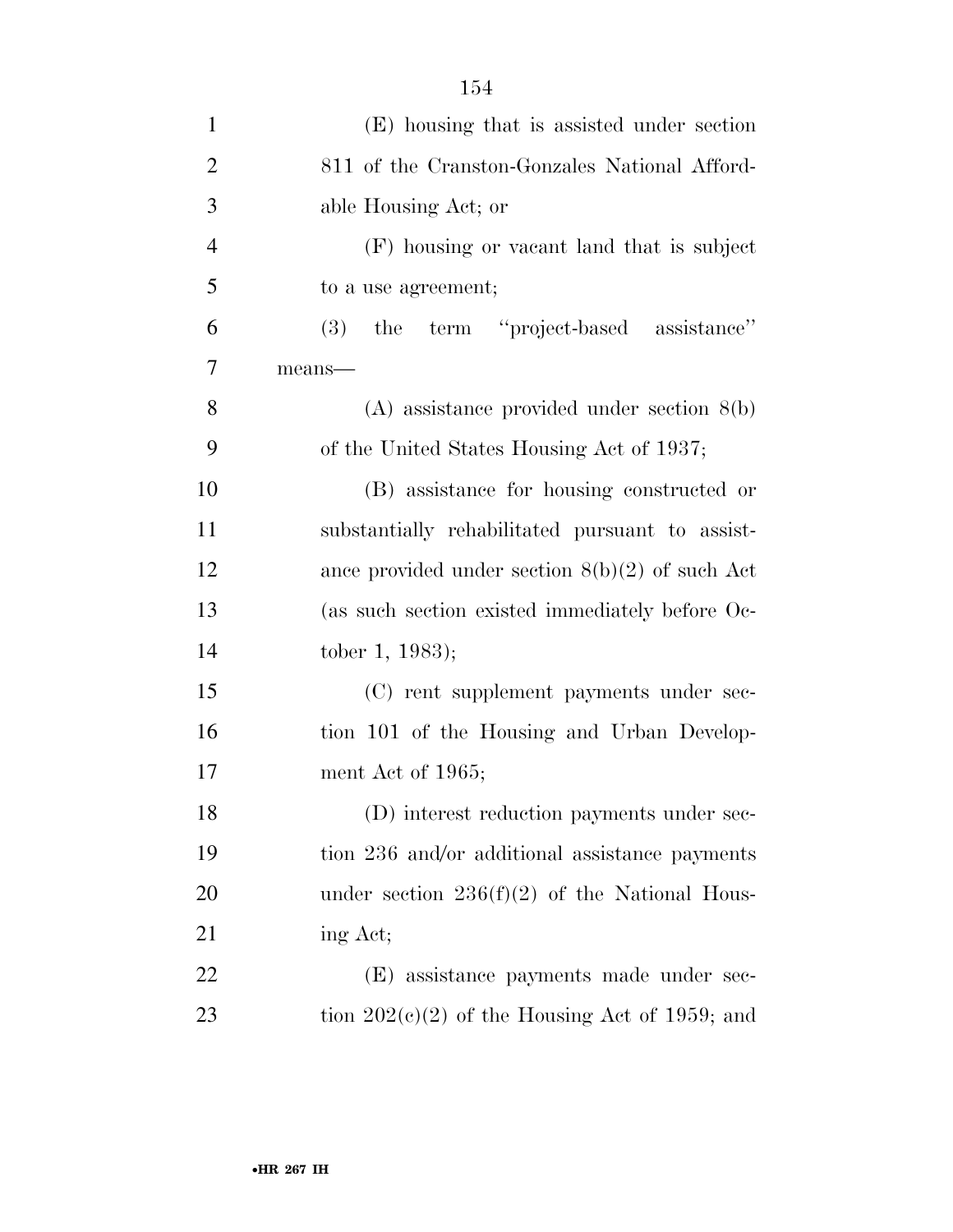| $\mathbf{1}$   | (F) assistance payments made under sec-                         |
|----------------|-----------------------------------------------------------------|
| $\overline{2}$ | tion $811(d)(2)$ of the Cranston-Gonzalez Na-                   |
| 3              | tional Affordable Housing Act;                                  |
| $\overline{4}$ | (4) the term "receiving project or projects"                    |
| 5              | means the multifamily housing project or projects to            |
| 6              | which some or all of the project-based assistance,              |
| 7              | debt, and statutorily required low-income and very              |
| 8              | low-income use restrictions are to be transferred;              |
| 9              | (5) the term "transferring project" means the                   |
| 10             | multifamily housing project which is transferring               |
| 11             | some or all of the project-based assistance, debt, and          |
| 12             | the statutorily required low-income and very low-in-            |
| 13             | come use restrictions to the receiving project or               |
| 14             | projects; and                                                   |
| 15             | $(6)$ the term "Secretary" means the Secretary                  |
| 16             | of Housing and Urban Development.                               |
| 17             | (e) RESEARCH REPORT.—The Secretary shall con-                   |
|                | 18 duct an evaluation of the transfer authority under this sec- |
| 19             | tion, including the effect of such transfers on the oper-       |
| 20             | ational efficiency, contract rents, physical and financial      |
| 21             | conditions, and long-term preservation of the affected          |
|                | 22 properties.                                                  |
| 23             | SEC 211 (a) No assistance shall be provided under               |

 SEC. 211. (a) No assistance shall be provided under section 8 of the United States Housing Act of 1937 (42 U.S.C. 1437f) to any individual who—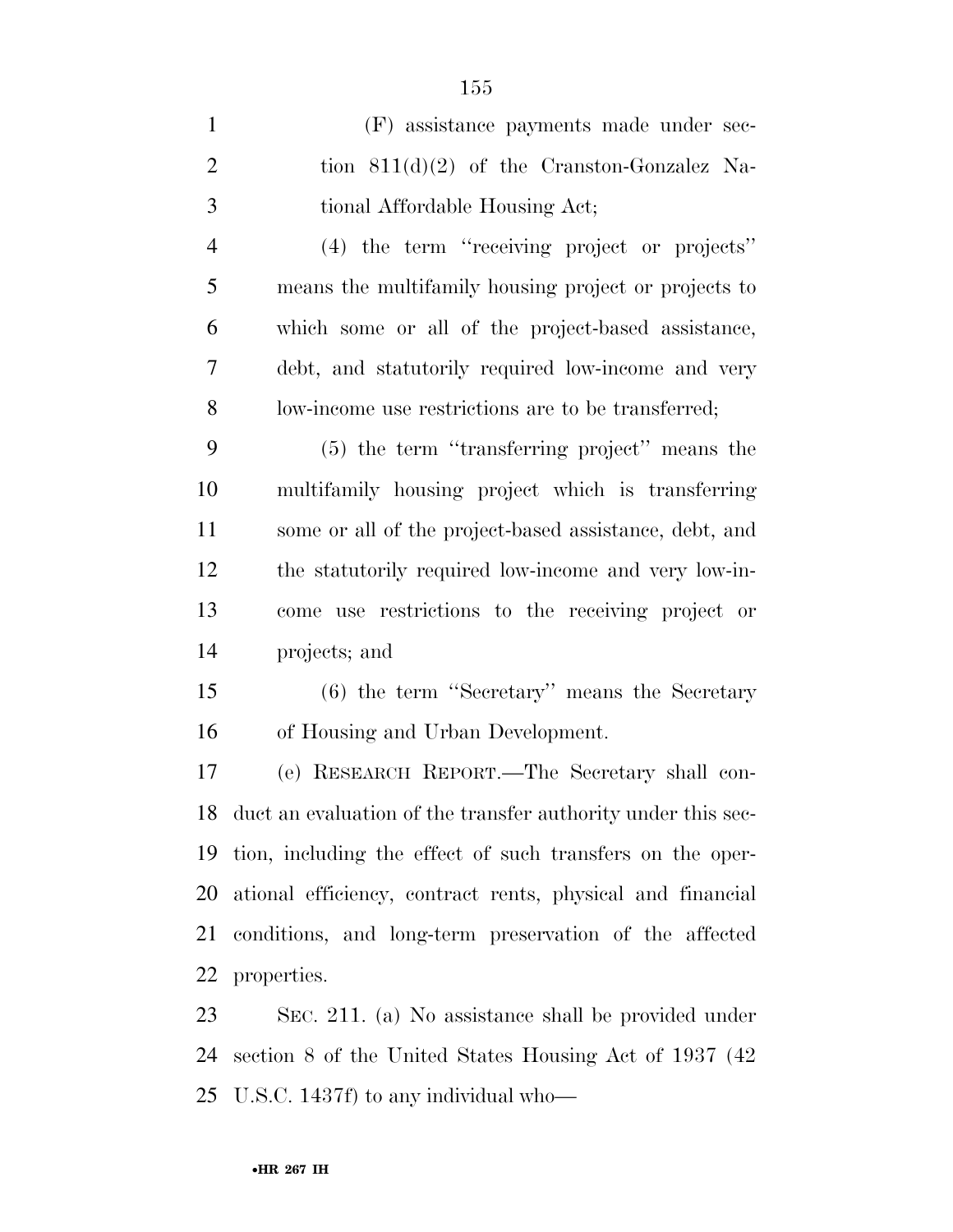| $\mathbf{1}$   | $(1)$ is enrolled as a student at an institution of        |
|----------------|------------------------------------------------------------|
| $\overline{2}$ | higher education (as defined under section 102 of          |
| 3              | the Higher Education Act of 1965 (20 U.S.C.                |
| $\overline{4}$ | $1002$ );                                                  |
| 5              | $(2)$ is under 24 years of age;                            |
| 6              | $(3)$ is not a veteran;                                    |
| 7              | $(4)$ is unmarried;                                        |
| 8              | $(5)$ does not have a dependent child;                     |
| 9              | $(6)$ is not a person with disabilities, as such           |
| 10             | term is defined in section $3(b)(3)(E)$ of the United      |
| 11             | Housing Act of 1937 (42 U.S.C.<br>States                   |
| 12             | $1437a(b)(3)(E)$ and was not receiving assistance          |
| 13             | under such section $8$ as of November 30, 2005;            |
| 14             | (7) is not a youth who left foster care at age             |
| 15             | 14 or older and is at risk of becoming homeless; and       |
| 16             | $(8)$ is not otherwise individually eligible, or has       |
| 17             | parents who, individually or jointly, are not eligible,    |
| 18             | to receive assistance under section 8 of the United        |
| 19             | States Housing Act of 1937 (42 U.S.C. 1437f).              |
| 20             | (b) For purposes of determining the eligibility of a       |
| 21             | person to receive assistance under section 8 of the United |
| 22             | States Housing Act of 1937 (42 U.S.C. 1437f), any finan-   |
| 23             | cial assistance (in excess of amounts received for tuition |
| 24             | and any other required fees and charges) that an indi-     |
|                | 25 vidual receives under the Higher Education Act of 1965  |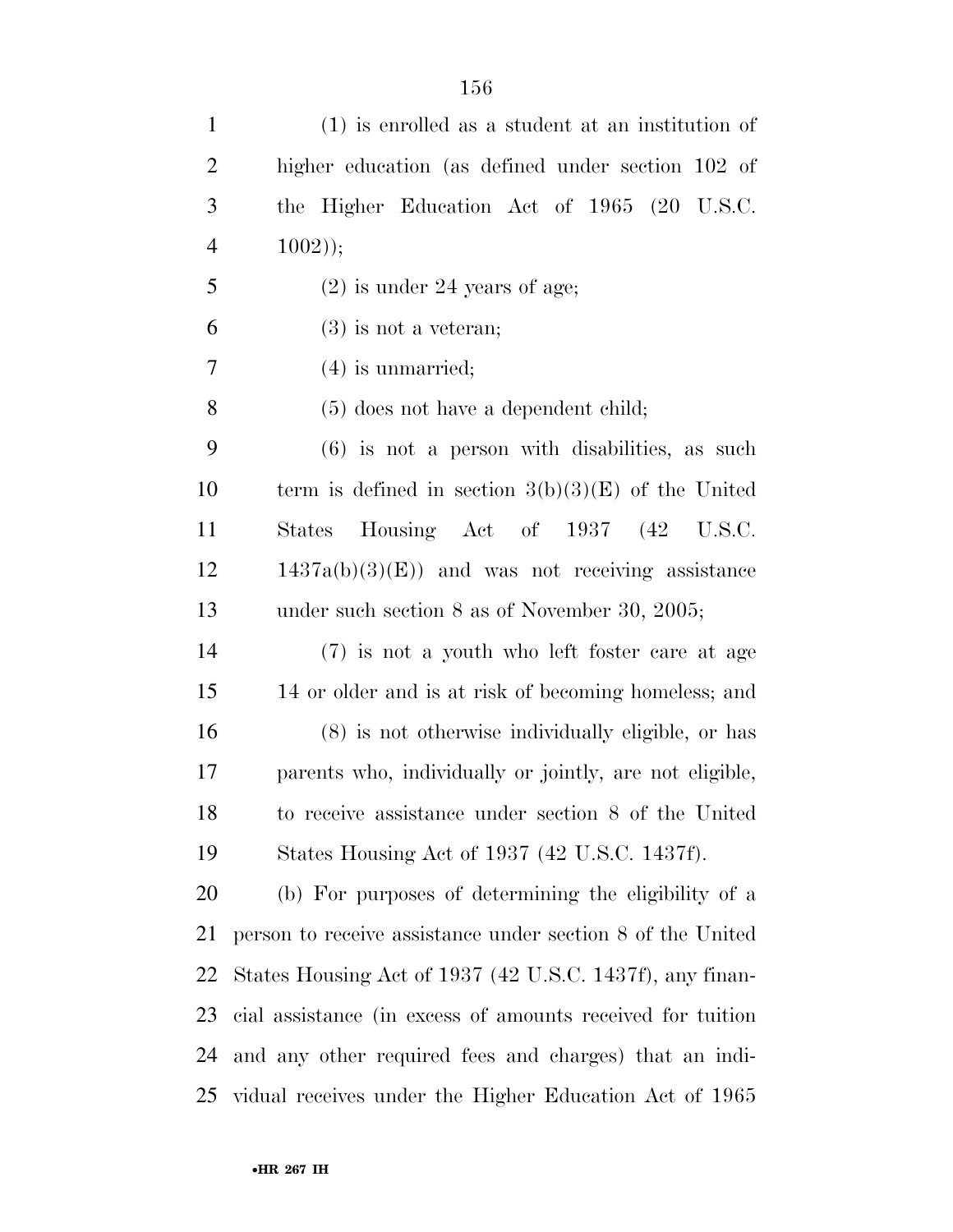(20 U.S.C. 1001 et seq.), from private sources, or an insti- tution of higher education (as defined under the Higher Education Act of 1965 (20 U.S.C. 1002)), shall be consid- ered income to that individual, except for a person over the age of 23 with dependent children.

 SEC. 212. The funds made available for Native Alas- kans under the heading ''Native American Housing Block Grants'' in title II of this Act shall be allocated to the same Native Alaskan housing block grant recipients that received funds in fiscal year 2005.

 SEC. 213. Notwithstanding any other provision of law, in fiscal year 2019, in managing and disposing of any multifamily property that is owned or has a mortgage held by the Secretary of Housing and Urban Development, and during the process of foreclosure on any property with a contract for rental assistance payments under section 8 of the United States Housing Act of 1937 or other Fed- eral programs, the Secretary shall maintain any rental as- sistance payments under section 8 of the United States Housing Act of 1937 and other programs that are at- tached to any dwelling units in the property. To the extent the Secretary determines, in consultation with the tenants and the local government, that such a multifamily prop- erty owned or held by the Secretary is not feasible for con-tinued rental assistance payments under such section 8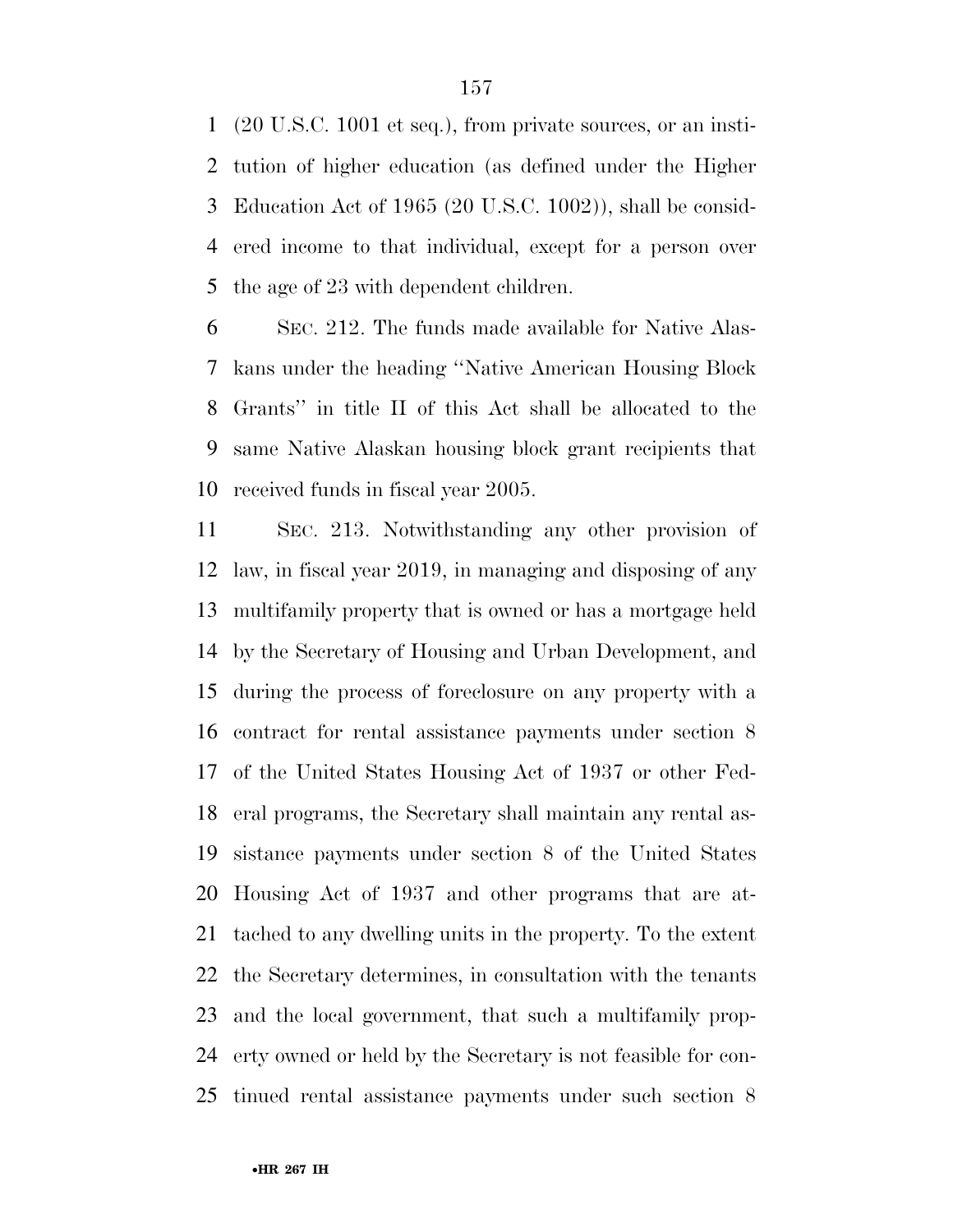or other programs, based on consideration of (1) the costs of rehabilitating and operating the property and all avail- able Federal, State, and local resources, including rent ad- justments under section 524 of the Multifamily Assisted Housing Reform and Affordability Act of 1997 (''MAHRAA'') and (2) environmental conditions that can- not be remedied in a cost-effective fashion, the Secretary may, in consultation with the tenants of that property, contract for project-based rental assistance payments with an owner or owners of other existing housing properties, or provide other rental assistance. The Secretary shall also take appropriate steps to ensure that project-based con- tracts remain in effect prior to foreclosure, subject to the exercise of contractual abatement remedies to assist relo- cation of tenants for imminent major threats to health and safety after written notice to and informed consent of the affected tenants and use of other available remedies, such as partial abatements or receivership. After disposition of any multifamily property described under this section, the contract and allowable rent levels on such properties shall be subject to the requirements under section 524 of MAHRAA.

 SEC. 214. The commitment authority funded by fees as provided under the heading ''Community Development Loan Guarantees Program Account'' may be used to guar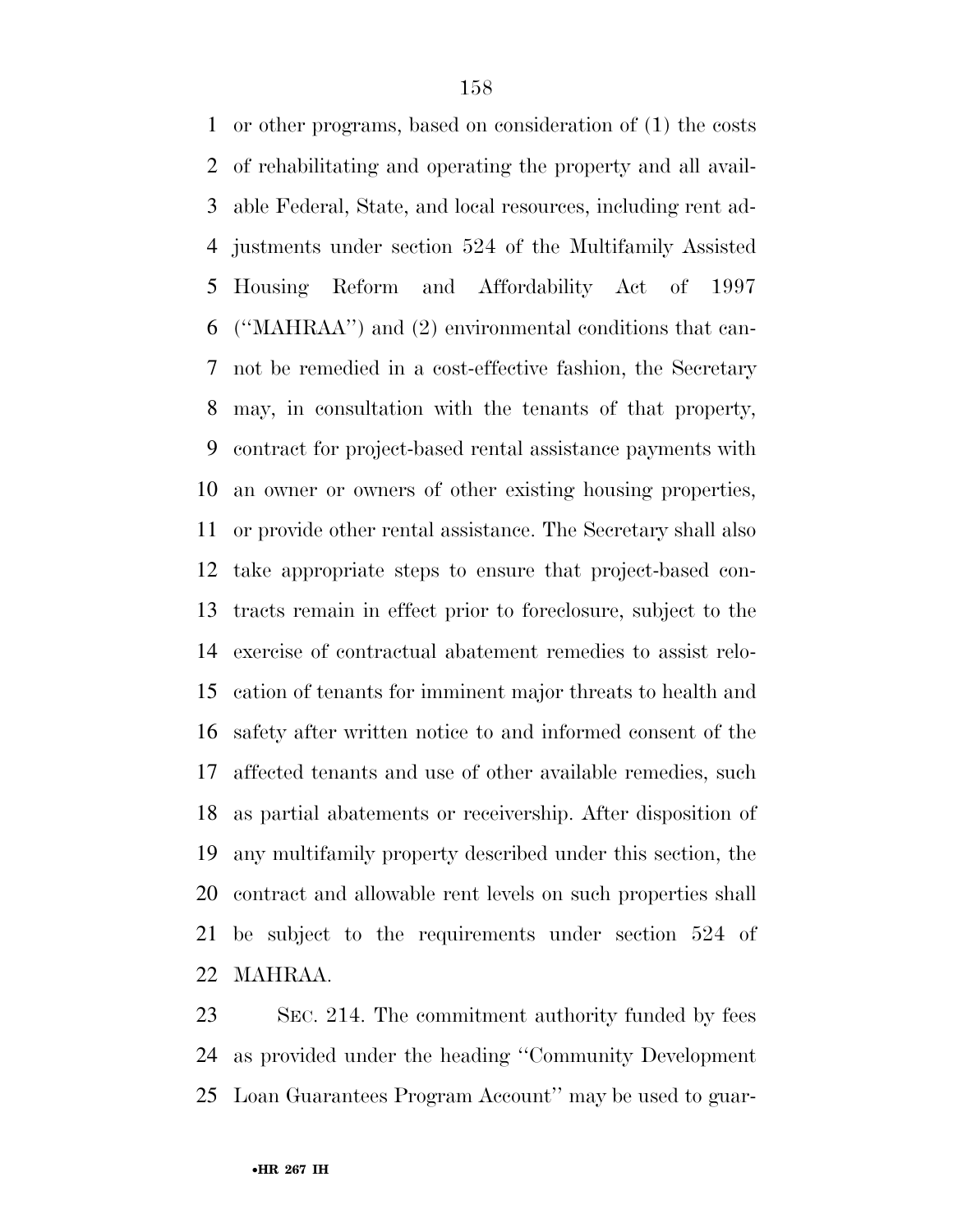antee, or make commitments to guarantee, notes, or other obligations issued by any State on behalf of non-entitle- ment communities in the State in accordance with the re- quirements of section 108 of the Housing and Community Development Act of 1974: *Provided*, That any State re- ceiving such a guarantee or commitment shall distribute all funds subject to such guarantee to the units of general local government in non-entitlement areas that received the commitment.

 SEC. 215. Public housing agencies that own and oper- ate 400 or fewer public housing units may elect to be ex- empt from any asset management requirement imposed by the Secretary of Housing and Urban Development in con- nection with the operating fund rule: *Provided*, That an agency seeking a discontinuance of a reduction of subsidy under the operating fund formula shall not be exempt from asset management requirements.

 SEC. 216. With respect to the use of amounts pro- vided in this Act and in future Acts for the operation, cap- ital improvement and management of public housing as authorized by sections 9(d) and 9(e) of the United States Housing Act of 1937 (42 U.S.C. 1437g(d) and (e)), the Secretary shall not impose any requirement or guideline relating to asset management that restricts or limits in any way the use of capital funds for central office costs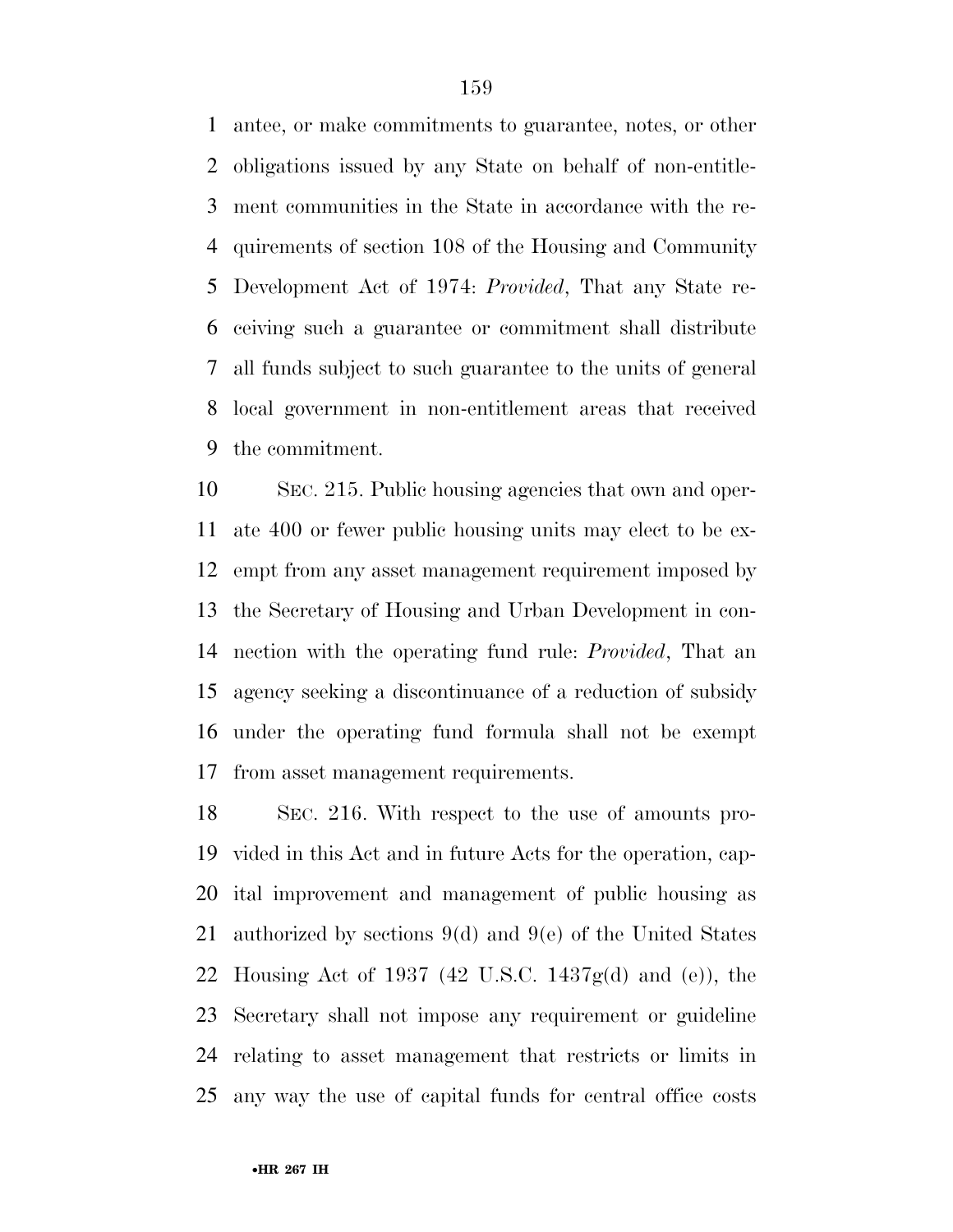1 pursuant to section  $9(g)(1)$  or  $9(g)(2)$  of the United States Housing Act of 1937 (42 U.S.C. 1437g(g)(1), (2)): *Pro- vided*, That a public housing agency may not use capital funds authorized under section 9(d) for activities that are eligible under section 9(e) for assistance with amounts from the operating fund in excess of the amounts per-7 mitted under section  $9(g)(1)$  or  $9(g)(2)$ .

 SEC. 217. No official or employee of the Department of Housing and Urban Development shall be designated as an allotment holder unless the Office of the Chief Fi- nancial Officer has determined that such allotment holder has implemented an adequate system of funds control and has received training in funds control procedures and di- rectives. The Chief Financial Officer shall ensure that there is a trained allotment holder for each HUD appro- priation under the accounts ''Executive Offices'' and ''Ad- ministrative Support Offices,'' as well as each account re- ceiving appropriations under the general heading ''Pro- gram Office Salaries and Expenses'', ''Government Na- tional Mortgage Association—Guarantees of Mortgage- Backed Securities Loan Guarantee Program Account'', and ''Office of Inspector General'' within the Department of Housing and Urban Development.

 SEC. 218. The Secretary of the Department of Hous-ing and Urban Development shall, for fiscal year 2019,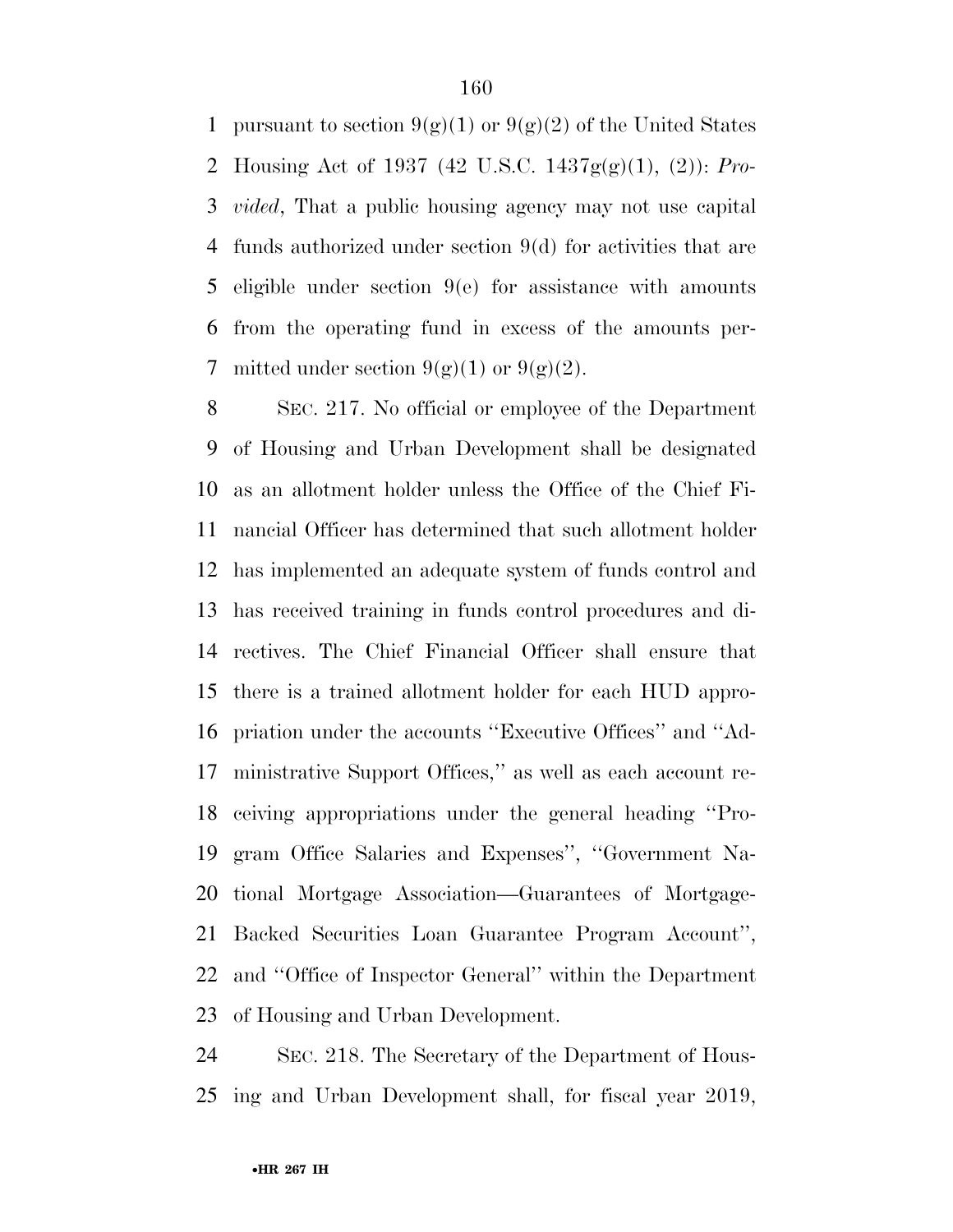notify the public through the Federal Register and other means, as determined appropriate, of the issuance of a no- tice of the availability of assistance or notice of funding availability (NOFA) for any program or discretionary fund administered by the Secretary that is to be competi- tively awarded. Notwithstanding any other provision of law, for fiscal year 2019, the Secretary may make the NOFA available only on the Internet at the appropriate Government web site or through other electronic media, as determined by the Secretary.

 SEC. 219. Payment of attorney fees in program-re- lated litigation shall be paid from the individual program office and Office of General Counsel salaries and expenses appropriations. The annual budget submission for the pro- gram offices and the Office of General Counsel shall in- clude any such projected litigation costs for attorney fees as a separate line item request. No funds provided in this title may be used to pay any such litigation costs for attor- ney fees until the Department submits for review a spend- ing plan for such costs to the House and Senate Commit-tees on Appropriations.

 SEC. 220. The Secretary is authorized to transfer up to 10 percent or \$5,000,000, whichever is less, of funds appropriated for any office under the heading ''Adminis-trative Support Offices'' or for any account under the gen-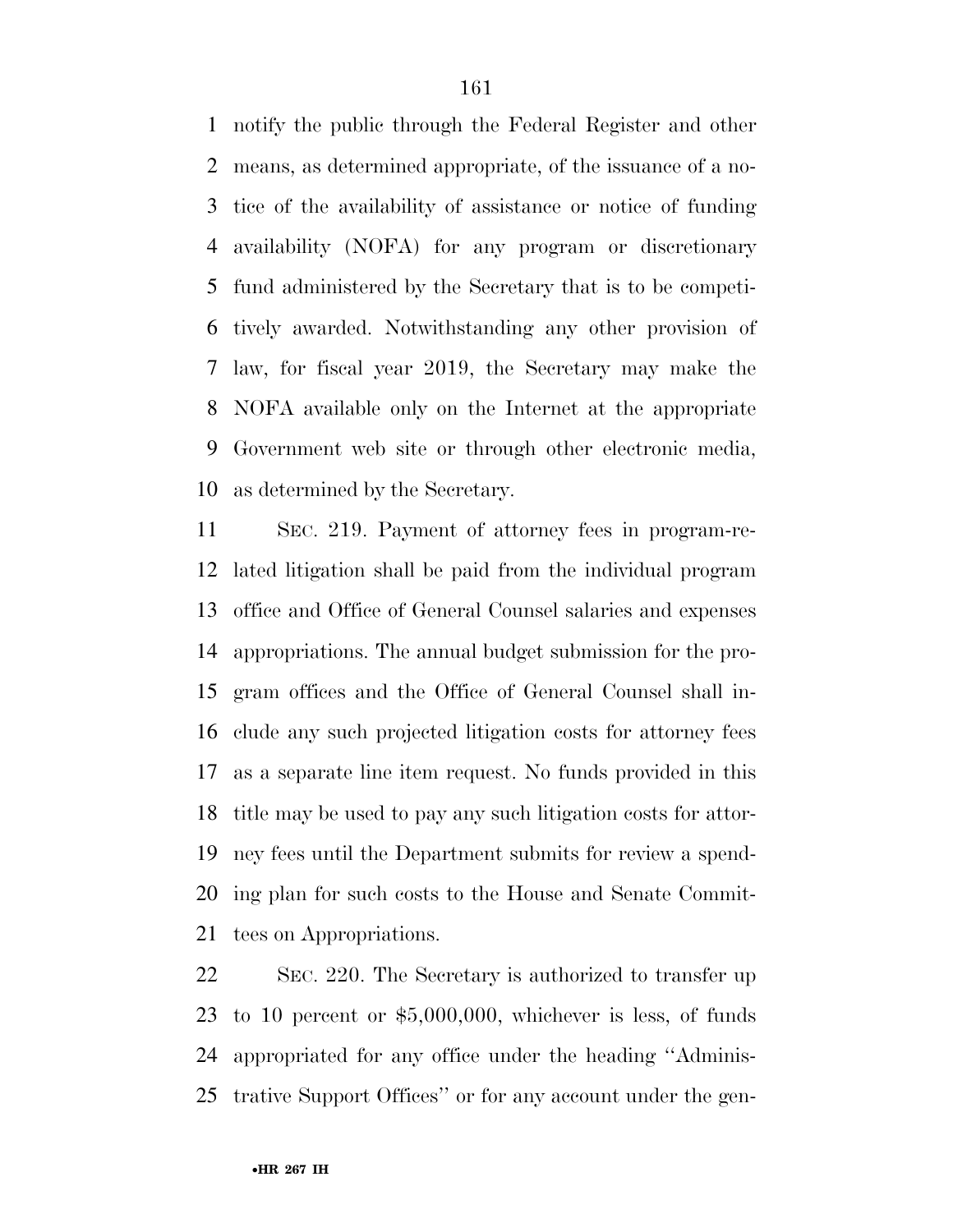eral heading ''Program Office Salaries and Expenses'' to any other such office or account: *Provided*, That no appro- priation for any such office or account shall be increased or decreased by more than 10 percent or \$5,000,000, whichever is less, without prior written approval of the House and Senate Committees on Appropriations: *Pro- vided further*, That the Secretary shall provide notification to such Committees three business days in advance of any such transfers under this section up to 10 percent or \$5,000,000, whichever is less.

 SEC. 221. (a) Any entity receiving housing assistance payments shall maintain decent, safe, and sanitary condi- tions, as determined by the Secretary of Housing and Urban Development (in this section referred to as the ''Secretary''), and comply with any standards under appli- cable State or local laws, rules, ordinances, or regulations relating to the physical condition of any property covered under a housing assistance payment contract.

 (b) The Secretary shall take action under subsection (c) when a multifamily housing project with a section 8 contract or contract for similar project-based assistance—

 (1) receives a Uniform Physical Condition Standards (UPCS) score of 60 or less; or

 (2) fails to certify in writing to the Secretary within 3 days that all Exigent Health and Safety de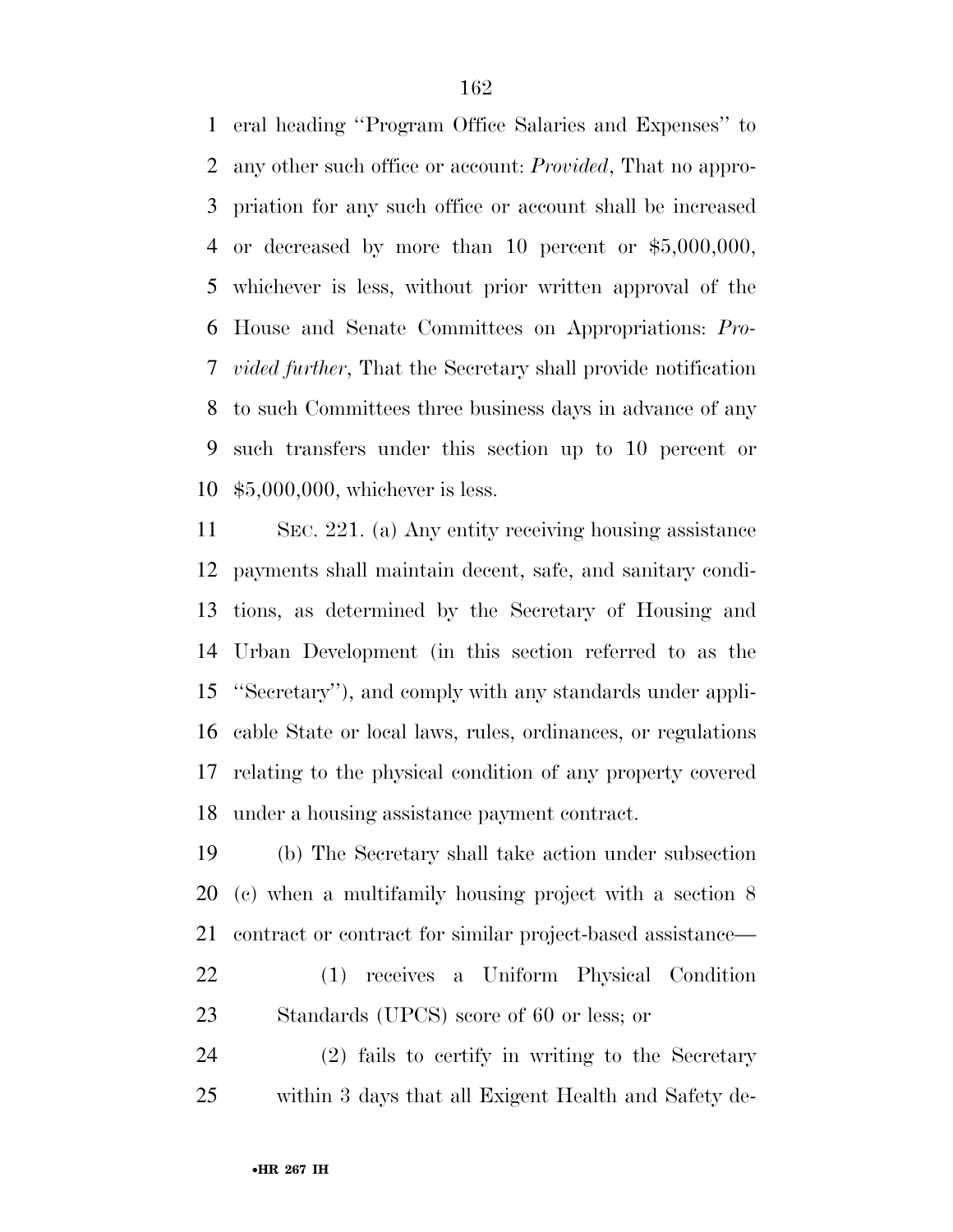ficiencies identified by the inspector at the project have been corrected.

 Such requirements shall apply to insured and noninsured projects with assistance attached to the units under sec- tion 8 of the United States Housing Act of 1937 (42 U.S.C. 1437f), but do not apply to such units assisted under section 8(o)(13) (42 U.S.C. 1437f(o)(13)) or to public housing units assisted with capital or operating funds under section 9 of the United States Housing Act of 1937 (42 U.S.C. 1437g).

 (c)(1) Within 15 days of the issuance of the REAC inspection, the Secretary must provide the owner with a Notice of Default with a specified timetable, determined by the Secretary, for correcting all deficiencies. The Sec- retary must also provide a copy of the Notice of Default to the tenants, the local government, any mortgagees, and any contract administrator. If the owner's appeal results in a UPCS score of 60 or above, the Secretary may with-draw the Notice of Default.

 (2) At the end of the time period for correcting all deficiencies specified in the Notice of Default, if the owner fails to fully correct such deficiencies, the Secretary may—

 (A) require immediate replacement of project management with a management agent approved by the Secretary;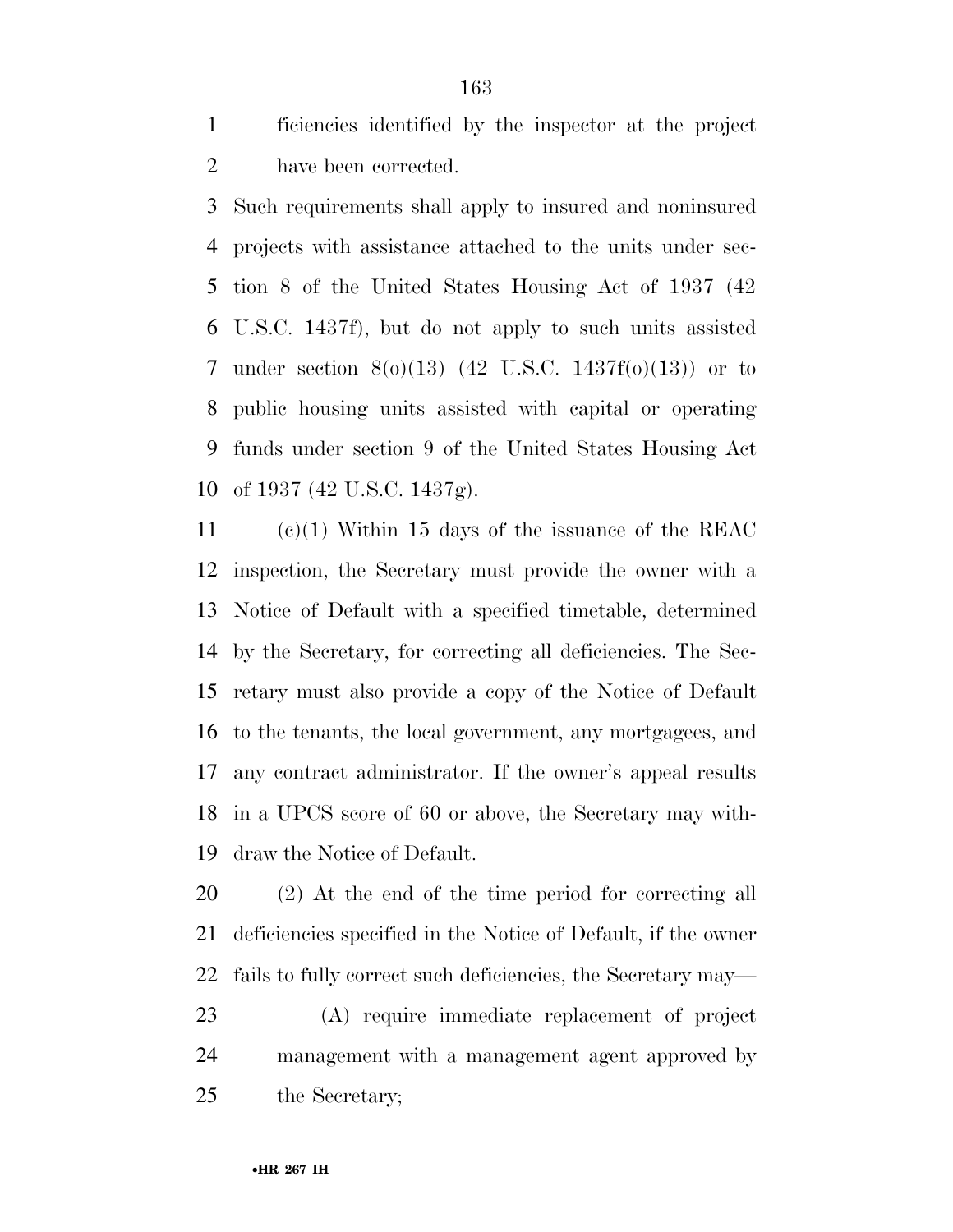| $\mathbf{1}$   | (B) impose civil money penalties, which shall be      |
|----------------|-------------------------------------------------------|
| $\overline{2}$ | used solely for the purpose of supporting safe and    |
| 3              | sanitary conditions at applicable properties, as des- |
| $\overline{4}$ | ignated by the Secretary, with priority given to the  |
| 5              | tenants of the property affected by the penalty;      |
| 6              | (C) abate the section 8 contract, including par-      |
| 7              | tial abatement, as determined by the Secretary, until |
| 8              | all deficiencies have been corrected;                 |
| 9              | (D) pursue transfer of the project to an owner,       |
| 10             | approved by the Secretary under established proce-    |
| 11             | dures, which will be obligated to promptly make all   |
| 12             | required repairs and to accept renewal of the assist- |
| 13             | ance contract as long as such renewal is offered;     |
| 14             | $(E)$ transfer the existing section 8 contract to     |
| 15             | another project or projects and owner or owners;      |
| 16             | (F) pursue exclusionary sanctions, including          |
| 17             | suspensions or debarments from Federal programs;      |
| 18             | (G) seek judicial appointment of a receiver to        |
| 19             | manage the property and cure all project deficiencies |
| 20             | or seek a judicial order of specific performance re-  |
| 21             | quiring the owner to cure all project deficiencies;   |
| 22             | (H) work with the owner, lender, or other re-         |
| 23             | lated party to stabilize the property in an attempt   |
| 24             | to preserve the property through compliance, trans-   |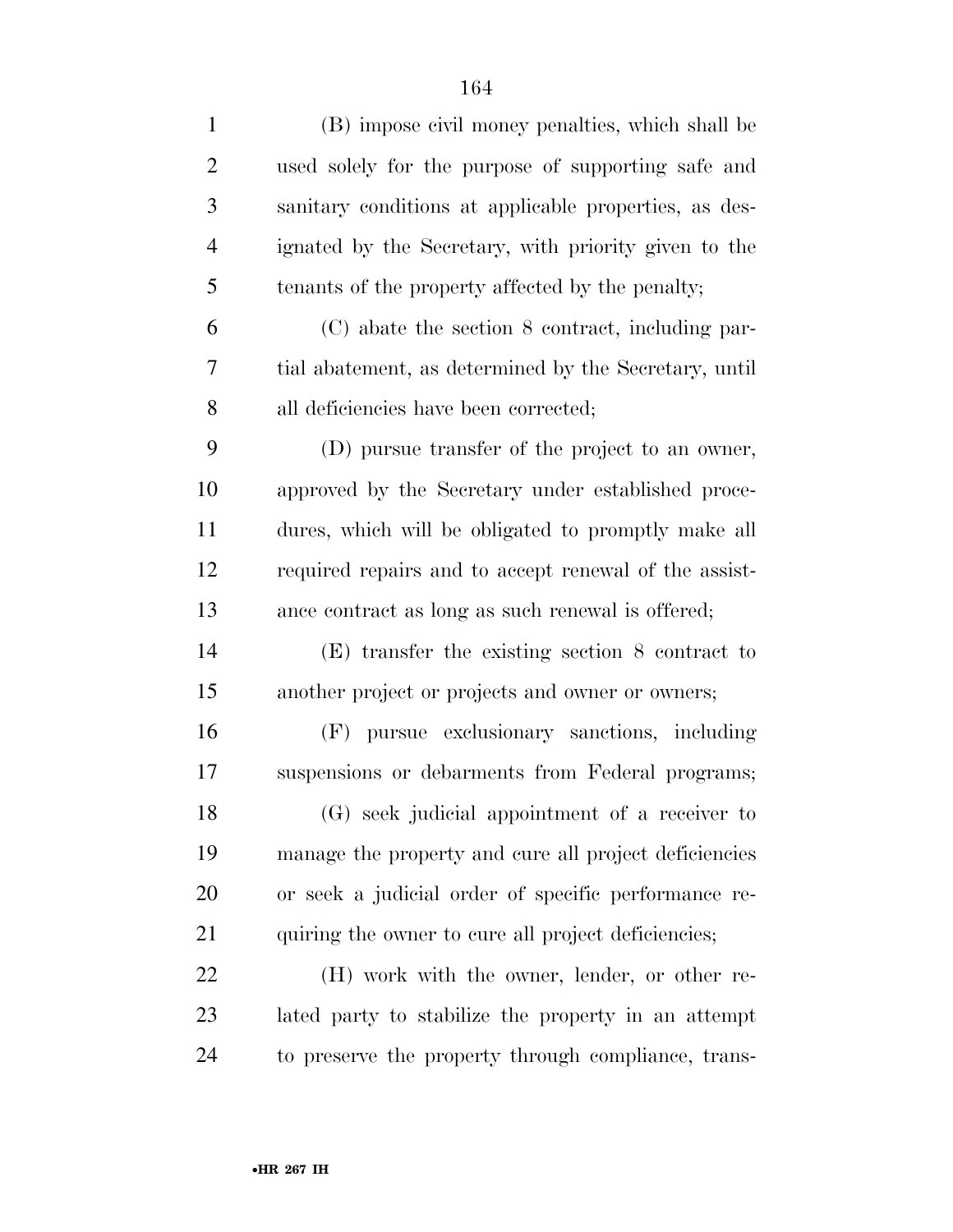fer of ownership, or an infusion of capital provided by a third-party that requires time to effectuate; or (I) take any other regulatory or contractual remedies available as deemed necessary and appro-priate by the Secretary.

 (d) The Secretary shall also take appropriate steps to ensure that project-based contracts remain in effect, subject to the exercise of contractual abatement remedies to assist relocation of tenants for major threats to health and safety after written notice to the affected tenants. To the extent the Secretary determines, in consultation with the tenants and the local government, that the property is not feasible for continued rental assistance payments under such section 8 or other programs, based on consid-eration of—

 (1) the costs of rehabilitating and operating the property and all available Federal, State, and local resources, including rent adjustments under section 524 of the Multifamily Assisted Housing Reform and Affordability Act of 1997 (''MAHRAA''); and

 (2) environmental conditions that cannot be remedied in a cost-effective fashion, the Secretary may contract for project-based rental assistance pay-ments with an owner or owners of other existing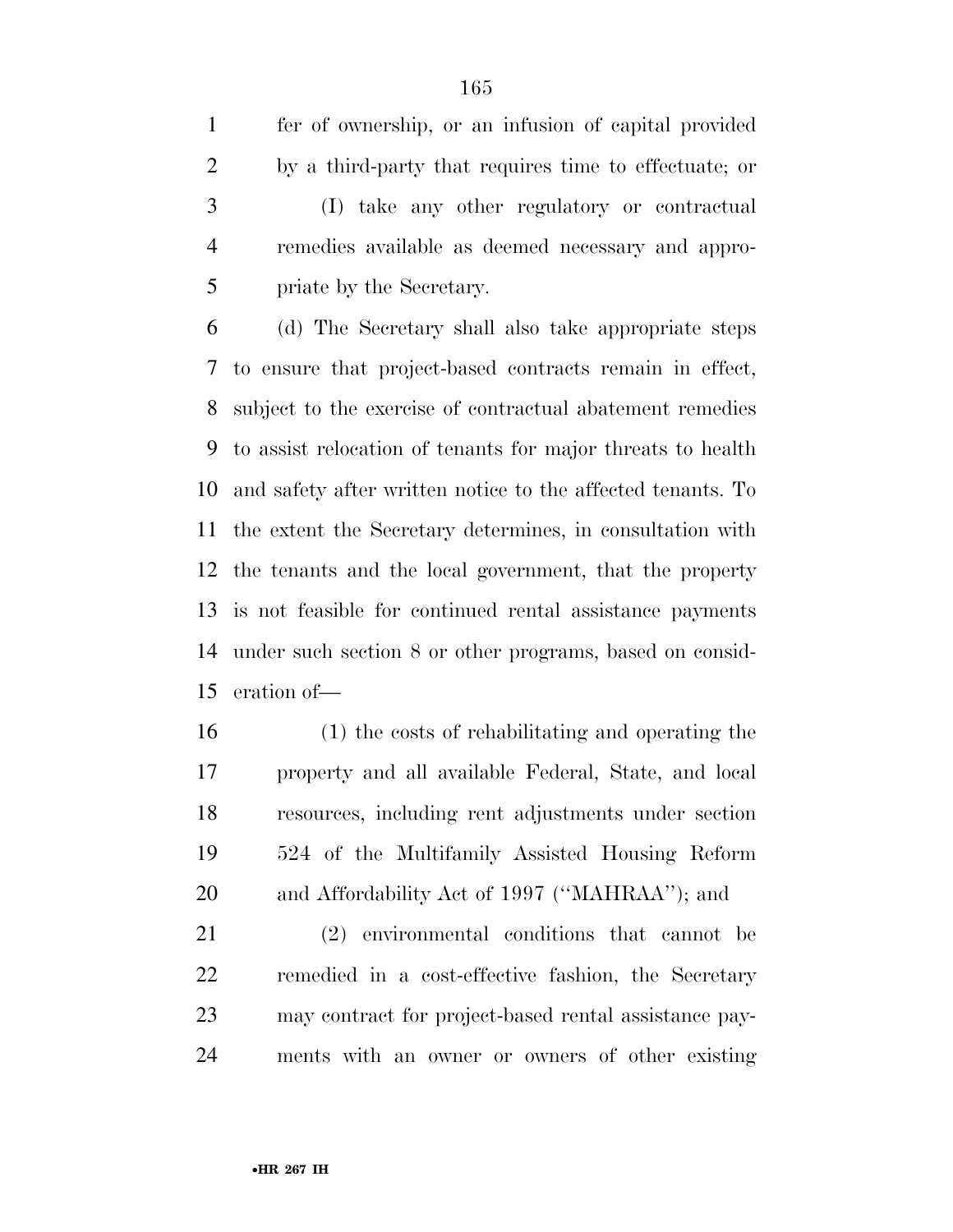housing properties, or provide other rental assist-ance.

 (e) The Secretary shall report quarterly on all prop- erties covered by this section that are assessed through the Real Estate Assessment Center and have UPCS phys- ical inspection scores of less than 60 or have received an unsatisfactory management and occupancy review within the past 36 months. The report shall include—

 (1) the enforcement actions being taken to ad- dress such conditions, including imposition of civil money penalties and termination of subsidies, and identify properties that have such conditions mul-tiple times;

 (2) actions that the Department of Housing and Urban Development is taking to protect tenants of such identified properties; and

 (3) any administrative or legislative rec- ommendations to further improve the living condi- tions at properties covered under a housing assist-ance payment contract.

 This report shall be due to the Senate and House Commit- tees on Appropriations no later than 30 days after the enactment of this Act, and on the first business day of each Federal fiscal year quarter thereafter while this sec-tion remains in effect.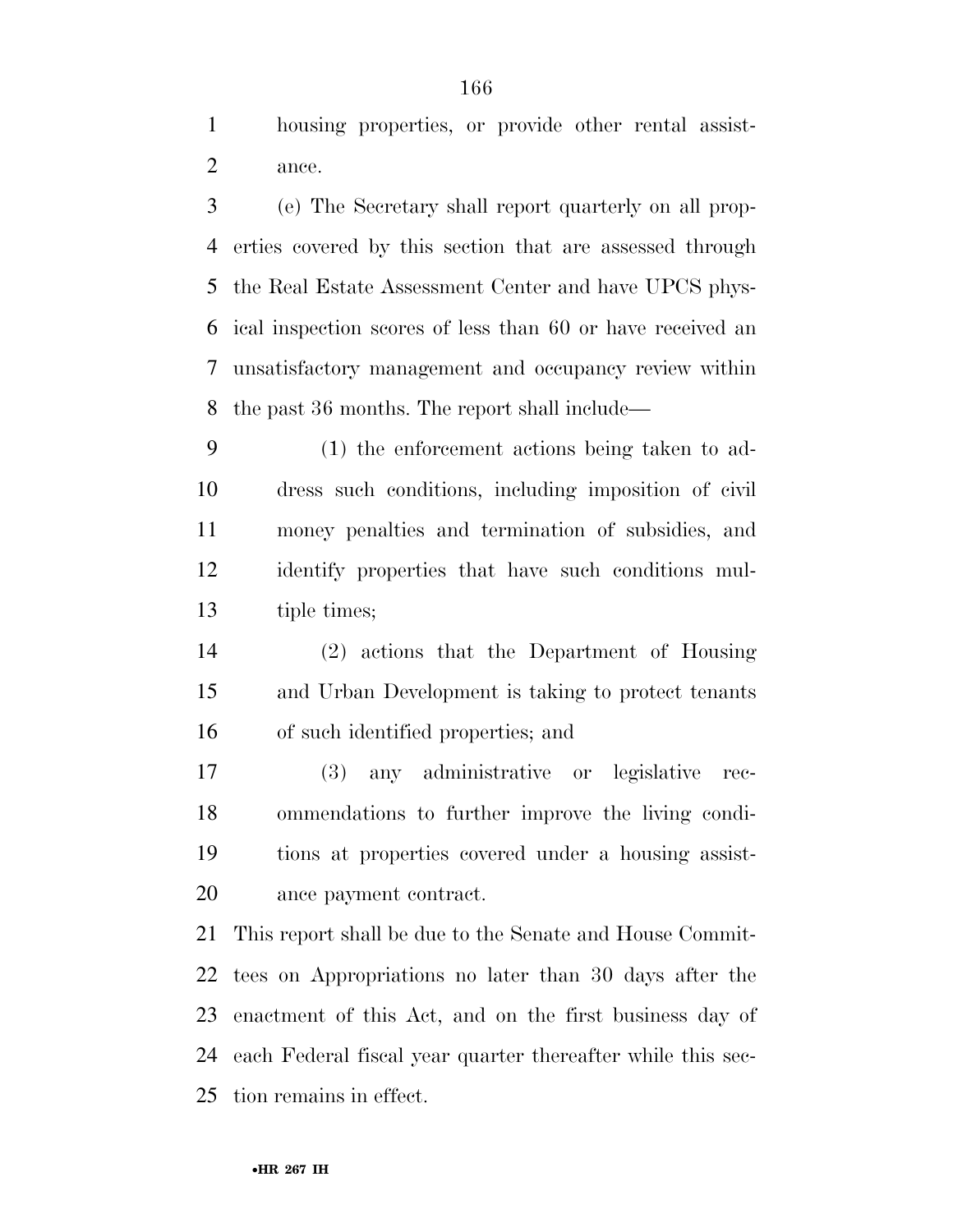SEC. 222. None of the funds made available by this Act, or any other Act, for purposes authorized under sec- tion 8 (only with respect to the tenant-based rental assist- ance program) and section 9 of the United States Housing Act of 1937 (42 U.S.C. 1437 et seq.), may be used by any public housing agency for any amount of salary, in- cluding bonuses, for the chief executive officer of which, or any other official or employee of which, that exceeds the annual rate of basic pay payable for a position at level IV of the Executive Schedule at any time during any pub-lic housing agency fiscal year 2019.

 SEC. 223. None of the funds in this Act provided to the Department of Housing and Urban Development may be used to make a grant award unless the Secretary noti- fies the House and Senate Committees on Appropriations not less than 3 full business days before any project, State, locality, housing authority, tribe, nonprofit organi- zation, or other entity selected to receive a grant award is announced by the Department or its offices.

 SEC. 224. None of the funds made available by this Act may be used to require or enforce the Physical Needs Assessment (PNA).

 SEC. 225. None of the funds made available in this Act shall be used by the Federal Housing Administration, the Government National Mortgage Administration, or the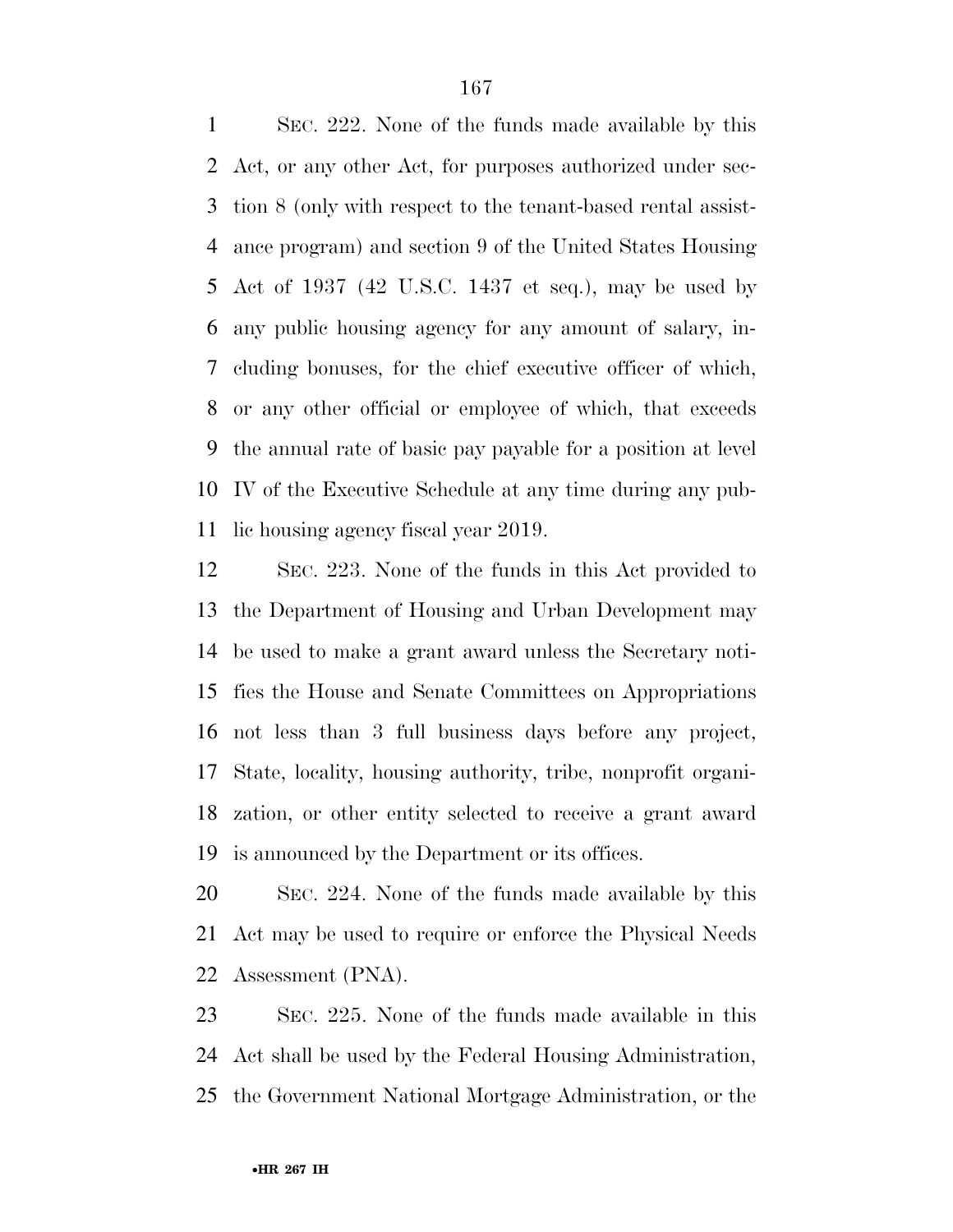Department of Housing and Urban Development to in- sure, securitize, or establish a Federal guarantee of any mortgage or mortgage backed security that refinances or otherwise replaces a mortgage that has been subject to eminent domain condemnation or seizure, by a State, mu-nicipality, or any other political subdivision of a State.

 SEC. 226. None of the funds made available by this Act may be used to terminate the status of a unit of gen- eral local government as a metropolitan city (as defined in section 102 of the Housing and Community Develop- ment Act of 1974 (42 U.S.C. 5302)) with respect to grants under section 106 of such Act (42 U.S.C. 5306).

 SEC. 227. Amounts made available under this Act which are either appropriated, allocated, advanced on a reimbursable basis, or transferred to the Office of Policy Development and Research in the Department of Housing and Urban Development and functions thereof, for re- search, evaluation, or statistical purposes, and which are unexpended at the time of completion of a contract, grant, or cooperative agreement, may be deobligated and shall immediately become available and may be reobligated in that fiscal year or the subsequent fiscal year for the re- search, evaluation, or statistical purposes for which the amounts are made available to that Office subject to re-programming requirements in section 405 of this Act.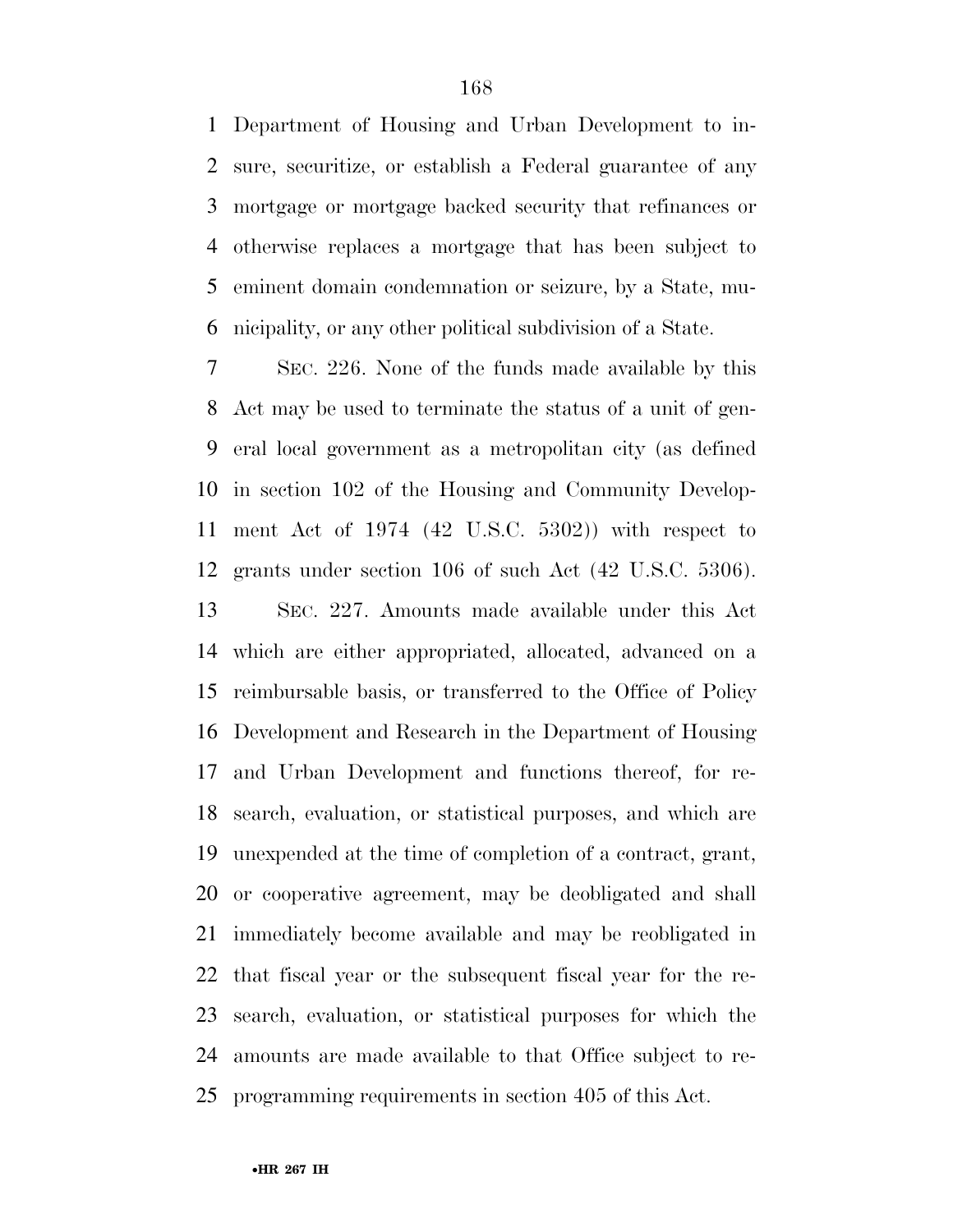SEC. 228. None of the funds provided in this Act or any other act may be used for awards, including perform- ance, special act, or spot, for any employee of the Depart- ment of Housing and Urban Development who has been subject to administrative discipline in fiscal years 2018 or 2019, including suspension from work.

 SEC. 229. Funds made available in this title under the heading ''Homeless Assistance Grants'' may be used by the Secretary to participate in Performance Partner- ship Pilots authorized under section 526 of division H of Public Law 113–76, section 524 of division G of Public Law 113–235, section 525 of division H of Public Law 114–113, and such authorities as are enacted for Perform- ance Partnership Pilots in an appropriations Act for fiscal year 2019: *Provided*, That such participation shall be lim- ited to no more than 10 continuums of care and housing activities to improve outcomes for disconnected youth.

 SEC. 230. With respect to grant amounts awarded under the heading ''Homeless Assistance Grants'' for fis- cal years 2015, 2016, 2017, 2018 and 2019 for the con- tinuum of care (CoC) program as authorized under sub- title C of title IV of the McKinney-Vento Homeless Assist- ance Act, costs paid by program income of grant recipients may count toward meeting the recipient's matching re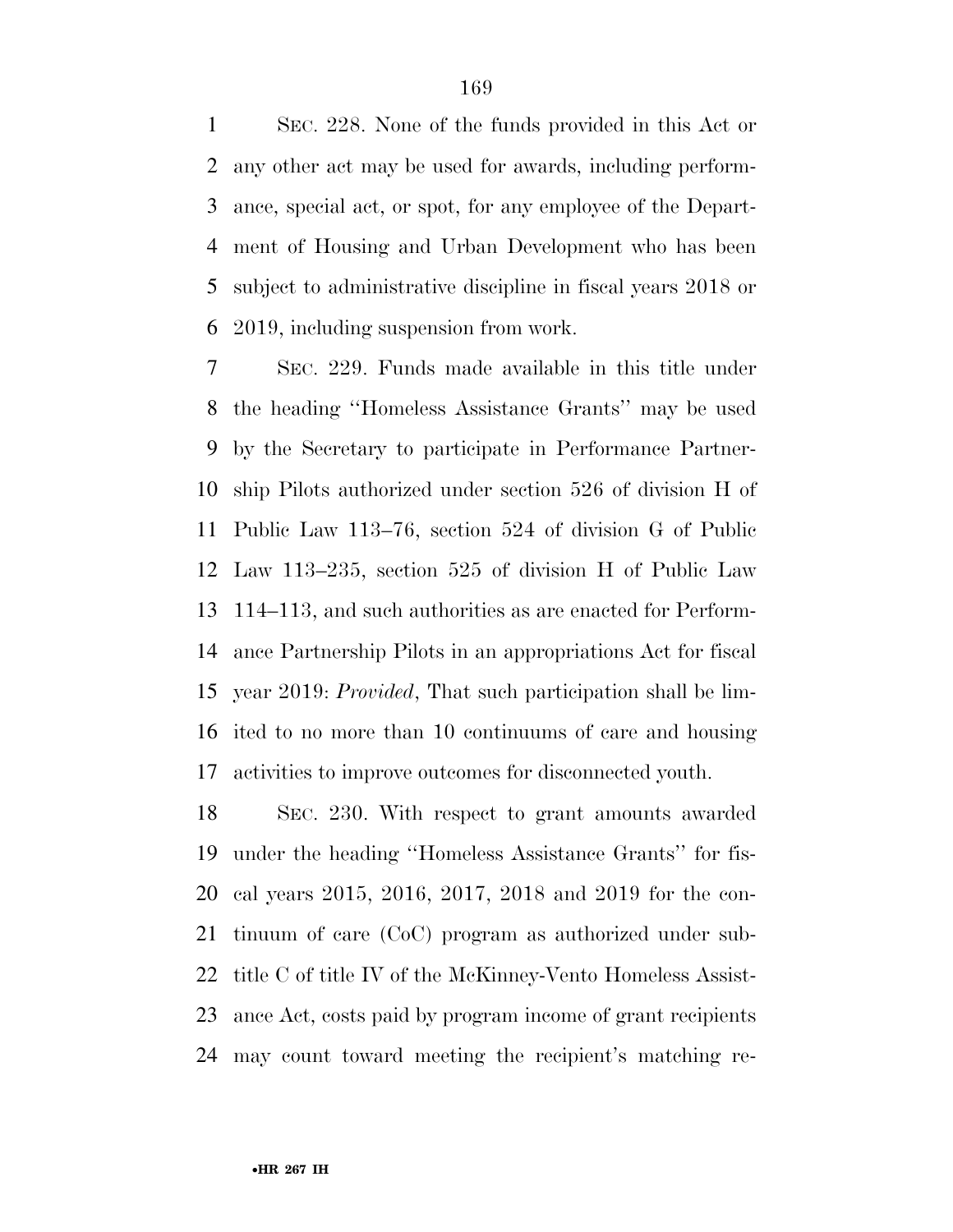quirements, provided the costs are eligible CoC costs that supplement the recipient's CoC program.

 SEC. 231. (a) From amounts made available under this title under the heading ''Homeless Assistance Grants'', the Secretary may award 1-year transition grants to recipients of funds for activities under subtitle C of the McKinney-Vento Homeless Assistance Act (42 U.S.C. 11381 et seq.) to transition from one Continuum of Care program component to another.

 (b) No more than 50 percent of each transition grant may be used for costs of eligible activities of the program component originally funded.

 (c) Transition grants made under this section are eli- gible for renewal in subsequent fiscal years for the eligible activities of the new program component.

 (d) In order to be eligible to receive a transition grant, the funding recipient must have the consent of the Continuum of Care and meet standards determined by the Secretary.

 SEC. 232. None of the funds made available by this Act may be used by the Department of Housing and Urban Development to direct a grantee to undertake spe- cific changes to existing zoning laws as part of carrying out the final rule entitled ''Affirmatively Furthering Fair Housing'' (80 Fed. Reg. 42272 (July 16, 2015)) or the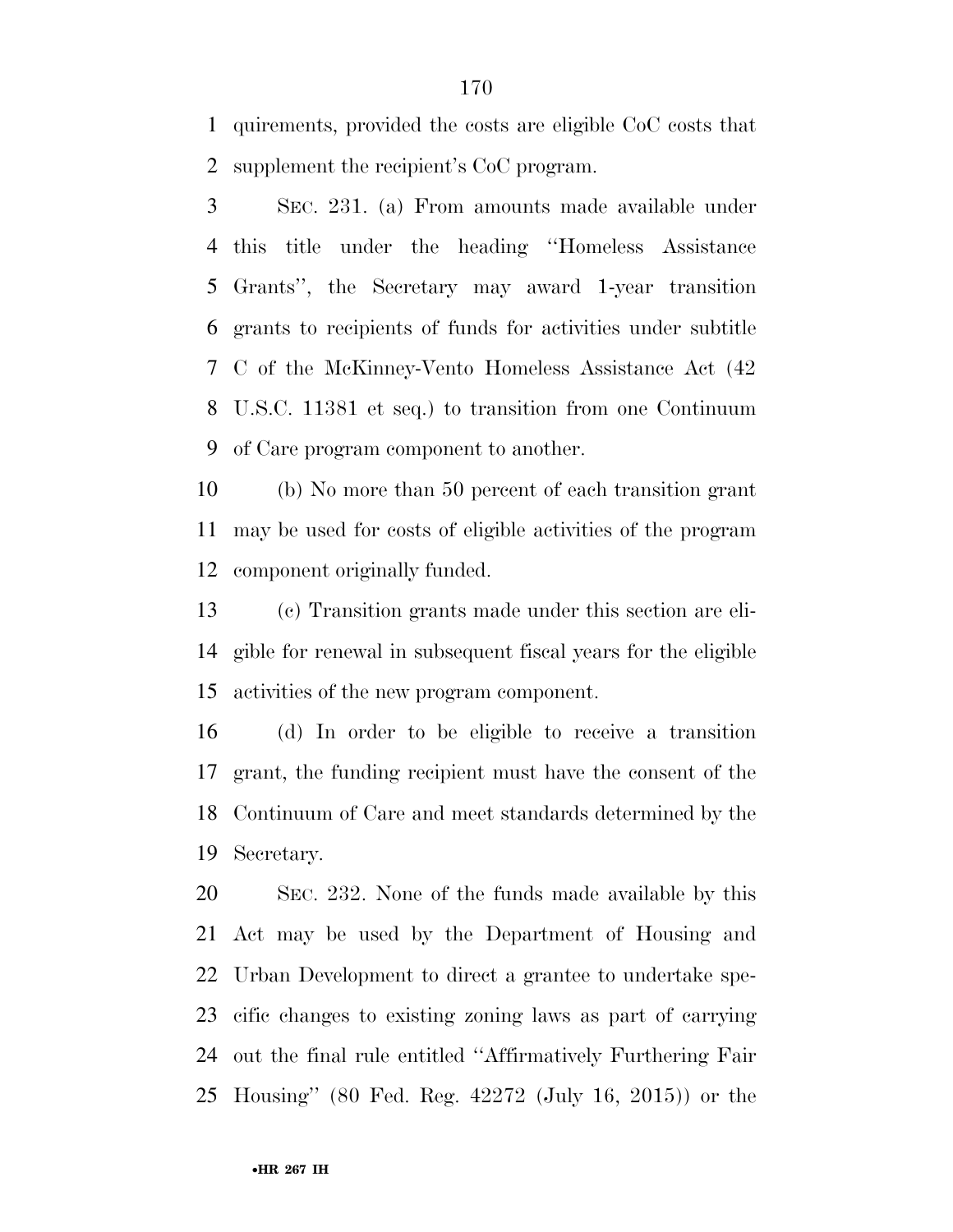notice entitled ''Affirmatively Furthering Fair Housing Assessment Tool'' (79 Fed. Reg. 57949 (September 26,  $3 \quad 2014)$ ).

 SEC. 233. Section 218(g) of the Cranston-Gonzalez National Affordable Housing Act (42 U.S.C. 12748(g)) shall not apply with respect to the right of a jurisdiction to draw funds from its HOME Investment Trust Fund that otherwise expired or would expire in 2016, 2017, 2018, 2019, 2020 or 2021 under that section.

 SEC. 234. The Promise Zone designations and Prom- ise Zone Designation Agreements entered into pursuant to such designations, made by the Secretary of Housing and Urban Development in prior fiscal years, shall remain in effect in accordance with the terms and conditions of such agreements.

 SEC. 235. The Secretary shall initiate a comprehen- sive review of existing public housing and tenant-based rental assistance regulations and related notices and other guidance documents to identify opportunities to streamline the administration of such programs while also ensuring compliance with Federal financial and internal control re- quirements. The Secretary shall establish a regulatory ad- visory committee, composed of program and research ex- perts from the Department, a fair representation of public housing agencies, and independent subject matter experts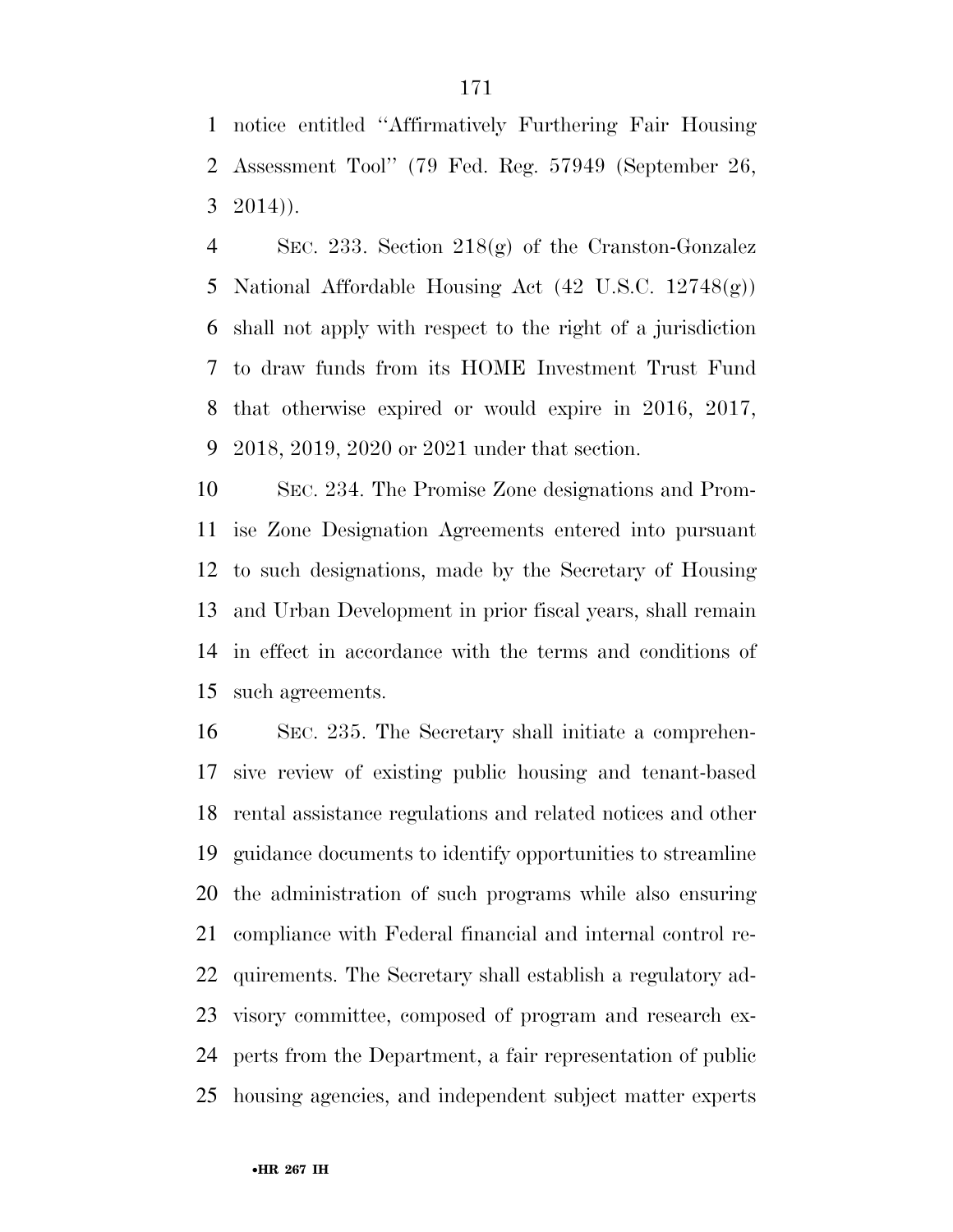in housing policy, property management, and Federal grant management, which shall advise the Secretary with respect to specific policy proposals to reduce administra- tive burden. The Secretary, in consultation with the advi- sory committee, shall submit a report on the results of such regulatory review to the House and Senate Commit- tees on Appropriations no later than one year after the date of enactment of this Act.

 SEC. 236. None of the funds made available by this Act may be used to establish and apply a ranking factor in the selection and award of any funds made available and requiring competitive selection under this Act, includ- ing preference or bonus points or other incentives for par-ticipation in or coordination with EnVision Centers.

 SEC. 237. (a) The Secretary of Housing and Urban Development shall continue to engage in efforts authorized by the Violence Against Women Reauthorization Act of 2013 (Public Law 113–4; 127 Stat. 54) to ensure that survivors of domestic violence and sexual assault are not unlawfully evicted or denied housing by certain landlords based on their experience as survivors.

 (b) Not later than 180 days after the date of enact- ment of this Act, the Secretary of Housing and Urban Development shall submit to Congress a report on the ef-forts described in subsection (a).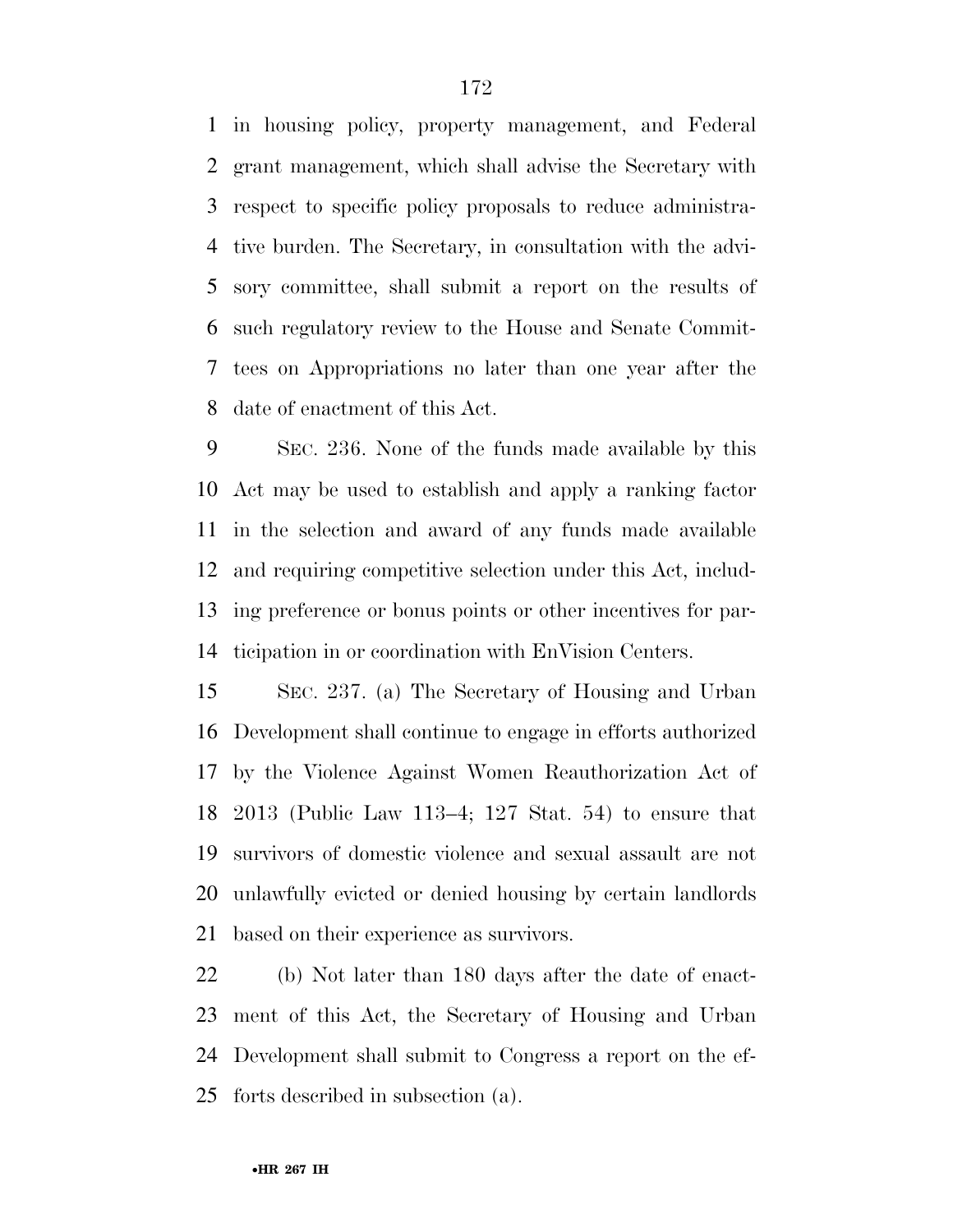| 1              | SEC. 238. None of the funds made available under         |
|----------------|----------------------------------------------------------|
| $\overline{2}$ | this Act may be used to provide housing assistance bene- |
| 3              | fits for an individual who is convicted of—              |
| $\overline{4}$ | $(1)$ aggravated sexual abuse under section $2241$       |
| 5              | of title 18, United States Code;                         |
| 6              | $(2)$ murder under section 1111 of title 18,             |
| 7              | United States Code; or                                   |
| 8              | (3) any other Federal or State offense involv-           |
| 9              | $ing$ —                                                  |
|                |                                                          |
| 10             | (A) severe forms of trafficking in persons               |
| 11             | or sex trafficking, as those terms are defined in        |
| 12             | paragraphs $(9)$ and $(10)$ , respectively, of section   |
| 13             | 103 of the Trafficking Victims Protection Act            |
| 14             | of 2000 (22 U.S.C. 7102); or                             |
| 15             | (B) child pornography, as defined in sec-                |
| 16             | tion 2256 of title 18, United States Code.               |
| 17             | This title may be cited as the "Department of Hous-      |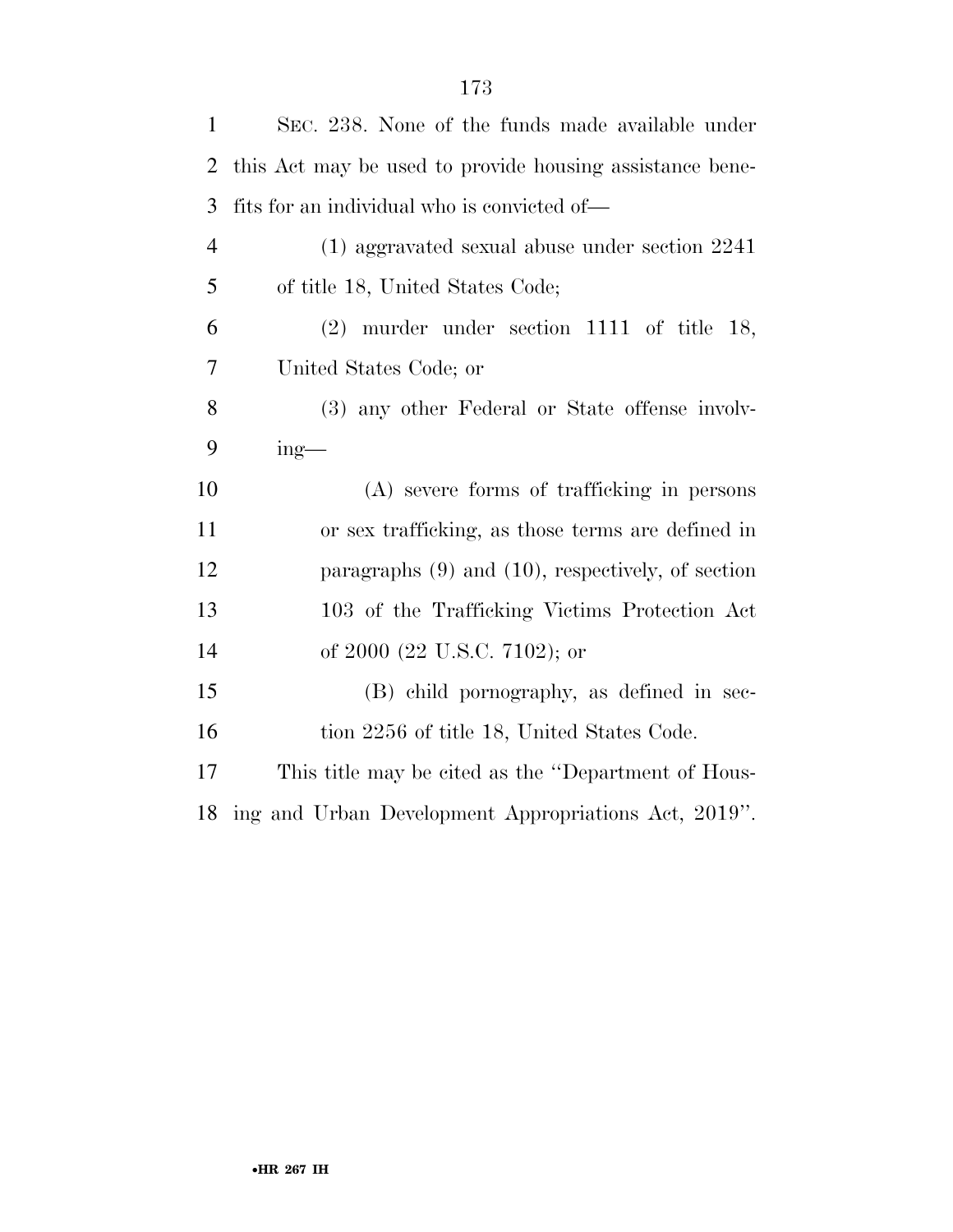|                | 174                                                                 |
|----------------|---------------------------------------------------------------------|
| 1              | TITLE III                                                           |
| $\overline{2}$ | RELATED AGENCIES                                                    |
| 3              | <b>ACCESS BOARD</b>                                                 |
| $\overline{4}$ | SALARIES AND EXPENSES                                               |
| 5              | For expenses necessary for the Access Board, as au-                 |
| 6              | thorized by section 502 of the Rehabilitation Act of 1973,          |
| 7              | as amended, $$8,400,000$ : <i>Provided</i> , That, notwithstanding  |
| 8              | any other provision of law, there may be credited to this           |
| 9              | appropriation funds received for publications and training          |
| 10             | expenses.                                                           |
| 11             | FEDERAL MARITIME COMMISSION                                         |
| 12             | SALARIES AND EXPENSES                                               |
| 13             | For necessary expenses of the Federal Maritime                      |
| 14             | Commission as authorized by section $201(d)$ of the Mer-            |
| 15             | chant Marine Act, 1936, as amended $(46 \text{ U.S.C. } 307)$ , in- |
| 16             | cluding services as authorized by 5 U.S.C. 3109; hire of            |
|                |                                                                     |
|                | 17 passenger motor vehicles as authorized by 31 U.S.C.              |
| 18             | $1343(b)$ ; and uniforms or allowances therefore, as author-        |
| 19             | ized by 5 U.S.C. 5901–5902, \$27,490,000: Provided, That            |
| 20             | not to exceed \$2,000 shall be available for official recep-        |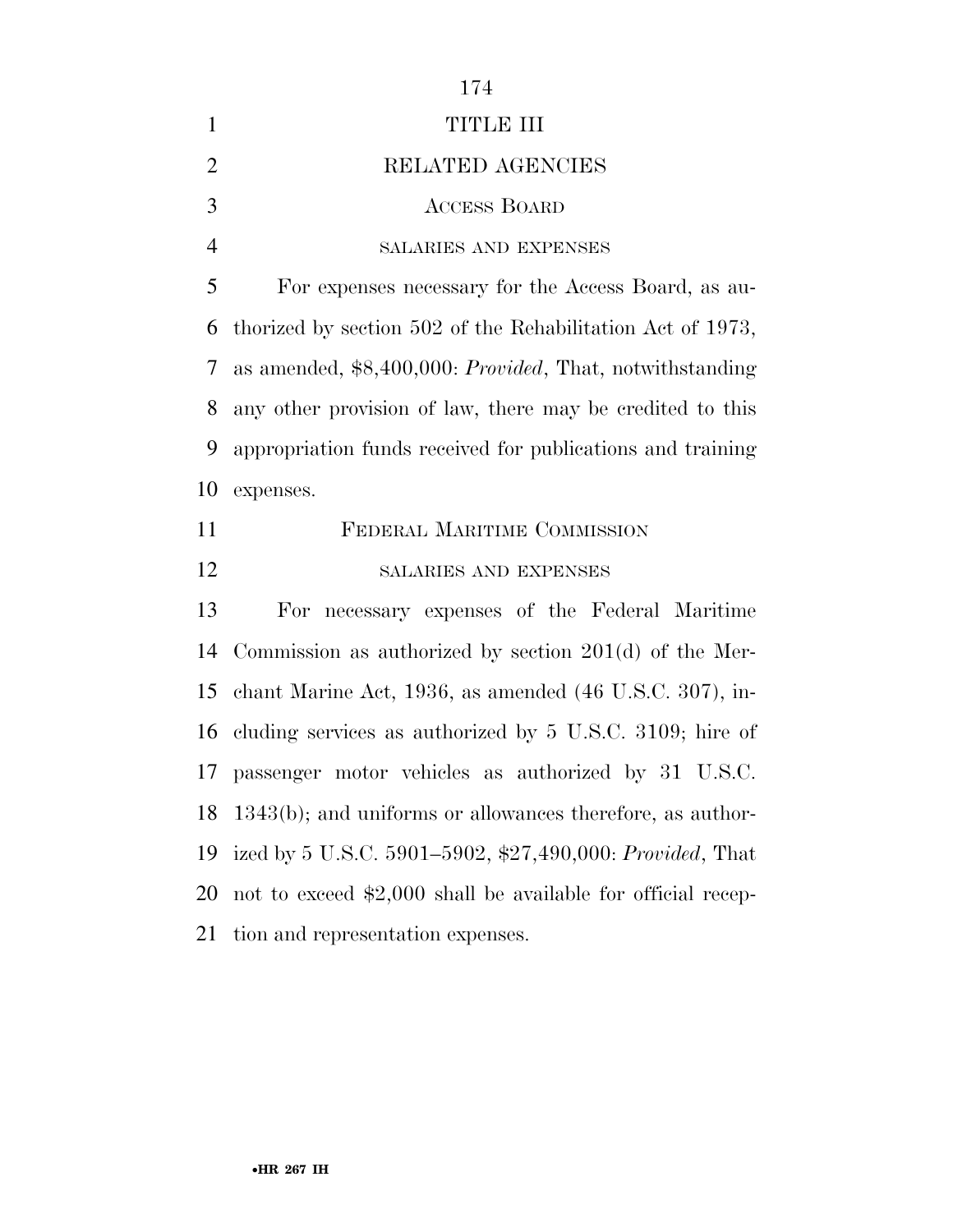|                | NATIONAL RAILROAD PASSENGER CORPORATION |
|----------------|-----------------------------------------|
| $\overline{2}$ | OFFICE OF INSPECTOR GENERAL             |
| 3              | <b>SALARIES AND EXPENSES</b>            |

 For necessary expenses of the Office of Inspector General for the National Railroad Passenger Corporation to carry out the provisions of the Inspector General Act of 1978, as amended, \$23,274,000: *Provided*, That the In- spector General shall have all necessary authority, in car- rying out the duties specified in the Inspector General Act, as amended (5 U.S.C. App. 3), to investigate allegations of fraud, including false statements to the government (18 U.S.C. 1001), by any person or entity that is subject to regulation by the National Railroad Passenger Corpora- tion: *Provided further*, That the Inspector General may enter into contracts and other arrangements for audits, studies, analyses, and other services with public agencies and with private persons, subject to the applicable laws and regulations that govern the obtaining of such services within the National Railroad Passenger Corporation: *Pro- vided further*, That the Inspector General may select, ap- point, and employ such officers and employees as may be necessary for carrying out the functions, powers, and du- ties of the Office of Inspector General, subject to the appli- cable laws and regulations that govern such selections, ap-pointments, and employment within the Corporation: *Pro-*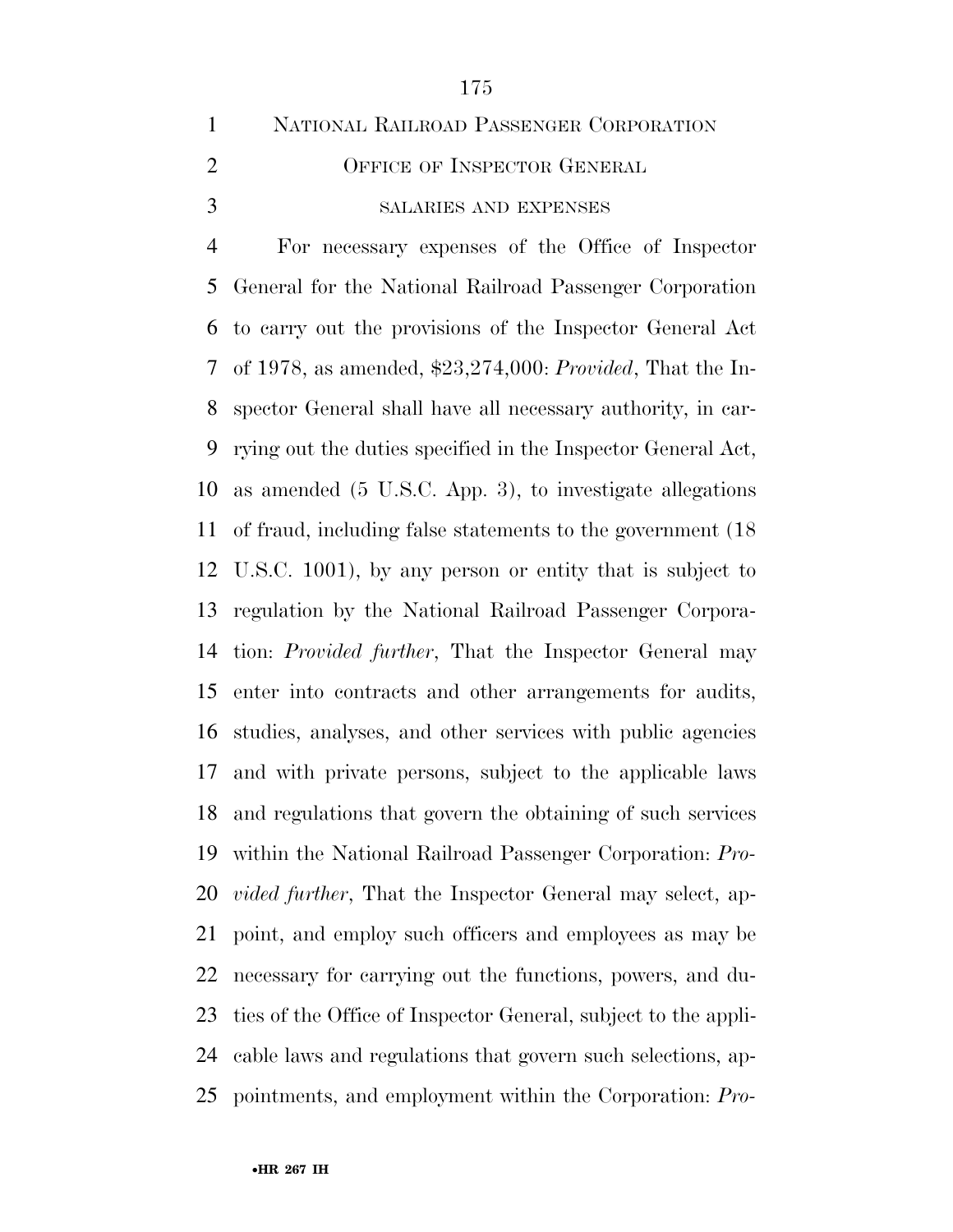*vided further*, That concurrent with the President's budget request for fiscal year 2020, the Inspector General shall submit to the House and Senate Committees on Appro- priations a budget request for fiscal year 2020 in similar format and substance to those submitted by executive agencies of the Federal Government: *Provided further*, That not later than 240 days after the date of enactment of this Act, the Inspector General shall update the report entitled ''Effects of Amtrak's Poor On-Time Perform- ance'', numbered CR–2008–047, and dated March 28, 2008, and make the updated report publicly available.

# NATIONAL TRANSPORTATION SAFETY BOARD 13 SALARIES AND EXPENSES

 For necessary expenses of the National Transpor- tation Safety Board, including hire of passenger motor ve- hicles and aircraft; services as authorized by 5 U.S.C. 3109, but at rates for individuals not to exceed the per diem rate equivalent to the rate for a GS–15; uniforms, or allowances therefor, as authorized by law (5 U.S.C. 5901–5902), \$110,400,000, of which not to exceed \$2,000 may be used for official reception and representation ex- penses. The amounts made available to the National Transportation Safety Board in this Act include amounts necessary to make lease payments on an obligation in-curred in fiscal year 2001 for a capital lease.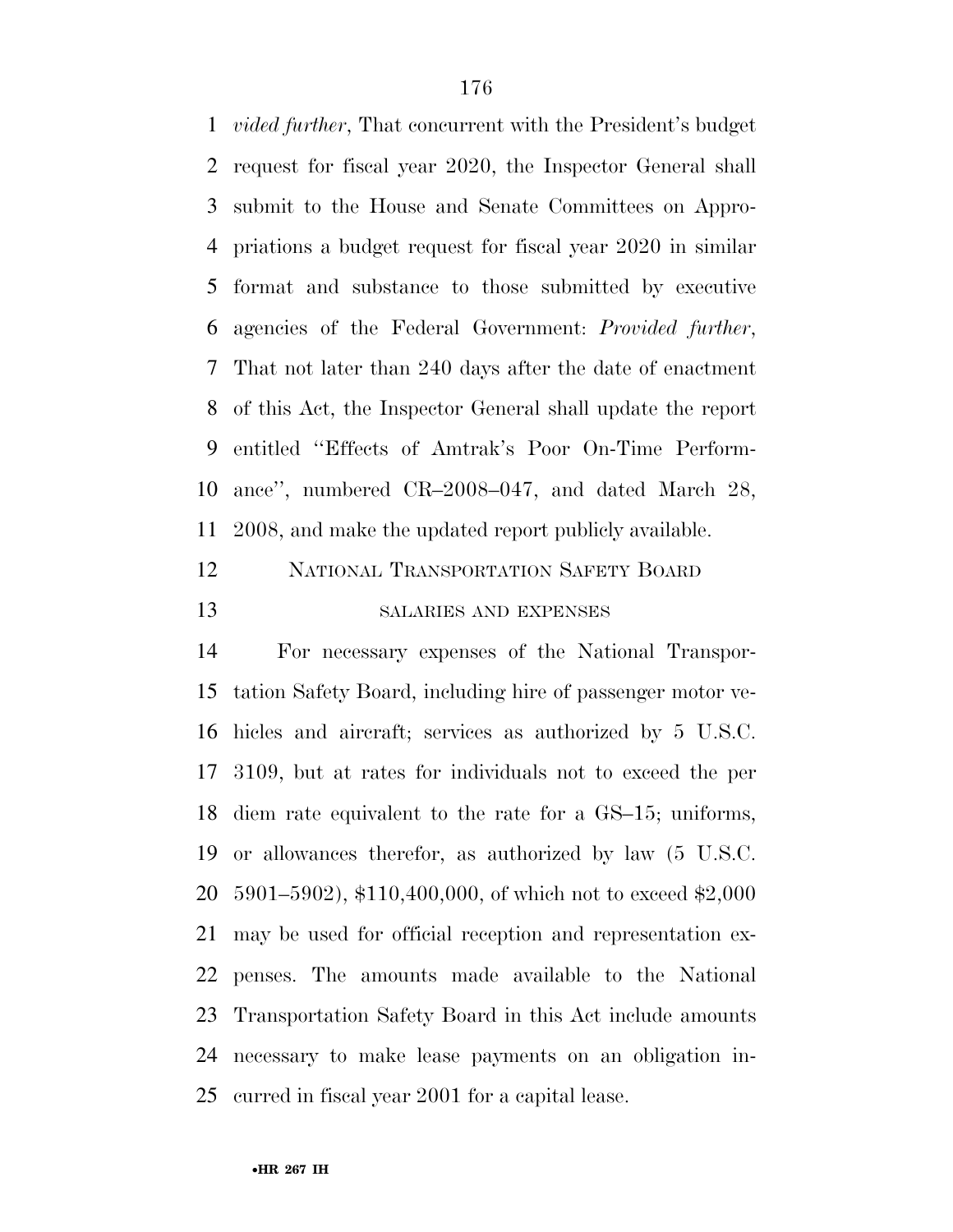| 1              | NEIGHBORHOOD REINVESTMENT CORPORATION                        |
|----------------|--------------------------------------------------------------|
| $\overline{2}$ | PAYMENT TO THE NEIGHBORHOOD REINVESTMENT                     |
| 3              | <b>CORPORATION</b>                                           |
| $\overline{4}$ | For payment to the Neighborhood Reinvestment Cor-            |
| 5              | poration for use in neighborhood reinvestment activities,    |
| 6              | as authorized by the Neighborhood Reinvestment Corpora-      |
| 7              | tion Act (42 U.S.C. 8101–8107), \$145,000,000, of which      |
| 8              | $$5,000,000$ shall be for a multi-family rental housing pro- |
| 9              | gram: Provided, That an additional \$2,000,000, to remain    |
| 10             | available until September 30, 2023, shall be for the pro-    |
| 11             | motion and development of shared equity housing models.      |
| 12             | <b>SURFACE TRANSPORTATION BOARD</b>                          |
| 13             | SALARIES AND EXPENSES                                        |

 For necessary expenses of the Surface Transpor- tation Board, including services authorized by 5 U.S.C. 3109, \$37,100,000: *Provided*, That notwithstanding any other provision of law, not to exceed \$1,250,000 from fees established by the Chairman of the Surface Transpor- tation Board shall be credited to this appropriation as off- setting collections and used for necessary and authorized expenses under this heading: *Provided further*, That the sum herein appropriated from the general fund shall be reduced on a dollar-for-dollar basis as such offsetting col-lections are received during fiscal year 2019, to result in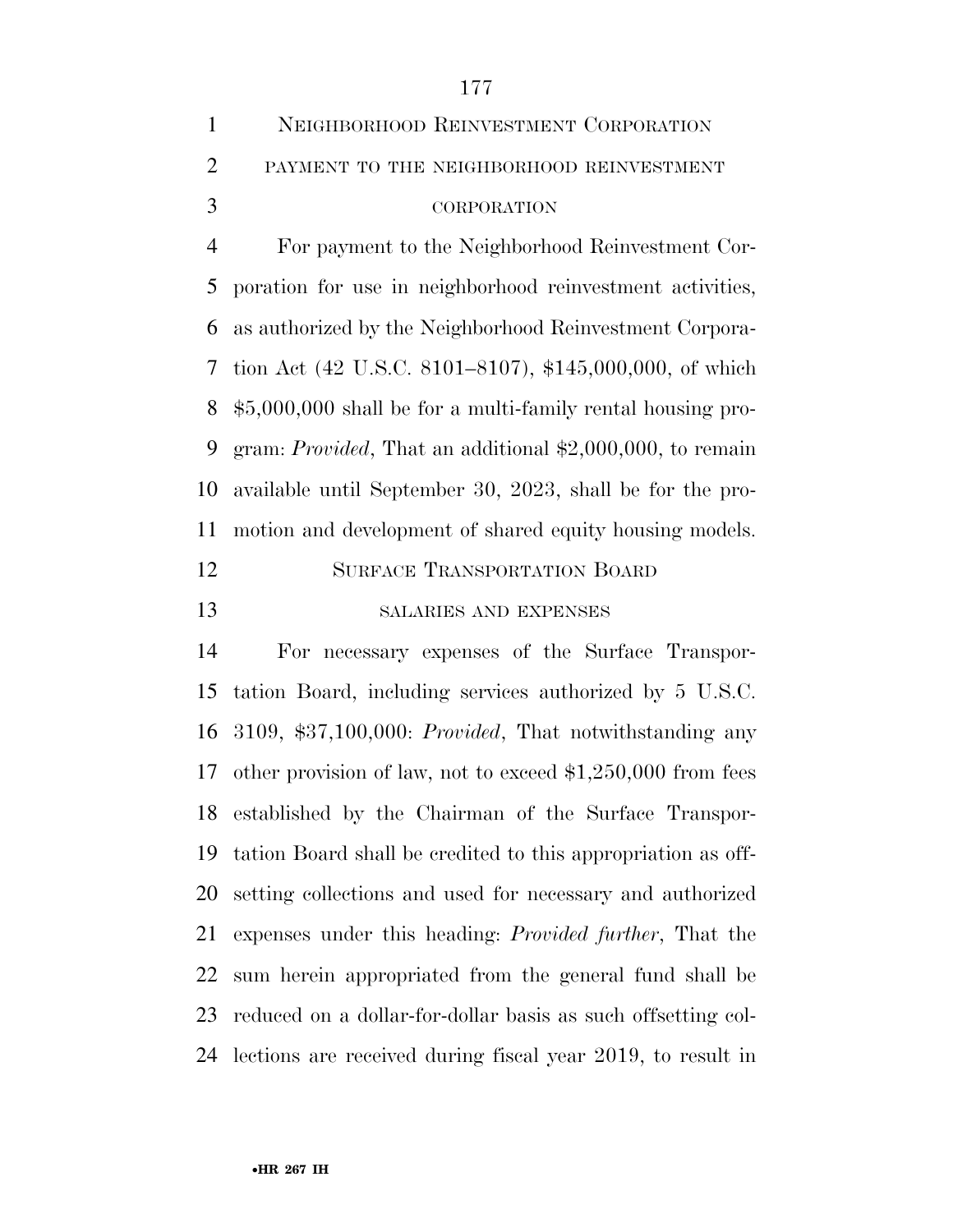a final appropriation from the general fund estimated at no more than \$35,850,000.

 UNITED STATES INTERAGENCY COUNCIL ON HOMELESSNESS

### OPERATING EXPENSES

 For necessary expenses (including payment of sala- ries, authorized travel, hire of passenger motor vehicles, the rental of conference rooms, and the employment of ex- perts and consultants under section 3109 of title 5, United States Code) of the United States Interagency Council on Homelessness in carrying out the functions pursuant to title II of the McKinney-Vento Homeless Assistance Act, as amended, \$3,600,000: *Provided*, That the first proviso in Public Law 115–141 under the heading ''United States Interagency Council on Homelessness—Operating Ex- penses'' is amended by striking ''2020'' and inserting ''2021''.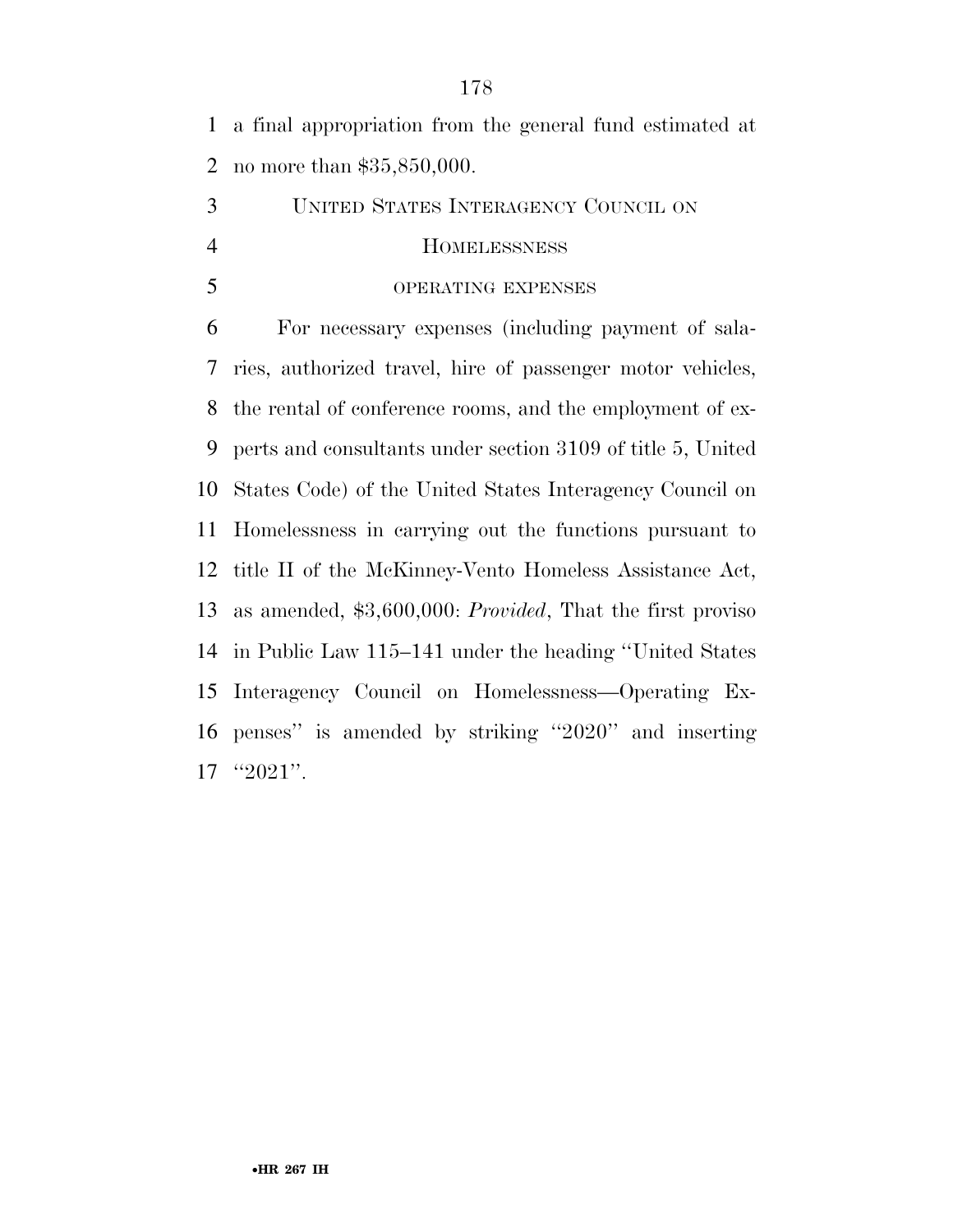### 1 TITLE IV

## GENERAL PROVISIONS—THIS ACT

 SEC. 401. None of the funds in this Act shall be used for the planning or execution of any program to pay the expenses of, or otherwise compensate, non-Federal parties intervening in regulatory or adjudicatory proceedings funded in this Act.

 SEC. 402. None of the funds appropriated in this Act shall remain available for obligation beyond the current fiscal year, nor may any be transferred to other appropria-tions, unless expressly so provided herein.

 SEC. 403. The expenditure of any appropriation under this Act for any consulting service through a pro- curement contract pursuant to section 3109 of title 5, United States Code, shall be limited to those contracts where such expenditures are a matter of public record and available for public inspection, except where otherwise pro- vided under existing law, or under existing Executive order issued pursuant to existing law.

 SEC. 404. (a) None of the funds made available in this Act may be obligated or expended for any employee training that—

 (1) does not meet identified needs for knowl- edge, skills, and abilities bearing directly upon the performance of official duties;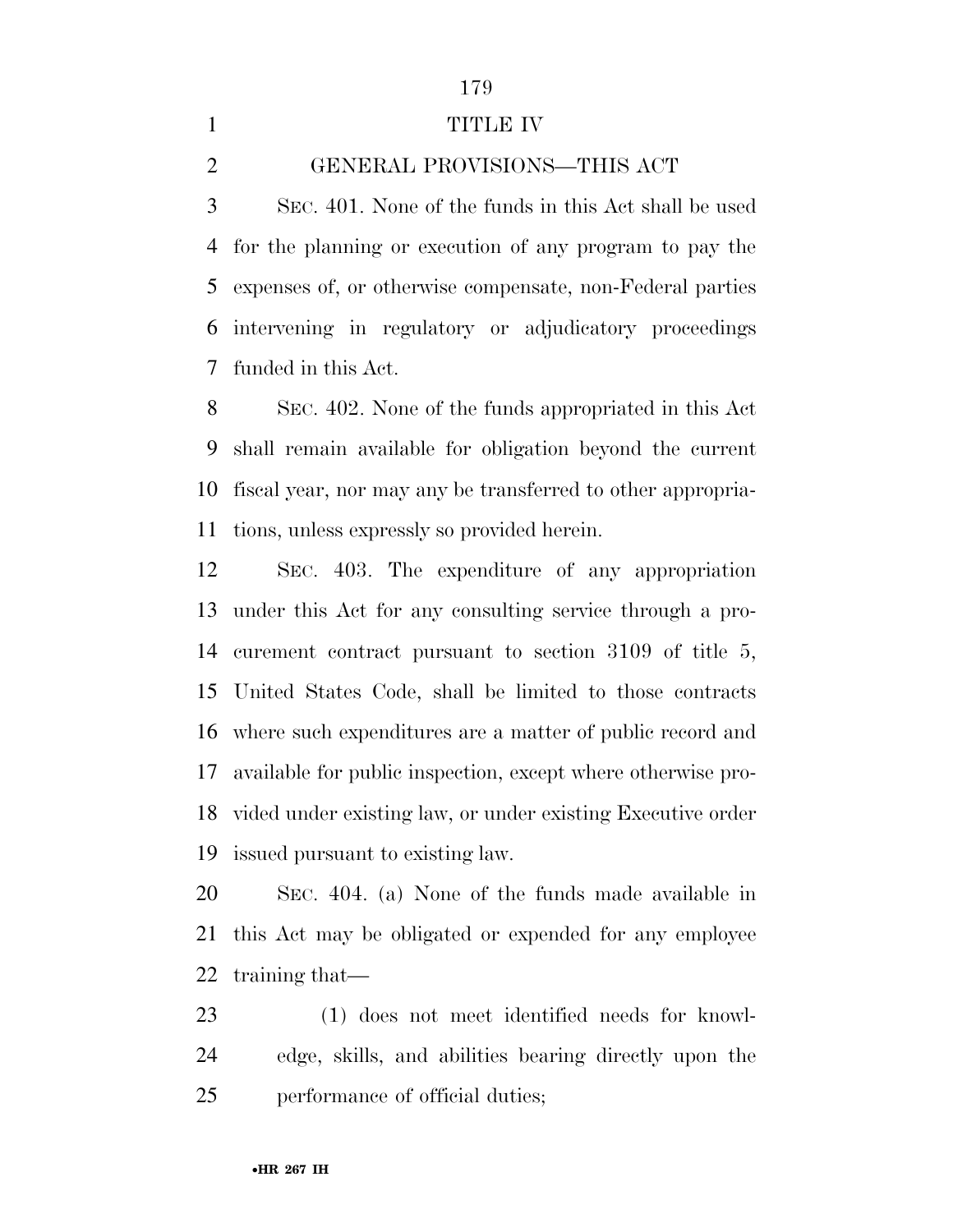| $\mathbf{1}$   | (2) contains elements likely to induce high lev-            |
|----------------|-------------------------------------------------------------|
| $\overline{2}$ | els of emotional response or psychological stress in        |
| 3              | some participants;                                          |
| $\overline{4}$ | (3) does not require prior employee notification            |
| 5              | of the content and methods to be used in the train-         |
| 6              | ing and written end of course evaluation;                   |
| 7              | (4) contains any methods or content associated              |
| 8              | with religious or quasi-religious belief systems or         |
| 9              | "new age" belief systems as defined in Equal Em-            |
| 10             | ployment Opportunity Commission Notice<br>$N-$              |
| 11             | 915.022, dated September 2, 1988; or                        |
| 12             | $(5)$ is offensive to, or designed to change, par-          |
| 13             | ticipants' personal values or lifestyle outside the         |
| 14             | workplace.                                                  |
| 15             | (b) Nothing in this section shall prohibit, restrict, or    |
| 16             | otherwise preclude an agency from conducting training       |
| 17             | bearing directly upon the performance of official duties.   |
| 18             | SEC. 405. Except as otherwise provided in this Act,         |
| 19             | none of the funds provided in this Act, provided by pre-    |
| 20             | vious appropriations Acts to the agencies or entities fund- |
| 21             | ed in this Act that remain available for obligation or ex-  |
| 22             | penditure in fiscal year 2019, or provided from any ac-     |
| 23             | counts in the Treasury derived by the collection of fees    |
| 24             | and available to the agencies funded by this Act, shall be  |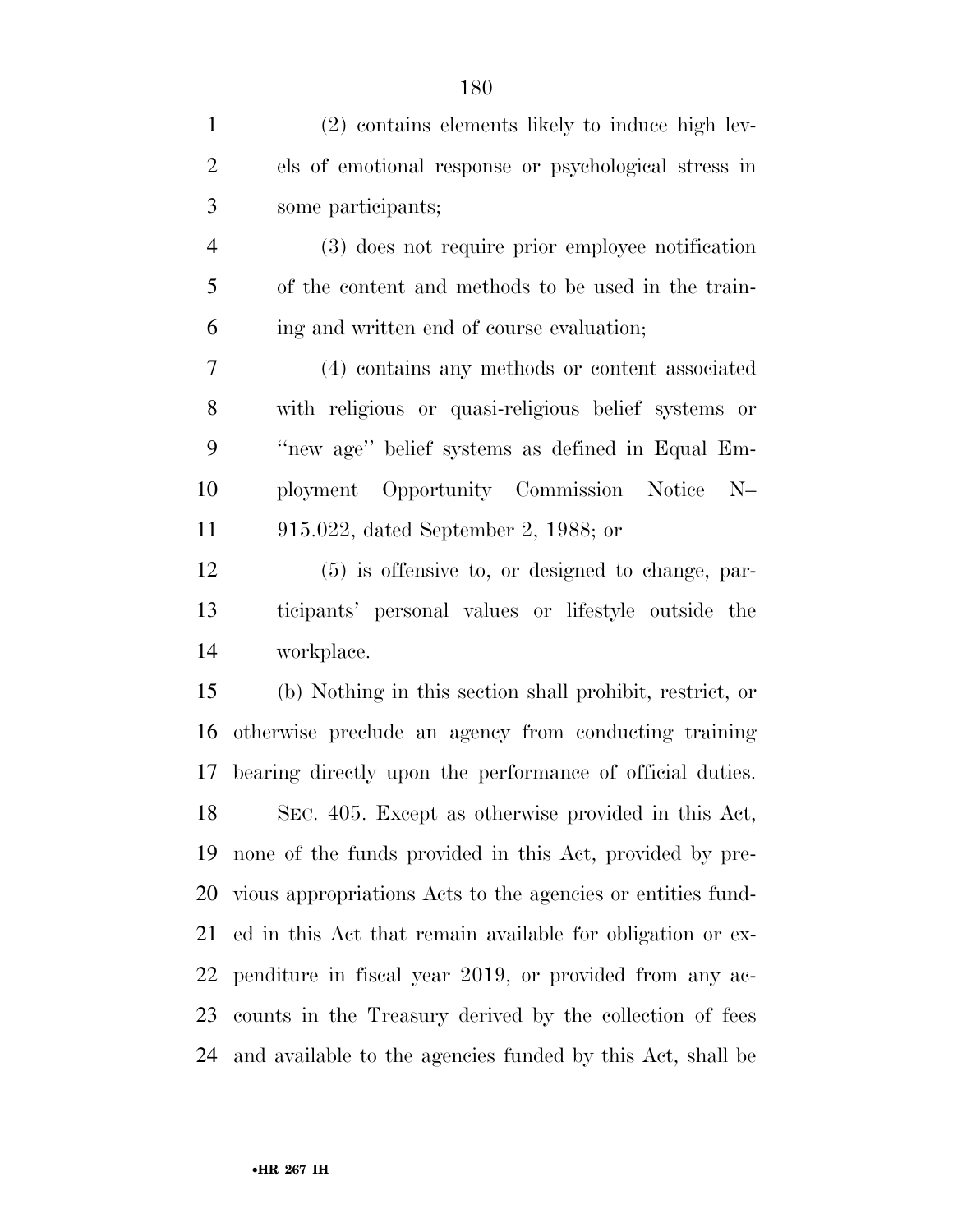| $\mathbf{1}$   | available for obligation or expenditure through a re-    |
|----------------|----------------------------------------------------------|
| 2              | programming of funds that—                               |
| 3              | $(1)$ creates a new program;                             |
| $\overline{4}$ | (2) eliminates a program, project, or activity;          |
| 5              | (3) increases funds or personnel for any pro-            |
| 6              | gram, project, or activity for which funds have been     |
| 7              | denied or restricted by the Congress;                    |
| 8              | (4) proposes to use funds directed for a specific        |
| 9              | activity by either the House or Senate Committees        |
| 10             | on Appropriations for a different purpose;               |
| 11             | (5) augments existing programs, projects, or ac-         |
| 12             | tivities in excess of $$5,000,000$ or 10 percent, which- |
| 13             | ever is less;                                            |
| 14             | (6) reduces existing programs, projects, or ac-          |
| 15             | tivities by $$5,000,000$ or 10 percent, whichever is     |
| 16             | less; or                                                 |
| 17             | creates, reorganizes, or restructures<br>(7)<br>a        |
| 18             | branch, division, office, bureau, board, commission,     |
| 19             | agency, administration, or department different from     |
| <b>20</b>      | the budget justifications submitted to the Commit-       |
| 21             | tees on Appropriations or the tables in the explana-     |
| 22             | tory statement described in section 421 of this Act,     |
| 23             | whichever is more detailed, unless prior approval is     |
| 24             | received from the House and Senate Committees on         |
| 25             | Appropriations: <i>Provided</i> , That not later than 60 |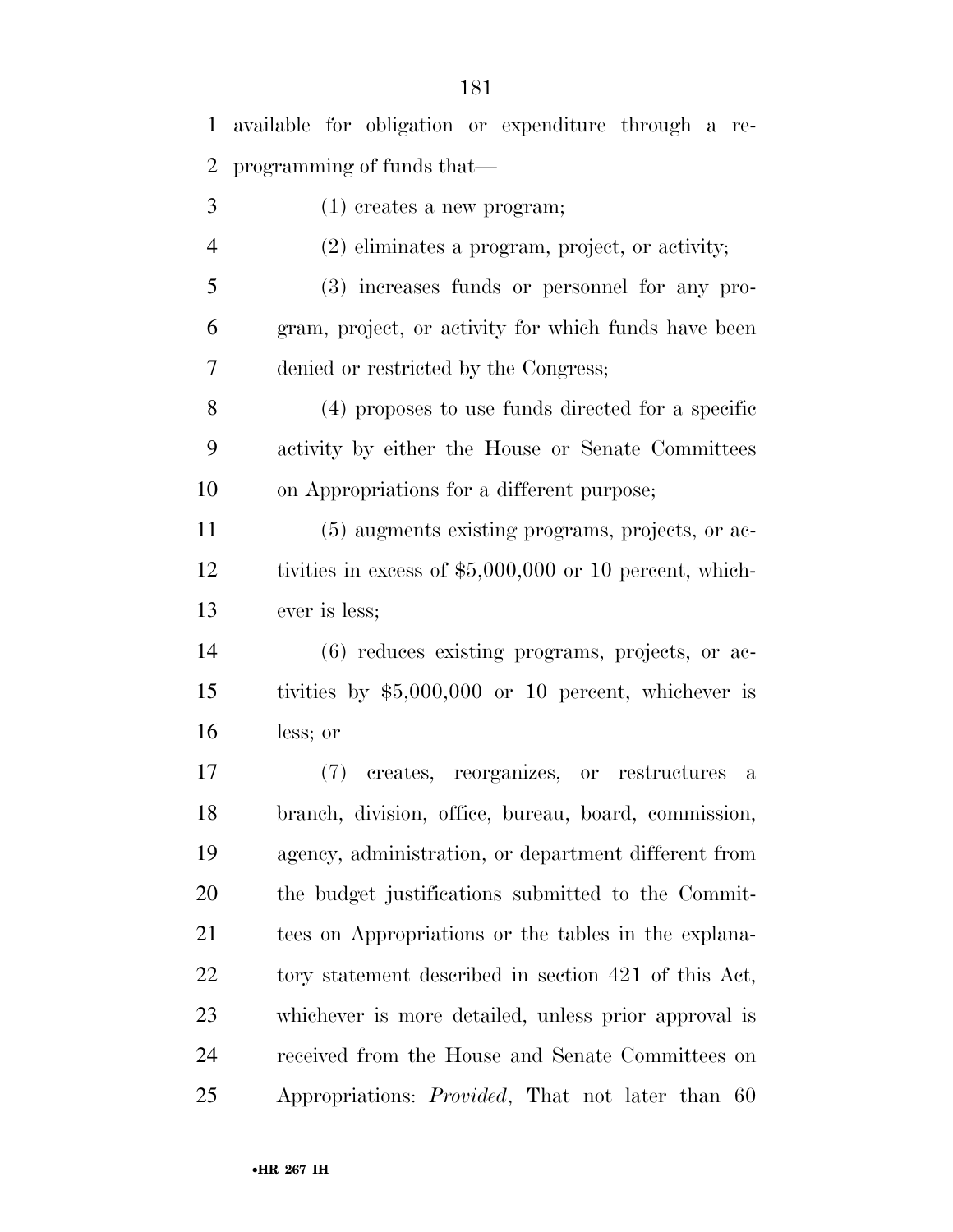| $\mathbf{1}$   | days after the date of enactment of this Act, each           |
|----------------|--------------------------------------------------------------|
| $\overline{c}$ | agency funded by this Act shall submit a report to           |
| 3              | the Committees on Appropriations of the Senate and           |
| $\overline{4}$ | of the House of Representatives to establish the             |
| 5              | baseline for application of reprogramming and trans-         |
| 6              | fer authorities for the current fiscal year: <i>Provided</i> |
| 7              | <i>further</i> , That the report shall include—              |
| 8              | $(A)$ a table for each appropriation with a                  |
| 9              | separate column to display the prior year en-                |
| 10             | acted level, the President's budget request, ad-             |
| 11             | justments made by Congress, adjustments due                  |
| 12             | to enacted rescissions, if appropriate, and the              |
| 13             | fiscal year enacted level;                                   |
| 14             | (B) a delineation in the table for each ap-                  |
| 15             | propriation and its respective prior year enacted            |
| 16             | level by object class and program, project, and              |
| 17             | activity as detailed in the budget appendix for              |
| 18             | the respective appropriation; and                            |
| 19             | (C) an identification of items of special                    |
| 20             | congressional interest.                                      |
| 21             | SEC. 406. Except as otherwise specifically provided          |
| 22             | by law, not to exceed 50 percent of unobligated balances     |
| 23             | remaining available at the end of fiscal year 2019 from      |
| 24             | appropriations made available for salaries and expenses      |
| 25             | for fiscal year 2019 in this Act, shall remain available     |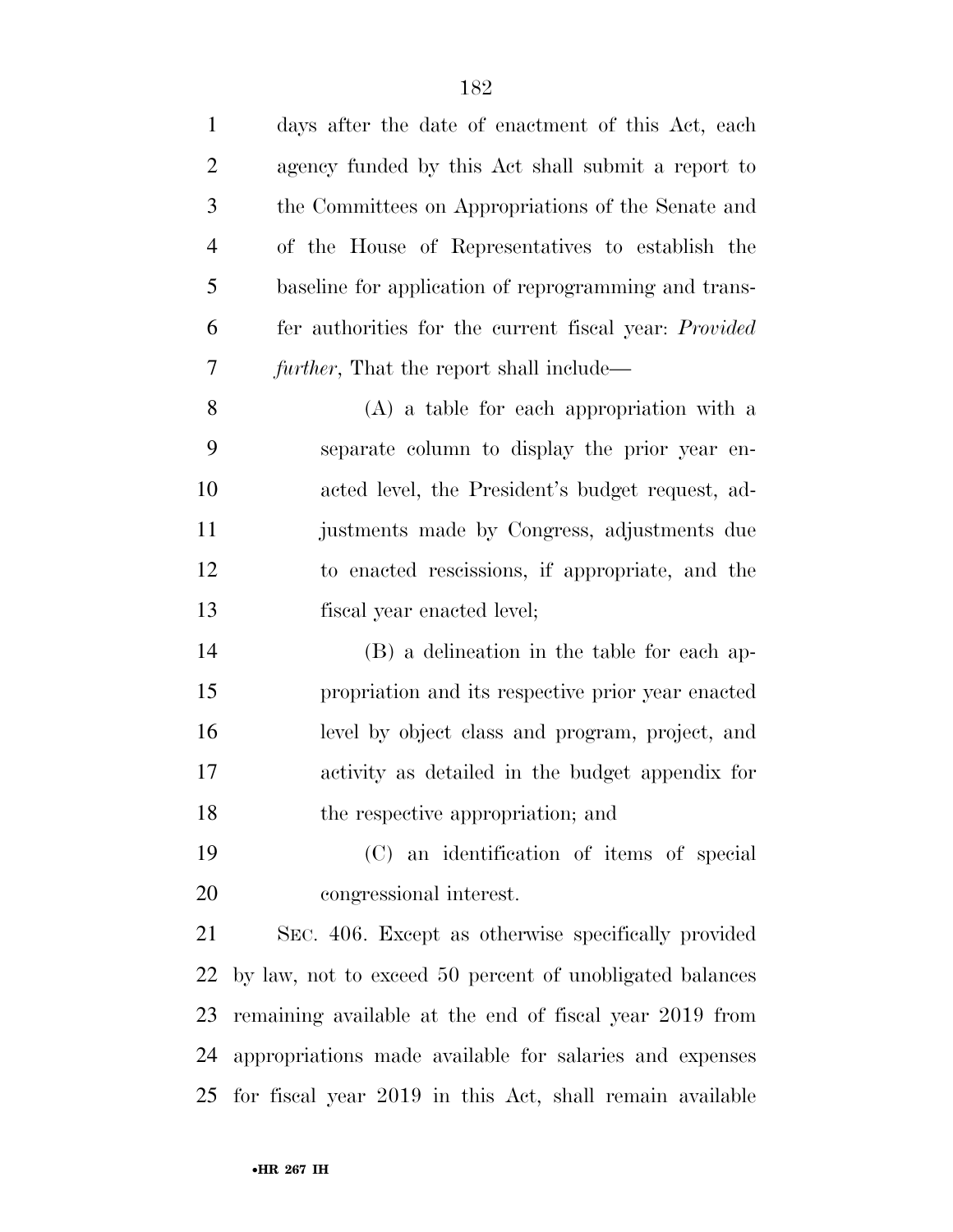through September 30, 2020, for each such account for the purposes authorized: *Provided*, That a request shall be submitted to the House and Senate Committees on Ap- propriations for approval prior to the expenditure of such funds: *Provided further*, That these requests shall be made in compliance with reprogramming guidelines under sec-tion 405 of this Act.

 SEC. 407. No funds in this Act may be used to sup- port any Federal, State, or local projects that seek to use the power of eminent domain, unless eminent domain is employed only for a public use: *Provided*, That for pur- poses of this section, public use shall not be construed to include economic development that primarily benefits pri- vate entities: *Provided further*, That any use of funds for mass transit, railroad, airport, seaport or highway projects, as well as utility projects which benefit or serve the general public (including energy-related, communica- tion-related, water-related and wastewater-related infra- structure), other structures designated for use by the gen- eral public or which have other common-carrier or public- utility functions that serve the general public and are sub- ject to regulation and oversight by the government, and projects for the removal of an immediate threat to public health and safety or brownfields as defined in the Small Business Liability Relief and Brownfields Revitalization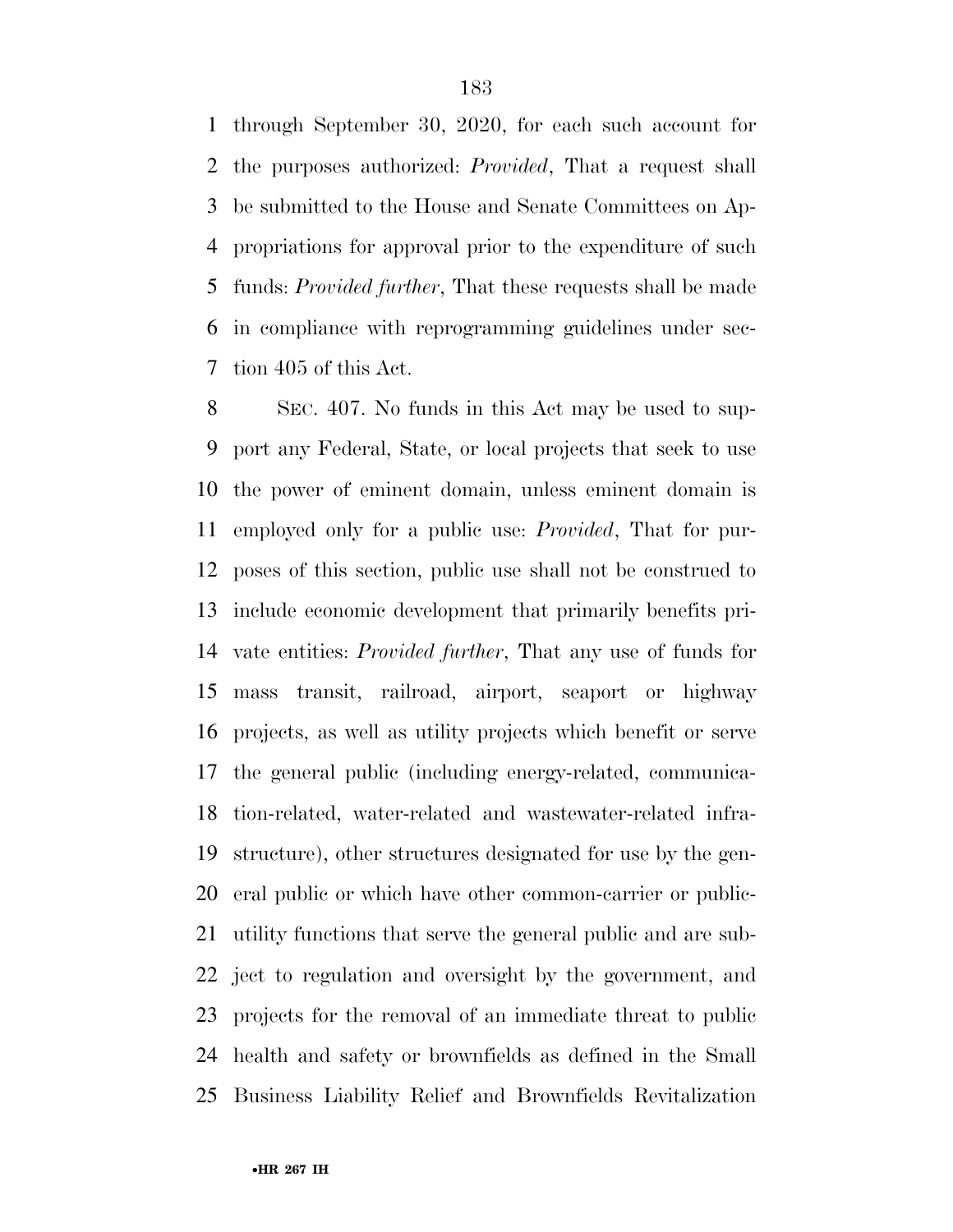Act (Public Law 107–118) shall be considered a public use for purposes of eminent domain.

 SEC. 408. None of the funds made available in this Act may be transferred to any department, agency, or in- strumentality of the United States Government, except pursuant to a transfer made by, or transfer authority pro-vided in, this Act or any other appropriations Act.

 SEC. 409. No part of any appropriation contained in this Act shall be available to pay the salary for any person filling a position, other than a temporary position, for- merly held by an employee who has left to enter the Armed Forces of the United States and has satisfactorily com- pleted his or her period of active military or naval service, and has within 90 days after his or her release from such service or from hospitalization continuing after discharge for a period of not more than 1 year, made application for restoration to his or her former position and has been certified by the Office of Personnel Management as still qualified to perform the duties of his or her former posi-tion and has not been restored thereto.

 SEC. 410. No funds appropriated pursuant to this Act may be expended by an entity unless the entity agrees that in expending the assistance the entity will comply with sections 2 through 4 of the Act of March 3, 1933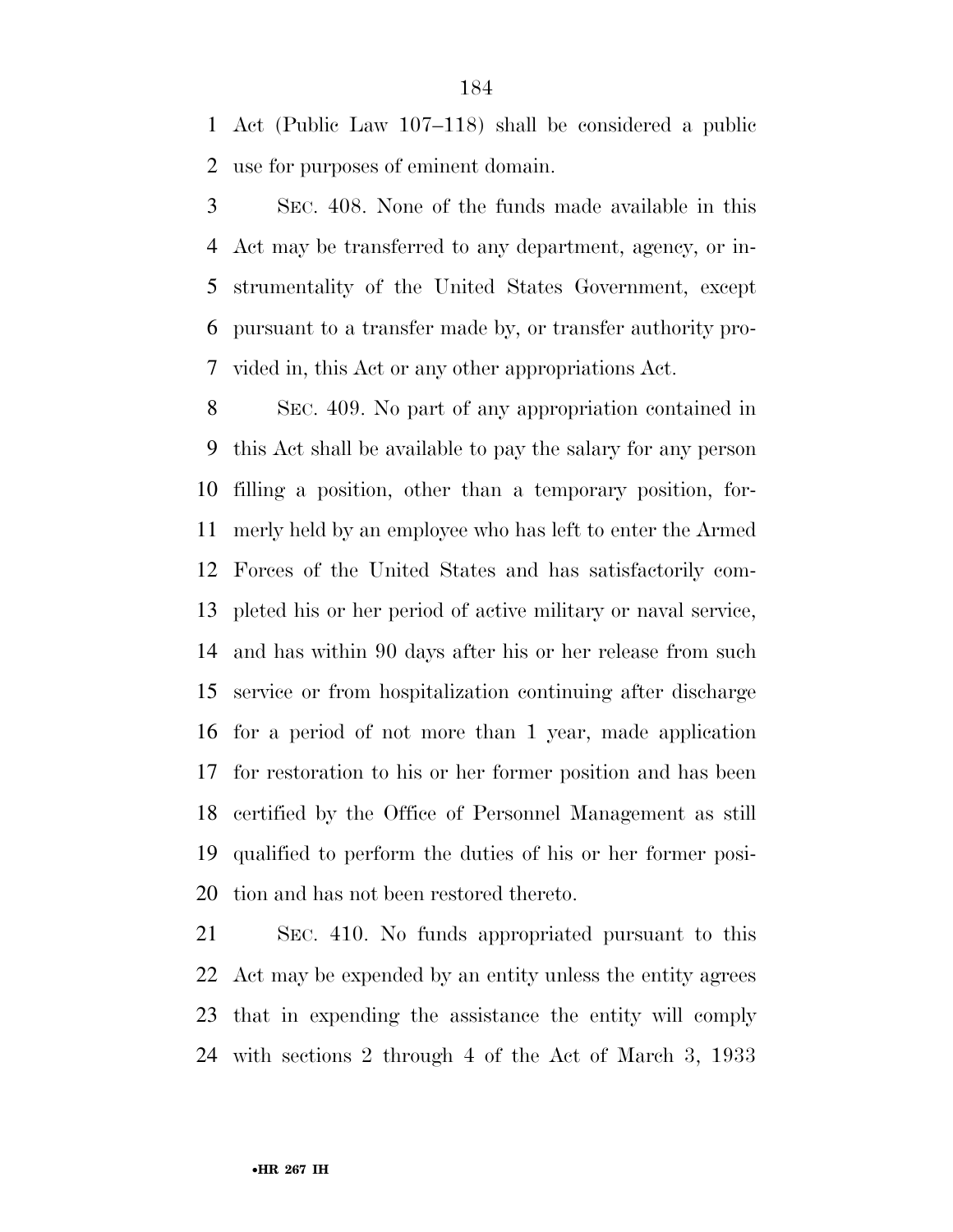(41 U.S.C. 8301–8305, popularly known as the ''Buy American Act'').

 SEC. 411. No funds appropriated or otherwise made available under this Act shall be made available to any person or entity that has been convicted of violating the Buy American Act (41 U.S.C. 8301–8305).

 SEC. 412. None of the funds made available in this Act may be used for first-class airline accommodations in contravention of sections 301–10.122 and 301–10.123 of title 41, Code of Federal Regulations.

 SEC. 413. (a) None of the funds made available by this Act may be used to approve a new foreign air carrier permit under sections 41301 through 41305 of title 49, United States Code, or exemption application under sec- tion 40109 of that title of an air carrier already holding an air operators certificate issued by a country that is party to the U.S.-E.U.-Iceland-Norway Air Transport Agreement where such approval would contravene United States law or Article 17 bis of the U.S.-E.U.-Iceland-Nor-way Air Transport Agreement.

 (b) Nothing in this section shall prohibit, restrict or otherwise preclude the Secretary of Transportation from granting a foreign air carrier permit or an exemption to such an air carrier where such authorization is consistent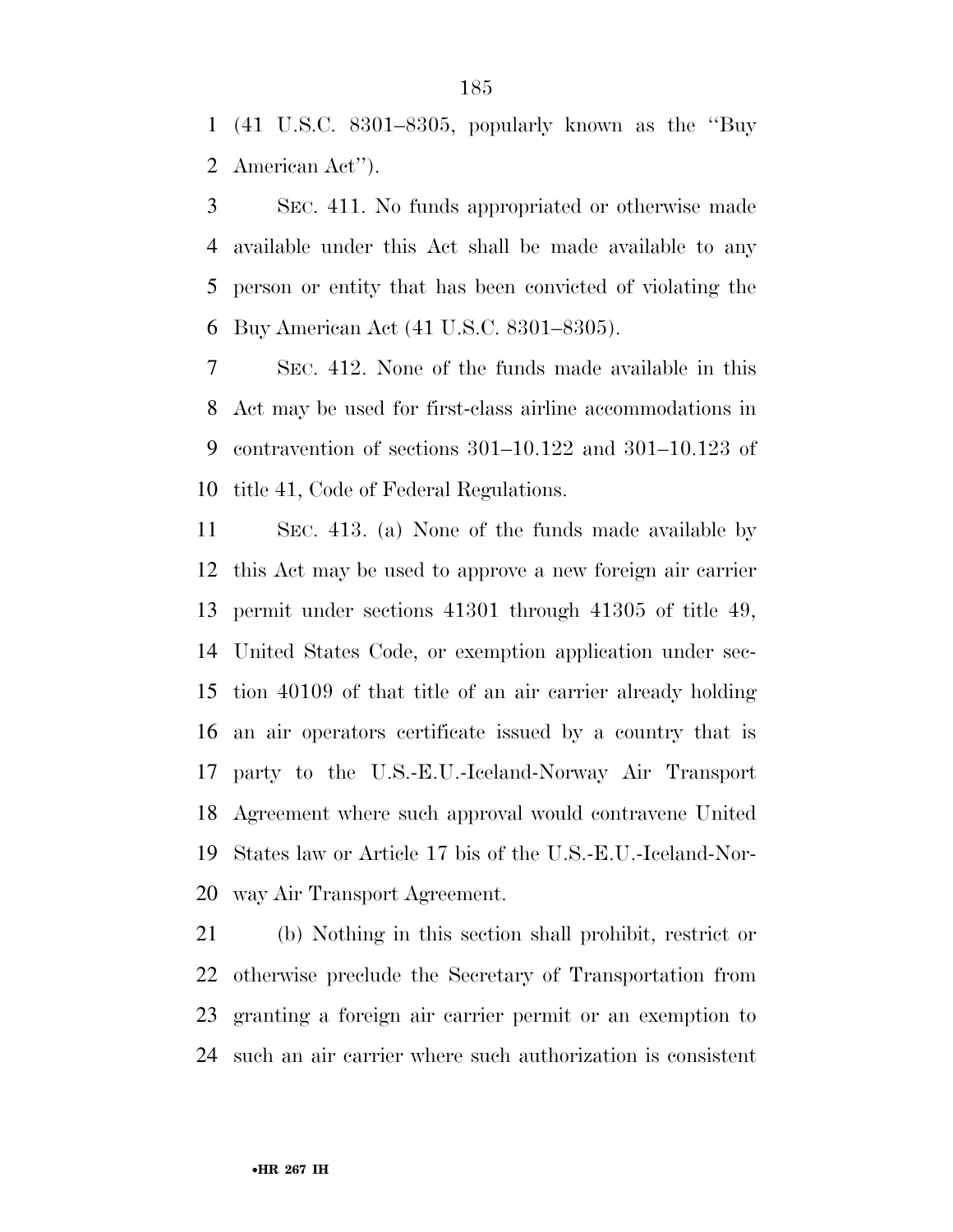with the U.S.-E.U.-Iceland-Norway Air Transport Agree-ment and United States law.

 SEC. 414. None of the funds made available in this Act may be used to send or otherwise pay for the attend- ance of more than 50 employees of a single agency or de- partment of the United States Government, who are sta- tioned in the United States, at any single international conference unless the relevant Secretary reports to the House and Senate Committees on Appropriations at least 5 days in advance that such attendance is important to the national interest: *Provided*, That for purposes of this section the term ''international conference'' shall mean a conference occurring outside of the United States attended by representatives of the United States Government and of foreign governments, international organizations, or nongovernmental organizations.

 SEC. 415. None of the funds appropriated or other- wise made available under this Act may be used by the Surface Transportation Board to charge or collect any fil- ing fee for rate or practice complaints filed with the Board in an amount in excess of the amount authorized for dis- trict court civil suit filing fees under section 1914 of title 28, United States Code.

 SEC. 416. None of the funds made available by this Act may be used by the Department of Transportation,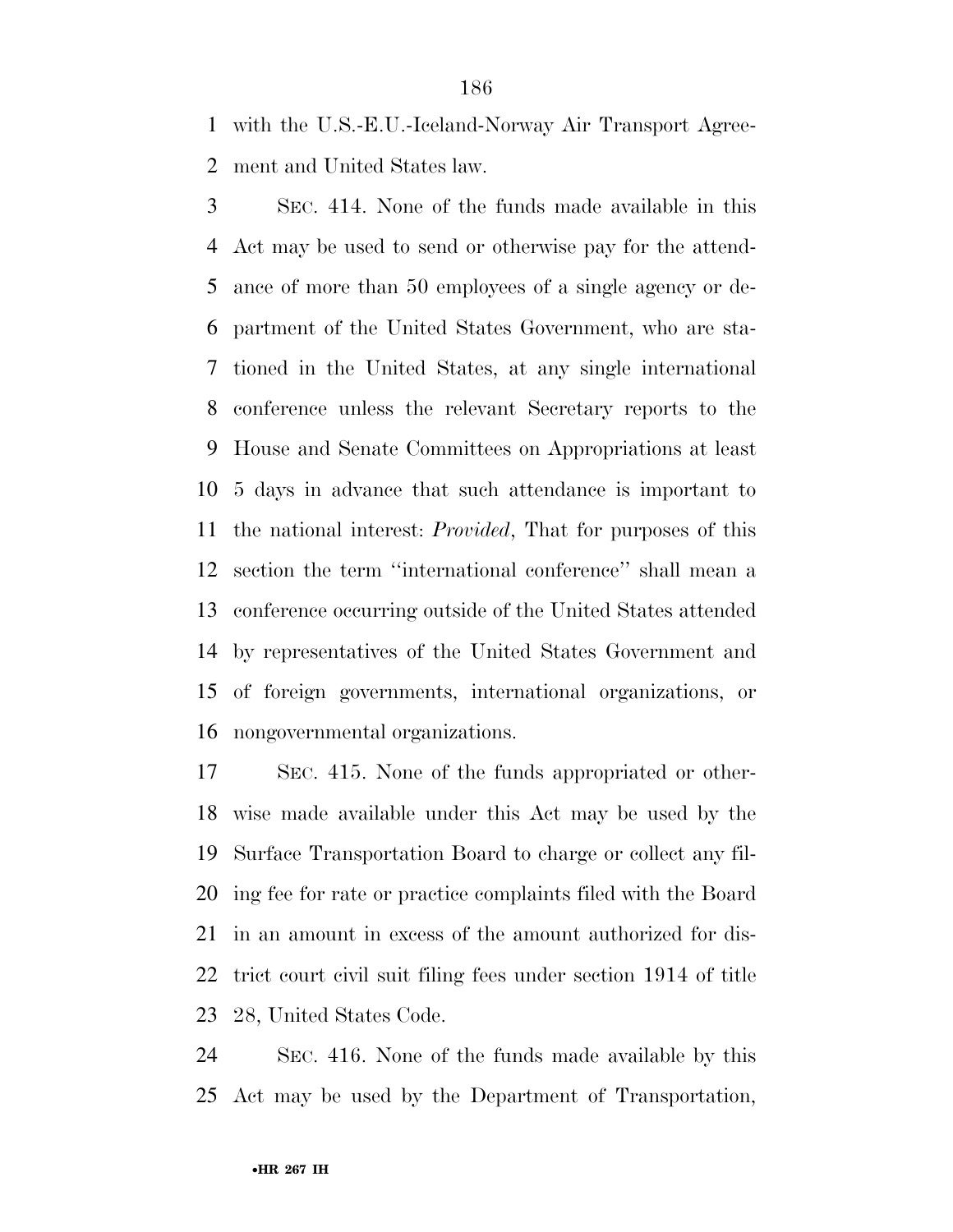the Department of Housing and Urban Development, or any other Federal agency to lease or purchase new light duty vehicles for any executive fleet, or for an agency's fleet inventory, except in accordance with Presidential Memorandum—Federal Fleet Performance, dated May 24, 2011.

 SEC. 417. (a) None of the funds made available in this Act may be used to maintain or establish a computer network unless such network blocks the viewing, downloading, and exchanging of pornography.

 (b) Nothing in subsection (a) shall limit the use of funds necessary for any Federal, State, tribal, or local law enforcement agency or any other entity carrying out crimi- nal investigations, prosecution, or adjudication activities. SEC. 418. (a) None of the funds made available in this Act may be used to deny an Inspector General funded under this Act timely access to any records, documents, or other materials available to the department or agency over which that Inspector General has responsibilities under the Inspector General Act of 1978 (5 U.S.C. App.), or to prevent or impede that Inspector General's access to such records, documents, or other materials, under any provision of law, except a provision of law that expressly refers to the Inspector General and expressly limits the Inspector General's right of access.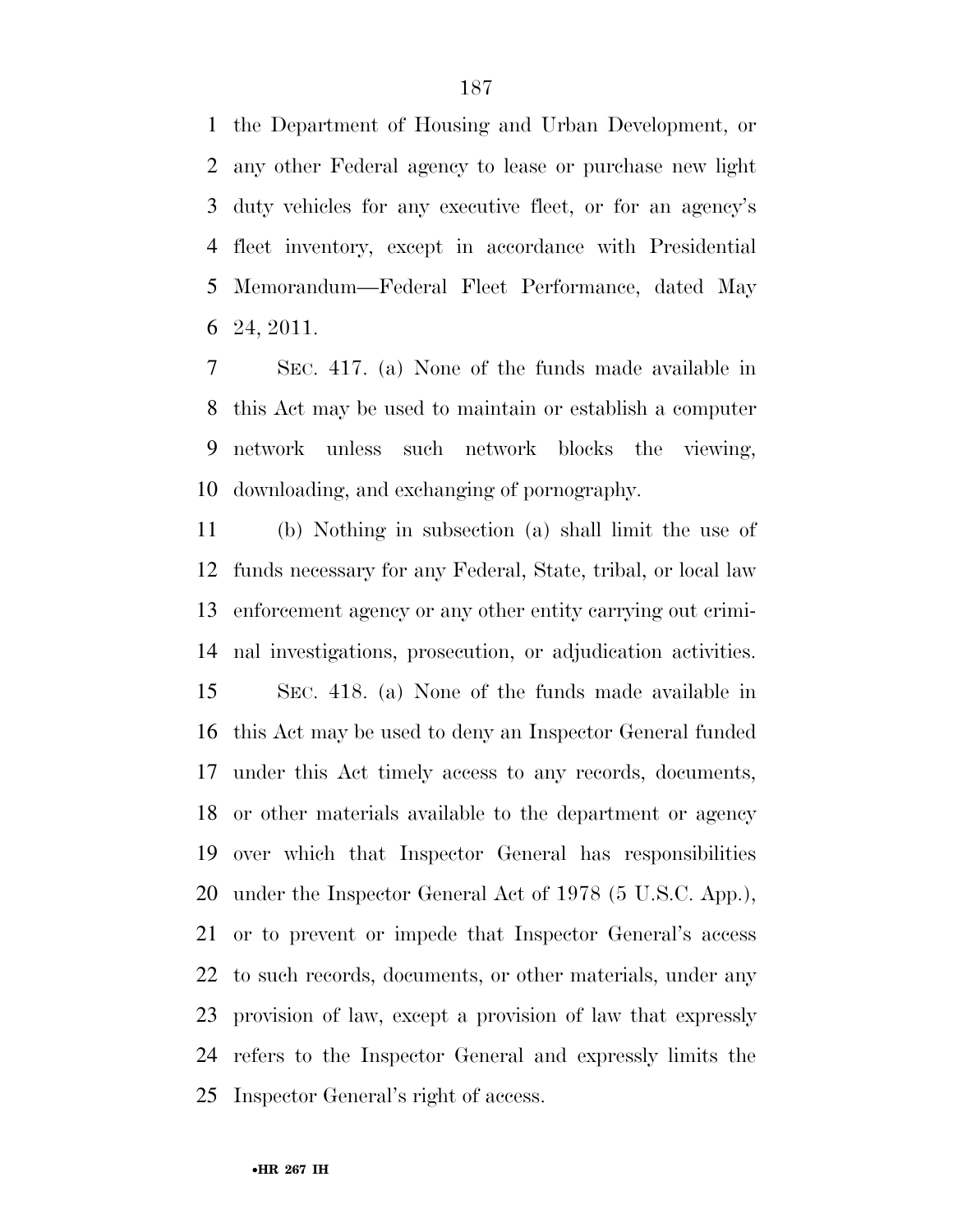(b) A department or agency covered by this section shall provide its Inspector General with access to all such records, documents, and other materials in a timely man-ner.

 (c) Each Inspector General shall ensure compliance with statutory limitations on disclosure relevant to the in- formation provided by the establishment over which that Inspector General has responsibilities under the Inspector General Act of 1978 (5 U.S.C. App.).

 (d) Each Inspector General covered by this section shall report to the Committees on Appropriations of the House of Representatives and the Senate within 5 cal-endar days any failures to comply with this requirement.

 SEC. 419. None of the funds appropriated or other- wise made available by this Act may be used to pay award or incentive fees for contractors whose performance has been judged to be below satisfactory, behind schedule, over budget, or has failed to meet the basic requirements of a contract, unless the Agency determines that any such deviations are due to unforeseeable events, government- driven scope changes, or are not significant within the overall scope of the project and/or program unless such 23 awards or incentive fees are consistent with  $16.401(e)(2)$ of the FAR.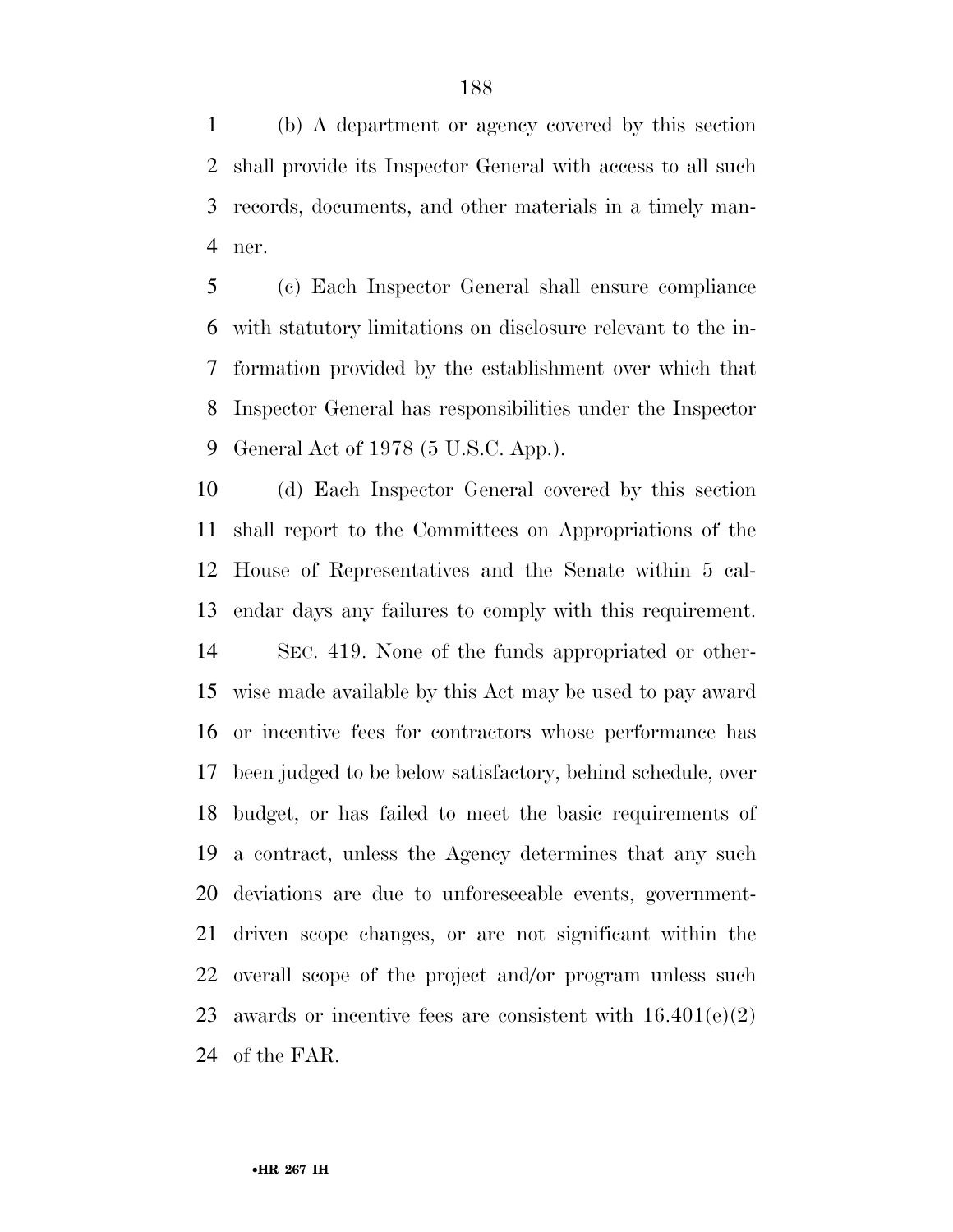SEC. 420. (a) Section 420 (a) None of the funds ap- propriated or otherwise made available under this Act may be used to acquire telecommunications equipment pro- duced by Huawei Technologies Company, ZTE Corpora- tion or a high-impact or moderate-impact information sys- tem, as defined for security categorization in the National Institute of Standards and Technology's (NIST) Federal Information Processing Standard Publication 199, ''Standards for Security Categorization of Federal Infor- mation and Information Systems'' unless the agency has—

 (1) reviewed the supply chain risk for the infor- mation systems against criteria developed by NIST to inform acquisition decisions for high-impact and moderate-impact information systems within the Federal Government;

 (2) reviewed the supply chain risk from the pre- sumptive awardee against available and relevant threat information provided by the Federal Bureau of Investigation and other appropriate agencies; and

 (3) in consultation with the Federal Bureau of Investigation or other appropriate Federal entity, conducted an assessment of any risk of cyber-espio- nage or sabotage associated with the acquisition of such system, including any risk associated with such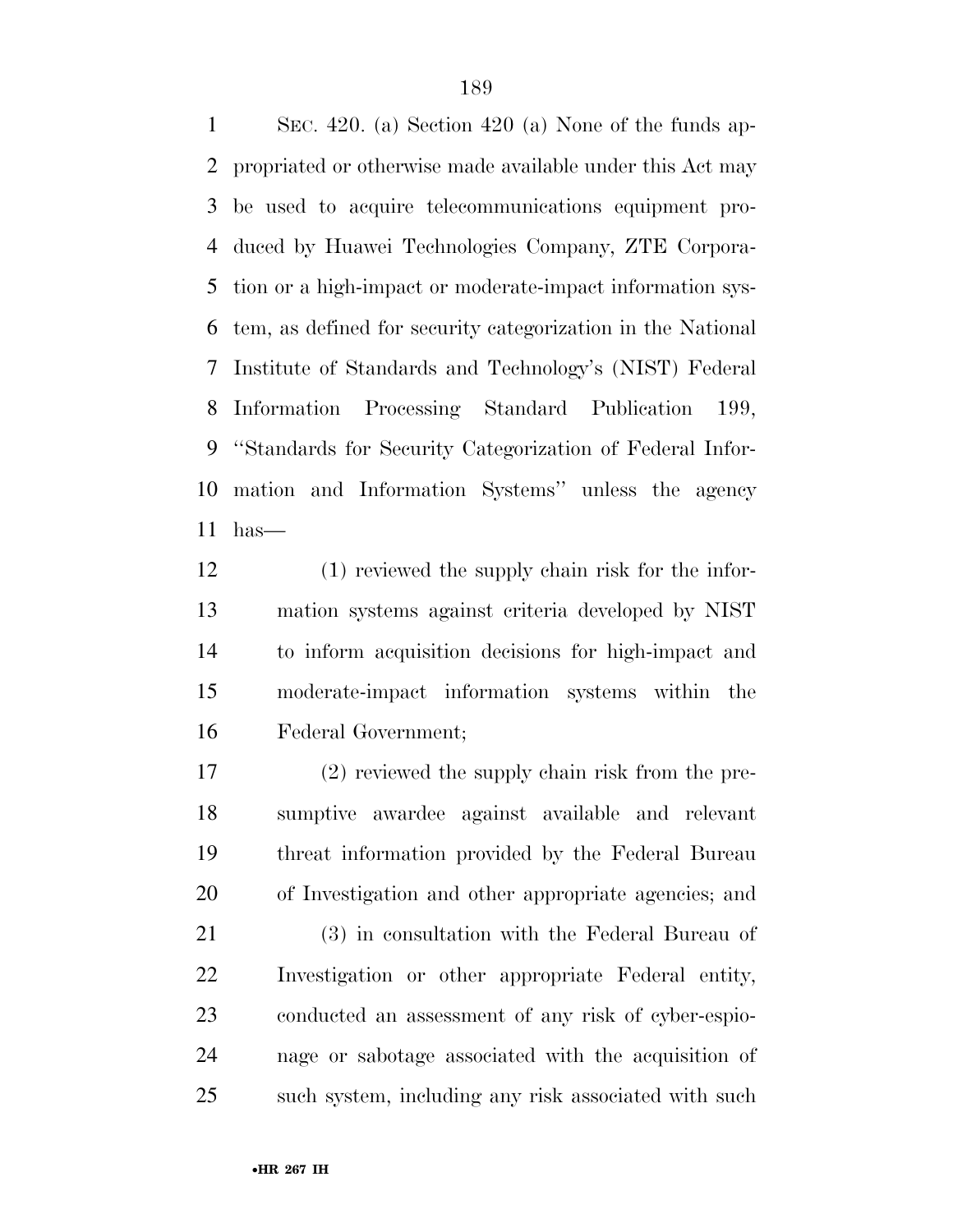system being produced, manufactured, or assembled by one or more entities identified by the United States Government as posing a cyber threat, includ- ing but not limited to, those that may be owned, di- rected, or subsidized by the People's Republic of China, the Islamic Republic of Iran, the Democratic People's Republic of Korea, or the Russian Federa-tion.

 (b) None of the funds appropriated or otherwise made available under this Act may be used to acquire a high-impact or moderate impact information system re- viewed and assessed under subsection (a) unless the head of the assessing entity described in subsection (a) has— (1) developed, in consultation with NIST and

 supply chain risk management experts, a mitigation strategy for any identified risks;

 (2) determined, in consultation with NIST and the Federal Bureau of Investigation, that the acqui- sition of such system is in the vital national security interest of the United States; and

 (3) reported that determination to the Commit- tees on Appropriations of the House of Representa- tives and the Senate in a manner that identifies the system intended for acquisition and a detailed de-scription of the mitigation strategies identified in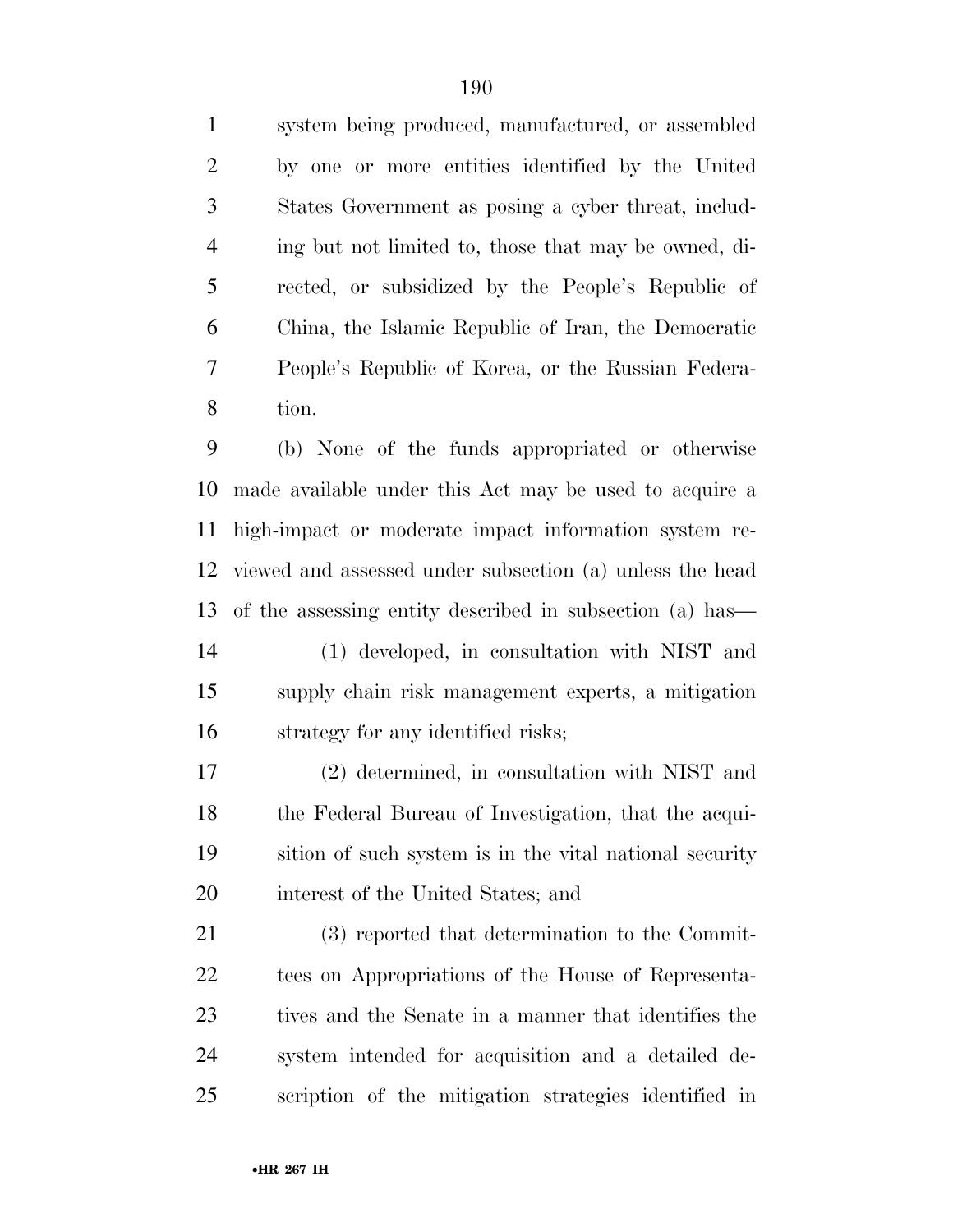(1), provided that such report may include a classi-fied annex as necessary.

 SEC. 421. The explanatory statement regarding divi- sion D of H.R. 21, printed in the Congressional Record on January 3, 2019, and submitted by the Chair of the Committee on Appropriations, shall have the same effect with respect to allocation of funds and implementation of this Act as if it were a joint explanatory statement of a committee of conference.

 SEC. 422. (a) Employees furloughed as a result of any lapse in appropriations beginning on or about Decem- ber 22, 2018 and ending on the date of enactment of this Act shall be compensated at their standard rate of com- pensation, for the period of such lapse in appropriations, as soon as practicable after such lapse in appropriations ends.

 (b) For purposes of this section, ''employees'' means any Federal employees whose salaries and expenses are provided in this Act.

 (c) All obligations incurred in anticipation of the ap- propriations made and authority granted by this Act for the purposes of maintaining the essential level of activity to protect life and property and bringing about orderly ter- mination of Government functions, and for purposes as otherwise authorized by law, are hereby ratified and ap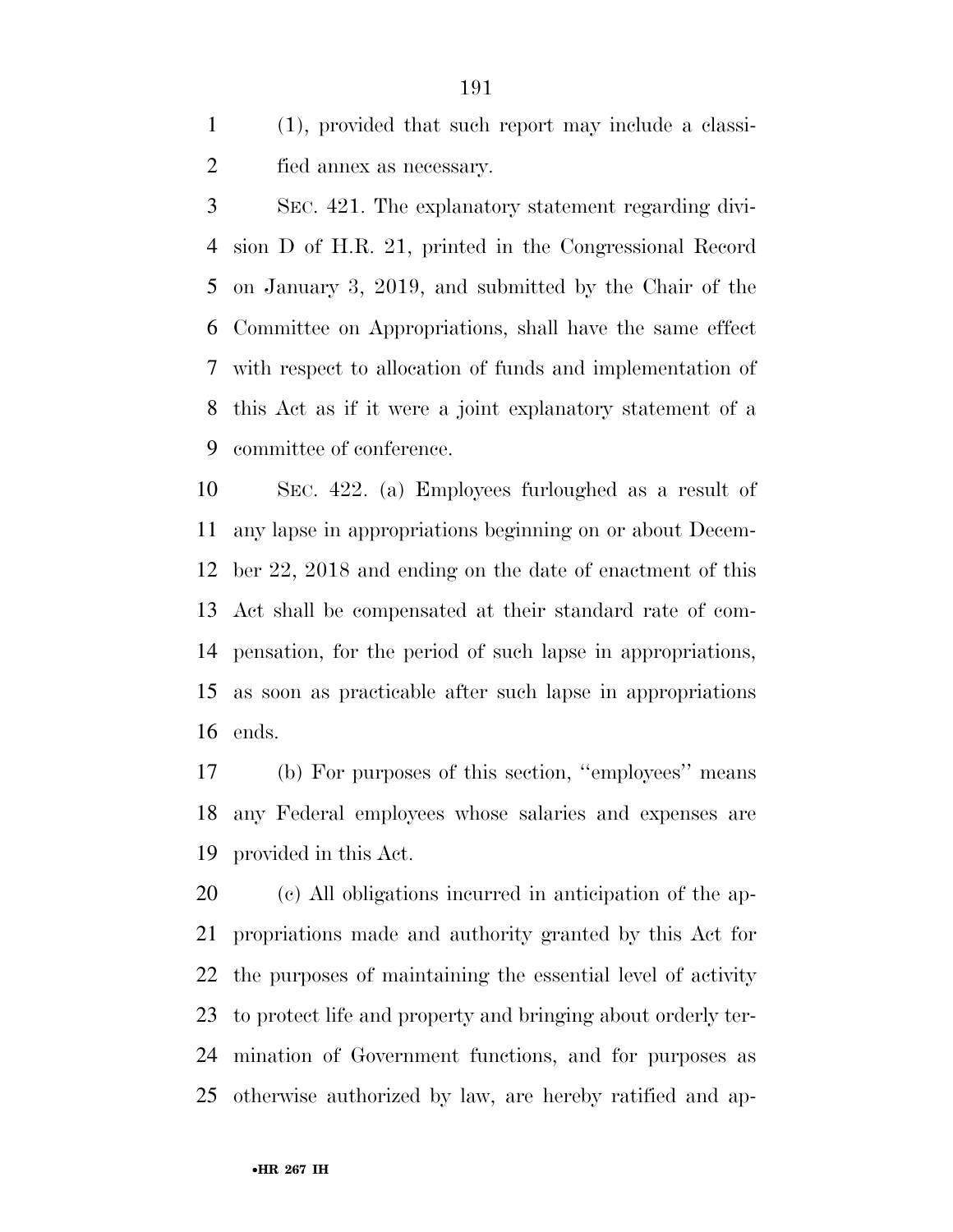proved if otherwise in accord with the provisions of this Act.

 SEC. 423. (a) If a State (or another Federal grantee) used State funds (or the grantee's non-Federal funds) to continue carrying out a Federal program or furloughed State employees (or the grantee's employees) whose com- pensation is advanced or reimbursed in whole or in part by the Federal Government—

 (1) such furloughed employees shall be com- pensated at their standard rate of compensation for such period;

 (2) the State (or such other grantee) shall be reimbursed for expenses that would have been paid by the Federal Government during such period had appropriations been available, including the cost of compensating such furloughed employees, together with interest thereon calculated under section 6503(d) of title 31, United States Code; and

 (3) the State (or such other grantee) may use funds available to the State (or the grantee) under such Federal program to reimburse such State (or the grantee), together with interest thereon cal- culated under section 6503(d) of title 31, United States Code.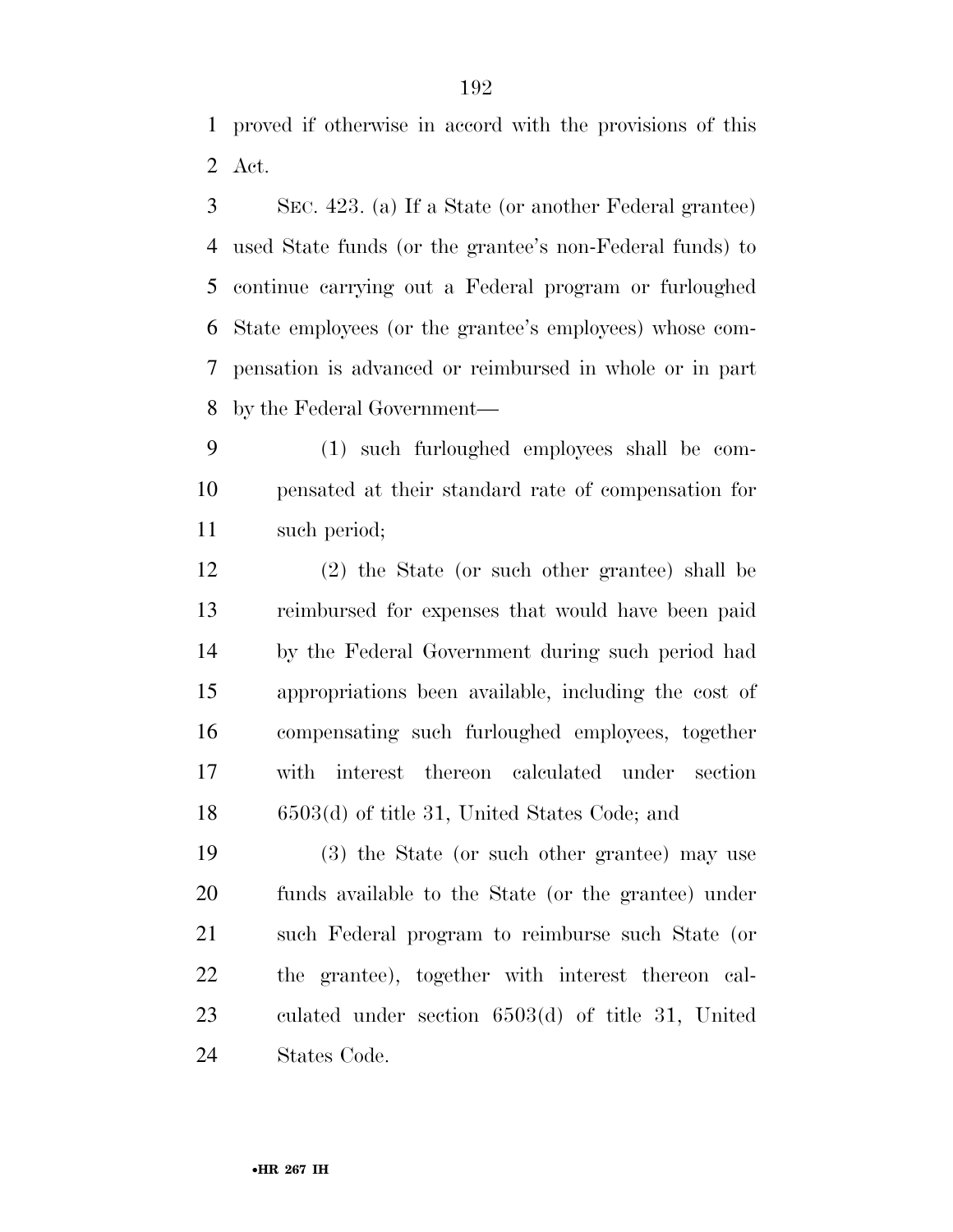(b) For purposes of this section, the term ''State'' and the term ''grantee,'' including United States terri- tories and possessions, shall have the meaning given such terms under the applicable Federal program under sub- section (a). In addition, ''to continue carrying out a Fed- eral program'' means the continued performance by a State or other Federal grantee, during the period of a lapse in appropriations, of a Federal program that the State or such other grantee had been carrying out prior to the period of the lapse in appropriations.

 (c) The authority under this section applies with re- spect to any period in fiscal year 2019 (not limited to peri- ods beginning or ending after the date of the enactment of this Act) during which there occurs a lapse in appro- priations with respect to any department or agency of the Federal Government receiving funding in this Act which, but for such lapse in appropriations, would have paid, or made reimbursement relating to, any of the expenses re- ferred to in this section with respect to the program in- volved. Payments and reimbursements under this author- ity shall be made only to the extent and in amounts pro-vided in advance in appropriations Acts.